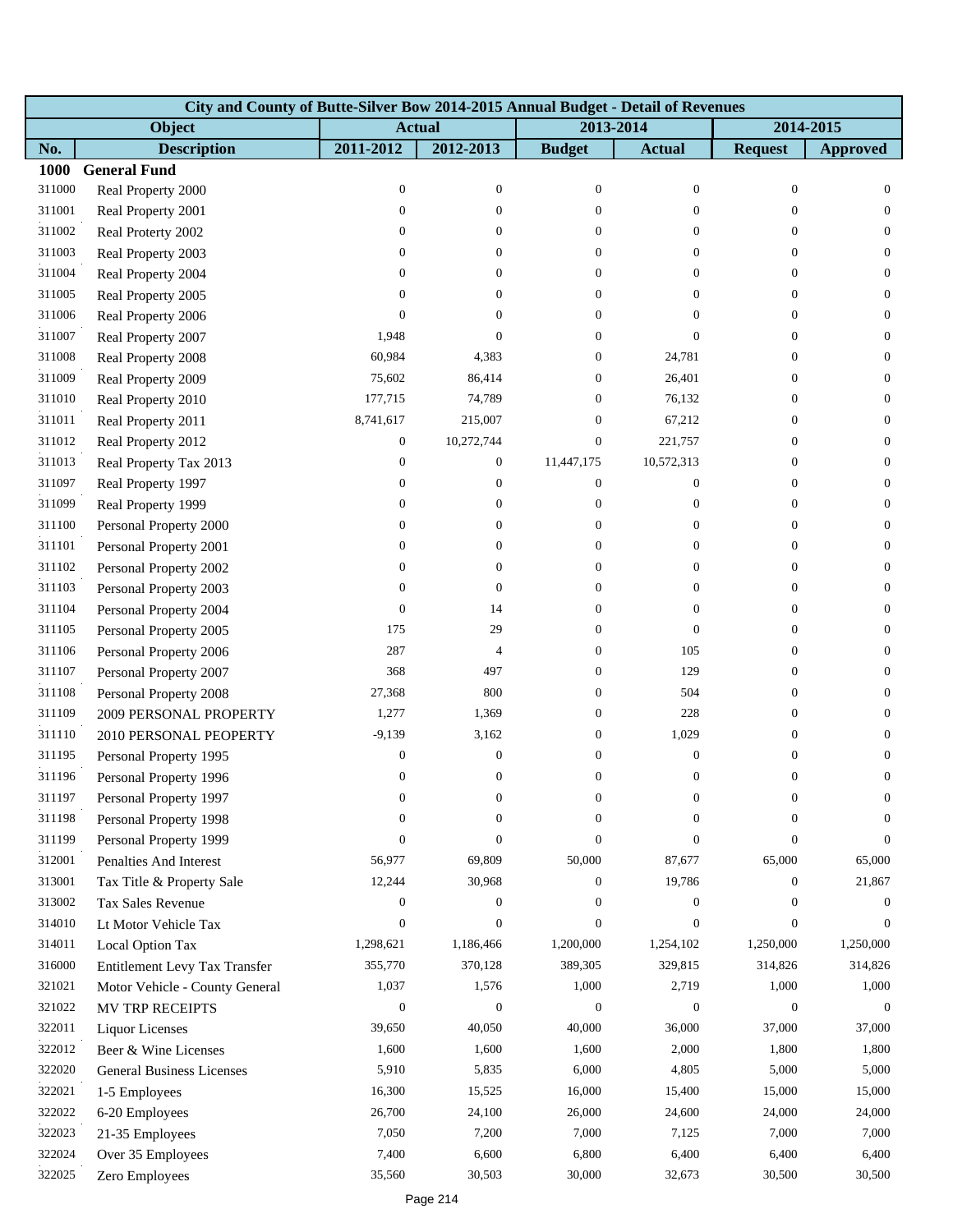|        | City and County of Butte-Silver Bow 2014-2015 Annual Budget - Detail of Revenues |                  |                  |                  |                  |                  |                  |  |  |  |
|--------|----------------------------------------------------------------------------------|------------------|------------------|------------------|------------------|------------------|------------------|--|--|--|
|        | Object                                                                           | <b>Actual</b>    |                  | 2013-2014        |                  | 2014-2015        |                  |  |  |  |
| No.    | <b>Description</b>                                                               | 2011-2012        | 2012-2013        | <b>Budget</b>    | <b>Actual</b>    | <b>Request</b>   | <b>Approved</b>  |  |  |  |
| 322026 | <b>Banks</b>                                                                     | 6,600            | 6,600            | 6,500            | 6,000            | 6,000            | 6,000            |  |  |  |
| 322027 | Building, Finance & Loan                                                         | $\boldsymbol{0}$ | $\boldsymbol{0}$ | $\theta$         | $\boldsymbol{0}$ | $\boldsymbol{0}$ | $\theta$         |  |  |  |
| 322028 | <b>Broadcasting Stations</b>                                                     | 1,000            | 800              | 1,000            | 600              | 600              | 600              |  |  |  |
| 322029 | <b>Utility Companies</b>                                                         | 6,000            | 6,000            | 6,000            | 6,000            | 6,000            | 6,000            |  |  |  |
| 322030 | <b>Mining Companies</b>                                                          | 2,000            | 2,000            | 2,000            | 2,000            | 2,000            | 2,000            |  |  |  |
| 322032 | Mobile Home Fees                                                                 | 275              | 100              | 250              | 300              | 300              | 300              |  |  |  |
| 322033 | Cable Tv Permit                                                                  | 368,173          | 398,705          | 375,000          | 396,456          | 385,000          | 385,000          |  |  |  |
| 322034 | <b>Gaming Licenses</b>                                                           | 480              | 120              | 150              | 160              | 150              | 150              |  |  |  |
| 322035 | Ambulance License Fee                                                            | 500              | 500              | 500              | 1,000            | 1,000            | 1,000            |  |  |  |
| 322040 | <b>Gambling Licenses</b>                                                         | 106,605          | 112,524          | 110,000          | 106,214          | 106,000          | 106,000          |  |  |  |
| 322050 | Amusement Lic. & Permits                                                         | 500              | 500              | 500              | 500              | 500              | 500              |  |  |  |
| 322051 | Other Miscellaneous Permits                                                      | 1,100            | 1,400            | 1,000            | 800              | 1,000            | 1,000            |  |  |  |
| 322053 | Carnival Licenses & Fees                                                         | $\boldsymbol{0}$ | 250              | 250              | $\mathbf{0}$     | 250              | 250              |  |  |  |
| 323010 | Other Bldg. Rel. Permits                                                         | 23,393           | 23,989           | 23,000           | 18,263           | 19,000           | 19,000           |  |  |  |
| 323011 | Building                                                                         | 159,438          | 127,454          | 150,000          | 200,258          | 150,000          | 150,000          |  |  |  |
| 323013 | Electrical                                                                       | 28,052           | 20,295           | 22,000           | 27,441           | 25,000           | 25,000           |  |  |  |
| 323014 | Planning/Zoning Fees                                                             | 4,250            | 1,650            | 1,800            | 500              | 500              | 500              |  |  |  |
| 323030 | Dog Licenses                                                                     | 9,618            | 12,294           | 11,000           | 18,750           | 11,000           | 11,000           |  |  |  |
| 323050 | County Split                                                                     | 49,649           | 75,276           | 65,000           | 12,581           | $\boldsymbol{0}$ | $\theta$         |  |  |  |
| 331019 | <b>Federal Grants</b>                                                            | $\boldsymbol{0}$ | $\boldsymbol{0}$ | $\boldsymbol{0}$ | $\mathbf{0}$     | $\mathbf{0}$     | $\theta$         |  |  |  |
| 331020 | <b>COPS</b> Grant                                                                | $\boldsymbol{0}$ | $\overline{0}$   | $\boldsymbol{0}$ | $\boldsymbol{0}$ | $\boldsymbol{0}$ | $\mathbf{0}$     |  |  |  |
| 331023 | COPS-UHP Grant Traffic Unit                                                      | 145,207          | 8,306            | 0                | $\boldsymbol{0}$ | $\mathbf{0}$     | $\theta$         |  |  |  |
| 331045 | Help America Vote Act Grnt                                                       | $\boldsymbol{0}$ | $\overline{0}$   | $\overline{0}$   | $\mathbf{0}$     | $\mathbf{0}$     | $\theta$         |  |  |  |
| 331090 | <b>Env</b> Protection Agency                                                     | $\boldsymbol{0}$ | $\boldsymbol{0}$ | $\overline{0}$   | $\boldsymbol{0}$ | $\mathbf{0}$     | $\theta$         |  |  |  |
| 331113 | Homeland Security Grnt                                                           | 25,000           | 25,000           | 25,000           | $\boldsymbol{0}$ | $\mathbf{0}$     | $\theta$         |  |  |  |
| 331150 | <b>Highway Safety Grants</b>                                                     | 9,868            | 10,641           | 10,000           | 19,043           | 15,000           | 15,000           |  |  |  |
| 331175 | MBCC-Underage Drink                                                              | $\boldsymbol{0}$ | $\boldsymbol{0}$ | $\boldsymbol{0}$ | $\boldsymbol{0}$ | $\boldsymbol{0}$ | $\mathbf{0}$     |  |  |  |
| 331176 | Victim Assist Grant                                                              | $\overline{0}$   | $\mathbf{0}$     | $\overline{0}$   | $\overline{0}$   | $\mathbf{0}$     | $\Omega$         |  |  |  |
| 331193 | DOJ-Bullet Proof Vest Grnt                                                       | 3,894            | 4,654            | 3,000            | 3,406            | 4,884            | 4,884            |  |  |  |
| 333020 | <b>Taylor Grazing</b>                                                            | 227              | 486              | 200              | 405              | 400              | 400              |  |  |  |
| 333040 | PILT                                                                             | 482,796          | 481,305          | 480,000          | 521,140          | 500,000          | 500,000          |  |  |  |
| 334020 | State Emergency & Disast.                                                        | 51,925           | 70,612           | 65,000           | 63,691           | 104,014          | 104,014          |  |  |  |
| 334021 | Fire Grant                                                                       | 57,500           | $\boldsymbol{0}$ | $\mathbf{0}$     | $\boldsymbol{0}$ | $\boldsymbol{0}$ | $\overline{0}$   |  |  |  |
| 334110 | <b>Health Grants</b>                                                             | 20,626           | 37,213           | 10,000           | 27,772           | 66,240           | 66,240           |  |  |  |
| 334201 | Historic Preserv. Grant                                                          | 5,500            | 5,500            | $\overline{0}$   | 5,225            | $\Omega$         | $\Omega$         |  |  |  |
| 334202 | <b>Highway Department Funds</b>                                                  | $\boldsymbol{0}$ | $\overline{0}$   | $\Omega$         | $\mathbf{0}$     | $\Omega$         | $\Omega$         |  |  |  |
| 334204 | <b>Assessor Contract</b>                                                         | 43,098           | 45,014           | 45,000           | 47,547           | 49,620           | 49,620           |  |  |  |
| 334210 | MDT DUI CRT Training Grant                                                       | $\boldsymbol{0}$ | $\boldsymbol{0}$ | 0                | $\boldsymbol{0}$ | $\boldsymbol{0}$ | $\boldsymbol{0}$ |  |  |  |
| 334211 | MDT Drug Crt DUI Grant                                                           | $\boldsymbol{0}$ | $\overline{0}$   | $\Omega$         | $\overline{0}$   | 76,248           | 76,248           |  |  |  |
| 334212 | MDT Drug Crt DUI Grant II                                                        | $\overline{0}$   | $\overline{0}$   | $\Omega$         | $\mathbf{0}$     | 82,800           | 82,800           |  |  |  |
| 335011 | Earmarked Alcohol Funds                                                          | 51,272           | 47,850           | $\Omega$         | $\overline{0}$   | $\boldsymbol{0}$ | $\overline{0}$   |  |  |  |
| 335025 | Driver's Lic Reinstatement                                                       | 16,050           | 10,350           | 15,000           | 10,950           | 13,000           | 13,000           |  |  |  |
| 335065 | Metal Mines Tax                                                                  | 364,646          | 339,959          | 350,000          | 251,103          | 241,058          | 241,058          |  |  |  |
| 335210 | State Reimb HB#417 & #20                                                         | $\boldsymbol{0}$ | $\boldsymbol{0}$ | $\overline{0}$   | $\boldsymbol{0}$ | $\boldsymbol{0}$ | $\overline{0}$   |  |  |  |
| 335230 | <b>State Entitlement Share</b>                                                   | 2,844,103        | 2,871,905        | 2,989,212        | 3,078,624        | 3,321,814        | 3,321,814        |  |  |  |
| 336020 | On Behalf Payments                                                               | 1,063,236        | 317,710          | 1,149,359        | 795,799          | 1,225,035        | 1,225,035        |  |  |  |
| 341011 | Mine Waste Rpsty Dspsl Fee                                                       | $\boldsymbol{0}$ | 0                | 0                | 18,370           | $\boldsymbol{0}$ | 10,000           |  |  |  |
| 341020 | <b>County Attorney Fees</b>                                                      | 5                | $\overline{0}$   | $\overline{0}$   | $\boldsymbol{0}$ | $\theta$         | $\overline{0}$   |  |  |  |
| 341025 | <b>State Share County Atty Salary</b>                                            | 60,855           | 60,855           | 62,750           | 63,393           | 63,905           | 63,905           |  |  |  |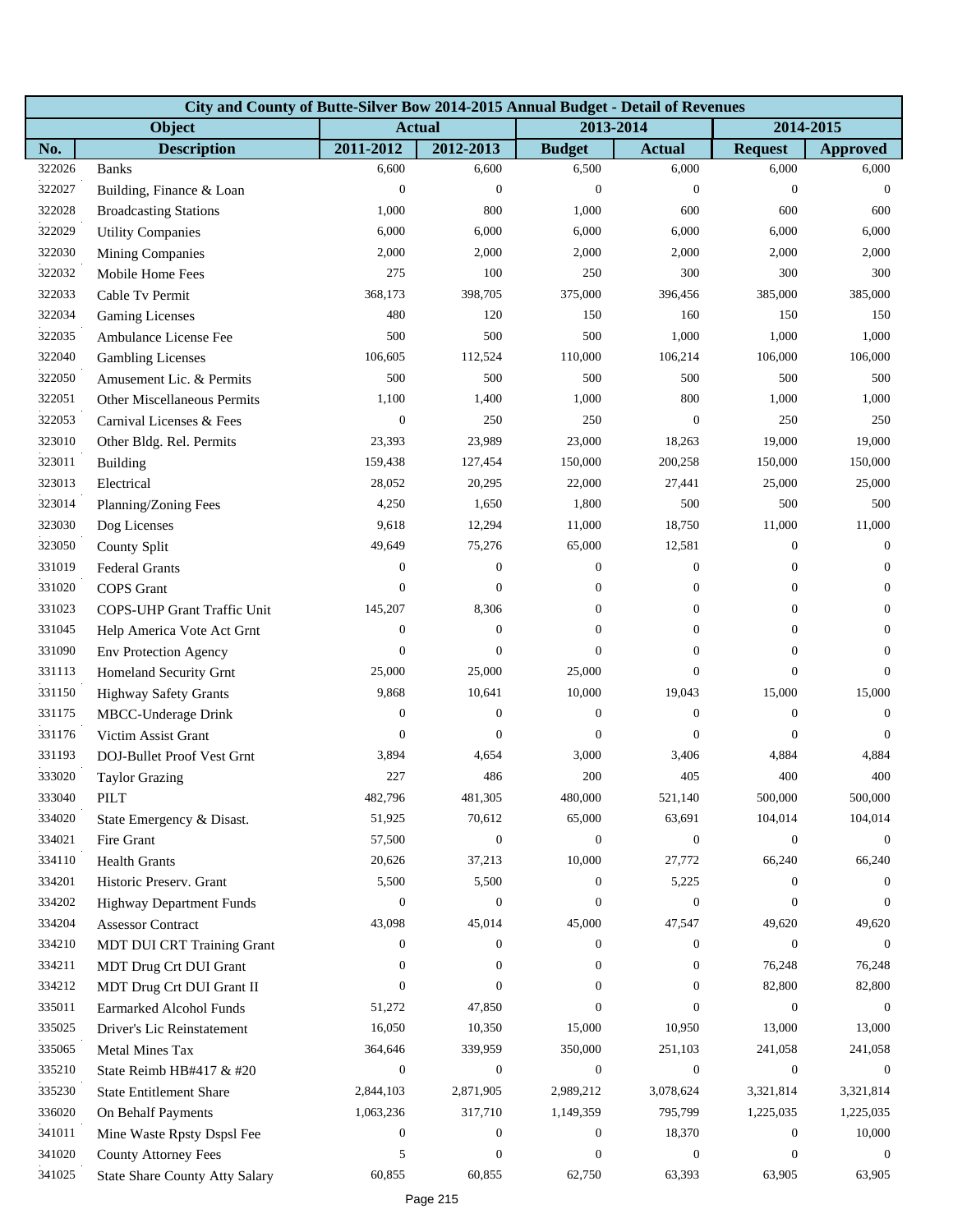|        | City and County of Butte-Silver Bow 2014-2015 Annual Budget - Detail of Revenues |                  |                  |                  |                  |                  |                  |  |  |  |
|--------|----------------------------------------------------------------------------------|------------------|------------------|------------------|------------------|------------------|------------------|--|--|--|
|        | Object                                                                           |                  | <b>Actual</b>    | 2013-2014        |                  |                  | 2014-2015        |  |  |  |
| No.    | <b>Description</b>                                                               | 2011-2012        | 2012-2013        | <b>Budget</b>    | <b>Actual</b>    | <b>Request</b>   | <b>Approved</b>  |  |  |  |
| 341035 | Tax Sale Fee                                                                     | 64,958           | 42,101           | 30,000           | 65,488           | 35,000           | 35,000           |  |  |  |
| 341040 | Clerk & Recorders Fees                                                           | 171,762          | 184,659          | 200,000          | 159,561          | 165,000          | 165,000          |  |  |  |
| 341043 | <b>Redemption Charges</b>                                                        | $\boldsymbol{0}$ | $\boldsymbol{0}$ | $\boldsymbol{0}$ | $\boldsymbol{0}$ | $\boldsymbol{0}$ | $\mathbf{0}$     |  |  |  |
| 341044 | Clrk & Rcrd Rcrd Preservation                                                    | 25,100           | 29,427           | 30,000           | 25,588           | 25,000           | 25,000           |  |  |  |
| 341045 | Treasurer's Office Redempt Fee                                                   | $\mathbf{0}$     | $\boldsymbol{0}$ | $\boldsymbol{0}$ | $\mathbf{0}$     | $\mathbf{0}$     | $\theta$         |  |  |  |
| 341071 | Land Rec review fees                                                             | $\boldsymbol{0}$ | $\boldsymbol{0}$ | $\boldsymbol{0}$ | $\mathbf{0}$     | $\mathbf{0}$     | $\theta$         |  |  |  |
| 342010 | <b>LEA Special Events</b>                                                        | 29,930           | 43,996           | 50,000           | 35,327           | 49,416           | 49,416           |  |  |  |
| 342011 | <b>Sheriffs</b> Fees                                                             | 12,700           | 14,240           | 10,000           | 14,150           | 10,000           | 10,000           |  |  |  |
| 342012 | <b>Board Of Prisoners</b>                                                        | 377,149          | 667,366          | 300,000          | 734,446          | 350,000          | 350,000          |  |  |  |
| 342013 | <b>Concealed Weapons Fees</b>                                                    | 8,111            | 13,135           | 6,000            | 8,675            | 6,000            | 6,000            |  |  |  |
| 342014 | Jail Phone System                                                                | 18,718           | 19,226           | 17,500           | 12,311           | 10,000           | 10,000           |  |  |  |
| 342017 | School District Dare Program                                                     | 815              | 255              | $\overline{0}$   | 150              | $\boldsymbol{0}$ | $\theta$         |  |  |  |
| 342018 | Housing Authority Officer                                                        | 73,842           | 74,738           | 79,600           | 85,632           | 85,967           | 86,967           |  |  |  |
| 342019 | School Dist SRO fees                                                             | 62,694           | 62,694           | 62,694           | 68,963           | 70,703           | 70,703           |  |  |  |
| 342020 | Special Fire Protection                                                          | $\boldsymbol{0}$ | 746              | $\theta$         | 787              | $\mathbf{0}$     | $\Omega$         |  |  |  |
| 342023 | Service Lines                                                                    | $\overline{0}$   | $\overline{0}$   | $\overline{0}$   | $\overline{0}$   | $\mathbf{0}$     | $\Omega$         |  |  |  |
| 343019 | Crime Vict & Wit Advoc Prog.                                                     | 10,453           | 10,465           | 10,500           | 8,358            | 7,500            | 7,500            |  |  |  |
| 343020 | Traffic Light Maint.                                                             | $\boldsymbol{0}$ | 60,000           | $\boldsymbol{0}$ | 30,000           | $\boldsymbol{0}$ | 30,000           |  |  |  |
| 343310 | <b>Cemetery Revenues</b>                                                         | 28,109           | 25,250           | 25,000           | 20,152           | 20,000           | 20,000           |  |  |  |
| 344011 | Animal Cntrl Impound Fees                                                        | 17,507           | 28,919           | 17,500           | 42,154           | 35,000           | 35,000           |  |  |  |
| 344012 | Animal Cntrl Board Fee                                                           | 8,776            | 10,726           | 8,500            | 12,540           | 10,000           | 10,000           |  |  |  |
| 344013 | Animal Cntrl-Pet Burial Fee                                                      | 1,675            | 2,020            | 1,500            | 1,320            | 1,200            | 1,200            |  |  |  |
| 344030 | <b>Health Inspection Fees</b>                                                    | 24,179           | 15,043           | 40,000           | 6,449            | 40,000           | 40,000           |  |  |  |
| 344110 | Alcohol Fees                                                                     | 3,076            | $\boldsymbol{0}$ | 3,000            | 14,142           | 3,000            | 3,000            |  |  |  |
| 346020 | <b>Golf Fees</b>                                                                 | 83,550           | 75,205           | 80,000           | 73,227           | 70,000           | 70,000           |  |  |  |
| 346021 | Golf Membership Fees                                                             | 104,480          | 101,855          | 100,000          | 100,470          | 95,000           | 95,000           |  |  |  |
| 346022 | Golf Course Use Fees                                                             | 11,325           | 11,800           | 10,000           | 12,975           | 10,000           | 10,000           |  |  |  |
| 346090 | <b>Athletic Board Fees</b>                                                       | 17,484           | 16,741           | 75,000           | 34,887           | 35,000           | 35,000           |  |  |  |
| 346100 | <b>Fair Activities</b>                                                           | 46,374           | 47,765           | 50,000           | 43,844           | 60,000           | 60,000           |  |  |  |
| 346211 | Concessions                                                                      | $\boldsymbol{0}$ | $\boldsymbol{0}$ | $\mathbf{0}$     | $\boldsymbol{0}$ | $\boldsymbol{0}$ | $\boldsymbol{0}$ |  |  |  |
| 347021 | <b>Library Fees</b>                                                              | 3,305            | 4,462            | 3,000            | 4,767            | 3,500            | 3,500            |  |  |  |
| 351010 | Other Fines & Forfeitures                                                        | 130,519          | 120,755          | 130,000          | 115,844          | 112,000          | 112,000          |  |  |  |
| 351014 | <b>Court Fines Surcharge</b>                                                     | 27,192           | 27,825           | 25,000           | 25,150           | 23,000           | 23,000           |  |  |  |
| 351016 | Other Fines & Forfeitures                                                        | 16,657           | 39,375           | 20,000           | 47,735           | 40,000           | 40,000           |  |  |  |
| 351023 | Victim & Witness Advc Srchrg                                                     | 7,097            | 6,431            | 7,000            | 4,150            | 5,000            | 5,000            |  |  |  |
| 351029 | Traffic Fines-Non-Moving                                                         | 248,288          | 256,915          | 200,000          | 195,688          | 180,000          | 180,000          |  |  |  |
| 351030 | <b>Traffic Fines</b>                                                             | 1,310            | 519              | 50,000           | $\boldsymbol{0}$ | $\boldsymbol{0}$ | $\boldsymbol{0}$ |  |  |  |
| 361010 | <b>Building Lease/Rental</b>                                                     | 28,960           | 29,118           | 30,000           | 29,370           | 30,000           | 30,000           |  |  |  |
| 361013 | Property rental for towers                                                       | 8,640            | 8,640            | 8,500            | 10,368           | 9,500            | 9,500            |  |  |  |
| 365001 | Private Sources                                                                  | 1,005            | 33,472           | 1,000            | 1,346            | 1,000            | 1,000            |  |  |  |
| 365007 | Clark Tailings Alumni Col Imp                                                    | $\boldsymbol{0}$ | $\boldsymbol{0}$ | $\boldsymbol{0}$ | $\boldsymbol{0}$ | $\boldsymbol{0}$ | $\overline{0}$   |  |  |  |
| 365008 | Grnts & Donations-Bullock Flds                                                   | 30,300           | 15,453           | 25,000           | 45,610           | 25,000           | 25,000           |  |  |  |
| 365009 | Fthr Sheehan Prk                                                                 | 34,000           | 0                | $\overline{0}$   | $\mathbf{0}$     | $\theta$         | $\Omega$         |  |  |  |
| 365015 | <b>Enrichment Fund Contributions</b>                                             | 0                | $\overline{0}$   | $\overline{0}$   | $\boldsymbol{0}$ | $\theta$         | $\Omega$         |  |  |  |
| 365016 | Grnts & Donations-Skate Park                                                     | 0                | $\boldsymbol{0}$ | 11,818           | $\boldsymbol{0}$ | $\theta$         | $\Omega$         |  |  |  |
| 365017 | Grnt & Donation-Westside Park                                                    | $\boldsymbol{0}$ | $\boldsymbol{0}$ | $\boldsymbol{0}$ | $\boldsymbol{0}$ | $\boldsymbol{0}$ | $\theta$         |  |  |  |
| 365030 | Lic Plate-Comm Enrich Contrib                                                    | 29,010           | 26,260           | 27,500           | 30,980           | 27,500           | 27,500           |  |  |  |
| 365035 | <b>Animal Cntrl-Donations</b>                                                    | 5,519            | 6,851            | 5,000            | 9,547            | 5,000            | 5,000            |  |  |  |
| 369510 | Miscellaneous Revenue                                                            | 6,435            | 598,781          | 5,000            | 76,030           | 5,000            | 5,000            |  |  |  |
|        |                                                                                  |                  |                  |                  |                  |                  |                  |  |  |  |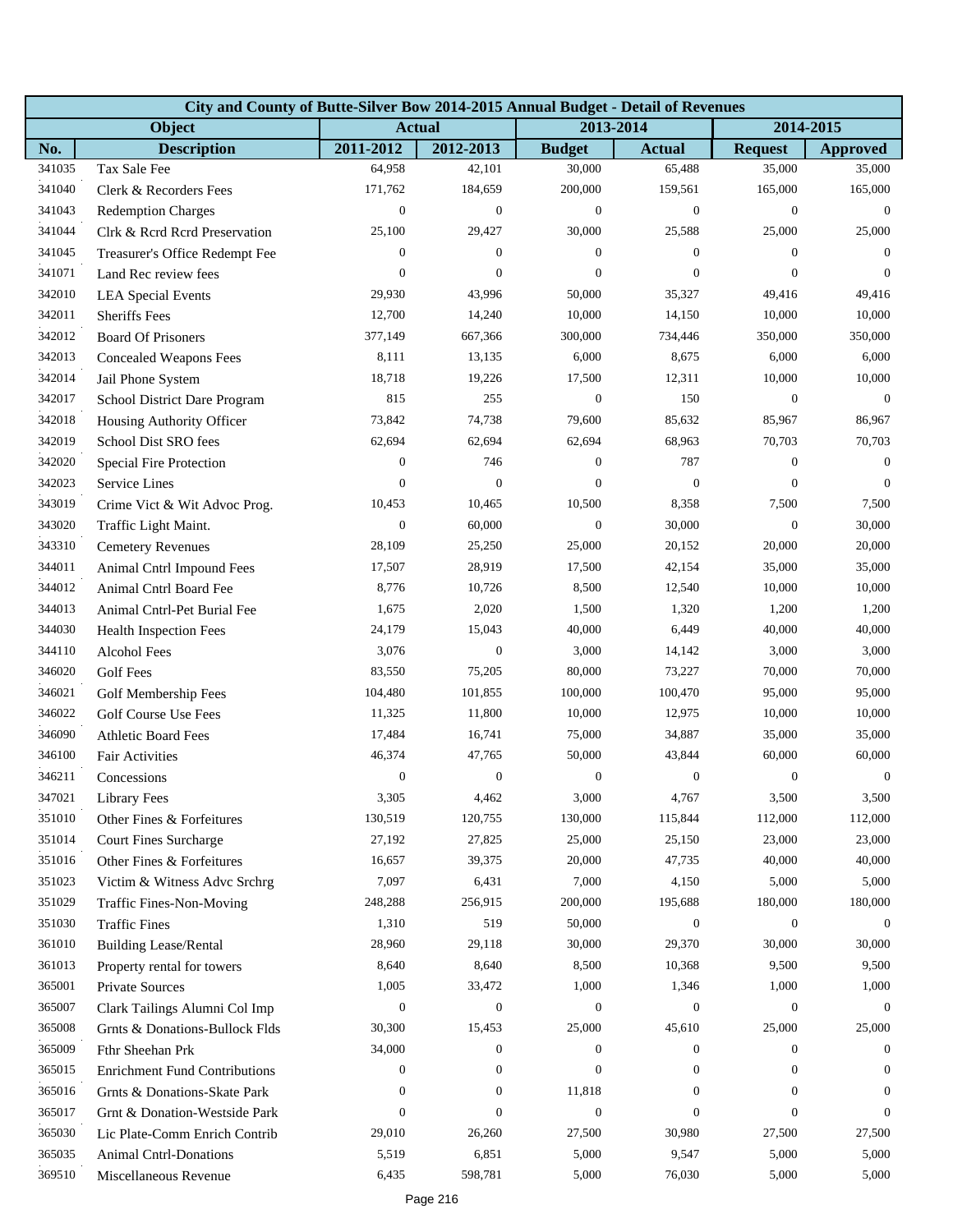|        | City and County of Butte-Silver Bow 2014-2015 Annual Budget - Detail of Revenues |                  |                  |                  |                  |                  |                  |  |  |  |  |
|--------|----------------------------------------------------------------------------------|------------------|------------------|------------------|------------------|------------------|------------------|--|--|--|--|
|        | Object                                                                           |                  | <b>Actual</b>    | 2013-2014        |                  | 2014-2015        |                  |  |  |  |  |
| No.    | <b>Description</b>                                                               | 2011-2012        | 2012-2013        | <b>Budget</b>    | <b>Actual</b>    | <b>Request</b>   | <b>Approved</b>  |  |  |  |  |
| 369512 | Misc Rev-Community Enrich                                                        | 680              | 140              | 1,000            | $\overline{0}$   | $\mathbf{0}$     | $\Omega$         |  |  |  |  |
| 369515 | <b>Detention Canteen</b>                                                         | 59,505           | 66,835           | 65,000           | 71,288           | 65,000           | 65,000           |  |  |  |  |
| 369516 | Misc Rev-Medical Fees                                                            | 7,218            | 6,425            | 5,000            | 4,859            | 5,000            | 5,000            |  |  |  |  |
| 369517 | Msc Rev-MDT Strm Wtr Applc                                                       | $\mathbf{0}$     | $\mathbf{0}$     | $\boldsymbol{0}$ | $\mathbf{0}$     | $\boldsymbol{0}$ | $\mathbf{0}$     |  |  |  |  |
| 369518 | Misc Rev-NSF Check Fee                                                           | 330              | 240              | 300              | 330              | 300              | 300              |  |  |  |  |
| 369535 | Misc Revenue                                                                     | 18               | 3                | $\theta$         | $\mathbf{0}$     | $\mathbf{0}$     | $\boldsymbol{0}$ |  |  |  |  |
| 369536 | <b>Animal Cntrl-Merch Sales</b>                                                  | 360              | 428              | 350              | 170              | 150              | 150              |  |  |  |  |
| 369599 | Misc Revenue-NSF Checks                                                          | $\theta$         | $\boldsymbol{0}$ | $\theta$         | $\mathbf{0}$     | $\theta$         | $\mathbf{0}$     |  |  |  |  |
| 369920 | Over/Short Treasurer                                                             | $-39$            | $-103$           | $\mathbf{0}$     | $-74$            | $\mathbf{0}$     | $\overline{0}$   |  |  |  |  |
| 369921 | Over/Short Chief Deputy                                                          | $\boldsymbol{0}$ | 50               | $\boldsymbol{0}$ | $-36$            | $\theta$         | $\mathbf{0}$     |  |  |  |  |
| 369922 | Over/Short Clerk 1                                                               | 1,145            | 9                | $\mathbf{0}$     | 2,149            | $\theta$         | $\overline{0}$   |  |  |  |  |
| 369923 | Over/Short Clerk 2                                                               | $-2$             | 12               | $\theta$         | $-2,682$         | $\theta$         | $\mathbf{0}$     |  |  |  |  |
| 369924 | Over/Short Clerk 3                                                               | $-60$            | $\boldsymbol{0}$ | $\mathbf{0}$     | $-87$            | $\mathbf{0}$     | $\mathbf{0}$     |  |  |  |  |
| 369925 | Over/Short Clerk 4                                                               | $-8,741$         | $-1$             | $\theta$         | $-2,156$         | $\theta$         | $\mathbf{0}$     |  |  |  |  |
| 369926 | Over/Short Clerk 5                                                               | 1,022            | $-4$             | $\overline{0}$   | 31               | $\mathbf{0}$     | $\overline{0}$   |  |  |  |  |
| 369927 | Over/Short Clerk 6                                                               | 19               | 9                | $\overline{0}$   | 93               | $\mathbf{0}$     | $\theta$         |  |  |  |  |
| 369928 | Over/Short Clerk 7                                                               | $\boldsymbol{0}$ | $\boldsymbol{0}$ | $\mathbf{0}$     | $\boldsymbol{0}$ | $\mathbf{0}$     | $\theta$         |  |  |  |  |
| 369929 | Over/Short Clerk 8                                                               | $\mathbf{0}$     | $\boldsymbol{0}$ | $\theta$         | 1                | $\theta$         | $\mathbf{0}$     |  |  |  |  |
| 369930 | Over/Short Clerk 9                                                               | $\mathbf{0}$     | $\overline{0}$   | $\theta$         | $-47$            | $\theta$         | $\overline{0}$   |  |  |  |  |
| 369931 | Over/Short Clerk 10                                                              | $\mathbf{0}$     | $\overline{0}$   | $\theta$         | $-20$            | $\theta$         | $\theta$         |  |  |  |  |
| 369932 | Clerk & Recordera Over/Short                                                     | $-46$            | $-2$             | $\mathbf{0}$     | 3                | $\mathbf{0}$     | $\theta$         |  |  |  |  |
| 369933 | Golf Course Over/Short                                                           | $\mathbf{0}$     | $-20$            | $\mathbf{0}$     | $\mathbf{0}$     | $\mathbf{0}$     | $\theta$         |  |  |  |  |
| 371010 | <b>Interest Earnings</b>                                                         | 17,839           | 17,511           | 15,000           | 8,624            | 6,500            | 6,000            |  |  |  |  |
| 382010 | Sale Of Fixed Assets                                                             | $\mathbf{0}$     | 27,042           | $\theta$         | $\mathbf{0}$     | $\theta$         | $\overline{0}$   |  |  |  |  |
| 382020 | Compens. 4 Loss Of Assets                                                        | 2,482            | $\boldsymbol{0}$ | $\mathbf{0}$     | 44,011           | $\mathbf{0}$     | $\theta$         |  |  |  |  |
| 382030 | Gain/Loss Acq/Disp Assets                                                        | $\boldsymbol{0}$ | $\mathbf{0}$     | $\mathbf{0}$     | $\boldsymbol{0}$ | $\mathbf{0}$     | $\theta$         |  |  |  |  |
| 383001 | <b>Trans From SID Funds</b>                                                      | $\mathbf{0}$     | 54,666           | $\mathbf{0}$     | $\overline{0}$   | $\mathbf{0}$     | $\theta$         |  |  |  |  |
| 383010 | <b>Trans From Metro Sewer</b>                                                    | 168,086          | 150,000          | 150,000          | 150,000          | 226,394          | 226,394          |  |  |  |  |
| 383011 | Trans From Urban Rev.                                                            | 33,821           | 28,596           | 32,491           | 32,491           | 9,193            | 9,193            |  |  |  |  |
| 383014 | <b>Trans From Solid Wste</b>                                                     | 35,000           | 35,000           | 35,000           | 35,000           | 104,051          | 104,051          |  |  |  |  |
| 383016 | Trans From Water Division                                                        | 100,000          | 100,000          | 100,000          | 100,000          | 217,540          | 217,540          |  |  |  |  |
| 383024 | Trans From Comm Facility                                                         | 67,348           | $\boldsymbol{0}$ | $\boldsymbol{0}$ | $\mathbf{0}$     | $\boldsymbol{0}$ | $\theta$         |  |  |  |  |
| 383036 | Trans from Ramsay TIFID#2                                                        | 113,943          | 111,824          | 120,748          | 120,748          | 235,185          | 235,185          |  |  |  |  |
| 383037 | Trans From Silver Lake Cap Int.                                                  | $\mathbf{0}$     | $\boldsymbol{0}$ | $\mathbf{0}$     | $\boldsymbol{0}$ | $\boldsymbol{0}$ | $\mathbf{0}$     |  |  |  |  |
| 383052 | Trans From NRDP Greenway Pr                                                      | $\boldsymbol{0}$ | $\boldsymbol{0}$ | $\boldsymbol{0}$ | $\mathbf{0}$     | 50,000           | 50,000           |  |  |  |  |
| 383093 | <b>Trans From Redevelopment Trus</b>                                             | $\boldsymbol{0}$ | $\boldsymbol{0}$ | $\overline{0}$   | $\boldsymbol{0}$ | 150,000          | 150,000          |  |  |  |  |
|        | <b>Total</b>                                                                     | \$19,337,393     | \$20,909,273     | \$21,481,852     | \$21,290,862     | \$10,965,443     | \$11,027,810     |  |  |  |  |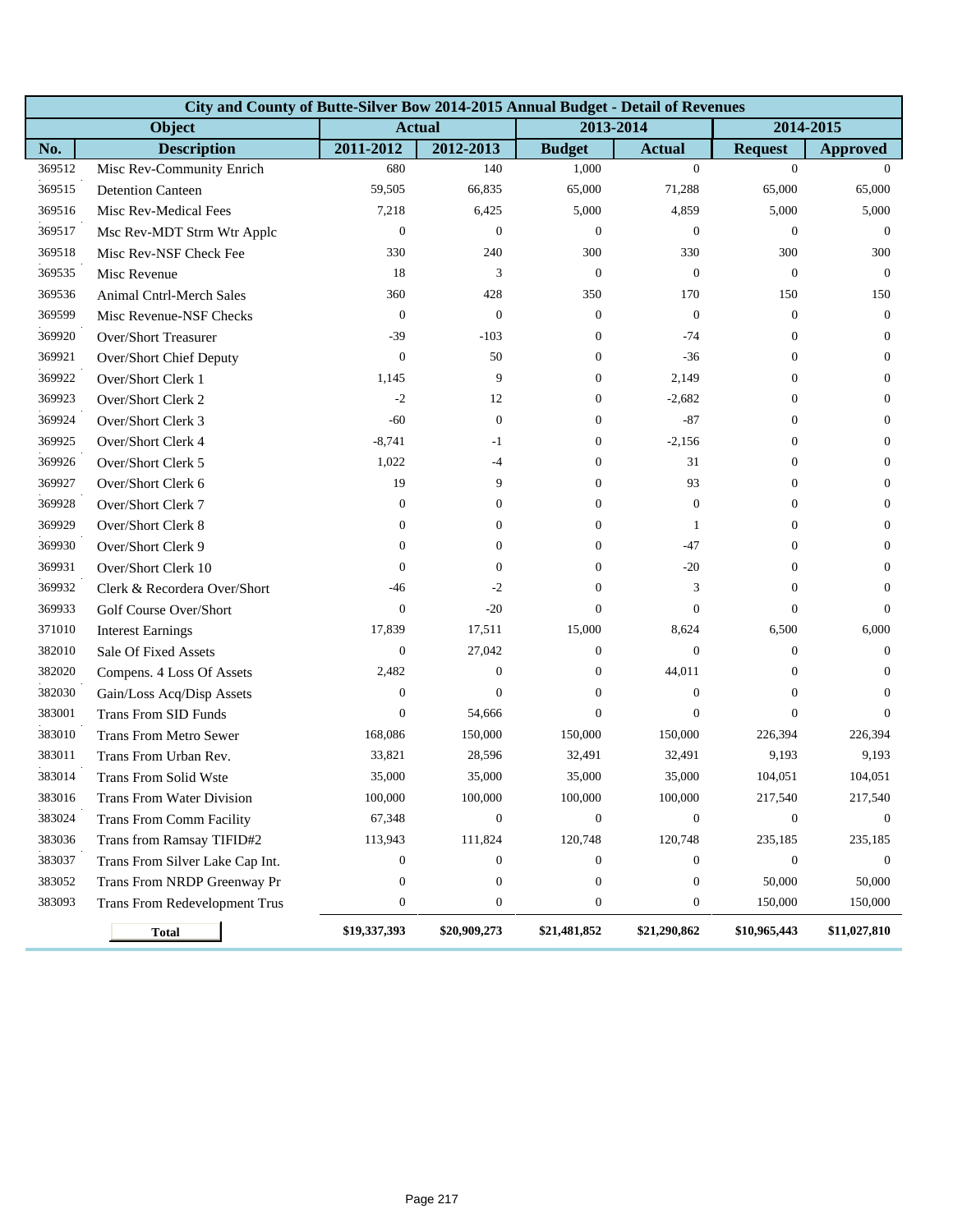|        | City and County of Butte-Silver Bow 2014-2015 Annual Budget - Detail of Revenues |                  |                  |                  |                  |                  |                  |
|--------|----------------------------------------------------------------------------------|------------------|------------------|------------------|------------------|------------------|------------------|
|        | Object                                                                           | <b>Actual</b>    |                  | 2013-2014        |                  | 2014-2015        |                  |
| No.    | <b>Description</b>                                                               | 2011-2012        | 2012-2013        | <b>Budget</b>    | <b>Actual</b>    | <b>Request</b>   | <b>Approved</b>  |
| 2110   | <b>Road Fund</b>                                                                 |                  |                  |                  |                  |                  |                  |
| 311000 | Real Property 2000                                                               | $\boldsymbol{0}$ | $\boldsymbol{0}$ | $\boldsymbol{0}$ | $\mathbf{0}$     | $\boldsymbol{0}$ | $\mathbf{0}$     |
| 311001 | Real Property 2001                                                               | $\overline{0}$   | $\overline{0}$   | $\Omega$         | $\theta$         | $\Omega$         | $\theta$         |
| 311002 | Real Proterty 2002                                                               | $\boldsymbol{0}$ | $\overline{0}$   | $\overline{0}$   | $\theta$         | $\overline{0}$   | $\mathbf{0}$     |
| 311003 | Real Property 2003                                                               | $\boldsymbol{0}$ | $\mathbf{0}$     | $\mathbf{0}$     | $\theta$         | $\overline{0}$   | $\mathbf{0}$     |
| 311004 | Real Property 2004                                                               | $\boldsymbol{0}$ | 0                | 0                | $\theta$         | $\overline{0}$   | $\mathbf{0}$     |
| 311005 | Real Property 2005                                                               | $\boldsymbol{0}$ | 0                | $\Omega$         | $\theta$         | $\Omega$         | $\theta$         |
| 311006 | Real Property 2006                                                               | $\mathbf{0}$     | $\Omega$         | $\Omega$         | $\mathbf{0}$     | $\Omega$         | $\mathbf{0}$     |
| 311007 | Real Property 2007                                                               | 252              | $\theta$         | 0                | $\mathbf{0}$     | $\theta$         | $\mathbf{0}$     |
| 311008 | Real Property 2008                                                               | 4,680            | 335              | 0                | 1,941            | $\mathbf{0}$     | $\mathbf{0}$     |
| 311009 | Real Property 2009                                                               | 4,344            | 4,997            | $\Omega$         | 1,547            | $\Omega$         | $\theta$         |
| 311010 | Real Property 2010                                                               | 20,007           | 8,385            | $\mathbf{0}$     | 8,483            | $\Omega$         | $\mathbf{0}$     |
| 311011 | Real Property 2011                                                               | 1,037,967        | 25,190           | $\overline{0}$   | 7,869            | $\theta$         | $\overline{0}$   |
| 311012 | Real Property 2012                                                               | $\boldsymbol{0}$ | 1,099,068        | $\boldsymbol{0}$ | 23,310           | $\overline{0}$   | $\theta$         |
| 311013 | Real Property Tax 2013                                                           | $\mathbf{0}$     | $\boldsymbol{0}$ | 1,094,109        | 1,011,096        | $\Omega$         | $\theta$         |
| 311097 | Real Property 1997                                                               | $\boldsymbol{0}$ | $\boldsymbol{0}$ | $\boldsymbol{0}$ | $\mathbf{0}$     | $\Omega$         | $\mathbf{0}$     |
| 311099 | Real Property 1999                                                               | $\boldsymbol{0}$ | $\overline{0}$   | $\overline{0}$   | $\boldsymbol{0}$ | $\Omega$         | $\mathbf{0}$     |
| 311100 | Personal Property 2000                                                           | $\boldsymbol{0}$ | 0                | $\overline{0}$   | $\mathbf{0}$     | $\overline{0}$   | $\mathbf{0}$     |
| 311101 | Personal Property 2001                                                           | $\boldsymbol{0}$ | 0                | $\Omega$         | $\theta$         | $\Omega$         | $\theta$         |
| 311102 | Personal Property 2002                                                           | $\boldsymbol{0}$ | $\overline{0}$   | $\overline{0}$   | $\theta$         | $\Omega$         | $\mathbf{0}$     |
| 311103 | Personal Property 2003                                                           | $\mathbf{0}$     | $\overline{0}$   | $\overline{0}$   | $\mathbf{0}$     | $\Omega$         | $\overline{0}$   |
| 311104 | Personal Property 2004                                                           | $\boldsymbol{0}$ | 2                | $\overline{0}$   | $\mathbf{0}$     | $\Omega$         | $\mathbf{0}$     |
| 311105 | Personal Property 2005                                                           | 32               | 5                | $\Omega$         | $\mathbf{0}$     | $\Omega$         | $\theta$         |
| 311106 | Personal Property 2006                                                           | 31               | $\boldsymbol{0}$ | $\overline{0}$   | 11               | $\Omega$         | $\mathbf{0}$     |
| 311107 | Personal Property 2007                                                           | 47               | 63               | $\overline{0}$   | 16               | $\overline{0}$   | $\mathbf{0}$     |
| 311108 | Personal Property 2008                                                           | 3,282            | 103              | $\boldsymbol{0}$ | 65               | $\overline{0}$   | $\mathbf{0}$     |
| 311109 | 2009 PERSONAL PROPERTY                                                           | 100              | 107              | $\overline{0}$   | 18               | $\Omega$         | $\overline{0}$   |
| 311110 | 2010 PERSONAL PEOPERTY                                                           | $-1,211$         | 186              | $\overline{0}$   | 61               | $\theta$         | $\theta$         |
| 311195 | Personal Property 1995                                                           | $\boldsymbol{0}$ | $\boldsymbol{0}$ | $\overline{0}$   | $\boldsymbol{0}$ | $\mathbf{0}$     | $\mathbf{0}$     |
| 311196 | Personal Property 1996                                                           | $\boldsymbol{0}$ | $\boldsymbol{0}$ | $\overline{0}$   | $\boldsymbol{0}$ | $\boldsymbol{0}$ | $\boldsymbol{0}$ |
| 311197 | Personal Property 1997                                                           | $\boldsymbol{0}$ | 0                | 0                | $\boldsymbol{0}$ | $\mathbf{0}$     | $\overline{0}$   |
| 311198 | Personal Property 1998                                                           | $\boldsymbol{0}$ | $\overline{0}$   | $\Omega$         | $\Omega$         | $\Omega$         | $\Omega$         |
| 311199 | Personal Property 1999                                                           | $\mathbf{0}$     | $\overline{0}$   | $\Omega$         | $\mathbf{0}$     | $\mathbf{0}$     | $\overline{0}$   |
| 312001 | Penalties And Interest                                                           | 4,829            | 6,254            | 4,500            | 8,405            | 5,200            | 5,200            |
| 313001 | Tax Title & Property Sale                                                        | 1,463            | 3,335            | $\theta$         | 1,904            | $\mathbf{0}$     | 1,170            |
| 314011 | Local Option Tax                                                                 | 128,972          | 118,647          | 125,000          | 127,262          | 127,000          | 127,000          |
| 316000 | Entitlement Levy Tax Transfer                                                    | 42,525           | 39,863           | 41,928           | 33,913           | 30,303           | 30,303           |
| 331049 | Highway Plan-Congestion                                                          | 522,555          | $\boldsymbol{0}$ | $\mathbf{0}$     | $\boldsymbol{0}$ | $\mathbf{0}$     | $\mathbf{0}$     |
| 333010 | Forest Reserve Act                                                               | 85,531           | 83,383           | 83,000           | 66,813           | 50,000           | 50,000           |
| 334040 | State Aid To Transport.                                                          | 43,604           | $\boldsymbol{0}$ | 302,324          | 302,221          |                  |                  |
| 334202 | <b>Highway Department Funds</b>                                                  | 55,333           | 196,370          | 70,000           | 142,047          | 90,000           | 90,000           |
| 334990 | 2009 HB645 FUNDS                                                                 | $\mathbf{0}$     | $\boldsymbol{0}$ | $\mathbf{0}$     | $\mathbf{0}$     | $\boldsymbol{0}$ | $\overline{0}$   |
| 335040 | <b>Gas Tax Apportionment</b>                                                     | 643,505          | 643,614          | 640,606          | 640,706          | 594,281          | 594,281          |
| 335210 | State Reimb HB#417 & #20                                                         | $\boldsymbol{0}$ | $\boldsymbol{0}$ | $\overline{0}$   | $\theta$         | $\theta$         | $\theta$         |
| 335230 | <b>State Entitlement Share</b>                                                   | 419,525          | 430,562          | 440,930          | 449,713          | 470,420          | 470,420          |
| 336020 | On Behalf Payments                                                               | 711              | 721              | 807              | 706              | 709              | 709              |
| 343011 | Street & Roadway Rep Chgs                                                        | 80               | $\boldsymbol{0}$ | $\boldsymbol{0}$ | $\boldsymbol{0}$ | 519,247          | 519,247          |
| 369510 | Miscellaneous Revenue                                                            | 91,638           | 182,428          | 50,000           | 25,952           | 30,000           | 30,000           |
| 381010 | Proceeds from G.O. Bonds                                                         | $\boldsymbol{0}$ | 623,681          | 35,000           | 42,163           | $\boldsymbol{0}$ | $\boldsymbol{0}$ |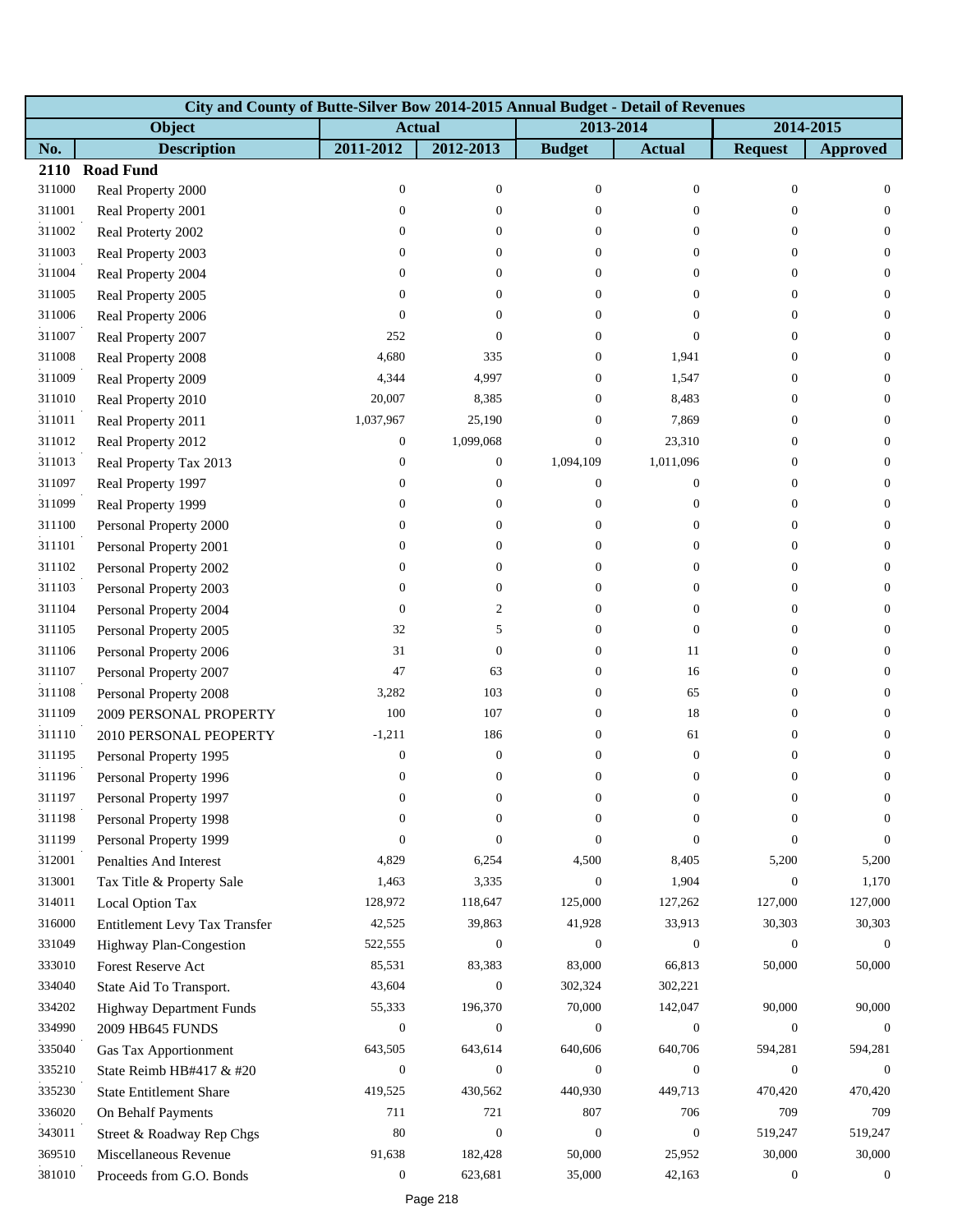| City and County of Butte-Silver Bow 2014-2015 Annual Budget - Detail of Revenues |                       |              |             |               |               |                |             |  |  |  |
|----------------------------------------------------------------------------------|-----------------------|--------------|-------------|---------------|---------------|----------------|-------------|--|--|--|
| <b>Object</b>                                                                    |                       | Actual       |             | 2013-2014     |               | 2014-2015      |             |  |  |  |
| No.                                                                              | <b>Description</b>    | 2011-2012    | 2012-2013   | <b>Budget</b> | <b>Actual</b> | <b>Request</b> | Approved    |  |  |  |
| 382010                                                                           | Sale Of Fixed Assets  | $\theta$     |             |               |               |                |             |  |  |  |
| 383011                                                                           | Trans From Urban Rev. | 45,000       | 45.000      | 45.000        | 45,000        |                |             |  |  |  |
| 383012                                                                           | Trans From Gen. Fund  | $\mathbf{0}$ | $\Omega$    |               |               |                |             |  |  |  |
|                                                                                  | <b>Total</b>          | \$3,154,802  | \$3,512,300 | \$2,933,204   | \$2,941,225   | \$1,917,160    | \$1,918,330 |  |  |  |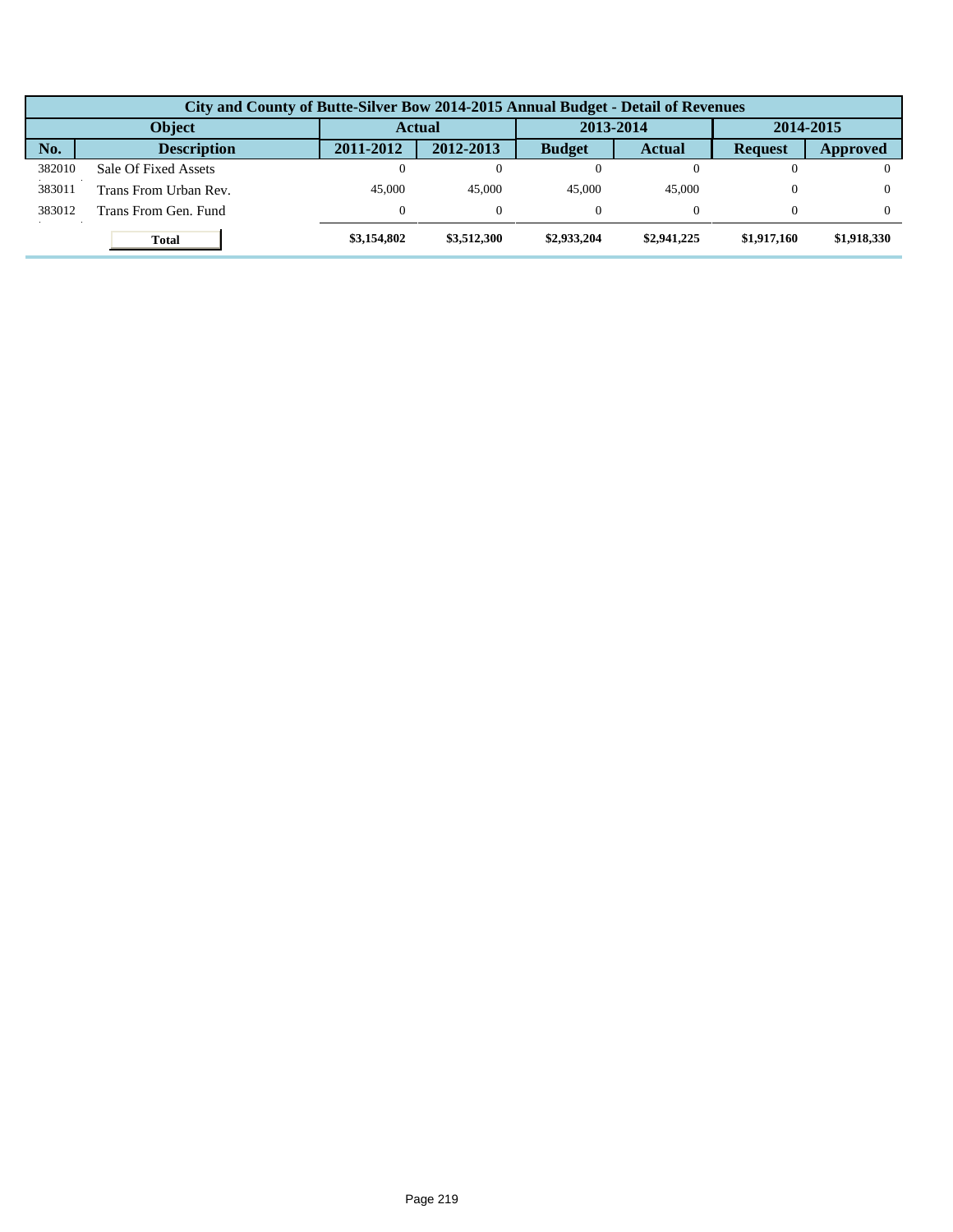|        | City and County of Butte-Silver Bow 2014-2015 Annual Budget - Detail of Revenues |                  |                  |                  |                  |                  |                  |  |  |  |  |
|--------|----------------------------------------------------------------------------------|------------------|------------------|------------------|------------------|------------------|------------------|--|--|--|--|
|        | Object                                                                           | <b>Actual</b>    |                  |                  | 2013-2014        |                  | 2014-2015        |  |  |  |  |
| No.    | <b>Description</b>                                                               | 2011-2012        | 2012-2013        | <b>Budget</b>    | <b>Actual</b>    | <b>Request</b>   | <b>Approved</b>  |  |  |  |  |
| 2130   | <b>Bridge Fund</b>                                                               |                  |                  |                  |                  |                  |                  |  |  |  |  |
| 311000 | Real Property 2000                                                               | $\boldsymbol{0}$ | $\boldsymbol{0}$ | $\boldsymbol{0}$ | $\boldsymbol{0}$ | $\boldsymbol{0}$ | $\mathbf{0}$     |  |  |  |  |
| 311001 | Real Property 2001                                                               | $\mathbf{0}$     | $\mathbf{0}$     | $\theta$         | $\overline{0}$   | $\theta$         | $\overline{0}$   |  |  |  |  |
| 311002 | Real Proterty 2002                                                               | $\mathbf{0}$     | $\mathbf{0}$     | $\overline{0}$   | $\overline{0}$   | $\overline{0}$   | $\mathbf{0}$     |  |  |  |  |
| 311003 | Real Property 2003                                                               | $\boldsymbol{0}$ | $\overline{0}$   | $\overline{0}$   | $\overline{0}$   | $\mathbf{0}$     | $\mathbf{0}$     |  |  |  |  |
| 311004 | Real Property 2004                                                               | $\boldsymbol{0}$ | $\mathbf{0}$     | $\overline{0}$   | 0                | $\theta$         | $\mathbf{0}$     |  |  |  |  |
| 311005 | Real Property 2005                                                               | $\mathbf{0}$     | 0                | $\overline{0}$   | $\overline{0}$   | $\overline{0}$   | $\overline{0}$   |  |  |  |  |
| 311006 | Real Property 2006                                                               | $\mathbf{0}$     | $\theta$         | $\overline{0}$   | $\overline{0}$   | $\overline{0}$   | $\mathbf{0}$     |  |  |  |  |
| 311007 | Real Property 2007                                                               | 81               | $\mathbf{0}$     | $\Omega$         | $\overline{0}$   | $\theta$         | $\mathbf{0}$     |  |  |  |  |
| 311008 | Real Property 2008                                                               | 2,650            | 190              | 0                | 1,077            | $\boldsymbol{0}$ | $\mathbf{0}$     |  |  |  |  |
| 311009 | Real Property 2009                                                               | 2,189            | 2,502            | $\overline{0}$   | 764              | $\theta$         | $\mathbf{0}$     |  |  |  |  |
| 311010 | Real Property 2010                                                               | 6,732            | 2,833            | $\overline{0}$   | 2,884            | $\theta$         | $\mathbf{0}$     |  |  |  |  |
| 311011 | Real Property 2011                                                               | 376,743          | 9,266            | $\overline{0}$   | 2,897            | $\theta$         | $\mathbf{0}$     |  |  |  |  |
| 311012 | Real Property 2012                                                               | $\boldsymbol{0}$ | 295,657          | $\overline{0}$   | 6,382            | $\theta$         | $\mathbf{0}$     |  |  |  |  |
| 311013 | Real Property Tax 2013                                                           | $\boldsymbol{0}$ | $\boldsymbol{0}$ | 248,309          | 229,435          | $\theta$         | $\mathbf{0}$     |  |  |  |  |
| 311097 | Real Property 1997                                                               | $\mathbf{0}$     | $\mathbf{0}$     | $\theta$         | $\boldsymbol{0}$ | $\overline{0}$   | $\mathbf{0}$     |  |  |  |  |
| 311099 | Real Property 1999                                                               | $\boldsymbol{0}$ | $\overline{0}$   | $\theta$         | $\boldsymbol{0}$ | $\theta$         | $\mathbf{0}$     |  |  |  |  |
| 311100 | Personal Property 2000                                                           | $\boldsymbol{0}$ | $\boldsymbol{0}$ | $\overline{0}$   | $\boldsymbol{0}$ | $\boldsymbol{0}$ | $\mathbf{0}$     |  |  |  |  |
| 311101 | Personal Property 2001                                                           | $\boldsymbol{0}$ | 0                | 0                | $\overline{0}$   | $\theta$         | $\mathbf{0}$     |  |  |  |  |
| 311102 | Personal Property 2002                                                           | $\boldsymbol{0}$ | 0                | $\Omega$         | $\overline{0}$   | $\theta$         | $\mathbf{0}$     |  |  |  |  |
| 311103 | Personal Property 2003                                                           | $\boldsymbol{0}$ | $\overline{0}$   | $\mathbf{0}$     | $\overline{0}$   | $\theta$         | $\mathbf{0}$     |  |  |  |  |
| 311104 | Personal Property 2004                                                           | $\boldsymbol{0}$ | $\boldsymbol{0}$ | 0                | $\boldsymbol{0}$ | $\theta$         | $\mathbf{0}$     |  |  |  |  |
| 311105 | Personal Property 2005                                                           | 7                | 1                | $\overline{0}$   | 0                | $\overline{0}$   | $\mathbf{0}$     |  |  |  |  |
| 311106 | Personal Property 2006                                                           | 11               | $\boldsymbol{0}$ | $\overline{0}$   | $\overline{4}$   | $\overline{0}$   | $\mathbf{0}$     |  |  |  |  |
| 311107 | Personal Property 2007                                                           | 12               | 16               | $\mathbf{0}$     | 4                | $\theta$         | $\mathbf{0}$     |  |  |  |  |
| 311108 | Personal Property 2008                                                           | 1,177            | 33               | 0                | 21               | $\boldsymbol{0}$ | $\mathbf{0}$     |  |  |  |  |
| 311109 | 2009 PERSONAL PROPERTY                                                           | 55               | 59               | $\overline{0}$   | 10               | $\theta$         | $\mathbf{0}$     |  |  |  |  |
| 311110 | 2010 PERSONAL PEOPERTY                                                           | $-373$           | 91               | $\Omega$         | 30               | $\overline{0}$   | $\overline{0}$   |  |  |  |  |
| 311195 | Personal Property 1995                                                           | $\mathbf{0}$     | $\boldsymbol{0}$ | $\mathbf{0}$     | $\boldsymbol{0}$ | $\boldsymbol{0}$ | $\boldsymbol{0}$ |  |  |  |  |
| 311196 | Personal Property 1996                                                           | $\boldsymbol{0}$ | $\mathbf{0}$     | $\theta$         | $\boldsymbol{0}$ | $\boldsymbol{0}$ | $\mathbf{0}$     |  |  |  |  |
| 311197 | Personal Property 1997                                                           | 0                | 0                | $\theta$         | 0                | 0                | $\theta$         |  |  |  |  |
| 311198 | Personal Property 1998                                                           | $\mathbf{0}$     | $\theta$         | $\Omega$         | $\Omega$         | $\Omega$         | $\theta$         |  |  |  |  |
| 311199 | Personal Property 1999                                                           | $\mathbf{0}$     | $\theta$         | $\Omega$         | $\overline{0}$   | $\theta$         | $\theta$         |  |  |  |  |
| 312001 | Penalties And Interest                                                           | 2,116            | 2,416            | 1,500            | 3,065            | 2,000            | 2,000            |  |  |  |  |
| 313001 | Tax Title & Property Sale                                                        | 528              | 891              | $\theta$         | 429              | $\mathbf{0}$     | 422              |  |  |  |  |
| 314011 | Local Option Tax                                                                 | $\mathbf{0}$     | $\boldsymbol{0}$ | $\Omega$         | $\boldsymbol{0}$ | $\theta$         | $\theta$         |  |  |  |  |
| 316000 | Entitlement Levy Tax Transfer                                                    | 15,333           | 10,653           | 11,204           | 8,498            | 6,832            | 6,832            |  |  |  |  |
| 335210 | State Reimb HB#417 & #20                                                         | $\mathbf{0}$     | $\boldsymbol{0}$ | $\theta$         | $\mathbf{0}$     | $\mathbf{0}$     | $\mathbf{0}$     |  |  |  |  |
| 335230 | <b>State Entitlement Share</b>                                                   | 43,227           | 45,132           | 45,474           | 47,461           | 46,978           | 46,978           |  |  |  |  |
| 336020 | On Behalf Payments                                                               | 211              | 194              | 222              | 252              | 232              | 232              |  |  |  |  |
| 369510 | Miscellaneous Revenue                                                            | $\boldsymbol{0}$ | 17,419           | $\boldsymbol{0}$ | 2,263            | $\boldsymbol{0}$ | $\boldsymbol{0}$ |  |  |  |  |
|        | <b>Total</b>                                                                     | \$450,700        | \$387,356        | \$306,709        | \$305,476        | \$56,042         | \$56,464         |  |  |  |  |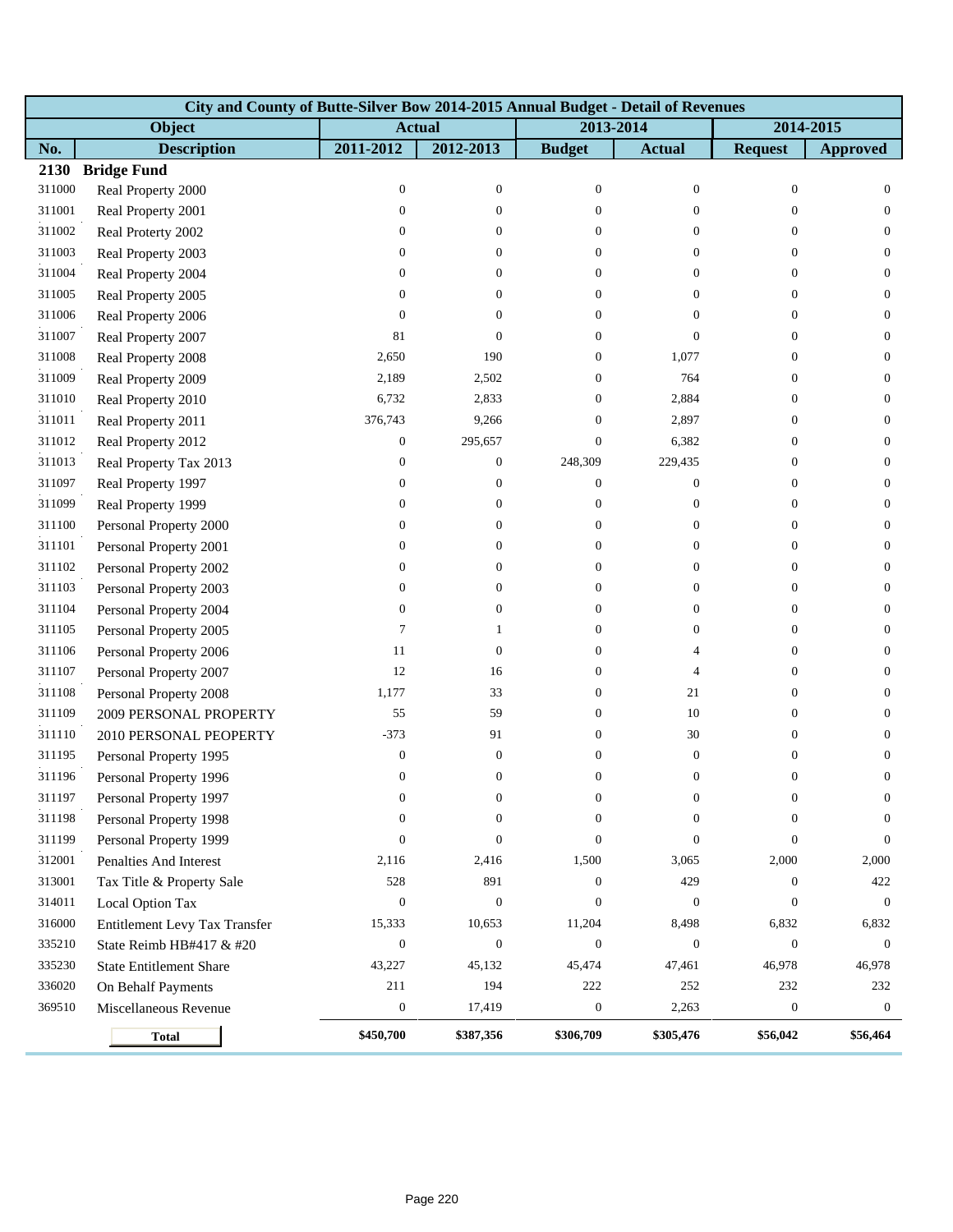|        | City and County of Butte-Silver Bow 2014-2015 Annual Budget - Detail of Revenues |                  |                  |                  |                  |                  |                  |  |  |  |  |
|--------|----------------------------------------------------------------------------------|------------------|------------------|------------------|------------------|------------------|------------------|--|--|--|--|
|        | Object                                                                           | <b>Actual</b>    |                  | 2013-2014        |                  |                  | 2014-2015        |  |  |  |  |
| No.    | <b>Description</b>                                                               | 2011-2012        | 2012-2013        | <b>Budget</b>    | <b>Actual</b>    | <b>Request</b>   | <b>Approved</b>  |  |  |  |  |
| 2140   | <b>Weed Control</b>                                                              |                  |                  |                  |                  |                  |                  |  |  |  |  |
| 311000 | Real Property 2000                                                               | $\boldsymbol{0}$ | $\boldsymbol{0}$ | $\boldsymbol{0}$ | $\boldsymbol{0}$ | $\boldsymbol{0}$ | $\mathbf{0}$     |  |  |  |  |
| 311001 | Real Property 2001                                                               | $\mathbf{0}$     | $\boldsymbol{0}$ | $\theta$         | $\overline{0}$   | $\theta$         | $\overline{0}$   |  |  |  |  |
| 311002 | Real Proterty 2002                                                               | $\mathbf{0}$     | $\overline{0}$   | $\overline{0}$   | $\overline{0}$   | $\overline{0}$   | $\overline{0}$   |  |  |  |  |
| 311003 | Real Property 2003                                                               | $\boldsymbol{0}$ | $\overline{0}$   | $\overline{0}$   | $\overline{0}$   | $\mathbf{0}$     | $\mathbf{0}$     |  |  |  |  |
| 311004 | Real Property 2004                                                               | $\boldsymbol{0}$ | $\boldsymbol{0}$ | $\overline{0}$   | 0                | $\theta$         | $\mathbf{0}$     |  |  |  |  |
| 311005 | Real Property 2005                                                               | $\mathbf{0}$     | 0                | $\overline{0}$   | $\overline{0}$   | $\overline{0}$   | $\overline{0}$   |  |  |  |  |
| 311006 | Real Property 2006                                                               | $\mathbf{0}$     | 0                | $\overline{0}$   | $\overline{0}$   | $\overline{0}$   | $\mathbf{0}$     |  |  |  |  |
| 311007 | Real Property 2007                                                               | 23               | $\theta$         | $\Omega$         | $\overline{0}$   | $\theta$         | $\mathbf{0}$     |  |  |  |  |
| 311008 | Real Property 2008                                                               | 830              | 60               | $\overline{0}$   | 337              | $\boldsymbol{0}$ | $\mathbf{0}$     |  |  |  |  |
| 311009 | Real Property 2009                                                               | 1,545            | 1,766            | 0                | 539              | $\theta$         | $\mathbf{0}$     |  |  |  |  |
| 311010 | Real Property 2010                                                               | 4,672            | 1,966            | $\overline{0}$   | 2,001            | $\theta$         | $\mathbf{0}$     |  |  |  |  |
| 311011 | Real Property 2011                                                               | 213,881          | 5,261            | $\mathbf{0}$     | 1,645            | $\theta$         | $\mathbf{0}$     |  |  |  |  |
| 311012 | Real Property 2012                                                               | $\boldsymbol{0}$ | 160,280          | $\overline{0}$   | 3,460            | $\theta$         | $\mathbf{0}$     |  |  |  |  |
| 311013 | Real Property Tax 2013                                                           | $\boldsymbol{0}$ | $\boldsymbol{0}$ | 222,229          | 205,142          | $\theta$         | $\mathbf{0}$     |  |  |  |  |
| 311097 | Real Property 1997                                                               | $\mathbf{0}$     | $\boldsymbol{0}$ | $\theta$         | $\boldsymbol{0}$ | $\theta$         | $\mathbf{0}$     |  |  |  |  |
| 311099 | Real Property 1999                                                               | $\boldsymbol{0}$ | $\overline{0}$   | $\overline{0}$   | $\boldsymbol{0}$ | $\theta$         | $\mathbf{0}$     |  |  |  |  |
| 311100 | Personal Property 2000                                                           | $\boldsymbol{0}$ | $\boldsymbol{0}$ | $\overline{0}$   | $\boldsymbol{0}$ | $\boldsymbol{0}$ | $\mathbf{0}$     |  |  |  |  |
| 311101 | Personal Property 2001                                                           | $\boldsymbol{0}$ | 0                | 0                | $\overline{0}$   | $\theta$         | $\mathbf{0}$     |  |  |  |  |
| 311102 | Personal Property 2002                                                           | $\boldsymbol{0}$ | 0                | $\Omega$         | $\overline{0}$   | $\theta$         | $\mathbf{0}$     |  |  |  |  |
| 311103 | Personal Property 2003                                                           | $\boldsymbol{0}$ | $\theta$         | $\mathbf{0}$     | $\overline{0}$   | $\theta$         | $\mathbf{0}$     |  |  |  |  |
| 311104 | Personal Property 2004                                                           | $\boldsymbol{0}$ | $\boldsymbol{0}$ | 0                | $\boldsymbol{0}$ | $\theta$         | $\mathbf{0}$     |  |  |  |  |
| 311105 | Personal Property 2005                                                           | 3                | $\boldsymbol{0}$ | $\overline{0}$   | $\boldsymbol{0}$ | $\overline{0}$   | $\mathbf{0}$     |  |  |  |  |
| 311106 | Personal Property 2006                                                           | 9                | $\overline{0}$   | $\overline{0}$   | 3                | $\overline{0}$   | $\mathbf{0}$     |  |  |  |  |
| 311107 | Personal Property 2007                                                           | $\tau$           | 9                | $\mathbf{0}$     | $\overline{c}$   | $\theta$         | $\mathbf{0}$     |  |  |  |  |
| 311108 | Personal Property 2008                                                           | 655              | 10               | $\overline{0}$   | 6                | $\theta$         | $\mathbf{0}$     |  |  |  |  |
| 311109 | 2009 PERSONAL PROPERTY                                                           | 17               | 19               | $\overline{0}$   | 3                | $\theta$         | $\mathbf{0}$     |  |  |  |  |
| 311110 | 2010 PERSONAL PEOPERTY                                                           | $-258$           | 65               | $\Omega$         | 21               | $\theta$         | $\overline{0}$   |  |  |  |  |
| 311195 | Personal Property 1995                                                           | $\boldsymbol{0}$ | $\boldsymbol{0}$ | $\mathbf{0}$     | $\boldsymbol{0}$ | $\boldsymbol{0}$ | $\boldsymbol{0}$ |  |  |  |  |
| 311196 | Personal Property 1996                                                           | $\mathbf{0}$     | $\boldsymbol{0}$ | $\overline{0}$   | $\boldsymbol{0}$ | $\boldsymbol{0}$ | $\mathbf{0}$     |  |  |  |  |
| 311197 | Personal Property 1997                                                           | $\bf{0}$         | 0                | $\bf{0}$         | 0                | $\bf{0}$         | $\bf{0}$         |  |  |  |  |
| 311198 | Personal Property 1998                                                           | $\mathbf{0}$     | $\boldsymbol{0}$ | $\Omega$         | $\overline{0}$   | $\Omega$         | $\theta$         |  |  |  |  |
| 311199 | Personal Property 1999                                                           | $\boldsymbol{0}$ | $\mathbf{0}$     | $\Omega$         | $\overline{0}$   | $\boldsymbol{0}$ | $\mathbf{0}$     |  |  |  |  |
| 312001 | Penalties And Interest                                                           | 2,315            | 4,083            | 2,000            | 3,683            | 2,800            | 2,800            |  |  |  |  |
| 313001 | Tax Title & Property Sale                                                        | 300              | 483              | $\theta$         | 384              | $\mathbf{0}$     | 240              |  |  |  |  |
| 314010 | Lt Motor Vehicle Tax                                                             | 1,400            | $\boldsymbol{0}$ | $\Omega$         | $\boldsymbol{0}$ | $\theta$         | $\theta$         |  |  |  |  |
| 316000 | Entitlement Levy Tax Transfer                                                    | 8,705            | 5,775            | 6,074            | 5,680            | 6,109            | 6,109            |  |  |  |  |
| 334199 | Legacy Program                                                                   | 9,286            | 7,500            | 12,500           | 9,286            | 10,000           | 10,000           |  |  |  |  |
| 335210 | State Reimb HB#417 & #20                                                         | $\boldsymbol{0}$ | $\boldsymbol{0}$ | $\mathbf{0}$     | $\boldsymbol{0}$ | $\boldsymbol{0}$ | $\mathbf{0}$     |  |  |  |  |
| 335230 | <b>State Entitlement Share</b>                                                   | 11,689           | 12,204           | 12,285           | 14,061           | 12,691           | 12,691           |  |  |  |  |
| 336020 | On Behalf Payments                                                               | 158              | 121              | 212              | 163              | 164              | 164              |  |  |  |  |
| 343360 | Weed Control                                                                     | 117,351          | 112,744          | 107,000          | 113,240          | 110,000          | 110,000          |  |  |  |  |
| 343361 | Ord 196 Revenues                                                                 | 21,213           | 21,884           | 28,846           | 22,845           | 22,000           | 22,000           |  |  |  |  |
| 369510 | Miscellaneous Revenue                                                            | $\mathbf{0}$     | 9,109            | $\mathbf{0}$     | 225              | $\boldsymbol{0}$ | $\overline{0}$   |  |  |  |  |
|        | <b>Total</b>                                                                     | \$393,798        | \$343,337        | \$391,146        | \$382,726        | \$163,764        | \$164,004        |  |  |  |  |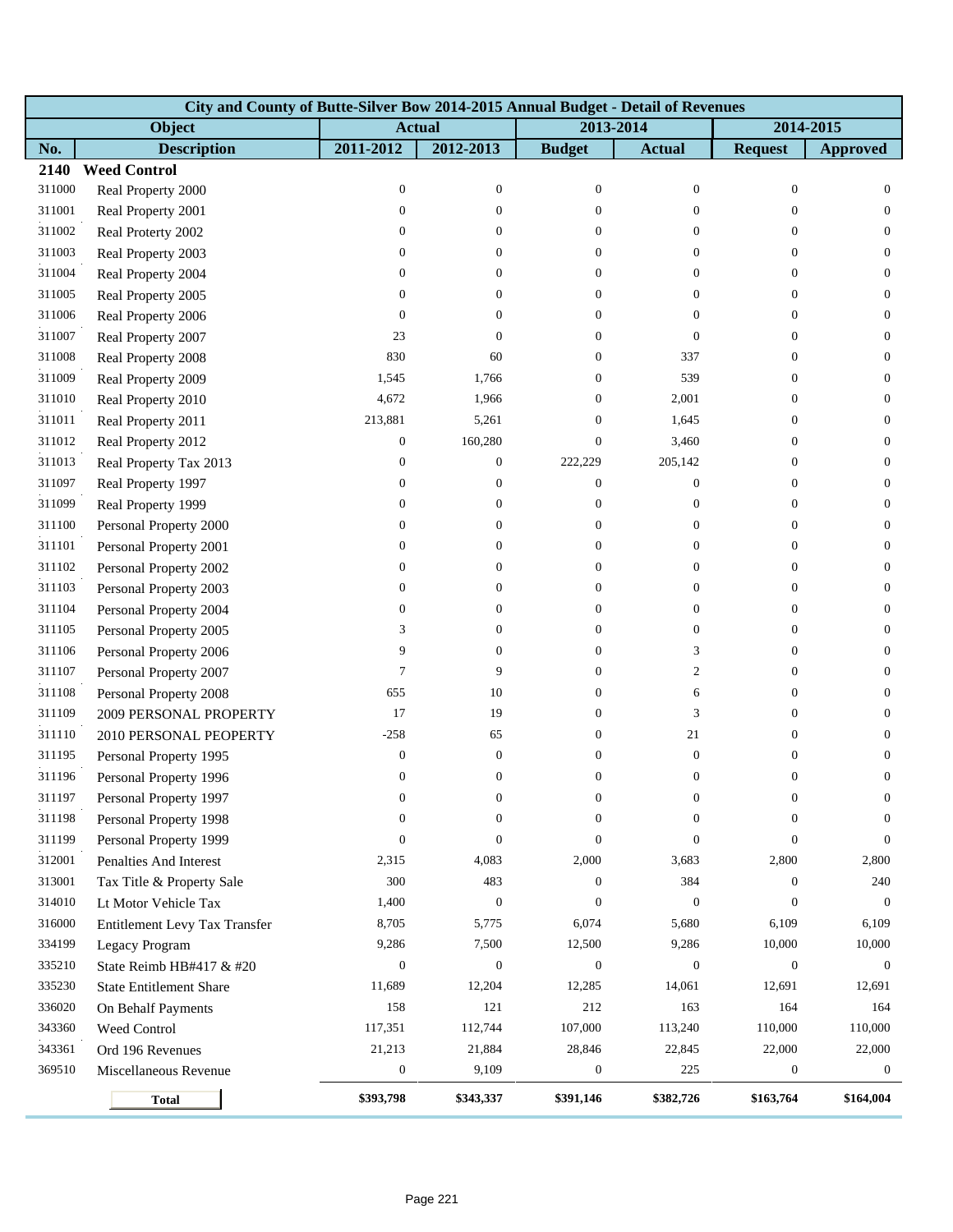| City and County of Butte-Silver Bow 2014-2015 Annual Budget - Detail of Revenues |                               |                  |               |               |               |                |           |  |  |  |
|----------------------------------------------------------------------------------|-------------------------------|------------------|---------------|---------------|---------------|----------------|-----------|--|--|--|
|                                                                                  | <b>Object</b>                 |                  | <b>Actual</b> |               | 2013-2014     |                | 2014-2015 |  |  |  |
| No.                                                                              | <b>Description</b>            | 2011-2012        | 2012-2013     | <b>Budget</b> | <b>Actual</b> | <b>Request</b> | Approved  |  |  |  |
| 2145                                                                             | <b>Parking Commission</b>     |                  |               |               |               |                |           |  |  |  |
| 336020                                                                           | On Behalf Payments            | 90               | 81            | 109           | 94            | 101            | 101       |  |  |  |
| 343016                                                                           | Parking Fees-Off Street       | 75.334           | 74.510        | 75,000        | 87,871        | 65,000         | 65,000    |  |  |  |
| 351030                                                                           | <b>Traffic Fines</b>          | 49.325           | 48,528        | 50,000        | 34,773        | 96,330         | 96,330    |  |  |  |
| 369510                                                                           | Miscellaneous Revenue         | $\Omega$         | $\theta$      | $\theta$      | $\theta$      | $\Omega$       | $\Omega$  |  |  |  |
| 383012                                                                           | Trans From Gen. Fund          | $\boldsymbol{0}$ | $\theta$      | $\theta$      | 40,000        | $\theta$       | $\Omega$  |  |  |  |
| 383029                                                                           | <b>Trans From Parking Sid</b> | 17,500           | 17,384        | 17,500        | 15,647        | $\theta$       | $\Omega$  |  |  |  |
|                                                                                  | <b>Total</b>                  | \$142,250        | \$140,503     | \$142,609     | \$178,384     | \$161,431      | \$161,431 |  |  |  |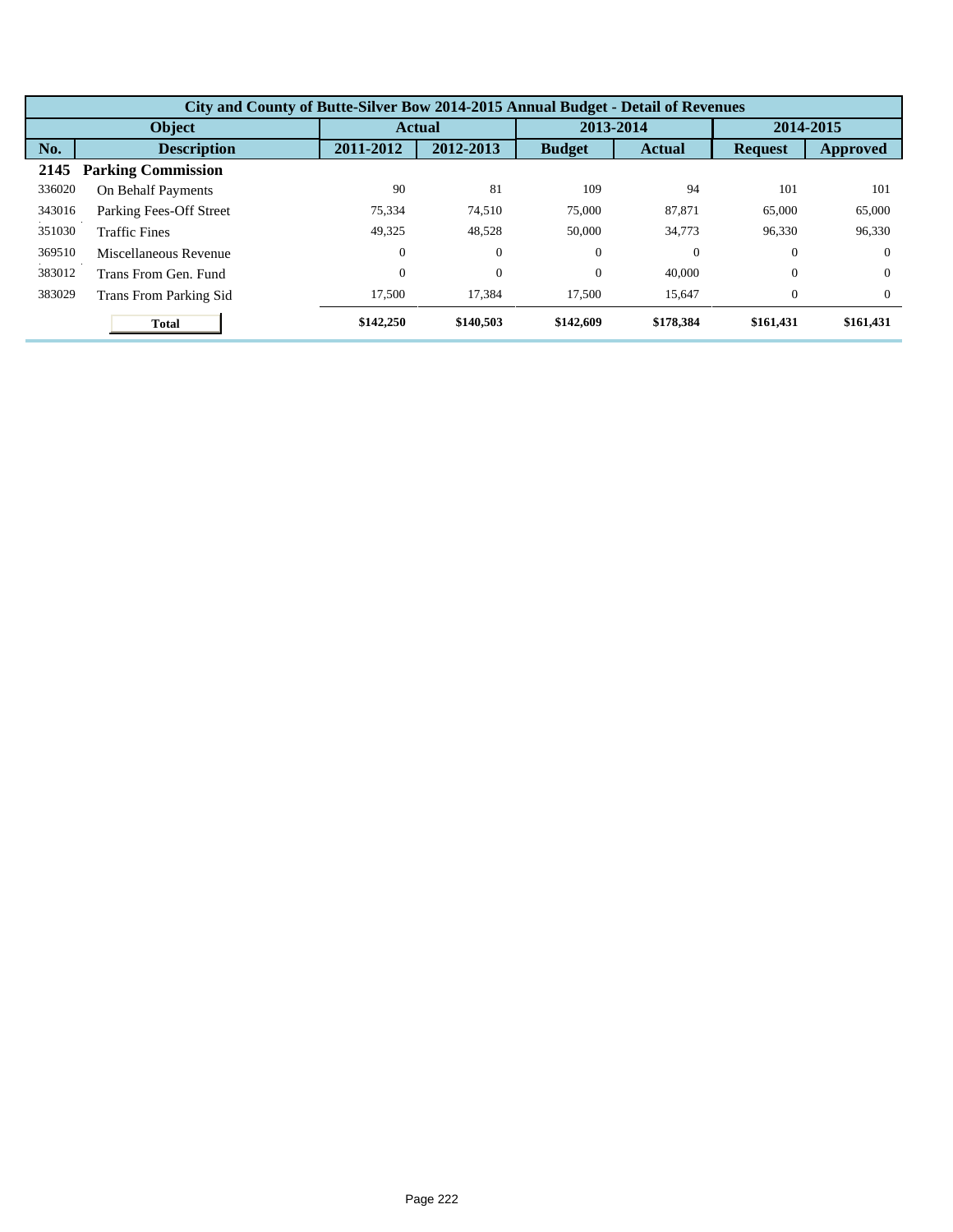|        | City and County of Butte-Silver Bow 2014-2015 Annual Budget - Detail of Revenues |                  |                  |                  |                  |                  |                  |  |  |  |  |
|--------|----------------------------------------------------------------------------------|------------------|------------------|------------------|------------------|------------------|------------------|--|--|--|--|
|        | Object                                                                           | <b>Actual</b>    |                  | 2013-2014        |                  |                  | 2014-2015        |  |  |  |  |
| No.    | <b>Description</b>                                                               | 2011-2012        | 2012-2013        | <b>Budget</b>    | <b>Actual</b>    | <b>Request</b>   | <b>Approved</b>  |  |  |  |  |
| 2180   | <b>District Courts</b>                                                           |                  |                  |                  |                  |                  |                  |  |  |  |  |
| 311000 | Real Property 2000                                                               | $\boldsymbol{0}$ | $\boldsymbol{0}$ | $\mathbf{0}$     | $\boldsymbol{0}$ | $\mathbf{0}$     | $\overline{0}$   |  |  |  |  |
| 311002 | Real Proterty 2002                                                               | $\boldsymbol{0}$ | $\overline{0}$   | $\Omega$         | $\overline{0}$   | $\Omega$         | $\Omega$         |  |  |  |  |
| 311003 | Real Property 2003                                                               | $\boldsymbol{0}$ | $\overline{0}$   | $\Omega$         | $\overline{0}$   | $\overline{0}$   | $\overline{0}$   |  |  |  |  |
| 311004 | Real Property 2004                                                               | $\boldsymbol{0}$ | $\overline{0}$   | $\overline{0}$   | $\overline{0}$   | $\overline{0}$   | $\overline{0}$   |  |  |  |  |
| 311005 | Real Property 2005                                                               | 0                | $\overline{0}$   | $\overline{0}$   | $\theta$         | $\overline{0}$   | $\overline{0}$   |  |  |  |  |
| 311006 | Real Property 2006                                                               | $\Omega$         | $\Omega$         | $\Omega$         | $\overline{0}$   | $\Omega$         | $\overline{0}$   |  |  |  |  |
| 311007 | Real Property 2007                                                               | 164              | $\Omega$         | $\Omega$         | $\mathbf{0}$     | $\theta$         | $\overline{0}$   |  |  |  |  |
| 311008 | Real Property 2008                                                               | 5,020            | 361              | $\Omega$         | 2,040            | $\mathbf{0}$     | $\overline{0}$   |  |  |  |  |
| 311009 | Real Property 2009                                                               | 4,689            | 5,360            | $\overline{0}$   | 1,638            | $\theta$         | $\overline{0}$   |  |  |  |  |
| 311010 | Real Property 2010                                                               | 11,456           | 4,821            | $\Omega$         | 4,908            | $\Omega$         | $\Omega$         |  |  |  |  |
| 311011 | Real Property 2011                                                               | 268,823          | 6,612            | $\overline{0}$   | 2,067            | $\theta$         | $\overline{0}$   |  |  |  |  |
| 311012 | Real Property 2012                                                               | $\boldsymbol{0}$ | 1,022,347        | $\overline{0}$   | 22,069           | $\mathbf{0}$     | $\Omega$         |  |  |  |  |
| 311013 | Real Property Tax 2013                                                           | $\boldsymbol{0}$ | $\boldsymbol{0}$ | 813,510          | 751,463          | $\theta$         | $\overline{0}$   |  |  |  |  |
| 311097 | Real Property 1997                                                               | $\boldsymbol{0}$ | $\overline{0}$   | $\overline{0}$   | $\mathbf{0}$     | $\Omega$         | $\Omega$         |  |  |  |  |
| 311099 | Real Property 1999                                                               | $\boldsymbol{0}$ | $\overline{0}$   | $\overline{0}$   | $\mathbf{0}$     | $\Omega$         | $\overline{0}$   |  |  |  |  |
| 311100 | Personal Property 2000                                                           | $\boldsymbol{0}$ | $\Omega$         | $\overline{0}$   | $\boldsymbol{0}$ | $\mathbf{0}$     | $\overline{0}$   |  |  |  |  |
| 311101 | Personal Property 2001                                                           | $\boldsymbol{0}$ | 0                | $\overline{0}$   | $\boldsymbol{0}$ | $\theta$         | $\overline{0}$   |  |  |  |  |
| 311103 | Personal Property 2003                                                           | $\boldsymbol{0}$ | $\Omega$         | 0                | $\mathbf{0}$     | $\Omega$         | $\Omega$         |  |  |  |  |
| 311104 | Personal Property 2004                                                           | 0                | 1                | $\Omega$         | $\mathbf{0}$     | $\Omega$         | $\overline{0}$   |  |  |  |  |
| 311105 | Personal Property 2005                                                           | 8                | 1                | $\Omega$         | $\mathbf{0}$     | $\Omega$         | $\overline{0}$   |  |  |  |  |
| 311106 | Personal Property 2006                                                           | 32               | $\mathbf{0}$     | $\overline{0}$   | 12               | $\theta$         | $\overline{0}$   |  |  |  |  |
| 311107 | Personal Property 2007                                                           | 37               | 50               | $\Omega$         | 13               | $\Omega$         | $\Omega$         |  |  |  |  |
| 311108 | Personal Property 2008                                                           | 903              | 67               | $\overline{0}$   | 42               | $\Omega$         | $\overline{0}$   |  |  |  |  |
| 311109 | 2009 PERSONAL PROPERTY                                                           | 105              | 113              | $\overline{0}$   | 19               | $\mathbf{0}$     | $\overline{0}$   |  |  |  |  |
| 311110 | 2010 PERSONAL PEOPERTY                                                           | $-596$           | 196              | $\overline{0}$   | 64               | $\theta$         | $\overline{0}$   |  |  |  |  |
| 311195 | Personal Property 1995                                                           | $\boldsymbol{0}$ | $\mathbf{0}$     | $\overline{0}$   | $\mathbf{0}$     | $\Omega$         | $\overline{0}$   |  |  |  |  |
| 311196 | Personal Property 1996                                                           | $\boldsymbol{0}$ | $\mathbf{0}$     | $\overline{0}$   | $\overline{0}$   | $\overline{0}$   | $\overline{0}$   |  |  |  |  |
| 311197 | Personal Property 1997                                                           | 0                | $\mathbf{0}$     | $\overline{0}$   | $\boldsymbol{0}$ | $\mathbf{0}$     | $\mathbf{0}$     |  |  |  |  |
| 311198 | Personal Property 1998                                                           | $\overline{0}$   | $\boldsymbol{0}$ | $\overline{0}$   | $\mathbf{0}$     | $\mathbf{0}$     | $\mathbf{0}$     |  |  |  |  |
| 311199 | Personal Property 1999                                                           | $\boldsymbol{0}$ | 0                | $\boldsymbol{0}$ | $\boldsymbol{0}$ | $\boldsymbol{0}$ | $\overline{0}$   |  |  |  |  |
| 312001 | Penalties And Interest                                                           | 3,760            | 4,020            | $\Omega$         | 5,997            | 5,000            | 5,000            |  |  |  |  |
| 313001 | Tax Title & Property Sale                                                        | 377              | 3,082            | $\overline{0}$   | 1,406            | $\mathbf{0}$     | 301              |  |  |  |  |
| 314011 | Local Option Tax                                                                 | 47,989           | 44,148           | 45,000           | 47,353           | 47,000           | 47,000           |  |  |  |  |
| 316000 | Entitlement Levy Tax Transfer                                                    | 10,941           | 36,835           | 38,744           | 28,829           | 22,377           | 22,377           |  |  |  |  |
| 331024 | Dept of Justice Grants                                                           | $\boldsymbol{0}$ | 32,000           | 217,343          | 70,871           | 230,969          | 230,969          |  |  |  |  |
| 331179 | SW Regional Detention Grant                                                      | 40,201           | 58,919           | 40,000           | 52,109           | 56,486           | 56,486           |  |  |  |  |
| 331185 | Section 5310                                                                     | 30,644           | 43,738           | 56,882           | 56,159           | 30,000           | 30,000           |  |  |  |  |
| 334090 | Criminal Grant-In Aid                                                            | 16,589           | 21,606           | 15,000           | 11,430           | 12,000           | 12,000           |  |  |  |  |
| 335086 | Attorney fee reimbursement                                                       | $\boldsymbol{0}$ | $\mathbf{0}$     | $\overline{0}$   | $\mathbf{0}$     | $\overline{0}$   | $\Omega$         |  |  |  |  |
| 335210 | State Reimb HB#417 & #20                                                         | $\boldsymbol{0}$ | $\mathbf{0}$     | $\overline{0}$   | $\boldsymbol{0}$ | $\theta$         | $\Omega$         |  |  |  |  |
| 335230 | <b>State Entitlement Share</b>                                                   | 36,612           | 38,226           | 38,480           | 44,986           | 39,753           | 39,753           |  |  |  |  |
| 336020 | On Behalf Payments                                                               | 300              | 241              | 319              | 345              | 319              | 319              |  |  |  |  |
| 341031 | Law Library Fee                                                                  | 34               | $\mathbf{0}$     | $\overline{0}$   | 47               | $\mathbf{0}$     | $\overline{0}$   |  |  |  |  |
| 341050 | Court Clerk's Fees                                                               | 14,144           | 14,300           | 13,000           | 12,514           | 12,500           | 12,500           |  |  |  |  |
| 341051 | Clrk Crt-Chld Sprt Search Fee                                                    | $\boldsymbol{0}$ | $\boldsymbol{0}$ | $\boldsymbol{0}$ | $\boldsymbol{0}$ | $\mathbf{0}$     | $\overline{0}$   |  |  |  |  |
| 343019 | Crime Vict & Wit Advoc Prog.                                                     | 90               | 68               | $\boldsymbol{0}$ | 51               | $\overline{0}$   | $\overline{0}$   |  |  |  |  |
| 365010 | Grants & Donations                                                               | $\boldsymbol{0}$ | $\mathbf{0}$     | $\overline{0}$   | $\mathbf{0}$     | $\overline{0}$   | $\overline{0}$   |  |  |  |  |
| 369510 | Miscellaneous Revenue                                                            | 1,000            | 60,235           | 0                | $\mathbf{0}$     | $\mathbf{0}$     | $\boldsymbol{0}$ |  |  |  |  |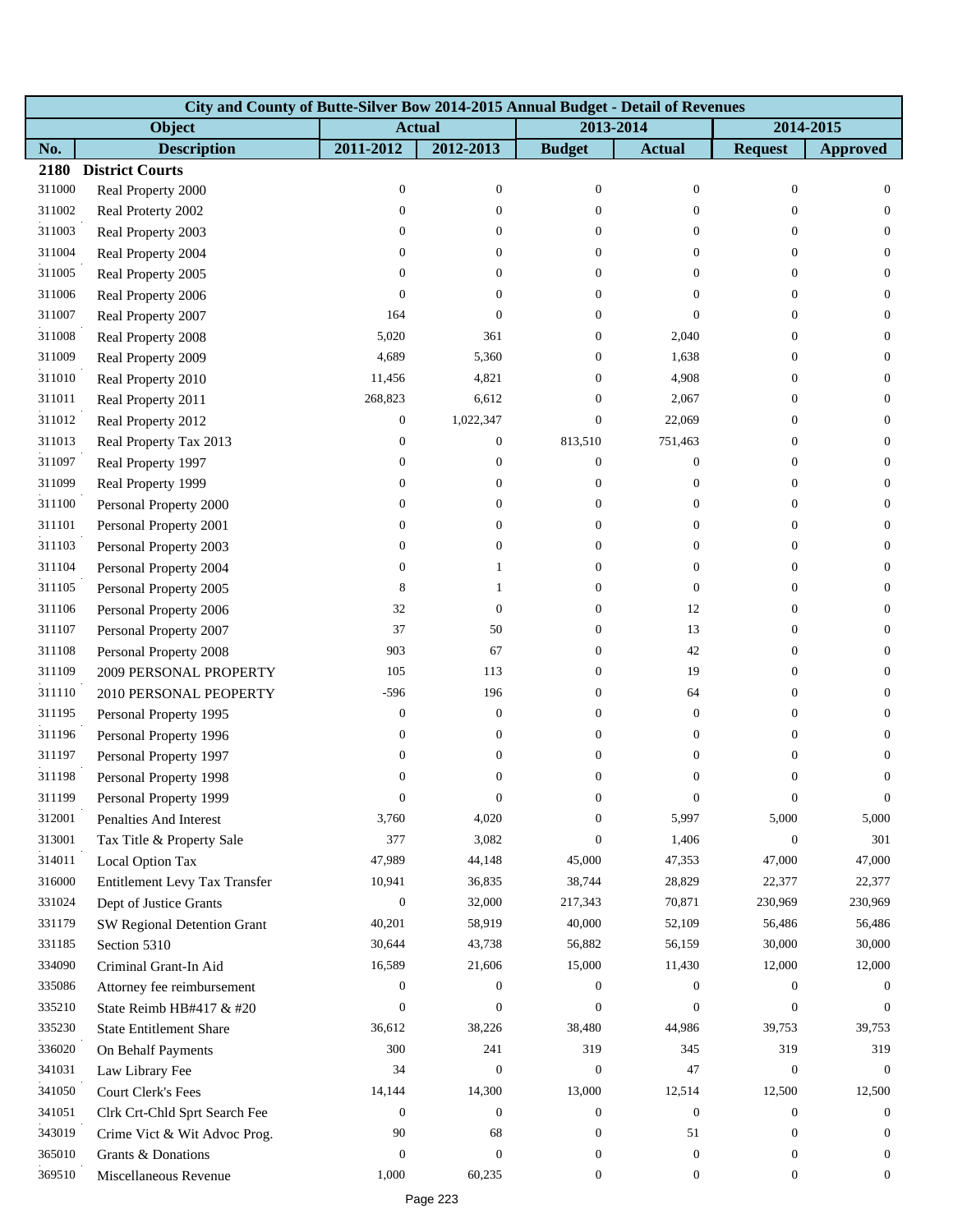| City and County of Butte-Silver Bow 2014-2015 Annual Budget - Detail of Revenues |                                |               |             |               |             |                |           |  |  |  |
|----------------------------------------------------------------------------------|--------------------------------|---------------|-------------|---------------|-------------|----------------|-----------|--|--|--|
|                                                                                  | <b>Object</b>                  | <b>Actual</b> |             | 2013-2014     |             | 2014-2015      |           |  |  |  |
| No.                                                                              | <b>Description</b>             | 2011-2012     | 2012-2013   | <b>Budget</b> | Actual      | <b>Request</b> | Approved  |  |  |  |
| 369519                                                                           | Misc Revenue - Dist Crt Drug C |               |             |               | 12.600      |                |           |  |  |  |
| 383000                                                                           | Trans from                     |               | 4.800       |               |             |                |           |  |  |  |
|                                                                                  | <b>Total</b>                   | \$493,322     | \$1,402,148 | \$1,278,278   | \$1,129,031 | \$456,404      | \$456,705 |  |  |  |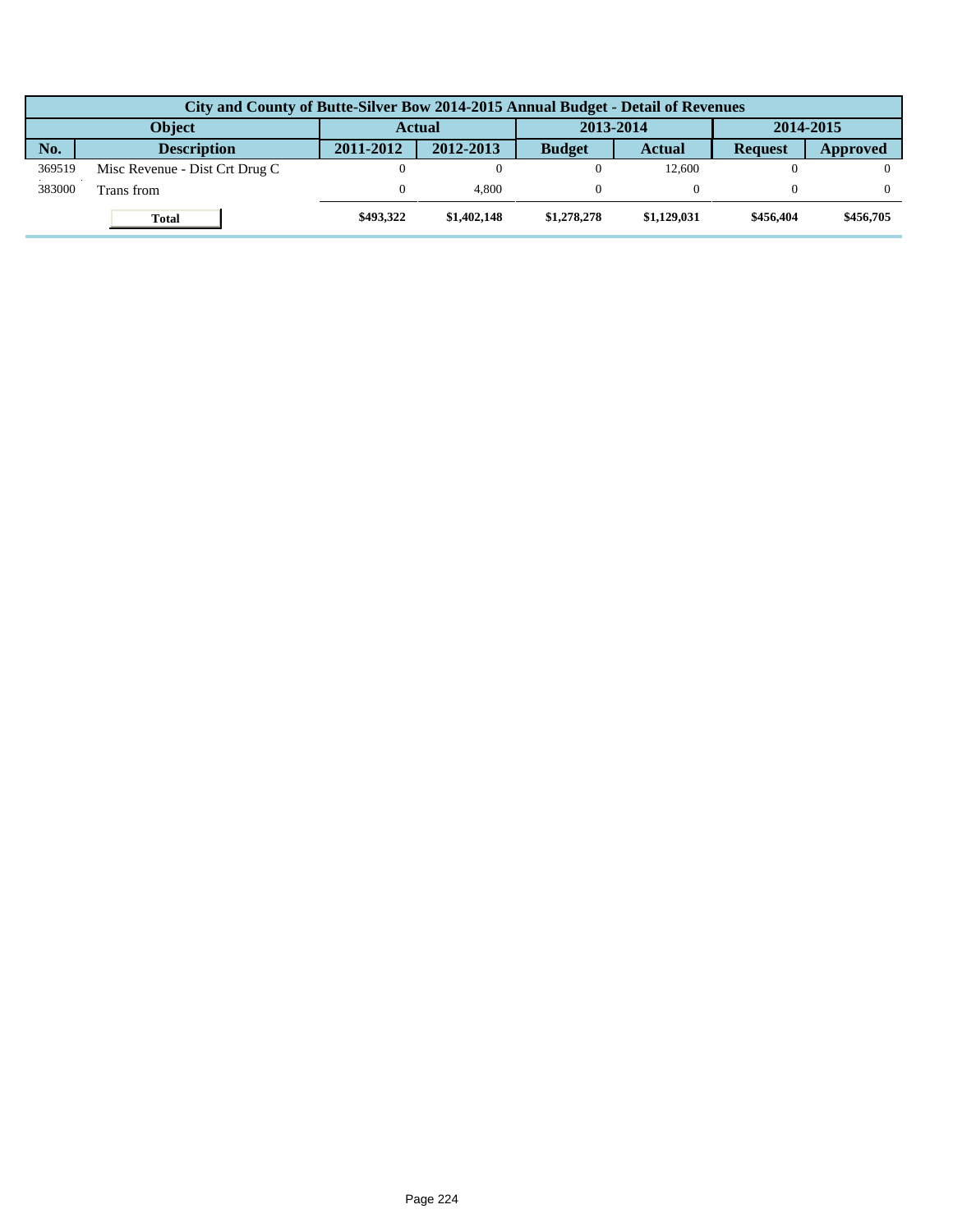|        | City and County of Butte-Silver Bow 2014-2015 Annual Budget - Detail of Revenues |                  |                  |                  |                  |                  |                  |  |  |  |  |
|--------|----------------------------------------------------------------------------------|------------------|------------------|------------------|------------------|------------------|------------------|--|--|--|--|
|        | Object                                                                           |                  | <b>Actual</b>    |                  | 2013-2014        |                  | 2014-2015        |  |  |  |  |
| No.    | <b>Description</b>                                                               | 2011-2012        | 2012-2013        | <b>Budget</b>    | <b>Actual</b>    | <b>Request</b>   | <b>Approved</b>  |  |  |  |  |
| 2190   | Comp Ins & Claims                                                                |                  |                  |                  |                  |                  |                  |  |  |  |  |
| 311000 | Real Property 2000                                                               | $\boldsymbol{0}$ | $\boldsymbol{0}$ | $\boldsymbol{0}$ | $\boldsymbol{0}$ | $\boldsymbol{0}$ | $\mathbf{0}$     |  |  |  |  |
| 311001 | Real Property 2001                                                               | $\boldsymbol{0}$ | $\mathbf{0}$     | $\theta$         | $\overline{0}$   | $\theta$         | $\mathbf{0}$     |  |  |  |  |
| 311002 | Real Proterty 2002                                                               | $\mathbf{0}$     | $\overline{0}$   | $\Omega$         | $\overline{0}$   | $\overline{0}$   | $\mathbf{0}$     |  |  |  |  |
| 311003 | Real Property 2003                                                               | $\boldsymbol{0}$ | $\overline{0}$   | $\Omega$         | $\overline{0}$   | $\theta$         | $\mathbf{0}$     |  |  |  |  |
| 311004 | Real Property 2004                                                               | $\boldsymbol{0}$ | $\theta$         | 0                | $\boldsymbol{0}$ | $\theta$         | $\mathbf{0}$     |  |  |  |  |
| 311005 | Real Property 2005                                                               | $\mathbf{0}$     | 0                | 0                | $\overline{0}$   | $\overline{0}$   | $\mathbf{0}$     |  |  |  |  |
| 311006 | Real Property 2006                                                               | $\mathbf{0}$     | 0                | $\Omega$         | $\overline{0}$   | $\overline{0}$   | $\mathbf{0}$     |  |  |  |  |
| 311007 | Real Property 2007                                                               | 124              | $\mathbf{0}$     | $\Omega$         | $\overline{0}$   | $\mathbf{0}$     | $\mathbf{0}$     |  |  |  |  |
| 311008 | Real Property 2008                                                               | 5,116            | 368              | $\overline{0}$   | 2,079            | $\boldsymbol{0}$ | $\mathbf{0}$     |  |  |  |  |
| 311009 | Real Property 2009                                                               | 6,956            | 7,951            | $\theta$         | 2,429            | $\boldsymbol{0}$ | $\mathbf{0}$     |  |  |  |  |
| 311010 | Real Property 2010                                                               | 17,179           | 7,230            | $\Omega$         | 7,360            | $\theta$         | $\mathbf{0}$     |  |  |  |  |
| 311011 | Real Property 2011                                                               | 796,164          | 19,582           | $\mathbf{0}$     | 6,121            | $\theta$         | $\mathbf{0}$     |  |  |  |  |
| 311012 | Real Property 2012                                                               | $\boldsymbol{0}$ | 843,398          | $\overline{0}$   | 18,206           | $\boldsymbol{0}$ | $\mathbf{0}$     |  |  |  |  |
| 311013 | Real Property Tax 2013                                                           | $\boldsymbol{0}$ | $\boldsymbol{0}$ | 836,767          | 773,058          | $\boldsymbol{0}$ | $\mathbf{0}$     |  |  |  |  |
| 311097 | Real Property 1997                                                               | $\mathbf{0}$     | $\mathbf{0}$     | $\theta$         | $\boldsymbol{0}$ | $\mathbf{0}$     | $\mathbf{0}$     |  |  |  |  |
| 311099 | Real Property 1999                                                               | $\boldsymbol{0}$ | $\mathbf{0}$     | $\overline{0}$   | $\boldsymbol{0}$ | $\theta$         | $\mathbf{0}$     |  |  |  |  |
| 311100 | Personal Property 2000                                                           | $\boldsymbol{0}$ | $\boldsymbol{0}$ | $\overline{0}$   | $\boldsymbol{0}$ | $\boldsymbol{0}$ | $\mathbf{0}$     |  |  |  |  |
| 311101 | Personal Property 2001                                                           | $\boldsymbol{0}$ | $\boldsymbol{0}$ | $\overline{0}$   | $\boldsymbol{0}$ | $\boldsymbol{0}$ | $\mathbf{0}$     |  |  |  |  |
| 311102 | Personal Property 2002                                                           | $\boldsymbol{0}$ | $\overline{0}$   | $\Omega$         | $\overline{0}$   | $\theta$         | $\mathbf{0}$     |  |  |  |  |
| 311103 | Personal Property 2003                                                           | $\boldsymbol{0}$ | $\boldsymbol{0}$ | $\Omega$         | $\boldsymbol{0}$ | $\theta$         | $\mathbf{0}$     |  |  |  |  |
| 311104 | Personal Property 2004                                                           | $\boldsymbol{0}$ | 1                | $\overline{0}$   | $\boldsymbol{0}$ | $\mathbf{0}$     | $\mathbf{0}$     |  |  |  |  |
| 311105 | Personal Property 2005                                                           | 24               | 4                | $\overline{0}$   | $\boldsymbol{0}$ | $\mathbf{0}$     | $\mathbf{0}$     |  |  |  |  |
| 311106 | Personal Property 2006                                                           | 46               | 1                | $\Omega$         | 17               | $\mathbf{0}$     | $\mathbf{0}$     |  |  |  |  |
| 311107 | Personal Property 2007                                                           | 47               | 63               | $\overline{0}$   | 17               | $\boldsymbol{0}$ | $\mathbf{0}$     |  |  |  |  |
| 311108 | Personal Property 2008                                                           | 2,461            | 51               | $\overline{0}$   | 32               | $\boldsymbol{0}$ | $\mathbf{0}$     |  |  |  |  |
| 311109 | 2009 PERSONAL PROPERTY                                                           | 107              | 115              | $\theta$         | 19               | $\boldsymbol{0}$ | $\mathbf{0}$     |  |  |  |  |
| 311110 | 2010 PERSONAL PEOPERTY                                                           | $-897$           | 291              | $\Omega$         | 95               | $\Omega$         | $\overline{0}$   |  |  |  |  |
| 311195 | Personal Property 1995                                                           | $\boldsymbol{0}$ | $\boldsymbol{0}$ | $\Omega$         | $\boldsymbol{0}$ | $\boldsymbol{0}$ | $\boldsymbol{0}$ |  |  |  |  |
| 311196 | Personal Property 1996                                                           | $\mathbf{0}$     | $\boldsymbol{0}$ | $\overline{0}$   | $\overline{0}$   | $\mathbf{0}$     | $\mathbf{0}$     |  |  |  |  |
| 311197 | Personal Property 1997                                                           | $\theta$         | $\theta$         | $\theta$         | $\sigma$         | $\theta$         | $\theta$         |  |  |  |  |
| 311198 | Personal Property 1998                                                           | $\mathbf{0}$     | $\boldsymbol{0}$ | $\Omega$         | $\Omega$         | $\Omega$         | $\theta$         |  |  |  |  |
| 311199 | Personal Property 1999                                                           | $\mathbf{0}$     | $\mathbf{0}$     | $\Omega$         | $\Omega$         | $\mathbf{0}$     | $\theta$         |  |  |  |  |
| 312001 | Penalties And Interest                                                           | 5,049            | 6,300            | $\overline{0}$   | 7,665            | 6,000            | 6,000            |  |  |  |  |
| 313001 | Tax Title & Property Sale                                                        | 1,115            | 2,543            | $\mathbf{0}$     | 1,447            | $\boldsymbol{0}$ | 890              |  |  |  |  |
| 316000 | Entitlement Levy Tax Transfer                                                    | 32,403           | 30,388           | 31,962           | 25,817           | 23,020           | 23,020           |  |  |  |  |
| 335210 | State Reimb HB#417 & #20                                                         | $\boldsymbol{0}$ | $\boldsymbol{0}$ | $\mathbf{0}$     | $\boldsymbol{0}$ | $\mathbf{0}$     | $\mathbf{0}$     |  |  |  |  |
| 335230 | <b>State Entitlement Share</b>                                                   | 38,467           | 40,163           | 39,970           | 46,663           | 41,291           | 41,291           |  |  |  |  |
| 369510 | Miscellaneous Revenue                                                            | $\boldsymbol{0}$ | 49,691           | $\mathbf{0}$     | $\mathbf{0}$     | $\boldsymbol{0}$ | $\boldsymbol{0}$ |  |  |  |  |
| 371010 | <b>Interest Earnings</b>                                                         | 204              | 170              | 200              | 97               | 100              | 100              |  |  |  |  |
| 383018 | Trans From Parking Com                                                           | $\boldsymbol{0}$ | $\boldsymbol{0}$ | $\mathbf{0}$     | $\boldsymbol{0}$ | $\boldsymbol{0}$ | $\mathbf{0}$     |  |  |  |  |
|        | <b>Total</b>                                                                     | \$904,565        | \$1,008,310      | \$908,899        | \$891,122        | \$70,411         | \$71,301         |  |  |  |  |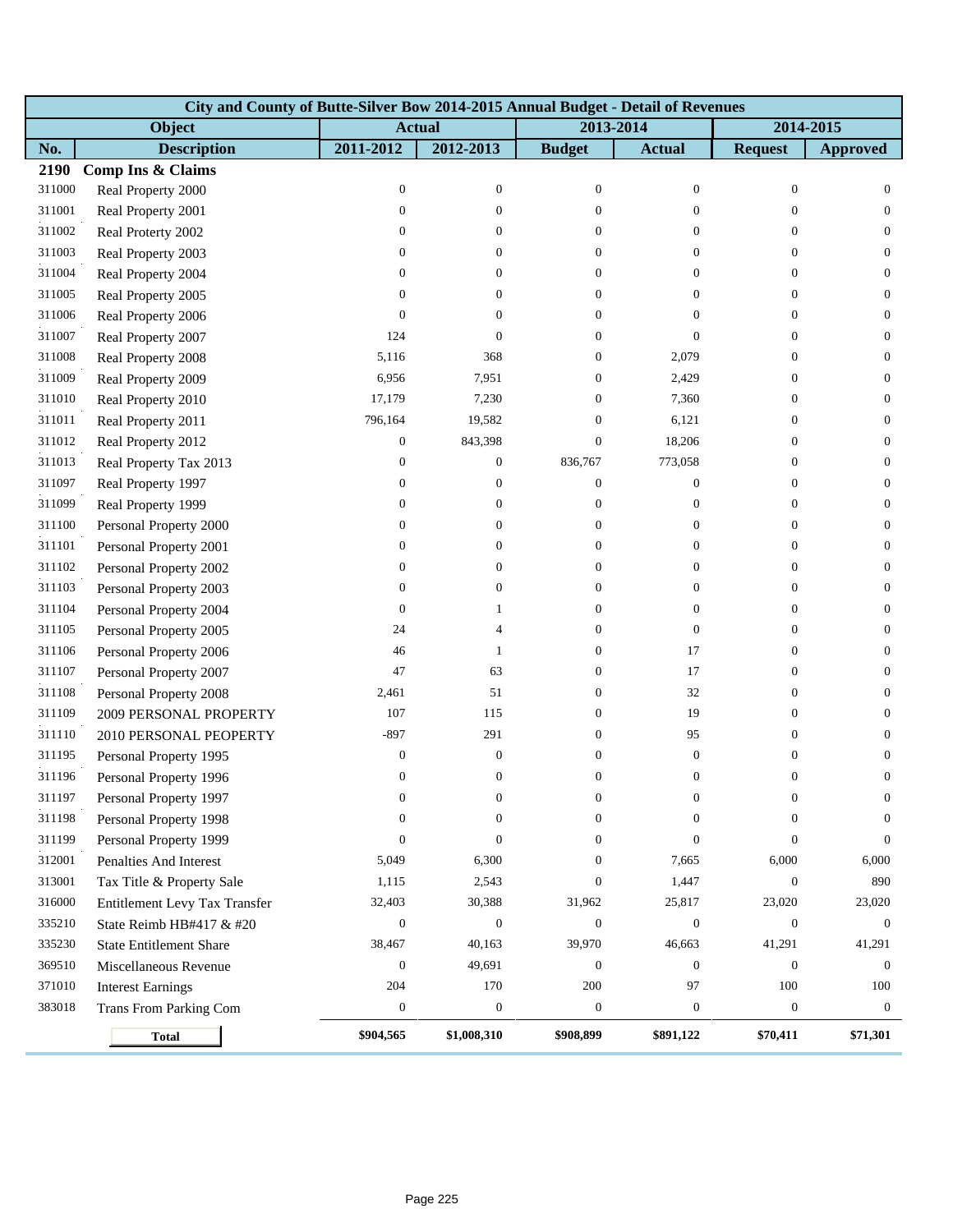|        | City and County of Butte-Silver Bow 2014-2015 Annual Budget - Detail of Revenues |                  |                  |                  |                  |                  |                  |  |  |  |  |
|--------|----------------------------------------------------------------------------------|------------------|------------------|------------------|------------------|------------------|------------------|--|--|--|--|
|        | Object                                                                           | <b>Actual</b>    |                  | 2013-2014        |                  |                  | 2014-2015        |  |  |  |  |
| No.    | <b>Description</b>                                                               | 2011-2012        | 2012-2013        | <b>Budget</b>    | <b>Actual</b>    | <b>Request</b>   | <b>Approved</b>  |  |  |  |  |
| 2210   | <b>Civic Center</b>                                                              |                  |                  |                  |                  |                  |                  |  |  |  |  |
| 311000 | Real Property 2000                                                               | $\mathbf{0}$     | $\boldsymbol{0}$ | $\mathbf{0}$     | $\boldsymbol{0}$ | $\boldsymbol{0}$ | $\mathbf{0}$     |  |  |  |  |
| 311001 | Real Property 2001                                                               | $\boldsymbol{0}$ | $\overline{0}$   | $\overline{0}$   | $\mathbf{0}$     | $\mathbf{0}$     | $\overline{0}$   |  |  |  |  |
| 311002 | Real Proterty 2002                                                               | $\overline{0}$   | $\overline{0}$   | $\overline{0}$   | $\theta$         | $\overline{0}$   | $\overline{0}$   |  |  |  |  |
| 311003 | Real Property 2003                                                               | $\boldsymbol{0}$ | $\overline{0}$   | $\overline{0}$   | $\mathbf{0}$     | $\overline{0}$   | $\boldsymbol{0}$ |  |  |  |  |
| 311004 | Real Property 2004                                                               | 0                | 0                | $\overline{0}$   | $\boldsymbol{0}$ | $\mathbf{0}$     | $\overline{0}$   |  |  |  |  |
| 311005 | Real Property 2005                                                               | $\mathbf{0}$     | $\overline{0}$   | $\overline{0}$   | $\theta$         | $\mathbf{0}$     | $\overline{0}$   |  |  |  |  |
| 311006 | Real Property 2006                                                               | $\mathbf{0}$     | $\mathbf{0}$     | $\overline{0}$   | $\mathbf{0}$     | $\overline{0}$   | $\overline{0}$   |  |  |  |  |
| 311007 | Real Property 2007                                                               | 91               | $\overline{0}$   | $\overline{0}$   | $\mathbf{0}$     | $\overline{0}$   | $\boldsymbol{0}$ |  |  |  |  |
| 311008 | Real Property 2008                                                               | 3,549            | 255              | 0                | 1,442            | $\boldsymbol{0}$ | $\mathbf{0}$     |  |  |  |  |
| 311009 | Real Property 2009                                                               | 2,828            | 3,233            | $\overline{0}$   | 988              | $\overline{0}$   | $\boldsymbol{0}$ |  |  |  |  |
| 311010 | Real Property 2010                                                               | 4,152            | 1,747            | $\overline{0}$   | 1,779            | $\overline{0}$   | $\overline{0}$   |  |  |  |  |
| 311011 | Real Property 2011                                                               | 354,179          | 8,711            | $\overline{0}$   | 2,723            | $\overline{0}$   | $\boldsymbol{0}$ |  |  |  |  |
| 311012 | Real Property 2012                                                               | $\mathbf{0}$     | 454,893          | $\overline{0}$   | 9,820            | $\overline{0}$   | $\mathbf{0}$     |  |  |  |  |
| 311013 | Real Property Tax 2013                                                           | $\boldsymbol{0}$ | $\boldsymbol{0}$ | 350,811          | 323,906          | $\overline{0}$   | $\boldsymbol{0}$ |  |  |  |  |
| 311097 | Real Property 1997                                                               | $\mathbf{0}$     | $\boldsymbol{0}$ | $\boldsymbol{0}$ | $\boldsymbol{0}$ | $\overline{0}$   | $\overline{0}$   |  |  |  |  |
| 311099 | Real Property 1999                                                               | $\boldsymbol{0}$ | $\boldsymbol{0}$ | $\boldsymbol{0}$ | $\boldsymbol{0}$ | $\overline{0}$   | $\boldsymbol{0}$ |  |  |  |  |
| 311100 | Personal Property 2000                                                           | 0                | $\boldsymbol{0}$ | $\mathbf{0}$     | $\boldsymbol{0}$ | $\boldsymbol{0}$ | $\mathbf{0}$     |  |  |  |  |
| 311101 | Personal Property 2001                                                           | $\boldsymbol{0}$ | $\overline{0}$   | $\overline{0}$   | $\theta$         | $\overline{0}$   | $\boldsymbol{0}$ |  |  |  |  |
| 311102 | Personal Property 2002                                                           | 0                | $\overline{0}$   | $\overline{0}$   | $\theta$         | $\overline{0}$   | $\overline{0}$   |  |  |  |  |
| 311103 | Personal Property 2003                                                           | $\boldsymbol{0}$ | 0                | $\overline{0}$   | $\mathbf{0}$     | $\overline{0}$   | $\boldsymbol{0}$ |  |  |  |  |
| 311104 | Personal Property 2004                                                           | $\boldsymbol{0}$ | 1                | $\overline{0}$   | $\boldsymbol{0}$ | $\overline{0}$   | $\mathbf{0}$     |  |  |  |  |
| 311105 | Personal Property 2005                                                           | 14               | 2                | $\overline{0}$   | $\mathbf{0}$     | $\overline{0}$   | $\boldsymbol{0}$ |  |  |  |  |
| 311106 | Personal Property 2006                                                           | 13               | $\boldsymbol{0}$ | $\overline{0}$   | 5                | $\overline{0}$   | $\overline{0}$   |  |  |  |  |
| 311107 | Personal Property 2007                                                           | 26               | 35               | $\overline{0}$   | 9                | $\overline{0}$   | $\boldsymbol{0}$ |  |  |  |  |
| 311108 | Personal Property 2008                                                           | 1,116            | 38               | $\mathbf{0}$     | 24               | $\boldsymbol{0}$ | $\mathbf{0}$     |  |  |  |  |
| 311109 | 2009 PERSONAL PROPERTY                                                           | 74               | 80               | $\overline{0}$   | 13               | $\overline{0}$   | $\boldsymbol{0}$ |  |  |  |  |
| 311110 | 2010 PERSONAL PEOPERTY                                                           | $-172$           | 118              | $\overline{0}$   | 39               | $\theta$         | $\overline{0}$   |  |  |  |  |
| 311195 | Personal Property 1995                                                           | $\boldsymbol{0}$ | $\boldsymbol{0}$ | $\overline{0}$   | $\boldsymbol{0}$ | $\boldsymbol{0}$ | $\boldsymbol{0}$ |  |  |  |  |
| 311196 | Personal Property 1996                                                           | $\mathbf{0}$     | $\boldsymbol{0}$ | $\overline{0}$   | $\boldsymbol{0}$ | $\boldsymbol{0}$ | $\boldsymbol{0}$ |  |  |  |  |
| 311197 | Personal Property 1997                                                           | $\boldsymbol{0}$ | 0                | $\theta$         | 0                | $\bf{0}$         | $\bf{0}$         |  |  |  |  |
| 311198 | Personal Property 1998                                                           | $\mathbf{0}$     | $\boldsymbol{0}$ | $\Omega$         | $\theta$         | $\theta$         | $\Omega$         |  |  |  |  |
| 311199 | Personal Property 1999                                                           | $\mathbf{0}$     | $\overline{0}$   | $\Omega$         | $\mathbf{0}$     | $\overline{0}$   | $\theta$         |  |  |  |  |
| 312001 | Penalties And Interest                                                           | 2,301            | 2,500            | 2,000            | 3,319            | 2,000            | 2,000            |  |  |  |  |
| 313001 | Tax Title & Property Sale                                                        | 496              | 1,371            | $\mathbf{0}$     | 606              | $\boldsymbol{0}$ | 390              |  |  |  |  |
| 316000 | Entitlement Levy Tax Transfer                                                    | 14,414           | 16,390           | 17,239           | 12,689           | 9,645            | 9,645            |  |  |  |  |
| 335210 | State Reimb HB#417 & #20                                                         | $\boldsymbol{0}$ | $\boldsymbol{0}$ | $\overline{0}$   | $\boldsymbol{0}$ | $\mathbf{0}$     | $\boldsymbol{0}$ |  |  |  |  |
| 335230 | <b>State Entitlement Share</b>                                                   | 38,030           | 39,706           | 39,970           | 42,775           | 41,292           | 41,292           |  |  |  |  |
| 336020 | On Behalf Payments                                                               | 191              | 223              | 324              | 229              | 182              | 182              |  |  |  |  |
| 346210 | Civic Center Use                                                                 | 161,824          | 166,509          | 150,000          | 237,397          | 165,000          | 165,000          |  |  |  |  |
| 346211 | Concessions                                                                      | 150,430          | 159,904          | 150,000          | 162,203          | 150,000          | 150,000          |  |  |  |  |
| 361013 | Property rental for towers                                                       | 8,640            | 8,640            | 8,640            | $\boldsymbol{0}$ | 10,368           | 10,368           |  |  |  |  |
| 365010 | Grants & Donations                                                               | 8,901            | 5,500            | $\mathbf{0}$     | $\boldsymbol{0}$ | $\mathbf{0}$     | $\boldsymbol{0}$ |  |  |  |  |
| 369510 | Miscellaneous Revenue                                                            | 1,898            | 29,203           | 22,000           | 1,092            | 20,555           | 20,555           |  |  |  |  |
|        | <b>Total</b>                                                                     | \$752,995        | \$899,060        | \$740,984        | \$801,056        | \$399,042        | \$399,432        |  |  |  |  |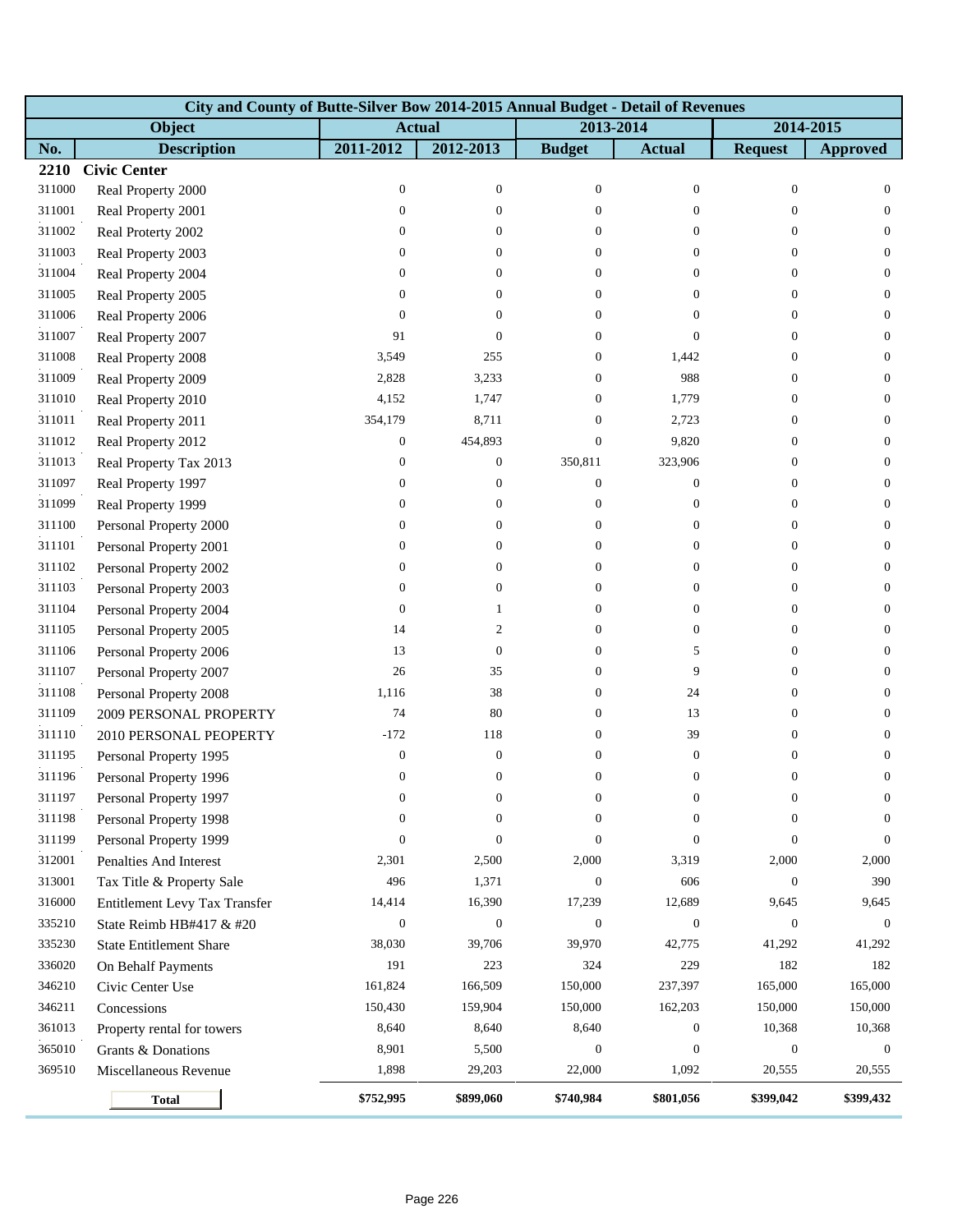|        | City and County of Butte-Silver Bow 2014-2015 Annual Budget - Detail of Revenues |                  |               |               |               |                |           |  |  |  |  |
|--------|----------------------------------------------------------------------------------|------------------|---------------|---------------|---------------|----------------|-----------|--|--|--|--|
| Object |                                                                                  |                  | <b>Actual</b> |               | 2013-2014     |                | 2014-2015 |  |  |  |  |
| No.    | <b>Description</b>                                                               | 2011-2012        | 2012-2013     | <b>Budget</b> | <b>Actual</b> | <b>Request</b> | Approved  |  |  |  |  |
| 2252   | Superfund Land Mng & GIS                                                         |                  |               |               |               |                |           |  |  |  |  |
| 336020 | On Behalf Payments                                                               | 64               | 26            | 69            | 76            | 72             | 72        |  |  |  |  |
| 365050 | Superfund Allocation                                                             | 113.761          | 117,277       | 121,000       | 127,855       | 162.954        | 162,954   |  |  |  |  |
| 369510 | Miscellaneous Revenue                                                            | $\boldsymbol{0}$ | 9.226         | $\Omega$      | 0             | $\Omega$       |           |  |  |  |  |
|        | Total                                                                            | \$113,825        | \$126,529     | \$121,069     | \$127,931     | \$163,026      | \$163,026 |  |  |  |  |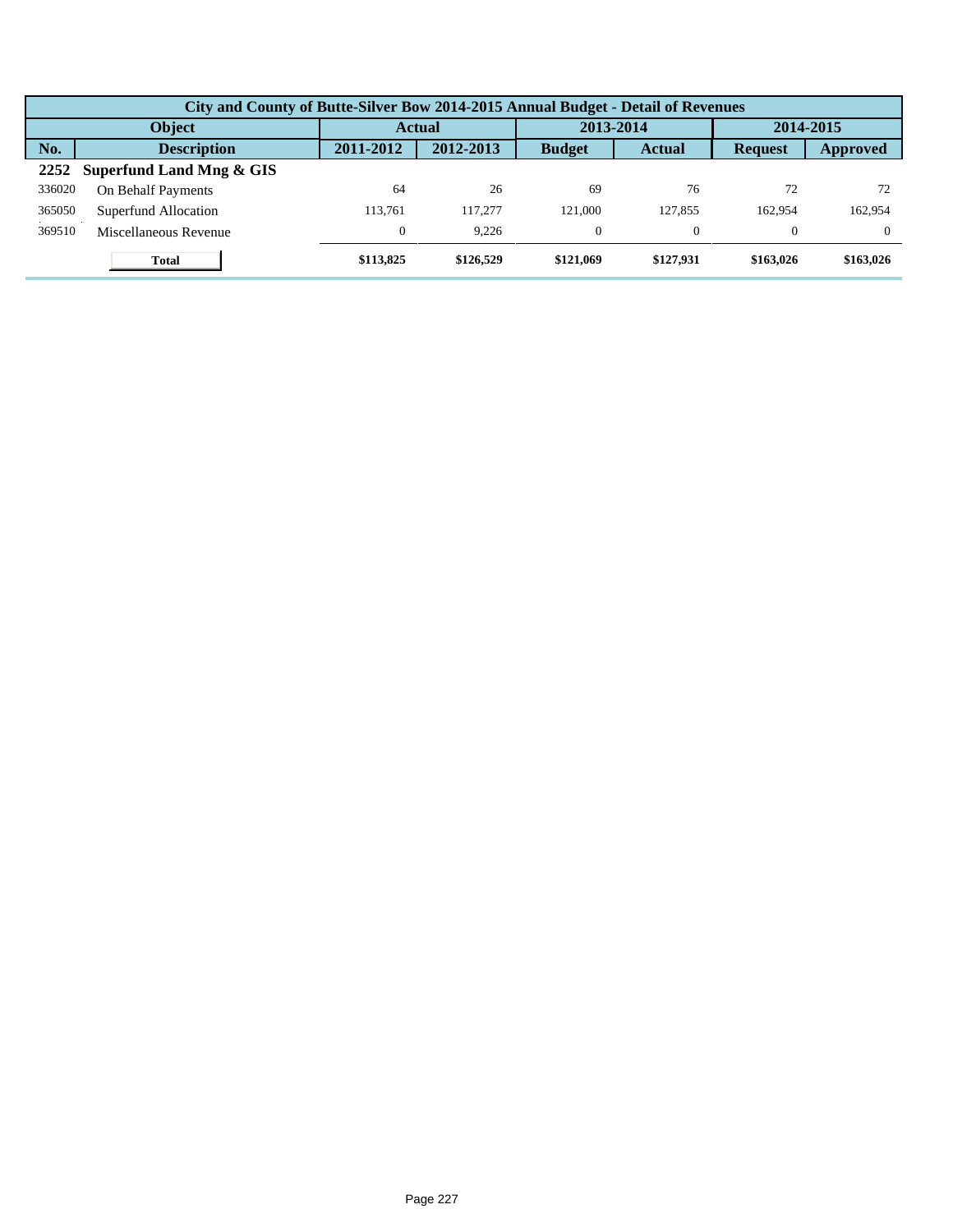|        | City and County of Butte-Silver Bow 2014-2015 Annual Budget - Detail of Revenues |               |           |               |               |                |          |  |  |  |  |
|--------|----------------------------------------------------------------------------------|---------------|-----------|---------------|---------------|----------------|----------|--|--|--|--|
| Object |                                                                                  | <b>Actual</b> |           | 2013-2014     |               | 2014-2015      |          |  |  |  |  |
| No.    | <b>Description</b>                                                               | 2011-2012     | 2012-2013 | <b>Budget</b> | <b>Actual</b> | <b>Request</b> | Approved |  |  |  |  |
| 2253   | <b>Parks</b>                                                                     |               |           |               |               |                |          |  |  |  |  |
| 369510 | Miscellaneous Revenue                                                            | 25            | 0         |               | 12.300        |                |          |  |  |  |  |
| 383070 | Trans from SID Revolving                                                         | 7.500         | $\theta$  |               |               | $\Omega$       |          |  |  |  |  |
|        | <b>Total</b>                                                                     | \$7,525       | \$0       | \$0           | \$12,300      | \$0            | \$0      |  |  |  |  |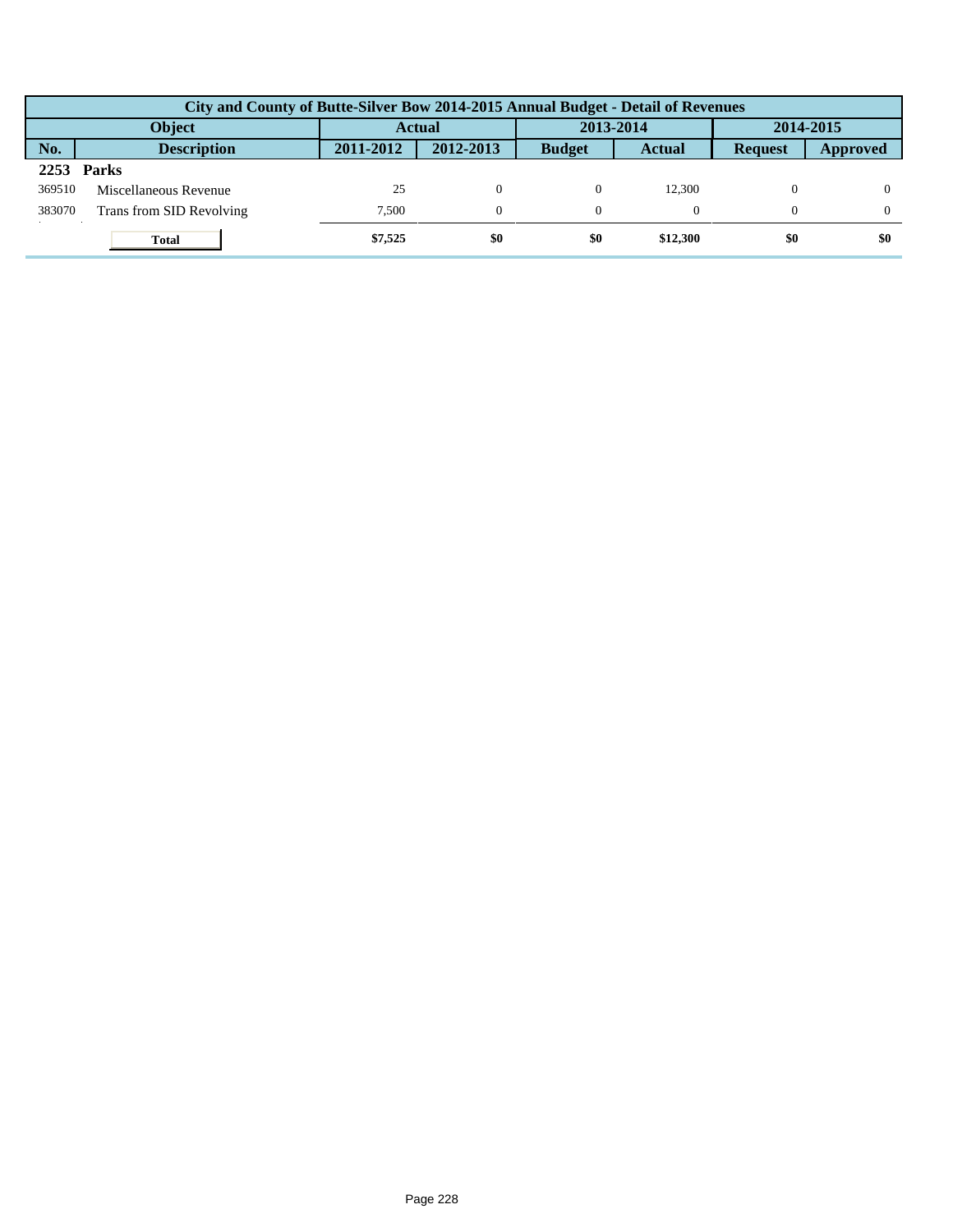|        | City and County of Butte-Silver Bow 2014-2015 Annual Budget - Detail of Revenues |                  |                  |                  |                  |                  |                  |  |  |  |  |
|--------|----------------------------------------------------------------------------------|------------------|------------------|------------------|------------------|------------------|------------------|--|--|--|--|
|        | Object                                                                           | <b>Actual</b>    |                  | 2013-2014        |                  | 2014-2015        |                  |  |  |  |  |
| No.    | <b>Description</b>                                                               | 2011-2012        | 2012-2013        | <b>Budget</b>    | <b>Actual</b>    | <b>Request</b>   | <b>Approved</b>  |  |  |  |  |
|        | 2270 Health                                                                      |                  |                  |                  |                  |                  |                  |  |  |  |  |
| 331139 | Tobacco Prevention                                                               | 203,236          | 165,031          | 209,790          | 75,000           | 67,500           | 67,500           |  |  |  |  |
| 331141 | <b>WIC Grant</b>                                                                 | 124,813          | 129,580          | 165,000          | 188,439          | 140,000          | 140,000          |  |  |  |  |
| 331142 | Title X Fam Planning                                                             | 208,434          | 157,702          | 214,106          | 169,607          | 166,000          | 166,000          |  |  |  |  |
| 331143 | <b>MCH</b> State                                                                 | 1,100            | 2,330            | 2,843            | 2,836            | 2,836            | 2,836            |  |  |  |  |
| 331144 | M.C.H.                                                                           | 97,162           | 177,748          | 131,500          | 89,291           | 211,124          | 211,124          |  |  |  |  |
| 331145 | Air Quality                                                                      | 79,276           | 75,241           | 75,188           | 39,776           | 39,776           | 39,776           |  |  |  |  |
| 331146 | Medicaid                                                                         | 21,040           | 24,138           | 30,000           | 59,153           | 30,000           | 30,000           |  |  |  |  |
| 331147 | PH Blk Grant                                                                     | 3,450            | $\boldsymbol{0}$ | 14,000           | $\mathbf{0}$     | $\mathbf{0}$     | $\overline{0}$   |  |  |  |  |
| 331151 | Safe Kids/Safe Community                                                         | $\boldsymbol{0}$ | 11,474           | $\mathbf{0}$     | 32,414           | 35,000           | 35,000           |  |  |  |  |
| 331152 | State General Fund                                                               | 60,000           | 68,900           | 60,000           | 65,000           | 65,000           | 65,000           |  |  |  |  |
| 331153 | Non-Title X Revenue                                                              | 2,329            | 1,438            | 6,000            | 1,101            | 2,000            | 2,000            |  |  |  |  |
| 331156 | MTDPHHS Measurable Outcom                                                        | $\boldsymbol{0}$ | $\boldsymbol{0}$ | $\mathbf{0}$     | $\mathbf{0}$     | 25,000           | 25,000           |  |  |  |  |
| 331174 | HUD Lead Program II                                                              | $\mathbf{0}$     | $\boldsymbol{0}$ | $\theta$         | $\boldsymbol{0}$ | $\theta$         | $\Omega$         |  |  |  |  |
| 333065 | <b>BCC</b> Preservation Grant                                                    | 115,220          | 107,520          | 116,320          | 107,938          | 116,320          | 116,320          |  |  |  |  |
| 334112 | TB Contract                                                                      | 3,219            | $\boldsymbol{0}$ | $\boldsymbol{0}$ | $\boldsymbol{0}$ | $\boldsymbol{0}$ | $\overline{0}$   |  |  |  |  |
| 334114 | <b>Immunization Program</b>                                                      | 15,189           | 13,614           | 12,735           | 15,168           | 14,235           | 14,235           |  |  |  |  |
| 334118 | <b>Immunization Client Fees</b>                                                  | 112,675          | 133,116          | 130,000          | 166,584          | 173,000          | 173,000          |  |  |  |  |
| 334122 | <b>HIV</b> Prevention                                                            | 23,324           | 23,094           | 25,000           | 15,427           | 15,148           | 15,148           |  |  |  |  |
| 334123 | HIV Consortia Contract                                                           | 2,639            | 3,005            | 6,000            | 2,713            | 5,000            | 5,000            |  |  |  |  |
| 334124 | Montana Lead Program                                                             | $\mathbf{0}$     | $\boldsymbol{0}$ | $\boldsymbol{0}$ | $\mathbf{0}$     | $\mathbf{0}$     | $\overline{0}$   |  |  |  |  |
| 334125 | Drug & Alcohol                                                                   | 181,331          | 89,558           | $\mathbf{0}$     | $\mathbf{0}$     | $\overline{0}$   | $\overline{0}$   |  |  |  |  |
| 334126 | Radon Education Outreach                                                         | $\boldsymbol{0}$ | $\overline{0}$   | $\overline{0}$   | $\mathbf{0}$     | $\mathbf{0}$     | $\mathbf{0}$     |  |  |  |  |
| 334127 | <b>State Grants</b>                                                              | 135,292          | 181,640          | 55,663           | 41,509           | $\overline{0}$   | $\mathbf{0}$     |  |  |  |  |
| 334131 | Drug & Alcohol Prev                                                              | 42,477           | 55,416           | $\boldsymbol{0}$ | $\mathbf{0}$     | $\mathbf{0}$     | $\theta$         |  |  |  |  |
| 334132 | MT Adult Meth Treatment                                                          | $\boldsymbol{0}$ | $\mathbf{0}$     | $\boldsymbol{0}$ | $\mathbf{0}$     | $\overline{0}$   | $\mathbf{0}$     |  |  |  |  |
| 334175 | Emerg Prep & Response                                                            | 82,460           | 86,167           | 84,669           | 67,473           | 63,041           | 63,041           |  |  |  |  |
| 334176 | <b>Emer Preparedness Response</b>                                                | $\boldsymbol{0}$ | $\boldsymbol{0}$ | $\boldsymbol{0}$ | $\mathbf{0}$     | $\mathbf{0}$     | $\theta$         |  |  |  |  |
| 334177 | <b>HB 173 ARRA BUDGET</b>                                                        | $\boldsymbol{0}$ | $\boldsymbol{0}$ | $\boldsymbol{0}$ | $\mathbf{0}$     | $\boldsymbol{0}$ | $\boldsymbol{0}$ |  |  |  |  |
| 335025 | Driver's Lic Reinstatement                                                       | $\boldsymbol{0}$ | $\boldsymbol{0}$ | $\boldsymbol{0}$ | $\mathbf{0}$     | $\mathbf{0}$     | $\boldsymbol{0}$ |  |  |  |  |
| 336020 | On Behalf Payments                                                               | 1,061            | 701              | 736              | 643              | 679              | 679              |  |  |  |  |
| 344065 | Anaconda Patient Fees                                                            | 15,729           | 15,951           | 11,000           | 12,407           | 11,000           | 11,000           |  |  |  |  |
| 344066 | Anaconda Patient Donation                                                        | 2,443            | 1,840            | 3,000            | 654              | 3,000            | 1,000            |  |  |  |  |
| 344067 | Anaconda Medicaid                                                                | 1,234            | 1,937            | 1,500            | 6,564            | 6,000            | 5,500            |  |  |  |  |
| 344068 | <b>Family Service Fees</b>                                                       | 33,342           | 25,819           | 40,000           | 13,637           | 5,000            | 1,200            |  |  |  |  |
| 344069 | F.P. Donations                                                                   | 19,534           | 14,933           | 25,000           | 9,104            | 12,000           | 12,000           |  |  |  |  |
| 344072 | D.U.I. Fees                                                                      | 177,681          | 83,659           | 0                | 2,662            | $\boldsymbol{0}$ | $\overline{0}$   |  |  |  |  |
| 344074 | Deer Lodge Patient Fees                                                          | $-816$           | $\boldsymbol{0}$ | 0                | $\boldsymbol{0}$ | $\boldsymbol{0}$ | $\theta$         |  |  |  |  |
| 344075 | Deer Lodge Patient Donations                                                     | $\boldsymbol{0}$ | $\mathbf{0}$     | $\overline{0}$   | $\mathbf{0}$     | $\overline{0}$   | $\Omega$         |  |  |  |  |
| 344076 | Deer Lodge Medicaid Fees                                                         | $-199$           | $\boldsymbol{0}$ | $\overline{0}$   | $\mathbf{0}$     | $\mathbf{0}$     | $\overline{0}$   |  |  |  |  |
| 344077 | Follow Me-Client Fees                                                            | $\boldsymbol{0}$ | $\boldsymbol{0}$ | 15,000           | $\mathbf{0}$     | $\boldsymbol{0}$ | $\theta$         |  |  |  |  |
| 344078 | <b>Boulder Family Planning Fees</b>                                              | 3,680            | $\mathbf{0}$     | 0                | $\mathbf{0}$     | $\mathbf{0}$     | $\theta$         |  |  |  |  |
| 344080 | <b>Boulder Patient Donations</b>                                                 | 0                | $\overline{0}$   | $\overline{0}$   | $\overline{0}$   | $\overline{0}$   | $\Omega$         |  |  |  |  |
| 344081 | CD Contract Deer Lodge                                                           | $\boldsymbol{0}$ | $\boldsymbol{0}$ | $\overline{0}$   | $\mathbf{0}$     | $\overline{0}$   | $\Omega$         |  |  |  |  |
| 344082 | Family Planning Fee-Private                                                      | 36,883           | 33,541           | 30,000           | 66,408           | 82,000           | 82,000           |  |  |  |  |
| 344083 | <b>DUI Task Force</b>                                                            | $\boldsymbol{0}$ | $\boldsymbol{0}$ | $\boldsymbol{0}$ | $\boldsymbol{0}$ | $\mathbf{0}$     | $\theta$         |  |  |  |  |
| 344084 | Dist Crt Drug Crt Coord                                                          | $\boldsymbol{0}$ | $\boldsymbol{0}$ | $\overline{0}$   | $\mathbf{0}$     | $\overline{0}$   | $\Omega$         |  |  |  |  |
| 344085 | <b>Dillon Family Planning Fees</b>                                               | 14,537           | 29,876           | 25,000           | 59,858           | 40,000           | 40,000           |  |  |  |  |
| 344086 | <b>Dillon Fmly Planning Donations</b>                                            | 1,743            | 1,662            | 4,500            | 1,201            | 4,500            | 1,500            |  |  |  |  |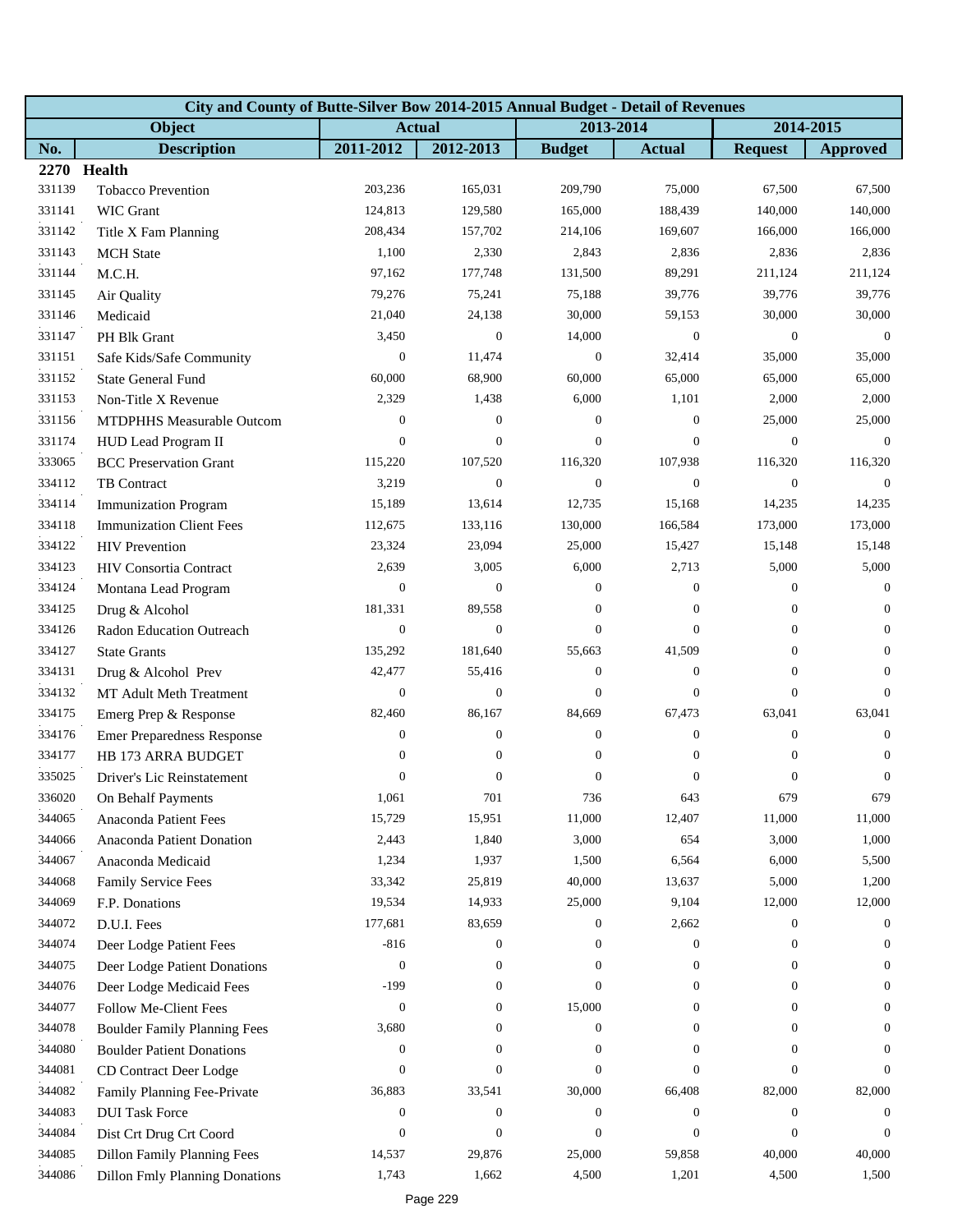|        | City and County of Butte-Silver Bow 2014-2015 Annual Budget - Detail of Revenues |             |                |               |               |                |             |  |  |  |  |
|--------|----------------------------------------------------------------------------------|-------------|----------------|---------------|---------------|----------------|-------------|--|--|--|--|
|        | Object                                                                           |             | <b>Actual</b>  |               | 2013-2014     | 2014-2015      |             |  |  |  |  |
| No.    | <b>Description</b>                                                               | 2011-2012   | 2012-2013      | <b>Budget</b> | <b>Actual</b> | <b>Request</b> | Approved    |  |  |  |  |
| 344087 | <b>Detention Center Fees</b>                                                     |             |                | $\Omega$      |               | 0              | $\Omega$    |  |  |  |  |
| 365005 | Grnts & Dtn-Drug & Alcohol                                                       | 38          | $\theta$       | $\Omega$      |               | $\Omega$       | $\Omega$    |  |  |  |  |
| 365010 | Grants & Donations                                                               | 0           | $\overline{0}$ | $\Omega$      | 0             | $\Omega$       | $\Omega$    |  |  |  |  |
| 365018 | Grants and Donations-Safe Kid                                                    | 2.084       | 1,168          | 3.000         | 1,115         | 2,000          | 2,000       |  |  |  |  |
| 365065 | Contrib-Breast/Cervical Cancer                                                   | 16.642      | 12,196         | 25,000        | 17,234        | 20,000         | 20,000      |  |  |  |  |
| 369510 | Miscellaneous Revenue                                                            | $-297$      | $-3,347$       | $\Omega$      | $-11.693$     | $\Omega$       | $\Omega$    |  |  |  |  |
| 383012 | Trans From Gen. Fund                                                             | 0           | $\theta$       | 200,000       | 200,000       | $\Omega$       | $\Omega$    |  |  |  |  |
|        | <b>Total</b>                                                                     | \$1,839,983 | \$1,726,646    | \$1,722,550   | \$1,519,223   | \$1,357,159    | \$1,347,859 |  |  |  |  |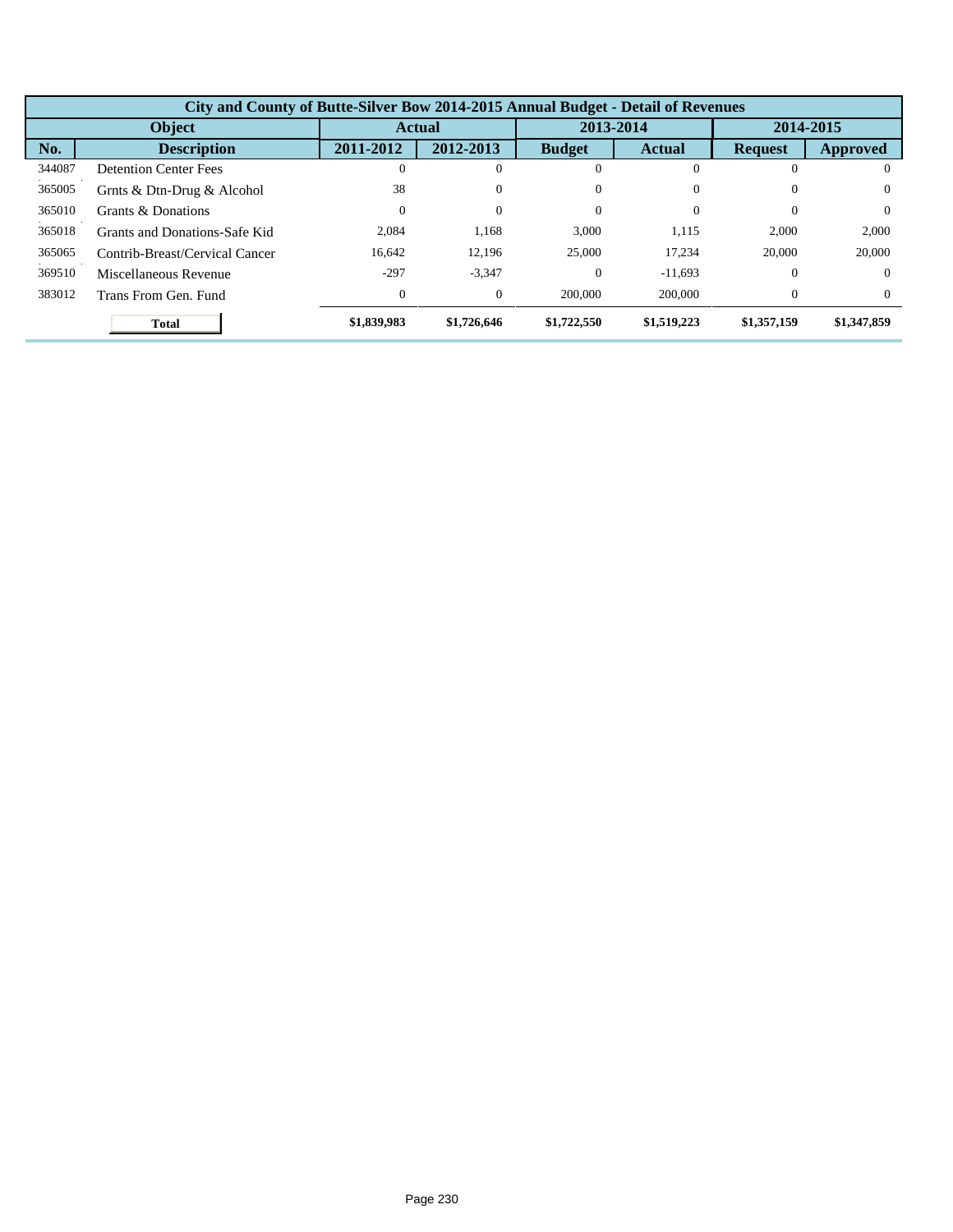|               | City and County of Butte-Silver Bow 2014-2015 Annual Budget - Detail of Revenues |           |             |               |               |                |             |  |  |  |
|---------------|----------------------------------------------------------------------------------|-----------|-------------|---------------|---------------|----------------|-------------|--|--|--|
| <b>Object</b> |                                                                                  | Actual    |             | 2013-2014     |               | 2014-2015      |             |  |  |  |
| No.           | <b>Description</b>                                                               | 2011-2012 | 2012-2013   | <b>Budget</b> | <b>Actual</b> | <b>Request</b> | Approved    |  |  |  |
| 2275          | <b>Superfund Resident Metals</b>                                                 |           |             |               |               |                |             |  |  |  |
| 336020        | On Behalf Payments                                                               | 279       | 261         | 473           | 418           | 455            | 455         |  |  |  |
| 365050        | Superfund Allocation                                                             | 641.157   | 1.211.947   | 1.160.000     | 887,903       | 1.092.422      | 1,092,422   |  |  |  |
|               | <b>Total</b>                                                                     | \$641.436 | \$1,212,208 | \$1,160,473   | \$888.321     | \$1,092,877    | \$1,092,877 |  |  |  |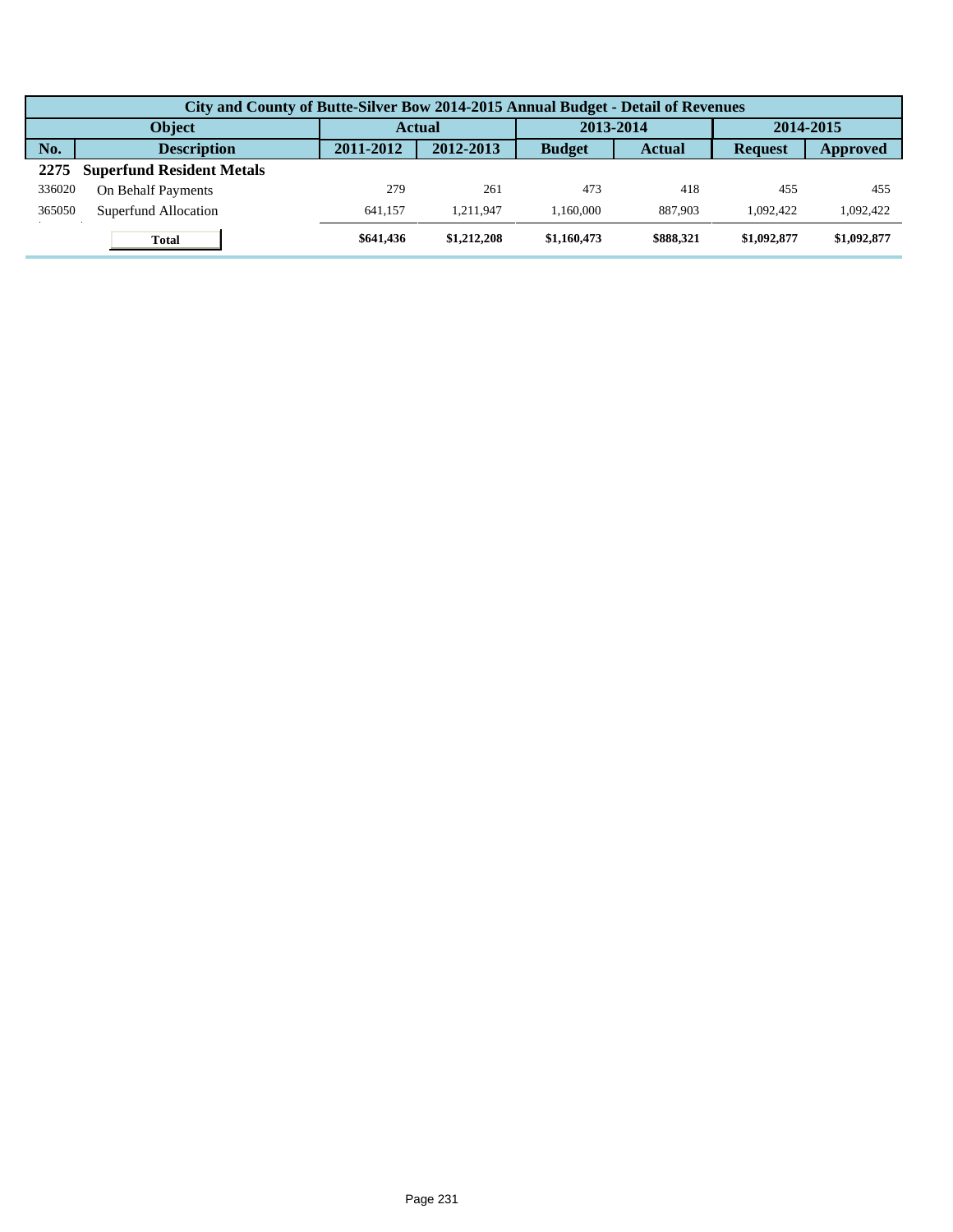| City and County of Butte-Silver Bow 2014-2015 Annual Budget - Detail of Revenues |           |           |               |               |                |           |  |  |  |  |
|----------------------------------------------------------------------------------|-----------|-----------|---------------|---------------|----------------|-----------|--|--|--|--|
| <b>Object</b>                                                                    |           | Actual    |               | 2013-2014     |                | 2014-2015 |  |  |  |  |
| No.<br><b>Description</b>                                                        | 2011-2012 | 2012-2013 | <b>Budget</b> | <b>Actual</b> | <b>Request</b> | Approved  |  |  |  |  |
| <b>Superfund Wtr Quality Dist</b><br>2276                                        |           |           |               |               |                |           |  |  |  |  |
| 336020<br>On Behalf Payments                                                     | 40        | 24        | 46            | 45            | 47             | 47        |  |  |  |  |
| 365050<br>Superfund Allocation                                                   | 55.481    | 58,903    | $\Omega$      | 59.184        | 76.941         | 76,941    |  |  |  |  |
| <b>Total</b>                                                                     | \$55,521  | \$58,927  | \$46          | \$59,229      | \$76,988       | \$76,988  |  |  |  |  |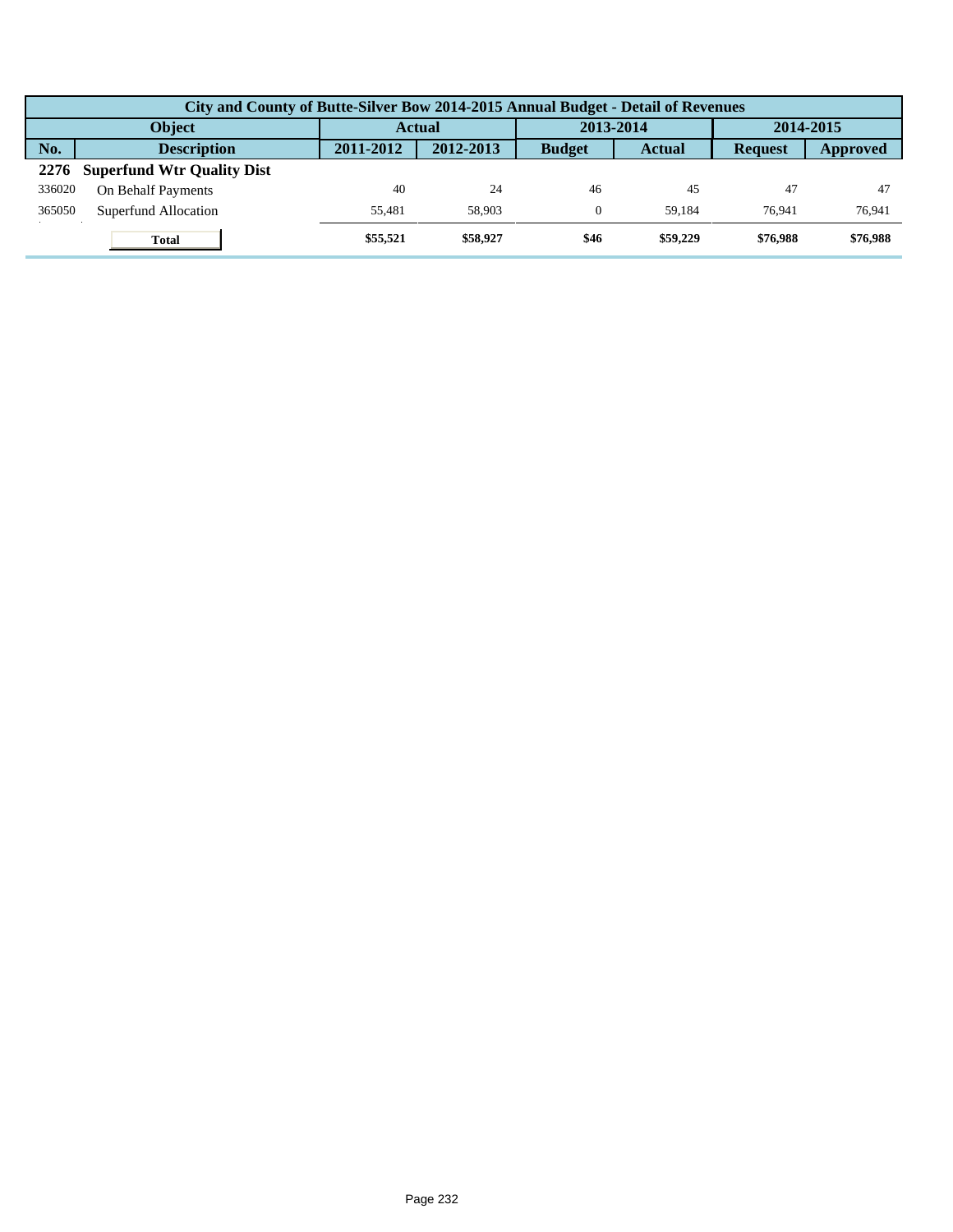|               | City and County of Butte-Silver Bow 2014-2015 Annual Budget - Detail of Revenues |               |           |               |               |                |           |  |  |  |  |
|---------------|----------------------------------------------------------------------------------|---------------|-----------|---------------|---------------|----------------|-----------|--|--|--|--|
| <b>Object</b> |                                                                                  | <b>Actual</b> |           | 2013-2014     |               | 2014-2015      |           |  |  |  |  |
| No.           | <b>Description</b>                                                               | 2011-2012     | 2012-2013 | <b>Budget</b> | <b>Actual</b> | <b>Request</b> | Approved  |  |  |  |  |
| 2277          | <b>Superfund Health Studies</b>                                                  |               |           |               |               |                |           |  |  |  |  |
| 365050        | Superfund Allocation                                                             |               |           | 100,000       |               | 100,000        | 100,000   |  |  |  |  |
|               | <b>Total</b>                                                                     | \$0           | \$0       | \$100,000     | \$0           | \$100,000      | \$100,000 |  |  |  |  |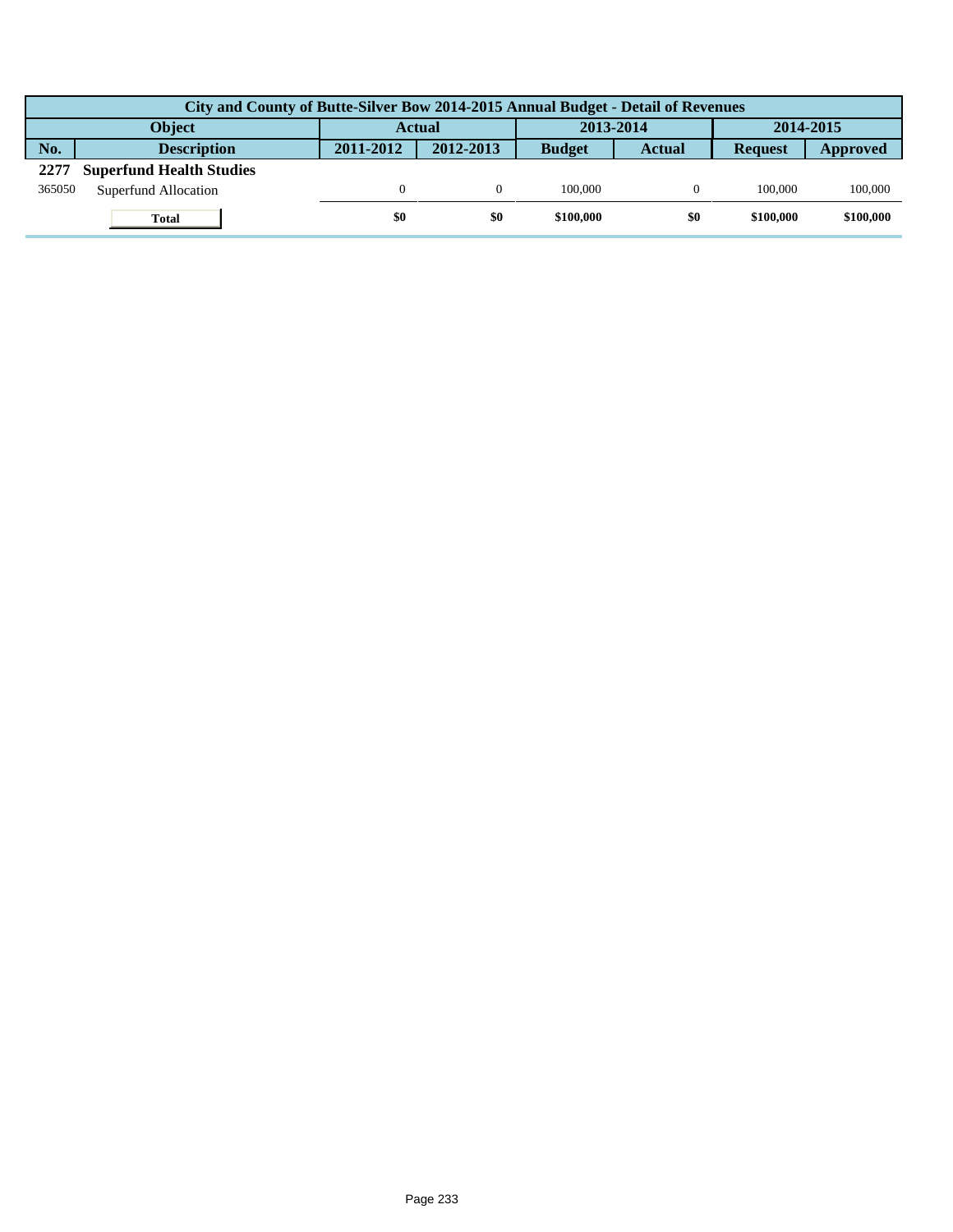|               | City and County of Butte-Silver Bow 2014-2015 Annual Budget - Detail of Revenues |                |             |               |               |                |             |  |  |  |  |
|---------------|----------------------------------------------------------------------------------|----------------|-------------|---------------|---------------|----------------|-------------|--|--|--|--|
| <b>Object</b> |                                                                                  |                | Actual      |               | 2013-2014     |                | 2014-2015   |  |  |  |  |
| No.           | <b>Description</b>                                                               | 2011-2012      | 2012-2013   | <b>Budget</b> | <b>Actual</b> | <b>Request</b> | Approved    |  |  |  |  |
| 2278          | <b>ARCO Source Area/SW</b>                                                       |                |             |               |               |                |             |  |  |  |  |
| 336020        | On Behalf Payments                                                               | 149            | 216         | 427           | 173           | 115            | 115         |  |  |  |  |
| 361010        | <b>Building Lease/Rental</b>                                                     | 250            | $\theta$    | $\theta$      |               | $\Omega$       | $\Omega$    |  |  |  |  |
| 365050        | Superfund Allocation                                                             | 4.181.111      | 3,123,752   | 4.119.223     | 619.858       | 1.514.536      | 1,514,536   |  |  |  |  |
| 369510        | Miscellaneous Revenue                                                            | $\overline{0}$ | $\theta$    | $\theta$      | 260           | $\Omega$       | $\Omega$    |  |  |  |  |
|               | <b>Total</b>                                                                     | \$4,181,510    | \$3,123,968 | \$4,119,650   | \$620,290     | \$1,514,651    | \$1,514,651 |  |  |  |  |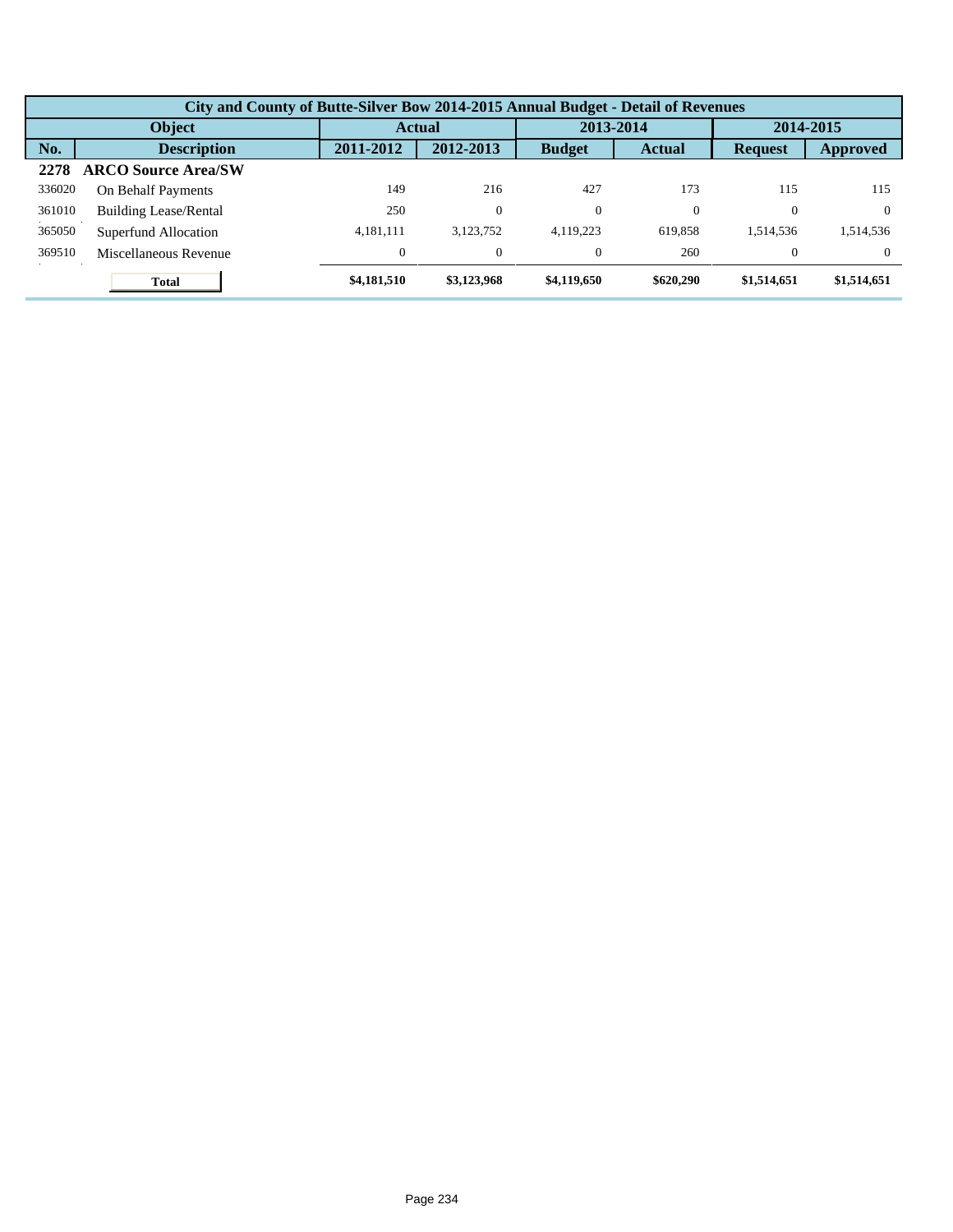|        | City and County of Butte-Silver Bow 2014-2015 Annual Budget - Detail of Revenues |                  |                  |                  |                  |                  |                  |  |  |  |  |
|--------|----------------------------------------------------------------------------------|------------------|------------------|------------------|------------------|------------------|------------------|--|--|--|--|
|        | Object                                                                           | <b>Actual</b>    |                  | 2013-2014        |                  |                  | 2014-2015        |  |  |  |  |
| No.    | <b>Description</b>                                                               | 2011-2012        | 2012-2013        | <b>Budget</b>    | <b>Actual</b>    | <b>Request</b>   | <b>Approved</b>  |  |  |  |  |
| 2280   | <b>Senior Citizens</b>                                                           |                  |                  |                  |                  |                  |                  |  |  |  |  |
| 311000 | Real Property 2000                                                               | $\boldsymbol{0}$ | $\boldsymbol{0}$ | $\mathbf{0}$     | $\mathbf{0}$     | $\mathbf{0}$     | $\mathbf{0}$     |  |  |  |  |
| 311001 | Real Property 2001                                                               | $\mathbf{0}$     | $\theta$         | $\Omega$         | $\overline{0}$   | $\overline{0}$   | $\overline{0}$   |  |  |  |  |
| 311002 | Real Proterty 2002                                                               | $\mathbf{0}$     | $\theta$         | $\overline{0}$   | $\overline{0}$   | $\overline{0}$   | $\overline{0}$   |  |  |  |  |
| 311003 | Real Property 2003                                                               | $\mathbf{0}$     | $\theta$         | $\Omega$         | $\overline{0}$   | $\mathbf{0}$     | $\boldsymbol{0}$ |  |  |  |  |
| 311004 | Real Property 2004                                                               | $\mathbf{0}$     | $\boldsymbol{0}$ | $\overline{0}$   | $\boldsymbol{0}$ | $\mathbf{0}$     | $\mathbf{0}$     |  |  |  |  |
| 311005 | Real Property 2005                                                               | $\mathbf{0}$     | $\overline{0}$   | $\overline{0}$   | $\overline{0}$   | $\overline{0}$   | $\overline{0}$   |  |  |  |  |
| 311006 | Real Property 2006                                                               | $\mathbf{0}$     | $\theta$         | $\overline{0}$   | $\overline{0}$   | $\mathbf{0}$     | $\overline{0}$   |  |  |  |  |
| 311007 | Real Property 2007                                                               | 17               | $\boldsymbol{0}$ | $\Omega$         | $\overline{0}$   | $\mathbf{0}$     | $\mathbf{0}$     |  |  |  |  |
| 311008 | Real Property 2008                                                               | 574              | 41               | $\overline{0}$   | 233              | $\mathbf{0}$     | $\mathbf{0}$     |  |  |  |  |
| 311009 | Real Property 2009                                                               | 370              | 424              | $\overline{0}$   | 129              | $\overline{0}$   | $\mathbf{0}$     |  |  |  |  |
| 311010 | Real Property 2010                                                               | 1,332            | 561              | $\Omega$         | 570              | $\overline{0}$   | $\overline{0}$   |  |  |  |  |
| 311011 | Real Property 2011                                                               | 56,412           | 1,387            | $\Omega$         | 434              | $\mathbf{0}$     | $\boldsymbol{0}$ |  |  |  |  |
| 311012 | Real Property 2012                                                               | $\boldsymbol{0}$ | 57,574           | $\overline{0}$   | 1,243            | $\mathbf{0}$     | $\mathbf{0}$     |  |  |  |  |
| 311013 | Real Property Tax 2013                                                           | $\mathbf{0}$     | $\boldsymbol{0}$ | 59,515           | 55,062           | $\overline{0}$   | $\mathbf{0}$     |  |  |  |  |
| 311097 | Real Property 1997                                                               | $\boldsymbol{0}$ | $\boldsymbol{0}$ | $\theta$         | $\mathbf{0}$     | $\overline{0}$   | $\overline{0}$   |  |  |  |  |
| 311099 | Real Property 1999                                                               | $\boldsymbol{0}$ | $\theta$         | $\theta$         | $\mathbf{0}$     | $\mathbf{0}$     | $\mathbf{0}$     |  |  |  |  |
| 311100 | Personal Property 2000                                                           | $\boldsymbol{0}$ | $\theta$         | $\overline{0}$   | $\boldsymbol{0}$ | $\mathbf{0}$     | $\mathbf{0}$     |  |  |  |  |
| 311101 | Personal Property 2001                                                           | $\boldsymbol{0}$ | 0                | $\theta$         | $\mathbf{0}$     | $\overline{0}$   | $\mathbf{0}$     |  |  |  |  |
| 311102 | Personal Property 2002                                                           | $\boldsymbol{0}$ | 0                | $\Omega$         | $\overline{0}$   | $\overline{0}$   | $\overline{0}$   |  |  |  |  |
| 311103 | Personal Property 2003                                                           | $\boldsymbol{0}$ | $\theta$         | $\Omega$         | $\overline{0}$   | $\mathbf{0}$     | $\boldsymbol{0}$ |  |  |  |  |
| 311104 | Personal Property 2004                                                           | $\boldsymbol{0}$ | $\theta$         | $\theta$         | $\boldsymbol{0}$ | $\mathbf{0}$     | $\mathbf{0}$     |  |  |  |  |
| 311105 | Personal Property 2005                                                           | 3                | $\theta$         | $\theta$         | $\mathbf{0}$     | $\overline{0}$   | $\mathbf{0}$     |  |  |  |  |
| 311106 | Personal Property 2006                                                           | 3                | $\theta$         | $\overline{0}$   | 1                | $\overline{0}$   | $\overline{0}$   |  |  |  |  |
| 311107 | Personal Property 2007                                                           | $\overline{4}$   | 5                | $\overline{0}$   | $\mathbf{1}$     | $\mathbf{0}$     | $\mathbf{0}$     |  |  |  |  |
| 311108 | Personal Property 2008                                                           | 180              | $\tau$           | $\overline{0}$   | 5                | $\mathbf{0}$     | $\mathbf{0}$     |  |  |  |  |
| 311109 | 2009 PERSONAL PROPERTY                                                           | 12               | 13               | $\overline{0}$   | $\overline{c}$   | $\overline{0}$   | $\mathbf{0}$     |  |  |  |  |
| 311110 | 2010 PERSONAL PEOPERTY                                                           | $-76$            | 16               | $\Omega$         | 5                | $\overline{0}$   | $\overline{0}$   |  |  |  |  |
| 311195 | Personal Property 1995                                                           | $\boldsymbol{0}$ | $\boldsymbol{0}$ | $\Omega$         | $\boldsymbol{0}$ | $\mathbf{0}$     | $\boldsymbol{0}$ |  |  |  |  |
| 311196 | Personal Property 1996                                                           | $\boldsymbol{0}$ | $\boldsymbol{0}$ | $\overline{0}$   | $\overline{0}$   | $\boldsymbol{0}$ | $\boldsymbol{0}$ |  |  |  |  |
| 311197 | Personal Property 1997                                                           | $\boldsymbol{0}$ | 0                | $\bf{0}$         | $\bf{0}$         | $\bf{0}$         | 0                |  |  |  |  |
| 311198 | Personal Property 1998                                                           | $\boldsymbol{0}$ | $\boldsymbol{0}$ | $\Omega$         | $\overline{0}$   | $\overline{0}$   | $\overline{0}$   |  |  |  |  |
| 311199 | Personal Property 1999                                                           | $\boldsymbol{0}$ | $\boldsymbol{0}$ | $\Omega$         | $\overline{0}$   | $\mathbf{0}$     | $\mathbf{0}$     |  |  |  |  |
| 312001 | Penalties And Interest                                                           | 413              | 421              | 500              | 583              | 350              | 350              |  |  |  |  |
| 313001 | Tax Title & Property Sale                                                        | 79               | 174              | $\boldsymbol{0}$ | 103              | $\mathbf{0}$     | 63               |  |  |  |  |
| 316000 | Entitlement Levy Tax Transfer                                                    | 2,296            | 2,074            | 2,128            | 1,793            | 1,640            | 1,640            |  |  |  |  |
| 335210 | State Reimb HB#417 & #20                                                         | $\boldsymbol{0}$ | $\boldsymbol{0}$ | $\theta$         | $\boldsymbol{0}$ | $\mathbf{0}$     | $\mathbf{0}$     |  |  |  |  |
| 335230 | <b>State Entitlement Share</b>                                                   | 11,416           | 11,919           | 11,620           | 12,475           | 12,395           | 12,395           |  |  |  |  |
| 369510 | Miscellaneous Revenue                                                            | $\boldsymbol{0}$ | 3,392            | $\boldsymbol{0}$ | $\boldsymbol{0}$ | $\boldsymbol{0}$ | $\boldsymbol{0}$ |  |  |  |  |
|        | <b>Total</b>                                                                     | \$73,034         | \$78,009         | \$73,763         | \$72,640         | \$14,385         | \$14,448         |  |  |  |  |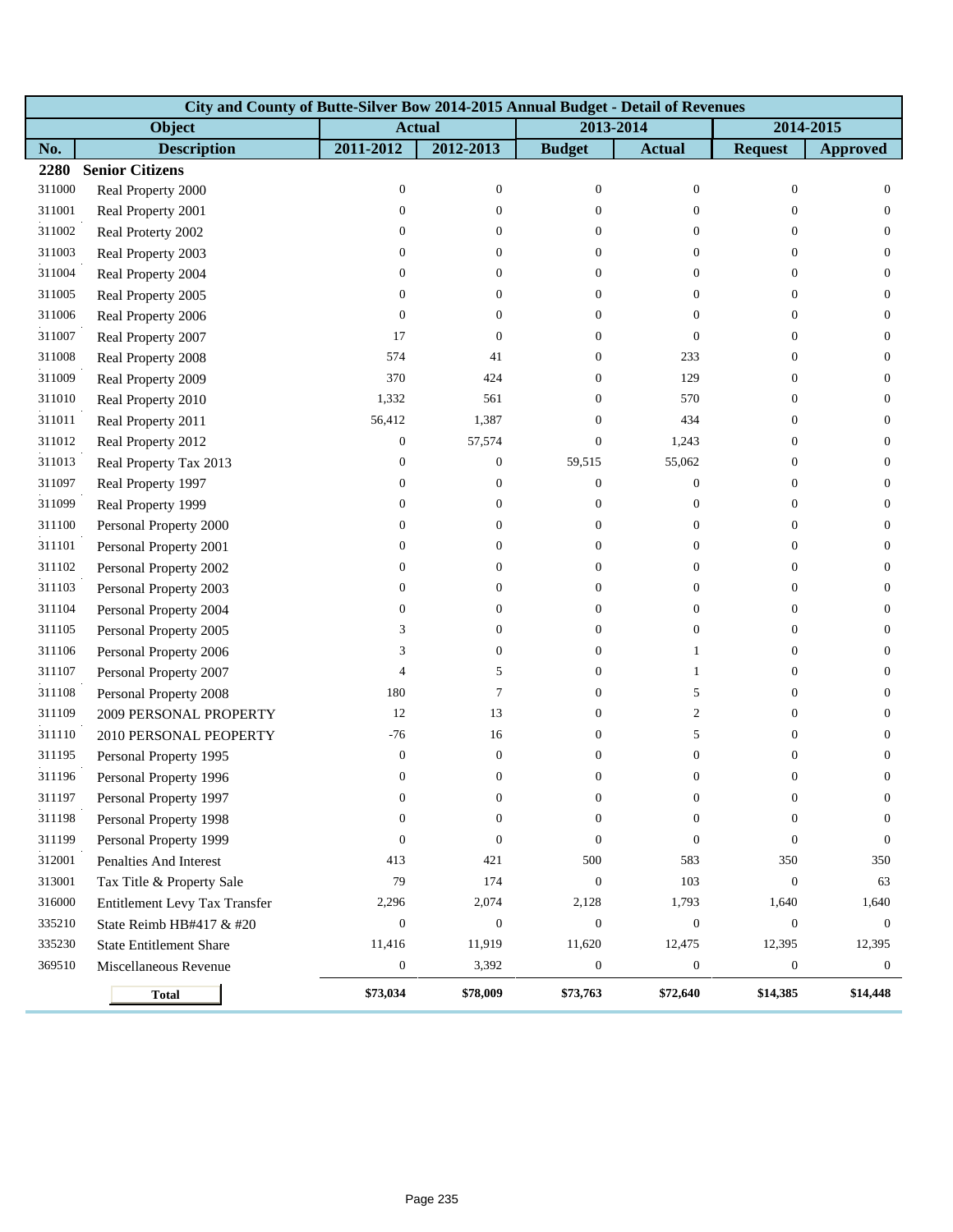|        | City and County of Butte-Silver Bow 2014-2015 Annual Budget - Detail of Revenues |                  |                  |                  |                |                  |                  |  |  |  |  |
|--------|----------------------------------------------------------------------------------|------------------|------------------|------------------|----------------|------------------|------------------|--|--|--|--|
|        | Object                                                                           |                  | <b>Actual</b>    | 2013-2014        |                | 2014-2015        |                  |  |  |  |  |
| No.    | <b>Description</b>                                                               | 2011-2012        | 2012-2013        | <b>Budget</b>    | <b>Actual</b>  | <b>Request</b>   | <b>Approved</b>  |  |  |  |  |
| 2288   | <b>Emergency Services</b>                                                        |                  |                  |                  |                |                  |                  |  |  |  |  |
| 311000 | Real Property 2000                                                               | $\mathbf{0}$     | $\boldsymbol{0}$ | $\mathbf{0}$     | $\mathbf{0}$   | $\mathbf{0}$     | $\mathbf{0}$     |  |  |  |  |
| 311001 | Real Property 2001                                                               | $\boldsymbol{0}$ | $\overline{0}$   | $\Omega$         | $\overline{0}$ | $\overline{0}$   | $\mathbf{0}$     |  |  |  |  |
| 311002 | Real Proterty 2002                                                               | $\mathbf{0}$     | $\theta$         | $\Omega$         | $\overline{0}$ | $\overline{0}$   | $\overline{0}$   |  |  |  |  |
| 311003 | Real Property 2003                                                               | $\boldsymbol{0}$ | $\theta$         | $\Omega$         | $\overline{0}$ | $\mathbf{0}$     | $\boldsymbol{0}$ |  |  |  |  |
| 311004 | Real Property 2004                                                               | 0                | $\theta$         | $\theta$         | 0              | $\mathbf{0}$     | $\boldsymbol{0}$ |  |  |  |  |
| 311005 | Real Property 2005                                                               | $\boldsymbol{0}$ | $\overline{0}$   | $\Omega$         | $\overline{0}$ | $\overline{0}$   | $\mathbf{0}$     |  |  |  |  |
| 311006 | Real Property 2006                                                               | $\mathbf{0}$     | $\overline{0}$   | $\Omega$         | $\overline{0}$ | $\overline{0}$   | $\overline{0}$   |  |  |  |  |
| 311007 | Real Property 2007                                                               | 172              | $\theta$         | $\Omega$         | $\overline{0}$ | $\theta$         | $\mathbf{0}$     |  |  |  |  |
| 311008 | Real Property 2008                                                               | 5,057            | 362              | $\overline{0}$   | 2,097          | $\boldsymbol{0}$ | $\boldsymbol{0}$ |  |  |  |  |
| 311009 | Real Property 2009                                                               | 4,572            | 5,260            | $\overline{0}$   | 1,628          | $\mathbf{0}$     | $\mathbf{0}$     |  |  |  |  |
| 311010 | Real Property 2010                                                               | 17,232           | 7,222            | $\Omega$         | 7,306          | $\overline{0}$   | $\overline{0}$   |  |  |  |  |
| 311011 | Real Property 2011                                                               | 710,496          | 17,243           | $\Omega$         | 5,386          | $\mathbf{0}$     | $\mathbf{0}$     |  |  |  |  |
| 311012 | Real Property 2012                                                               | $\mathbf{0}$     | 770,326          | $\overline{0}$   | 16,337         | $\boldsymbol{0}$ | $\boldsymbol{0}$ |  |  |  |  |
| 311013 | Real Property Tax 2013                                                           | $\boldsymbol{0}$ | $\boldsymbol{0}$ | 869,923          | 804,047        | $\mathbf{0}$     | $\mathbf{0}$     |  |  |  |  |
| 311099 | Real Property 1999                                                               | $\mathbf{0}$     | $\theta$         | $\overline{0}$   | $\overline{0}$ | $\overline{0}$   | $\overline{0}$   |  |  |  |  |
| 311100 | Personal Property 2000                                                           | $\boldsymbol{0}$ | $\theta$         | $\overline{0}$   | 0              | $\mathbf{0}$     | $\mathbf{0}$     |  |  |  |  |
| 311101 | Personal Property 2001                                                           | $\boldsymbol{0}$ | $\overline{0}$   | $\overline{0}$   | $\overline{0}$ | $\boldsymbol{0}$ | $\boldsymbol{0}$ |  |  |  |  |
| 311102 | Personal Property 2002                                                           | $\boldsymbol{0}$ | $\mathbf{0}$     | $\Omega$         | 0              | $\mathbf{0}$     | $\mathbf{0}$     |  |  |  |  |
| 311103 | Personal Property 2003                                                           | $\boldsymbol{0}$ | $\overline{0}$   | $\Omega$         | $\overline{0}$ | $\overline{0}$   | $\overline{0}$   |  |  |  |  |
| 311104 | Personal Property 2004                                                           | $\boldsymbol{0}$ | 1                | $\Omega$         | $\overline{0}$ | $\mathbf{0}$     | $\boldsymbol{0}$ |  |  |  |  |
| 311105 | Personal Property 2005                                                           | 25               | 4                | $\overline{0}$   | $\overline{0}$ | $\overline{0}$   | $\boldsymbol{0}$ |  |  |  |  |
| 311106 | Personal Property 2006                                                           | 37               | 1                | $\overline{0}$   | 13             | $\overline{0}$   | $\mathbf{0}$     |  |  |  |  |
| 311107 | Personal Property 2007                                                           | 39               | 53               | $\Omega$         | 14             | $\overline{0}$   | $\overline{0}$   |  |  |  |  |
| 311108 | Personal Property 2008                                                           | 2,247            | 71               | $\overline{0}$   | 45             | $\mathbf{0}$     | $\mathbf{0}$     |  |  |  |  |
| 311109 | 2009 PERSONAL PROPERTY                                                           | 108              | 116              | $\overline{0}$   | 19             | $\boldsymbol{0}$ | $\boldsymbol{0}$ |  |  |  |  |
| 311110 | 2010 PERSONAL PEOPERTY                                                           | $-1,010$         | 196              | $\overline{0}$   | 64             | $\overline{0}$   | 0                |  |  |  |  |
| 311199 | Personal Property 1999                                                           | $\boldsymbol{0}$ | $\boldsymbol{0}$ | $\Omega$         | $\overline{0}$ | $\overline{0}$   | $\Omega$         |  |  |  |  |
| 312001 | Penalties And Interest                                                           | 4,518            | 5,237            | 4,500            | 6,996          | 4,500            | 4,500            |  |  |  |  |
| 313001 | Tax Title & Property Sale                                                        | 1,002            | 2,338            | $\mathbf{0}$     | 1,514          | $\boldsymbol{0}$ | 801              |  |  |  |  |
| 314011 | Local Option Tax                                                                 | $\theta$         | $\theta$         | $\theta$         | $\theta$       | $\theta$         | $\theta$         |  |  |  |  |
| 316000 | Entitlement Levy Tax Transfer                                                    | 29,108           | 27,940           | 29,387           | 25,045         | 24,097           | 24,097           |  |  |  |  |
| 335230 | <b>State Entitlement Share</b>                                                   | 95,264           | 94,713           | 96,972           | 113,697        | 112,607          | 112,607          |  |  |  |  |
| 336020 | On Behalf Payments                                                               | 213,554          | 103,244          | 250,125          | 223,708        | 238,944          | 238,944          |  |  |  |  |
| 369510 | Miscellaneous Revenue                                                            | $\boldsymbol{0}$ | 45,688           | $\mathbf{0}$     | 0              | $\boldsymbol{0}$ | 0                |  |  |  |  |
| 383056 | Trans fromEmer Srv Ramsay TI                                                     | 443              | $\boldsymbol{0}$ | $\boldsymbol{0}$ | 0              | $\boldsymbol{0}$ | $\mathbf{0}$     |  |  |  |  |
|        | <b>Total</b>                                                                     | \$1,082,865      | \$1,080,013      | \$1,250,907      | \$1,207,917    | \$380,148        | \$380,949        |  |  |  |  |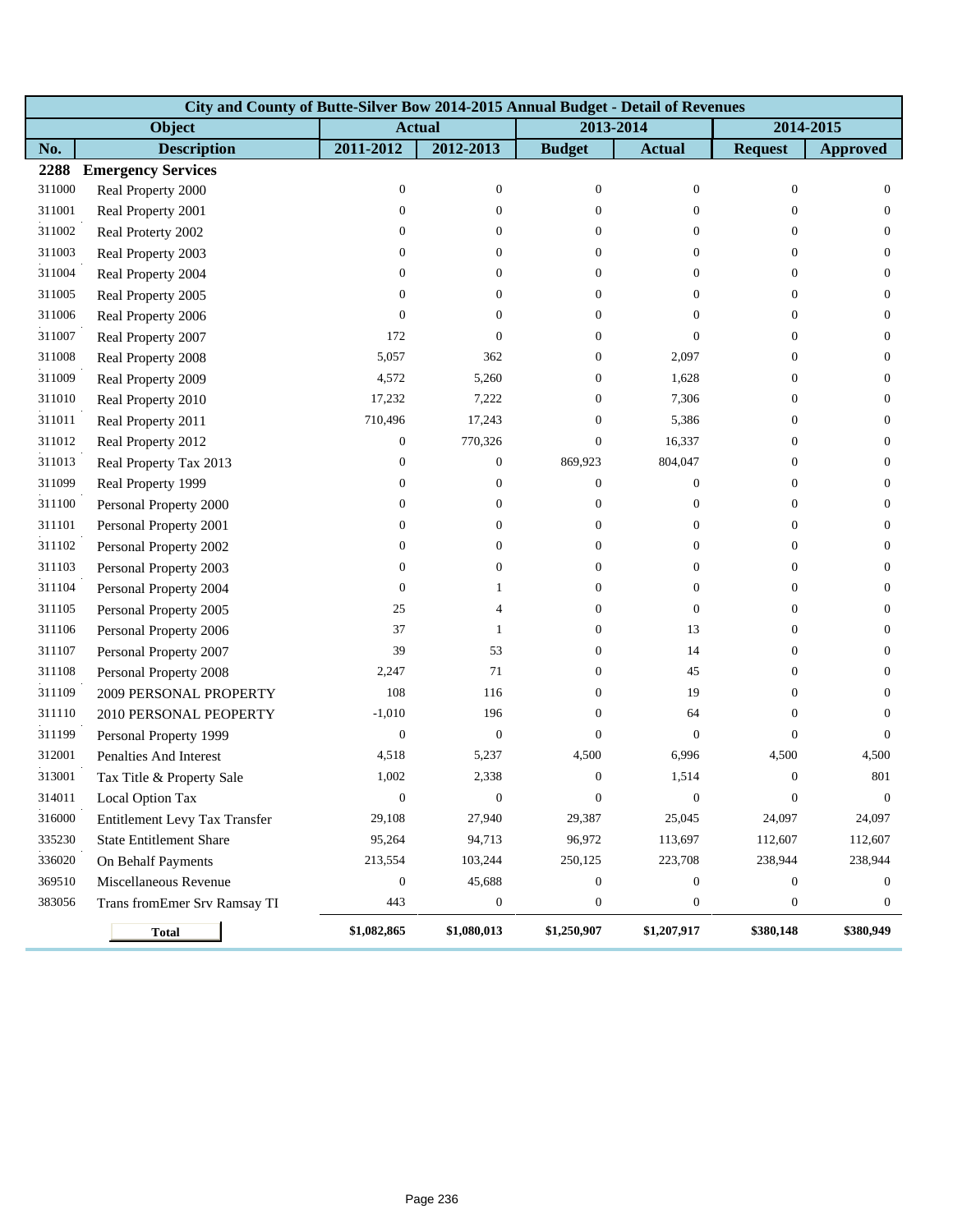|        | City and County of Butte-Silver Bow 2014-2015 Annual Budget - Detail of Revenues |               |           |               |               |                |          |  |  |
|--------|----------------------------------------------------------------------------------|---------------|-----------|---------------|---------------|----------------|----------|--|--|
|        | Object                                                                           | <b>Actual</b> |           | 2013-2014     |               | 2014-2015      |          |  |  |
| No.    | <b>Description</b>                                                               | 2011-2012     | 2012-2013 | <b>Budget</b> | <b>Actual</b> | <b>Request</b> | Approved |  |  |
| 2289   | <b>Emergency Serv 3T</b>                                                         |               |           |               |               |                |          |  |  |
| 311006 | Real Property 2006                                                               |               |           | $\Omega$      | 0             | $\Omega$       |          |  |  |
| 311007 | Real Property 2007                                                               |               | $\Omega$  | $\Omega$      |               | $\Omega$       |          |  |  |
| 311008 | Real Property 2008                                                               |               |           | $\Omega$      |               | $\Omega$       |          |  |  |
| 311009 | Real Property 2009                                                               |               |           |               |               | $\Omega$       |          |  |  |
| 311012 | Real Property 2012                                                               |               | 30,604    | $\Omega$      |               | $\Omega$       | 0        |  |  |
| 311013 | Real Property Tax 2013                                                           |               | $\Omega$  | $\Omega$      | 30,597        | $\Omega$       |          |  |  |
| 311107 | Personal Property 2007                                                           |               | $\Omega$  | $\Omega$      | $\Omega$      | $\Omega$       | 0        |  |  |
| 311108 | Personal Property 2008                                                           |               |           | $\Omega$      |               | $\Omega$       |          |  |  |
| 312001 | <b>Penalties And Interest</b>                                                    |               | $\Omega$  | $\Omega$      |               | $\Omega$       |          |  |  |
|        | <b>Total</b>                                                                     | \$0           | \$30,605  | \$0           | \$30,603      | \$0            | \$0      |  |  |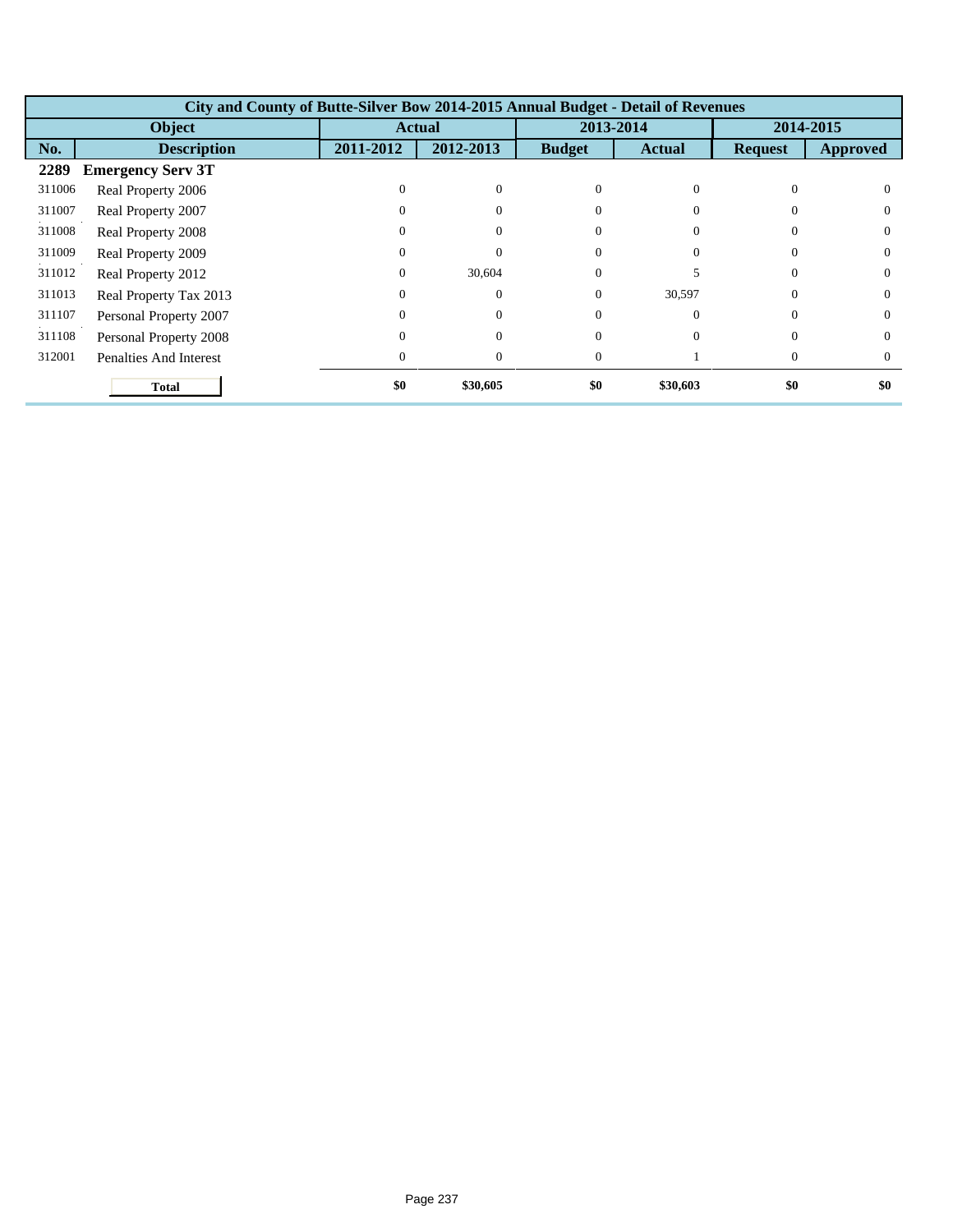|        | City and County of Butte-Silver Bow 2014-2015 Annual Budget - Detail of Revenues |              |             |               |               |                |                 |  |  |  |
|--------|----------------------------------------------------------------------------------|--------------|-------------|---------------|---------------|----------------|-----------------|--|--|--|
|        | <b>Object</b>                                                                    |              | Actual      |               | 2013-2014     | 2014-2015      |                 |  |  |  |
| No.    | <b>Description</b>                                                               | 2011-2012    | 2012-2013   | <b>Budget</b> | <b>Actual</b> | <b>Request</b> | <b>Approved</b> |  |  |  |
| 2310   | <b>Econ Development</b>                                                          |              |             |               |               |                |                 |  |  |  |
| 312001 | Penalties And Interest                                                           | 1,548        | 932         | 500           | 680           | 500            | 500             |  |  |  |
| 335210 | State Reimb HB#417 $&$ #20                                                       | $\Omega$     | $\theta$    | $\Omega$      | $\Omega$      | $\Omega$       | $\Omega$        |  |  |  |
| 336020 | On Behalf Payments                                                               | 104          | 83          | 112           | 112           | 114            | 114             |  |  |  |
| 363010 | Maintenance Assessments                                                          | 25,428       | 19,124      | 25,000        | 33,737        | 25,000         | 25,000          |  |  |  |
| 363040 | Pen & Int On Del Assess                                                          | $\theta$     | 64          | $\theta$      | $\Omega$      | $\Omega$       | $\Omega$        |  |  |  |
| 369510 | Miscellaneous Revenue                                                            | 6,125        | 3,404       | 500           | 3,436         | 1,000          | 1,000           |  |  |  |
| 371010 | <b>Interest Earnings</b>                                                         | 5,882        | 2,998       | 2,500         | 1,011         | 1,000          | 1,000           |  |  |  |
| 383030 | Trans From Debt Service                                                          | 1,450,000    | 1,323,022   | 1,972,670     | 1,760,000     | 175,000        | 175,000         |  |  |  |
| 383042 | Trans From URA Loan Fund                                                         | $\mathbf{0}$ | $\theta$    | $\theta$      | $\Omega$      | 826,000        | 826,000         |  |  |  |
|        | <b>Total</b>                                                                     | \$1,489,087  | \$1,349,627 | \$2,001,282   | \$1,798,975   | \$1,028,614    | \$1,028,614     |  |  |  |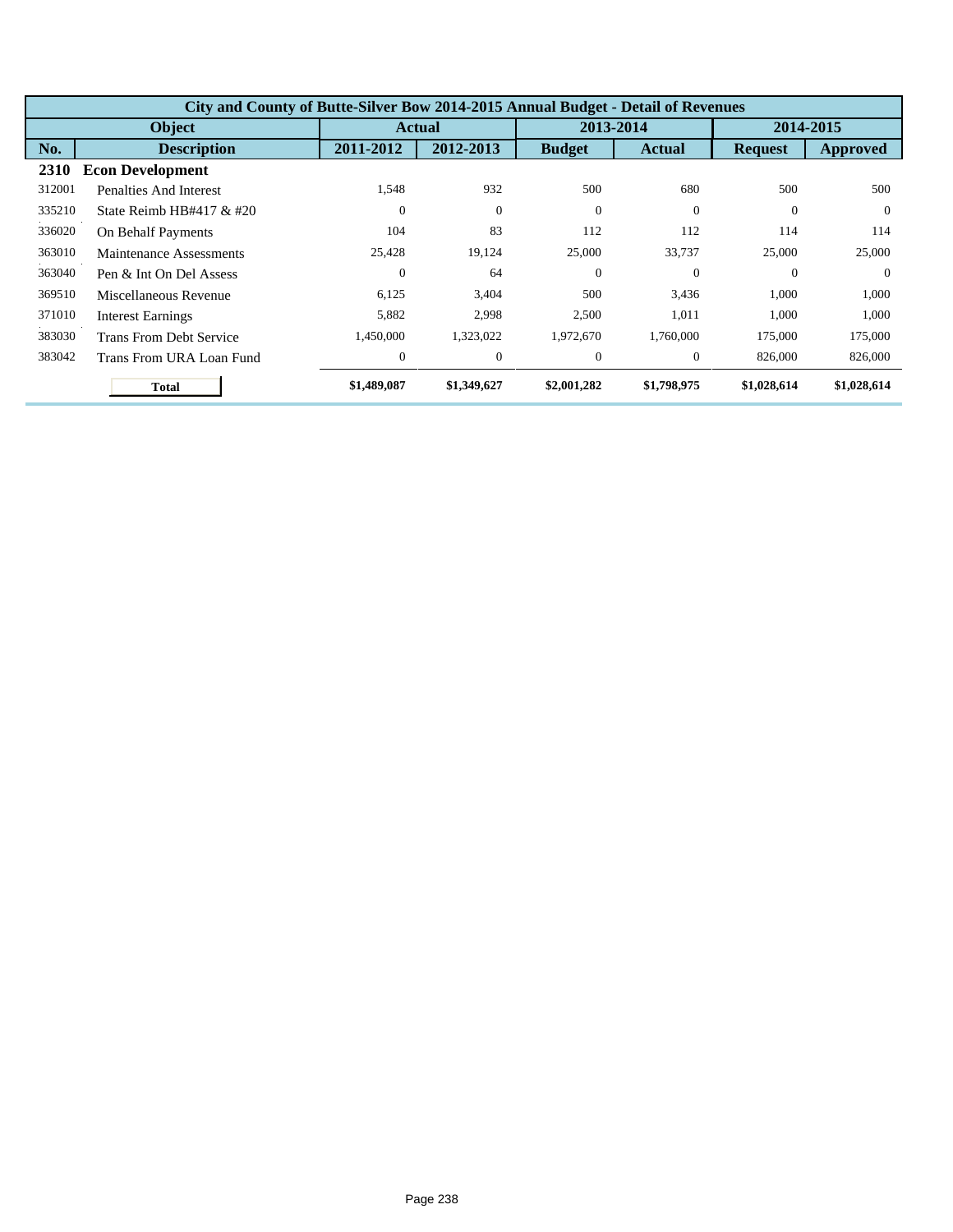|        | City and County of Butte-Silver Bow 2014-2015 Annual Budget - Detail of Revenues |                |                  |                |                |                |                 |  |  |  |
|--------|----------------------------------------------------------------------------------|----------------|------------------|----------------|----------------|----------------|-----------------|--|--|--|
|        | Object                                                                           | <b>Actual</b>  |                  | 2013-2014      |                | 2014-2015      |                 |  |  |  |
| No.    | <b>Description</b>                                                               | 2011-2012      | 2012-2013        | <b>Budget</b>  | <b>Actual</b>  | <b>Request</b> | <b>Approved</b> |  |  |  |
| 2312   | <b>Ramsay TIFID#2</b>                                                            |                |                  |                |                |                |                 |  |  |  |
| 311006 | Real Property 2006                                                               | $\mathbf{0}$   | $\boldsymbol{0}$ | $\Omega$       | $\Omega$       | $\theta$       | $\Omega$        |  |  |  |
| 311007 | Real Property 2007                                                               | $\overline{0}$ | $\overline{0}$   | $\overline{0}$ | $\theta$       | $\theta$       | $\Omega$        |  |  |  |
| 311008 | Real Property 2008                                                               | $\Omega$       | $\Omega$         | $\Omega$       | $\Omega$       | $\Omega$       | $\Omega$        |  |  |  |
| 311009 | Real Property 2009                                                               | 0              | $\Omega$         | $\Omega$       | $\Omega$       | $\Omega$       | $\Omega$        |  |  |  |
| 311010 | Real Property 2010                                                               | $-60$          | $\Omega$         | $\Omega$       | $\Omega$       | $\Omega$       | $\Omega$        |  |  |  |
| 311011 | Real Property 2011                                                               | 6,984,579      | $\Omega$         | $\Omega$       | 171            | $\Omega$       | $\Omega$        |  |  |  |
| 311012 | Real Property 2012                                                               | $\overline{0}$ | 6,888,900        | $\Omega$       | 287            | $\Omega$       | $\Omega$        |  |  |  |
| 311013 | Real Property Tax 2013                                                           | $\overline{0}$ | $\overline{0}$   | $\overline{0}$ | 5,968,794      | $\theta$       | $\Omega$        |  |  |  |
| 311014 | Real Property Tax 2014                                                           | $\Omega$       | $\overline{0}$   | $\overline{0}$ | $\overline{0}$ | 4,434,338      | 4,434,338       |  |  |  |
| 311109 | 2009 PERSONAL PROPERTY                                                           | 0              | $\Omega$         | $\Omega$       | $\Omega$       | $\theta$       | $\Omega$        |  |  |  |
| 311110 | 2010 PERSONAL PEOPERTY                                                           | 0              | $\Omega$         | 0              | $\Omega$       | $\Omega$       | $\Omega$        |  |  |  |
| 312001 | <b>Penalties And Interest</b>                                                    | 14             | $\Omega$         | $\Omega$       | 4              | $\Omega$       | $\Omega$        |  |  |  |
| 335210 | State Reimb HB#417 & #20                                                         | $\Omega$       | $\Omega$         | 0              | $\Omega$       | $\Omega$       | $\Omega$        |  |  |  |
| 335230 | <b>State Entitlement Share</b>                                                   | 339            | 23,611           | $\Omega$       | 48.075         | 48.074         | 48.074          |  |  |  |
| 336020 | On Behalf Payments                                                               | 85             | 72               | 98             | 91             | 92             | 92              |  |  |  |
| 361010 | <b>Building Lease/Rental</b>                                                     | $\Omega$       | $\overline{0}$   | $\Omega$       | $\Omega$       | $\theta$       | $\Omega$        |  |  |  |
| 361014 | Lease/Rental Signs                                                               | $\Omega$       | $\Omega$         | $\Omega$       | $\Omega$       | $\Omega$       | $\Omega$        |  |  |  |
| 363040 | Pen & Int On Del Assess                                                          | 5              | $\Omega$         | $\Omega$       | 57             | $\Omega$       | $\Omega$        |  |  |  |
| 369510 | Miscellaneous Revenue                                                            | 919,800        | 119,429          | 75,000         | 76,496         | $\Omega$       | $\Omega$        |  |  |  |
| 371010 | <b>Interest Earnings</b>                                                         | 24,184         | 20,234           | 18,000         | 11,558         | 10.000         | 10.000          |  |  |  |
| 383035 | <b>Trans from Other Funds</b>                                                    | $\overline{0}$ | $\overline{0}$   | $\Omega$       | $\overline{0}$ | $\theta$       | $\Omega$        |  |  |  |
| 383038 | <b>Trans From Slvr Lke Reserve</b>                                               | $\overline{0}$ | $\mathbf{0}$     | $\overline{0}$ | $\overline{0}$ | $\overline{0}$ | $\overline{0}$  |  |  |  |
|        | <b>Total</b>                                                                     | \$7,928,947    | \$7,052,246      | \$93,098       | \$6,105,533    | \$4,492,504    | \$4,492,504     |  |  |  |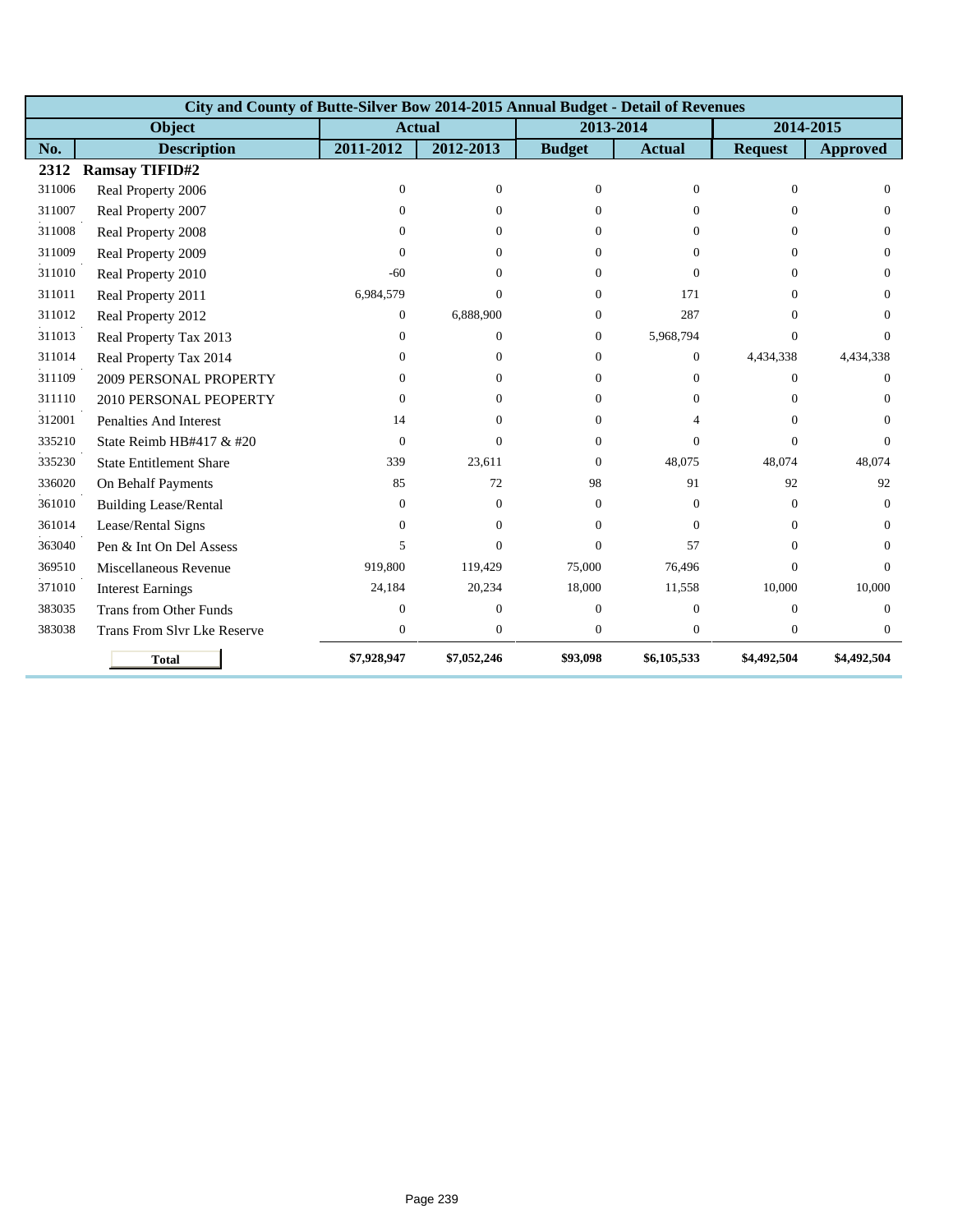|        | City and County of Butte-Silver Bow 2014-2015 Annual Budget - Detail of Revenues |                  |              |               |               |                |           |  |  |  |
|--------|----------------------------------------------------------------------------------|------------------|--------------|---------------|---------------|----------------|-----------|--|--|--|
|        | Object                                                                           |                  | Actual       | 2013-2014     |               | 2014-2015      |           |  |  |  |
| No.    | <b>Description</b>                                                               | 2011-2012        | 2012-2013    | <b>Budget</b> | <b>Actual</b> | <b>Request</b> | Approved  |  |  |  |
| 2313   | <b>URA Revolving Loans</b>                                                       |                  |              |               |               |                |           |  |  |  |
| 363040 | Pen & Int On Del Assess                                                          | $\boldsymbol{0}$ | $\mathbf{0}$ | $\theta$      | $\Omega$      | $\theta$       | $\Omega$  |  |  |  |
| 369510 | Miscellaneous Revenue                                                            | $\boldsymbol{0}$ | 200          | $\Omega$      | 700           |                |           |  |  |  |
| 371010 | <b>Interest Earnings</b>                                                         | 4,304            | 3,434        | 2,500         | 2.719         | 2,500          | 2,500     |  |  |  |
| 373010 | Interest On Loans                                                                | 147.512          | 148,479      | 144,000       | 122,345       | 100,000        | 100,000   |  |  |  |
| 383002 | Trans From URA Projects Fund                                                     | $\boldsymbol{0}$ | $\theta$     | 250,000       | $\theta$      | $\Omega$       | $\Omega$  |  |  |  |
| 383075 | Trans from East Butte RRA                                                        | 30,000           | 30,000       | 30,000        | 30,000        | 30,000         | 30,000    |  |  |  |
|        | <b>Total</b>                                                                     | \$181,817        | \$182,113    | \$426,500     | \$155,764     | \$132,500      | \$132,500 |  |  |  |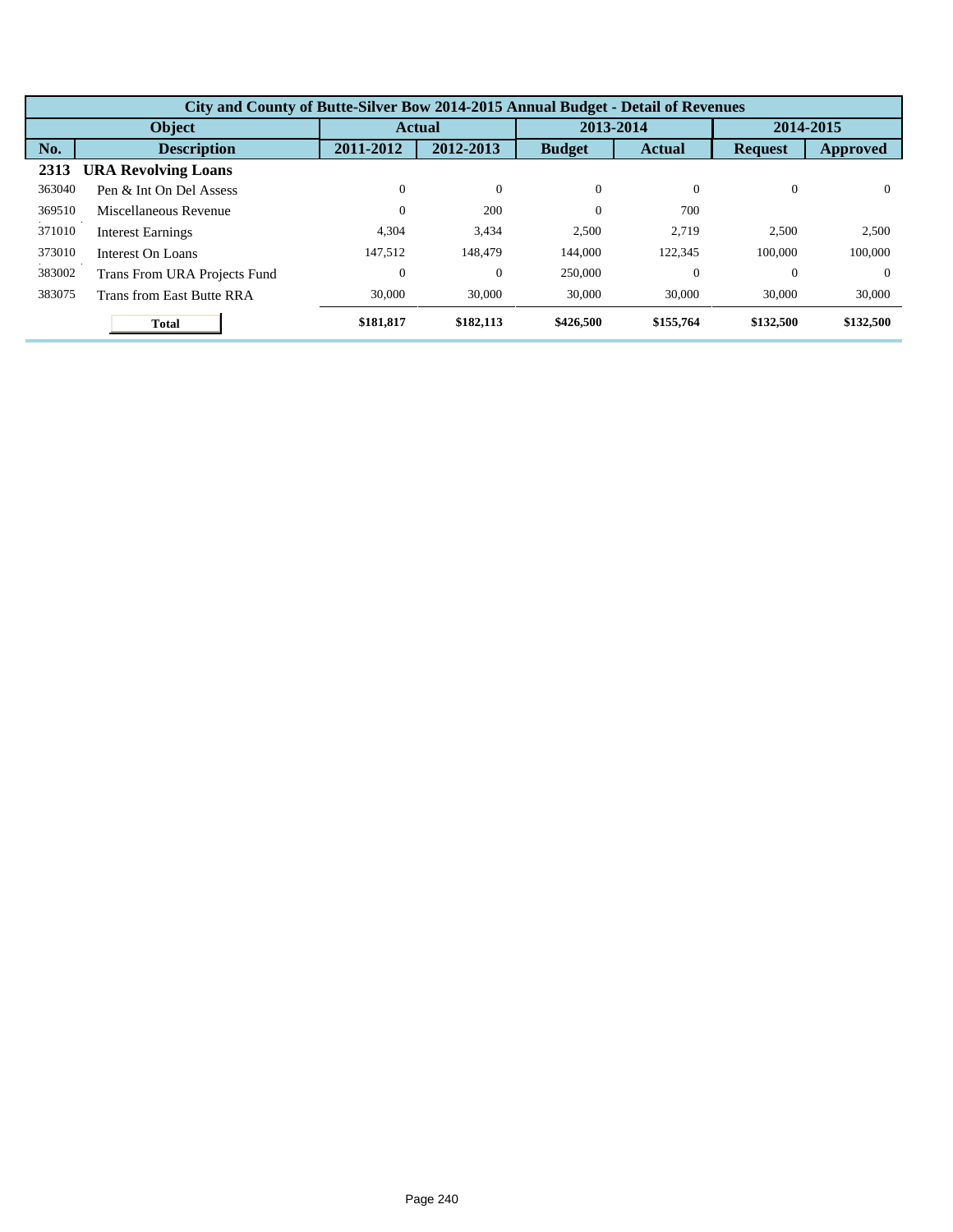|        | City and County of Butte-Silver Bow 2014-2015 Annual Budget - Detail of Revenues |               |                |               |                |                |                 |  |  |  |  |
|--------|----------------------------------------------------------------------------------|---------------|----------------|---------------|----------------|----------------|-----------------|--|--|--|--|
|        | <b>Object</b>                                                                    | <b>Actual</b> |                | 2013-2014     |                |                | 2014-2015       |  |  |  |  |
| No.    | <b>Description</b>                                                               | 2011-2012     | 2012-2013      | <b>Budget</b> | <b>Actual</b>  | <b>Request</b> | <b>Approved</b> |  |  |  |  |
| 2314   | <b>East Butte RRA</b>                                                            |               |                |               |                |                |                 |  |  |  |  |
| 311006 | Real Property 2006                                                               | $\Omega$      | $\overline{0}$ | $\Omega$      | $\Omega$       | $\Omega$       | $\Omega$        |  |  |  |  |
| 311007 | Real Property 2007                                                               | $-3$          | $\Omega$       | $\Omega$      | 0              | $\Omega$       | $\Omega$        |  |  |  |  |
| 311008 | Real Property 2008                                                               | 390           | $-57$          | $\Omega$      | $\Omega$       | $\Omega$       | $\Omega$        |  |  |  |  |
| 311009 | Real Property 2009                                                               | 5,906         | 170            | $\Omega$      | $-9$           | $\Omega$       | $\Omega$        |  |  |  |  |
| 311010 | Real Property 2010                                                               | 3,159         | 11,987         | $\Omega$      | 590            | $\Omega$       | $\Omega$        |  |  |  |  |
| 311011 | Real Property 2011                                                               | 51,366        | 3,458          | $\Omega$      | 16,359         | $\Omega$       | $\Omega$        |  |  |  |  |
| 311012 | Real Property 2012                                                               | 0             | 69,643         | 102,731       | 6,450          | $\Omega$       | $\Omega$        |  |  |  |  |
| 311013 | Real Property Tax 2013                                                           | 0             | $\Omega$       | 66,547        | 89,263         | $\Omega$       | $\Omega$        |  |  |  |  |
| 311014 | Real Property Tax 2014                                                           | 0             | $\overline{0}$ | $\Omega$      | $\overline{0}$ | 110,285        | 110,285         |  |  |  |  |
| 311020 | <b>Personal Property Taxes</b>                                                   | 0             | $\overline{0}$ | $\Omega$      | $\overline{0}$ | 2,006          | 2,006           |  |  |  |  |
| 311109 | 2009 PERSONAL PROPERTY                                                           | 0             | $\overline{0}$ | $\Omega$      | $\Omega$       | $\Omega$       | $\Omega$        |  |  |  |  |
| 311110 | 2010 PERSONAL PEOPERTY                                                           | 0             | $\Omega$       | $\Omega$      | $\Omega$       | $\Omega$       | $\Omega$        |  |  |  |  |
| 312001 | <b>Penalties And Interest</b>                                                    | 45            | $\Omega$       | $\Omega$      | 132            | $\Omega$       | $\Omega$        |  |  |  |  |
| 335230 | <b>State Entitlement Share</b>                                                   | $\Omega$      | 576            | 1,152         | 7,658          | 8,839          | 8,839           |  |  |  |  |
| 363040 | Pen & Int On Del Assess                                                          | 1,727         | 2,901          | $\Omega$      | 4,707          | $\Omega$       | $\Omega$        |  |  |  |  |
| 369510 | Miscellaneous Revenue                                                            | 30,050        | 30,576         | $\Omega$      | 30,000         | $\Omega$       | $\Omega$        |  |  |  |  |
| 371010 | <b>Interest Earnings</b>                                                         | 15            |                | 38            |                | 38             | 38              |  |  |  |  |
| 383030 | <b>Trans From Debt Service</b>                                                   | 30,000        | 20,489         | 23,134        | 21,116         | 20,483         | 20,483          |  |  |  |  |
|        | <b>Total</b>                                                                     | \$122,656     | \$139,746      | \$193,602     | \$176,266      | \$141,651      | \$141,651       |  |  |  |  |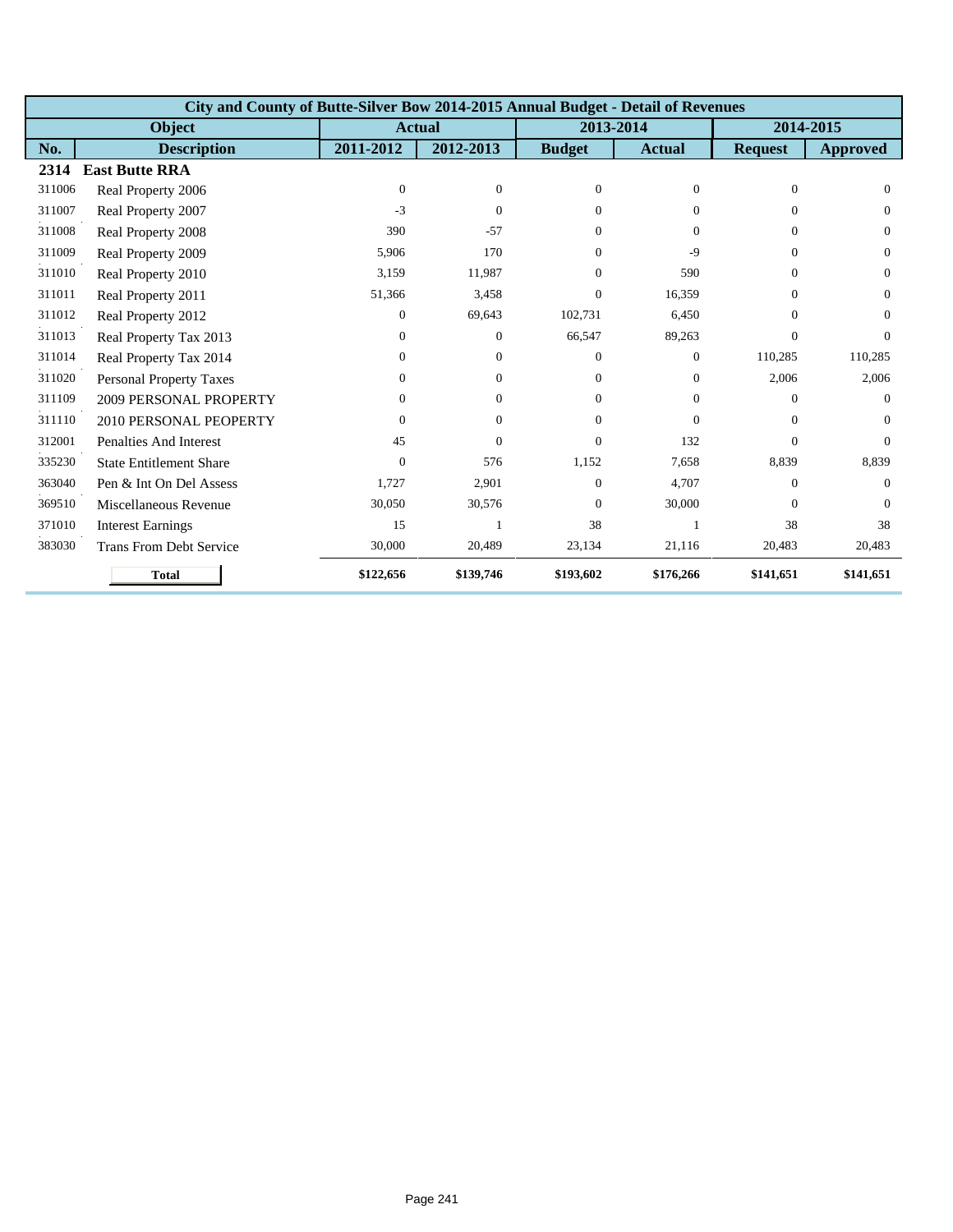| City and County of Butte-Silver Bow 2014-2015 Annual Budget - Detail of Revenues |           |           |               |               |                |           |  |  |  |  |
|----------------------------------------------------------------------------------|-----------|-----------|---------------|---------------|----------------|-----------|--|--|--|--|
| <b>Object</b>                                                                    |           | Actual    |               | 2013-2014     |                | 2014-2015 |  |  |  |  |
| No.<br><b>Description</b>                                                        | 2011-2012 | 2012-2013 | <b>Budget</b> | <b>Actual</b> | <b>Request</b> | Approved  |  |  |  |  |
| 2315 RRA Revolving Loan Fund                                                     |           |           |               |               |                |           |  |  |  |  |
| 371010<br><b>Interest Earnings</b>                                               | 16        |           |               |               |                |           |  |  |  |  |
| 373010<br>Interest On Loans                                                      | 6.612     | 6.949     | 6.424         | 6.424         | 6.012          | 6,012     |  |  |  |  |
| <b>Total</b>                                                                     | \$6,628   | \$6,950   | \$6,427       | \$6,424       | \$6,015        | \$6,015   |  |  |  |  |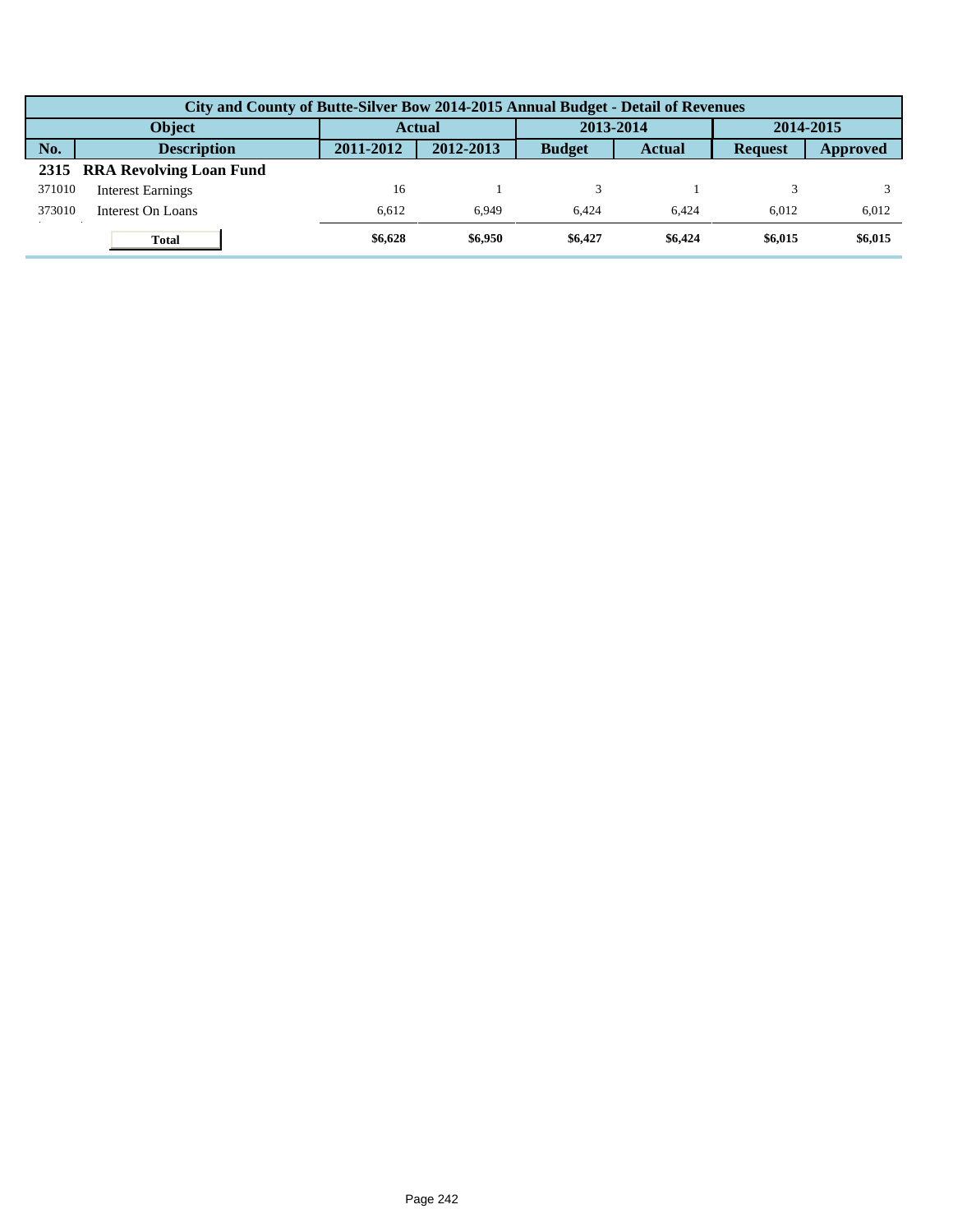|        | City and County of Butte-Silver Bow 2014-2015 Annual Budget - Detail of Revenues |           |           |               |           |                |           |  |  |  |  |
|--------|----------------------------------------------------------------------------------|-----------|-----------|---------------|-----------|----------------|-----------|--|--|--|--|
|        | <b>Object</b>                                                                    | Actual    |           | 2013-2014     |           | 2014-2015      |           |  |  |  |  |
| No.    | <b>Description</b>                                                               | 2011-2012 | 2012-2013 | <b>Budget</b> | Actual    | <b>Request</b> | Approved  |  |  |  |  |
|        | 2322 TIFID Revolving Loan Fund                                                   |           |           |               |           |                |           |  |  |  |  |
| 383077 | Trans from TIFID Revolving Lo                                                    |           | 400,000   | 400,000       | 400,000   | 400,000        | 400,000   |  |  |  |  |
|        | <b>Total</b>                                                                     | \$0       | \$400,000 | \$400,000     | \$400,000 | \$400,000      | \$400,000 |  |  |  |  |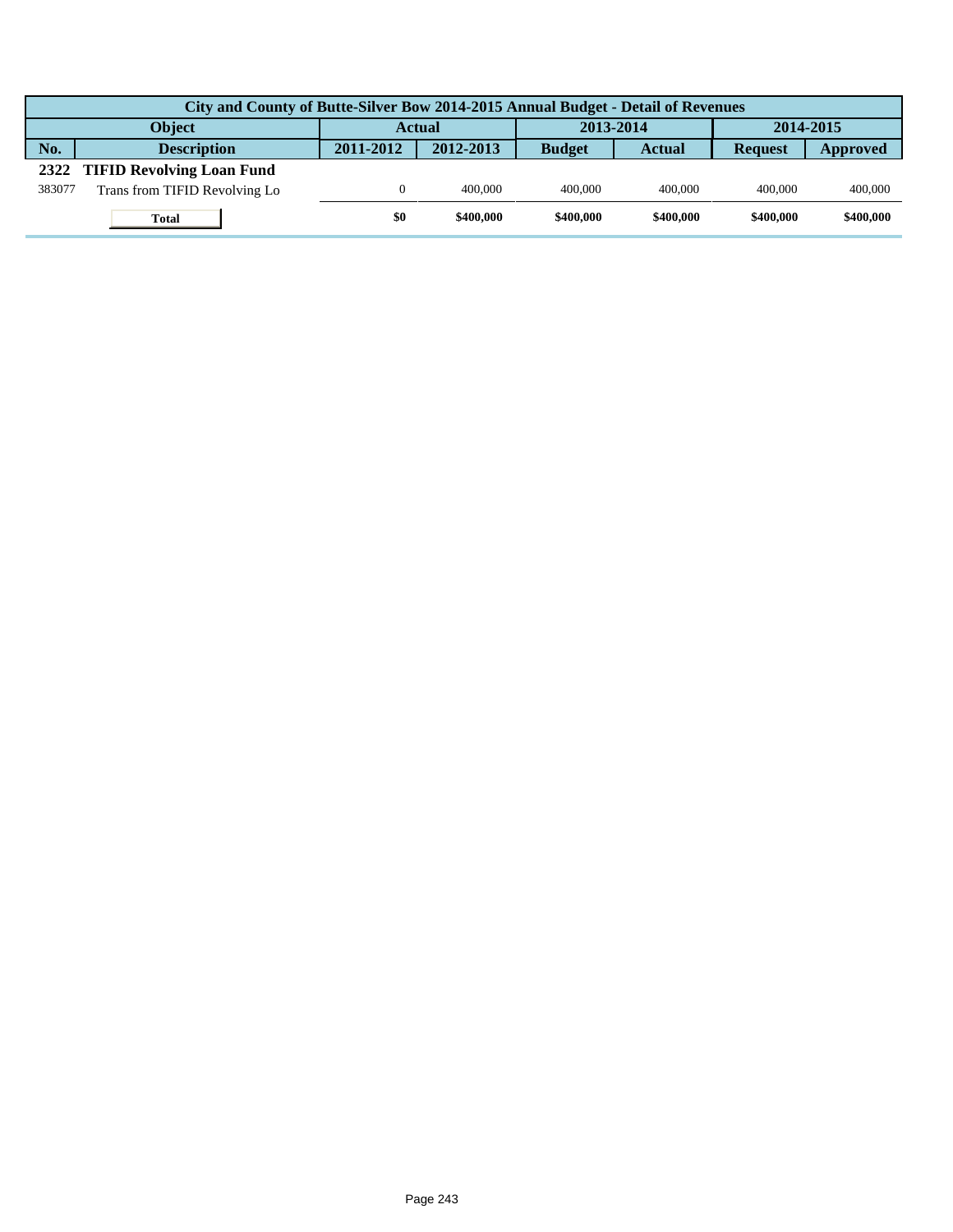|             | City and County of Butte-Silver Bow 2014-2015 Annual Budget - Detail of Revenues |               |           |               |               |                |          |  |  |  |  |
|-------------|----------------------------------------------------------------------------------|---------------|-----------|---------------|---------------|----------------|----------|--|--|--|--|
|             | Object                                                                           | <b>Actual</b> |           | 2013-2014     |               | 2014-2015      |          |  |  |  |  |
| No.         | <b>Description</b>                                                               | 2011-2012     | 2012-2013 | <b>Budget</b> | <b>Actual</b> | <b>Request</b> | Approved |  |  |  |  |
| <b>2350</b> | <b>Study Commission</b>                                                          |               |           |               |               |                |          |  |  |  |  |
| 336020      | On Behalf Payments                                                               |               |           |               |               |                |          |  |  |  |  |
|             | <b>Total</b>                                                                     | \$0           | \$0       | \$0           | \$0           | \$0            | \$0      |  |  |  |  |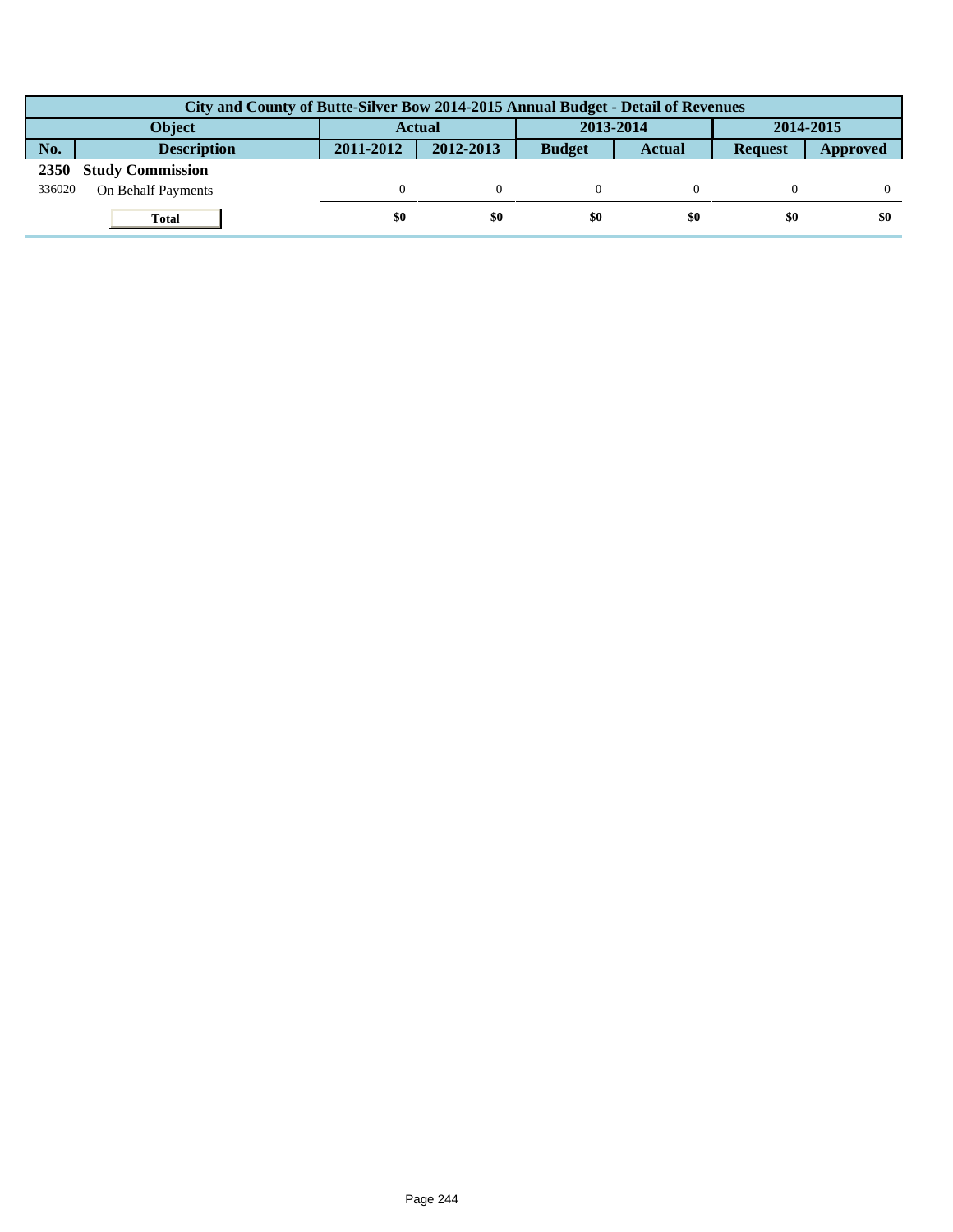|        | City and County of Butte-Silver Bow 2014-2015 Annual Budget - Detail of Revenues |           |           |               |           |                |           |  |  |  |
|--------|----------------------------------------------------------------------------------|-----------|-----------|---------------|-----------|----------------|-----------|--|--|--|
|        | Object                                                                           |           | Actual    |               | 2013-2014 |                | 2014-2015 |  |  |  |
| No.    | <b>Description</b>                                                               | 2011-2012 | 2012-2013 | <b>Budget</b> | Actual    | <b>Request</b> | Approved  |  |  |  |
| 2383   | <b>Arco Historic Pres Fund</b>                                                   |           |           |               |           |                |           |  |  |  |
| 336020 | On Behalf Payments                                                               | $\Omega$  | $\Omega$  | 12            |           | $\Omega$       | $\theta$  |  |  |  |
| 365001 | Private Sources                                                                  | 0         | $\theta$  | $\Omega$      |           | $\Omega$       | $^{0}$    |  |  |  |
| 369510 | Miscellaneous Revenue                                                            | 3,042     | 1,500     | $\Omega$      | 16,335    | $\mathbf{0}$   | $\Omega$  |  |  |  |
| 371010 | <b>Interest Earnings</b>                                                         | 2,601     | 2,169     | $\Omega$      | 529       | $\Omega$       | $^{0}$    |  |  |  |
|        | <b>Total</b>                                                                     | \$5,643   | \$3,669   | \$12          | \$16,864  | \$0            | \$0       |  |  |  |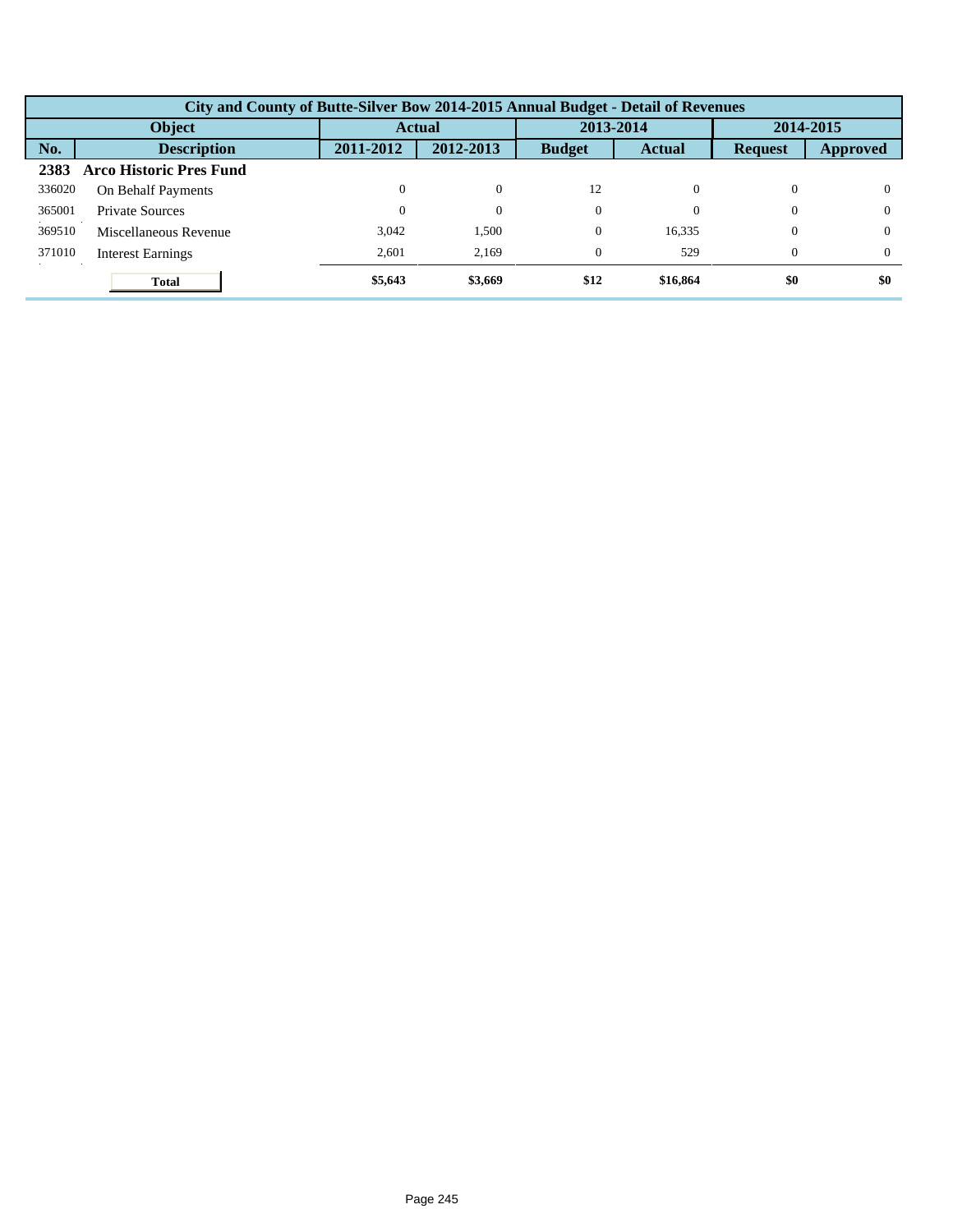|        | City and County of Butte-Silver Bow 2014-2015 Annual Budget - Detail of Revenues |                  |                  |                  |                  |                  |                  |  |  |  |  |
|--------|----------------------------------------------------------------------------------|------------------|------------------|------------------|------------------|------------------|------------------|--|--|--|--|
|        | Object                                                                           | <b>Actual</b>    |                  | 2013-2014        |                  |                  | 2014-2015        |  |  |  |  |
| No.    | <b>Description</b>                                                               | 2011-2012        | 2012-2013        | <b>Budget</b>    | <b>Actual</b>    | <b>Request</b>   | <b>Approved</b>  |  |  |  |  |
| 2384   | <b>Economic Development</b>                                                      |                  |                  |                  |                  |                  |                  |  |  |  |  |
| 311000 | Real Property 2000                                                               | $\boldsymbol{0}$ | $\boldsymbol{0}$ | $\boldsymbol{0}$ | $\boldsymbol{0}$ | $\boldsymbol{0}$ | $\mathbf{0}$     |  |  |  |  |
| 311001 | Real Property 2001                                                               | $\mathbf{0}$     | $\mathbf{0}$     | $\theta$         | $\overline{0}$   | $\theta$         | $\overline{0}$   |  |  |  |  |
| 311002 | Real Proterty 2002                                                               | $\mathbf{0}$     | $\overline{0}$   | $\overline{0}$   | $\overline{0}$   | $\overline{0}$   | $\overline{0}$   |  |  |  |  |
| 311003 | Real Property 2003                                                               | $\boldsymbol{0}$ | $\overline{0}$   | $\overline{0}$   | $\overline{0}$   | $\mathbf{0}$     | $\mathbf{0}$     |  |  |  |  |
| 311004 | Real Property 2004                                                               | $\boldsymbol{0}$ | $\mathbf{0}$     | $\overline{0}$   | $\boldsymbol{0}$ | $\overline{0}$   | $\mathbf{0}$     |  |  |  |  |
| 311005 | Real Property 2005                                                               | $\mathbf{0}$     | 0                | $\overline{0}$   | $\overline{0}$   | $\overline{0}$   | $\overline{0}$   |  |  |  |  |
| 311006 | Real Property 2006                                                               | $\mathbf{0}$     | $\theta$         | $\overline{0}$   | $\overline{0}$   | $\overline{0}$   | $\mathbf{0}$     |  |  |  |  |
| 311007 | Real Property 2007                                                               | 15               | $\boldsymbol{0}$ | $\Omega$         | $\overline{0}$   | $\theta$         | $\mathbf{0}$     |  |  |  |  |
| 311008 | Real Property 2008                                                               | 477              | 34               | $\overline{0}$   | 194              | $\mathbf{0}$     | $\mathbf{0}$     |  |  |  |  |
| 311009 | Real Property 2009                                                               | 406              | 464              | 0                | 142              | $\theta$         | $\mathbf{0}$     |  |  |  |  |
| 311010 | Real Property 2010                                                               | 1,145            | 482              | $\Omega$         | 490              | $\theta$         | $\mathbf{0}$     |  |  |  |  |
| 311011 | Real Property 2011                                                               | 51,016           | 1,254            | $\Omega$         | 392              | $\theta$         | $\mathbf{0}$     |  |  |  |  |
| 311012 | Real Property 2012                                                               | $\mathbf{0}$     | 52,905           | $\overline{0}$   | 1,142            | $\theta$         | $\mathbf{0}$     |  |  |  |  |
| 311013 | Real Property Tax 2013                                                           | $\boldsymbol{0}$ | $\mathbf{0}$     | 53,938           | 49,663           | $\theta$         | $\mathbf{0}$     |  |  |  |  |
| 311097 | Real Property 1997                                                               | $\mathbf{0}$     | $\mathbf{0}$     | $\overline{0}$   | $\boldsymbol{0}$ | $\overline{0}$   | $\mathbf{0}$     |  |  |  |  |
| 311099 | Real Property 1999                                                               | $\boldsymbol{0}$ | $\overline{0}$   | $\overline{0}$   | $\boldsymbol{0}$ | $\theta$         | $\mathbf{0}$     |  |  |  |  |
| 311100 | Personal Property 2000                                                           | $\boldsymbol{0}$ | $\boldsymbol{0}$ | $\overline{0}$   | $\boldsymbol{0}$ | $\boldsymbol{0}$ | $\mathbf{0}$     |  |  |  |  |
| 311101 | Personal Property 2001                                                           | $\boldsymbol{0}$ | 0                | 0                | $\overline{0}$   | $\theta$         | $\mathbf{0}$     |  |  |  |  |
| 311102 | Personal Property 2002                                                           | $\mathbf{0}$     | 0                | $\Omega$         | $\overline{0}$   | $\theta$         | $\mathbf{0}$     |  |  |  |  |
| 311103 | Personal Property 2003                                                           | $\boldsymbol{0}$ | $\overline{0}$   | $\mathbf{0}$     | $\overline{0}$   | $\theta$         | $\mathbf{0}$     |  |  |  |  |
| 311104 | Personal Property 2004                                                           | $\boldsymbol{0}$ | $\theta$         | 0                | $\boldsymbol{0}$ | $\theta$         | $\mathbf{0}$     |  |  |  |  |
| 311105 | Personal Property 2005                                                           | $\overline{c}$   | $\theta$         | $\overline{0}$   | $\boldsymbol{0}$ | $\overline{0}$   | $\mathbf{0}$     |  |  |  |  |
| 311106 | Personal Property 2006                                                           | 3                | $\theta$         | $\overline{0}$   | 1                | $\overline{0}$   | $\mathbf{0}$     |  |  |  |  |
| 311107 | Personal Property 2007                                                           | 3                | $\overline{4}$   | $\overline{0}$   | $\mathbf{1}$     | $\theta$         | $\mathbf{0}$     |  |  |  |  |
| 311108 | Personal Property 2008                                                           | 162              | 6                | $\overline{0}$   | 4                | $\theta$         | $\mathbf{0}$     |  |  |  |  |
| 311109 | 2009 PERSONAL PROPERTY                                                           | 10               | 11               | 0                | 2                | $\theta$         | $\mathbf{0}$     |  |  |  |  |
| 311110 | 2010 PERSONAL PEOPERTY                                                           | $-62$            | $17\,$           | $\Omega$         | 6                | $\overline{0}$   | $\overline{0}$   |  |  |  |  |
| 311195 | Personal Property 1995                                                           | $\boldsymbol{0}$ | $\boldsymbol{0}$ | $\mathbf{0}$     | $\boldsymbol{0}$ | $\boldsymbol{0}$ | $\boldsymbol{0}$ |  |  |  |  |
| 311196 | Personal Property 1996                                                           | $\mathbf{0}$     | $\boldsymbol{0}$ | $\overline{0}$   | $\overline{0}$   | $\boldsymbol{0}$ | $\mathbf{0}$     |  |  |  |  |
| 311197 | Personal Property 1997                                                           | 0                | 0                | $\boldsymbol{0}$ | 0                | $\bf{0}$         | $\bf{0}$         |  |  |  |  |
| 311198 | Personal Property 1998                                                           | $\mathbf{0}$     | $\boldsymbol{0}$ | $\Omega$         | $\overline{0}$   | $\Omega$         | $\mathbf{0}$     |  |  |  |  |
| 311199 | Personal Property 1999                                                           | $\boldsymbol{0}$ | $\mathbf{0}$     | $\Omega$         | $\overline{0}$   | $\mathbf{0}$     | $\mathbf{0}$     |  |  |  |  |
| 312001 | Penalties And Interest                                                           | 16               | 27               | $\theta$         | 174              | $\mathbf{0}$     | $\mathbf{0}$     |  |  |  |  |
| 313001 | Tax Title & Property Sale                                                        | 71               | 159              | $\theta$         | 93               | $\boldsymbol{0}$ | 57               |  |  |  |  |
| 316000 | <b>Entitlement Levy Tax Transfer</b>                                             | 2,076            | 1,906            | 2,005            | 1,635            | 1,479            | 1,479            |  |  |  |  |
| 335210 | State Reimb HB#417 & #20                                                         | $\boldsymbol{0}$ | $\boldsymbol{0}$ | $\theta$         | $\boldsymbol{0}$ | $\mathbf{0}$     | $\mathbf{0}$     |  |  |  |  |
| 335230 | <b>State Entitlement Share</b>                                                   | 9,185            | 9,589            | 9,653            | 10,083           | 9,972            | 9,972            |  |  |  |  |
| 363040 | Pen & Int On Del Assess                                                          | 354              | 371              | $\mathbf{0}$     | 345              | $\boldsymbol{0}$ | 300              |  |  |  |  |
| 369510 | Miscellaneous Revenue                                                            | $\boldsymbol{0}$ | 3,117            | $\mathbf{0}$     | $\boldsymbol{0}$ | $\boldsymbol{0}$ | $\boldsymbol{0}$ |  |  |  |  |
|        | <b>Total</b>                                                                     | \$64,878         | \$70,347         | \$65,596         | \$64,366         | \$11,451         | \$11,808         |  |  |  |  |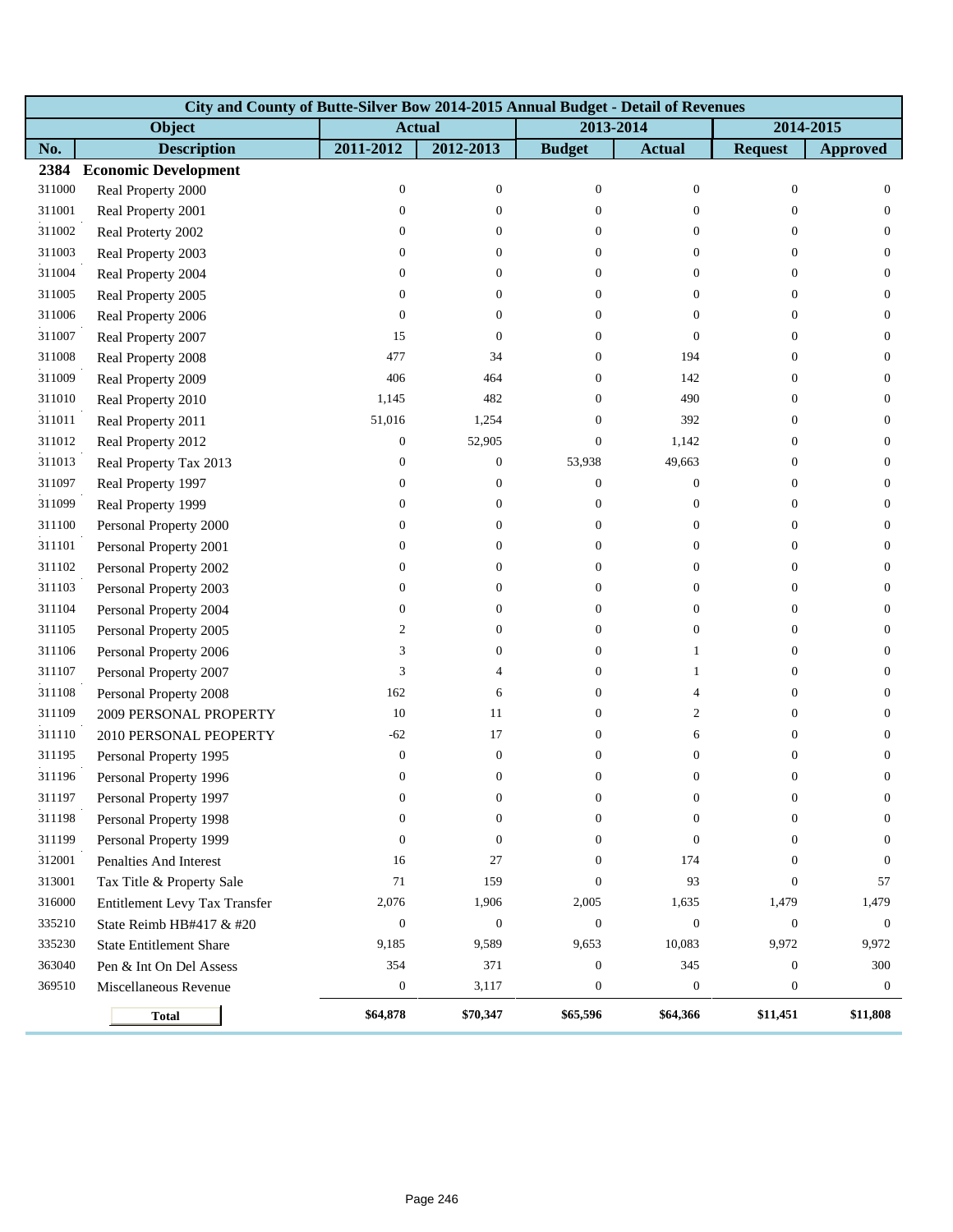|        | City and County of Butte-Silver Bow 2014-2015 Annual Budget - Detail of Revenues |                  |               |               |                |                |           |  |  |
|--------|----------------------------------------------------------------------------------|------------------|---------------|---------------|----------------|----------------|-----------|--|--|
|        | <b>Object</b>                                                                    |                  | <b>Actual</b> |               | 2013-2014      | 2014-2015      |           |  |  |
| No.    | <b>Description</b>                                                               | 2011-2012        | 2012-2013     | <b>Budget</b> | <b>Actual</b>  | <b>Request</b> | Approved  |  |  |
| 2385   | <b>Public Archives</b>                                                           |                  |               |               |                |                |           |  |  |
| 334061 | Montana Cultural Trust Grnt                                                      | 2,370            | 2,133         | 2,370         | 237            | $\Omega$       | $\Omega$  |  |  |
| 336020 | On Behalf Payments                                                               | 131              | 92            | 176           | 150            | 274            | 274       |  |  |
| 341072 | <b>Research Fees</b>                                                             | 3,240            | 4,238         | 2,000         | 6,529          | 1,000          | 1,000     |  |  |
| 346401 | Public Archive-Rental                                                            | 4,641            | 6,079         | 3,500         | 8,615          | 5,000          | 5,000     |  |  |
| 346404 | Clark Chateau Admission Fee                                                      | $\boldsymbol{0}$ | $\theta$      | $\Omega$      | $\Omega$       | 6,500          | 6,500     |  |  |
| 365010 | Grants & Donations                                                               | 43,946           | 11,438        | 3,500         | 2,874          | 11,000         | 11,000    |  |  |
| 365012 | MOU 139-ARCO                                                                     | $\theta$         | $\theta$      | $\Omega$      | $\overline{0}$ | 2,500          | 2,500     |  |  |
| 369510 | Miscellaneous Revenue                                                            | 6,462            | 25            | $\Omega$      | 512            | 1,500          | 1,500     |  |  |
| 371010 | <b>Interest Earnings</b>                                                         | 43               | 36            | $\Omega$      | 21             | $\Omega$       | $\Omega$  |  |  |
| 383011 | Trans From Urban Rev.                                                            | 15,000           | 15,000        | 15,000        | 15,000         | $\overline{0}$ | $\Omega$  |  |  |
| 383012 | Trans From Gen. Fund                                                             | 232,554          | 260,887       | 299,499       | 263,943        | 329,063        | 309,063   |  |  |
|        | <b>Total</b>                                                                     | \$308,386        | \$299,929     | \$326,045     | \$297,880      | \$356,837      | \$336,837 |  |  |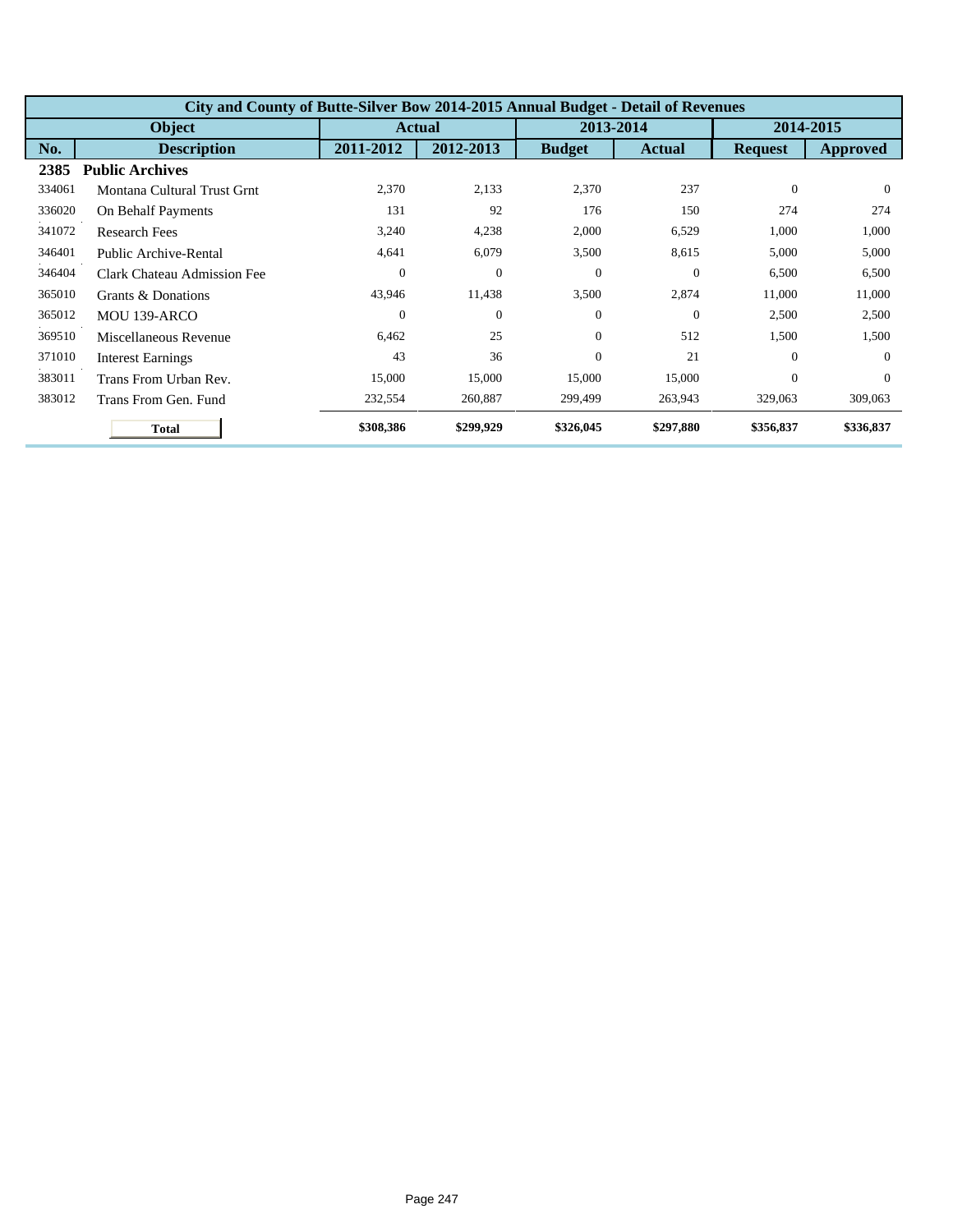|        | City and County of Butte-Silver Bow 2014-2015 Annual Budget - Detail of Revenues |                  |                  |                  |                  |                  |                  |
|--------|----------------------------------------------------------------------------------|------------------|------------------|------------------|------------------|------------------|------------------|
|        | Object                                                                           | <b>Actual</b>    |                  | 2013-2014        |                  | 2014-2015        |                  |
| No.    | <b>Description</b>                                                               | 2011-2012        | 2012-2013        | <b>Budget</b>    | <b>Actual</b>    | <b>Request</b>   | <b>Approved</b>  |
| 2386   | <b>Transit System</b>                                                            |                  |                  |                  |                  |                  |                  |
| 311000 | Real Property 2000                                                               | $\boldsymbol{0}$ | $\boldsymbol{0}$ | $\boldsymbol{0}$ | $\mathbf{0}$     | $\boldsymbol{0}$ | $\mathbf{0}$     |
| 311001 | Real Property 2001                                                               | $\boldsymbol{0}$ | $\overline{0}$   | $\Omega$         | $\mathbf{0}$     | $\Omega$         | $\theta$         |
| 311002 | Real Proterty 2002                                                               | $\boldsymbol{0}$ | $\overline{0}$   | $\overline{0}$   | $\mathbf{0}$     | $\Omega$         | $\theta$         |
| 311003 | Real Property 2003                                                               | $\boldsymbol{0}$ | $\overline{0}$   | $\overline{0}$   | $\theta$         | $\Omega$         | $\overline{0}$   |
| 311004 | Real Property 2004                                                               | $\boldsymbol{0}$ | $\overline{0}$   | $\overline{0}$   | $\mathbf{0}$     | $\overline{0}$   | $\mathbf{0}$     |
| 311005 | Real Property 2005                                                               | $\boldsymbol{0}$ | $\overline{0}$   | $\Omega$         | $\mathbf{0}$     | $\Omega$         | $\theta$         |
| 311006 | Real Property 2006                                                               | $\mathbf{0}$     | $\overline{0}$   | $\overline{0}$   | $\theta$         | $\Omega$         | $\mathbf{0}$     |
| 311007 | Real Property 2007                                                               | 32               | $\theta$         | 0                | $\theta$         | $\overline{0}$   | $\theta$         |
| 311008 | Real Property 2008                                                               | 2,478            | 178              | 0                | 1,007            | $\overline{0}$   | $\mathbf{0}$     |
| 311009 | Real Property 2009                                                               | 2,524            | 2,885            | $\overline{0}$   | 881              | $\theta$         | $\theta$         |
| 311010 | Real Property 2010                                                               | 11,696           | 4,922            | $\mathbf{0}$     | 5,010            | $\overline{0}$   | $\theta$         |
| 311011 | Real Property 2011                                                               | 185,428          | 4,561            | $\overline{0}$   | 1,426            | $\overline{0}$   | $\theta$         |
| 311012 | Real Property 2012                                                               | $\boldsymbol{0}$ | 274,911          | $\boldsymbol{0}$ | 5,935            | $\overline{0}$   | $\mathbf{0}$     |
| 311013 | Real Property Tax 2013                                                           | $\boldsymbol{0}$ | $\boldsymbol{0}$ | 505,256          | 466,425          | $\theta$         | $\theta$         |
| 311097 | Real Property 1997                                                               | $\overline{0}$   | 0                | 0                | $\mathbf{0}$     | $\theta$         | $\theta$         |
| 311099 | Real Property 1999                                                               | $\boldsymbol{0}$ | $\overline{0}$   | 0                | $\boldsymbol{0}$ | $\overline{0}$   | $\theta$         |
| 311100 | Personal Property 2000                                                           | 0                | 0                | 0                | $\mathbf{0}$     | $\overline{0}$   | $\mathbf{0}$     |
| 311101 | Personal Property 2001                                                           | $\boldsymbol{0}$ | 0                | $\overline{0}$   | $\overline{0}$   | $\overline{0}$   | $\theta$         |
| 311102 | Personal Property 2002                                                           | 0                | $\overline{0}$   | $\overline{0}$   | $\mathbf{0}$     | $\theta$         | $\mathbf{0}$     |
| 311103 | Personal Property 2003                                                           | 0                | $\overline{0}$   | 0                | $\mathbf{0}$     | $\overline{0}$   | $\mathbf{0}$     |
| 311104 | Personal Property 2004                                                           | 0                | 0                | 0                | $\mathbf{0}$     | $\overline{0}$   | $\mathbf{0}$     |
| 311105 | Personal Property 2005                                                           | 9                | 1                | $\overline{0}$   | $\overline{0}$   | $\theta$         | $\theta$         |
| 311106 | Personal Property 2006                                                           | 16               | $\boldsymbol{0}$ | $\overline{0}$   | 6                | $\theta$         | $\theta$         |
| 311107 | Personal Property 2007                                                           | 24               | 32               | 0                | 8                | $\overline{0}$   | $\mathbf{0}$     |
| 311108 | Personal Property 2008                                                           | 575              | 13               | 0                | 8                | $\overline{0}$   | $\mathbf{0}$     |
| 311109 | 2009 PERSONAL PROPERTY                                                           | 52               | 56               | $\mathbf{0}$     | 9                | $\overline{0}$   | $\theta$         |
| 311110 | 2010 PERSONAL PEOPERTY                                                           | -698             | 106              | $\mathbf{0}$     | 34               | $\overline{0}$   | $\theta$         |
| 311195 | Personal Property 1995                                                           | $\boldsymbol{0}$ | $\boldsymbol{0}$ | $\mathbf{0}$     | $\boldsymbol{0}$ | $\boldsymbol{0}$ | $\boldsymbol{0}$ |
| 311196 | Personal Property 1996                                                           | $\boldsymbol{0}$ | $\boldsymbol{0}$ | $\overline{0}$   | $\boldsymbol{0}$ | $\boldsymbol{0}$ | $\boldsymbol{0}$ |
| 311197 | Personal Property 1997                                                           | 0                | 0                | 0                | $\boldsymbol{0}$ | 0                | 0                |
| 311198 | Personal Property 1998                                                           | $\boldsymbol{0}$ | 0                | $\Omega$         | $\theta$         | 0                | $\Omega$         |
| 311199 | Personal Property 1999                                                           | $\mathbf{0}$     | $\overline{0}$   | $\overline{0}$   | $\theta$         | $\mathbf{0}$     | $\theta$         |
| 312001 | <b>Penalties And Interest</b>                                                    | 107              | 187              | $\overline{0}$   | 967              | 900              | 900              |
| 313001 | Tax Title & Property Sale                                                        | 260              | 829              | $\Omega$         | 873              | $\theta$         | 207              |
| 316000 | Entitlement Levy Tax Transfer                                                    | 7,547            | 9,905            | 10,418           | 11,264           | 13,889           | 13,889           |
| 331057 | <b>JARC SEC 5315</b>                                                             | 10,696           | 11,387           | $\boldsymbol{0}$ | 24,571           | 13,246           | 13,246           |
| 331064 | <b>CTEP</b> Revenue                                                              | 3,886            | $\boldsymbol{0}$ | 1,559,179        | 1,533,692        | 155,844          | 155,844          |
| 331180 | State Subsidy Dca                                                                | 7,073            | 5,658            | 7,500            | 3,531            | 7,500            | 7,500            |
| 331181 | SECTION 5311                                                                     | 566,752          | 516,715          | 736,192          | 611,393          | 601,349          | 601,349          |
| 331185 | Section 5310                                                                     | $\boldsymbol{0}$ | $\boldsymbol{0}$ | $\boldsymbol{0}$ | $\mathbf{0}$     | $\overline{0}$   | $\overline{0}$   |
| 331186 | <b>Trans ADE</b>                                                                 | 0                | $\mathbf{0}$     | 0                | $\mathbf{0}$     | $\overline{0}$   | $\theta$         |
| 331990 | <b>ARRA GRANTS</b>                                                               | $\mathbf{0}$     | 0                | $\overline{0}$   | $\overline{0}$   | $\Omega$         | $\mathbf{0}$     |
| 334071 | Para Transit Bus Passes                                                          | $\boldsymbol{0}$ | $\overline{0}$   | $\Omega$         | $\theta$         | $\Omega$         | $\Omega$         |
| 335210 | State Reimb HB#417 & #20                                                         | $\boldsymbol{0}$ | $\overline{0}$   | $\Omega$         | $\theta$         | $\Omega$         | $\Omega$         |
| 335230 | <b>State Entitlement Share</b>                                                   | 26,629           | 27,803           | 27,987           | 32,026           | 28,913           | 28,913           |
| 336020 | On Behalf Payments                                                               | 348              | 261              | 434              | 343              | 342              | 342              |
| 343070 | Fares                                                                            | 41,671           | 42,408           | 35,000           | 50,290           | 40,000           | 40,000           |
| 343071 | Para Transit Fares                                                               | $\boldsymbol{0}$ | $\boldsymbol{0}$ | $\mathbf{0}$     | $\boldsymbol{0}$ | 12,000           | 12,000           |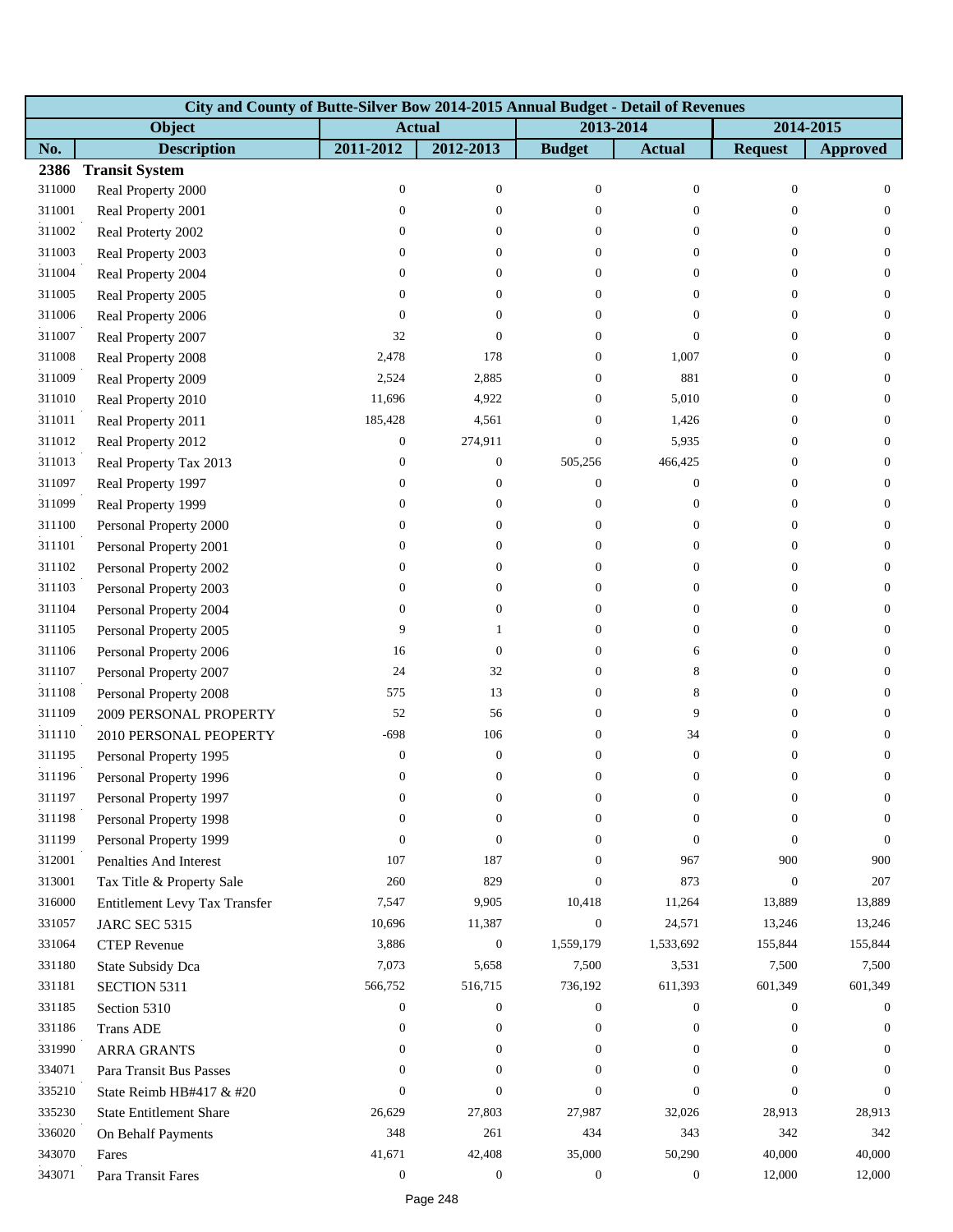|        | City and County of Butte-Silver Bow 2014-2015 Annual Budget - Detail of Revenues |               |             |               |               |                |           |  |  |  |
|--------|----------------------------------------------------------------------------------|---------------|-------------|---------------|---------------|----------------|-----------|--|--|--|
|        | <b>Object</b>                                                                    | <b>Actual</b> |             | 2013-2014     |               | 2014-2015      |           |  |  |  |
| No.    | <b>Description</b>                                                               | 2011-2012     | 2012-2013   | <b>Budget</b> | <b>Actual</b> | <b>Request</b> | Approved  |  |  |  |
| 343075 | <b>BELMONT SERVICE CONTR</b>                                                     | 25,000        | 28,065      | 25,000        | 28,080        | 28,058         | 28,058    |  |  |  |
| 343076 | <b>AARA Grant - Bus Facility</b>                                                 | 22,050        | 20,749      | $\theta$      | 20,747        | $\theta$       | $\Omega$  |  |  |  |
| 343077 | <b>BSW SERVICE CONTRACT</b>                                                      | 8,169         | 5,328       | 6,497         | 5,324         | $\Omega$       | $\Omega$  |  |  |  |
| 361010 | <b>Building Lease/Rental</b>                                                     | 12,000        | 11,000      | 12,000        | 7,600         | 7,000          | 7,000     |  |  |  |
| 363040 | Pen & Int On Del Assess                                                          | 2,324         | 2,377       | $\Omega$      | 2,560         | 2,000          | 2,000     |  |  |  |
| 369510 | Miscellaneous Revenue                                                            | 9,266         | 36,811      | 5,000         | 14,767        | $\Omega$       | $\Omega$  |  |  |  |
| 369953 | <b>OVER/SHORT ACCOUNT</b>                                                        | $-13$         | $\theta$    | $\Omega$      | 137           | $\Omega$       | $\Omega$  |  |  |  |
| 381010 | Proceeds from G.O. Bonds                                                         | $\Omega$      | $\Omega$    | 326,970       | $\Omega$      | $\Omega$       | $\Omega$  |  |  |  |
| 382020 | Compens. 4 Loss Of Assets                                                        | 5,331         | 42,158      | $\Omega$      | $\Omega$      | $\Omega$       | $\Omega$  |  |  |  |
| 383011 | Trans From Urban Rev.                                                            | $\Omega$      | $\theta$    | $\Omega$      | $\Omega$      | $\theta$       | $\Omega$  |  |  |  |
|        | <b>Total</b>                                                                     | \$951,231     | \$1,049,305 | \$3,257,433   | \$2,828,913   | \$911,041      | \$911,248 |  |  |  |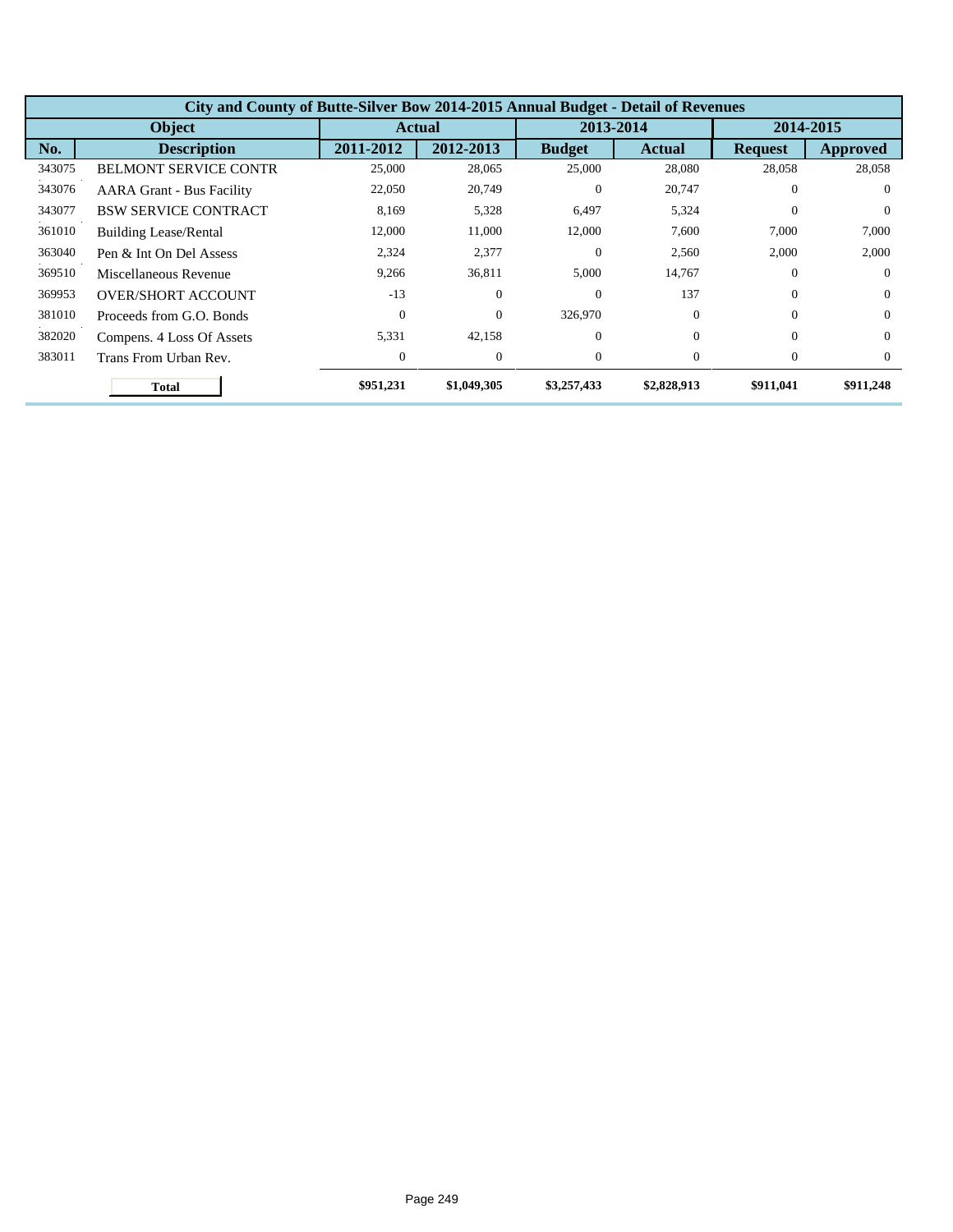|        | City and County of Butte-Silver Bow 2014-2015 Annual Budget - Detail of Revenues |                  |                  |                  |                  |                  |                  |  |  |  |  |
|--------|----------------------------------------------------------------------------------|------------------|------------------|------------------|------------------|------------------|------------------|--|--|--|--|
|        | Object                                                                           |                  | <b>Actual</b>    |                  | 2013-2014        |                  | 2014-2015        |  |  |  |  |
| No.    | <b>Description</b>                                                               | 2011-2012        | 2012-2013        | <b>Budget</b>    | <b>Actual</b>    | <b>Request</b>   | <b>Approved</b>  |  |  |  |  |
| 2387   | <b>Damages &amp; JudgEments</b>                                                  |                  |                  |                  |                  |                  |                  |  |  |  |  |
| 311000 | Real Property 2000                                                               | $\mathbf{0}$     | $\boldsymbol{0}$ | $\mathbf{0}$     | $\mathbf{0}$     | $\mathbf{0}$     | $\boldsymbol{0}$ |  |  |  |  |
| 311001 | Real Property 2001                                                               | $\mathbf{0}$     | $\theta$         | $\Omega$         | $\overline{0}$   | $\overline{0}$   | $\boldsymbol{0}$ |  |  |  |  |
| 311002 | Real Proterty 2002                                                               | $\boldsymbol{0}$ | 0                | $\Omega$         | $\overline{0}$   | $\overline{0}$   | $\overline{0}$   |  |  |  |  |
| 311003 | Real Property 2003                                                               | $\boldsymbol{0}$ | $\theta$         | $\Omega$         | $\overline{0}$   | $\mathbf{0}$     | $\boldsymbol{0}$ |  |  |  |  |
| 311004 | Real Property 2004                                                               | 0                | $\theta$         | $\theta$         | 0                | $\boldsymbol{0}$ | $\mathbf{0}$     |  |  |  |  |
| 311005 | Real Property 2005                                                               | $\boldsymbol{0}$ | $\overline{0}$   | $\Omega$         | $\overline{0}$   | $\overline{0}$   | $\boldsymbol{0}$ |  |  |  |  |
| 311006 | Real Property 2006                                                               | $\mathbf{0}$     | $\theta$         | $\Omega$         | $\overline{0}$   | $\overline{0}$   | $\overline{0}$   |  |  |  |  |
| 311007 | Real Property 2007                                                               | 68               | $\overline{0}$   | $\Omega$         | $\overline{0}$   | $\theta$         | $\boldsymbol{0}$ |  |  |  |  |
| 311008 | Real Property 2008                                                               | 3,428            | 246              | $\boldsymbol{0}$ | 1,393            | $\mathbf{0}$     | $\mathbf{0}$     |  |  |  |  |
| 311009 | Real Property 2009                                                               | 1,131            | 1,293            | $\theta$         | 395              | $\mathbf{0}$     | $\boldsymbol{0}$ |  |  |  |  |
| 311010 | Real Property 2010                                                               | 2,195            | 924              | $\Omega$         | 941              | $\overline{0}$   | $\overline{0}$   |  |  |  |  |
| 311011 | Real Property 2011                                                               | 265,881          | 6,539            | $\Omega$         | 2,044            | $\mathbf{0}$     | $\boldsymbol{0}$ |  |  |  |  |
| 311012 | Real Property 2012                                                               | $\mathbf{0}$     | $\boldsymbol{0}$ | $\overline{0}$   | $\mathbf{0}$     | $\mathbf{0}$     | $\mathbf{0}$     |  |  |  |  |
| 311013 | Real Property Tax 2013                                                           | $\boldsymbol{0}$ | $\mathbf{0}$     | 95,119           | 87,993           | $\mathbf{0}$     | $\boldsymbol{0}$ |  |  |  |  |
| 311097 | Real Property 1997                                                               | $\mathbf{0}$     | $\theta$         | $\overline{0}$   | $\overline{0}$   | $\theta$         | $\overline{0}$   |  |  |  |  |
| 311099 | Real Property 1999                                                               | $\boldsymbol{0}$ | $\theta$         | $\theta$         | $\mathbf{0}$     | $\mathbf{0}$     | $\boldsymbol{0}$ |  |  |  |  |
| 311100 | Personal Property 2000                                                           | $\boldsymbol{0}$ | $\overline{0}$   | $\overline{0}$   | $\boldsymbol{0}$ | $\mathbf{0}$     | $\mathbf{0}$     |  |  |  |  |
| 311101 | Personal Property 2001                                                           | $\boldsymbol{0}$ | $\overline{0}$   | $\Omega$         | 0                | $\mathbf{0}$     | $\boldsymbol{0}$ |  |  |  |  |
| 311102 | Personal Property 2002                                                           | $\boldsymbol{0}$ | $\overline{0}$   | $\Omega$         | $\overline{0}$   | $\overline{0}$   | $\overline{0}$   |  |  |  |  |
| 311103 | Personal Property 2003                                                           | $\boldsymbol{0}$ | $\theta$         | $\Omega$         | $\overline{0}$   | $\mathbf{0}$     | $\boldsymbol{0}$ |  |  |  |  |
| 311104 | Personal Property 2004                                                           | $\boldsymbol{0}$ | $\boldsymbol{0}$ | $\overline{0}$   | $\overline{0}$   | $\mathbf{0}$     | $\mathbf{0}$     |  |  |  |  |
| 311105 | Personal Property 2005                                                           | 5                | 1                | $\overline{0}$   | $\boldsymbol{0}$ | $\overline{0}$   | $\boldsymbol{0}$ |  |  |  |  |
| 311106 | Personal Property 2006                                                           | 14               | $\boldsymbol{0}$ | $\Omega$         | 5                | $\overline{0}$   | $\overline{0}$   |  |  |  |  |
| 311107 | Personal Property 2007                                                           | 44               | 59               | $\overline{0}$   | 15               | $\mathbf{0}$     | $\boldsymbol{0}$ |  |  |  |  |
| 311108 | Personal Property 2008                                                           | 838              | 28               | $\overline{0}$   | 18               | $\mathbf{0}$     | $\mathbf{0}$     |  |  |  |  |
| 311109 | 2009 PERSONAL PROPERTY                                                           | 72               | $77\,$           | $\theta$         | 13               | $\mathbf{0}$     | $\boldsymbol{0}$ |  |  |  |  |
| 311110 | 2010 PERSONAL PEOPERTY                                                           | $-105$           | 47               | $\Omega$         | 15               | $\mathbf{0}$     | $\overline{0}$   |  |  |  |  |
| 311196 | Personal Property 1996                                                           | $\mathbf{0}$     | $\boldsymbol{0}$ | $\Omega$         | $\mathbf{0}$     | $\mathbf{0}$     | $\boldsymbol{0}$ |  |  |  |  |
| 311198 | Personal Property 1998                                                           | $\mathbf{0}$     | $\boldsymbol{0}$ | $\overline{0}$   | $\overline{0}$   | $\boldsymbol{0}$ | $\mathbf{0}$     |  |  |  |  |
| 311199 | Personal Property 1999                                                           | $\theta$         | $\theta$         | $\theta$         | $\theta$         | $\theta$         | $\theta$         |  |  |  |  |
| 312001 | Penalties And Interest                                                           | 67               | 133              | $\Omega$         | 958              | $\overline{0}$   | $\mathbf{0}$     |  |  |  |  |
| 313001 | Tax Title & Property Sale                                                        | 372              | $\boldsymbol{0}$ | $\Omega$         | 165              | $\mathbf{0}$     | 297              |  |  |  |  |
| 316000 | Entitlement Levy Tax Transfer                                                    | 10,821           | $\boldsymbol{0}$ | $\overline{0}$   | $\boldsymbol{0}$ | 2,620            | 2,620            |  |  |  |  |
| 335210 | State Reimb HB#417 & #20                                                         | $\boldsymbol{0}$ | $\boldsymbol{0}$ | $\overline{0}$   | $\mathbf{0}$     | $\mathbf{0}$     | $\mathbf{0}$     |  |  |  |  |
| 335230 | <b>State Entitlement Share</b>                                                   | 18,339           | 19,147           | 19,274           | 20,036           | 19,911           | 19,911           |  |  |  |  |
| 363040 | Pen & Int On Del Assess                                                          | 1,616            | 1,159            | $\overline{0}$   | 762              | $\mathbf{0}$     | 350              |  |  |  |  |
| 369510 | Miscellaneous Revenue                                                            | $\boldsymbol{0}$ | $\boldsymbol{0}$ | $\boldsymbol{0}$ | $\boldsymbol{0}$ | $\boldsymbol{0}$ | $\boldsymbol{0}$ |  |  |  |  |
|        | <b>Total</b>                                                                     | \$304,786        | \$29,654         | \$114,393        | \$114,753        | \$22,531         | \$23,178         |  |  |  |  |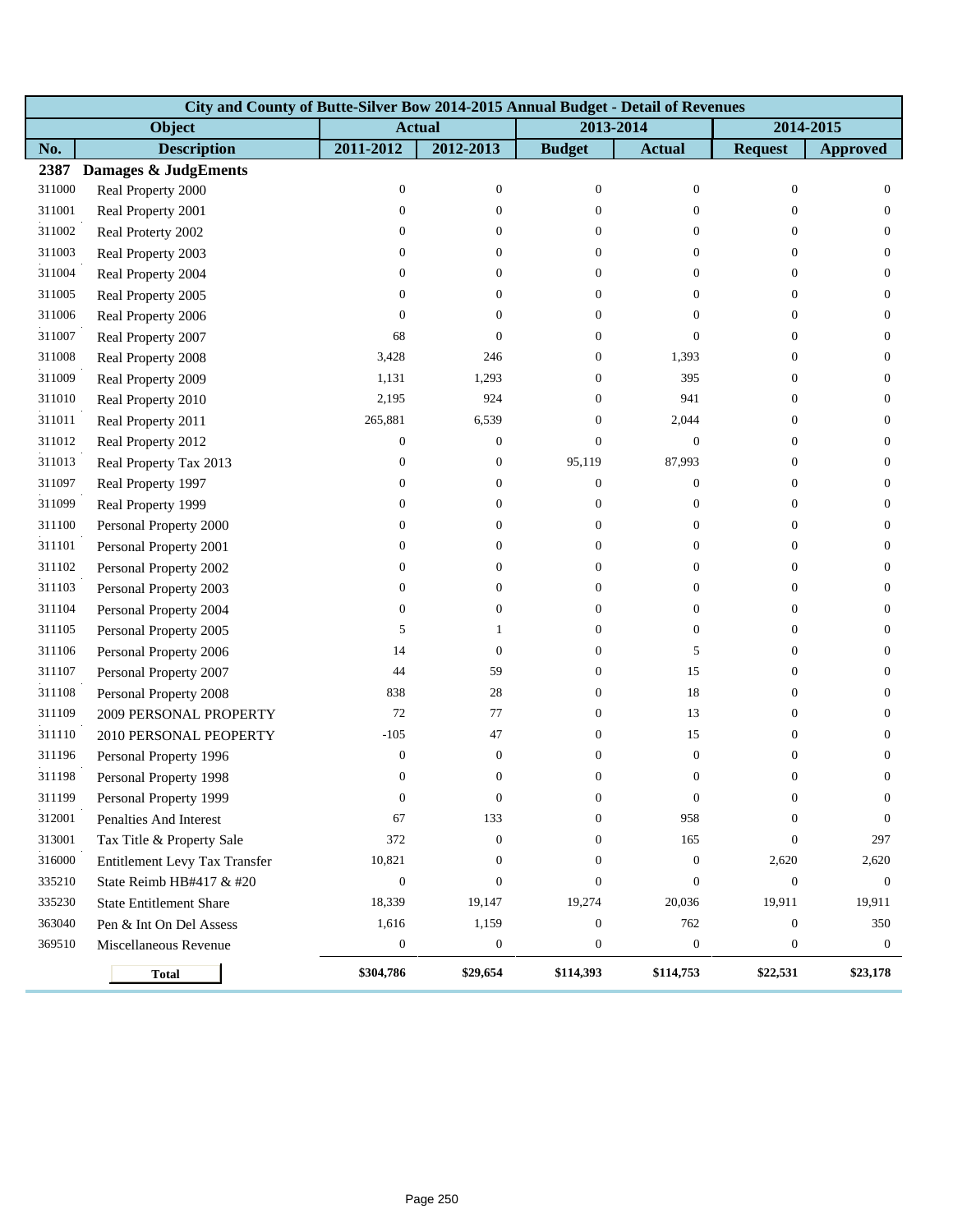|        | City and County of Butte-Silver Bow 2014-2015 Annual Budget - Detail of Revenues |                  |                  |                  |                  |                  |                  |  |  |  |  |
|--------|----------------------------------------------------------------------------------|------------------|------------------|------------------|------------------|------------------|------------------|--|--|--|--|
|        | Object                                                                           | <b>Actual</b>    |                  | 2013-2014        |                  | 2014-2015        |                  |  |  |  |  |
| No.    | <b>Description</b>                                                               | 2011-2012        | 2012-2013        | <b>Budget</b>    | <b>Actual</b>    | <b>Request</b>   | <b>Approved</b>  |  |  |  |  |
| 2388   | <b>Fire Fund</b>                                                                 |                  |                  |                  |                  |                  |                  |  |  |  |  |
| 311000 | Real Property 2000                                                               | $\boldsymbol{0}$ | $\boldsymbol{0}$ | $\boldsymbol{0}$ | $\mathbf{0}$     | $\boldsymbol{0}$ | $\mathbf{0}$     |  |  |  |  |
| 311001 | Real Property 2001                                                               | $\boldsymbol{0}$ | $\overline{0}$   | $\Omega$         | $\theta$         | $\Omega$         | $\theta$         |  |  |  |  |
| 311002 | Real Proterty 2002                                                               | $\boldsymbol{0}$ | $\overline{0}$   | $\overline{0}$   | $\mathbf{0}$     | $\Omega$         | $\theta$         |  |  |  |  |
| 311003 | Real Property 2003                                                               | $\boldsymbol{0}$ | $\overline{0}$   | $\overline{0}$   | $\theta$         | $\Omega$         | $\overline{0}$   |  |  |  |  |
| 311004 | Real Property 2004                                                               | $\boldsymbol{0}$ | $\overline{0}$   | $\overline{0}$   | $\mathbf{0}$     | $\overline{0}$   | $\mathbf{0}$     |  |  |  |  |
| 311005 | Real Property 2005                                                               | $\boldsymbol{0}$ | $\Omega$         | $\Omega$         | $\theta$         | $\Omega$         | $\mathbf{0}$     |  |  |  |  |
| 311006 | Real Property 2006                                                               | $\overline{0}$   | $\overline{0}$   | $\overline{0}$   | $\theta$         | $\Omega$         | $\mathbf{0}$     |  |  |  |  |
| 311007 | Real Property 2007                                                               | 573              | $\Omega$         | 0                | $\theta$         | $\overline{0}$   | $\theta$         |  |  |  |  |
| 311008 | Real Property 2008                                                               | 14,579           | 1,101            | 0                | 6,521            | 0                | $\mathbf{0}$     |  |  |  |  |
| 311009 | Real Property 2009                                                               | 15,890           | 17,347           | $\overline{0}$   | 6,045            | $\theta$         | $\theta$         |  |  |  |  |
| 311010 | Real Property 2010                                                               | 46,743           | 18,449           | $\overline{0}$   | 20,340           | $\overline{0}$   | $\theta$         |  |  |  |  |
| 311011 | Real Property 2011                                                               | 2,479,767        | 56,092           | $\overline{0}$   | 17,887           | $\overline{0}$   | $\theta$         |  |  |  |  |
| 311012 | Real Property 2012                                                               | $\boldsymbol{0}$ | 2,490,330        | $\boldsymbol{0}$ | 49,149           | $\theta$         | $\mathbf{0}$     |  |  |  |  |
| 311013 | Real Property Tax 2013                                                           | $\boldsymbol{0}$ | $\boldsymbol{0}$ | 3,390,007        | 2,741,273        | $\theta$         | $\theta$         |  |  |  |  |
| 311097 | Real Property 1997                                                               | 0                | 0                | $\boldsymbol{0}$ | $\mathbf{0}$     | $\theta$         | $\theta$         |  |  |  |  |
| 311099 | Real Property 1999                                                               | $\boldsymbol{0}$ | $\overline{0}$   | $\boldsymbol{0}$ | $\boldsymbol{0}$ | $\overline{0}$   | $\theta$         |  |  |  |  |
| 311100 | Personal Property 2000                                                           | 0                | 0                | 0                | $\mathbf{0}$     | $\overline{0}$   | $\mathbf{0}$     |  |  |  |  |
| 311101 | Personal Property 2001                                                           | $\boldsymbol{0}$ | 0                | $\overline{0}$   | $\overline{0}$   | $\overline{0}$   | $\theta$         |  |  |  |  |
| 311102 | Personal Property 2002                                                           | 0                | 0                | $\overline{0}$   | $\mathbf{0}$     | $\theta$         | $\mathbf{0}$     |  |  |  |  |
| 311103 | Personal Property 2003                                                           | $\boldsymbol{0}$ | 0                | 0                | $\mathbf{0}$     | $\overline{0}$   | $\mathbf{0}$     |  |  |  |  |
| 311104 | Personal Property 2004                                                           | $\boldsymbol{0}$ | 4                | $\overline{0}$   | $\mathbf{0}$     | $\overline{0}$   | $\mathbf{0}$     |  |  |  |  |
| 311105 | Personal Property 2005                                                           | 78               | 13               | $\overline{0}$   | $\theta$         | $\theta$         | $\theta$         |  |  |  |  |
| 311106 | Personal Property 2006                                                           | 110              | $\mathbf{1}$     | $\overline{0}$   | 40               | $\theta$         | $\theta$         |  |  |  |  |
| 311107 | Personal Property 2007                                                           | 111              | 149              | 0                | 39               | $\overline{0}$   | $\mathbf{0}$     |  |  |  |  |
| 311108 | Personal Property 2008                                                           | 8,452            | 235              | 0                | 148              | $\overline{0}$   | $\mathbf{0}$     |  |  |  |  |
| 311109 | 2009 PERSONAL PROPERTY                                                           | 303              | 355              | $\overline{0}$   | 60               | $\theta$         | $\theta$         |  |  |  |  |
| 311110 | 2010 PERSONAL PEOPERTY                                                           | $-3,022$         | 720              | $\overline{0}$   | 237              | $\overline{0}$   | $\theta$         |  |  |  |  |
| 311195 | Personal Property 1995                                                           | $\boldsymbol{0}$ | $\boldsymbol{0}$ | $\overline{0}$   | $\boldsymbol{0}$ | $\boldsymbol{0}$ | $\mathbf{0}$     |  |  |  |  |
| 311196 | Personal Property 1996                                                           | $\boldsymbol{0}$ | $\boldsymbol{0}$ | $\overline{0}$   | $\boldsymbol{0}$ | $\boldsymbol{0}$ | $\boldsymbol{0}$ |  |  |  |  |
| 311197 | Personal Property 1997                                                           | 0                | 0                | 0                | $\theta$         | 0                | $\boldsymbol{0}$ |  |  |  |  |
| 311198 | Personal Property 1998                                                           | $\boldsymbol{0}$ | $\overline{0}$   | 0                | $\Omega$         | $\Omega$         | $\Omega$         |  |  |  |  |
| 311199 | Personal Property 1999                                                           | $\mathbf{0}$     | $\overline{0}$   | $\overline{0}$   | $\mathbf{0}$     | $\Omega$         | $\overline{0}$   |  |  |  |  |
| 312001 | <b>Penalties And Interest</b>                                                    | 618              | 1,164            | $\overline{0}$   | 6,463            | 5,000            | 5,000            |  |  |  |  |
| 313001 | Tax Title & Property Sale                                                        | 3,800            | 8,505            | $\overline{0}$   | 5,860            | $\theta$         | 3,040            |  |  |  |  |
| 314011 | Local Option Tax                                                                 | $\overline{0}$   | $\boldsymbol{0}$ | $\Omega$         | $\mathbf{0}$     | $\Omega$         | $\theta$         |  |  |  |  |
| 316000 | Entitlement Levy Tax Transfer                                                    | 110,424          | 101,647          | 106,914          | 93,600           | 93,238           | 93,238           |  |  |  |  |
| 321022 | MV TRP RECEIPTS                                                                  | $\mathbf{0}$     | 1,016            | 0                | 1,374            | $\overline{0}$   | $\mathbf{0}$     |  |  |  |  |
| 331151 | Safe Kids/Safe Community                                                         | 12,665           | $\boldsymbol{0}$ | $\overline{0}$   | $\boldsymbol{0}$ | $\Omega$         | $\theta$         |  |  |  |  |
| 331182 | FEMA Grants                                                                      | 36,000           | $\overline{0}$   | $\Omega$         | 1,443            | $\Omega$         | $\Omega$         |  |  |  |  |
| 335210 | State Reimb HB#417 & #20                                                         | $\boldsymbol{0}$ | $\overline{0}$   | $\Omega$         | $\mathbf{0}$     | $\mathbf{0}$     | $\Omega$         |  |  |  |  |
| 335230 | <b>State Entitlement Share</b>                                                   | 261,050          | 254,018          | 274,369          | 299,501          | 316,348          | 316,348          |  |  |  |  |
| 336020 | On Behalf Payments                                                               | 478,915          | 259,907          | 629,436          | 570,380          | 596,348          | 596,348          |  |  |  |  |
| 342020 | Special Fire Protection                                                          | $\overline{0}$   | $\boldsymbol{0}$ | $\overline{0}$   | 54,909           | $\overline{0}$   | $\overline{0}$   |  |  |  |  |
| 363040 | Pen & Int On Del Assess                                                          | 12,921           | 14,761           | $\boldsymbol{0}$ | 15,302           | 7,500            | 7,500            |  |  |  |  |
| 365001 | <b>Private Sources</b>                                                           | $\boldsymbol{0}$ | $\mathbf{0}$     | $\boldsymbol{0}$ | $\mathbf{0}$     | $\overline{0}$   | $\boldsymbol{0}$ |  |  |  |  |
| 369510 | Miscellaneous Revenue                                                            | 20,568           | 83,909           | $\overline{0}$   | 3,323            | $\Omega$         | $\theta$         |  |  |  |  |
| 381070 | Proceeds from loans and notes                                                    | $\boldsymbol{0}$ | $\boldsymbol{0}$ | $\theta$         | $\boldsymbol{0}$ | $\Omega$         | $\Omega$         |  |  |  |  |
| 382020 | Compens. 4 Loss Of Assets                                                        | $\boldsymbol{0}$ | $\boldsymbol{0}$ | 8,813            | 8,813            | $\mathbf{0}$     | $\mathbf{0}$     |  |  |  |  |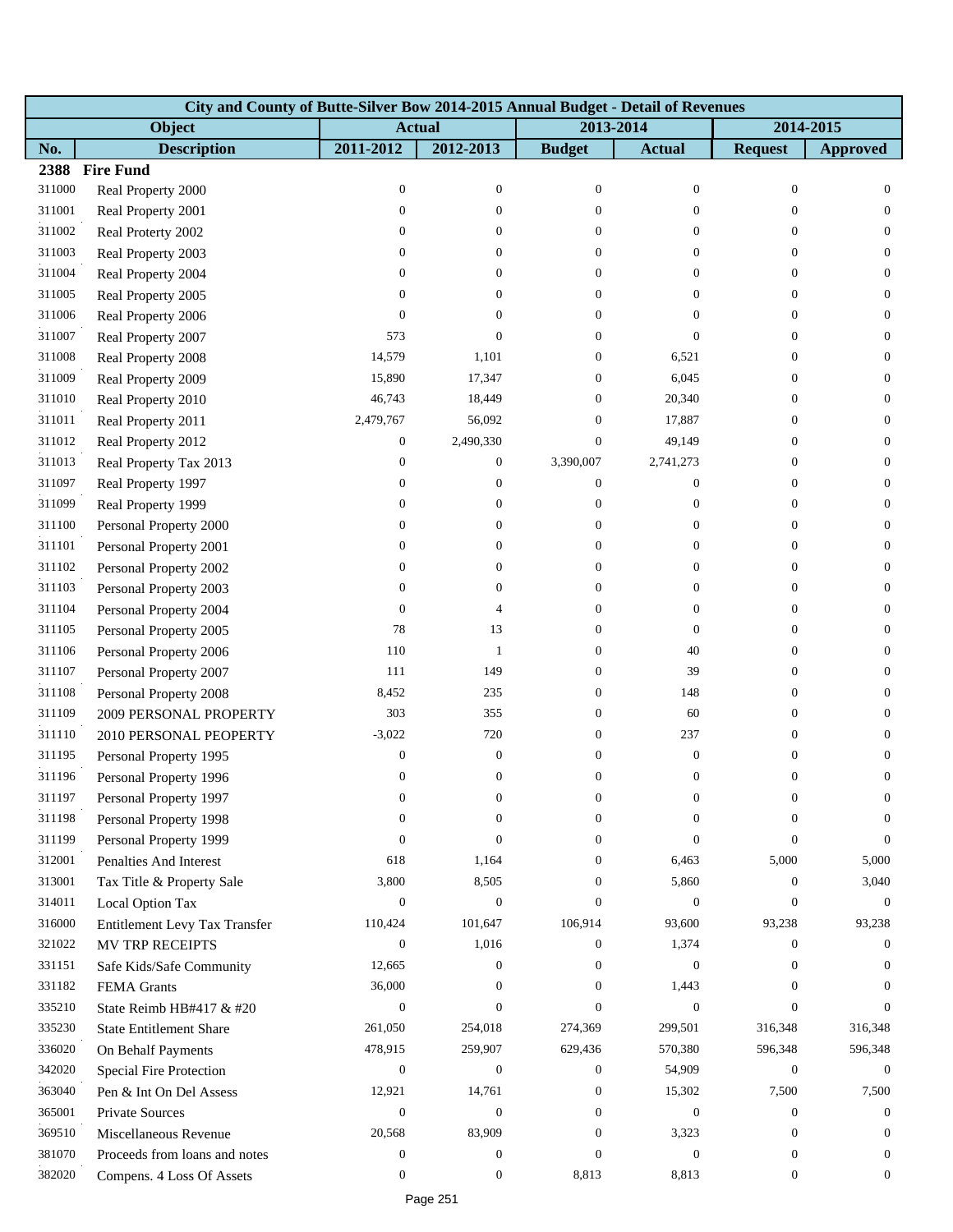|        | City and County of Butte-Silver Bow 2014-2015 Annual Budget - Detail of Revenues |               |             |               |               |                |             |  |  |  |
|--------|----------------------------------------------------------------------------------|---------------|-------------|---------------|---------------|----------------|-------------|--|--|--|
|        | <b>Obiect</b>                                                                    | <b>Actual</b> |             | 2013-2014     |               | 2014-2015      |             |  |  |  |
| No.    | <b>Description</b>                                                               | 2011-2012     | 2012-2013   | <b>Budget</b> | <b>Actual</b> | <b>Request</b> | Approved    |  |  |  |
| 383068 | Trans from Emerg Serv District                                                   |               | 216.672     | 207,818       | 207,818       | 157.471        | 157.471     |  |  |  |
|        | Total                                                                            | \$3,500,547   | \$3,526,397 | \$4,617,357   | \$4,110,525   | \$1,175,905    | \$1,178,945 |  |  |  |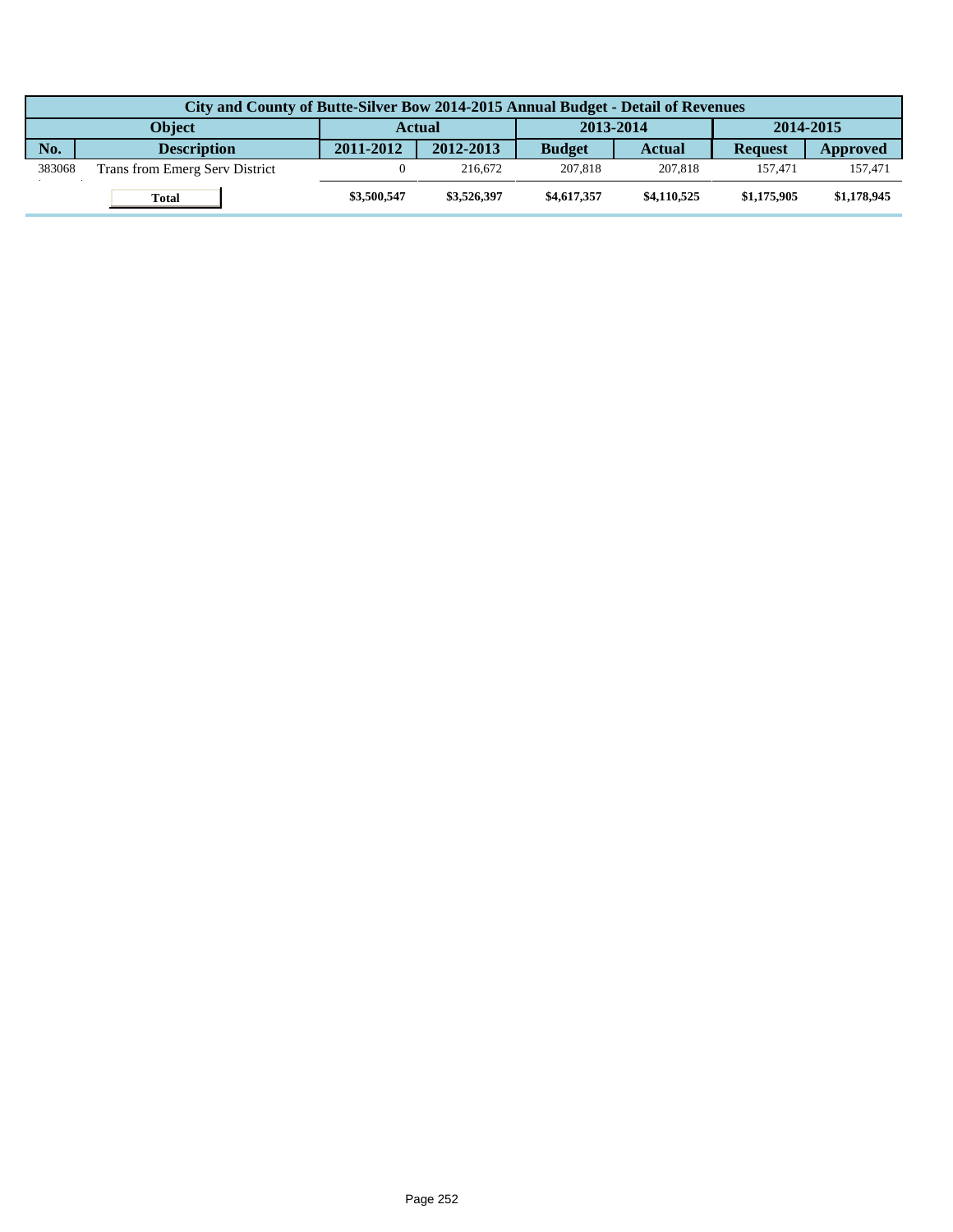|        | City and County of Butte-Silver Bow 2014-2015 Annual Budget - Detail of Revenues |               |           |               |               |                |          |  |  |  |
|--------|----------------------------------------------------------------------------------|---------------|-----------|---------------|---------------|----------------|----------|--|--|--|
|        | Object                                                                           | <b>Actual</b> |           | 2013-2014     |               | 2014-2015      |          |  |  |  |
| No.    | <b>Description</b>                                                               | 2011-2012     | 2012-2013 | <b>Budget</b> | <b>Actual</b> | <b>Request</b> | Approved |  |  |  |
| 2389   | <b>PIT Watch</b>                                                                 |               |           |               |               |                |          |  |  |  |
| 371010 | <b>Interest Earnings</b>                                                         | 25            | 26        |               | 432           |                |          |  |  |  |
|        | <b>Total</b>                                                                     | \$25          | \$26      | \$0           | \$432         | \$0            | \$0      |  |  |  |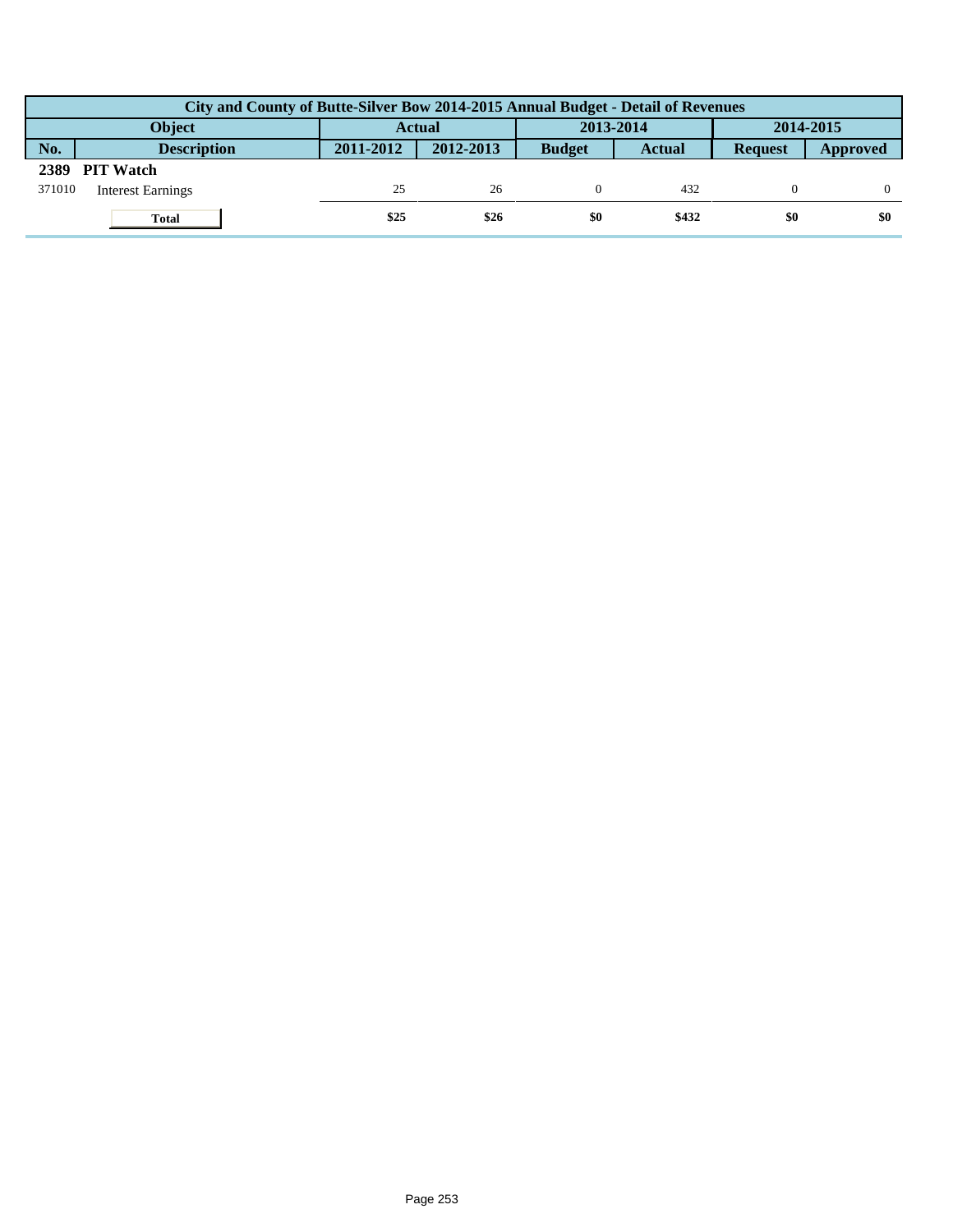|        | City and County of Butte-Silver Bow 2014-2015 Annual Budget - Detail of Revenues |           |               |               |               |                |           |  |  |  |
|--------|----------------------------------------------------------------------------------|-----------|---------------|---------------|---------------|----------------|-----------|--|--|--|
| Object |                                                                                  |           | <b>Actual</b> |               | 2013-2014     |                | 2014-2015 |  |  |  |
| No.    | <b>Description</b>                                                               | 2011-2012 | 2012-2013     | <b>Budget</b> | <b>Actual</b> | <b>Request</b> | Approved  |  |  |  |
| 2391   | <b>Hard Rock Mine Trust</b>                                                      |           |               |               |               |                |           |  |  |  |
| 335140 | Mining Impact Trust Acct                                                         | 810,468   | 763,777       | 800,000       | 591.223       | 433.905        | 433,905   |  |  |  |
| 371010 | <b>Interest Earnings</b>                                                         | 454       | 331           | 500           | 234           | 250            | 250       |  |  |  |
| 371099 | Net Incr/Decr in FMV of invest                                                   |           | $\Omega$      | $\Omega$      | $\Omega$      | $\Omega$       | $\Omega$  |  |  |  |
|        | <b>Total</b>                                                                     | \$810,922 | \$764,108     | \$800,500     | \$591,458     | \$434,155      | \$434,155 |  |  |  |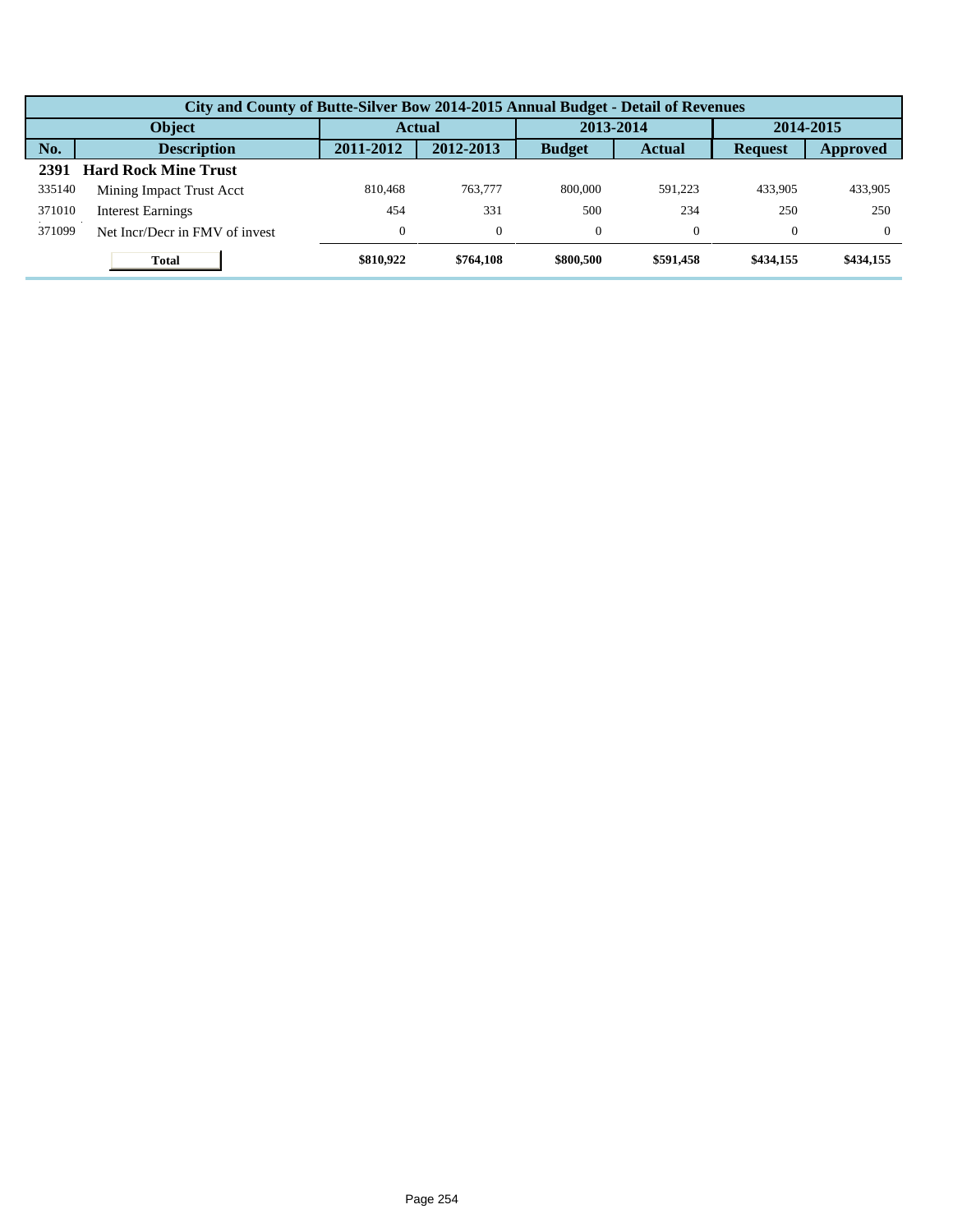|        | City and County of Butte-Silver Bow 2014-2015 Annual Budget - Detail of Revenues |           |           |               |               |                |          |  |  |  |
|--------|----------------------------------------------------------------------------------|-----------|-----------|---------------|---------------|----------------|----------|--|--|--|
|        | <b>Object</b>                                                                    | Actual    |           | 2013-2014     |               | 2014-2015      |          |  |  |  |
| No.    | <b>Description</b>                                                               | 2011-2012 | 2012-2013 | <b>Budget</b> | <b>Actual</b> | <b>Request</b> | Approved |  |  |  |
| 2392   | <b>Program Income Cdbg</b>                                                       |           |           |               |               |                |          |  |  |  |
| 361214 | Rental Rehan-Loan Interest                                                       | 0         | $\Omega$  |               |               |                |          |  |  |  |
| 369510 | Miscellaneous Revenue                                                            | 12.620    | 13.864    | 12,000        | 15.091        | $\Omega$       |          |  |  |  |
|        | <b>Total</b>                                                                     | \$12,620  | \$13,864  | \$12,000      | \$15,091      | \$0            | \$0      |  |  |  |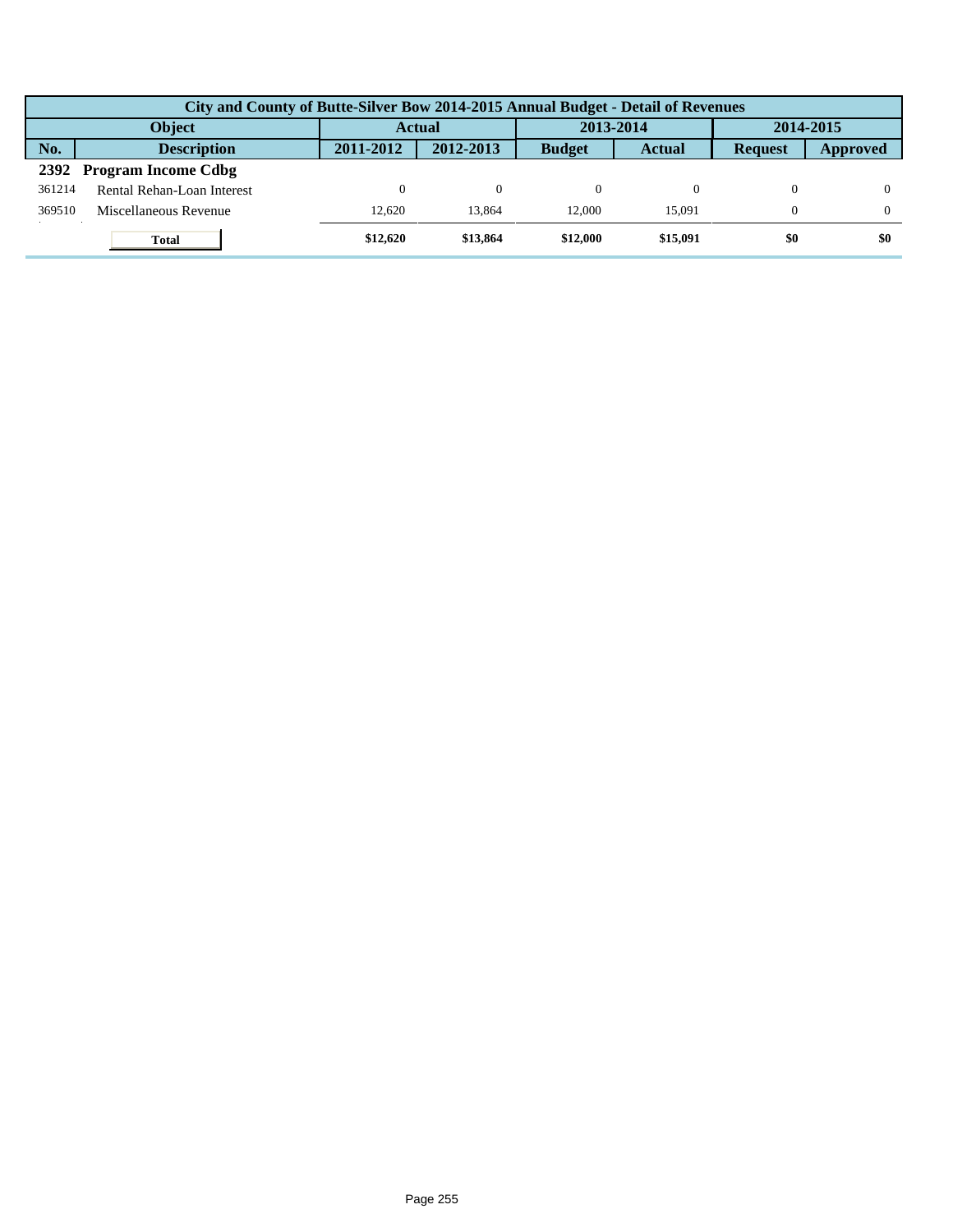|        | City and County of Butte-Silver Bow 2014-2015 Annual Budget - Detail of Revenues |               |           |               |               |                |          |  |  |  |
|--------|----------------------------------------------------------------------------------|---------------|-----------|---------------|---------------|----------------|----------|--|--|--|
|        | <b>Object</b>                                                                    | <b>Actual</b> |           | 2013-2014     |               | 2014-2015      |          |  |  |  |
| No.    | <b>Description</b>                                                               | 2011-2012     | 2012-2013 | <b>Budget</b> | <b>Actual</b> | <b>Request</b> | Approved |  |  |  |
|        | 2393 Planning Fund-Arco Grant                                                    |               |           |               |               |                |          |  |  |  |
| 331064 | <b>CTEP Revenue</b>                                                              |               |           |               |               |                |          |  |  |  |
|        | <b>Total</b>                                                                     | \$0           | \$0       | \$0           | \$0           | \$0            | \$0      |  |  |  |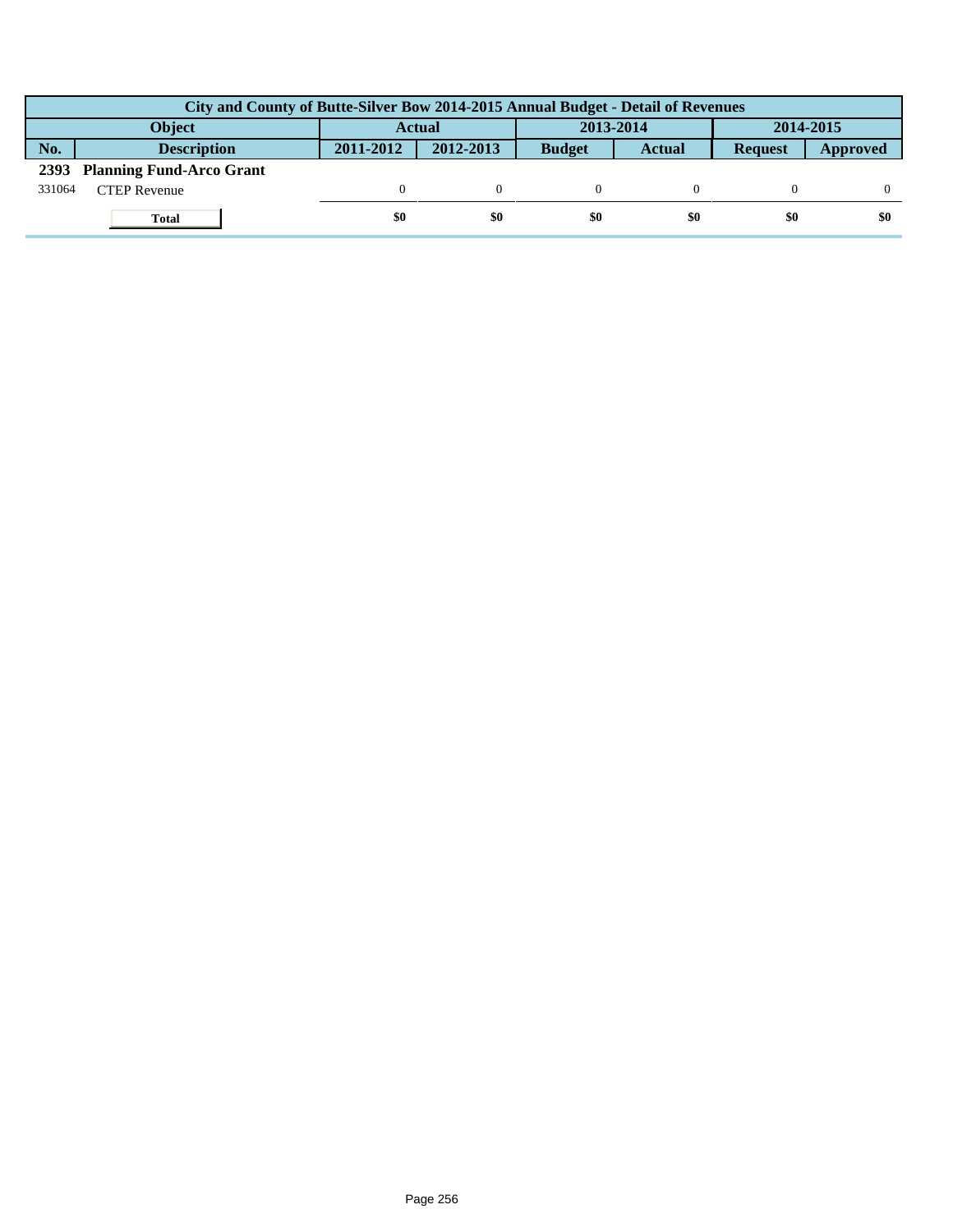|        | City and County of Butte-Silver Bow 2014-2015 Annual Budget - Detail of Revenues |           |           |               |               |                |          |  |  |  |
|--------|----------------------------------------------------------------------------------|-----------|-----------|---------------|---------------|----------------|----------|--|--|--|
|        | <b>Object</b>                                                                    | Actual    |           | 2013-2014     |               | 2014-2015      |          |  |  |  |
| No.    | <b>Description</b>                                                               | 2011-2012 | 2012-2013 | <b>Budget</b> | <b>Actual</b> | <b>Request</b> | Approved |  |  |  |
| 2394   | Anaconda Arco Fund                                                               |           |           |               |               |                |          |  |  |  |
| 369510 | Miscellaneous Revenue                                                            | 0         | $\Omega$  |               |               |                |          |  |  |  |
| 371010 | <b>Interest Earnings</b>                                                         | 18.529    | 17.132    | $\Omega$      | 12.550        | 8.000          | 8,000    |  |  |  |
|        | <b>Total</b>                                                                     | \$18,529  | \$17,132  | \$0           | \$12,550      | \$8,000        | \$8,000  |  |  |  |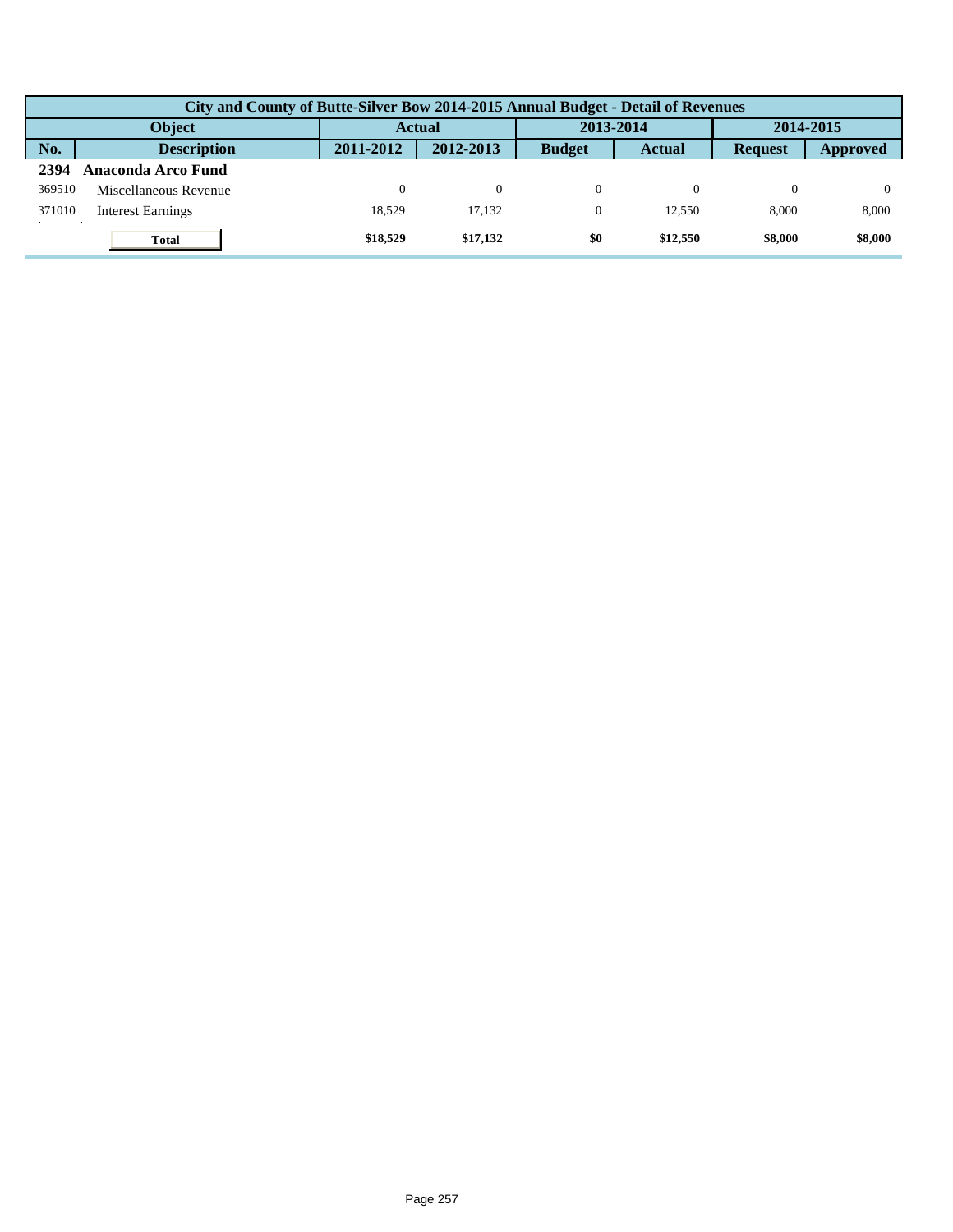|        | City and County of Butte-Silver Bow 2014-2015 Annual Budget - Detail of Revenues |               |           |               |               |                |          |  |  |  |
|--------|----------------------------------------------------------------------------------|---------------|-----------|---------------|---------------|----------------|----------|--|--|--|
|        | <b>Object</b>                                                                    | <b>Actual</b> |           | 2013-2014     |               | 2014-2015      |          |  |  |  |
| No.    | <b>Description</b>                                                               | 2011-2012     | 2012-2013 | <b>Budget</b> | <b>Actual</b> | <b>Request</b> | Approved |  |  |  |
|        | 2395 ARCO LEAD PROGRAM                                                           |               |           |               |               |                |          |  |  |  |
| 371010 | <b>Interest Earnings</b>                                                         | 45            | 38        |               | 22            |                |          |  |  |  |
|        | <b>Total</b>                                                                     | \$45          | \$38      | \$0           | \$22          | \$0            | \$0      |  |  |  |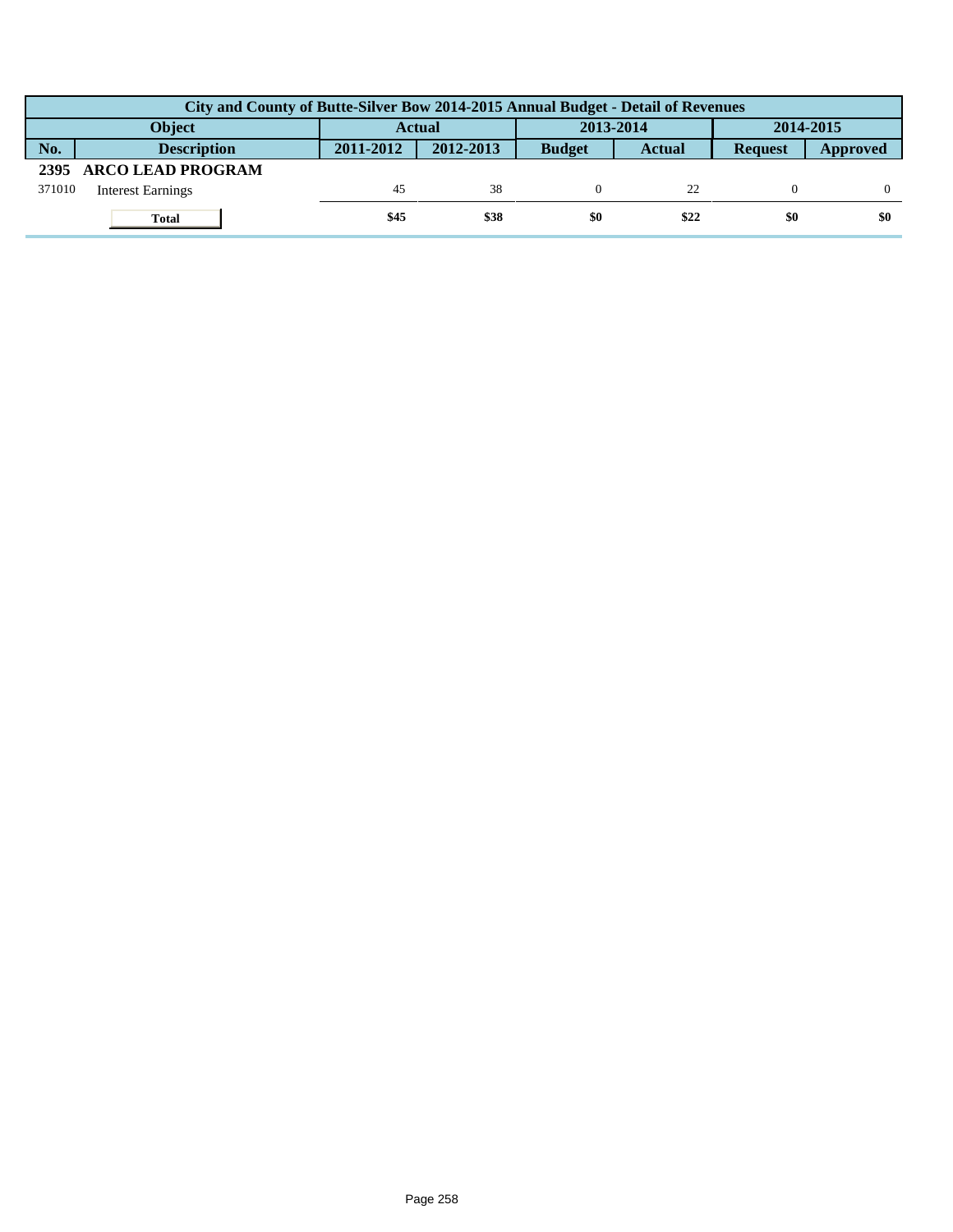|        | City and County of Butte-Silver Bow 2014-2015 Annual Budget - Detail of Revenues |               |           |               |               |                |             |  |  |  |  |
|--------|----------------------------------------------------------------------------------|---------------|-----------|---------------|---------------|----------------|-------------|--|--|--|--|
|        | Object                                                                           | <b>Actual</b> |           | 2013-2014     |               | 2014-2015      |             |  |  |  |  |
| No.    | <b>Description</b>                                                               | 2011-2012     | 2012-2013 | <b>Budget</b> | <b>Actual</b> | <b>Request</b> | Approved    |  |  |  |  |
| 2396   | <b>NRDP Greenway Proj</b>                                                        |               |           |               |               |                |             |  |  |  |  |
| 333055 | <b>NRDP</b> Grants                                                               | 1.814.981     | 984,062   | 3.710.722     | 1.467.119     | 3,152,755      | 3,152,755   |  |  |  |  |
| 336020 | On Behalf Payments                                                               | 32            | 30        | 34            | 34            | 35             | 35          |  |  |  |  |
| 369510 | Miscellaneous Revenue                                                            |               | $\theta$  | $\theta$      | 400           | $\theta$       | $\Omega$    |  |  |  |  |
|        | <b>Total</b>                                                                     | \$1,815,013   | \$984,092 | \$3,710,756   | \$1,467,553   | \$3,152,790    | \$3,152,790 |  |  |  |  |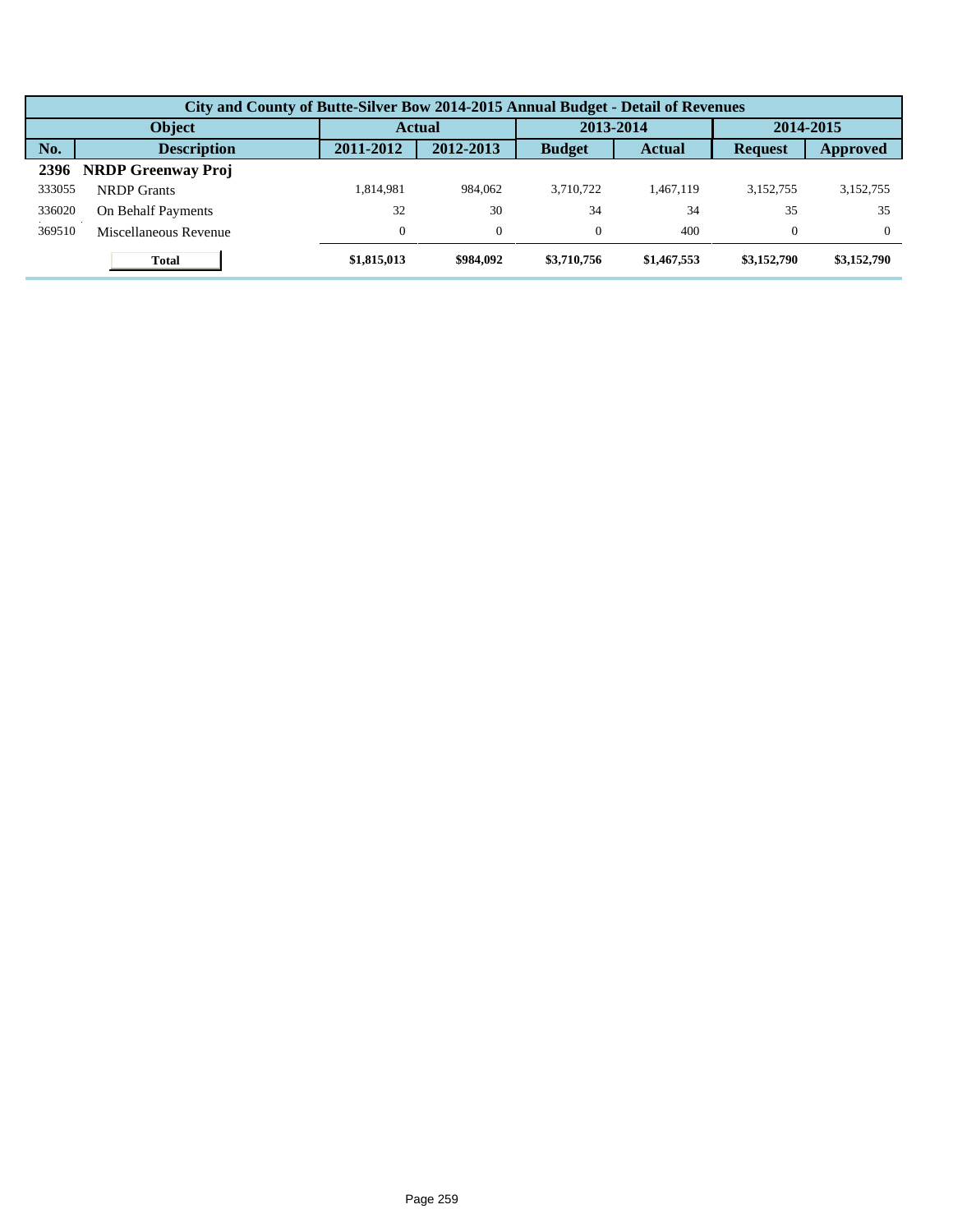|        | City and County of Butte-Silver Bow 2014-2015 Annual Budget - Detail of Revenues |              |                  |               |                  |                |                 |  |  |  |  |
|--------|----------------------------------------------------------------------------------|--------------|------------------|---------------|------------------|----------------|-----------------|--|--|--|--|
|        | <b>Object</b>                                                                    |              | <b>Actual</b>    | 2013-2014     |                  | 2014-2015      |                 |  |  |  |  |
| No.    | <b>Description</b>                                                               | 2011-2012    | 2012-2013        | <b>Budget</b> | <b>Actual</b>    | <b>Request</b> | <b>Approved</b> |  |  |  |  |
| 2397   | <b>Community Development</b>                                                     |              |                  |               |                  |                |                 |  |  |  |  |
| 331010 | <b>CDBG/Home Revenues</b>                                                        | 159,743      | 4,625            | 47,775        | 154,423          | 45,000         | 45,000          |  |  |  |  |
| 334060 | Symphony Orchestra Grant                                                         | 6,051        | 12,538           | 35,000        | 971              | 25,000         | 25,000          |  |  |  |  |
| 334061 | Montana Cultural Trust Grnt                                                      | $\Omega$     | $\theta$         | 17,500        | $\Omega$         | 25,000         | 25,000          |  |  |  |  |
| 334075 | DNRC - Demo Prjct Grant                                                          | $\Omega$     | $\mathbf{0}$     | 145,460       | $\Omega$         | $\Omega$       | $\Omega$        |  |  |  |  |
| 334121 | <b>DNRC</b> Grants                                                               | 12,718       | 17,073           | 32,700        | $-270$           | 17,000         | 17,000          |  |  |  |  |
| 334990 | <b>2009 HB645 FUNDS</b>                                                          | $\Omega$     | $\Omega$         | $\Omega$      | $\Omega$         | $\Omega$       | $\Omega$        |  |  |  |  |
| 336020 | On Behalf Payments                                                               | 64           | 53               | 69            | 70               | 71             | 71              |  |  |  |  |
| 361010 | <b>Building Lease/Rental</b>                                                     | 350          | $\mathbf{0}$     | 350           | 700              | 350            | 350             |  |  |  |  |
| 365010 | Grants & Donations                                                               | $\Omega$     | $\Omega$         | $\Omega$      | 750              | $\Omega$       | $\Omega$        |  |  |  |  |
| 365022 | Donations Movie at Original Mi                                                   | $\Omega$     | $\Omega$         | $\Omega$      | $\overline{0}$   | 4,000          | 4,000           |  |  |  |  |
| 369510 | Miscellaneous Revenue                                                            | $\mathbf{0}$ | $-1,795$         | 2,765         | $\overline{0}$   | $\Omega$       | $\Omega$        |  |  |  |  |
| 371010 | <b>Interest Earnings</b>                                                         | 0            | $\theta$         | $\Omega$      | $\Omega$         | $\Omega$       | $\Omega$        |  |  |  |  |
| 383011 | Trans From Urban Rev.                                                            | 0            | $\Omega$         | $\Omega$      | $\Omega$         | 7.760          | 7.760           |  |  |  |  |
| 383012 | Trans From Gen. Fund                                                             | 92,000       | 94,283           | 101,196       | 101,196          | 102,306        | 102,306         |  |  |  |  |
| 383032 | Trans from Program Income                                                        | 0            | $\theta$         | $\Omega$      | $\Omega$         | $\Omega$       | $\Omega$        |  |  |  |  |
| 383051 | Trans from Sure-Way CDBG Gr                                                      | 0            | $\Omega$         | $\Omega$      | $\Omega$         | $\Omega$       | $\Omega$        |  |  |  |  |
| 383054 | <b>Trans from Community Develop</b>                                              | $\mathbf{0}$ | $\boldsymbol{0}$ | $\theta$      | $\boldsymbol{0}$ | $\mathbf{0}$   | $\Omega$        |  |  |  |  |
|        | <b>Total</b>                                                                     | \$270,926    | \$126,777        | \$382,815     | \$257,840        | \$226,487      | \$226,487       |  |  |  |  |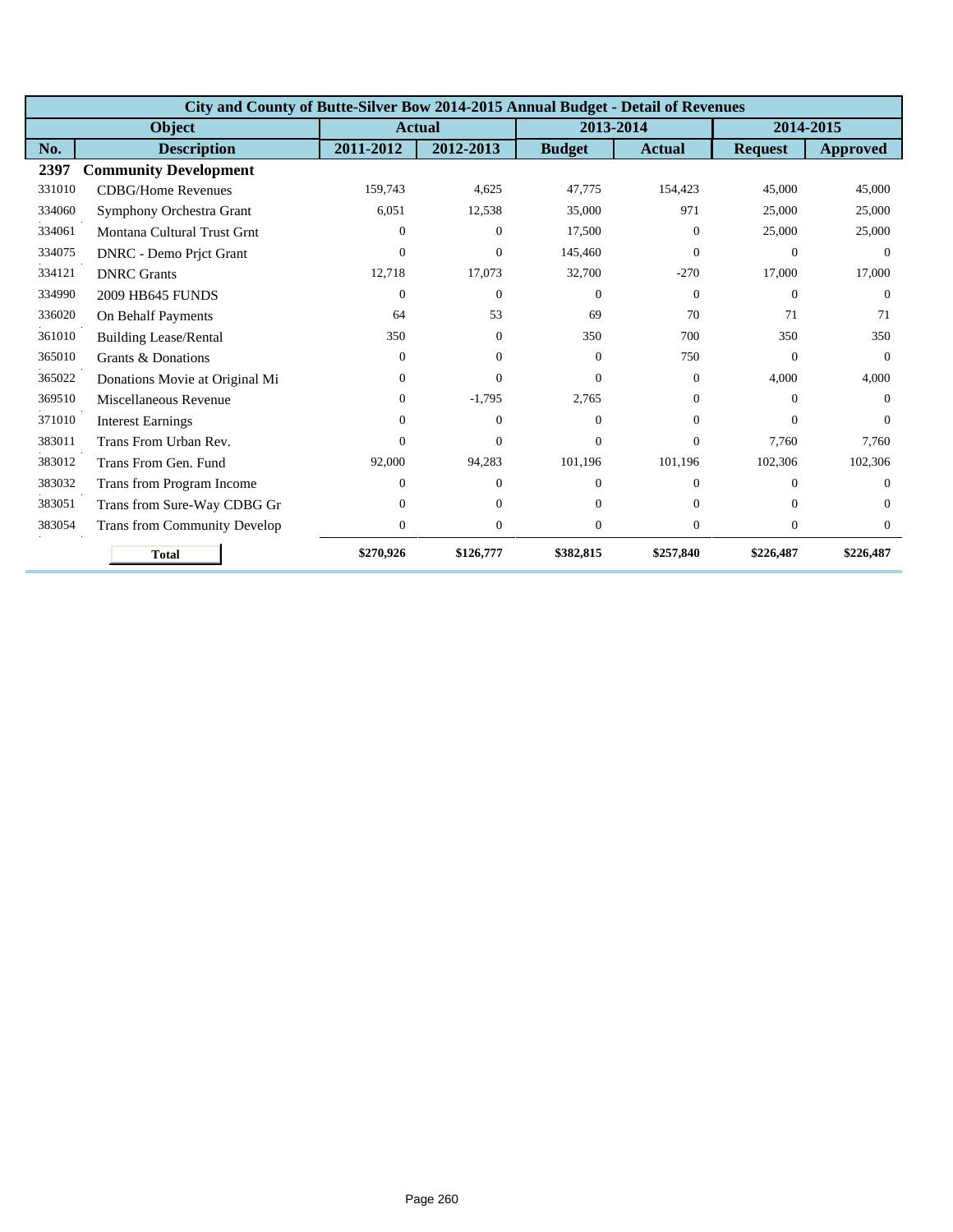|        | City and County of Butte-Silver Bow 2014-2015 Annual Budget - Detail of Revenues |               |           |               |               |                |          |  |  |  |
|--------|----------------------------------------------------------------------------------|---------------|-----------|---------------|---------------|----------------|----------|--|--|--|
|        | Object                                                                           | <b>Actual</b> |           | 2013-2014     |               | 2014-2015      |          |  |  |  |
| No.    | <b>Description</b>                                                               | 2011-2012     | 2012-2013 | <b>Budget</b> | <b>Actual</b> | <b>Request</b> | Approved |  |  |  |
| 2398   | <b>Economic Development</b>                                                      |               |           |               |               |                |          |  |  |  |
| 371010 | <b>Interest Earnings</b>                                                         | 33            | 27        | 30            | 16            | $\Omega$       |          |  |  |  |
| 373010 | Interest On Loans                                                                | 419           | 420       | 415           | 326           | 227            | 227      |  |  |  |
|        | <b>Total</b>                                                                     | \$452         | \$447     | \$445         | \$341         | \$227          | \$227    |  |  |  |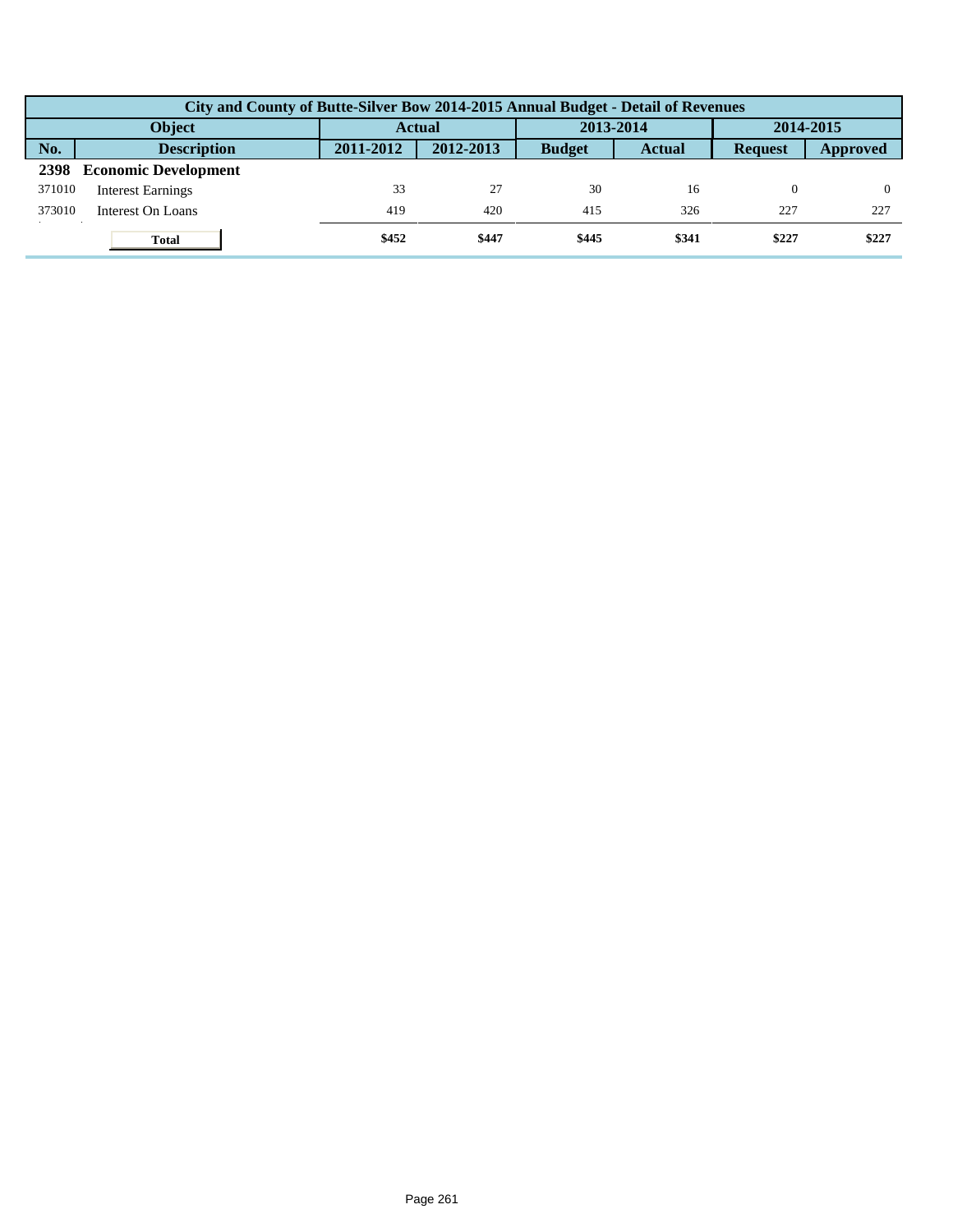|        | City and County of Butte-Silver Bow 2014-2015 Annual Budget - Detail of Revenues |              |           |               |               |                |          |  |  |  |
|--------|----------------------------------------------------------------------------------|--------------|-----------|---------------|---------------|----------------|----------|--|--|--|
|        | <b>Object</b>                                                                    | Actual       |           | 2013-2014     |               | 2014-2015      |          |  |  |  |
| No.    | <b>Description</b>                                                               | 2011-2012    | 2012-2013 | <b>Budget</b> | <b>Actual</b> | <b>Request</b> | Approved |  |  |  |
| 2399   | <b>MT Pole Institute</b>                                                         |              |           |               |               |                |          |  |  |  |
| 371010 | <b>Interest Earnings</b>                                                         | 45           | 45        | 45            | 31            | 45             | 45       |  |  |  |
| 371099 | Net Incr/Decr in FMV of invest                                                   | $\mathbf{0}$ | $\theta$  | $\Omega$      | $-1.570$      | $\theta$       | $\Omega$ |  |  |  |
|        | <b>Total</b>                                                                     | \$45         | \$45      | \$45          | (\$1,539)     | \$45           | \$45     |  |  |  |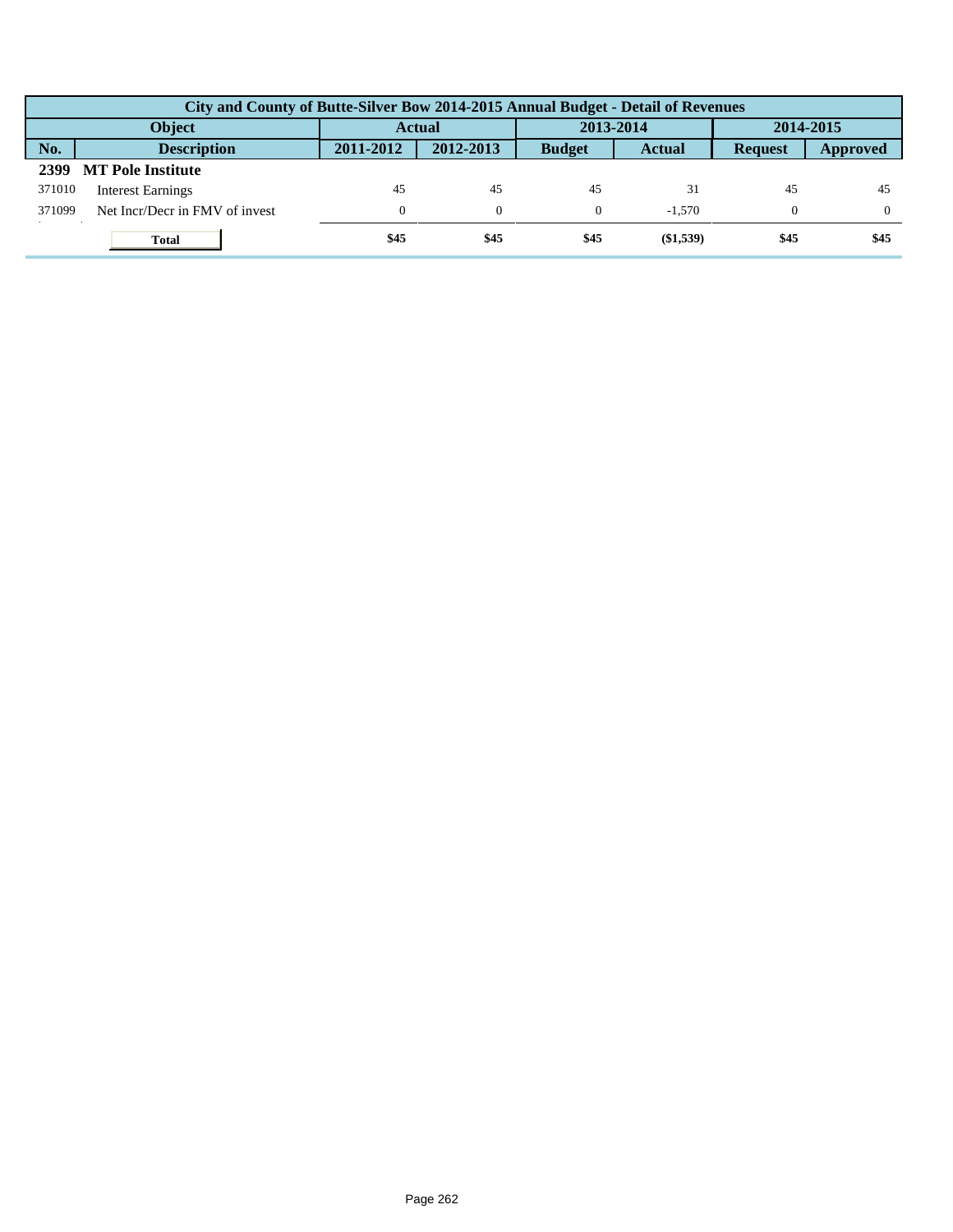|             | City and County of Butte-Silver Bow 2014-2015 Annual Budget - Detail of Revenues |               |           |               |               |                |          |  |  |  |  |
|-------------|----------------------------------------------------------------------------------|---------------|-----------|---------------|---------------|----------------|----------|--|--|--|--|
|             | <b>Object</b>                                                                    | <b>Actual</b> |           | 2013-2014     |               | 2014-2015      |          |  |  |  |  |
| No.         | <b>Description</b>                                                               | 2011-2012     | 2012-2013 | <b>Budget</b> | <b>Actual</b> | <b>Request</b> | Approved |  |  |  |  |
| <b>2400</b> | $\sin 20$                                                                        |               |           |               |               |                |          |  |  |  |  |
| 313001      | Tax Title & Property Sale                                                        |               |           |               |               |                |          |  |  |  |  |
|             | <b>Total</b>                                                                     | \$0           | \$0       | \$0           | \$0           | \$0            | \$0      |  |  |  |  |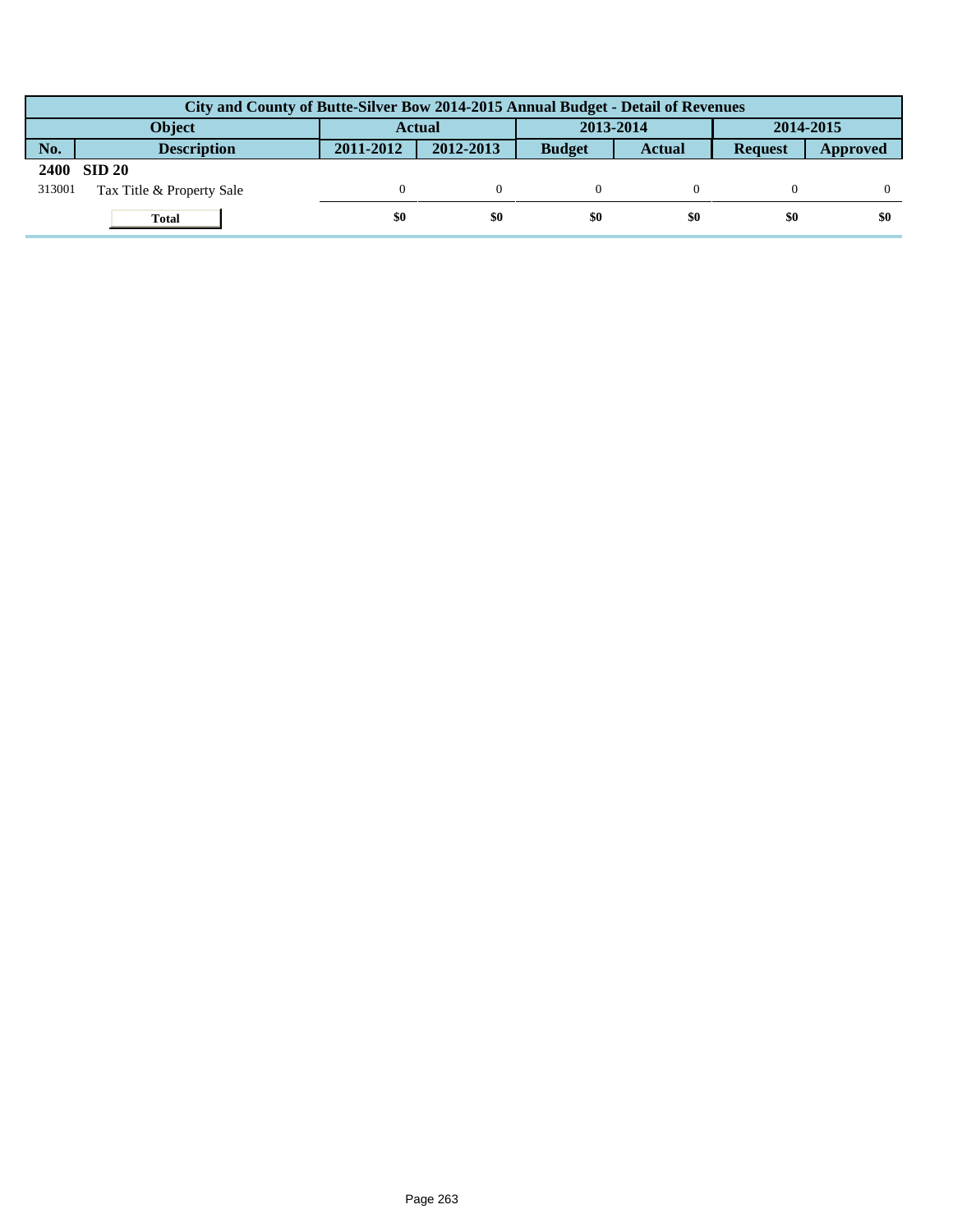|        | City and County of Butte-Silver Bow 2014-2015 Annual Budget - Detail of Revenues |           |           |               |               |                |          |  |  |  |
|--------|----------------------------------------------------------------------------------|-----------|-----------|---------------|---------------|----------------|----------|--|--|--|
|        | <b>Object</b>                                                                    |           | Actual    | 2013-2014     |               | 2014-2015      |          |  |  |  |
| No.    | <b>Description</b>                                                               | 2011-2012 | 2012-2013 | <b>Budget</b> | <b>Actual</b> | <b>Request</b> | Approved |  |  |  |
| 2401   | <b>SID 21</b>                                                                    |           |           |               |               |                |          |  |  |  |
| 363010 | Maintenance Assessments                                                          | 2.226     | 2.335     | 2.440         | 2.592         | 2.544          | 2,544    |  |  |  |
| 363040 | Pen & Int On Del Assess                                                          | 54        | 52        | 50            | 24            | 23             | 23       |  |  |  |
|        | <b>Total</b>                                                                     | \$2,280   | \$2,387   | \$2,490       | \$2,615       | \$2,567        | \$2,567  |  |  |  |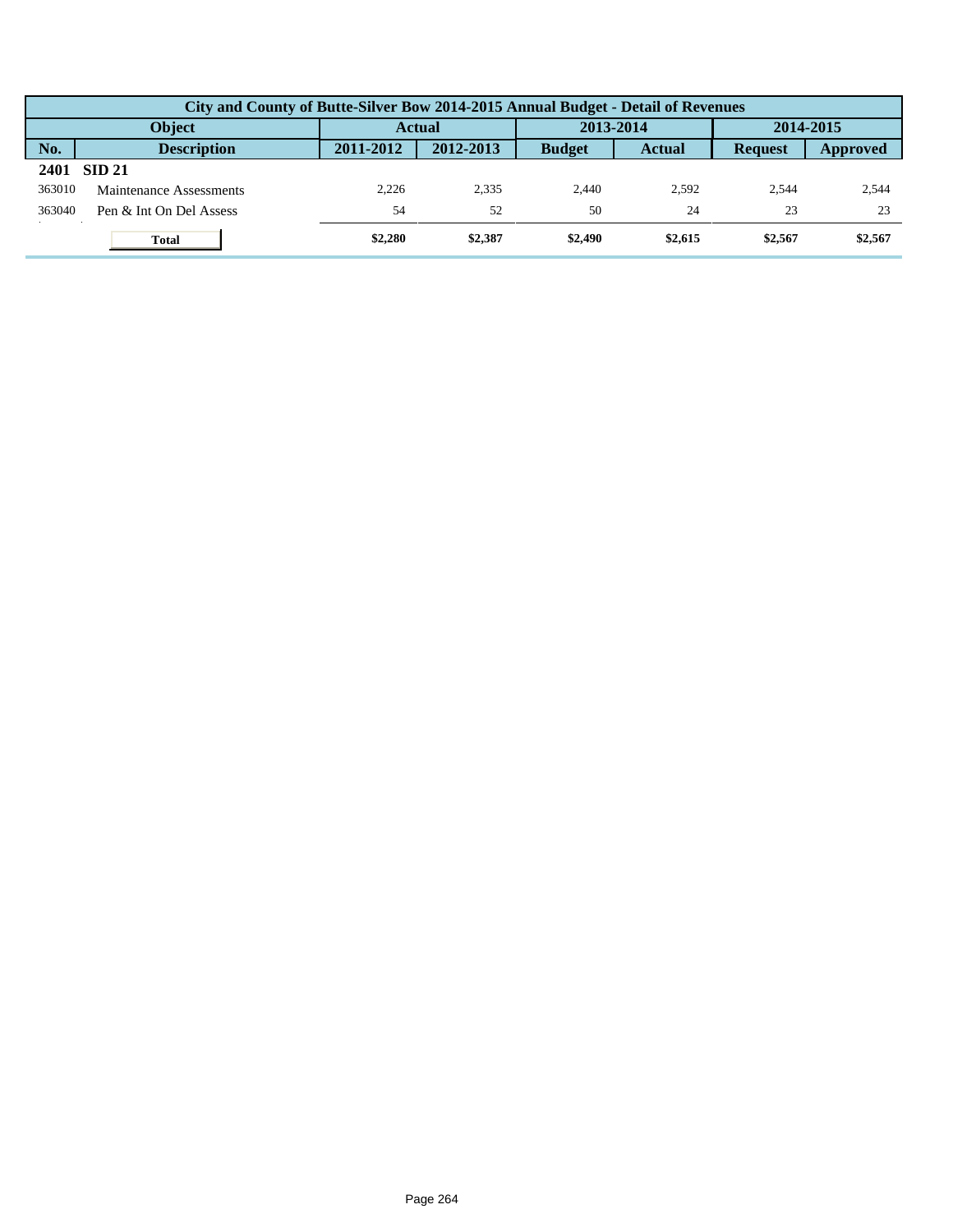|        | City and County of Butte-Silver Bow 2014-2015 Annual Budget - Detail of Revenues |           |           |               |               |                |                 |  |  |  |
|--------|----------------------------------------------------------------------------------|-----------|-----------|---------------|---------------|----------------|-----------------|--|--|--|
|        | <b>Object</b>                                                                    | Actual    |           | 2013-2014     |               | 2014-2015      |                 |  |  |  |
| No.    | <b>Description</b>                                                               | 2011-2012 | 2012-2013 | <b>Budget</b> | <b>Actual</b> | <b>Request</b> | <b>Approved</b> |  |  |  |
|        | 2402 SID 25                                                                      |           |           |               |               |                |                 |  |  |  |
| 363010 | Maintenance Assessments                                                          | 6.187     | 6.203     | 6.014         | 6.059         | 6.718          | 6,718           |  |  |  |
| 363040 | Pen & Int On Del Assess                                                          | 49        | 35        | 50            | 32            | 30             | 30              |  |  |  |
|        | <b>Total</b>                                                                     | \$6,236   | \$6,238   | \$6,064       | \$6,091       | \$6,748        | \$6,748         |  |  |  |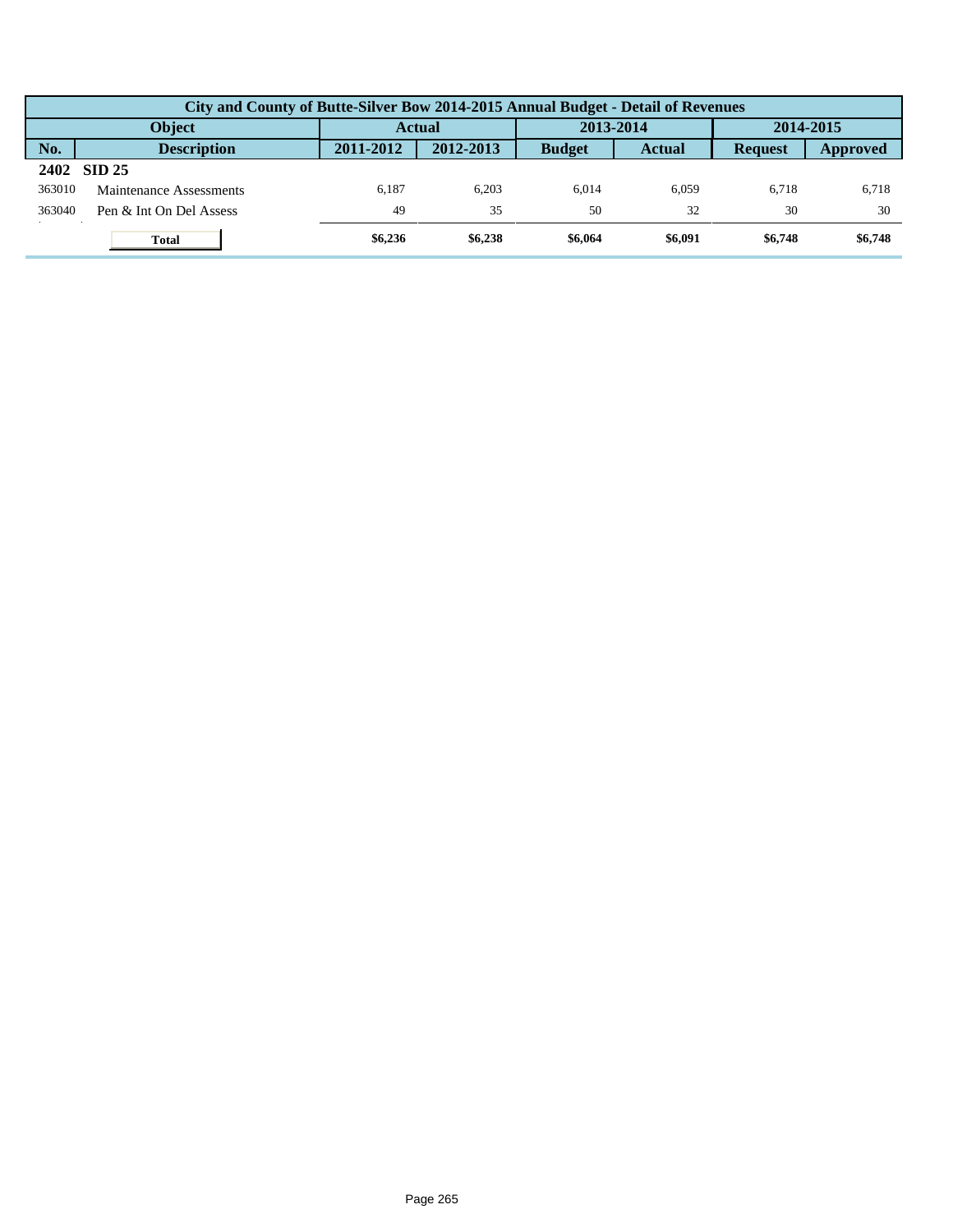|        | City and County of Butte-Silver Bow 2014-2015 Annual Budget - Detail of Revenues |           |               |               |               |                |           |  |  |  |
|--------|----------------------------------------------------------------------------------|-----------|---------------|---------------|---------------|----------------|-----------|--|--|--|
|        | <b>Object</b>                                                                    |           | <b>Actual</b> |               | 2013-2014     |                | 2014-2015 |  |  |  |
| No.    | <b>Description</b>                                                               | 2011-2012 | 2012-2013     | <b>Budget</b> | <b>Actual</b> | <b>Request</b> | Approved  |  |  |  |
| 2403   | <b>SID 26</b>                                                                    |           |               |               |               |                |           |  |  |  |
| 363010 | Maintenance Assessments                                                          | 17.685    | 17.167        | 18.255        | 18.404        | 19.707         | 19.707    |  |  |  |
| 363040 | Pen & Int On Del Assess                                                          | 14        | 92            | 10            | 39            | 10             | 10        |  |  |  |
|        | <b>Total</b>                                                                     | \$17,700  | \$17,259      | \$18,265      | \$18,443      | \$19,717       | \$19,717  |  |  |  |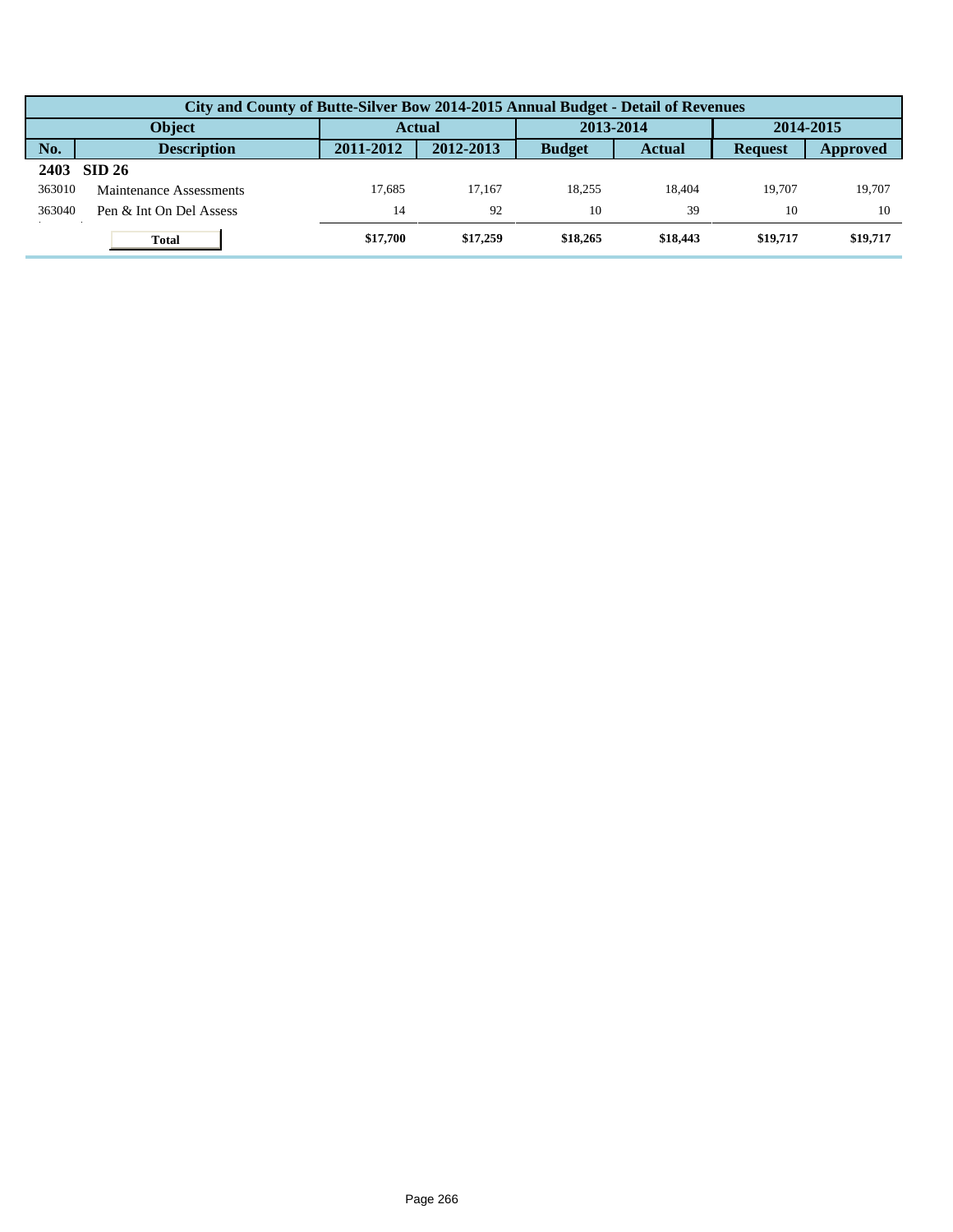|        | City and County of Butte-Silver Bow 2014-2015 Annual Budget - Detail of Revenues |           |           |               |               |                |                 |  |  |  |
|--------|----------------------------------------------------------------------------------|-----------|-----------|---------------|---------------|----------------|-----------------|--|--|--|
|        | <b>Object</b>                                                                    | Actual    |           | 2013-2014     |               | 2014-2015      |                 |  |  |  |
| No.    | <b>Description</b>                                                               | 2011-2012 | 2012-2013 | <b>Budget</b> | <b>Actual</b> | <b>Request</b> | <b>Approved</b> |  |  |  |
| 2404   | <b>SID 28</b>                                                                    |           |           |               |               |                |                 |  |  |  |
| 363010 | Maintenance Assessments                                                          | 10.075    | 9.516     | 10.803        | 10.622        | 12.093         | 12,093          |  |  |  |
| 363040 | Pen & Int On Del Assess                                                          | 29        | 37        | 25            | 14            | 12             |                 |  |  |  |
|        | <b>Total</b>                                                                     | \$10,104  | \$9,554   | \$10,828      | \$10,636      | \$12,105       | \$12,105        |  |  |  |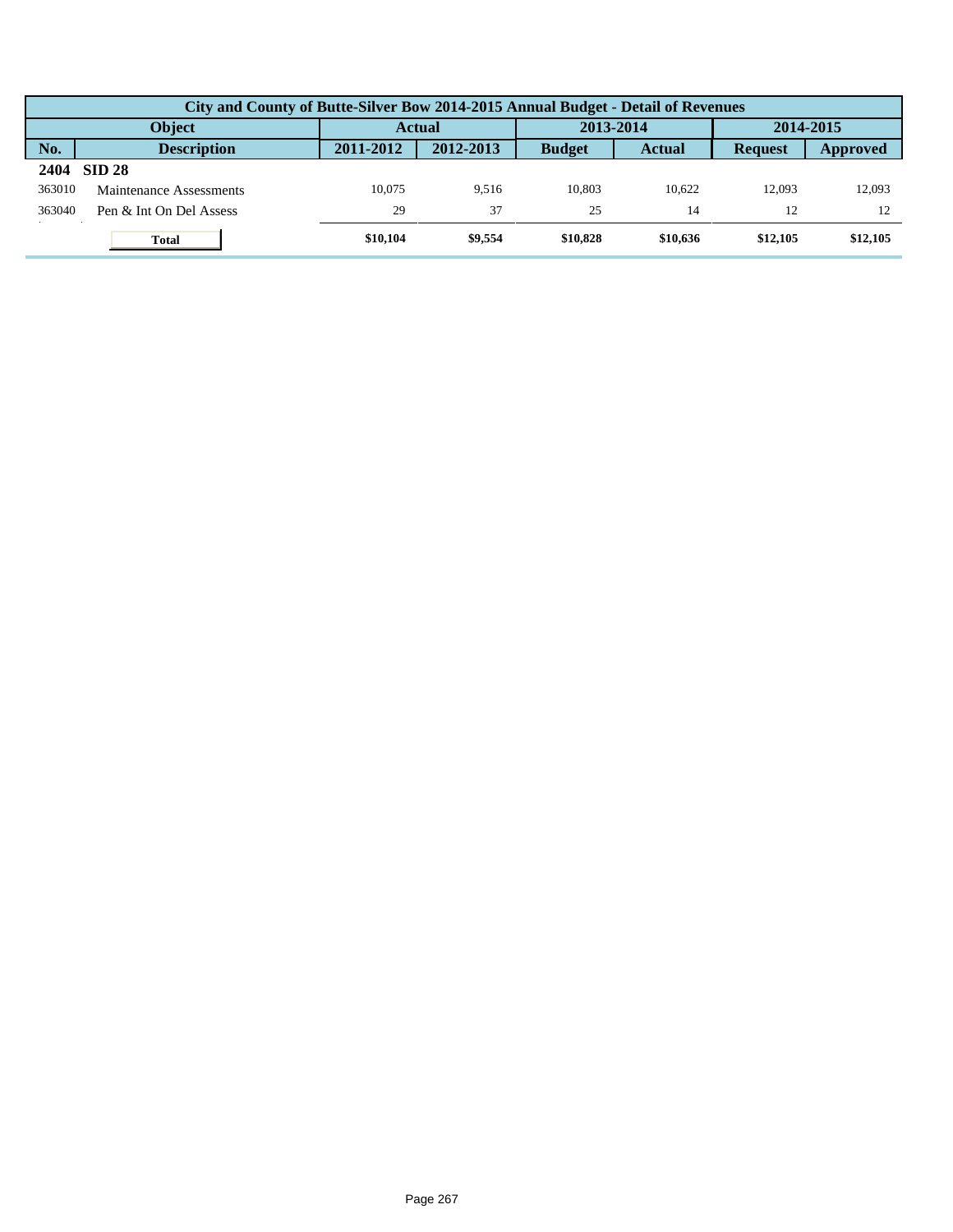|        | City and County of Butte-Silver Bow 2014-2015 Annual Budget - Detail of Revenues |           |               |               |               |                |           |  |  |  |  |
|--------|----------------------------------------------------------------------------------|-----------|---------------|---------------|---------------|----------------|-----------|--|--|--|--|
|        | Object                                                                           |           | <b>Actual</b> |               | 2013-2014     |                | 2014-2015 |  |  |  |  |
| No.    | <b>Description</b>                                                               | 2011-2012 | 2012-2013     | <b>Budget</b> | <b>Actual</b> | <b>Request</b> | Approved  |  |  |  |  |
| 2405   | <b>SID 111</b>                                                                   |           |               |               |               |                |           |  |  |  |  |
| 313001 | Tax Title & Property Sale                                                        |           | $\theta$      | $\Omega$      |               | 0              |           |  |  |  |  |
| 363010 | Maintenance Assessments                                                          | 23.751    | 22,974        | 22,864        | 22,619        | 26,588         | 26,588    |  |  |  |  |
| 363040 | Pen & Int On Del Assess                                                          | 720       | 871           | 700           | 719           | 25             | 25        |  |  |  |  |
|        | <b>Total</b>                                                                     | \$24,471  | \$23,844      | \$23,564      | \$23,339      | \$26,613       | \$26,613  |  |  |  |  |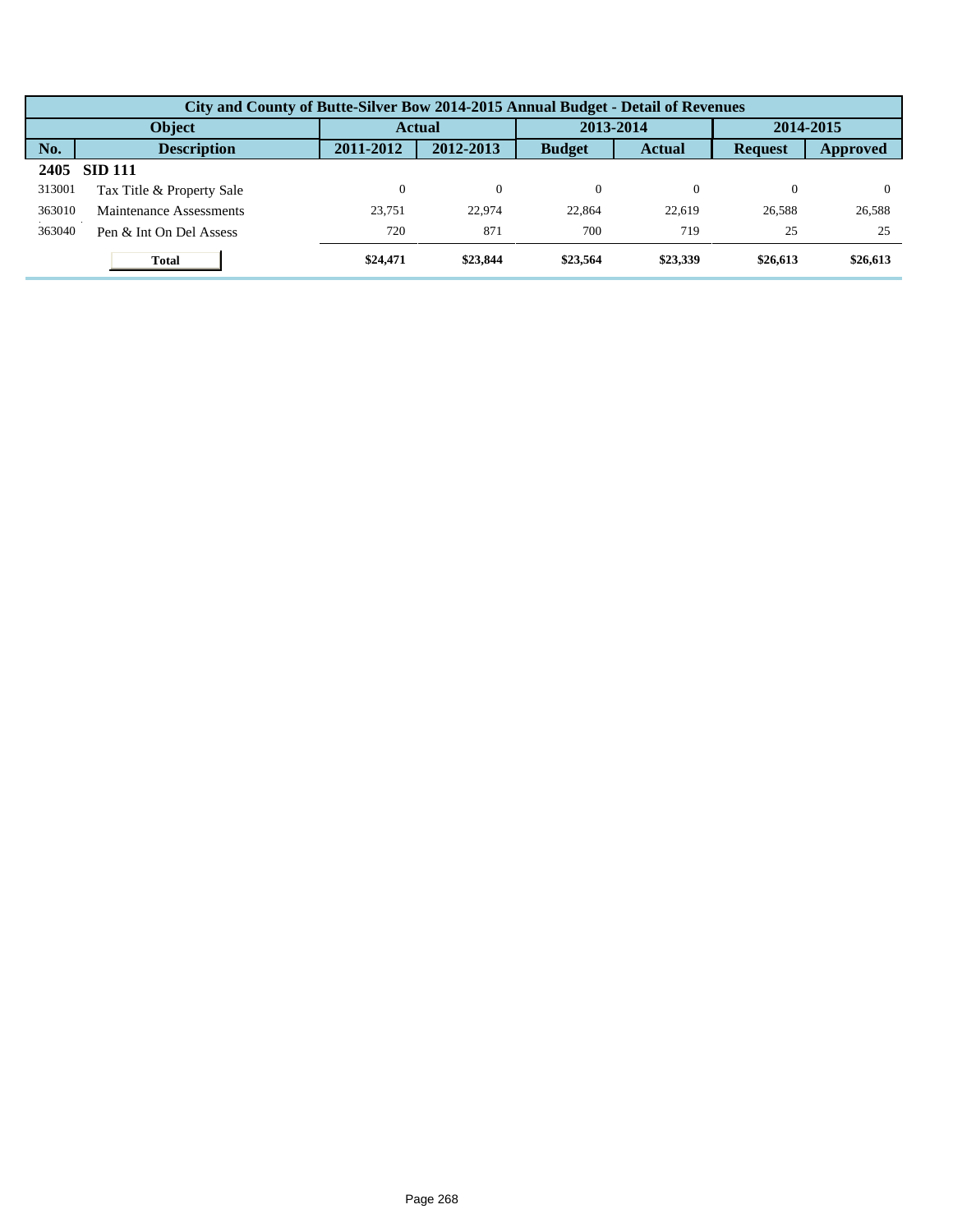|        | City and County of Butte-Silver Bow 2014-2015 Annual Budget - Detail of Revenues |           |               |               |               |                |           |  |  |  |  |
|--------|----------------------------------------------------------------------------------|-----------|---------------|---------------|---------------|----------------|-----------|--|--|--|--|
|        | Object                                                                           |           | <b>Actual</b> |               | 2013-2014     |                | 2014-2015 |  |  |  |  |
| No.    | <b>Description</b>                                                               | 2011-2012 | 2012-2013     | <b>Budget</b> | <b>Actual</b> | <b>Request</b> | Approved  |  |  |  |  |
| 2406   | <b>SID 196</b>                                                                   |           |               |               |               |                |           |  |  |  |  |
| 313001 | Tax Title & Property Sale                                                        |           | $\theta$      | $\Omega$      |               | 0              |           |  |  |  |  |
| 363010 | Maintenance Assessments                                                          | 34.587    | 37,576        | 38.416        | 38,799        | 38.525         | 38,525    |  |  |  |  |
| 363040 | Pen & Int On Del Assess                                                          | 528       | 1.141         | 525           | 980           | 200            | 200       |  |  |  |  |
|        | <b>Total</b>                                                                     | \$35,115  | \$38,718      | \$38,941      | \$39,779      | \$38,725       | \$38,725  |  |  |  |  |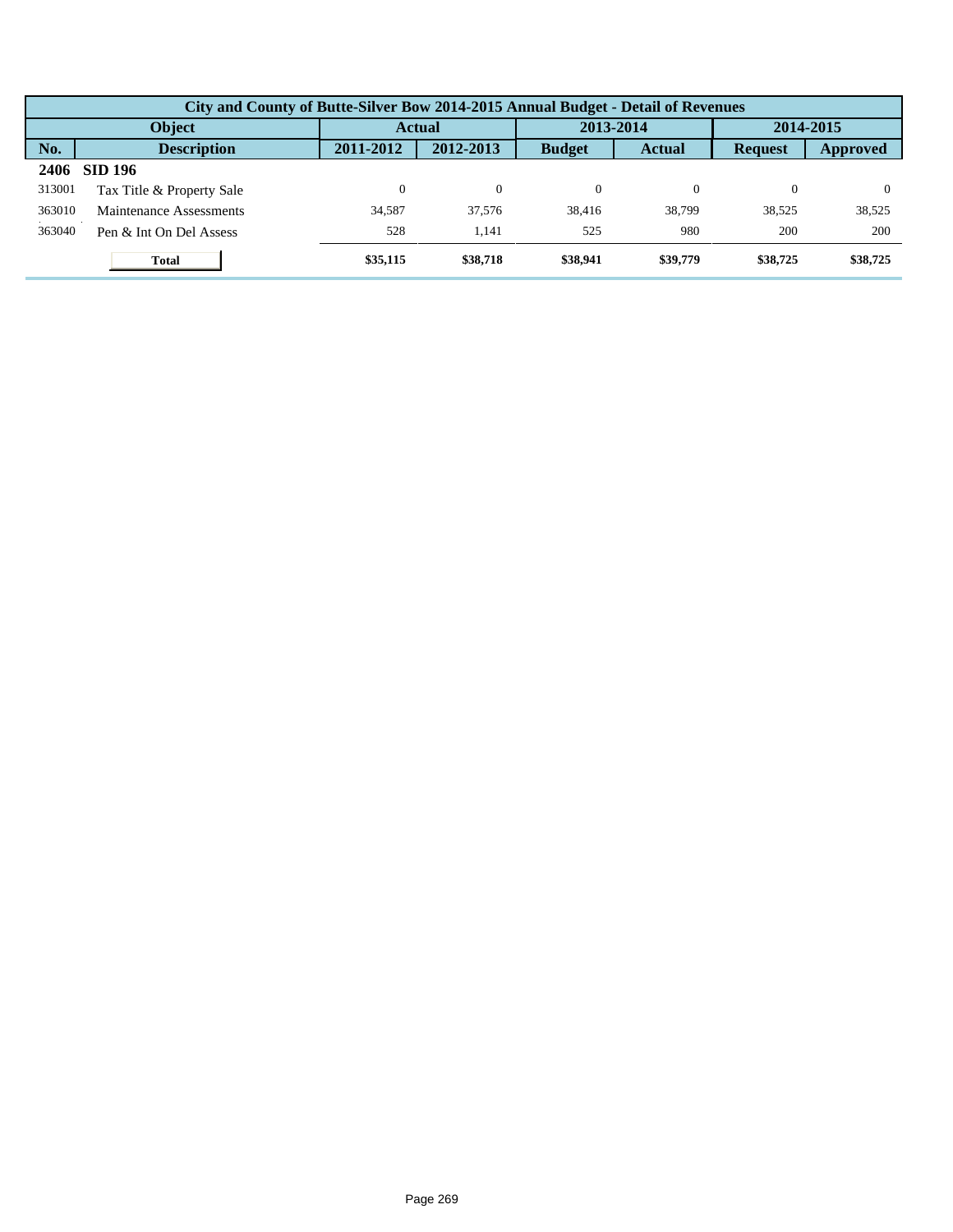|        | City and County of Butte-Silver Bow 2014-2015 Annual Budget - Detail of Revenues |               |           |               |               |                |                 |  |  |  |
|--------|----------------------------------------------------------------------------------|---------------|-----------|---------------|---------------|----------------|-----------------|--|--|--|
|        | <b>Object</b>                                                                    | <b>Actual</b> |           | 2013-2014     |               | 2014-2015      |                 |  |  |  |
| No.    | <b>Description</b>                                                               | 2011-2012     | 2012-2013 | <b>Budget</b> | <b>Actual</b> | <b>Request</b> | <b>Approved</b> |  |  |  |
| 2407   | SID 212-219                                                                      |               |           |               |               |                |                 |  |  |  |
| 363010 | Maintenance Assessments                                                          | 5.520         | 5.483     | 5.990         | 6.045         | 6.849          | 6,849           |  |  |  |
| 363040 | Pen & Int On Del Assess                                                          | 86            | 112       | 80            | 121           | 30             | 30              |  |  |  |
|        | <b>Total</b>                                                                     | \$5,607       | \$5,595   | \$6,070       | \$6,166       | \$6,879        | \$6,879         |  |  |  |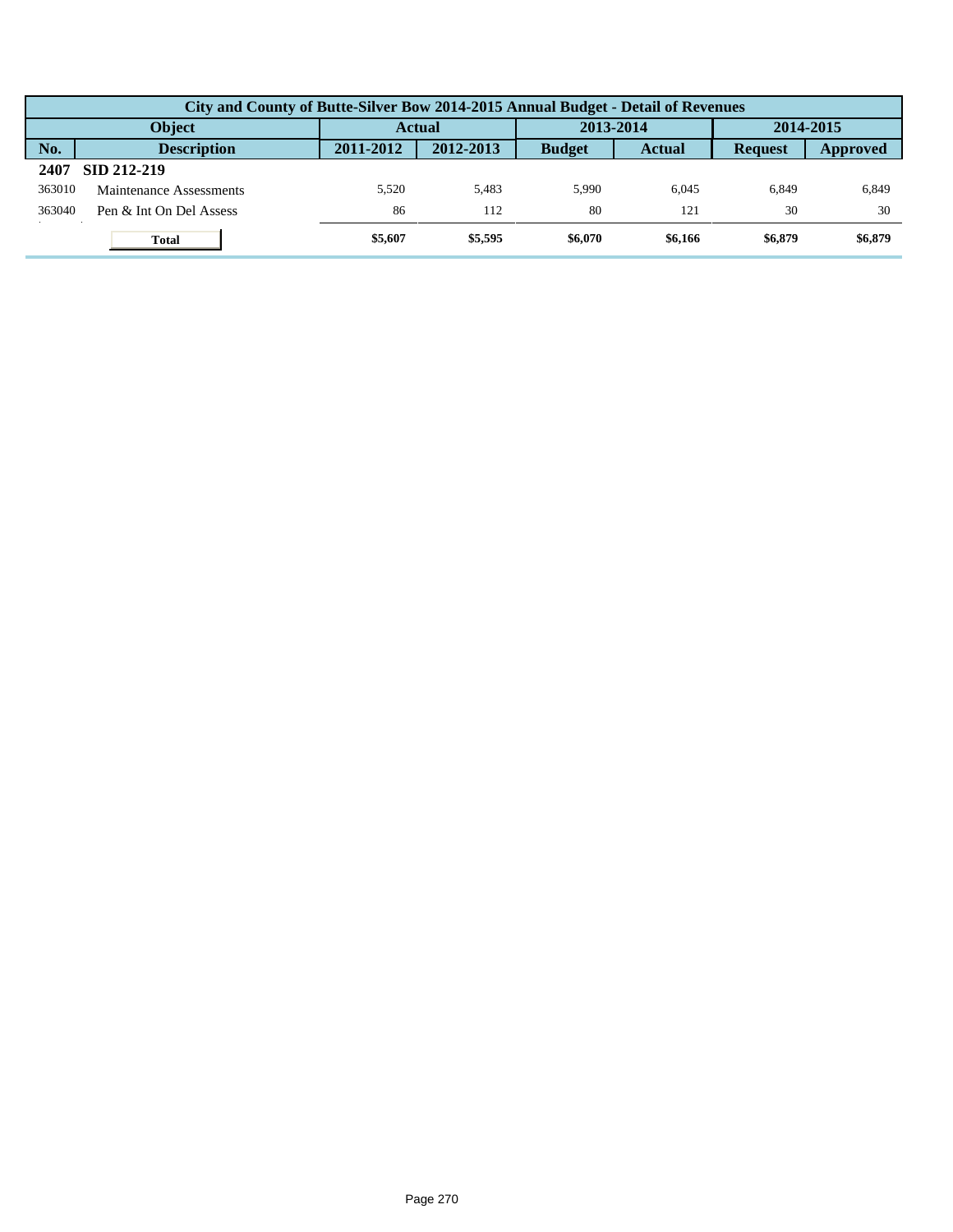|        | City and County of Butte-Silver Bow 2014-2015 Annual Budget - Detail of Revenues |           |               |               |               |                |           |  |  |  |
|--------|----------------------------------------------------------------------------------|-----------|---------------|---------------|---------------|----------------|-----------|--|--|--|
|        | <b>Object</b>                                                                    |           | <b>Actual</b> | 2013-2014     |               |                | 2014-2015 |  |  |  |
| No.    | <b>Description</b>                                                               | 2011-2012 | 2012-2013     | <b>Budget</b> | <b>Actual</b> | <b>Request</b> | Approved  |  |  |  |
| 2408   | <b>SID 221</b>                                                                   |           |               |               |               |                |           |  |  |  |
| 363010 | Maintenance Assessments                                                          | 8.913     | 8.227         | 8.894         | 9.086         | 9.386          | 9,386     |  |  |  |
| 363040 | Pen & Int On Del Assess                                                          |           | 32            | 10            | 116           | 10             | 10        |  |  |  |
|        | <b>Total</b>                                                                     | \$8,924   | \$8,259       | \$8,904       | \$9,202       | \$9,396        | \$9,396   |  |  |  |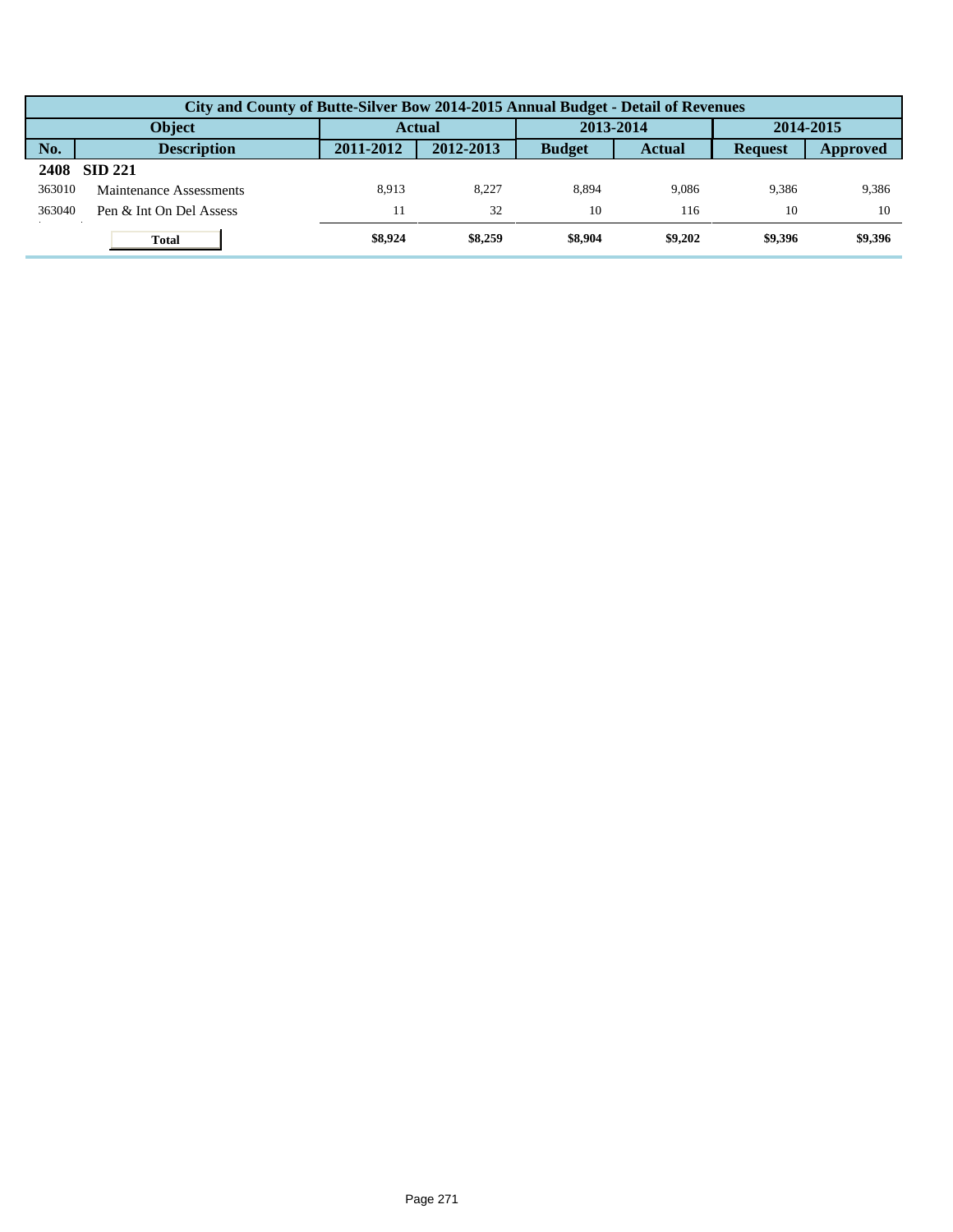|        | City and County of Butte-Silver Bow 2014-2015 Annual Budget - Detail of Revenues |           |           |               |               |                |           |  |  |  |  |
|--------|----------------------------------------------------------------------------------|-----------|-----------|---------------|---------------|----------------|-----------|--|--|--|--|
|        | Object                                                                           |           | Actual    |               | 2013-2014     |                | 2014-2015 |  |  |  |  |
| No.    | <b>Description</b>                                                               | 2011-2012 | 2012-2013 | <b>Budget</b> | <b>Actual</b> | <b>Request</b> | Approved  |  |  |  |  |
| 2409   | <b>SID 247</b>                                                                   |           |           |               |               |                |           |  |  |  |  |
| 313001 | Tax Title & Property Sale                                                        |           | $\Omega$  | $\Omega$      |               | 0              |           |  |  |  |  |
| 363010 | Maintenance Assessments                                                          | 3.379     | 3.424     | 3.632         | 3,980         | 3.927          | 3,927     |  |  |  |  |
| 363040 | Pen & Int On Del Assess                                                          | 120       | 164       | 120           | 210           | 15             | 15        |  |  |  |  |
|        | <b>Total</b>                                                                     | \$3,498   | \$3,588   | \$3,752       | \$4,189       | \$3,942        | \$3,942   |  |  |  |  |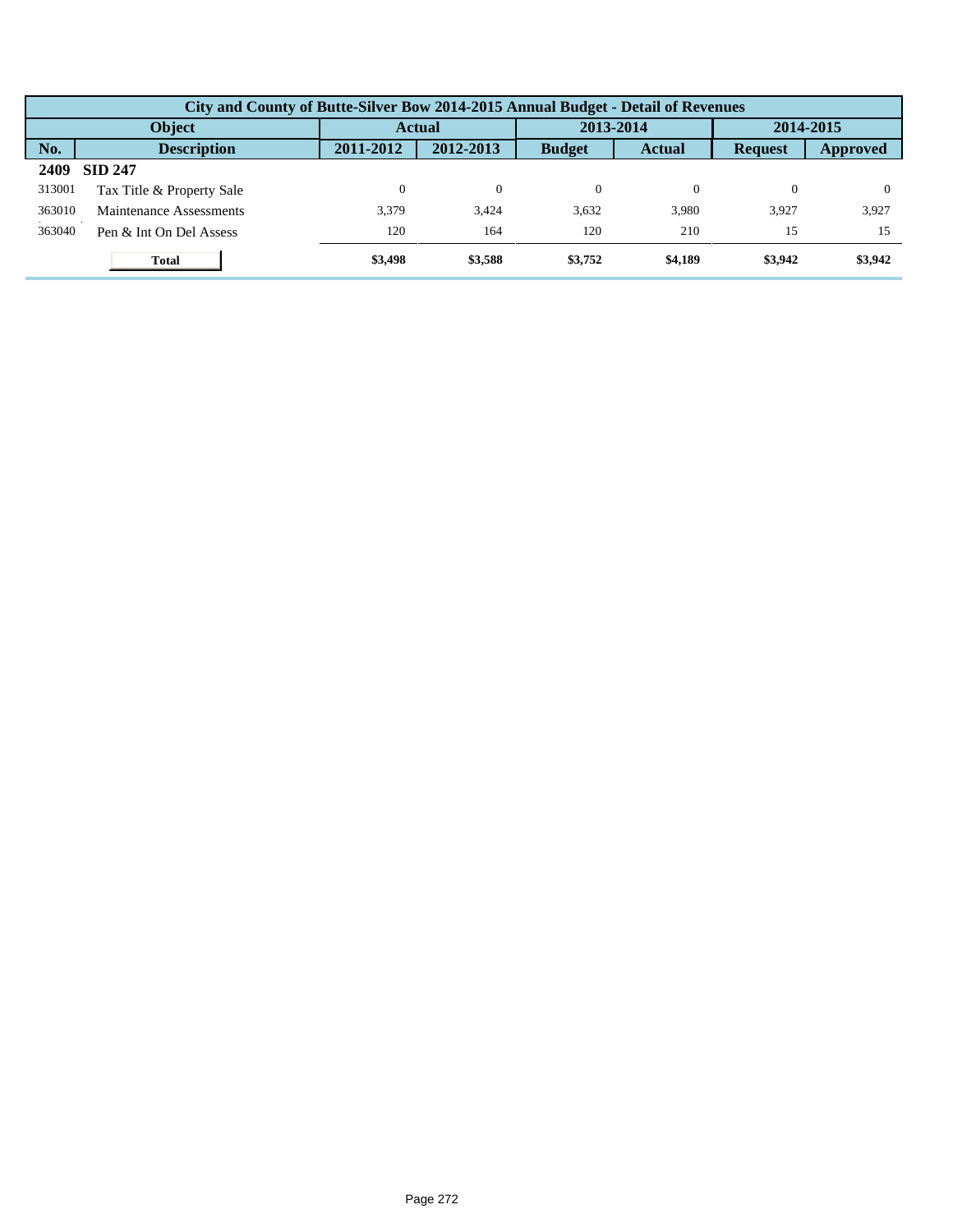|        | City and County of Butte-Silver Bow 2014-2015 Annual Budget - Detail of Revenues |           |               |               |               |                |           |  |  |  |  |
|--------|----------------------------------------------------------------------------------|-----------|---------------|---------------|---------------|----------------|-----------|--|--|--|--|
|        | Object                                                                           |           | <b>Actual</b> |               | 2013-2014     |                | 2014-2015 |  |  |  |  |
| No.    | <b>Description</b>                                                               | 2011-2012 | 2012-2013     | <b>Budget</b> | <b>Actual</b> | <b>Request</b> | Approved  |  |  |  |  |
| 2410   | <b>SID 260</b>                                                                   |           |               |               |               |                |           |  |  |  |  |
| 313001 | Tax Title & Property Sale                                                        |           | $\Omega$      | $\Omega$      |               | 0              |           |  |  |  |  |
| 363010 | Maintenance Assessments                                                          | 6.912     | 6,395         | 7.516         | 7.321         | 8,616          | 8,616     |  |  |  |  |
| 363040 | Pen & Int On Del Assess                                                          | 71        | 99            | 70            | 88            | 25             | 25        |  |  |  |  |
|        | <b>Total</b>                                                                     | \$6,983   | \$6,494       | \$7.586       | \$7,409       | \$8,641        | \$8,641   |  |  |  |  |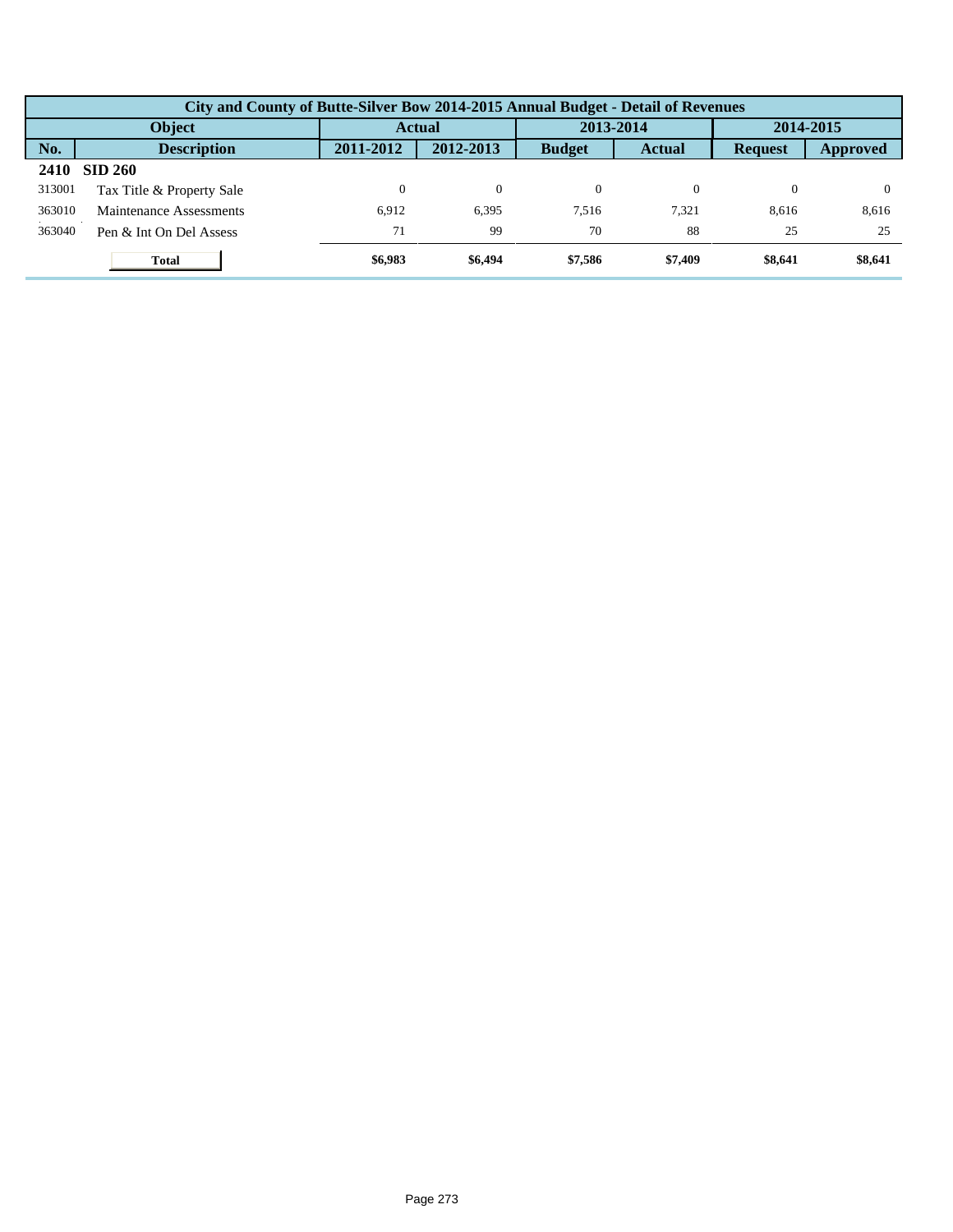|        | City and County of Butte-Silver Bow 2014-2015 Annual Budget - Detail of Revenues |           |                |               |               |                |           |  |  |  |  |
|--------|----------------------------------------------------------------------------------|-----------|----------------|---------------|---------------|----------------|-----------|--|--|--|--|
|        | Object                                                                           |           | <b>Actual</b>  |               | 2013-2014     |                | 2014-2015 |  |  |  |  |
| No.    | <b>Description</b>                                                               | 2011-2012 | 2012-2013      | <b>Budget</b> | <b>Actual</b> | <b>Request</b> | Approved  |  |  |  |  |
| 2411   | <b>SID 264</b>                                                                   |           |                |               |               |                |           |  |  |  |  |
| 313001 | Tax Title & Property Sale                                                        | 0         | $\overline{0}$ | $\Omega$      | 0             |                |           |  |  |  |  |
| 363010 | Maintenance Assessments                                                          | 3.868     | 4,387          | 3,951         | 4.603         | 3.783          | 3,783     |  |  |  |  |
| 363040 | Pen & Int On Del Assess                                                          | 56        | 112            | 50            | 146           | 10             | 10        |  |  |  |  |
|        | <b>Total</b>                                                                     | \$3,925   | \$4,499        | \$4,001       | \$4,749       | \$3,793        | \$3,793   |  |  |  |  |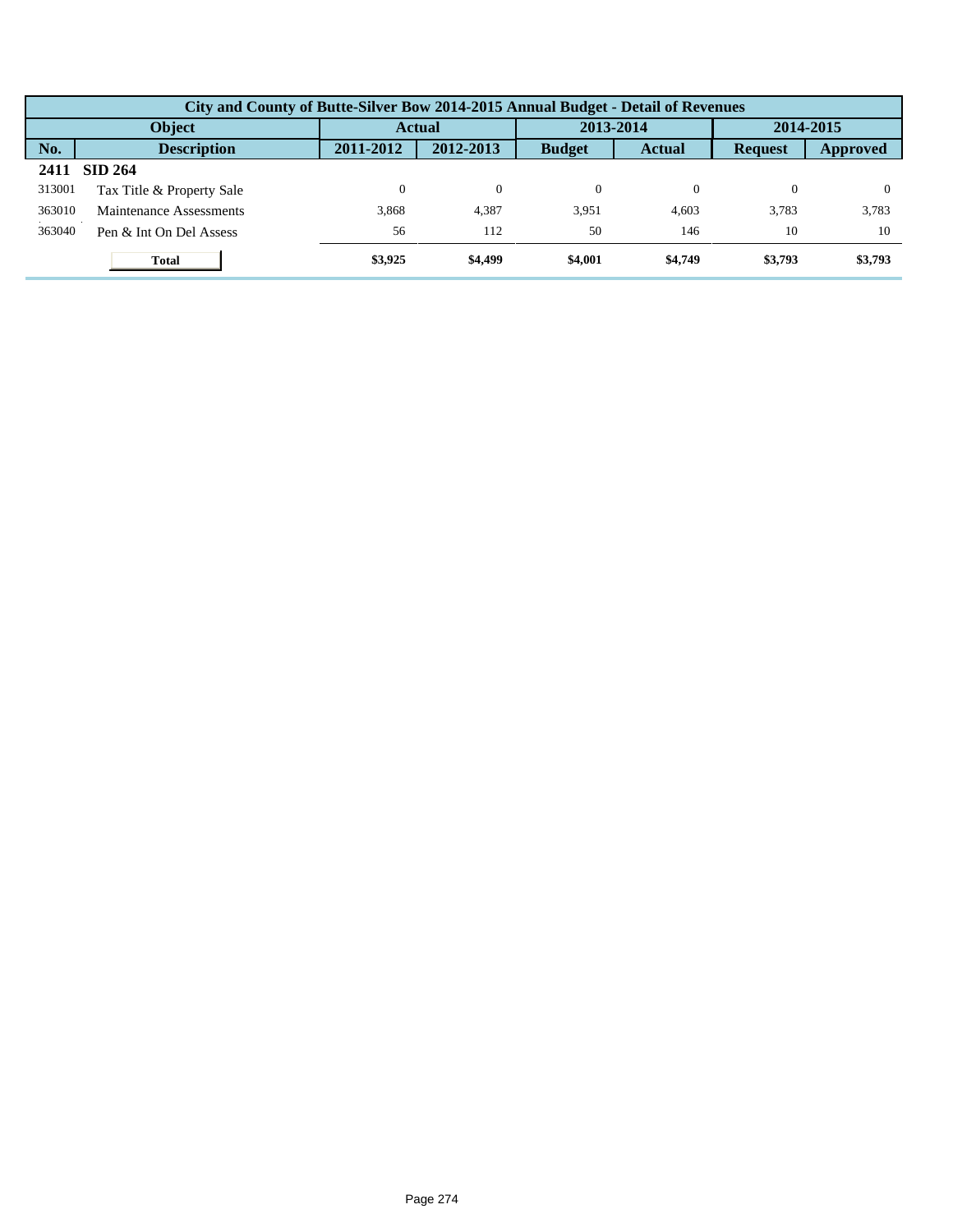|        | City and County of Butte-Silver Bow 2014-2015 Annual Budget - Detail of Revenues |           |               |               |               |                |           |  |  |  |  |
|--------|----------------------------------------------------------------------------------|-----------|---------------|---------------|---------------|----------------|-----------|--|--|--|--|
|        | Object                                                                           |           | <b>Actual</b> |               | 2013-2014     |                | 2014-2015 |  |  |  |  |
| No.    | <b>Description</b>                                                               | 2011-2012 | 2012-2013     | <b>Budget</b> | <b>Actual</b> | <b>Request</b> | Approved  |  |  |  |  |
| 2412   | SID 270-278                                                                      |           |               |               |               |                |           |  |  |  |  |
| 313001 | Tax Title & Property Sale                                                        |           | $\theta$      | $\Omega$      |               | 0              |           |  |  |  |  |
| 363010 | Maintenance Assessments                                                          | 1.903     | 1.961         | 1.876         | 2.103         | 1.967          | 1,967     |  |  |  |  |
| 363040 | Pen & Int On Del Assess                                                          | 63        | 45            | 60            | 48            | 10             | 10        |  |  |  |  |
|        | <b>Total</b>                                                                     | \$1,966   | \$2,006       | \$1,936       | \$2,151       | \$1,977        | \$1,977   |  |  |  |  |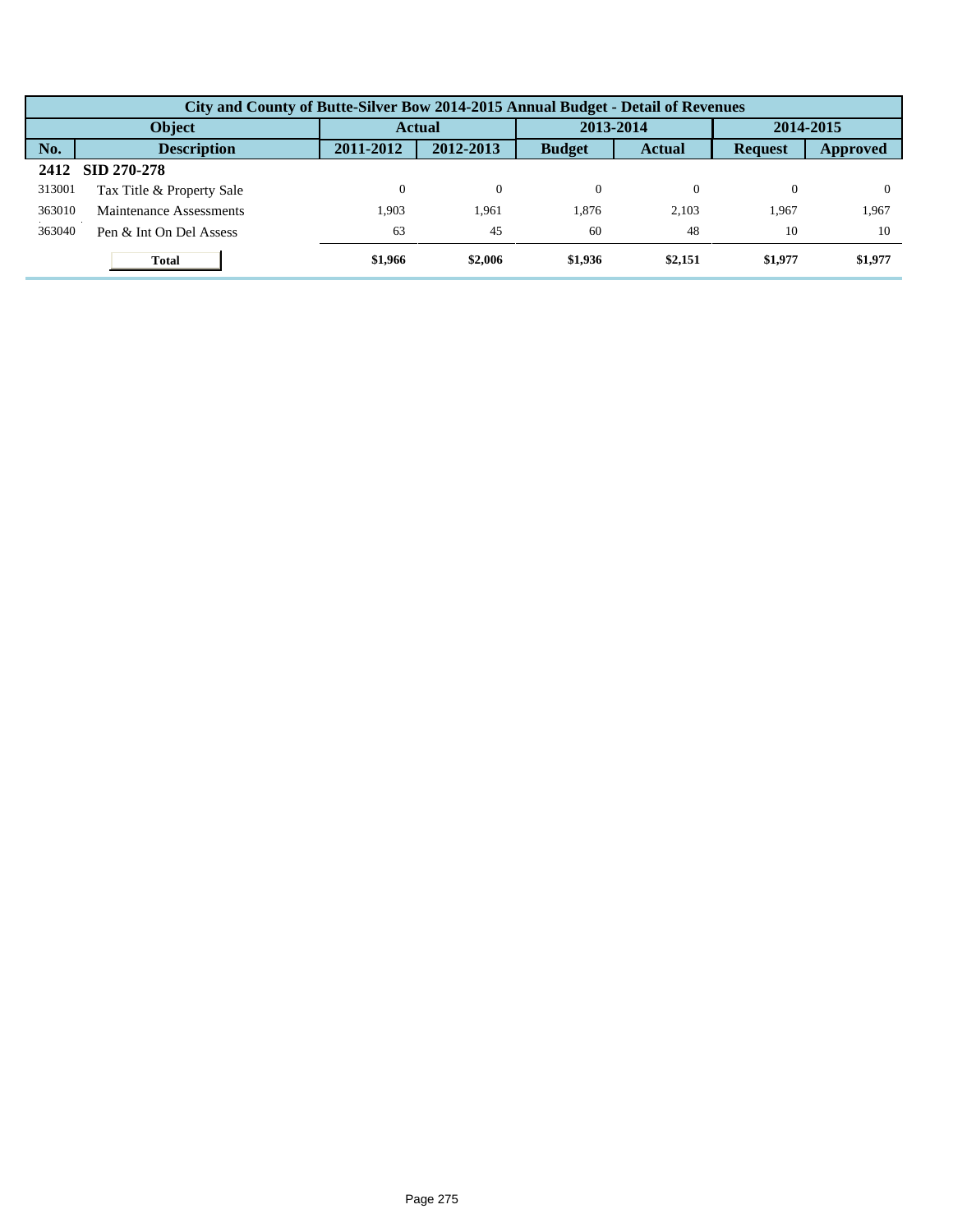|        | City and County of Butte-Silver Bow 2014-2015 Annual Budget - Detail of Revenues |           |               |               |               |                |           |  |  |  |  |
|--------|----------------------------------------------------------------------------------|-----------|---------------|---------------|---------------|----------------|-----------|--|--|--|--|
|        | Object                                                                           |           | <b>Actual</b> |               | 2013-2014     |                | 2014-2015 |  |  |  |  |
| No.    | <b>Description</b>                                                               | 2011-2012 | 2012-2013     | <b>Budget</b> | <b>Actual</b> | <b>Request</b> | Approved  |  |  |  |  |
| 2413   | <b>SID 291</b>                                                                   |           |               |               |               |                |           |  |  |  |  |
| 313001 | Tax Title & Property Sale                                                        |           | $\Omega$      | $\Omega$      |               | 0              |           |  |  |  |  |
| 363010 | Maintenance Assessments                                                          | 3.980     | 3.649         | 5.198         | 5,694         | 4.710          | 4,710     |  |  |  |  |
| 363040 | Pen & Int On Del Assess                                                          | 119       | 123           | 110           | 325           | 10             | 10        |  |  |  |  |
|        | <b>Total</b>                                                                     | \$4,099   | \$3,772       | \$5,308       | \$6,019       | \$4,720        | \$4,720   |  |  |  |  |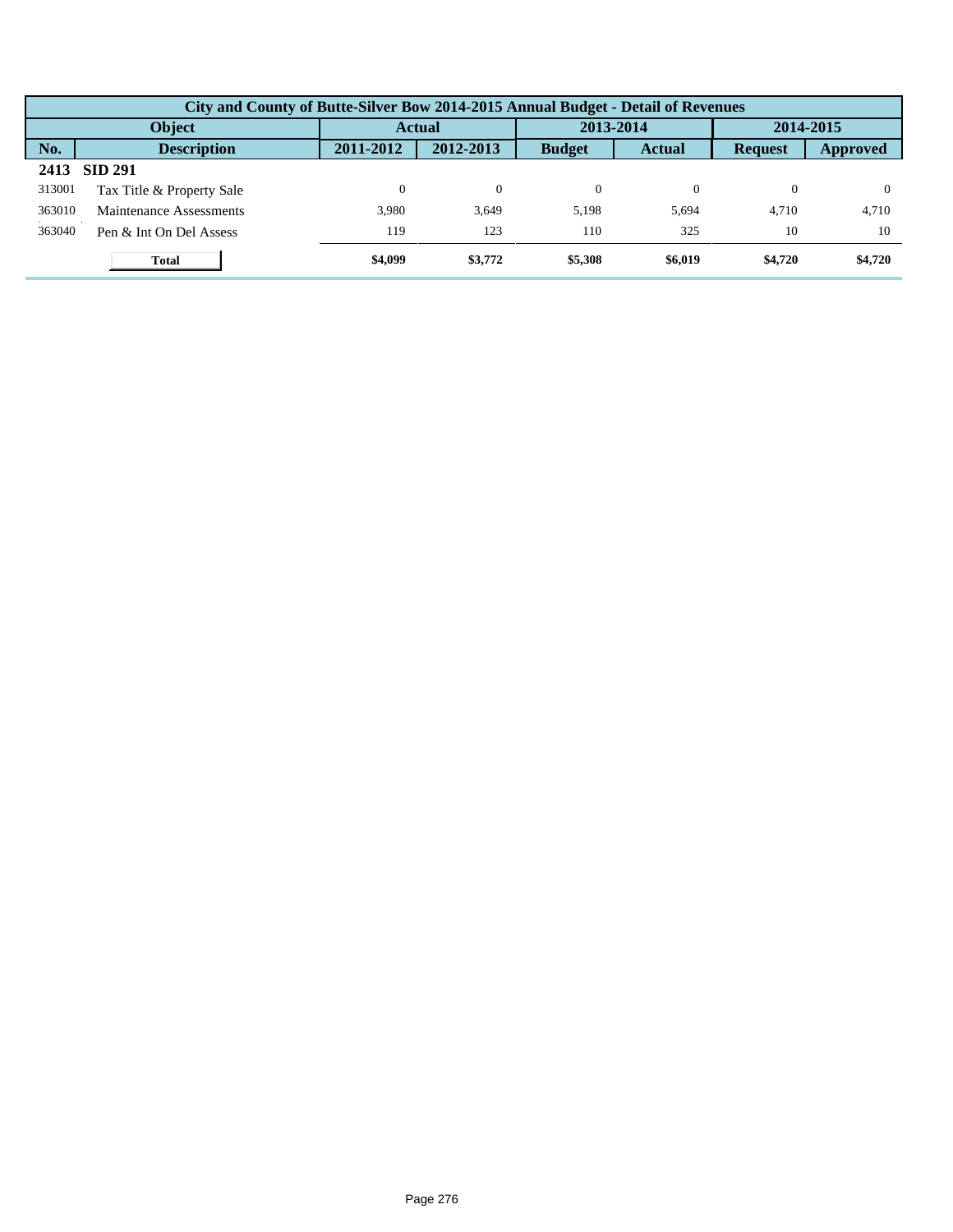|        | City and County of Butte-Silver Bow 2014-2015 Annual Budget - Detail of Revenues |               |           |               |               |                |          |  |  |  |
|--------|----------------------------------------------------------------------------------|---------------|-----------|---------------|---------------|----------------|----------|--|--|--|
|        | <b>Object</b>                                                                    | <b>Actual</b> |           | 2013-2014     |               | 2014-2015      |          |  |  |  |
| No.    | <b>Description</b>                                                               | 2011-2012     | 2012-2013 | <b>Budget</b> | <b>Actual</b> | <b>Request</b> | Approved |  |  |  |
| 2414   | <b>SID 316</b>                                                                   |               |           |               |               |                |          |  |  |  |
| 363010 | Maintenance Assessments                                                          | 3.885         | 3.203     | 3.538         | 3.585         | 4.239          | 4,239    |  |  |  |
| 363040 | Pen & Int On Del Assess                                                          | 36            | 34        | 35            | 20            | 25             | 25       |  |  |  |
|        | <b>Total</b>                                                                     | \$3,921       | \$3,237   | \$3,573       | \$3,606       | \$4,264        | \$4,264  |  |  |  |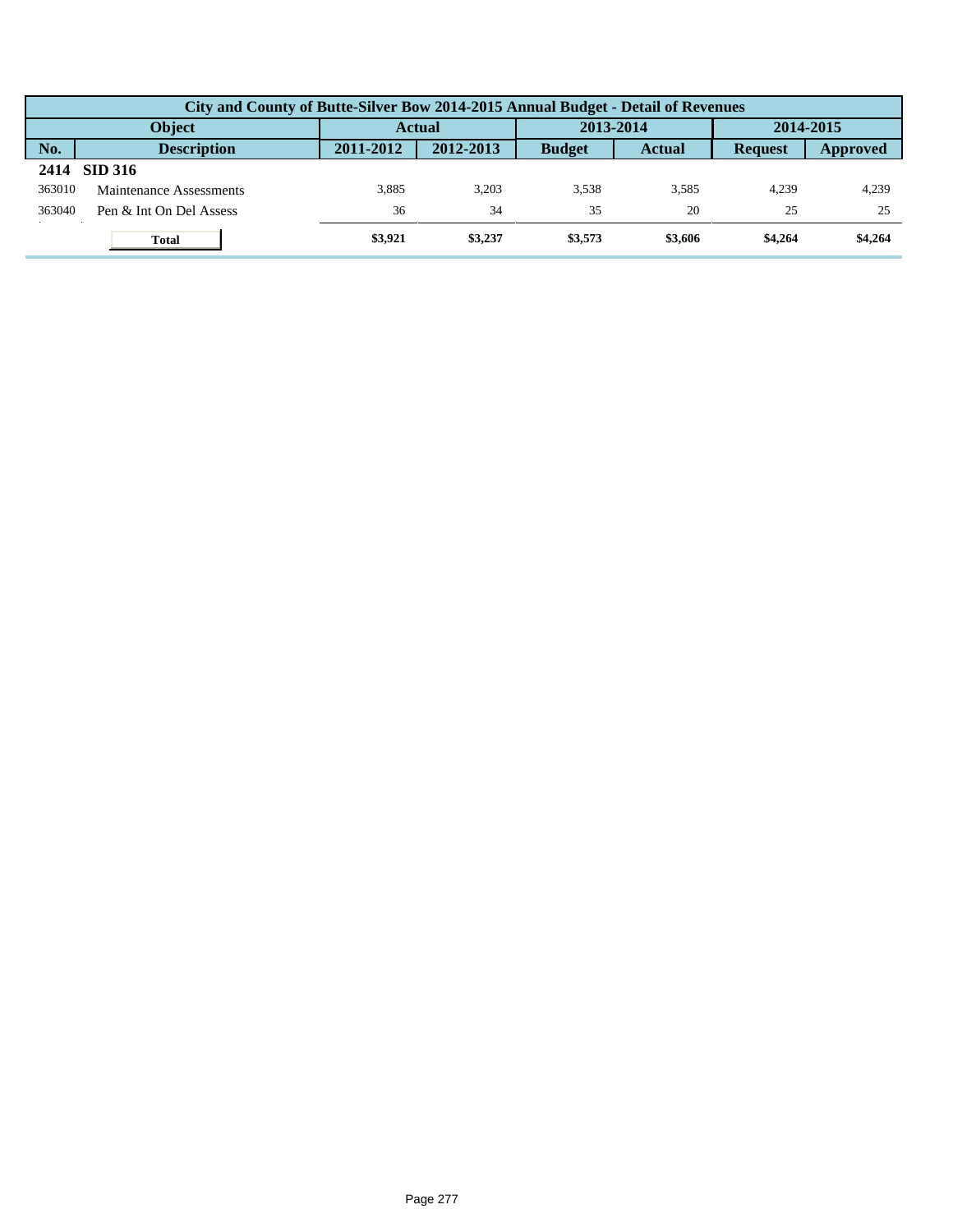|        | City and County of Butte-Silver Bow 2014-2015 Annual Budget - Detail of Revenues |               |           |               |               |                |          |  |  |  |
|--------|----------------------------------------------------------------------------------|---------------|-----------|---------------|---------------|----------------|----------|--|--|--|
|        | <b>Object</b>                                                                    | <b>Actual</b> |           | 2013-2014     |               | 2014-2015      |          |  |  |  |
| No.    | <b>Description</b>                                                               | 2011-2012     | 2012-2013 | <b>Budget</b> | <b>Actual</b> | <b>Request</b> | Approved |  |  |  |
| 2415   | SID 317-319                                                                      |               |           |               |               |                |          |  |  |  |
| 363010 | Maintenance Assessments                                                          | 15.104        | 11.780    | 14.677        | 14.424        | 17.638         | 17,638   |  |  |  |
| 363040 | Pen & Int On Del Assess                                                          | 210           | 265       | 210           | 284           | 100            | 100      |  |  |  |
|        | <b>Total</b>                                                                     | \$15,314      | \$12,045  | \$14,887      | \$14,708      | \$17,738       | \$17,738 |  |  |  |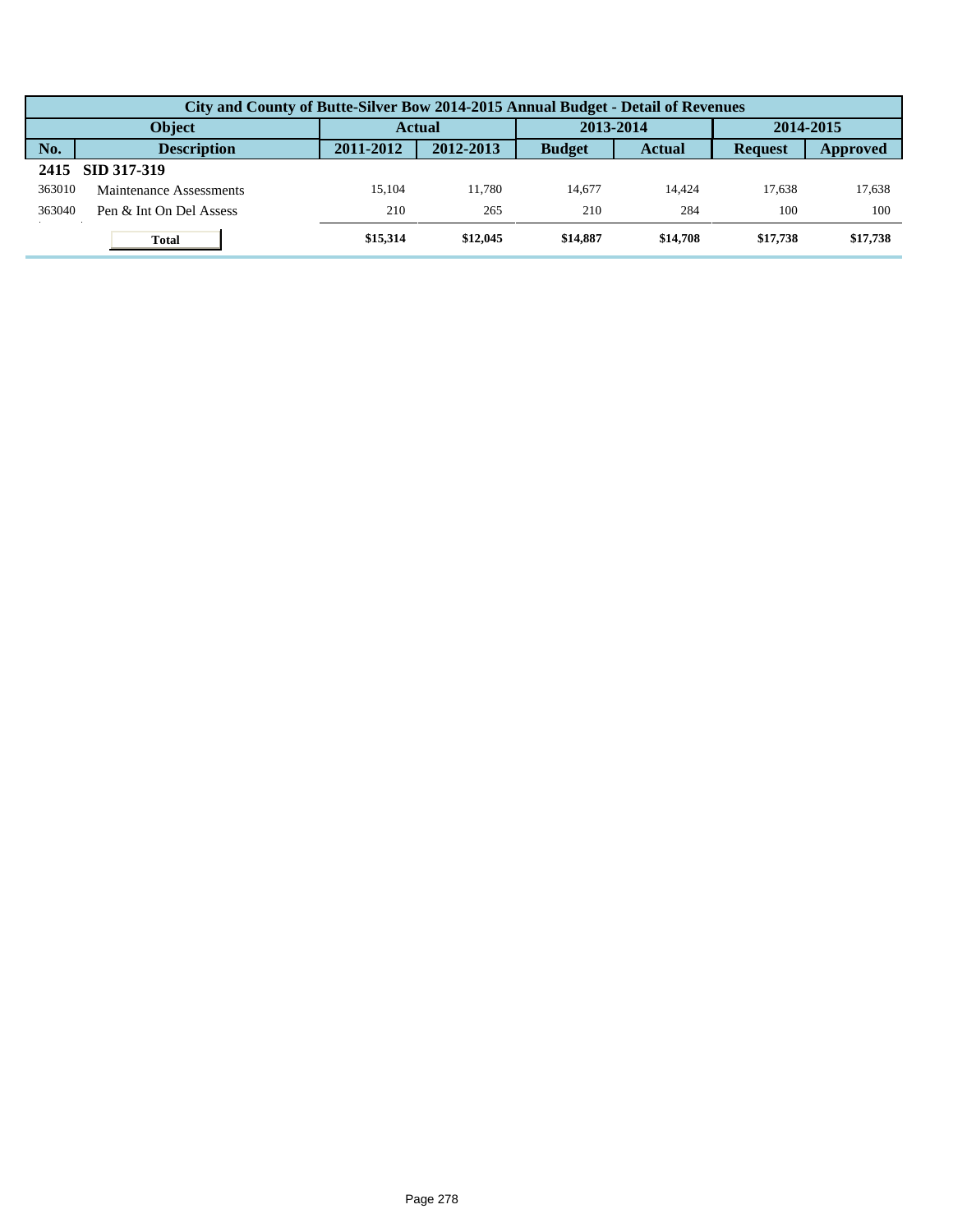|        | City and County of Butte-Silver Bow 2014-2015 Annual Budget - Detail of Revenues |               |           |               |               |                |          |  |  |  |  |
|--------|----------------------------------------------------------------------------------|---------------|-----------|---------------|---------------|----------------|----------|--|--|--|--|
|        | <b>Object</b>                                                                    | <b>Actual</b> |           | 2013-2014     |               | 2014-2015      |          |  |  |  |  |
| No.    | <b>Description</b>                                                               | 2011-2012     | 2012-2013 | <b>Budget</b> | <b>Actual</b> | <b>Request</b> | Approved |  |  |  |  |
| 2416   | <b>SID 330</b>                                                                   |               |           |               |               |                |          |  |  |  |  |
| 363010 | Maintenance Assessments                                                          | 2.899         | 2.272     | 2.779         | 3.012         | 3.271          | 3,271    |  |  |  |  |
| 363040 | Pen & Int On Del Assess                                                          | 60            | 44        | 60            | 101           |                |          |  |  |  |  |
|        | <b>Total</b>                                                                     | \$2,959       | \$2,315   | \$2,839       | \$3,113       | \$3,274        | \$3,274  |  |  |  |  |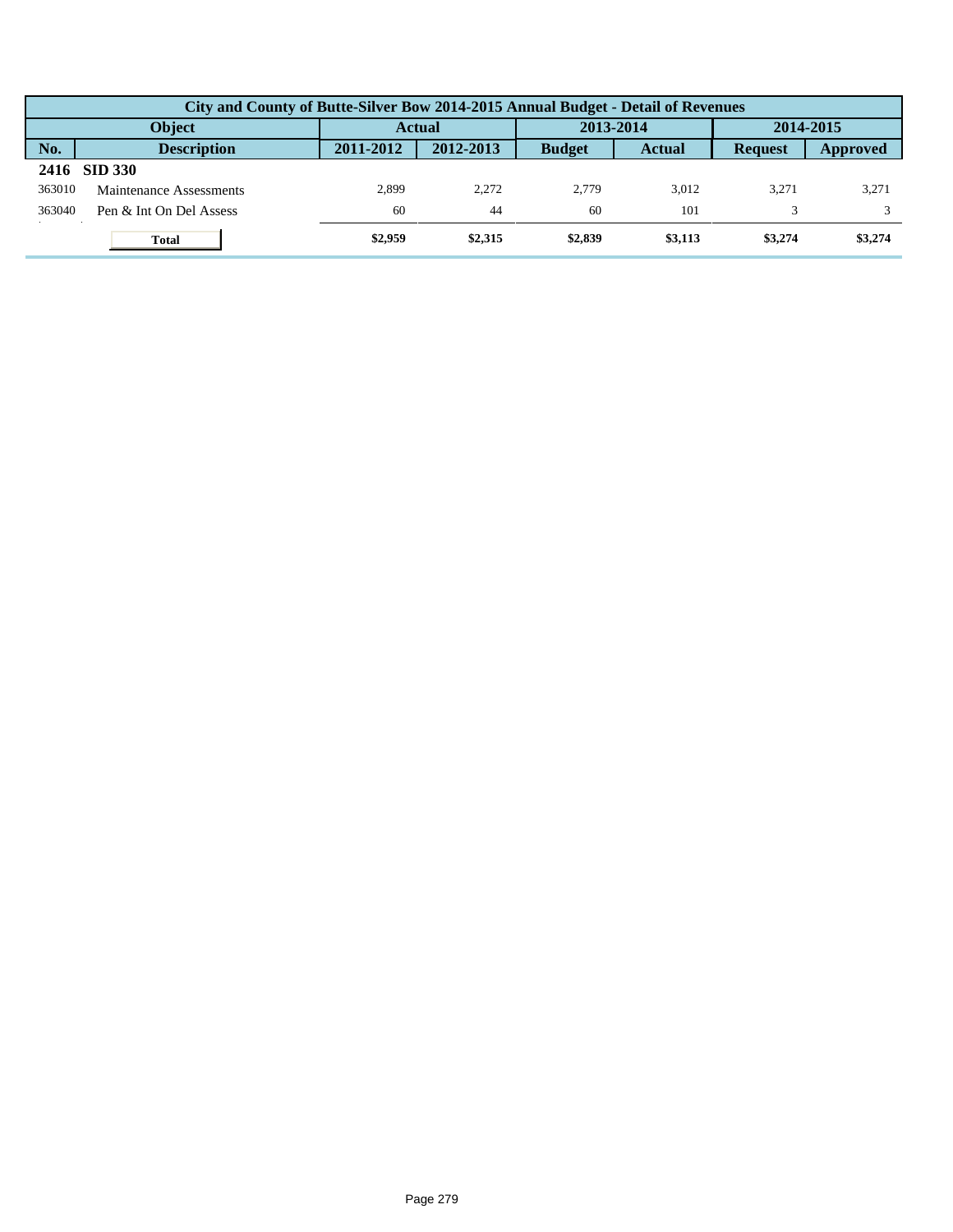|                                             | City and County of Butte-Silver Bow 2014-2015 Annual Budget - Detail of Revenues |           |           |               |               |                |           |  |  |  |
|---------------------------------------------|----------------------------------------------------------------------------------|-----------|-----------|---------------|---------------|----------------|-----------|--|--|--|
| 2013-2014<br><b>Object</b><br><b>Actual</b> |                                                                                  |           |           |               |               |                | 2014-2015 |  |  |  |
| No.                                         | <b>Description</b>                                                               | 2011-2012 | 2012-2013 | <b>Budget</b> | <b>Actual</b> | <b>Request</b> | Approved  |  |  |  |
| 2417                                        | <b>SID 340</b>                                                                   |           |           |               |               |                |           |  |  |  |
| 363010                                      | Maintenance Assessments                                                          | 1.338     | . 689     | 1.680         | 1.847         | 1.625          | 1,625     |  |  |  |
| 363040                                      | Pen & Int On Del Assess                                                          | 6         | 16        |               |               |                |           |  |  |  |
|                                             | <b>Total</b>                                                                     | \$1,343   | \$1,705   | \$1,685       | \$1,856       | \$1,627        | \$1,627   |  |  |  |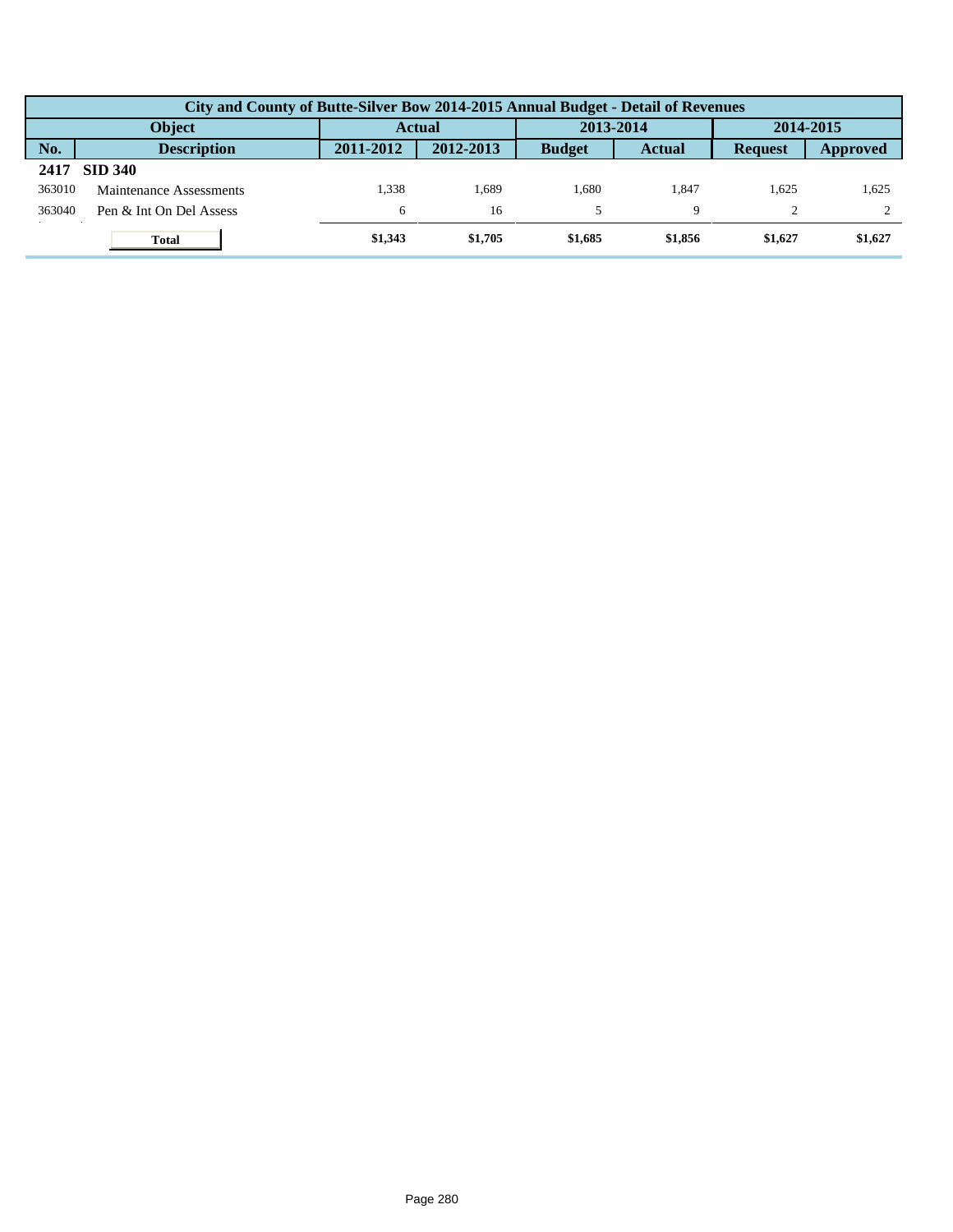|        | City and County of Butte-Silver Bow 2014-2015 Annual Budget - Detail of Revenues |               |           |               |               |                |          |  |  |  |
|--------|----------------------------------------------------------------------------------|---------------|-----------|---------------|---------------|----------------|----------|--|--|--|
|        | <b>Object</b>                                                                    | <b>Actual</b> |           | 2013-2014     |               | 2014-2015      |          |  |  |  |
| No.    | <b>Description</b>                                                               | 2011-2012     | 2012-2013 | <b>Budget</b> | <b>Actual</b> | <b>Request</b> | Approved |  |  |  |
| 2418   | <b>SID 346</b>                                                                   |               |           |               |               |                |          |  |  |  |
| 363010 | Maintenance Assessments                                                          | 416           | 570       | 545           | 519           | 728            | 728      |  |  |  |
| 363040 | Pen & Int On Del Assess                                                          | 4             | 32        |               |               |                |          |  |  |  |
|        | <b>Total</b>                                                                     | \$420         | \$602     | \$550         | \$523         | \$729          | \$729    |  |  |  |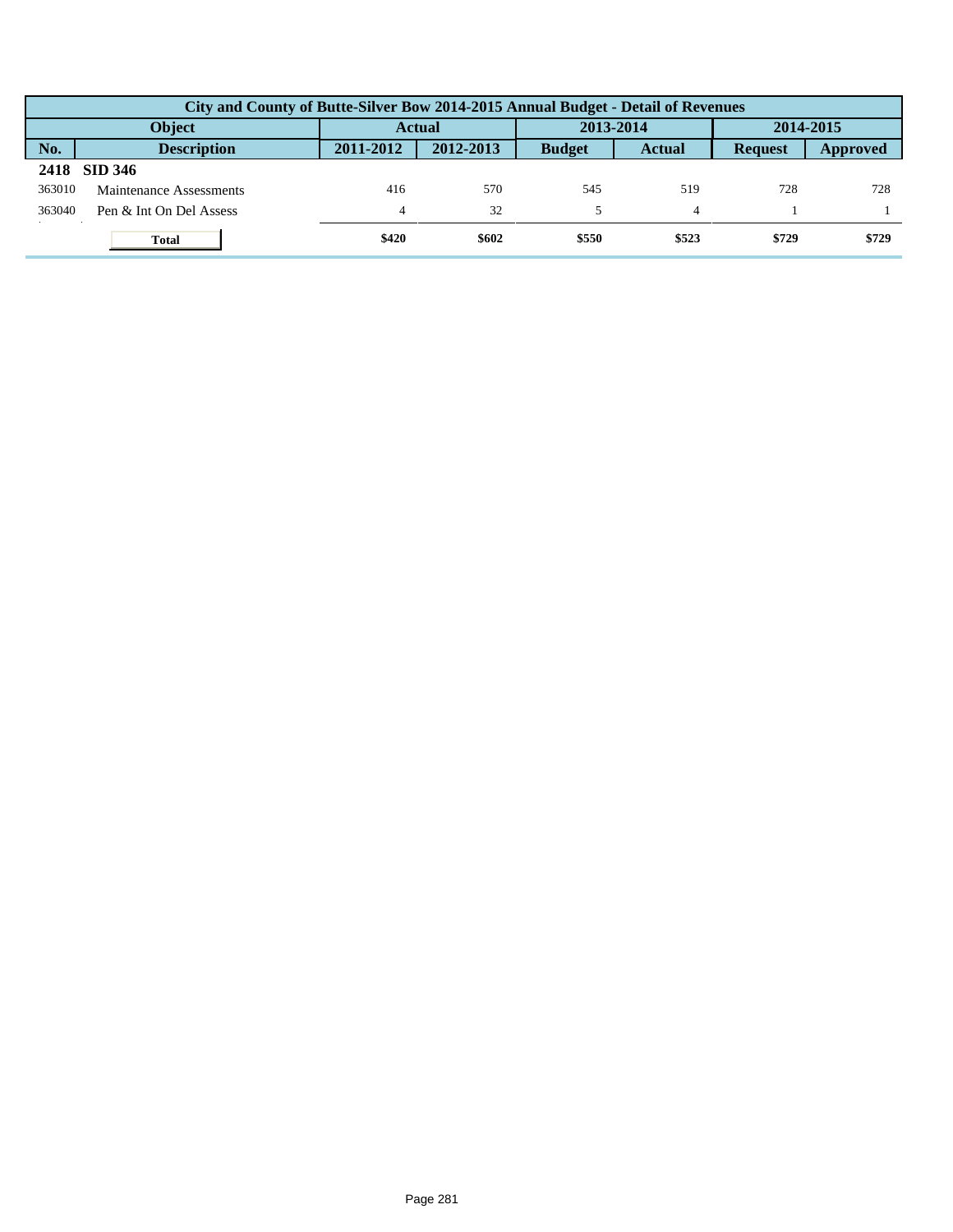|        | City and County of Butte-Silver Bow 2014-2015 Annual Budget - Detail of Revenues |           |               |               |               |                |           |  |  |  |  |
|--------|----------------------------------------------------------------------------------|-----------|---------------|---------------|---------------|----------------|-----------|--|--|--|--|
|        | Object                                                                           |           | <b>Actual</b> |               | 2013-2014     |                | 2014-2015 |  |  |  |  |
| No.    | <b>Description</b>                                                               | 2011-2012 | 2012-2013     | <b>Budget</b> | <b>Actual</b> | <b>Request</b> | Approved  |  |  |  |  |
| 2419   | <b>SID 364</b>                                                                   |           |               |               |               |                |           |  |  |  |  |
| 313001 | Tax Title & Property Sale                                                        |           | $\theta$      | $\Omega$      |               | 0              |           |  |  |  |  |
| 363010 | Maintenance Assessments                                                          | 9.656     | 9.779         | 9.965         | 9.717         | 11.372         | 11,372    |  |  |  |  |
| 363040 | Pen & Int On Del Assess                                                          | 65        | 166           | 65            | 29            | 11             |           |  |  |  |  |
|        | <b>Total</b>                                                                     | \$9,721   | \$9,945       | \$10,030      | \$9,746       | \$11,383       | \$11,383  |  |  |  |  |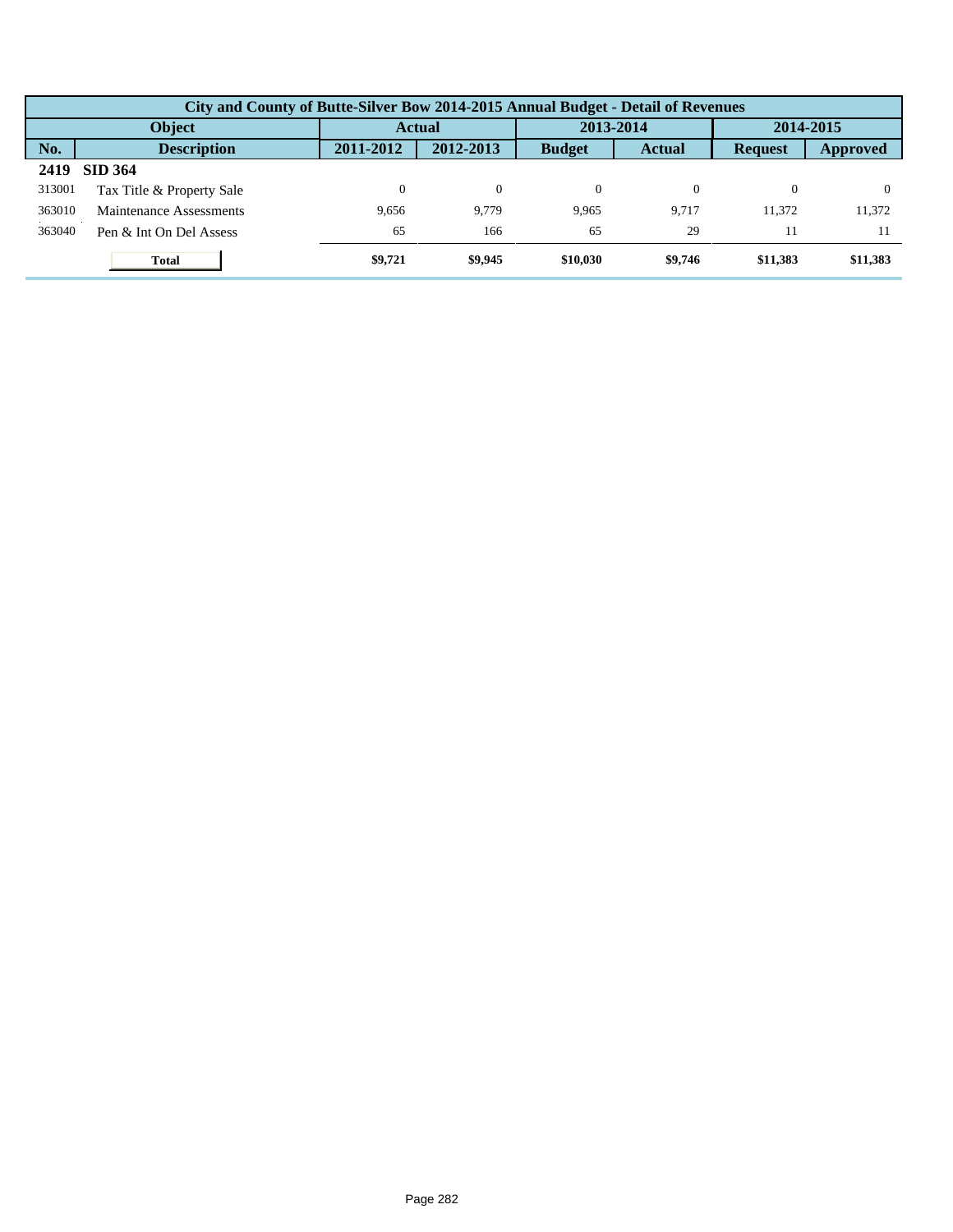|        | City and County of Butte-Silver Bow 2014-2015 Annual Budget - Detail of Revenues |           |           |               |               |                |          |  |  |  |
|--------|----------------------------------------------------------------------------------|-----------|-----------|---------------|---------------|----------------|----------|--|--|--|
|        | <b>Object</b>                                                                    | Actual    |           | 2013-2014     |               | 2014-2015      |          |  |  |  |
| No.    | <b>Description</b>                                                               | 2011-2012 | 2012-2013 | <b>Budget</b> | <b>Actual</b> | <b>Request</b> | Approved |  |  |  |
| 2420   | <b>SID 367</b>                                                                   |           |           |               |               |                |          |  |  |  |
| 363010 | Maintenance Assessments                                                          | 1.828     | .536      | 1.630         | 1.717         | 1.925          | 1,925    |  |  |  |
| 363040 | Pen & Int On Del Assess                                                          | 20        | 20        | 20            | 39            | 20             | 20       |  |  |  |
|        | <b>Total</b>                                                                     | \$1,848   | \$1,556   | \$1,650       | \$1,756       | \$1,945        | \$1,945  |  |  |  |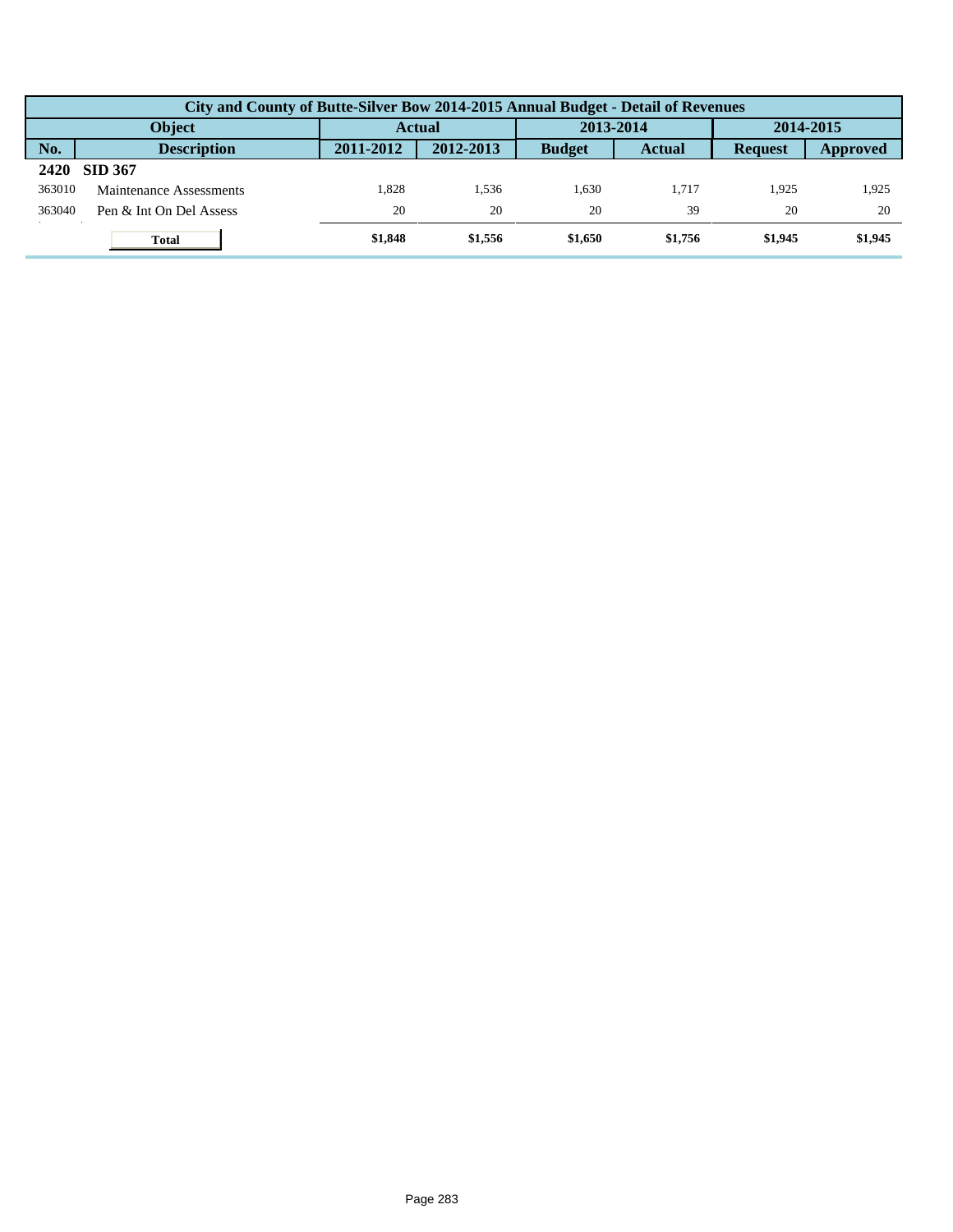|        | City and County of Butte-Silver Bow 2014-2015 Annual Budget - Detail of Revenues |               |           |               |               |                |          |  |  |  |
|--------|----------------------------------------------------------------------------------|---------------|-----------|---------------|---------------|----------------|----------|--|--|--|
|        | <b>Object</b>                                                                    | <b>Actual</b> |           | 2013-2014     |               | 2014-2015      |          |  |  |  |
| No.    | <b>Description</b>                                                               | 2011-2012     | 2012-2013 | <b>Budget</b> | <b>Actual</b> | <b>Request</b> | Approved |  |  |  |
| 2421   | <b>SID 368</b>                                                                   |               |           |               |               |                |          |  |  |  |
| 363010 | Maintenance Assessments                                                          | 4.672         | 3.220     | 3.754         | 3.693         | 4.681          | 4,681    |  |  |  |
| 363040 | Pen & Int On Del Assess                                                          | 130           | 12        | 125           | 22            | 20             | 20       |  |  |  |
|        | <b>Total</b>                                                                     | \$4,801       | \$3,232   | \$3,879       | \$3,715       | \$4,701        | \$4,701  |  |  |  |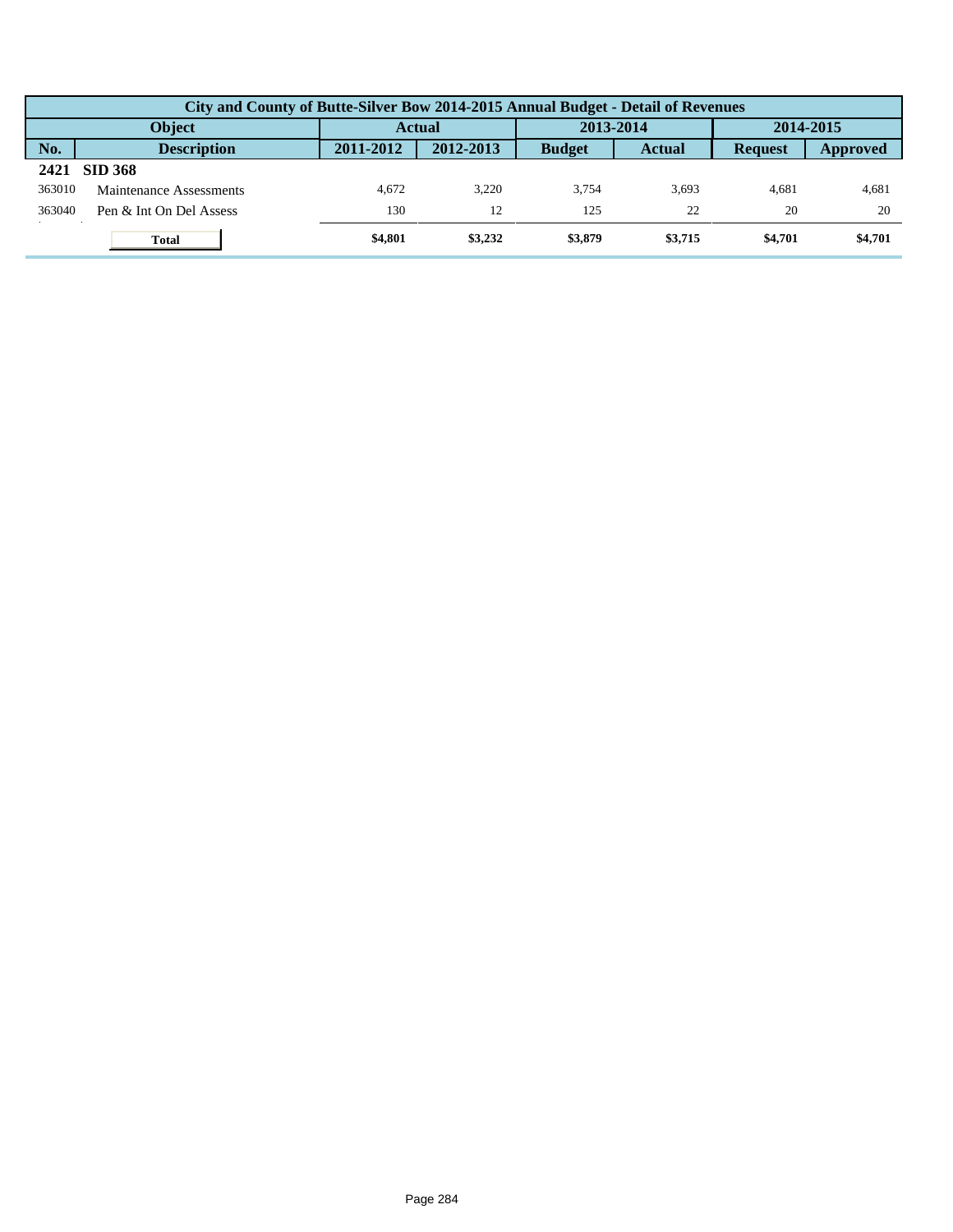|        | City and County of Butte-Silver Bow 2014-2015 Annual Budget - Detail of Revenues |               |           |               |               |                |          |  |  |  |
|--------|----------------------------------------------------------------------------------|---------------|-----------|---------------|---------------|----------------|----------|--|--|--|
|        | <b>Object</b>                                                                    | <b>Actual</b> |           | 2013-2014     |               | 2014-2015      |          |  |  |  |
| No.    | <b>Description</b>                                                               | 2011-2012     | 2012-2013 | <b>Budget</b> | <b>Actual</b> | <b>Request</b> | Approved |  |  |  |
|        | 2422 SID 391                                                                     |               |           |               |               |                |          |  |  |  |
| 363010 | Maintenance Assessments                                                          | 367           | 374       | 338           | 369           | 390            | 390      |  |  |  |
| 363040 | Pen & Int On Del Assess                                                          |               | $\Omega$  |               |               |                |          |  |  |  |
|        | <b>Total</b>                                                                     | \$368         | \$374     | \$339         | \$371         | \$391          | \$391    |  |  |  |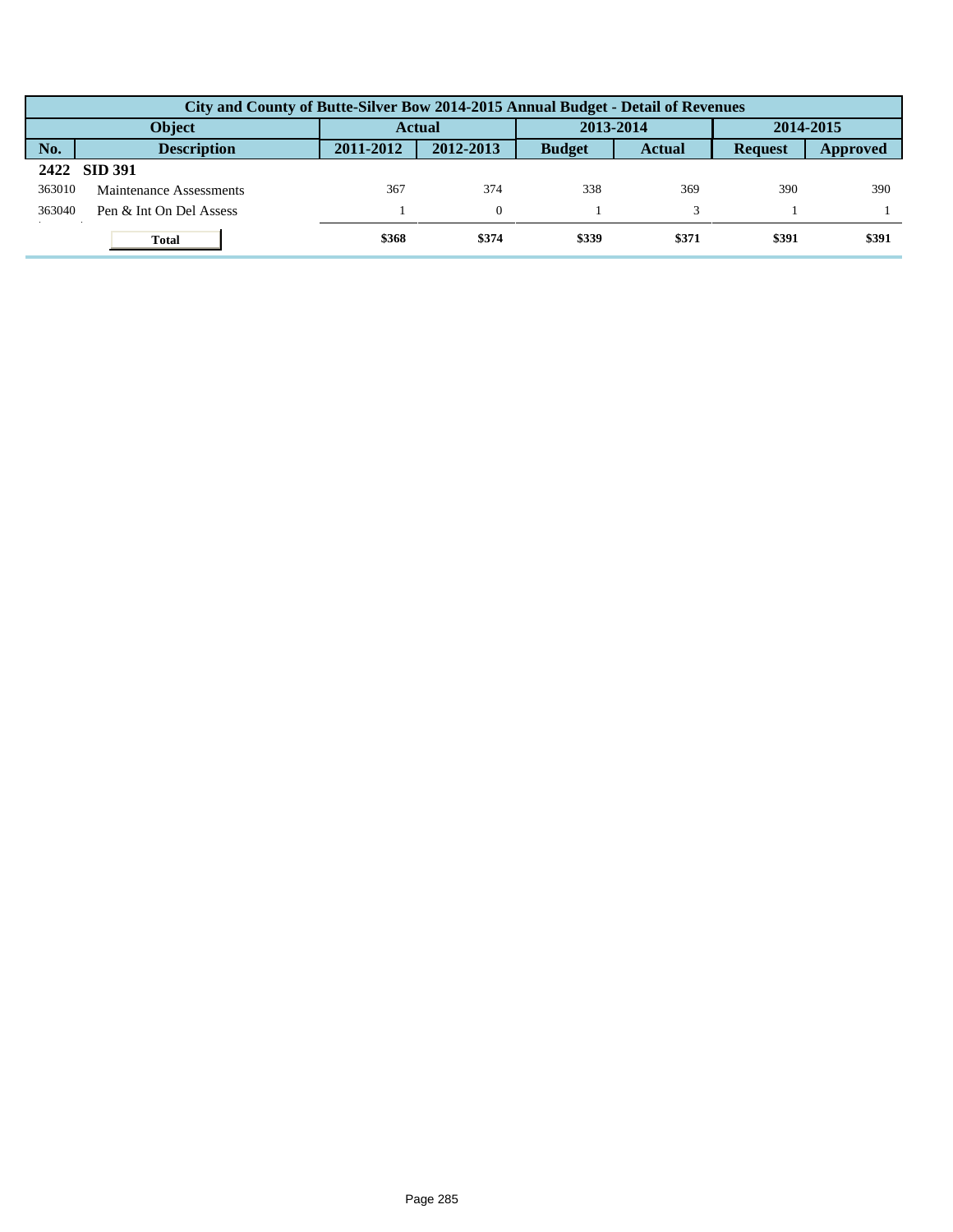|        | City and County of Butte-Silver Bow 2014-2015 Annual Budget - Detail of Revenues |               |           |               |               |                |          |  |  |  |  |
|--------|----------------------------------------------------------------------------------|---------------|-----------|---------------|---------------|----------------|----------|--|--|--|--|
|        | <b>Object</b>                                                                    | <b>Actual</b> |           | 2013-2014     |               | 2014-2015      |          |  |  |  |  |
| No.    | <b>Description</b>                                                               | 2011-2012     | 2012-2013 | <b>Budget</b> | <b>Actual</b> | <b>Request</b> | Approved |  |  |  |  |
| 2423   | <b>SID 392</b>                                                                   |               |           |               |               |                |          |  |  |  |  |
| 363010 | Maintenance Assessments                                                          | 16.371        | 15.227    | 16,076        | 16.227        | 17.667         | 17,667   |  |  |  |  |
| 363040 | Pen & Int On Del Assess                                                          | 273           | 129       | 270           | 159           | 18             | 18       |  |  |  |  |
|        | <b>Total</b>                                                                     | \$16,644      | \$15,356  | \$16,346      | \$16,386      | \$17,684       | \$17,684 |  |  |  |  |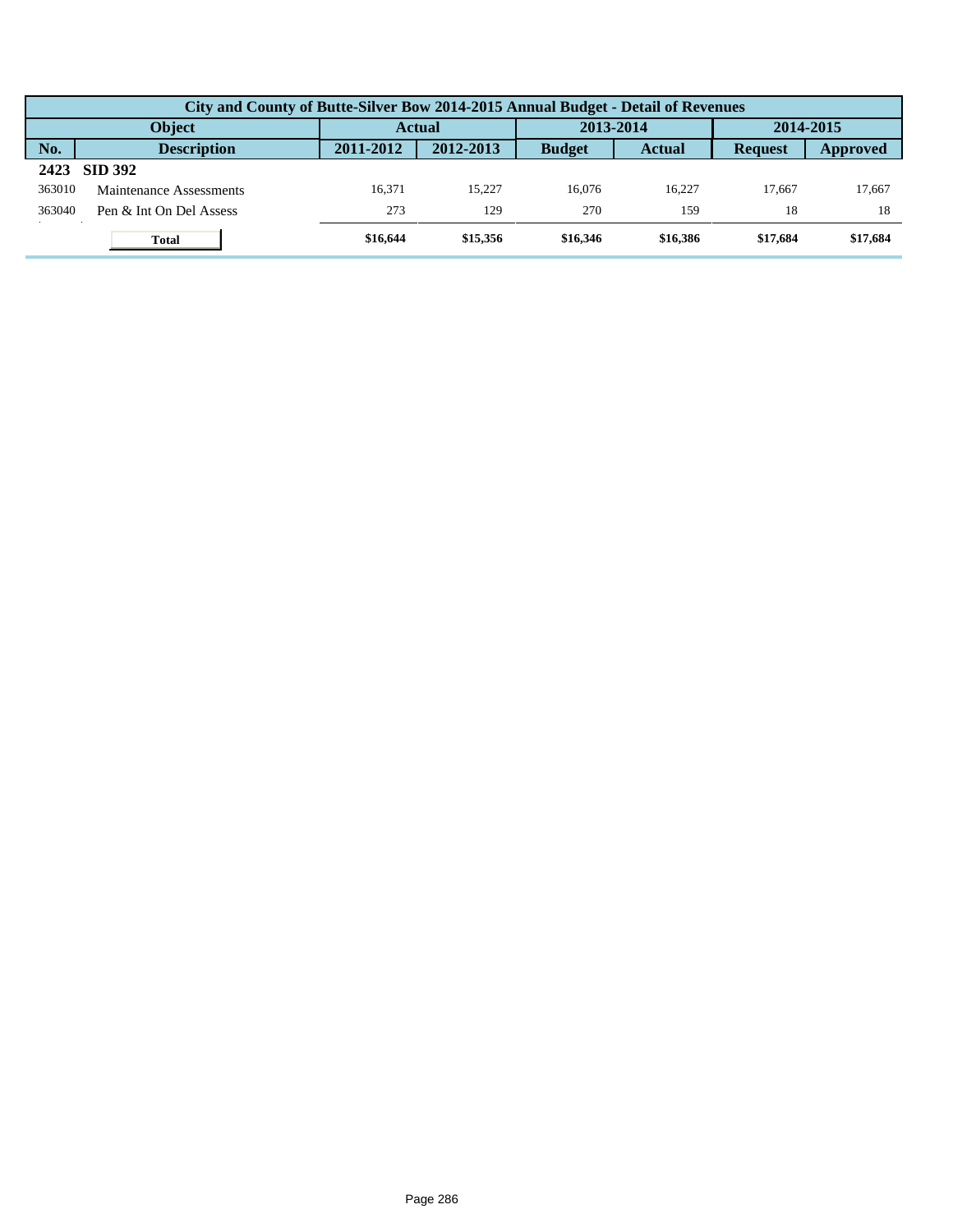|        | City and County of Butte-Silver Bow 2014-2015 Annual Budget - Detail of Revenues |           |           |               |               |                |           |  |  |  |  |
|--------|----------------------------------------------------------------------------------|-----------|-----------|---------------|---------------|----------------|-----------|--|--|--|--|
| Object |                                                                                  |           | Actual    |               | 2013-2014     |                | 2014-2015 |  |  |  |  |
| No.    | <b>Description</b>                                                               | 2011-2012 | 2012-2013 | <b>Budget</b> | <b>Actual</b> | <b>Request</b> | Approved  |  |  |  |  |
| 2425   | <b>SID 400</b>                                                                   |           |           |               |               |                |           |  |  |  |  |
| 313001 | Tax Title & Property Sale                                                        | 0         | $\Omega$  | $\Omega$      | 0             | $\theta$       |           |  |  |  |  |
| 363010 | Maintenance Assessments                                                          | 229,708   | 165.453   | 246,594       | 244,935       | 263,380        | 263,380   |  |  |  |  |
| 363040 | Pen & Int On Del Assess                                                          | 4,337     | 4.220     | 4.250         | 3.961         | 1.000          | 1,000     |  |  |  |  |
|        | <b>Total</b>                                                                     | \$234,045 | \$169,673 | \$250,844     | \$248,896     | \$264,380      | \$264,380 |  |  |  |  |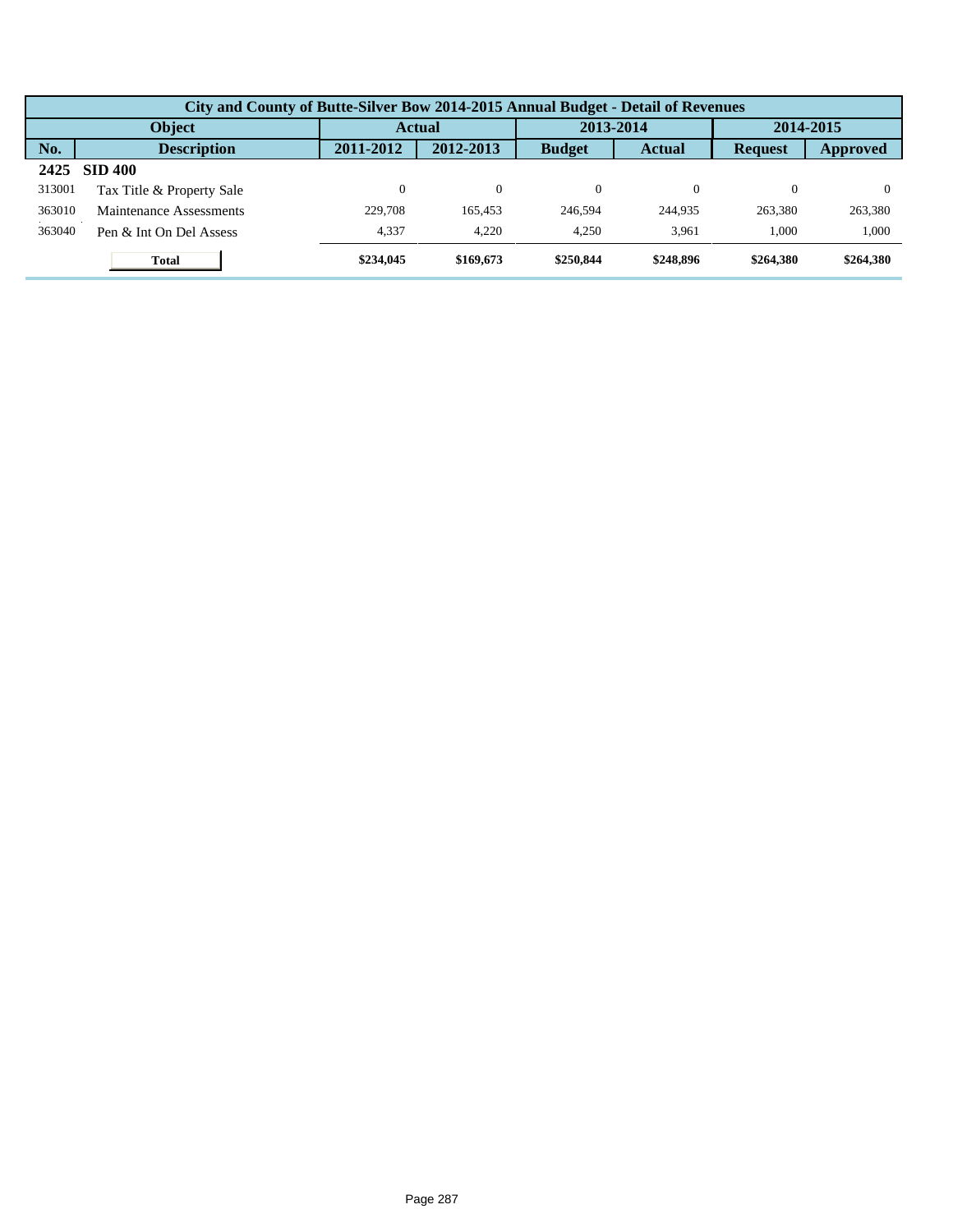|        | City and County of Butte-Silver Bow 2014-2015 Annual Budget - Detail of Revenues |               |           |               |               |                |          |  |  |  |
|--------|----------------------------------------------------------------------------------|---------------|-----------|---------------|---------------|----------------|----------|--|--|--|
|        | <b>Object</b>                                                                    | <b>Actual</b> |           | 2013-2014     |               | 2014-2015      |          |  |  |  |
| No.    | <b>Description</b>                                                               | 2011-2012     | 2012-2013 | <b>Budget</b> | <b>Actual</b> | <b>Request</b> | Approved |  |  |  |
| 2426   | <b>SID 405</b>                                                                   |               |           |               |               |                |          |  |  |  |
| 363010 | Maintenance Assessments                                                          | 3.801         | 3.626     | 3.451         | 3.621         | 4.156          | 4,156    |  |  |  |
| 363040 | Pen & Int On Del Assess                                                          | 69            | 65        | 50            | 44            | 4              | 4        |  |  |  |
|        | <b>Total</b>                                                                     | \$3,871       | \$3,691   | \$3,501       | \$3,665       | \$4,160        | \$4,160  |  |  |  |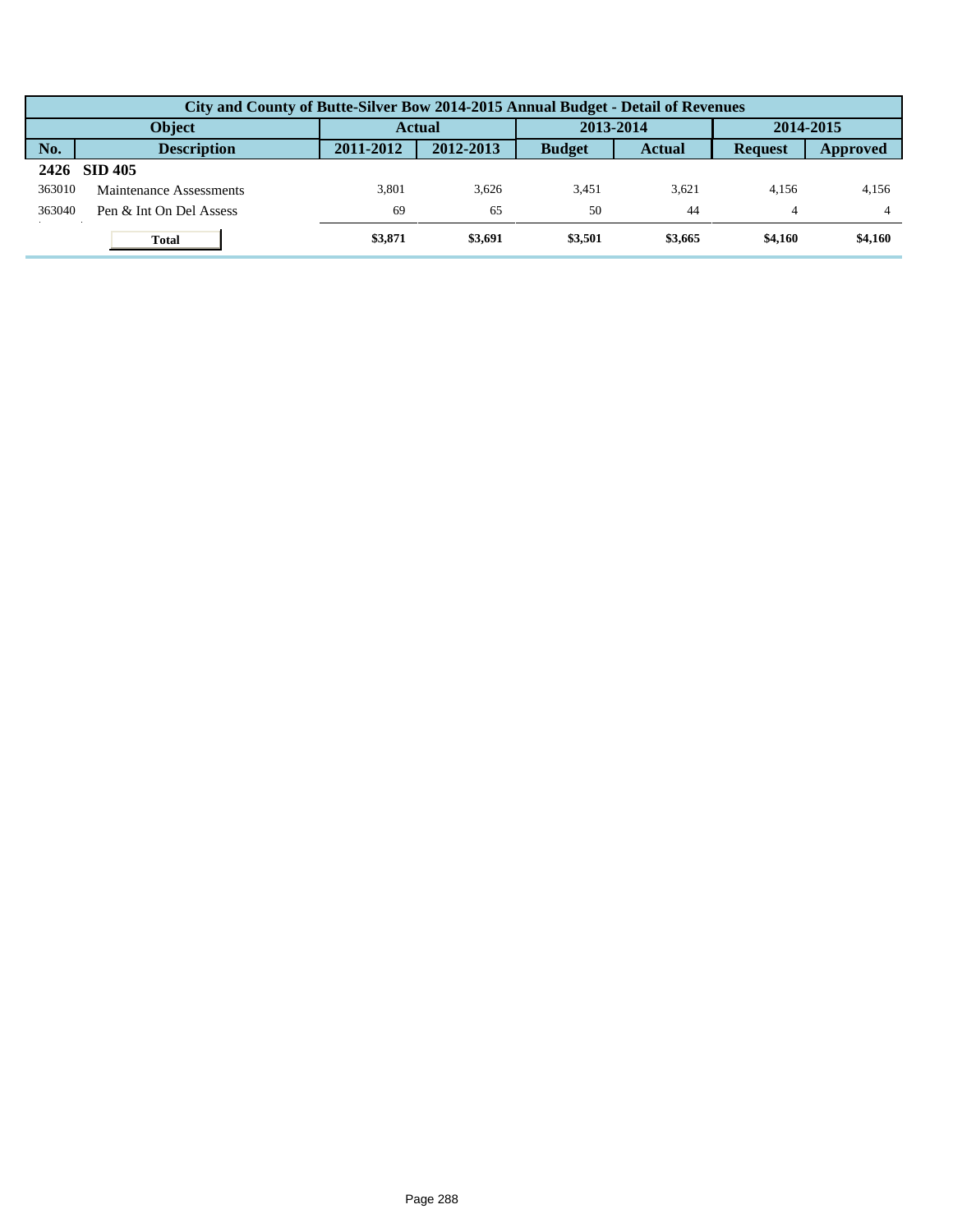|        | City and County of Butte-Silver Bow 2014-2015 Annual Budget - Detail of Revenues |               |           |               |               |                |          |  |  |  |  |
|--------|----------------------------------------------------------------------------------|---------------|-----------|---------------|---------------|----------------|----------|--|--|--|--|
|        | <b>Object</b>                                                                    | <b>Actual</b> |           | 2013-2014     |               | 2014-2015      |          |  |  |  |  |
| No.    | <b>Description</b>                                                               | 2011-2012     | 2012-2013 | <b>Budget</b> | <b>Actual</b> | <b>Request</b> | Approved |  |  |  |  |
| 2427   | <b>SID 408</b>                                                                   |               |           |               |               |                |          |  |  |  |  |
| 363010 | Maintenance Assessments                                                          | 2.458         | 2.666     | 3.316         | 3.446         | 3.186          | 3,186    |  |  |  |  |
| 363040 | Pen & Int On Del Assess                                                          | 13            | 25        | 10            |               |                |          |  |  |  |  |
|        | <b>Total</b>                                                                     | \$2,470       | \$2,692   | \$3,326       | \$3,522       | \$3,189        | \$3,189  |  |  |  |  |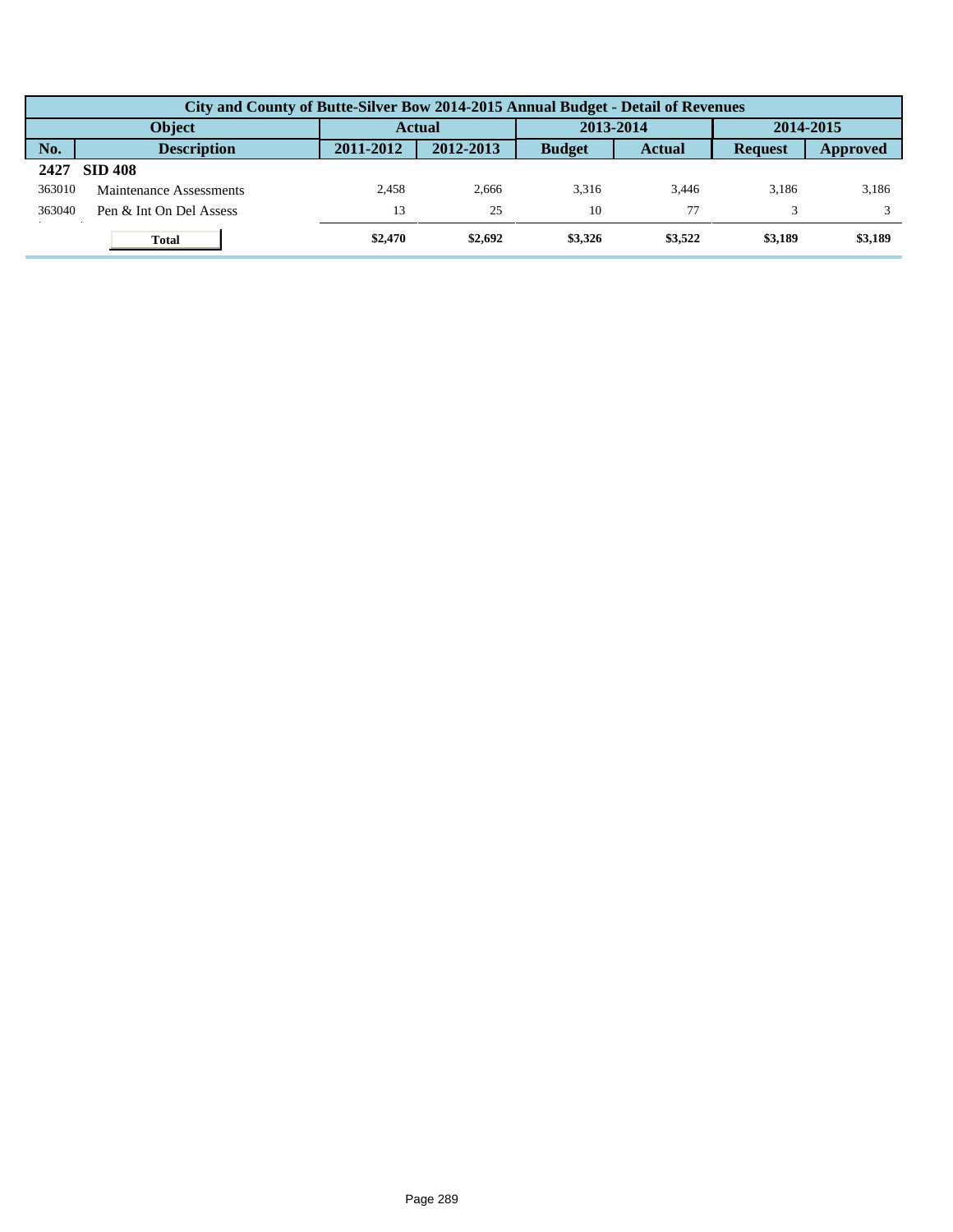|        | City and County of Butte-Silver Bow 2014-2015 Annual Budget - Detail of Revenues |               |           |               |               |                |          |  |  |  |
|--------|----------------------------------------------------------------------------------|---------------|-----------|---------------|---------------|----------------|----------|--|--|--|
|        | <b>Object</b>                                                                    | <b>Actual</b> |           | 2013-2014     |               | 2014-2015      |          |  |  |  |
| No.    | <b>Description</b>                                                               | 2011-2012     | 2012-2013 | <b>Budget</b> | <b>Actual</b> | <b>Request</b> | Approved |  |  |  |
| 2428   | <b>SID 409</b>                                                                   |               |           |               |               |                |          |  |  |  |
| 363010 | Maintenance Assessments                                                          | 982           | 987       | 1.115         | 1.071         | 1.284          | 1,284    |  |  |  |
| 363040 | Pen & Int On Del Assess                                                          | 28            | 9         | 25            | 22            |                |          |  |  |  |
|        | <b>Total</b>                                                                     | \$1,010       | \$996     | \$1.140       | \$1,093       | \$1,285        | \$1,285  |  |  |  |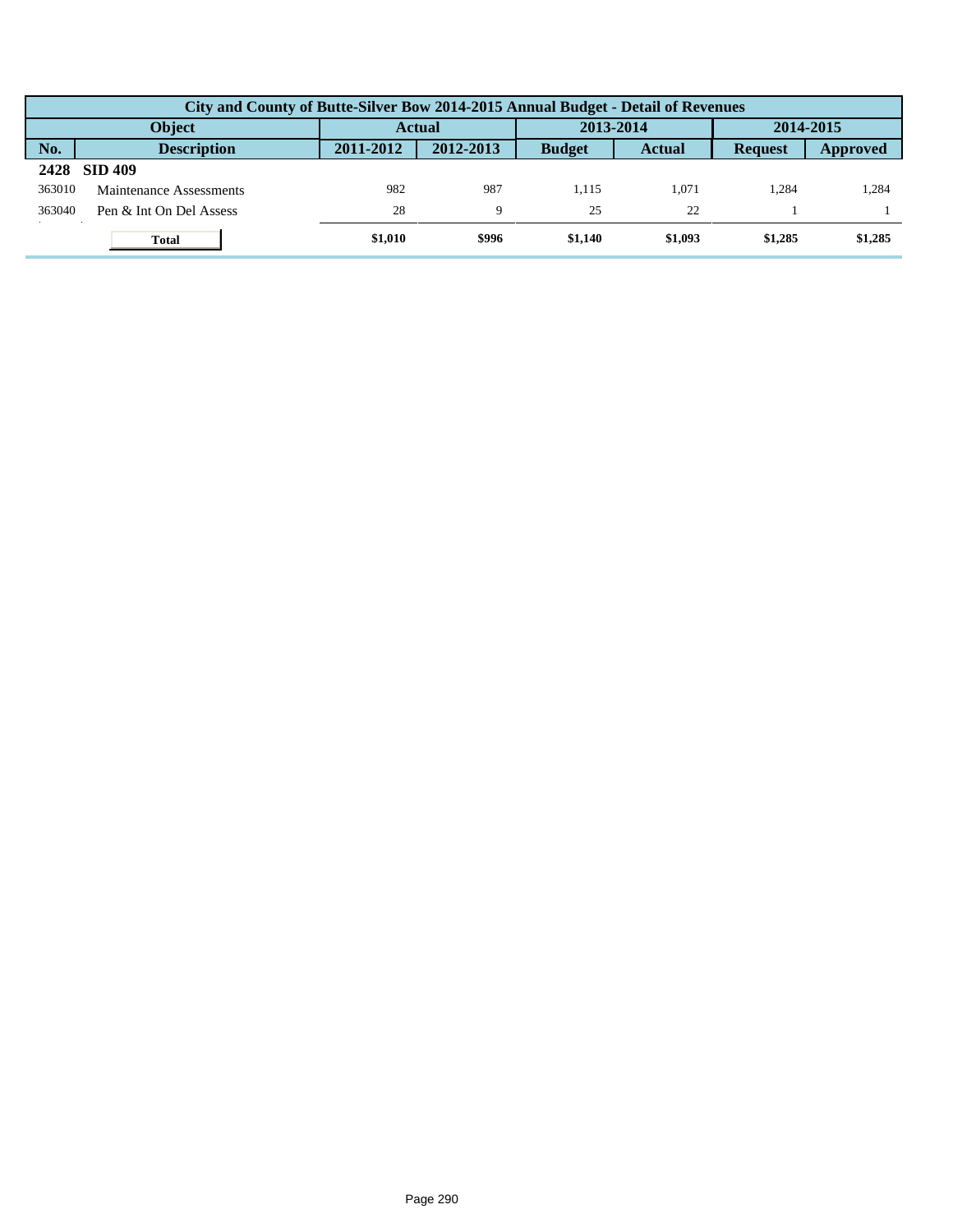|        | City and County of Butte-Silver Bow 2014-2015 Annual Budget - Detail of Revenues |               |             |               |               |                |          |  |  |  |
|--------|----------------------------------------------------------------------------------|---------------|-------------|---------------|---------------|----------------|----------|--|--|--|
|        | <b>Object</b>                                                                    | <b>Actual</b> |             | 2013-2014     |               | 2014-2015      |          |  |  |  |
| No.    | <b>Description</b>                                                               | 2011-2012     | 2012-2013   | <b>Budget</b> | <b>Actual</b> | <b>Request</b> | Approved |  |  |  |
| 2429   | <b>SID 410</b>                                                                   |               |             |               |               |                |          |  |  |  |
| 363010 | Maintenance Assessments                                                          | 1.218         | .152        | 1.408         | 1.285         | 1.655          | 1,655    |  |  |  |
| 363040 | Pen & Int On Del Assess                                                          | 20            | $\mathbf Q$ | 20            |               |                |          |  |  |  |
|        | <b>Total</b>                                                                     | \$1,238       | \$1,161     | \$1,428       | \$1,286       | \$1,657        | \$1,657  |  |  |  |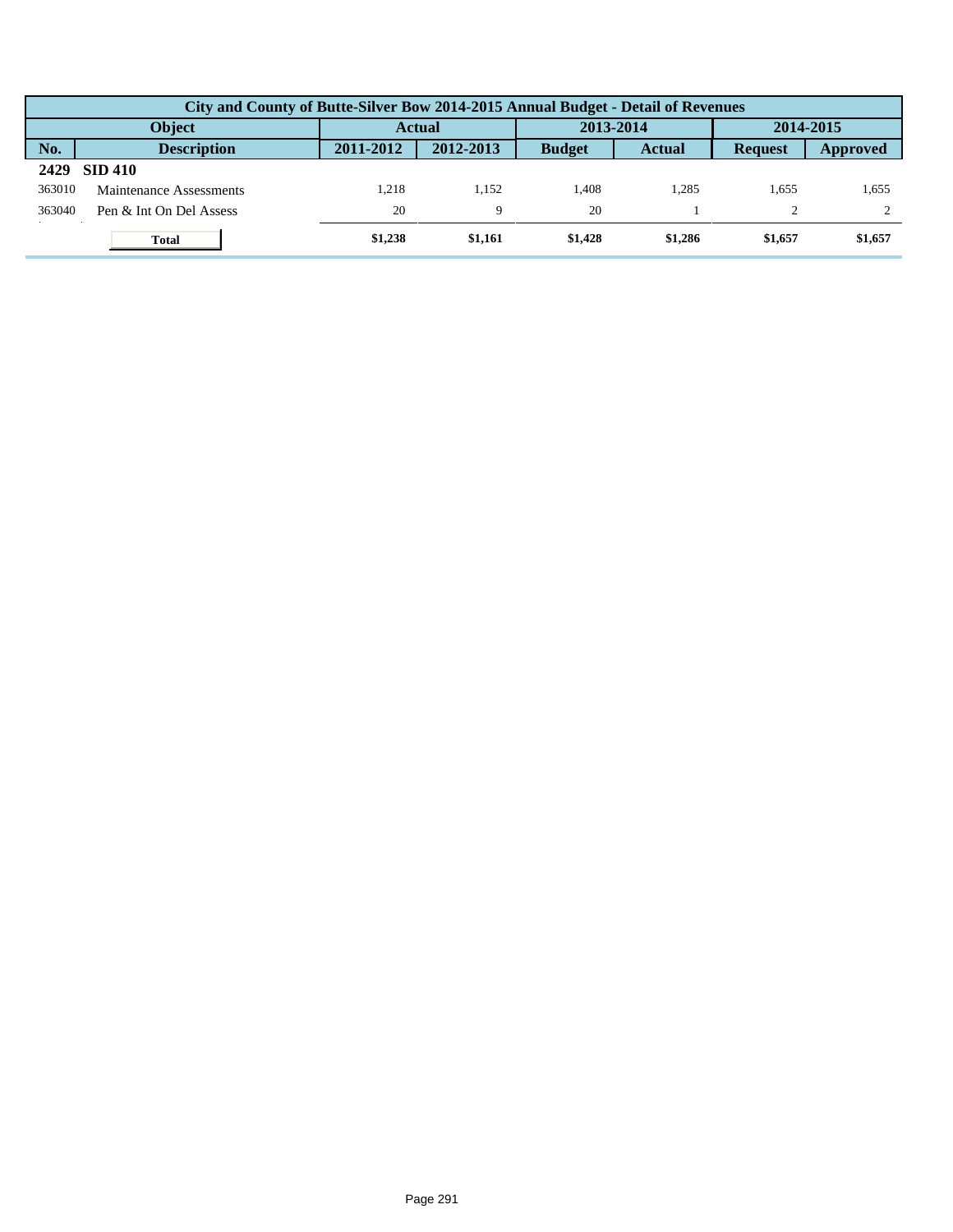|        | City and County of Butte-Silver Bow 2014-2015 Annual Budget - Detail of Revenues |               |           |               |               |                |          |  |  |  |
|--------|----------------------------------------------------------------------------------|---------------|-----------|---------------|---------------|----------------|----------|--|--|--|
|        | <b>Object</b>                                                                    | <b>Actual</b> |           | 2013-2014     |               | 2014-2015      |          |  |  |  |
| No.    | <b>Description</b>                                                               | 2011-2012     | 2012-2013 | <b>Budget</b> | <b>Actual</b> | <b>Request</b> | Approved |  |  |  |
| 2430   | <b>SID 1004</b>                                                                  |               |           |               |               |                |          |  |  |  |
| 363010 | Maintenance Assessments                                                          | 7.209         | 6.144     | 6.390         | 6.842         | 6,853          | 6,853    |  |  |  |
| 363040 | Pen & Int On Del Assess                                                          | 85            | 15        | 80            | 110           | 80             | 80       |  |  |  |
|        | <b>Total</b>                                                                     | \$7,294       | \$6,159   | \$6,470       | \$6,953       | \$6,933        | \$6,933  |  |  |  |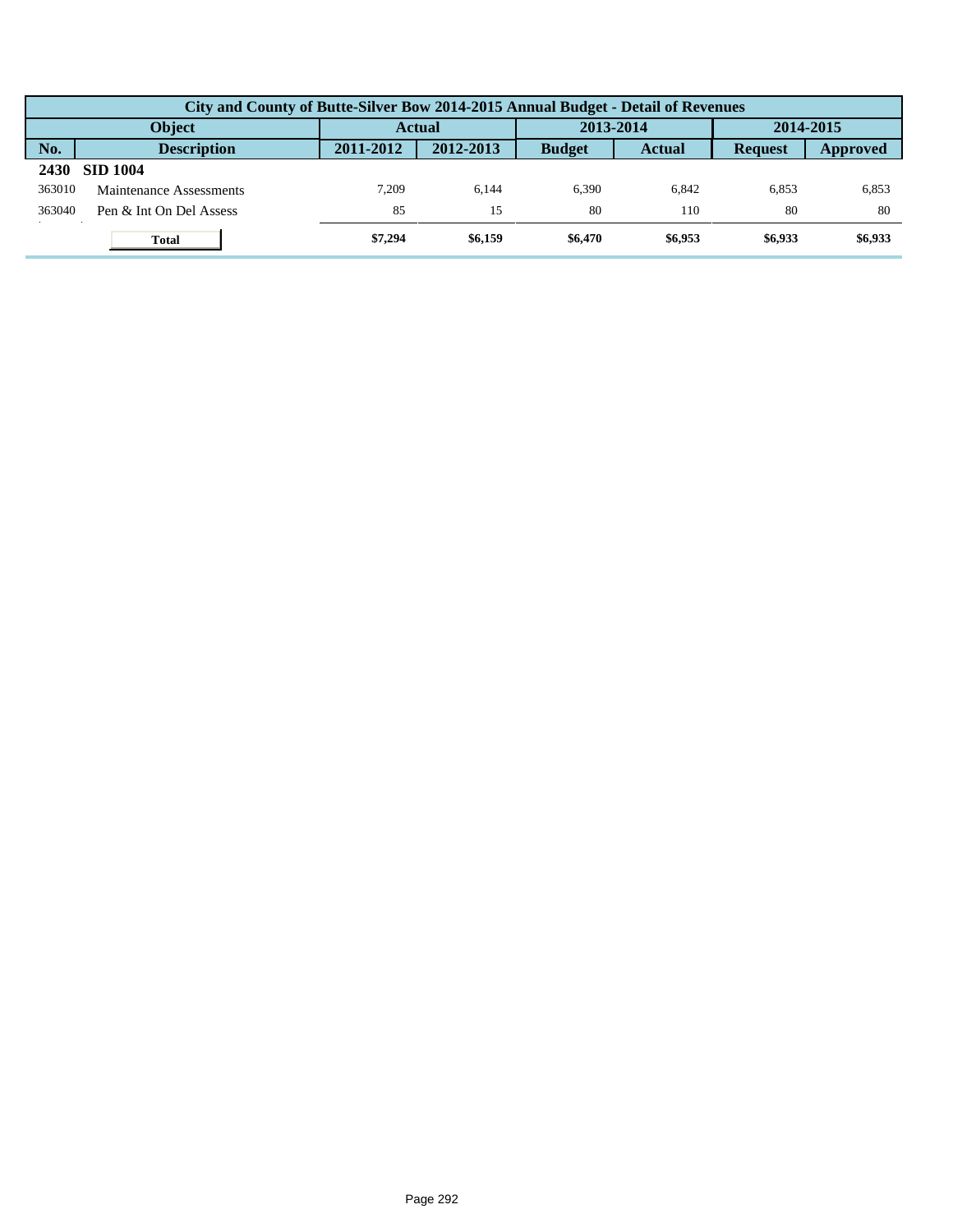|        | City and County of Butte-Silver Bow 2014-2015 Annual Budget - Detail of Revenues |               |           |               |               |                |          |  |  |  |
|--------|----------------------------------------------------------------------------------|---------------|-----------|---------------|---------------|----------------|----------|--|--|--|
|        | <b>Object</b>                                                                    | <b>Actual</b> |           | 2013-2014     |               | 2014-2015      |          |  |  |  |
| No.    | <b>Description</b>                                                               | 2011-2012     | 2012-2013 | <b>Budget</b> | <b>Actual</b> | <b>Request</b> | Approved |  |  |  |
| 2431   | <b>SID 1005</b>                                                                  |               |           |               |               |                |          |  |  |  |
| 363010 | Maintenance Assessments                                                          | 6.211         | 5.348     | 6.128         | 5.740         | 6.920          | 6.920    |  |  |  |
| 363040 | Pen & Int On Del Assess                                                          | 26            | 3         | 25            |               |                |          |  |  |  |
|        | <b>Total</b>                                                                     | \$6,237       | \$5,351   | \$6,153       | \$5,740       | \$6,927        | \$6,927  |  |  |  |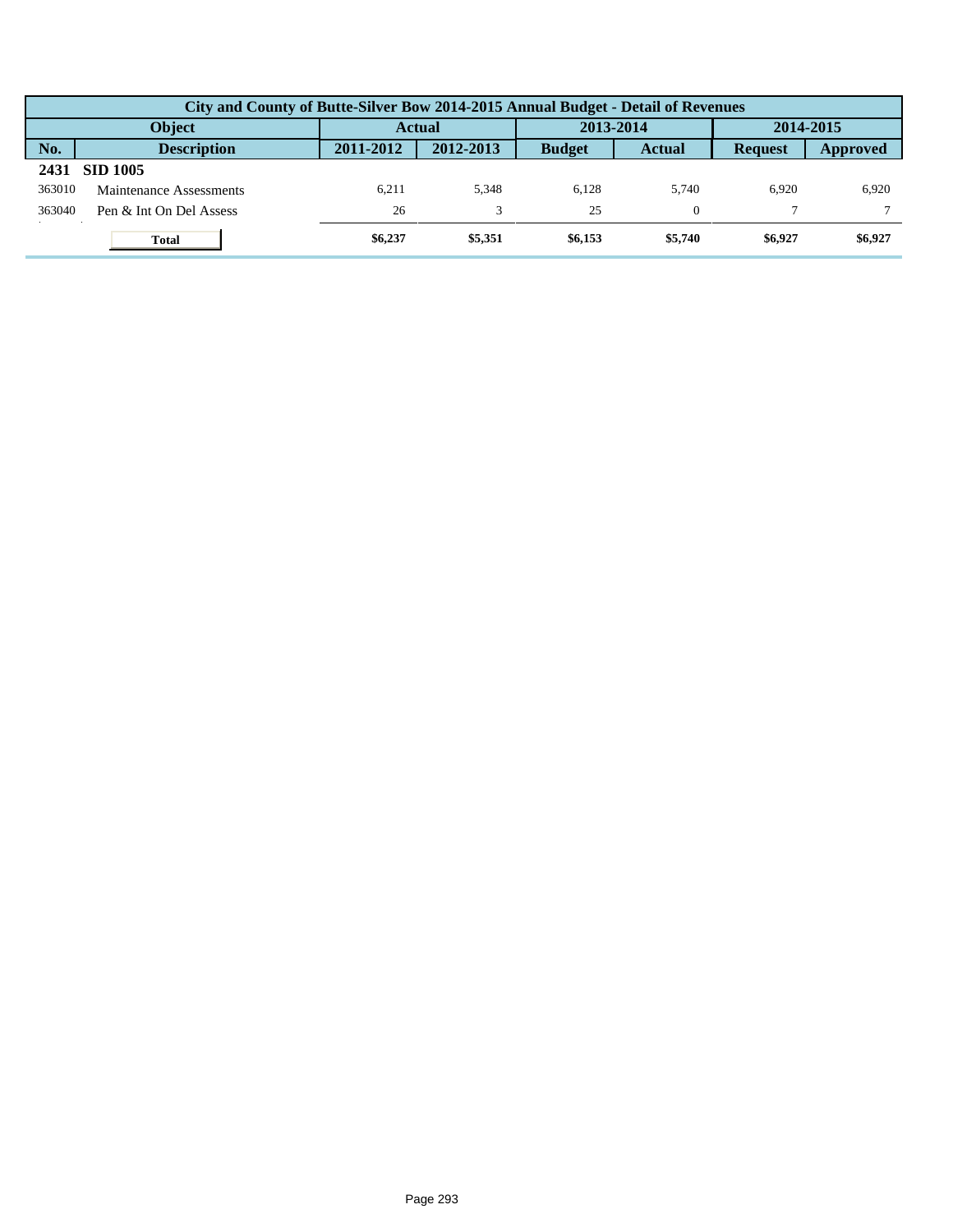|        | City and County of Butte-Silver Bow 2014-2015 Annual Budget - Detail of Revenues |           |               |               |               |                |           |  |  |  |
|--------|----------------------------------------------------------------------------------|-----------|---------------|---------------|---------------|----------------|-----------|--|--|--|
|        | <b>Object</b>                                                                    |           | <b>Actual</b> |               | 2013-2014     |                | 2014-2015 |  |  |  |
| No.    | <b>Description</b>                                                               | 2011-2012 | 2012-2013     | <b>Budget</b> | <b>Actual</b> | <b>Request</b> | Approved  |  |  |  |
| 2432   | SID 1006                                                                         |           |               |               |               |                |           |  |  |  |
| 363010 | Maintenance Assessments                                                          | 4.218     | 3.901         | 4.446         | 4.556         | 4.913          | 4,913     |  |  |  |
| 363040 | Pen & Int On Del Assess                                                          | 77        | 56            | 50            | 66            |                |           |  |  |  |
|        | <b>Total</b>                                                                     | \$4,295   | \$3,957       | \$4,496       | \$4,622       | \$4,918        | \$4,918   |  |  |  |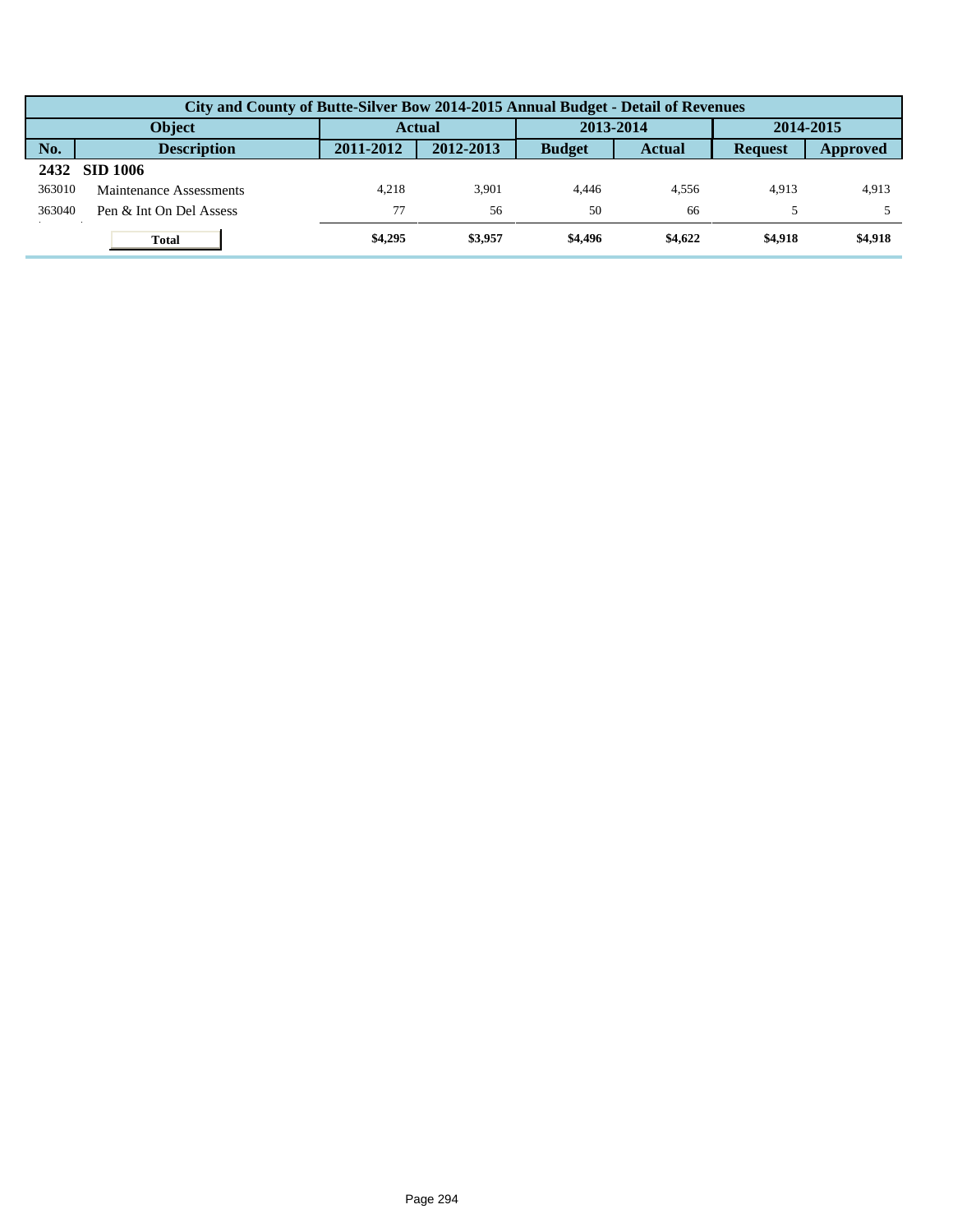|        | City and County of Butte-Silver Bow 2014-2015 Annual Budget - Detail of Revenues |           |           |               |               |                |          |  |  |  |
|--------|----------------------------------------------------------------------------------|-----------|-----------|---------------|---------------|----------------|----------|--|--|--|
|        | <b>Object</b>                                                                    | Actual    |           | 2013-2014     |               | 2014-2015      |          |  |  |  |
| No.    | <b>Description</b>                                                               | 2011-2012 | 2012-2013 | <b>Budget</b> | <b>Actual</b> | <b>Request</b> | Approved |  |  |  |
| 2433   | <b>SID 1007</b>                                                                  |           |           |               |               |                |          |  |  |  |
| 363010 | Maintenance Assessments                                                          | 3.141     | 2.813     | 2.771         | 2.841         | 3.147          | 3,147    |  |  |  |
| 363040 | Pen & Int On Del Assess                                                          | 24        | 37        | 30            | 34            |                |          |  |  |  |
|        | <b>Total</b>                                                                     | \$3,166   | \$2,850   | \$2,801       | \$2,875       | \$3,151        | \$3,151  |  |  |  |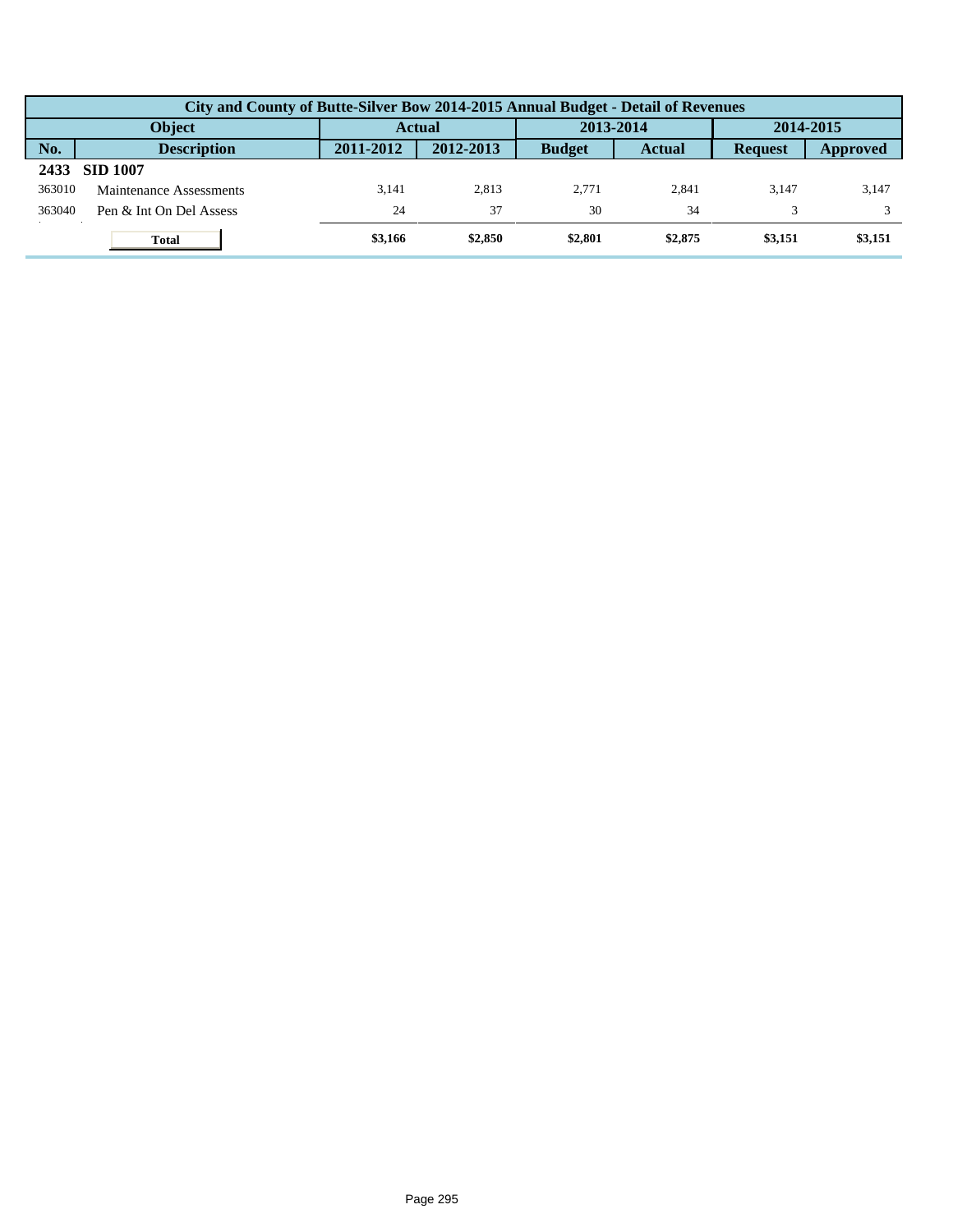|        | City and County of Butte-Silver Bow 2014-2015 Annual Budget - Detail of Revenues |               |           |               |               |                |          |  |  |  |
|--------|----------------------------------------------------------------------------------|---------------|-----------|---------------|---------------|----------------|----------|--|--|--|
|        | <b>Object</b>                                                                    | <b>Actual</b> |           | 2013-2014     |               | 2014-2015      |          |  |  |  |
| No.    | <b>Description</b>                                                               | 2011-2012     | 2012-2013 | <b>Budget</b> | <b>Actual</b> | <b>Request</b> | Approved |  |  |  |
| 2434   | <b>SID 1009</b>                                                                  |               |           |               |               |                |          |  |  |  |
| 363010 | Maintenance Assessments                                                          | 1.836         | .532      | 1.855         | 1.839         | 2.219          | 2,219    |  |  |  |
| 363040 | Pen & Int On Del Assess                                                          | 42            | 22        | 20            | 48            |                |          |  |  |  |
|        | <b>Total</b>                                                                     | \$1,878       | \$1,554   | \$1,875       | \$1,887       | \$2,221        | \$2,221  |  |  |  |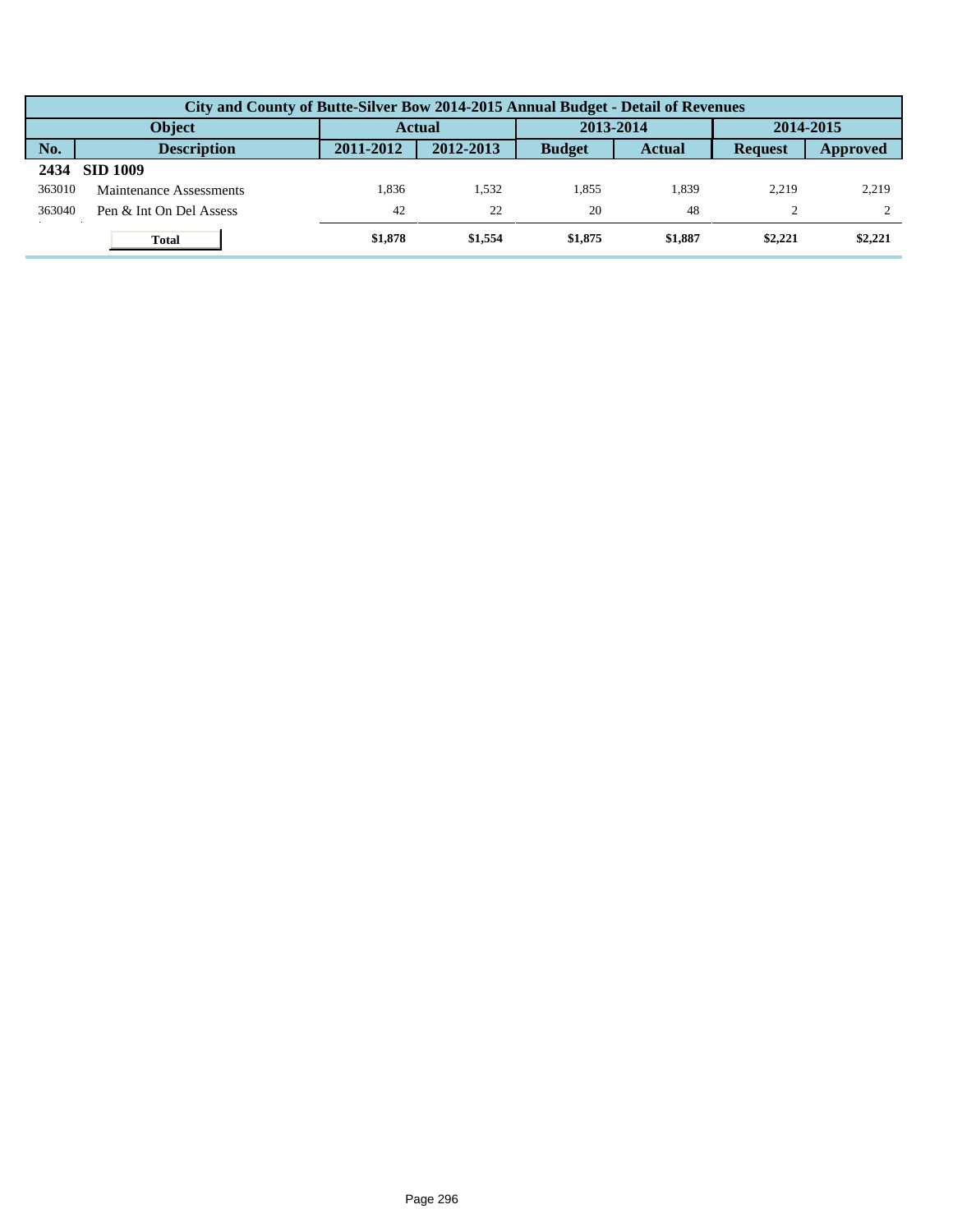|        | City and County of Butte-Silver Bow 2014-2015 Annual Budget - Detail of Revenues |           |           |               |               |                |          |  |  |  |
|--------|----------------------------------------------------------------------------------|-----------|-----------|---------------|---------------|----------------|----------|--|--|--|
|        | <b>Object</b>                                                                    | Actual    |           | 2013-2014     |               | 2014-2015      |          |  |  |  |
| No.    | <b>Description</b>                                                               | 2011-2012 | 2012-2013 | <b>Budget</b> | <b>Actual</b> | <b>Request</b> | Approved |  |  |  |
| 2435   | <b>SID 371</b>                                                                   |           |           |               |               |                |          |  |  |  |
| 363010 | Maintenance Assessments                                                          | 9.847     | 7.943     | 8.630         | 8.078         | 11.135         | 11.135   |  |  |  |
| 363040 | Pen & Int On Del Assess                                                          | 66        | 90        | 75            | 51            |                |          |  |  |  |
|        | <b>Total</b>                                                                     | \$9,913   | \$8,033   | \$8,705       | \$8,129       | \$11,146       | \$11,146 |  |  |  |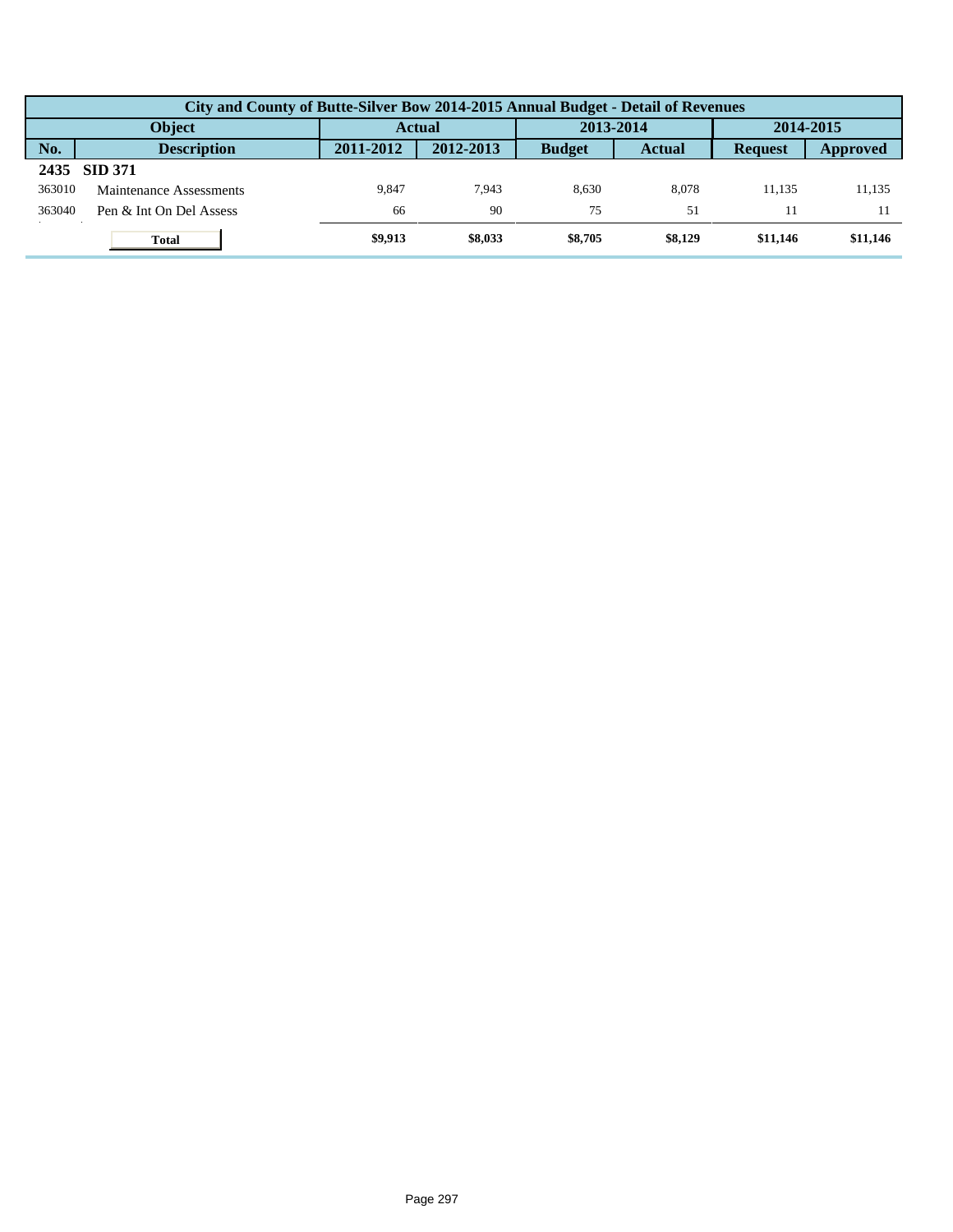|        | City and County of Butte-Silver Bow 2014-2015 Annual Budget - Detail of Revenues |               |           |               |               |                |          |  |  |  |  |
|--------|----------------------------------------------------------------------------------|---------------|-----------|---------------|---------------|----------------|----------|--|--|--|--|
|        | <b>Object</b>                                                                    | <b>Actual</b> |           | 2013-2014     |               | 2014-2015      |          |  |  |  |  |
| No.    | <b>Description</b>                                                               | 2011-2012     | 2012-2013 | <b>Budget</b> | <b>Actual</b> | <b>Request</b> | Approved |  |  |  |  |
| 2436   | <b>SID 1011</b>                                                                  |               |           |               |               |                |          |  |  |  |  |
| 363010 | Maintenance Assessments                                                          | 6.542         | 6.548     | 5.694         | 5.805         | 6.714          | 6,714    |  |  |  |  |
| 363040 | Pen & Int On Del Assess                                                          | 63            | 90        | 85            |               |                |          |  |  |  |  |
|        | <b>Total</b>                                                                     | \$6,605       | \$6,638   | \$5,779       | \$5,808       | \$6,721        | \$6,721  |  |  |  |  |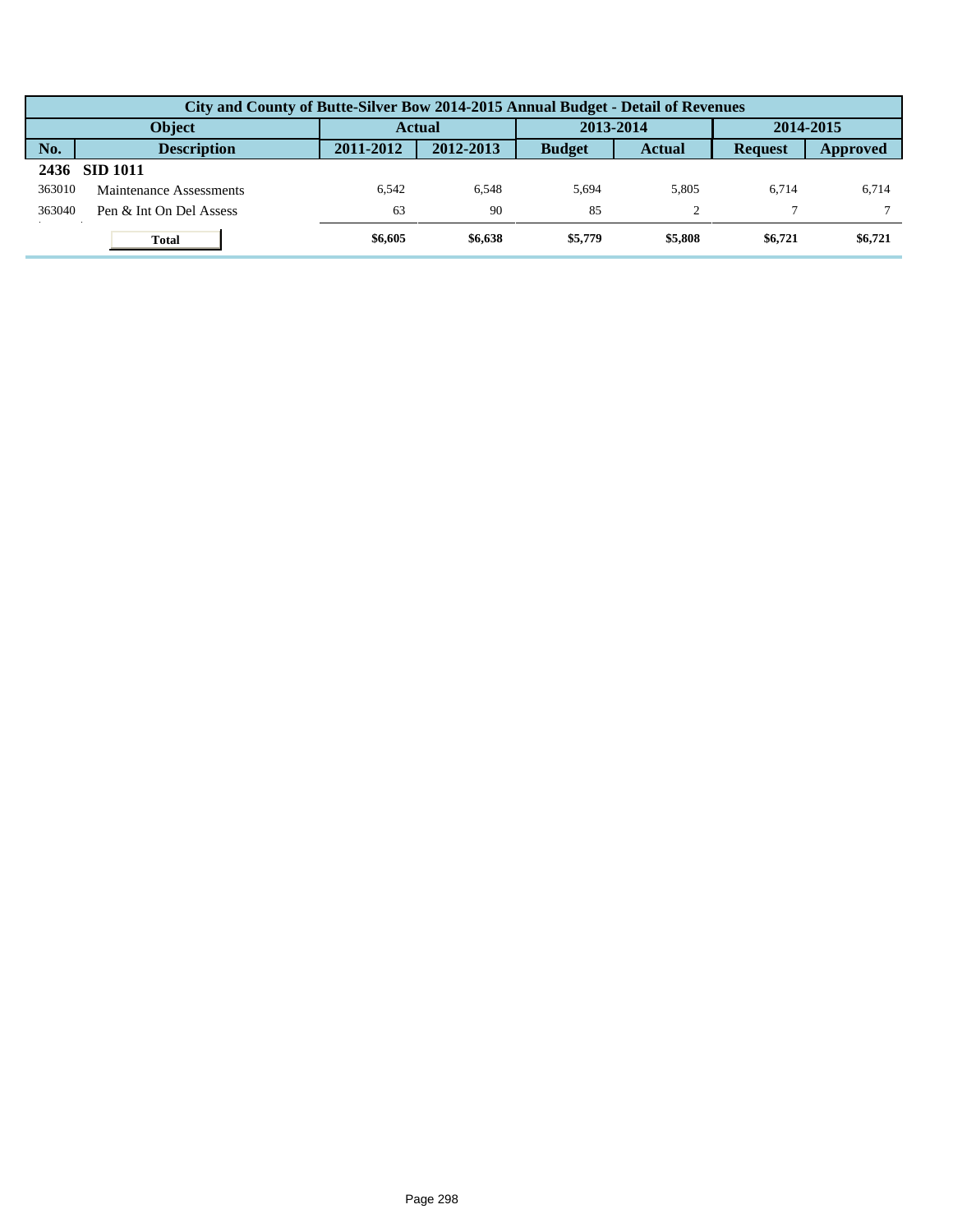|        | City and County of Butte-Silver Bow 2014-2015 Annual Budget - Detail of Revenues |               |                |               |               |                |          |  |  |  |  |
|--------|----------------------------------------------------------------------------------|---------------|----------------|---------------|---------------|----------------|----------|--|--|--|--|
|        | <b>Object</b>                                                                    | <b>Actual</b> |                | 2013-2014     |               | 2014-2015      |          |  |  |  |  |
| No.    | <b>Description</b>                                                               | 2011-2012     | 2012-2013      | <b>Budget</b> | <b>Actual</b> | <b>Request</b> | Approved |  |  |  |  |
| 2437   | <b>SID 1012</b>                                                                  |               |                |               |               |                |          |  |  |  |  |
| 363010 | Maintenance Assessments                                                          | 4.357         | 4.223          | 4.106         | 4.255         | 4.601          | 4,601    |  |  |  |  |
| 363040 | Pen & Int On Del Assess                                                          | 6             | $\overline{c}$ |               |               |                |          |  |  |  |  |
|        | <b>Total</b>                                                                     | \$4,363       | \$4,225        | \$4,111       | \$4,255       | \$4,606        | \$4,606  |  |  |  |  |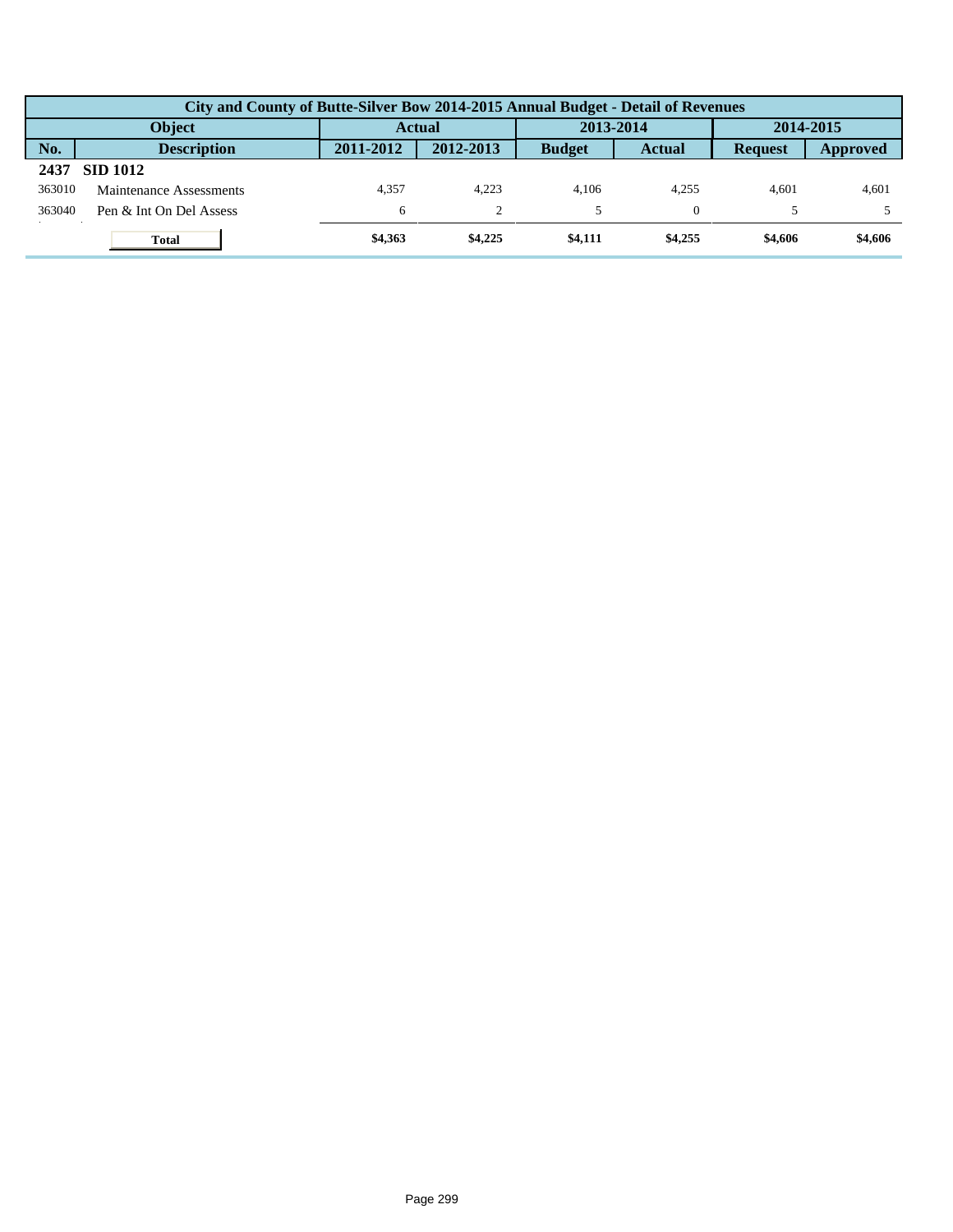|        | City and County of Butte-Silver Bow 2014-2015 Annual Budget - Detail of Revenues |               |           |               |               |                |          |  |  |  |
|--------|----------------------------------------------------------------------------------|---------------|-----------|---------------|---------------|----------------|----------|--|--|--|
|        | <b>Object</b>                                                                    | <b>Actual</b> |           | 2013-2014     |               | 2014-2015      |          |  |  |  |
| No.    | <b>Description</b>                                                               | 2011-2012     | 2012-2013 | <b>Budget</b> | <b>Actual</b> | <b>Request</b> | Approved |  |  |  |
| 2438   | <b>SID 1013</b>                                                                  |               |           |               |               |                |          |  |  |  |
| 363010 | Maintenance Assessments                                                          | 2.456         | 2.041     | 2.178         | 2.298         | 2.645          | 2,645    |  |  |  |
| 363040 | Pen & Int On Del Assess                                                          | 4             | 20        | 4             |               |                |          |  |  |  |
|        | <b>Total</b>                                                                     | \$2,461       | \$2,061   | \$2,182       | \$2,299       | \$2,647        | \$2,647  |  |  |  |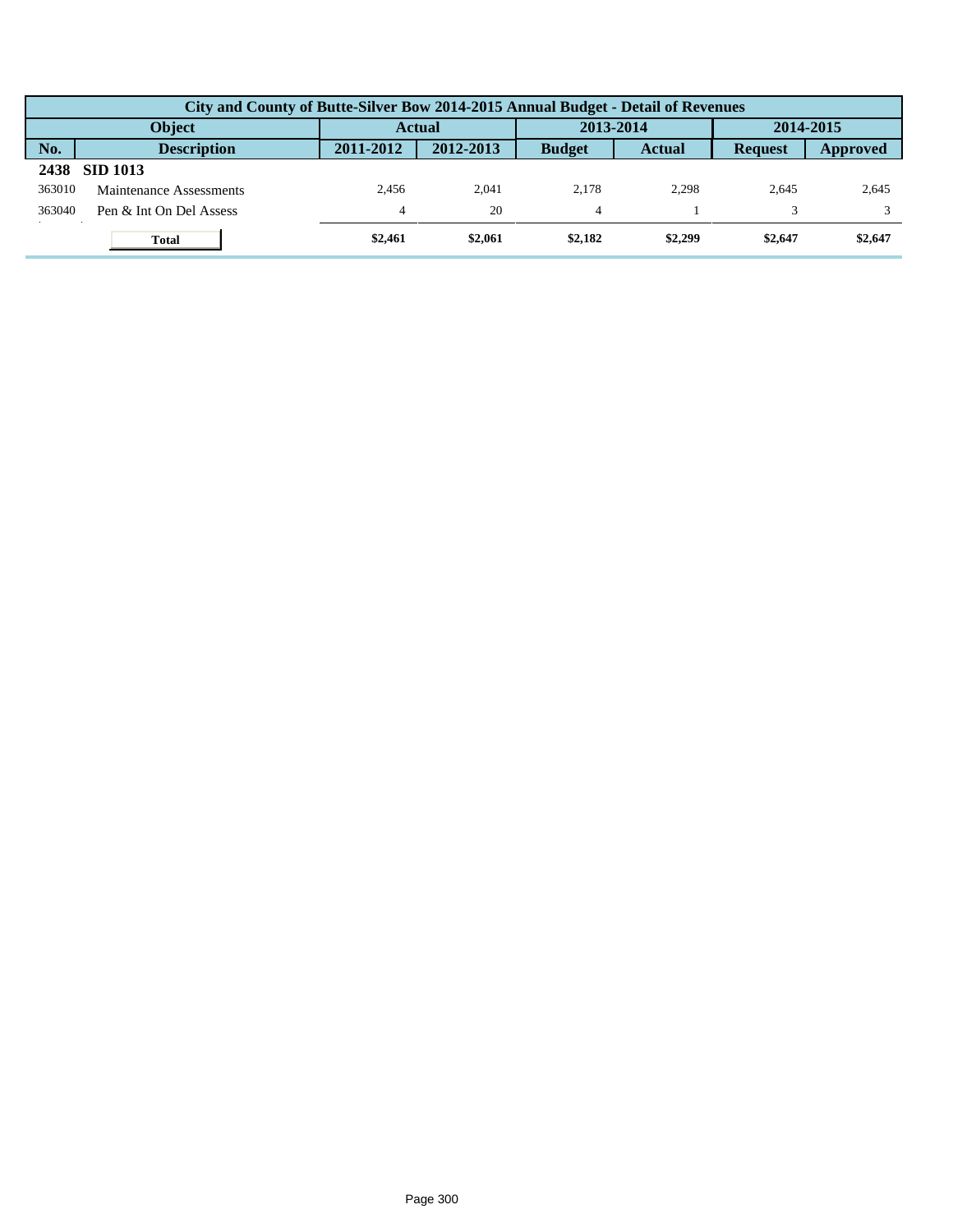|        | City and County of Butte-Silver Bow 2014-2015 Annual Budget - Detail of Revenues |               |           |               |               |                |          |  |  |  |
|--------|----------------------------------------------------------------------------------|---------------|-----------|---------------|---------------|----------------|----------|--|--|--|
|        | <b>Object</b>                                                                    | <b>Actual</b> |           | 2013-2014     |               | 2014-2015      |          |  |  |  |
| No.    | <b>Description</b>                                                               | 2011-2012     | 2012-2013 | <b>Budget</b> | <b>Actual</b> | <b>Request</b> | Approved |  |  |  |
| 2439   | <b>SID 1013A</b>                                                                 |               |           |               |               |                |          |  |  |  |
| 363010 | Maintenance Assessments                                                          | 937           | 598       | 2.840         | 3.315         | 1.203          | 1,203    |  |  |  |
| 363040 | Pen & Int On Del Assess                                                          | $\mathbf{0}$  | $\Omega$  |               | 78            |                |          |  |  |  |
|        | <b>Total</b>                                                                     | \$937         | \$598     | \$2,840       | \$3,394       | \$1,204        | \$1,204  |  |  |  |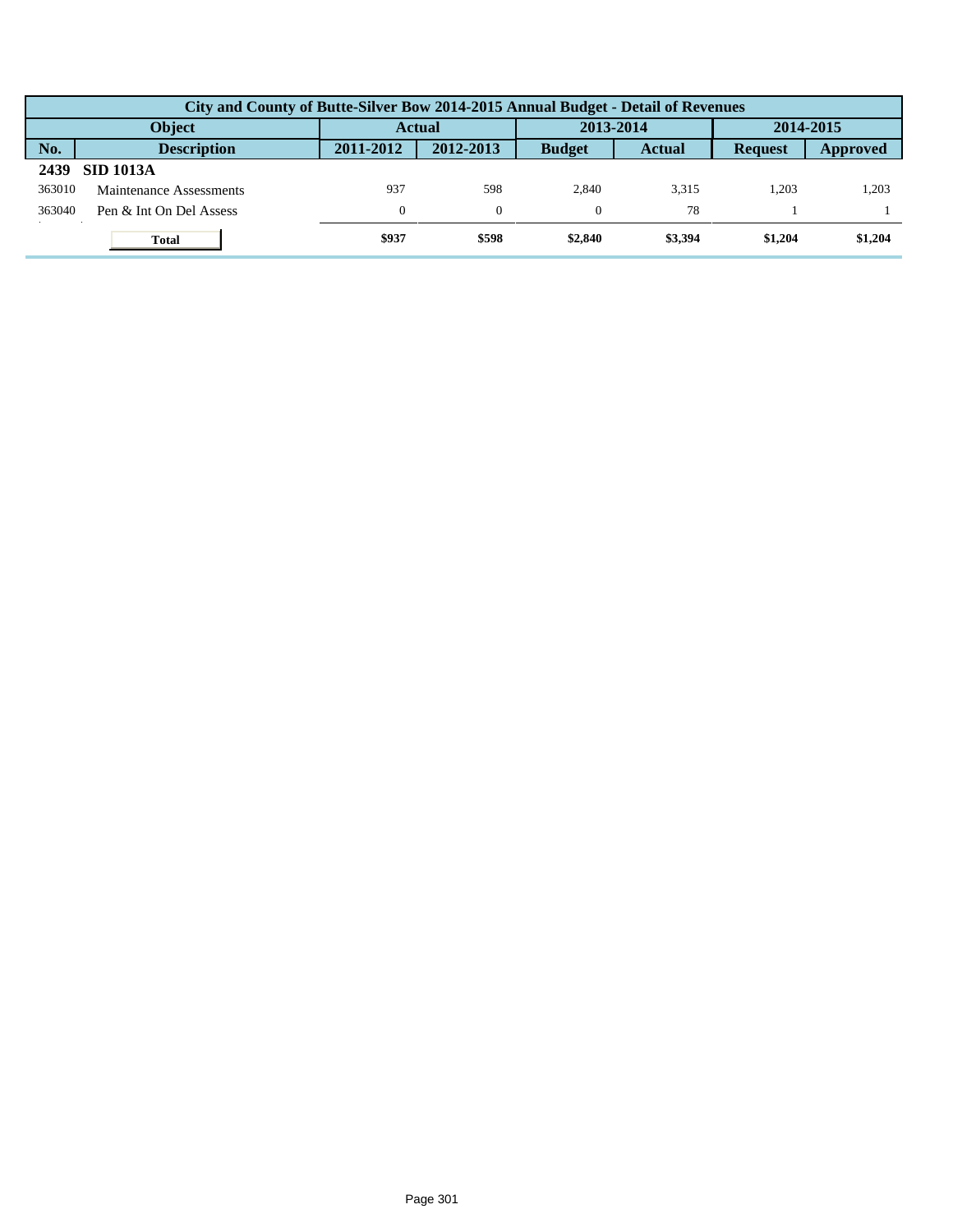|        | City and County of Butte-Silver Bow 2014-2015 Annual Budget - Detail of Revenues |           |           |               |               |                |          |  |  |  |  |
|--------|----------------------------------------------------------------------------------|-----------|-----------|---------------|---------------|----------------|----------|--|--|--|--|
|        | <b>Object</b>                                                                    | Actual    |           | 2013-2014     |               | 2014-2015      |          |  |  |  |  |
| No.    | <b>Description</b>                                                               | 2011-2012 | 2012-2013 | <b>Budget</b> | <b>Actual</b> | <b>Request</b> | Approved |  |  |  |  |
| 2440   | <b>SID 1014</b>                                                                  |           |           |               |               |                |          |  |  |  |  |
| 363010 | Maintenance Assessments                                                          | 11.701    | 9.210     | 10.898        | 10.772        | 12.825         | 12.825   |  |  |  |  |
| 363040 | Pen & Int On Del Assess                                                          | 105       | 190       | 150           | 50            | 50             | 50       |  |  |  |  |
|        | <b>Total</b>                                                                     | \$11,806  | \$9,401   | \$11,048      | \$10.822      | \$12,875       | \$12,875 |  |  |  |  |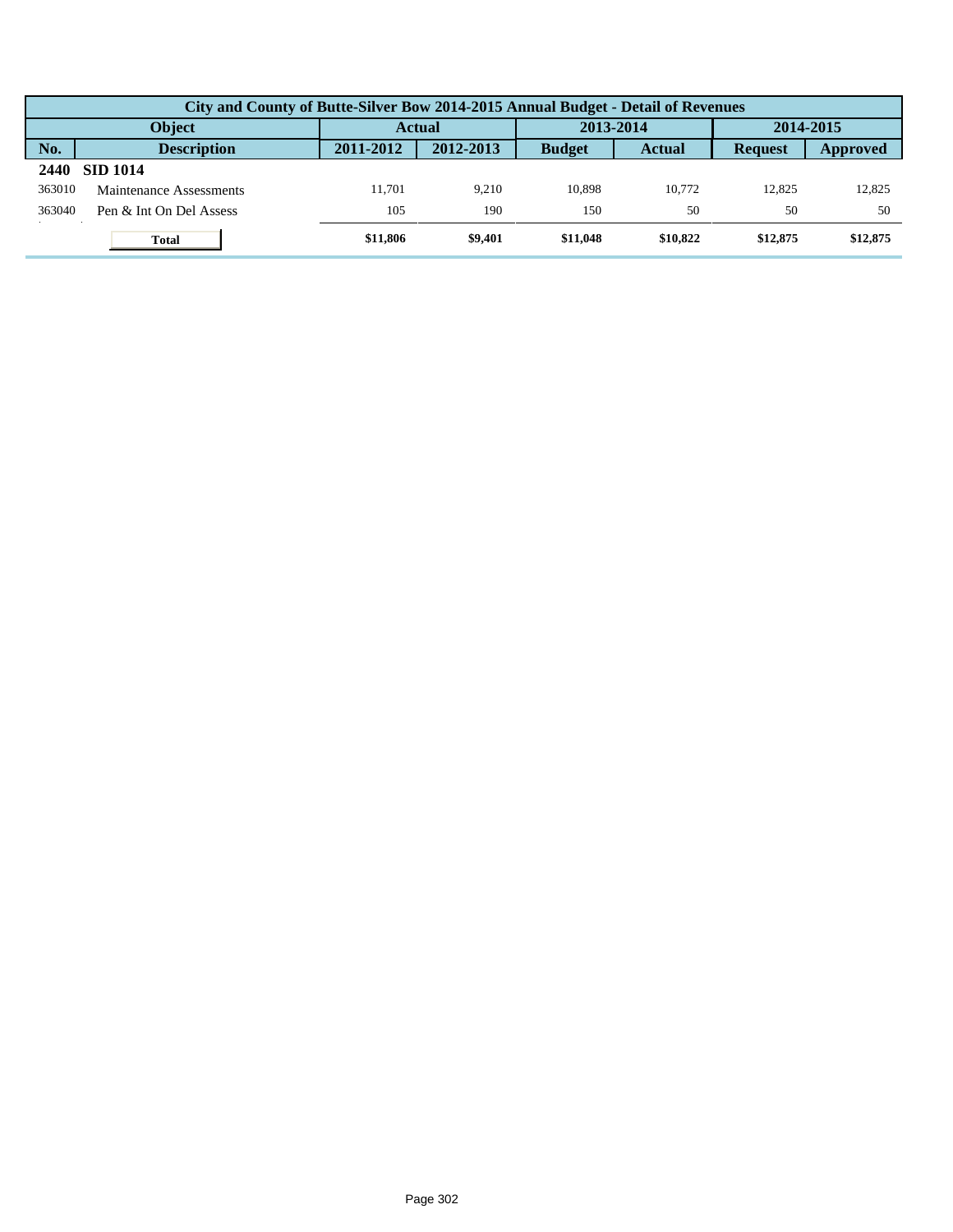|        | City and County of Butte-Silver Bow 2014-2015 Annual Budget - Detail of Revenues |               |           |               |               |                |          |  |  |  |  |
|--------|----------------------------------------------------------------------------------|---------------|-----------|---------------|---------------|----------------|----------|--|--|--|--|
|        | <b>Object</b>                                                                    | <b>Actual</b> |           | 2013-2014     |               | 2014-2015      |          |  |  |  |  |
| No.    | <b>Description</b>                                                               | 2011-2012     | 2012-2013 | <b>Budget</b> | <b>Actual</b> | <b>Request</b> | Approved |  |  |  |  |
| 2441   | <b>SID 1015</b>                                                                  |               |           |               |               |                |          |  |  |  |  |
| 363010 | Maintenance Assessments                                                          | 2.748         | 2.635     | 3.028         | 3.207         | 3.105          | 3,105    |  |  |  |  |
| 363040 | Pen & Int On Del Assess                                                          |               | $\Omega$  |               | 33            |                |          |  |  |  |  |
|        | <b>Total</b>                                                                     | \$2,749       | \$2,635   | \$3,029       | \$3,240       | \$3,108        | \$3,108  |  |  |  |  |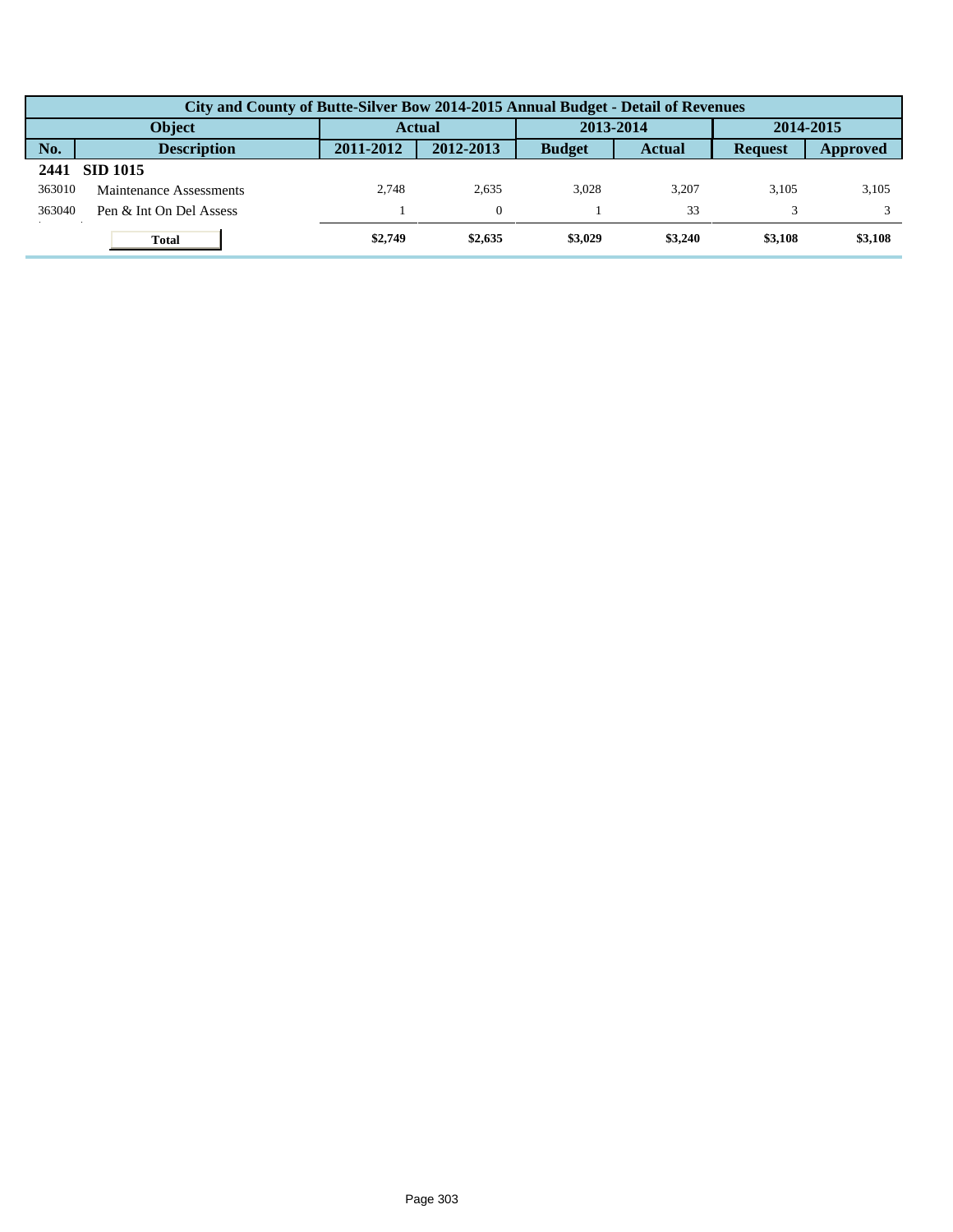|        | City and County of Butte-Silver Bow 2014-2015 Annual Budget - Detail of Revenues |               |           |               |               |                |          |  |  |  |  |
|--------|----------------------------------------------------------------------------------|---------------|-----------|---------------|---------------|----------------|----------|--|--|--|--|
|        | <b>Object</b>                                                                    | <b>Actual</b> |           | 2013-2014     |               | 2014-2015      |          |  |  |  |  |
| No.    | <b>Description</b>                                                               | 2011-2012     | 2012-2013 | <b>Budget</b> | <b>Actual</b> | <b>Request</b> | Approved |  |  |  |  |
| 2442   | SID 1016                                                                         |               |           |               |               |                |          |  |  |  |  |
| 363010 | Maintenance Assessments                                                          | 5.391         | 4.795     | 4.673         | 4.848         | 5.583          | 5,583    |  |  |  |  |
| 363040 | Pen & Int On Del Assess                                                          | $\Omega$      | 21        |               |               | 6              | 6        |  |  |  |  |
|        | <b>Total</b>                                                                     | \$5,392       | \$4,815   | \$4,674       | \$4,848       | \$5,589        | \$5,589  |  |  |  |  |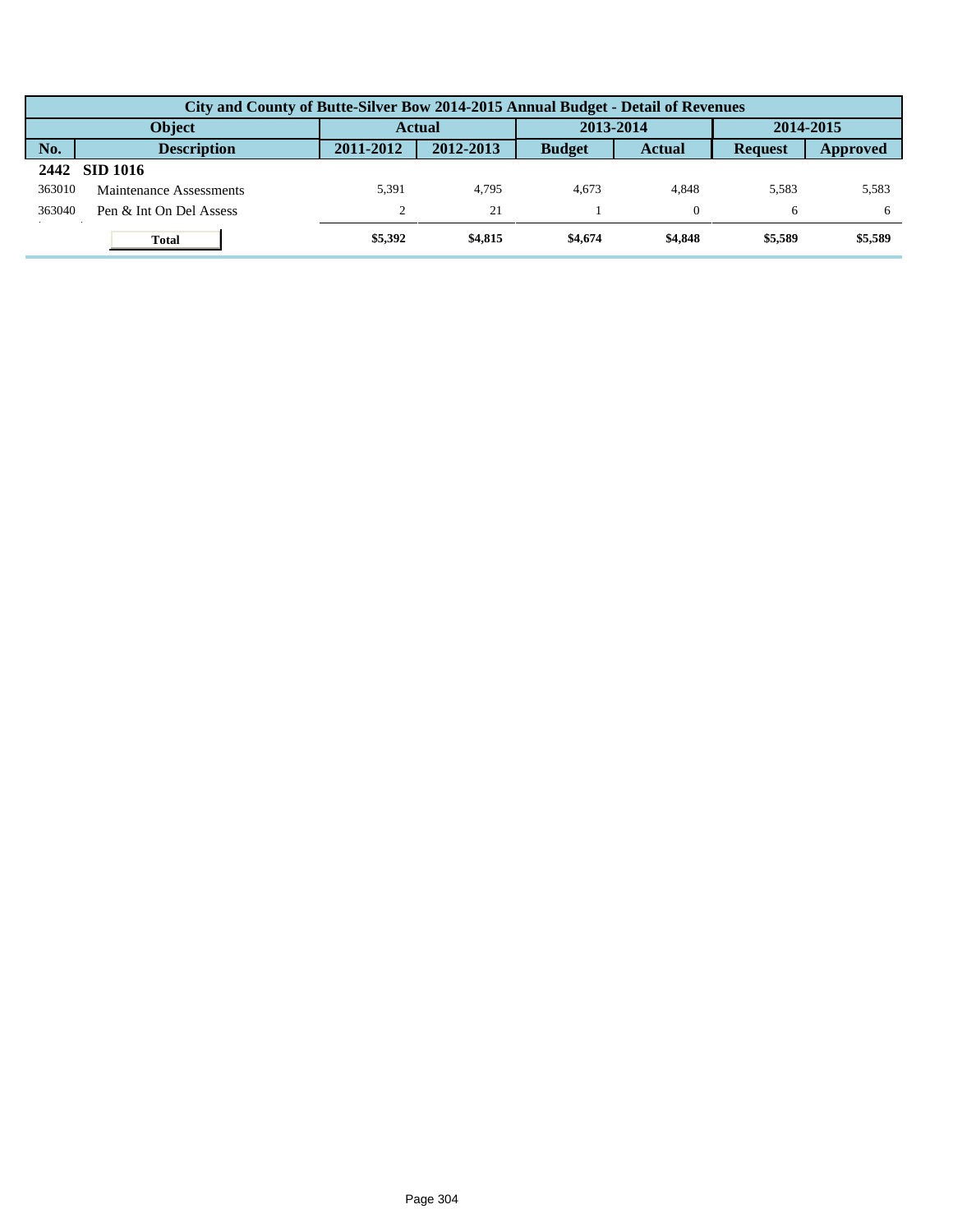|        | City and County of Butte-Silver Bow 2014-2015 Annual Budget - Detail of Revenues |           |           |               |               |                |           |  |  |  |  |
|--------|----------------------------------------------------------------------------------|-----------|-----------|---------------|---------------|----------------|-----------|--|--|--|--|
|        | Object                                                                           |           | Actual    |               | 2013-2014     |                | 2014-2015 |  |  |  |  |
| No.    | <b>Description</b>                                                               | 2011-2012 | 2012-2013 | <b>Budget</b> | <b>Actual</b> | <b>Request</b> | Approved  |  |  |  |  |
| 2443   | <b>SID 1017</b>                                                                  |           |           |               |               |                |           |  |  |  |  |
| 313001 | Tax Title & Property Sale                                                        |           | $\theta$  | $\Omega$      |               | 0              |           |  |  |  |  |
| 363010 | Maintenance Assessments                                                          | 16.355    | 13.891    | 17.832        | 22,495        | 14.275         | 14.275    |  |  |  |  |
| 363040 | Pen & Int On Del Assess                                                          | 102       | 199       | 150           | 69            | 14             | 14        |  |  |  |  |
|        | <b>Total</b>                                                                     | \$16,456  | \$14,090  | \$17,982      | \$22,564      | \$14,289       | \$14,289  |  |  |  |  |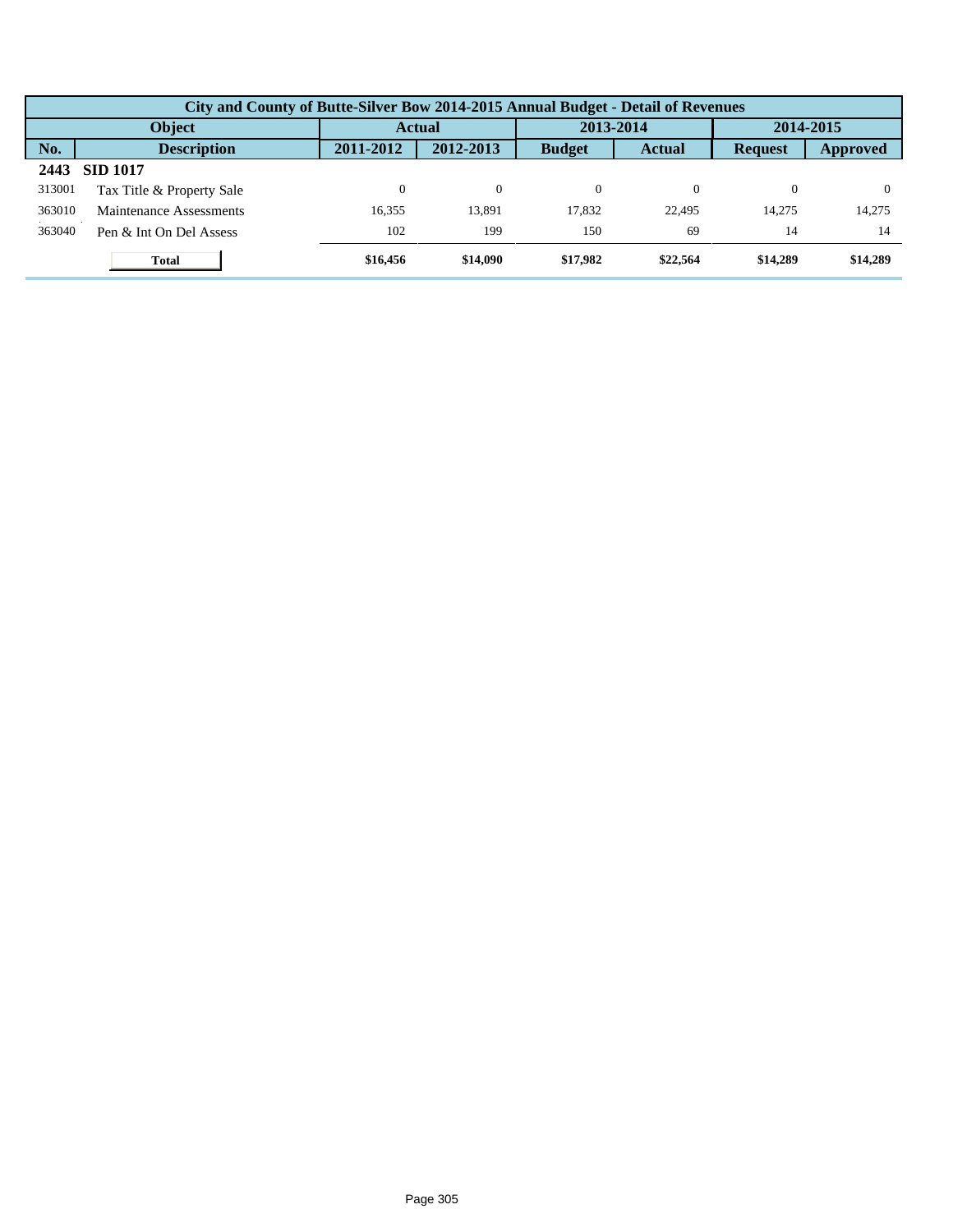|        | City and County of Butte-Silver Bow 2014-2015 Annual Budget - Detail of Revenues |           |           |               |               |                |          |  |  |  |  |
|--------|----------------------------------------------------------------------------------|-----------|-----------|---------------|---------------|----------------|----------|--|--|--|--|
|        | <b>Object</b>                                                                    | Actual    |           | 2013-2014     |               | 2014-2015      |          |  |  |  |  |
| No.    | <b>Description</b>                                                               | 2011-2012 | 2012-2013 | <b>Budget</b> | <b>Actual</b> | <b>Request</b> | Approved |  |  |  |  |
| 2444   | <b>SID 1018</b>                                                                  |           |           |               |               |                |          |  |  |  |  |
| 363010 | Maintenance Assessments                                                          | 10.425    | 9.811     | 10.316        | 10.025        | 11.511         | 11,511   |  |  |  |  |
| 363040 | Pen & Int On Del Assess                                                          | 84        | 104       | 100           | 57            | 12             |          |  |  |  |  |
|        | <b>Total</b>                                                                     | \$10,509  | \$9,914   | \$10,416      | \$10,083      | \$11,523       | \$11,523 |  |  |  |  |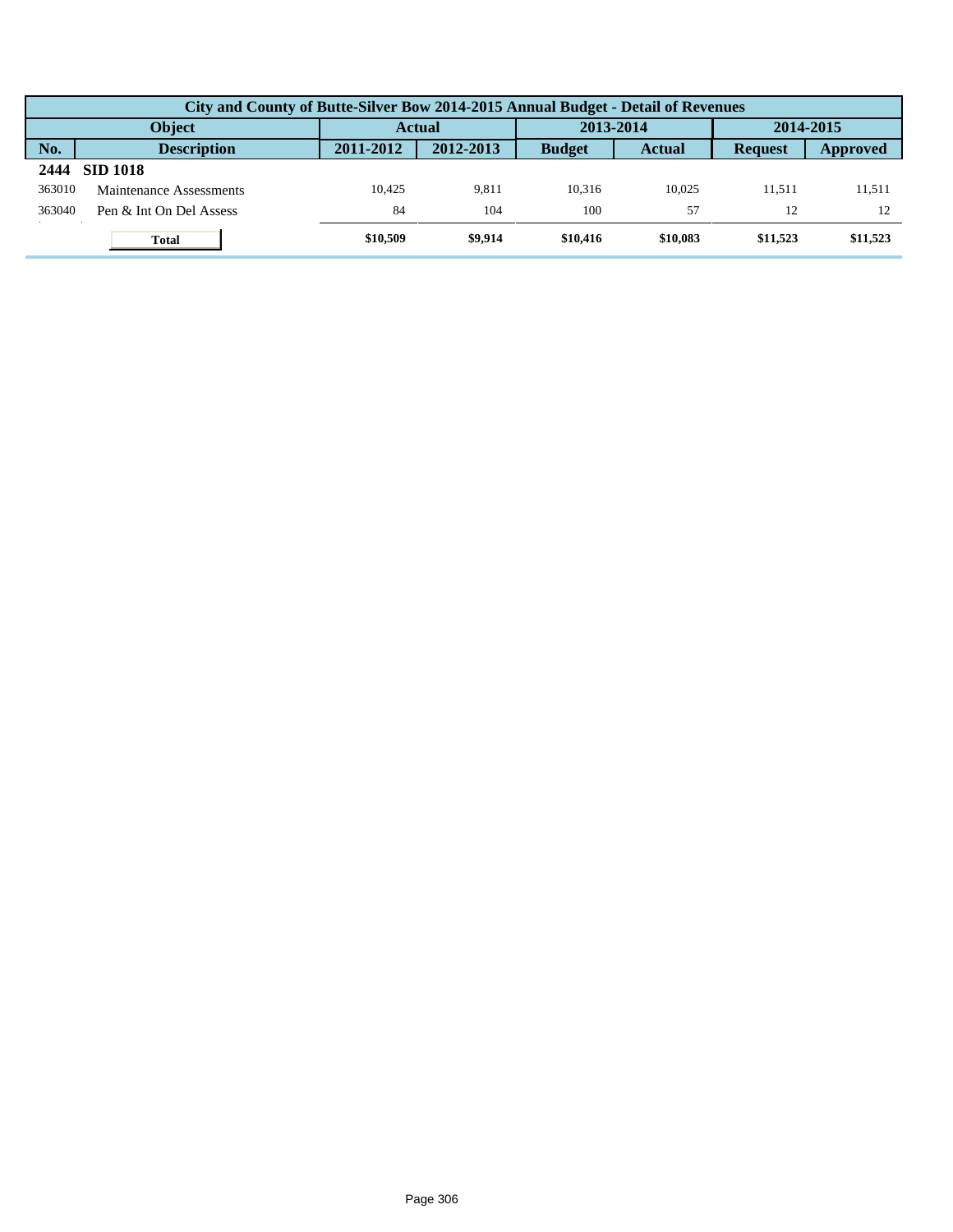|        | City and County of Butte-Silver Bow 2014-2015 Annual Budget - Detail of Revenues |              |           |               |               |                |          |  |  |  |  |
|--------|----------------------------------------------------------------------------------|--------------|-----------|---------------|---------------|----------------|----------|--|--|--|--|
|        | <b>Object</b>                                                                    | Actual       |           | 2013-2014     |               | 2014-2015      |          |  |  |  |  |
| No.    | <b>Description</b>                                                               | 2011-2012    | 2012-2013 | <b>Budget</b> | <b>Actual</b> | <b>Request</b> | Approved |  |  |  |  |
| 2445   | <b>SID 1019</b>                                                                  |              |           |               |               |                |          |  |  |  |  |
| 363010 | Maintenance Assessments                                                          | 2.351        | 2.351     | 2.130         | 2.331         | 2.252          | 2,252    |  |  |  |  |
| 363040 | Pen & Int On Del Assess                                                          | $\mathbf{0}$ | $\Omega$  |               | 21            |                |          |  |  |  |  |
|        | <b>Total</b>                                                                     | \$2,351      | \$2,351   | \$2,130       | \$2,352       | \$2,254        | \$2,254  |  |  |  |  |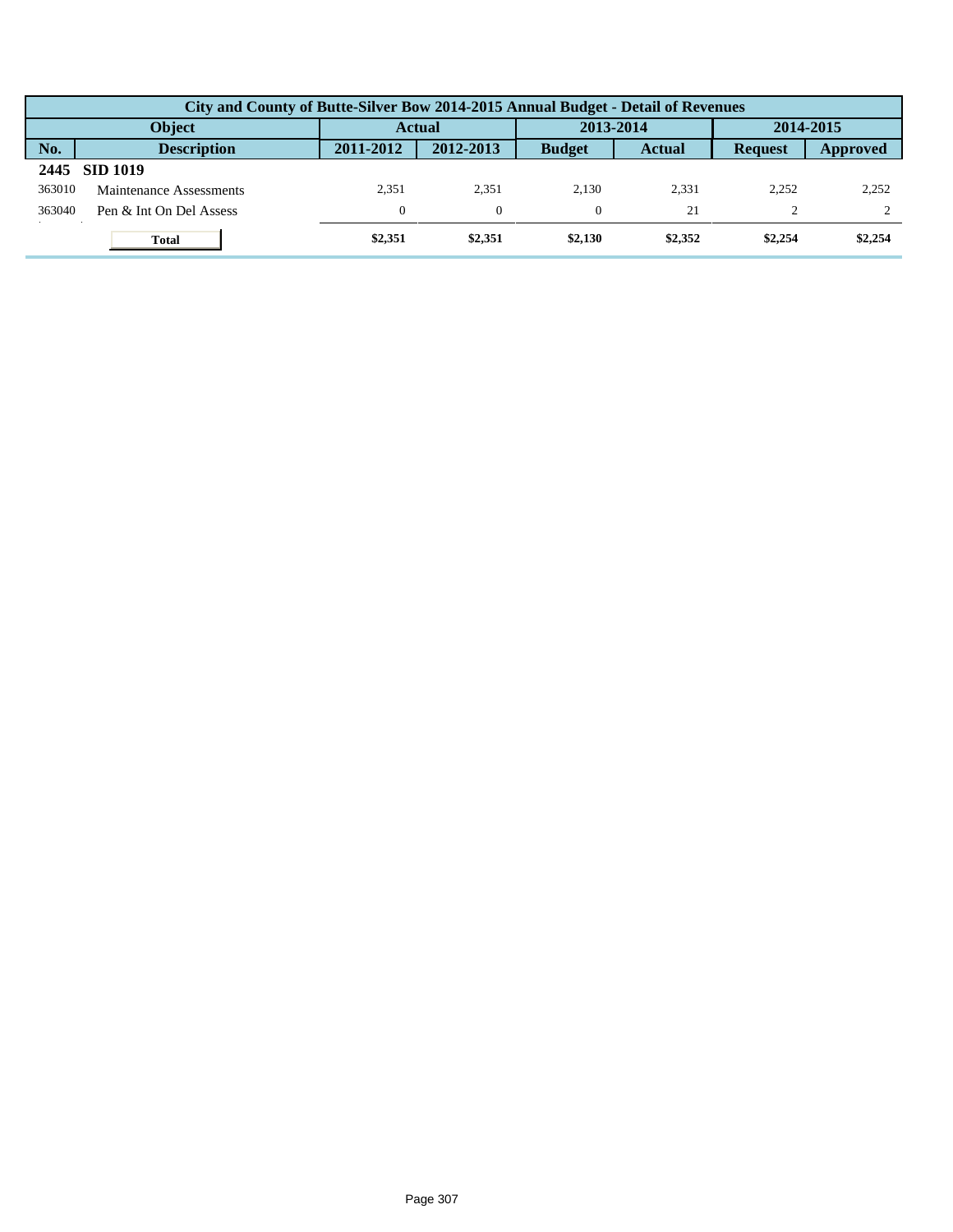|        | City and County of Butte-Silver Bow 2014-2015 Annual Budget - Detail of Revenues |               |           |               |               |                |          |  |  |  |  |
|--------|----------------------------------------------------------------------------------|---------------|-----------|---------------|---------------|----------------|----------|--|--|--|--|
|        | <b>Object</b>                                                                    | <b>Actual</b> |           | 2013-2014     |               | 2014-2015      |          |  |  |  |  |
| No.    | <b>Description</b>                                                               | 2011-2012     | 2012-2013 | <b>Budget</b> | <b>Actual</b> | <b>Request</b> | Approved |  |  |  |  |
| 2446   | <b>SID 1020</b>                                                                  |               |           |               |               |                |          |  |  |  |  |
| 363010 | Maintenance Assessments                                                          | 9.350         | 9.738     | 8.934         | 8.651         | 10.705         | 10.705   |  |  |  |  |
| 363040 | Pen & Int On Del Assess                                                          | 6             | 91        | 75            |               |                |          |  |  |  |  |
|        | <b>Total</b>                                                                     | \$9,357       | \$9,830   | \$9,009       | \$8,653       | \$10,716       | \$10,716 |  |  |  |  |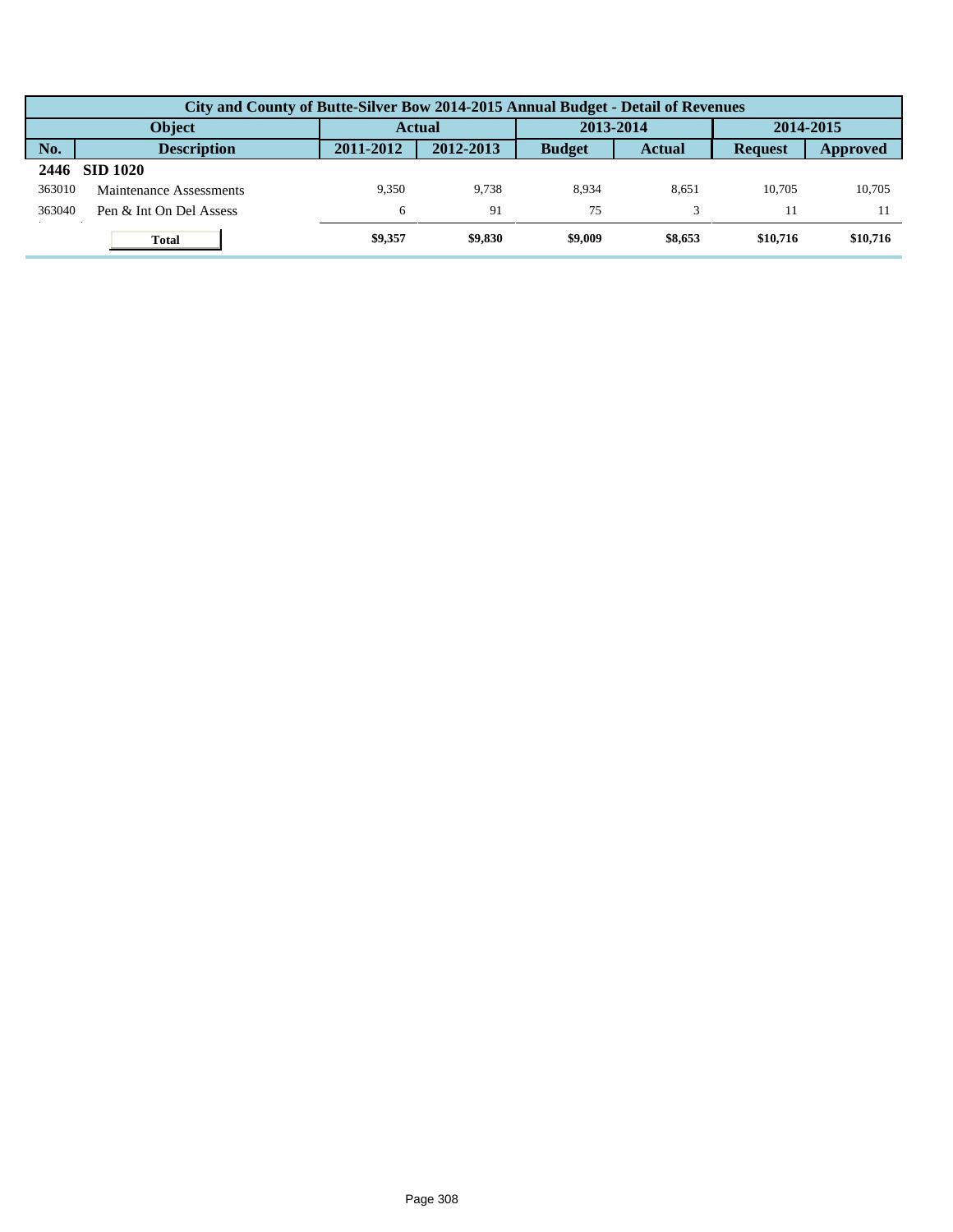|        | City and County of Butte-Silver Bow 2014-2015 Annual Budget - Detail of Revenues |               |           |               |               |                |                 |  |  |  |
|--------|----------------------------------------------------------------------------------|---------------|-----------|---------------|---------------|----------------|-----------------|--|--|--|
|        | <b>Object</b>                                                                    | <b>Actual</b> |           | 2013-2014     |               | 2014-2015      |                 |  |  |  |
| No.    | <b>Description</b>                                                               | 2011-2012     | 2012-2013 | <b>Budget</b> | <b>Actual</b> | <b>Request</b> | <b>Approved</b> |  |  |  |
| 2447   | <b>SID 1021</b>                                                                  |               |           |               |               |                |                 |  |  |  |
| 363010 | Maintenance Assessments                                                          | 779           | 809       | 918           | 944           | 975            | 975             |  |  |  |
| 363040 | Pen & Int On Del Assess                                                          | $\theta$      | $\Omega$  |               |               | $\Omega$       | $\Omega$        |  |  |  |
|        | <b>Total</b>                                                                     | \$779         | \$809     | \$918         | \$944         | \$975          | \$975           |  |  |  |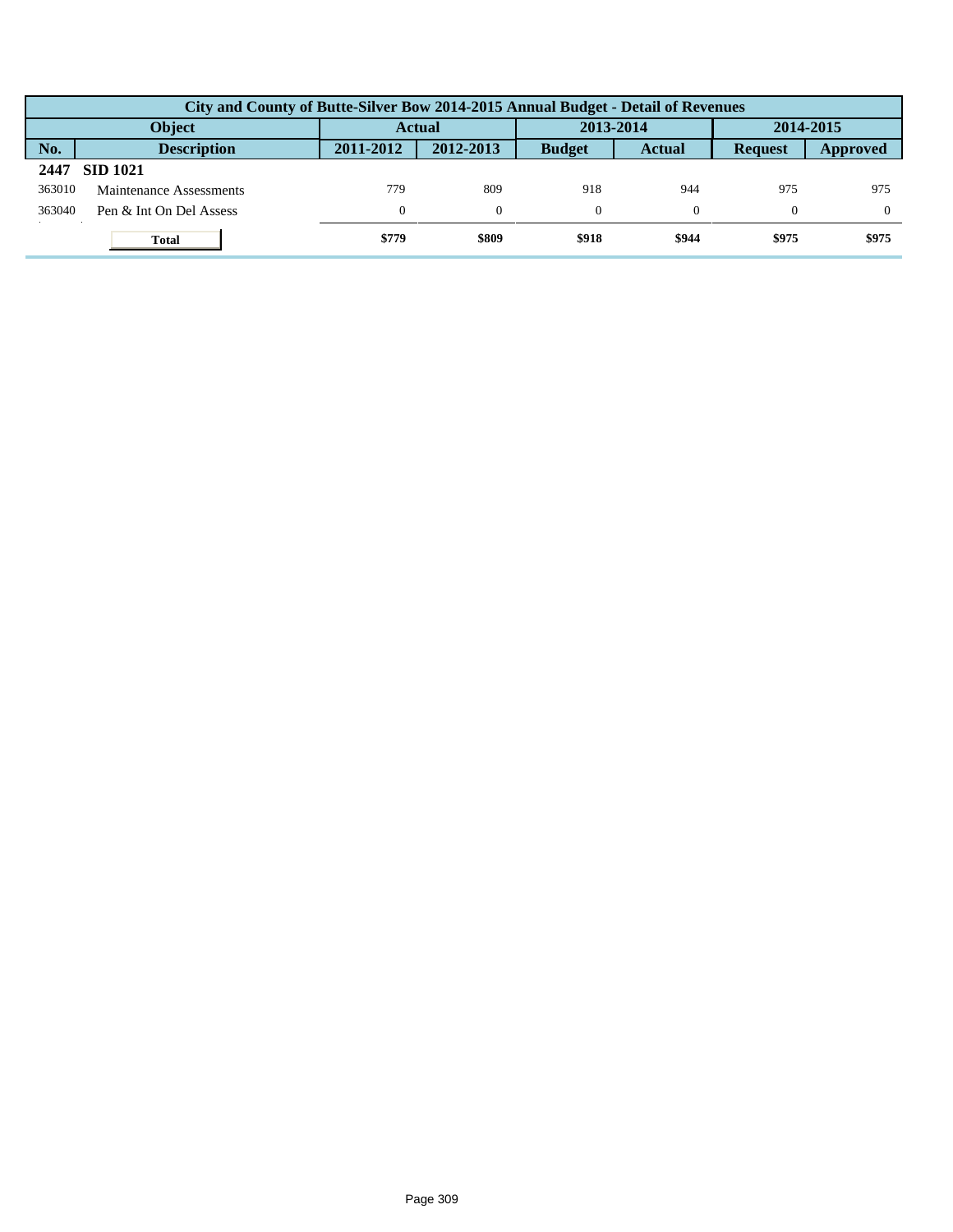|        | City and County of Butte-Silver Bow 2014-2015 Annual Budget - Detail of Revenues |              |           |               |               |                |           |  |  |  |
|--------|----------------------------------------------------------------------------------|--------------|-----------|---------------|---------------|----------------|-----------|--|--|--|
|        | <b>Object</b>                                                                    |              | Actual    |               | 2013-2014     |                | 2014-2015 |  |  |  |
| No.    | <b>Description</b>                                                               | 2011-2012    | 2012-2013 | <b>Budget</b> | <b>Actual</b> | <b>Request</b> | Approved  |  |  |  |
| 2448   | <b>SID 1022</b>                                                                  |              |           |               |               |                |           |  |  |  |
| 363010 | Maintenance Assessments                                                          | 1.557        | .696      | 1.895         | 1.910         |                |           |  |  |  |
| 363040 | Pen & Int On Del Assess                                                          | $\mathbf{0}$ |           |               |               | 2.042          | 2,042     |  |  |  |
|        | <b>Total</b>                                                                     | \$1,557      | \$1,699   | \$1,895       | \$1,913       | \$2,043        | \$2,043   |  |  |  |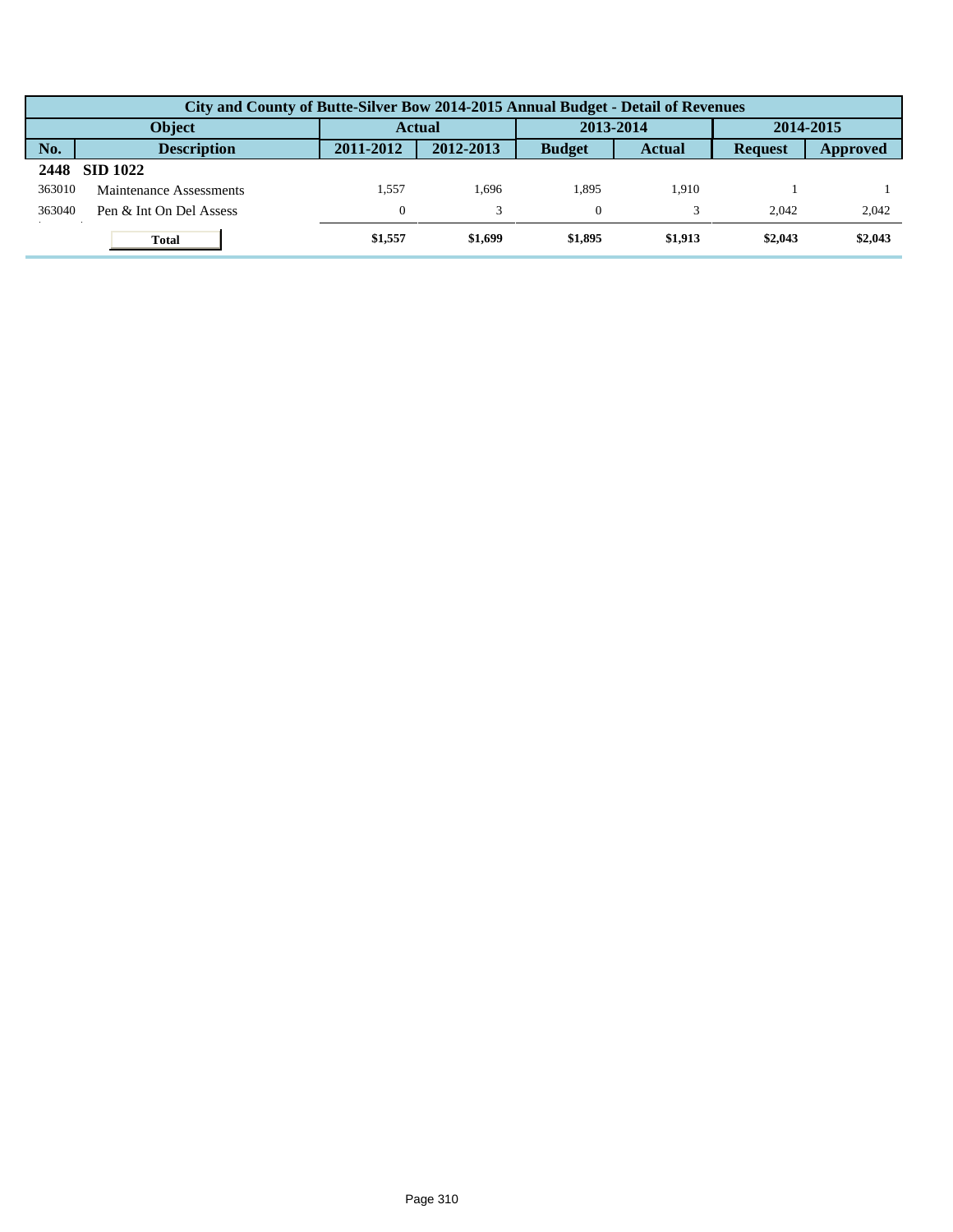|        | City and County of Butte-Silver Bow 2014-2015 Annual Budget - Detail of Revenues |               |           |               |               |                |          |  |  |  |  |
|--------|----------------------------------------------------------------------------------|---------------|-----------|---------------|---------------|----------------|----------|--|--|--|--|
|        | <b>Object</b>                                                                    | <b>Actual</b> |           | 2013-2014     |               | 2014-2015      |          |  |  |  |  |
| No.    | <b>Description</b>                                                               | 2011-2012     | 2012-2013 | <b>Budget</b> | <b>Actual</b> | <b>Request</b> | Approved |  |  |  |  |
| 2449   | <b>SID 1023</b>                                                                  |               |           |               |               |                |          |  |  |  |  |
| 363010 | Maintenance Assessments                                                          | 1.919         | 2.039     | 2.328         | 2.281         |                |          |  |  |  |  |
| 363040 | Pen & Int On Del Assess                                                          |               | $\Omega$  |               |               | 2.827          | 2,827    |  |  |  |  |
|        | <b>Total</b>                                                                     | \$1,920       | \$2,039   | \$2,329       | \$2,281       | \$2,829        | \$2,829  |  |  |  |  |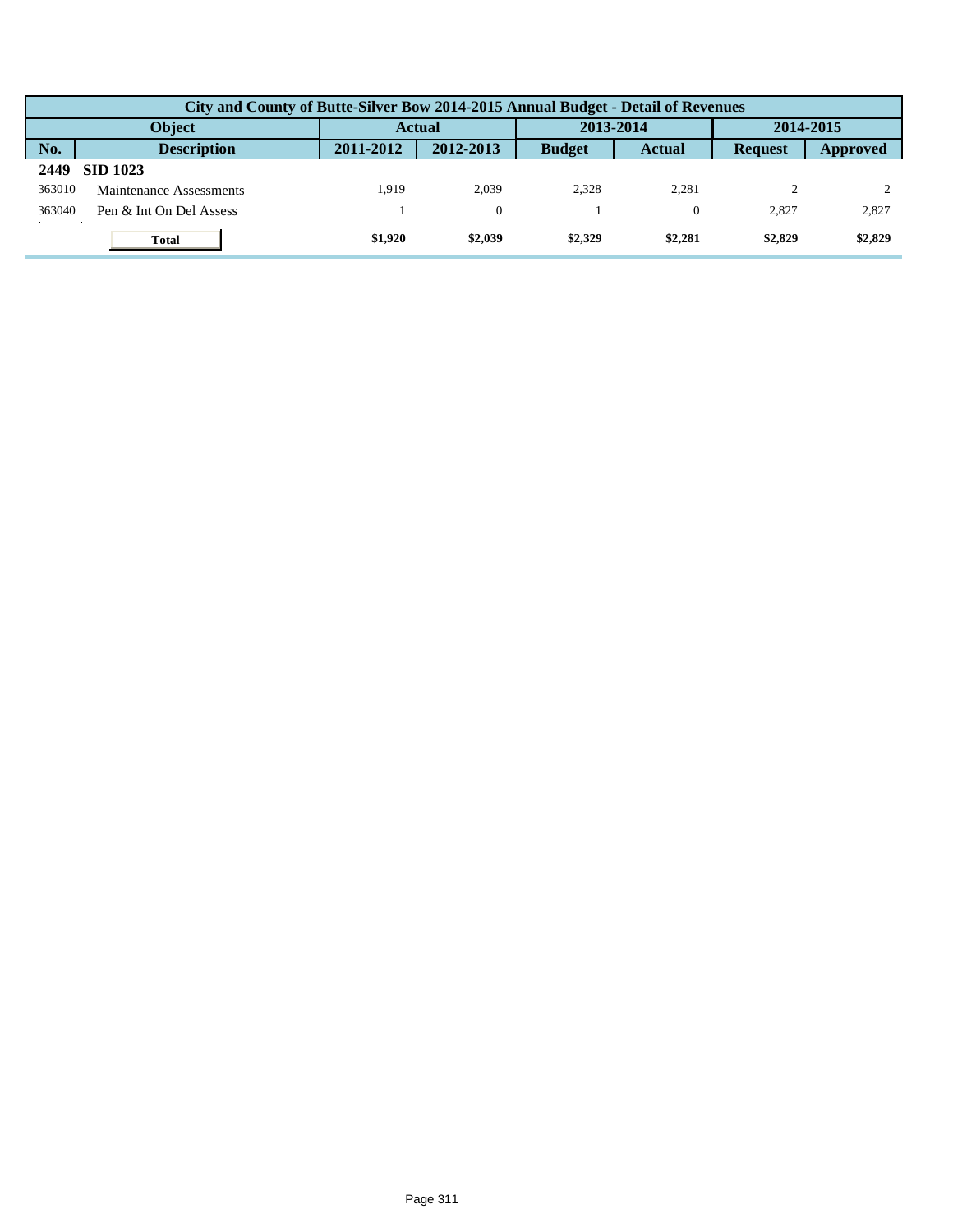|        | City and County of Butte-Silver Bow 2014-2015 Annual Budget - Detail of Revenues |               |           |               |               |                |          |  |  |  |
|--------|----------------------------------------------------------------------------------|---------------|-----------|---------------|---------------|----------------|----------|--|--|--|
|        | <b>Object</b>                                                                    | <b>Actual</b> |           | 2013-2014     |               | 2014-2015      |          |  |  |  |
| No.    | <b>Description</b>                                                               | 2011-2012     | 2012-2013 | <b>Budget</b> | <b>Actual</b> | <b>Request</b> | Approved |  |  |  |
| 2450   | <b>SID 1024</b>                                                                  |               |           |               |               |                |          |  |  |  |
| 363010 | Maintenance Assessments                                                          | 4.716         | 3.311     | 3.328         | 3.356         |                |          |  |  |  |
| 363040 | Pen & Int On Del Assess                                                          | 28            | 50        | 45            | 19            | 5.180          | 5,180    |  |  |  |
|        | <b>Total</b>                                                                     | \$4,744       | \$3,361   | \$3,373       | \$3,375       | \$5,183        | \$5,183  |  |  |  |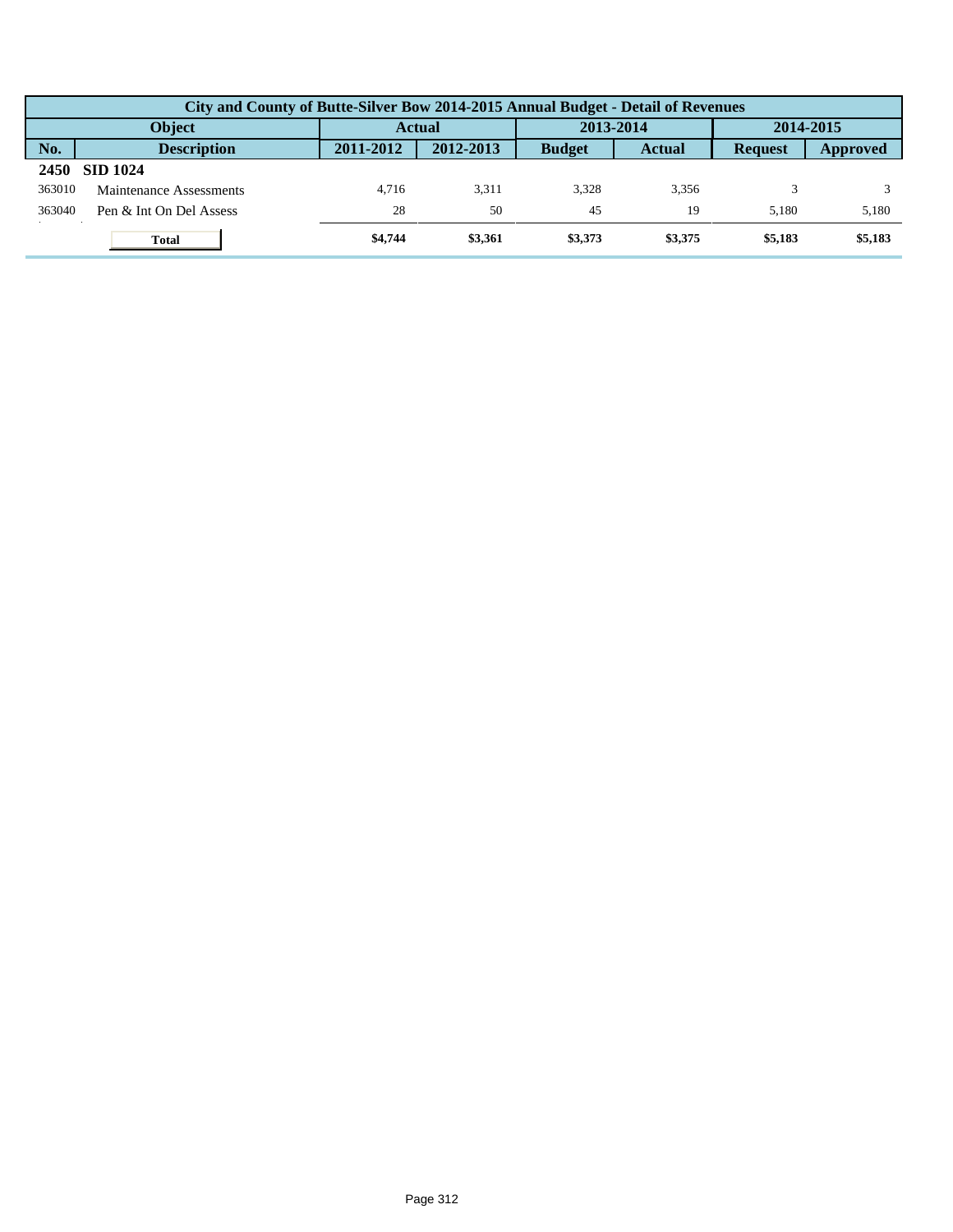|        | City and County of Butte-Silver Bow 2014-2015 Annual Budget - Detail of Revenues |                |           |               |               |                |           |  |  |  |  |
|--------|----------------------------------------------------------------------------------|----------------|-----------|---------------|---------------|----------------|-----------|--|--|--|--|
| Object |                                                                                  |                | Actual    |               | 2013-2014     |                | 2014-2015 |  |  |  |  |
| No.    | <b>Description</b>                                                               | 2011-2012      | 2012-2013 | <b>Budget</b> | <b>Actual</b> | <b>Request</b> | Approved  |  |  |  |  |
| 2451   | <b>SID 1026</b>                                                                  |                |           |               |               |                |           |  |  |  |  |
| 363010 | Maintenance Assessments                                                          | 4.043          | 2.143     | 2.487         | 2,480         |                |           |  |  |  |  |
| 363040 | Pen & Int On Del Assess                                                          | 335            | 240       | 225           | 201           | 3,365          | 3,365     |  |  |  |  |
| 383000 | Trans from                                                                       | $\overline{0}$ | 6.000     | $\Omega$      |               | $\Omega$       | $\Omega$  |  |  |  |  |
|        | <b>Total</b>                                                                     | \$4,378        | \$8,382   | \$2,712       | \$2,681       | \$3,370        | \$3,370   |  |  |  |  |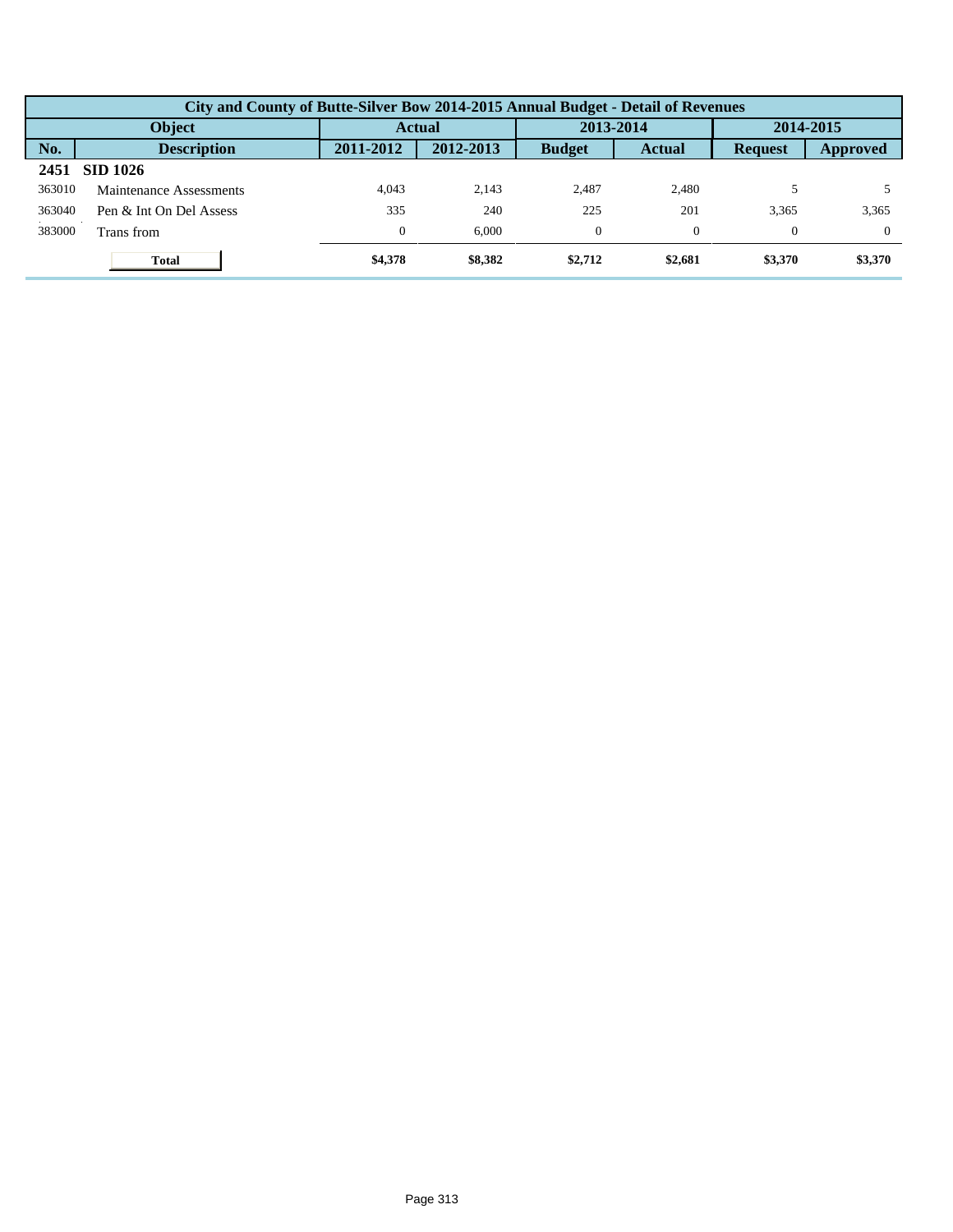|        | City and County of Butte-Silver Bow 2014-2015 Annual Budget - Detail of Revenues |           |               |               |               |                |           |  |  |  |
|--------|----------------------------------------------------------------------------------|-----------|---------------|---------------|---------------|----------------|-----------|--|--|--|
|        | <b>Object</b>                                                                    |           | <b>Actual</b> |               | 2013-2014     |                | 2014-2015 |  |  |  |
| No.    | <b>Description</b>                                                               | 2011-2012 | 2012-2013     | <b>Budget</b> | <b>Actual</b> | <b>Request</b> | Approved  |  |  |  |
| 2452   | <b>SID 1027</b>                                                                  |           |               |               |               |                |           |  |  |  |
| 363010 | Maintenance Assessments                                                          | 1.685     | .549          | 1.618         | 1.646         |                |           |  |  |  |
| 363040 | Pen & Int On Del Assess                                                          | 12        |               | 10            |               | 2.002          | 2,002     |  |  |  |
|        | <b>Total</b>                                                                     | \$1,697   | \$1,552       | \$1,628       | \$1,650       | \$2,005        | \$2,005   |  |  |  |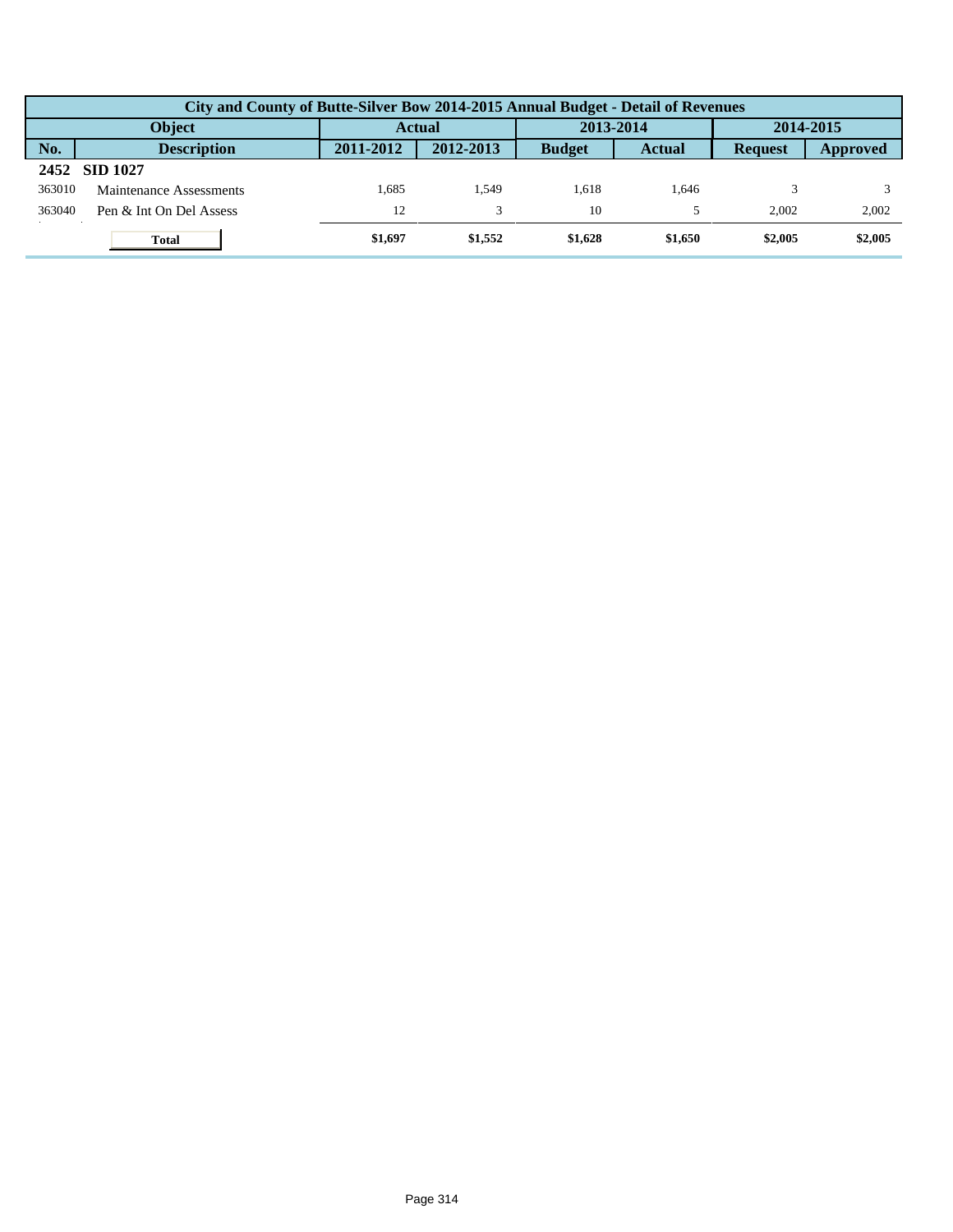|        | City and County of Butte-Silver Bow 2014-2015 Annual Budget - Detail of Revenues |               |           |               |               |                |          |  |  |  |  |
|--------|----------------------------------------------------------------------------------|---------------|-----------|---------------|---------------|----------------|----------|--|--|--|--|
|        | <b>Object</b>                                                                    | <b>Actual</b> |           | 2013-2014     |               | 2014-2015      |          |  |  |  |  |
| No.    | <b>Description</b>                                                               | 2011-2012     | 2012-2013 | <b>Budget</b> | <b>Actual</b> | <b>Request</b> | Approved |  |  |  |  |
| 2453   | <b>SID 1028</b>                                                                  |               |           |               |               |                |          |  |  |  |  |
| 363010 | Maintenance Assessments                                                          | 2.182         | 2.489     | 1.700         | 1.753         |                |          |  |  |  |  |
| 363040 | Pen & Int On Del Assess                                                          |               | 74        |               |               | 3.182          | 3,182    |  |  |  |  |
|        | <b>Total</b>                                                                     | \$2,183       | \$2,562   | \$1,701       | \$1,756       | \$3,184        | \$3,184  |  |  |  |  |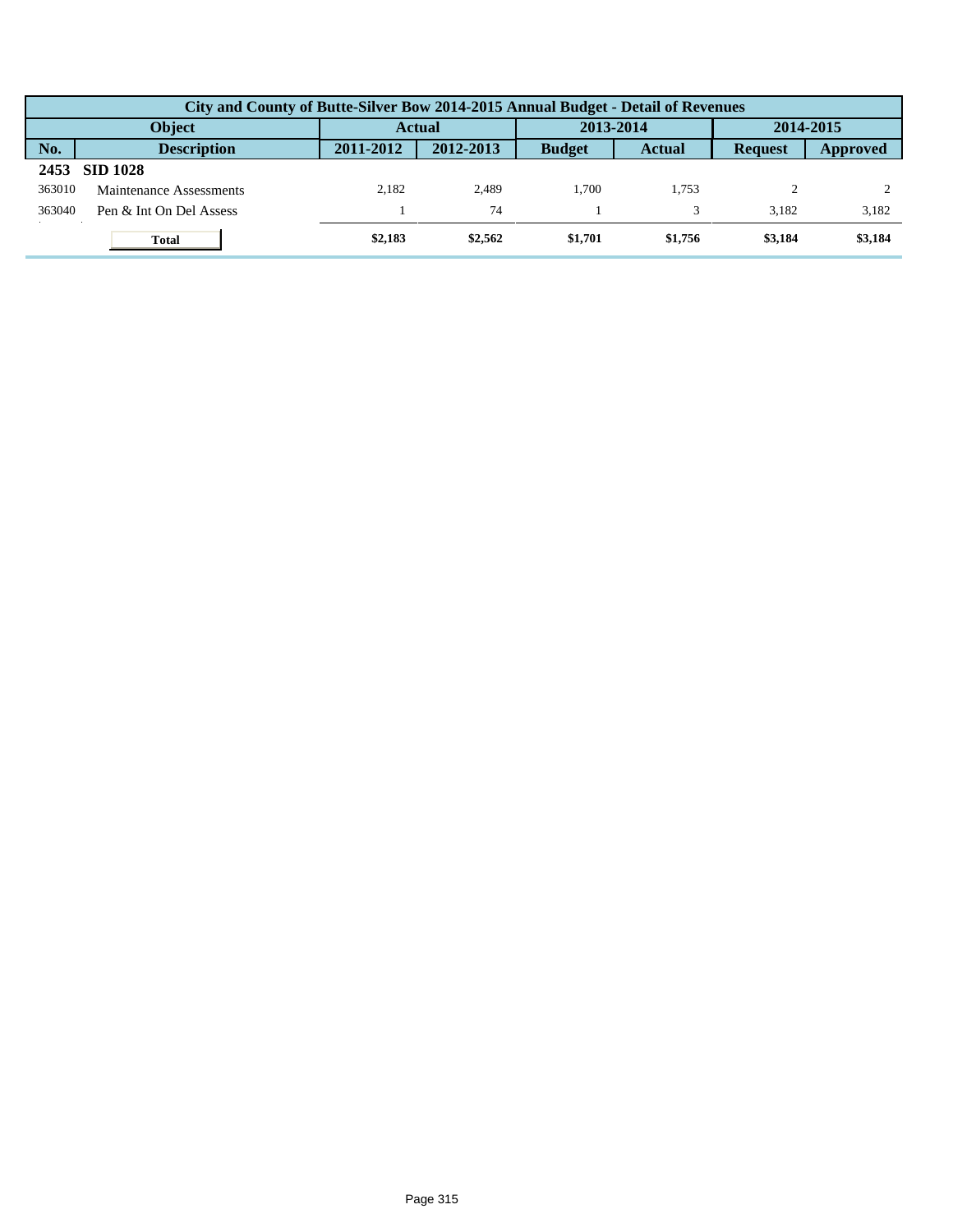|        | City and County of Butte-Silver Bow 2014-2015 Annual Budget - Detail of Revenues |                  |           |               |               |                |           |  |  |  |
|--------|----------------------------------------------------------------------------------|------------------|-----------|---------------|---------------|----------------|-----------|--|--|--|
| Object |                                                                                  | <b>Actual</b>    |           | 2013-2014     |               | 2014-2015      |           |  |  |  |
| No.    | <b>Description</b>                                                               | 2011-2012        | 2012-2013 | <b>Budget</b> | <b>Actual</b> | <b>Request</b> | Approved  |  |  |  |
| 2488   | <b>Fire/Equip/Training Fund</b>                                                  |                  |           |               |               |                |           |  |  |  |
| 335230 | <b>State Entitlement Share</b>                                                   | 0                | $\theta$  | $\Omega$      | 0             | 3,225          | 3,225     |  |  |  |
| 369510 | Miscellaneous Revenue                                                            | 0                | $\theta$  | $\Omega$      | 2.375         |                |           |  |  |  |
| 381010 | Proceeds from G.O. Bonds                                                         | 0                | 175,613   | $\theta$      | $\Omega$      | $\Omega$       | $\Omega$  |  |  |  |
| 383099 | Trans from Fire Fund                                                             | $\boldsymbol{0}$ | 216,672   | 207.818       | 207,818       | 157.471        | 157,471   |  |  |  |
|        | <b>Total</b>                                                                     | \$0              | \$392,285 | \$207,818     | \$210,193     | \$160,699      | \$160,699 |  |  |  |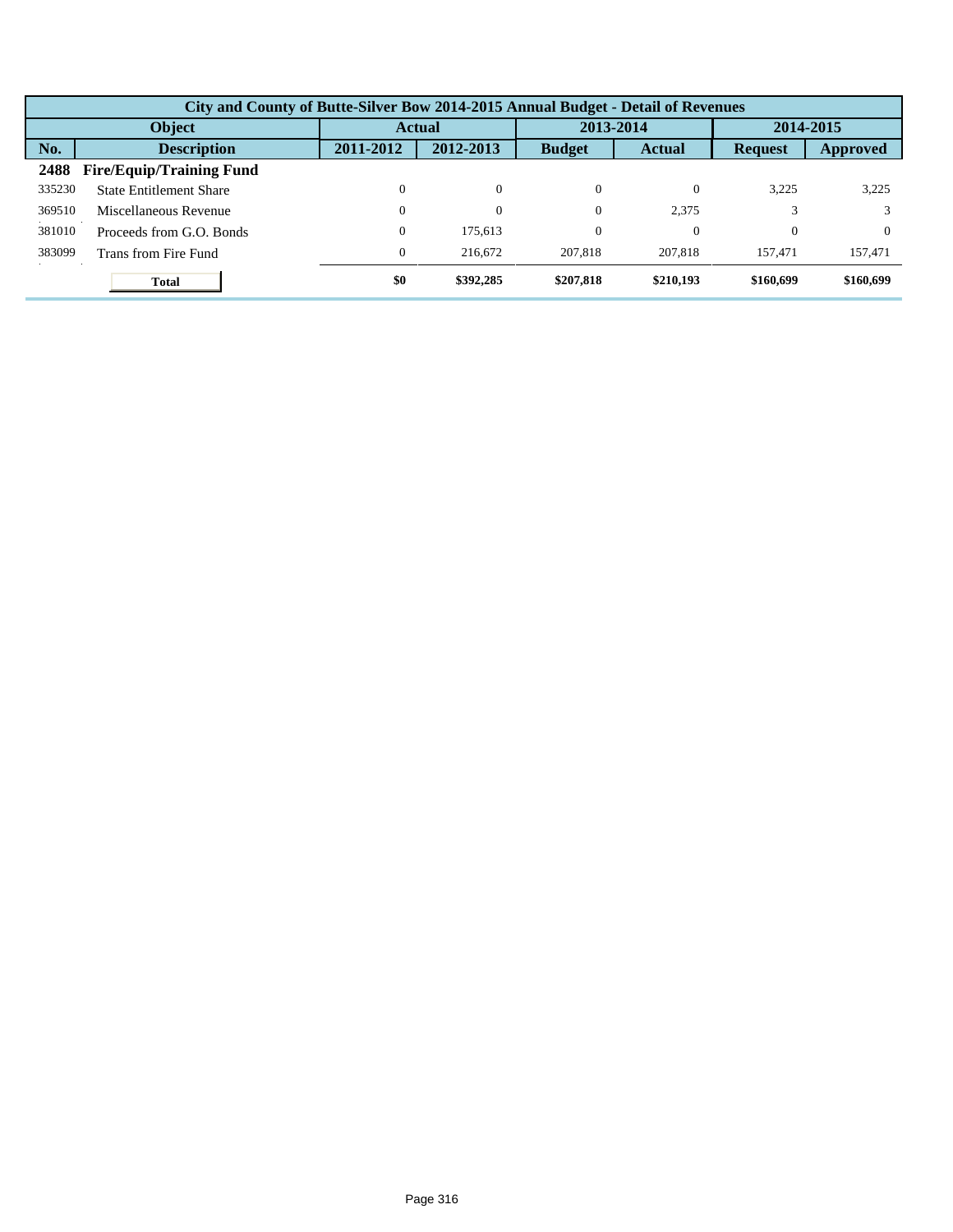|        | City and County of Butte-Silver Bow 2014-2015 Annual Budget - Detail of Revenues |           |           |               |               |                |          |  |  |  |  |
|--------|----------------------------------------------------------------------------------|-----------|-----------|---------------|---------------|----------------|----------|--|--|--|--|
|        | Object                                                                           |           | Actual    |               | 2013-2014     | 2014-2015      |          |  |  |  |  |
| No.    | <b>Description</b>                                                               | 2011-2012 | 2012-2013 | <b>Budget</b> | <b>Actual</b> | <b>Request</b> | Approved |  |  |  |  |
| 2500   | <b>SID Administration</b>                                                        |           |           |               |               |                |          |  |  |  |  |
| 336020 | On Behalf Payments                                                               | 26        | 11        | 27            | 27            | 28             | 28       |  |  |  |  |
| 383001 | Trans From SID Funds                                                             | 90.183    | 91,064    | 92.054        | 102.054       | 70,084         | 70,084   |  |  |  |  |
| 383014 | Trans From Solid Wste                                                            | 15,000    | 15,000    | 15,000        | 15,000        | 15,000         | 15,000   |  |  |  |  |
|        | <b>Total</b>                                                                     | \$105,209 | \$106,075 | \$107.081     | \$117,081     | \$85,112       | \$85,112 |  |  |  |  |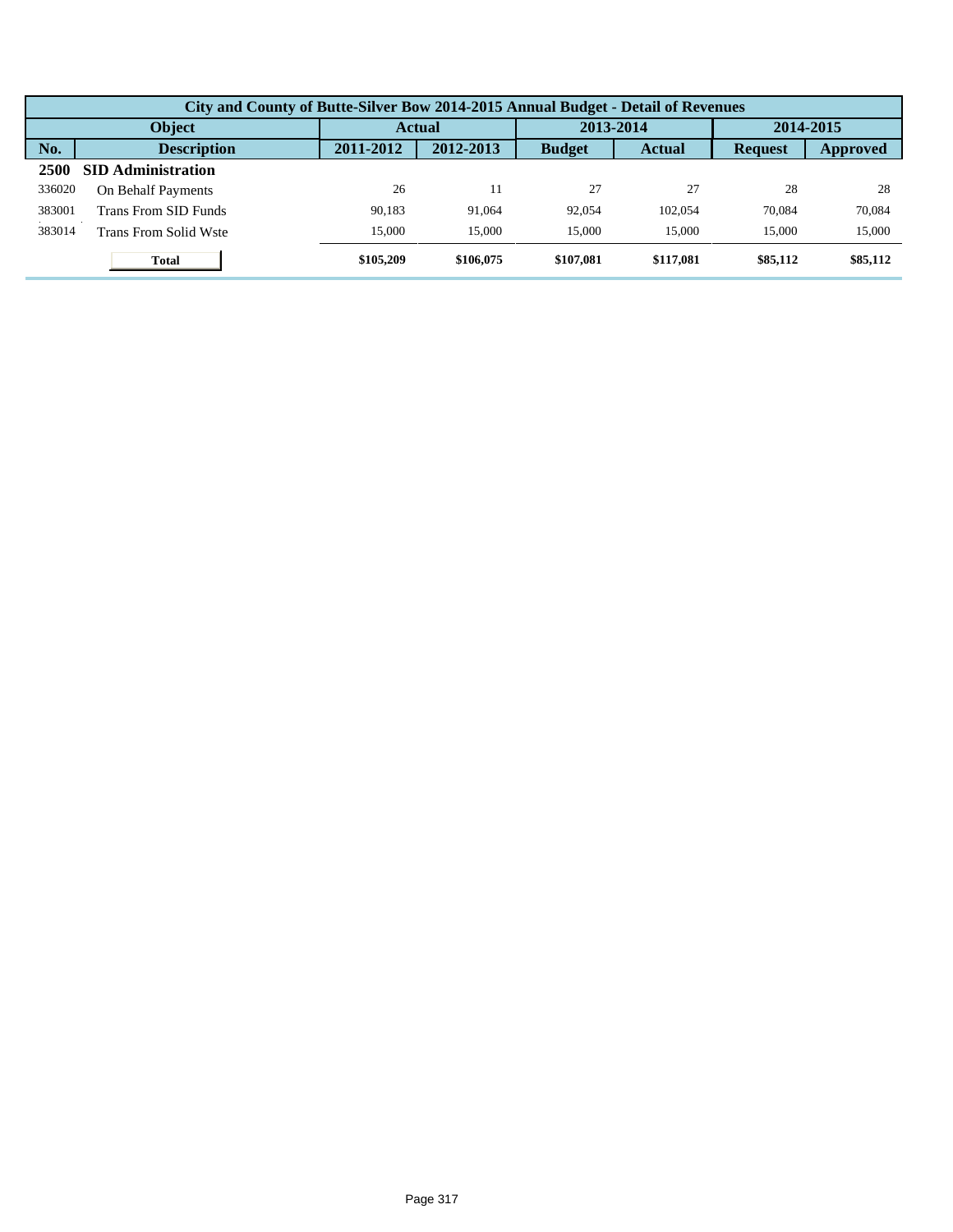|        | City and County of Butte-Silver Bow 2014-2015 Annual Budget - Detail of Revenues |               |           |               |               |                |                 |  |  |  |  |
|--------|----------------------------------------------------------------------------------|---------------|-----------|---------------|---------------|----------------|-----------------|--|--|--|--|
|        | <b>Object</b>                                                                    | <b>Actual</b> |           | 2013-2014     |               | 2014-2015      |                 |  |  |  |  |
| No.    | <b>Description</b>                                                               | 2011-2012     | 2012-2013 | <b>Budget</b> | <b>Actual</b> | <b>Request</b> | <b>Approved</b> |  |  |  |  |
| 2501   | <b>Melrose Garbage</b>                                                           |               |           |               |               |                |                 |  |  |  |  |
| 343041 | <b>Collection Charges</b>                                                        | 9.016         | 8.958     | 10.000        | 9.785         | 10.000         | 10,000          |  |  |  |  |
| 363040 | Pen & Int On Del Assess                                                          | 218           | 318       |               | 370           | $\Omega$       |                 |  |  |  |  |
|        | <b>Total</b>                                                                     | \$9,235       | \$9,275   | \$10,000      | \$10,155      | \$10,000       | \$10,000        |  |  |  |  |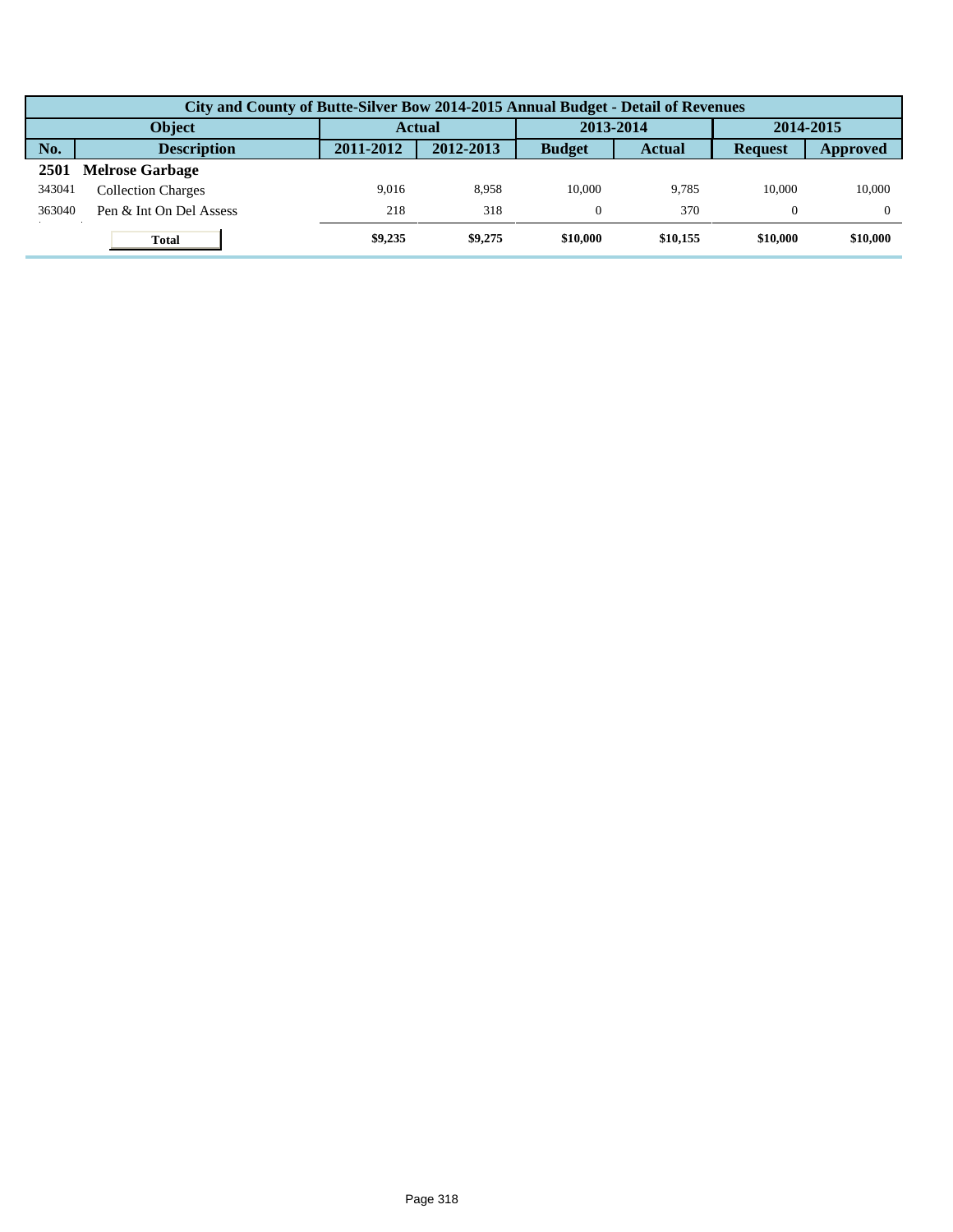|        | City and County of Butte-Silver Bow 2014-2015 Annual Budget - Detail of Revenues |           |           |               |               |                |           |  |  |  |  |
|--------|----------------------------------------------------------------------------------|-----------|-----------|---------------|---------------|----------------|-----------|--|--|--|--|
|        | Object                                                                           |           | Actual    |               | 2013-2014     |                | 2014-2015 |  |  |  |  |
| No.    | <b>Description</b>                                                               | 2011-2012 | 2012-2013 | <b>Budget</b> | <b>Actual</b> | <b>Request</b> | Approved  |  |  |  |  |
| 2502   | <b>Divide Garbage</b>                                                            |           |           |               |               |                |           |  |  |  |  |
| 363010 | Maintenance Assessments                                                          | 12.280    | 15.295    | 14.000        | 13.775        | 14.000         | 14.000    |  |  |  |  |
| 363040 | Pen & Int On Del Assess                                                          | 57        | 398       | $\Omega$      | 43            | 20             | 20        |  |  |  |  |
| 371010 | <b>Interest Earnings</b>                                                         | 6         | 5         | $\Omega$      |               | $\Omega$       | $\Omega$  |  |  |  |  |
|        | <b>Total</b>                                                                     | \$12,342  | \$15,698  | \$14,000      | \$13,821      | \$14.020       | \$14,020  |  |  |  |  |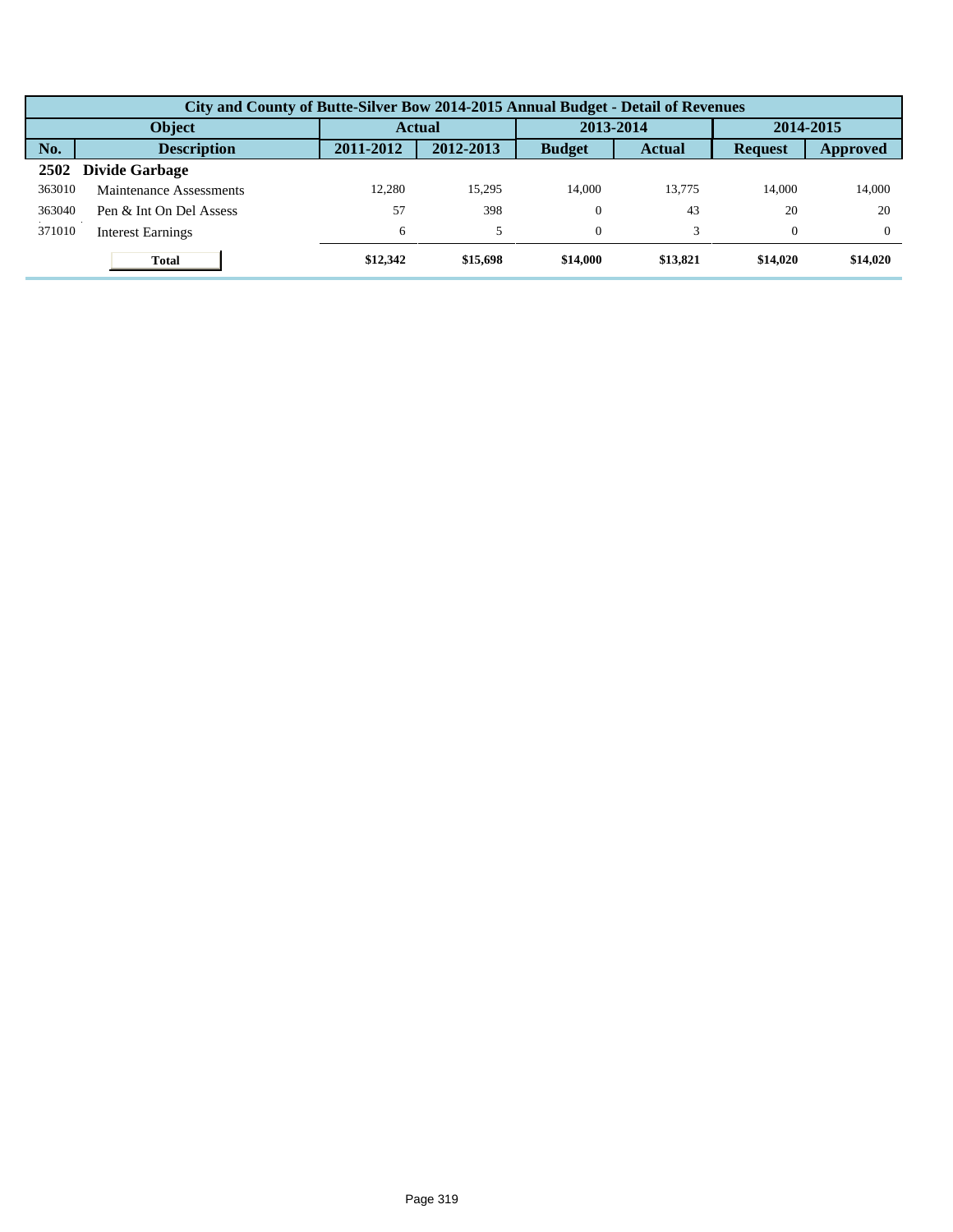|        | City and County of Butte-Silver Bow 2014-2015 Annual Budget - Detail of Revenues |                  |               |               |               |                |           |  |  |  |
|--------|----------------------------------------------------------------------------------|------------------|---------------|---------------|---------------|----------------|-----------|--|--|--|
|        | Object                                                                           |                  | <b>Actual</b> |               | 2013-2014     | 2014-2015      |           |  |  |  |
| No.    | <b>Description</b>                                                               | 2011-2012        | 2012-2013     | <b>Budget</b> | <b>Actual</b> | <b>Request</b> | Approved  |  |  |  |
| 2503   | Maint $1(82)$ & $4(85)$                                                          |                  |               |               |               |                |           |  |  |  |
| 313001 | Tax Title & Property Sale                                                        | 0                | $\theta$      | $\theta$      | 0             | $\Omega$       | $\Omega$  |  |  |  |
| 334202 | <b>Highway Department Funds</b>                                                  | $\Omega$         | $\theta$      | $\theta$      | 0             | $\Omega$       | $\Omega$  |  |  |  |
| 336020 | On Behalf Payments                                                               | 39               | 35            | 59            | 29            | 54             | 54        |  |  |  |
| 363010 | Maintenance Assessments                                                          | 259,377          | 327.415       | $\theta$      | 301.598       | 304,020        | 304,020   |  |  |  |
| 363040 | Pen & Int On Del Assess                                                          | 4.421            | 4,764         | 3.000         | 4,456         |                |           |  |  |  |
| 369510 | Miscellaneous Revenue                                                            | $\boldsymbol{0}$ | $\mathbf{0}$  | $\theta$      | $\Omega$      | $\theta$       | $\Omega$  |  |  |  |
|        | <b>Total</b>                                                                     | \$263,836        | \$332,214     | \$3,059       | \$306,083     | \$304,074      | \$304,074 |  |  |  |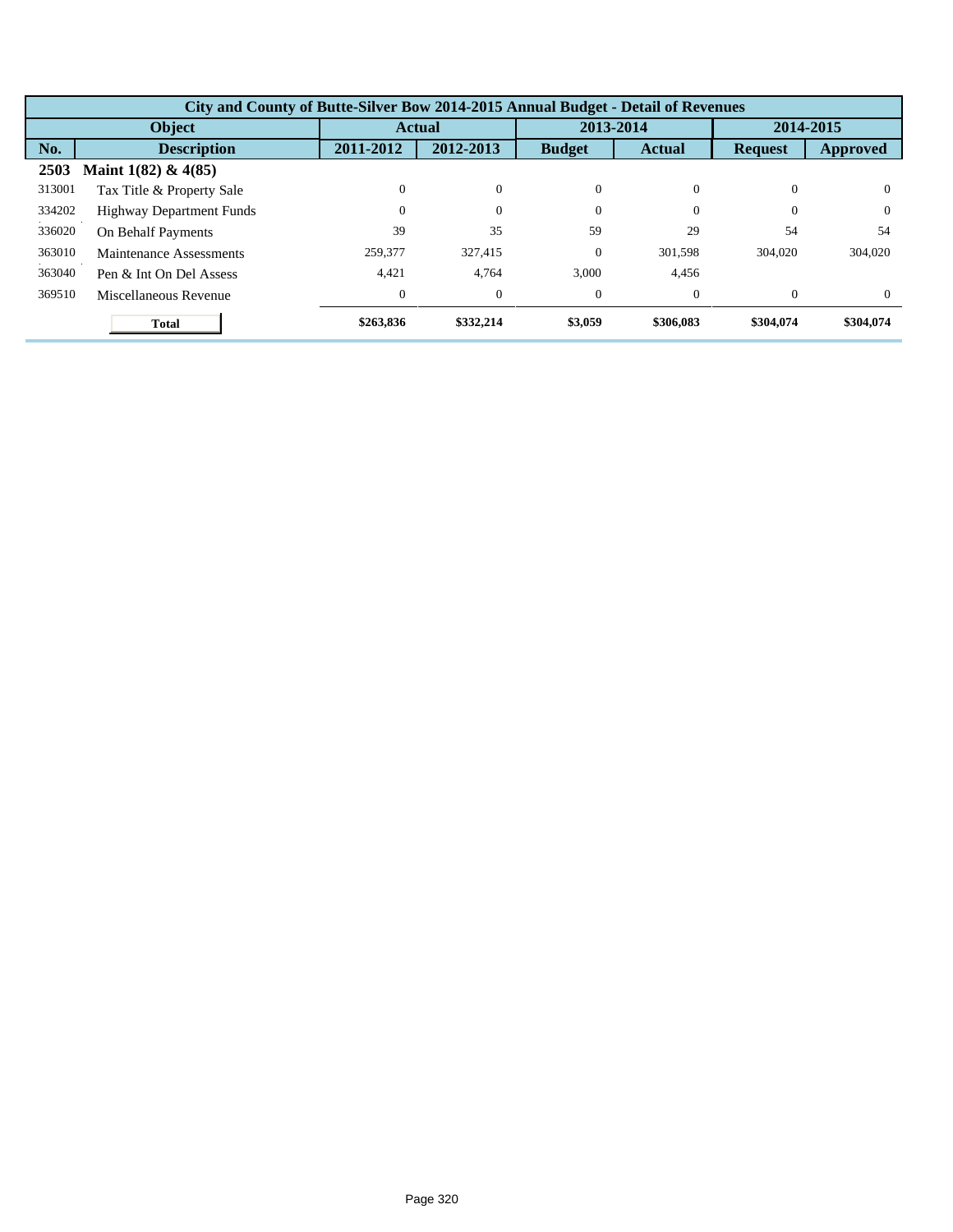|        | City and County of Butte-Silver Bow 2014-2015 Annual Budget - Detail of Revenues |           |           |               |               |                |                 |  |  |  |
|--------|----------------------------------------------------------------------------------|-----------|-----------|---------------|---------------|----------------|-----------------|--|--|--|
| Object |                                                                                  |           | Actual    |               | 2013-2014     |                | 2014-2015       |  |  |  |
| No.    | <b>Description</b>                                                               | 2011-2012 | 2012-2013 | <b>Budget</b> | <b>Actual</b> | <b>Request</b> | <b>Approved</b> |  |  |  |
| 2504   | Maint $2(83)$                                                                    |           |           |               |               |                |                 |  |  |  |
| 313001 | Tax Title & Property Sale                                                        | $\Omega$  | $\theta$  | $\theta$      | $\Omega$      | $\Omega$       | $\Omega$        |  |  |  |
| 336020 | On Behalf Payments                                                               | 30        | 32        | 36            | 36            | 37             | 37              |  |  |  |
| 363010 | Maintenance Assessments                                                          | 32.392    | 96.611    | $\theta$      | 83,999        | 82.961         | 82,961          |  |  |  |
| 363040 | Pen & Int On Del Assess                                                          | 718       | 994       | 500           | 1.408         |                |                 |  |  |  |
|        | <b>Total</b>                                                                     | \$33,140  | \$97,637  | \$536         | \$85,443      | \$82,998       | \$82,998        |  |  |  |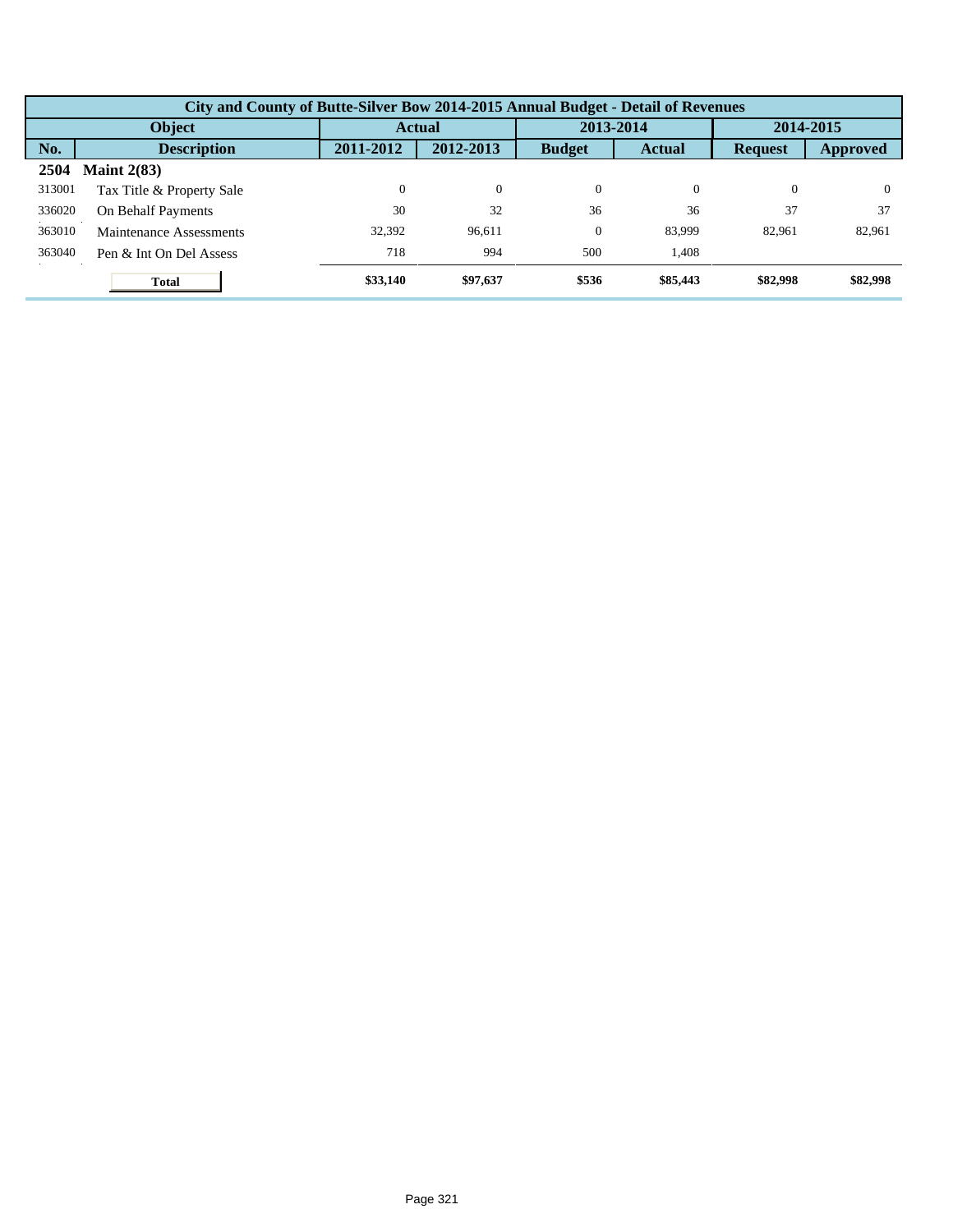|        | City and County of Butte-Silver Bow 2014-2015 Annual Budget - Detail of Revenues |           |           |               |               |                |           |  |  |  |  |
|--------|----------------------------------------------------------------------------------|-----------|-----------|---------------|---------------|----------------|-----------|--|--|--|--|
|        | <b>Object</b>                                                                    |           | Actual    |               | 2013-2014     |                | 2014-2015 |  |  |  |  |
| No.    | <b>Description</b>                                                               | 2011-2012 | 2012-2013 | <b>Budget</b> | <b>Actual</b> | <b>Request</b> | Approved  |  |  |  |  |
| 2505   | Maint $3(84)$                                                                    |           |           |               |               |                |           |  |  |  |  |
| 336020 | On Behalf Payments                                                               | 4         | 4         |               |               |                |           |  |  |  |  |
| 363010 | Maintenance Assessments                                                          | 5,228     | 6,999     | $\Omega$      | 8.964         | 8.908          | 8,908     |  |  |  |  |
| 363040 | Pen & Int On Del Assess                                                          | 91        | 148       | 80            | 196           |                |           |  |  |  |  |
|        | <b>Total</b>                                                                     | \$5,322   | \$7,150   | \$85          | \$9,165       | \$8,913        | \$8,913   |  |  |  |  |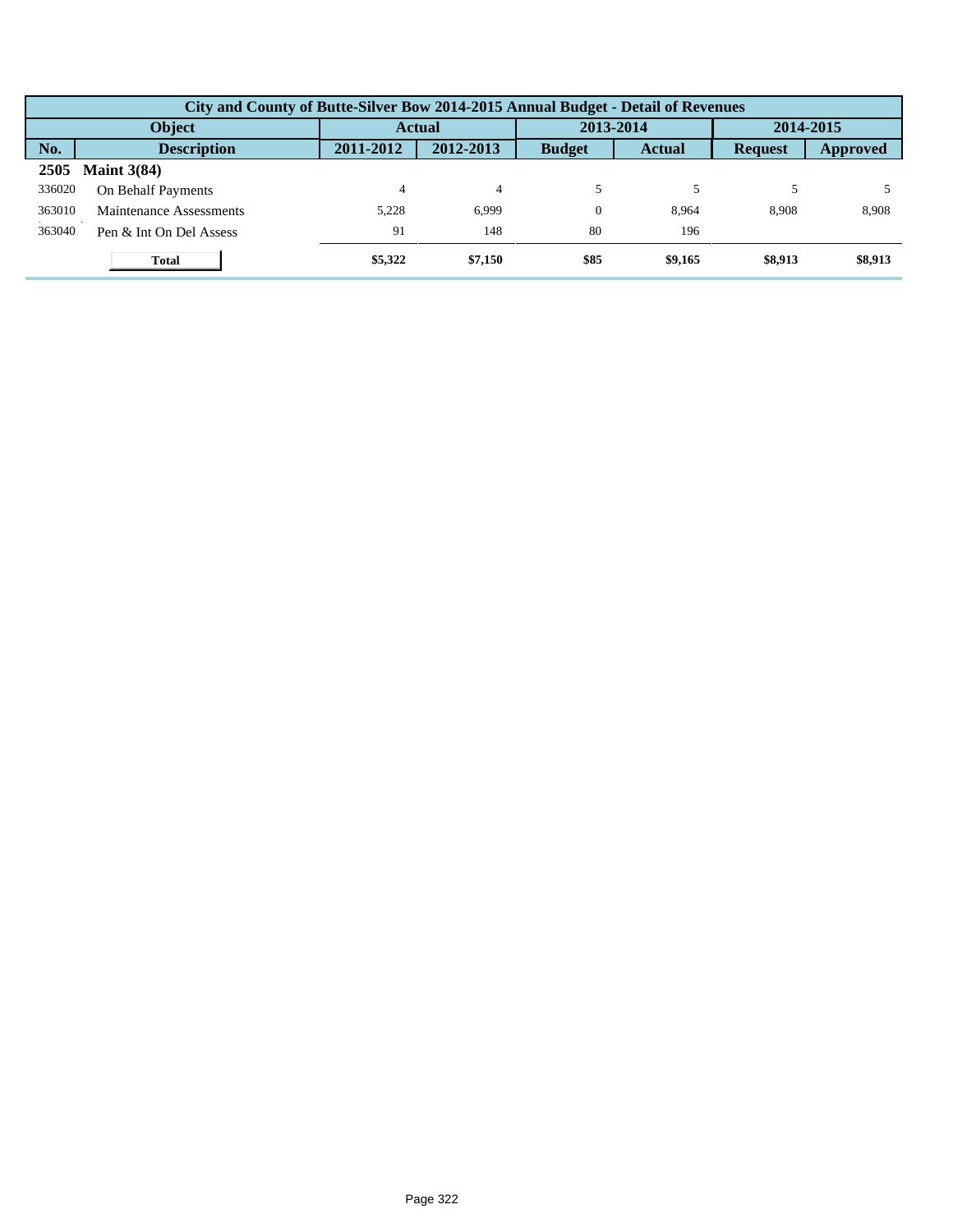|        | City and County of Butte-Silver Bow 2014-2015 Annual Budget - Detail of Revenues |               |           |               |               |                |          |  |  |  |
|--------|----------------------------------------------------------------------------------|---------------|-----------|---------------|---------------|----------------|----------|--|--|--|
|        | <b>Object</b>                                                                    | <b>Actual</b> |           | 2013-2014     |               | 2014-2015      |          |  |  |  |
| No.    | <b>Description</b>                                                               | 2011-2012     | 2012-2013 | <b>Budget</b> | <b>Actual</b> | <b>Request</b> | Approved |  |  |  |
| 2506   | SID 1025-Blacktail Loop                                                          |               |           |               |               |                |          |  |  |  |
| 363010 | Maintenance Assessments                                                          | 53,757        | 46.149    | 45.715        | 496           | $\theta$       |          |  |  |  |
| 363040 | Pen & Int On Del Assess                                                          | 639           | 146       |               | 18            | $\Omega$       |          |  |  |  |
|        | <b>Total</b>                                                                     | \$54,396      | \$46,295  | \$45,715      | \$514         | \$0            | \$0      |  |  |  |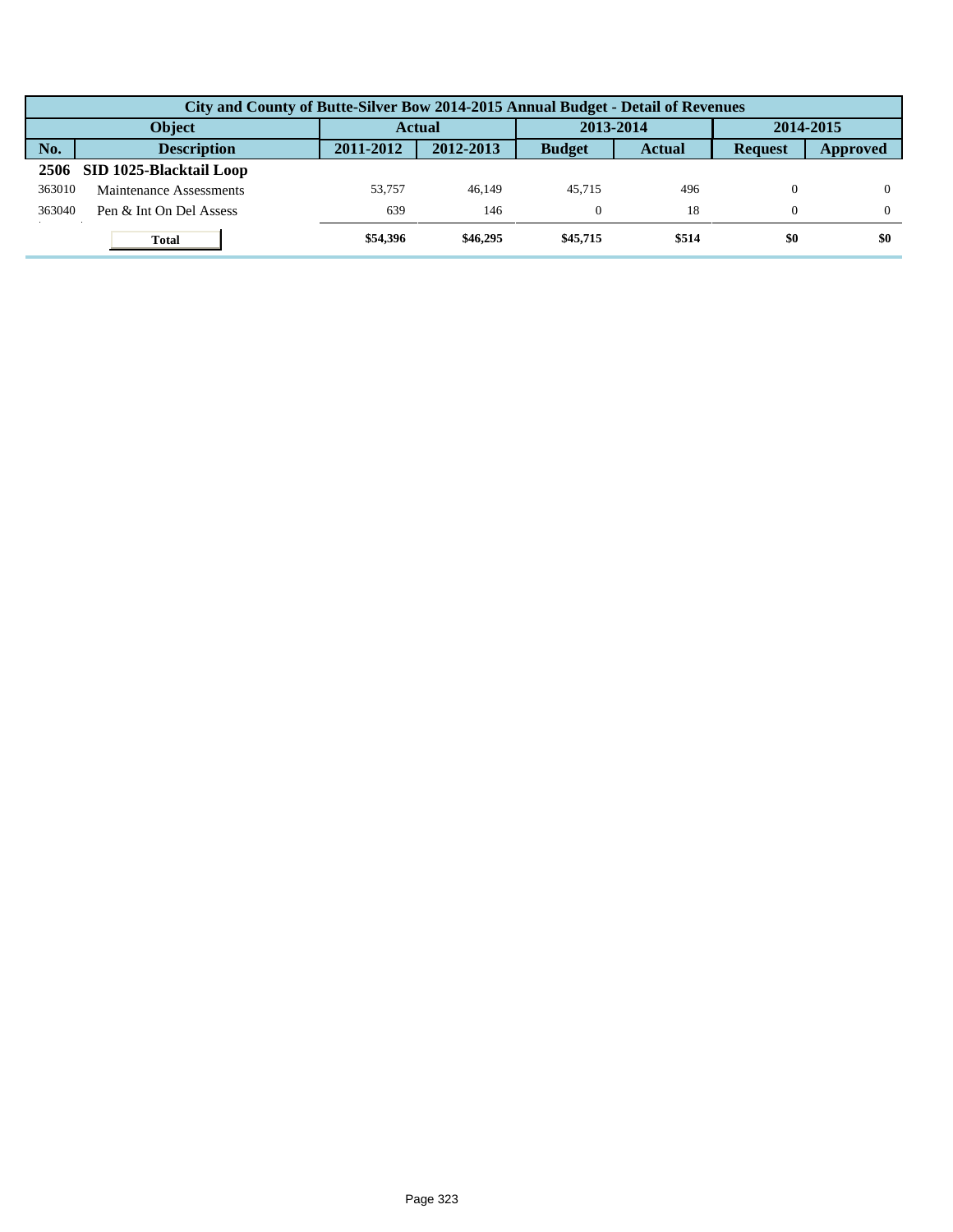|        | City and County of Butte-Silver Bow 2014-2015 Annual Budget - Detail of Revenues |           |               |               |               |                |           |  |  |  |  |
|--------|----------------------------------------------------------------------------------|-----------|---------------|---------------|---------------|----------------|-----------|--|--|--|--|
|        | Object                                                                           |           | <b>Actual</b> |               | 2013-2014     |                | 2014-2015 |  |  |  |  |
| No.    | <b>Description</b>                                                               | 2011-2012 | 2012-2013     | <b>Budget</b> | <b>Actual</b> | <b>Request</b> | Approved  |  |  |  |  |
| 2600   | <b>SID 401</b>                                                                   |           |               |               |               |                |           |  |  |  |  |
| 313001 | Tax Title & Property Sale                                                        |           | $\theta$      | $\Omega$      |               | 0              |           |  |  |  |  |
| 363010 | Maintenance Assessments                                                          | 213.857   | 215,772       | 265,381       | 347,648       | 339,947        | 339,947   |  |  |  |  |
| 363040 | Pen & Int On Del Assess                                                          | 4.066     | 3,864         | 3.800         | 4.300         | 340            | 340       |  |  |  |  |
|        | <b>Total</b>                                                                     | \$217,923 | \$219,636     | \$269,181     | \$351,948     | \$340,287      | \$340,287 |  |  |  |  |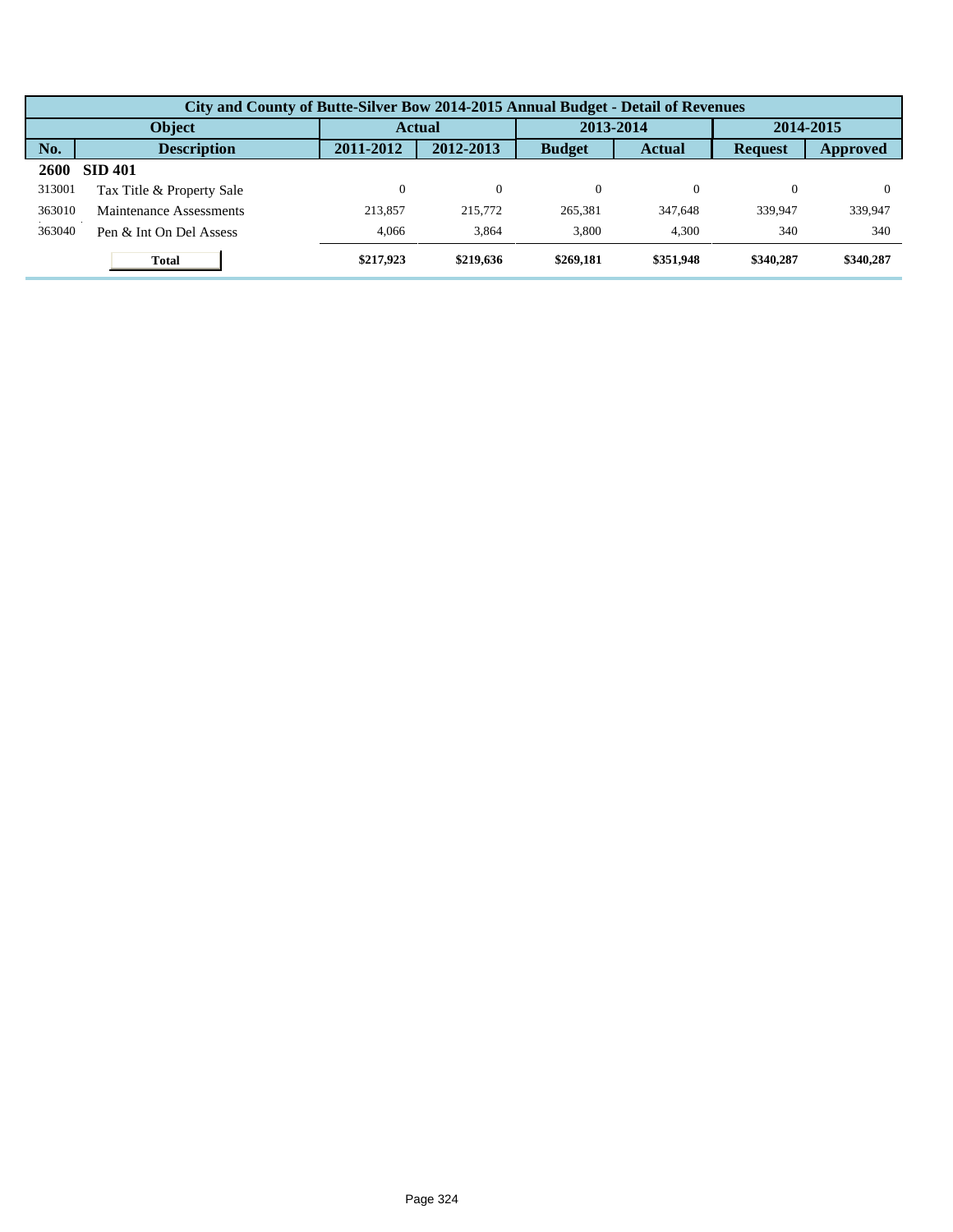|        | City and County of Butte-Silver Bow 2014-2015 Annual Budget - Detail of Revenues |           |               |               |               |                |           |  |  |  |  |
|--------|----------------------------------------------------------------------------------|-----------|---------------|---------------|---------------|----------------|-----------|--|--|--|--|
|        | Object                                                                           |           | <b>Actual</b> |               | 2013-2014     |                | 2014-2015 |  |  |  |  |
| No.    | <b>Description</b>                                                               | 2011-2012 | 2012-2013     | <b>Budget</b> | <b>Actual</b> | <b>Request</b> | Approved  |  |  |  |  |
| 2601   | <b>SID 402</b>                                                                   |           |               |               |               |                |           |  |  |  |  |
| 313001 | Tax Title & Property Sale                                                        |           | $\theta$      | $\Omega$      |               | 0              |           |  |  |  |  |
| 363010 | Maintenance Assessments                                                          | 48,375    | 49.986        | 54.529        | 71.725        | 64.857         | 64,857    |  |  |  |  |
| 363040 | Pen & Int On Del Assess                                                          | 613       | 743           | 725           | 802           | 65             | 65        |  |  |  |  |
|        | <b>Total</b>                                                                     | \$48,987  | \$50,729      | \$55,254      | \$72,527      | \$64,922       | \$64,922  |  |  |  |  |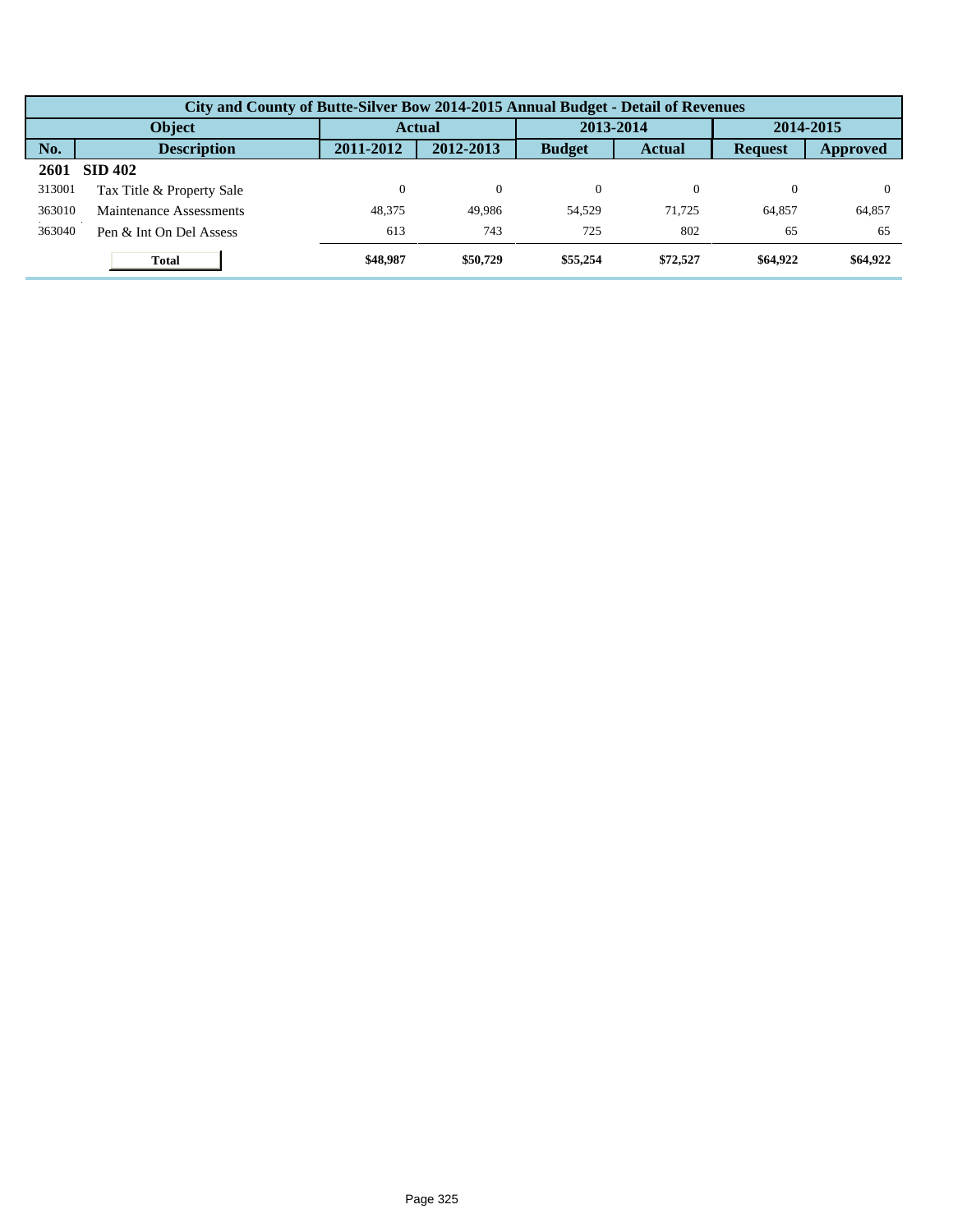|        | City and County of Butte-Silver Bow 2014-2015 Annual Budget - Detail of Revenues |                  |           |               |               |                |          |  |  |  |
|--------|----------------------------------------------------------------------------------|------------------|-----------|---------------|---------------|----------------|----------|--|--|--|
|        | Object                                                                           |                  | Actual    | 2013-2014     |               | 2014-2015      |          |  |  |  |
| No.    | <b>Description</b>                                                               | 2011-2012        | 2012-2013 | <b>Budget</b> | <b>Actual</b> | <b>Request</b> | Approved |  |  |  |
| 2630   | <b>Sidewalk SID</b>                                                              |                  |           |               |               |                |          |  |  |  |
| 336020 | On Behalf Payments                                                               | $\theta$         | $\Omega$  | $\Omega$      |               | $\Omega$       | $_{0}$   |  |  |  |
| 363010 | Maintenance Assessments                                                          | 21.544           | 21,062    | $\Omega$      | 9,115         | $\Omega$       | 3,000    |  |  |  |
| 363040 | Pen & Int On Del Assess                                                          | 103              | 785       | $\Omega$      | 391           | $\mathbf{0}$   | 150      |  |  |  |
| 369510 | Miscellaneous Revenue                                                            | $\boldsymbol{0}$ | $\theta$  | $\Omega$      |               | $\Omega$       | $\Omega$ |  |  |  |
|        | <b>Total</b>                                                                     | \$21,647         | \$21,846  | \$0           | \$9,506       | \$0            | \$3,150  |  |  |  |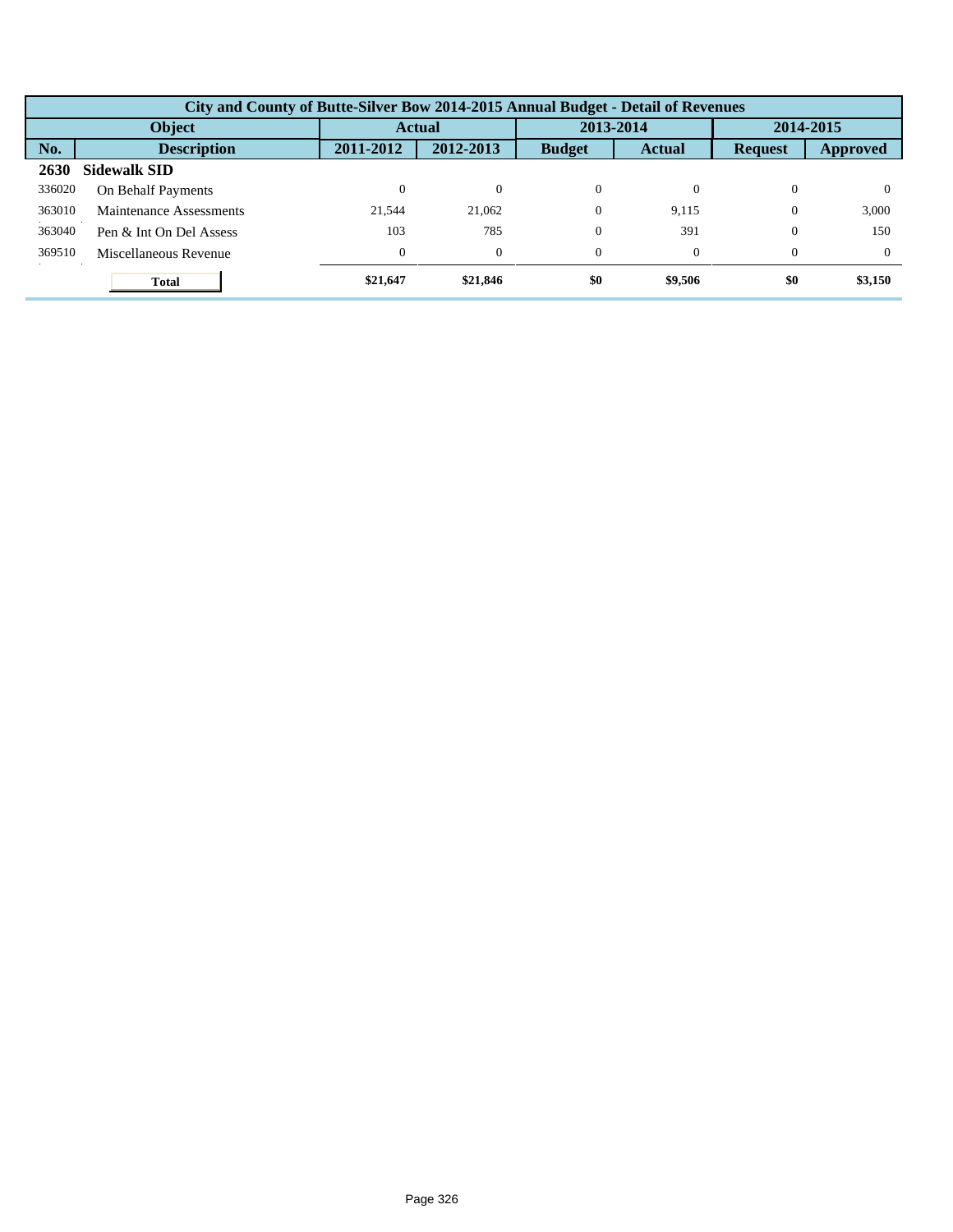|        | City and County of Butte-Silver Bow 2014-2015 Annual Budget - Detail of Revenues |              |                |               |               |                |                 |  |  |  |
|--------|----------------------------------------------------------------------------------|--------------|----------------|---------------|---------------|----------------|-----------------|--|--|--|
|        | Object                                                                           |              | <b>Actual</b>  |               | 2013-2014     |                | 2014-2015       |  |  |  |
| No.    | <b>Description</b>                                                               | 2011-2012    | 2012-2013      | <b>Budget</b> | <b>Actual</b> | <b>Request</b> | <b>Approved</b> |  |  |  |
| 2650   | <b>Mosquito District</b>                                                         |              |                |               |               |                |                 |  |  |  |
| 311004 | Real Property 2004                                                               | $\Omega$     | $\mathbf{0}$   | $\Omega$      | $\Omega$      | $\Omega$       | $\Omega$        |  |  |  |
| 311005 | Real Property 2005                                                               | 0            | $\overline{0}$ | $\Omega$      | $\Omega$      | $\Omega$       | $\Omega$        |  |  |  |
| 311006 | Real Property 2006                                                               | 0            | $\overline{0}$ | $\Omega$      | $\Omega$      | $\Omega$       | $\Omega$        |  |  |  |
| 311007 | Real Property 2007                                                               | $\mathbf{0}$ | $\overline{0}$ | $\Omega$      | $\Omega$      | $\theta$       | $\Omega$        |  |  |  |
| 311008 | Real Property 2008                                                               | 13           | 11             | $\Omega$      | $\Omega$      | $\Omega$       | $\Omega$        |  |  |  |
| 311009 | Real Property 2009                                                               | 71           | 34             | $\Omega$      | $\Omega$      | $\Omega$       | $\Omega$        |  |  |  |
| 311010 | Real Property 2010                                                               | 170          | 54             | $\Omega$      | 52            | $\Omega$       | $\Omega$        |  |  |  |
| 311011 | Real Property 2011                                                               | 10,345       | 256            | $\Omega$      | 33            | $\Omega$       | $\Omega$        |  |  |  |
| 311012 | Real Property 2012                                                               | $\mathbf{0}$ | 10,696         | $\Omega$      | 181           | $\Omega$       | $\Omega$        |  |  |  |
| 311013 | Real Property Tax 2013                                                           | $\Omega$     | $\theta$       | $\Omega$      | 11,038        | $\Omega$       | $\Omega$        |  |  |  |
| 311020 | <b>Personal Property Taxes</b>                                                   | 129          | 78             | $\Omega$      | 78            | $\Omega$       | $\Omega$        |  |  |  |
| 312001 | <b>Penalties And Interest</b>                                                    | 43           | 43             | $\Omega$      | 46            | $\Omega$       | $\Omega$        |  |  |  |
| 335230 | <b>State Entitlement Share</b>                                                   | 18,889       | 18,857         | 5,458         | 5,488         | 5,461          | 5,461           |  |  |  |
|        | <b>Total</b>                                                                     | \$29,659     | \$30,029       | \$5,458       | \$16,916      | \$5,461        | \$5,461         |  |  |  |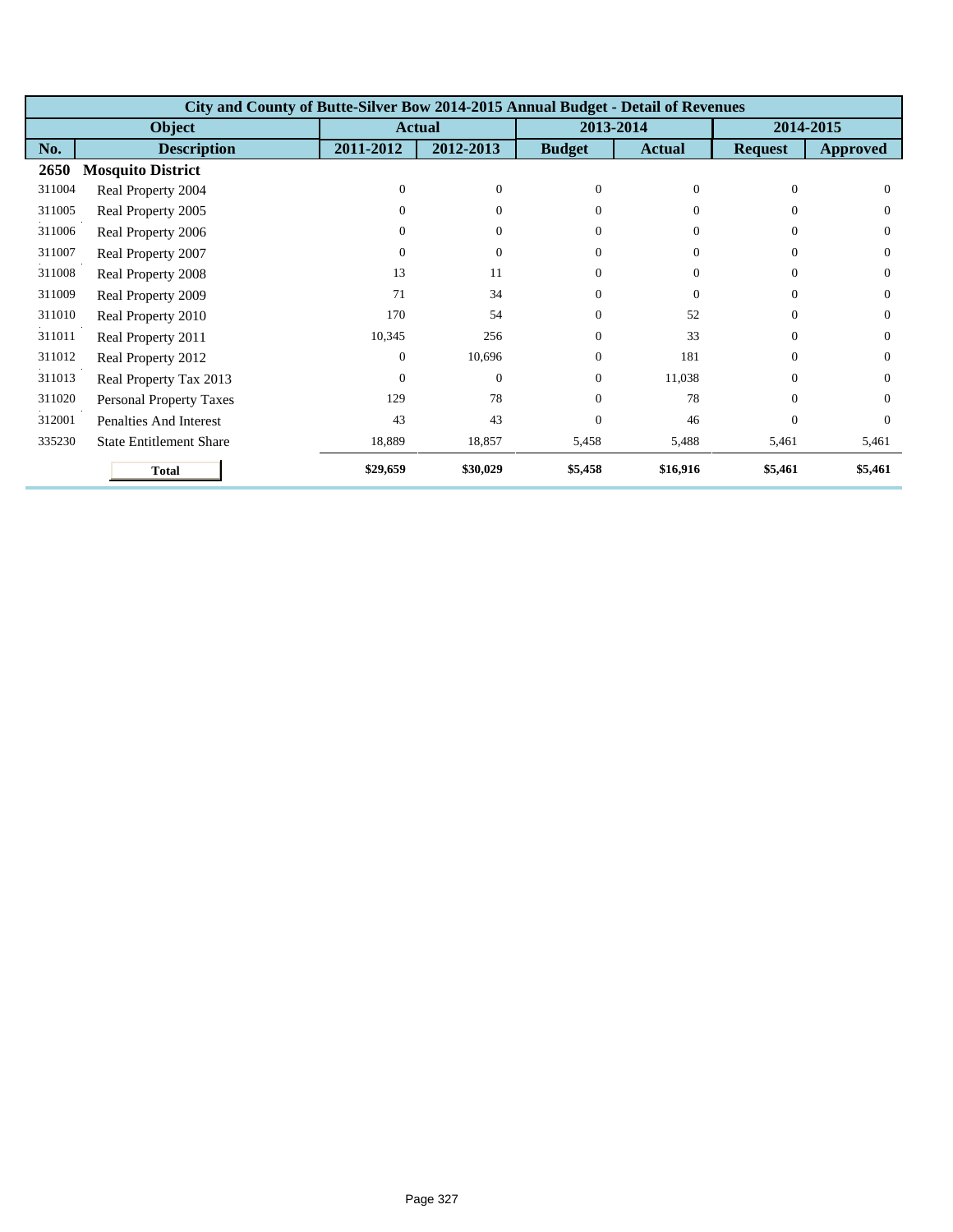|             | City and County of Butte-Silver Bow 2014-2015 Annual Budget - Detail of Revenues |           |               |               |               |                |          |  |  |  |  |
|-------------|----------------------------------------------------------------------------------|-----------|---------------|---------------|---------------|----------------|----------|--|--|--|--|
|             | Object                                                                           |           | <b>Actual</b> |               | 2013-2014     | 2014-2015      |          |  |  |  |  |
| No.         | <b>Description</b>                                                               | 2011-2012 | 2012-2013     | <b>Budget</b> | <b>Actual</b> | <b>Request</b> | Approved |  |  |  |  |
| <b>2690</b> | <b>Uptown Parking</b>                                                            |           |               |               |               |                |          |  |  |  |  |
| 313001      | Tax Title & Property Sale                                                        |           | $\Omega$      | $\Omega$      |               | 0              |          |  |  |  |  |
| 363010      | Maintenance Assessments                                                          | 15.197    | 15.918        | 17,500        | 15.371        | $\overline{0}$ |          |  |  |  |  |
| 363040      | Pen & Int On Del Assess                                                          | 142       | 385           | $\Omega$      | 275           | $\Omega$       | $\Omega$ |  |  |  |  |
|             | <b>Total</b>                                                                     | \$15,339  | \$16,302      | \$17,500      | \$15,646      | \$0            | \$0      |  |  |  |  |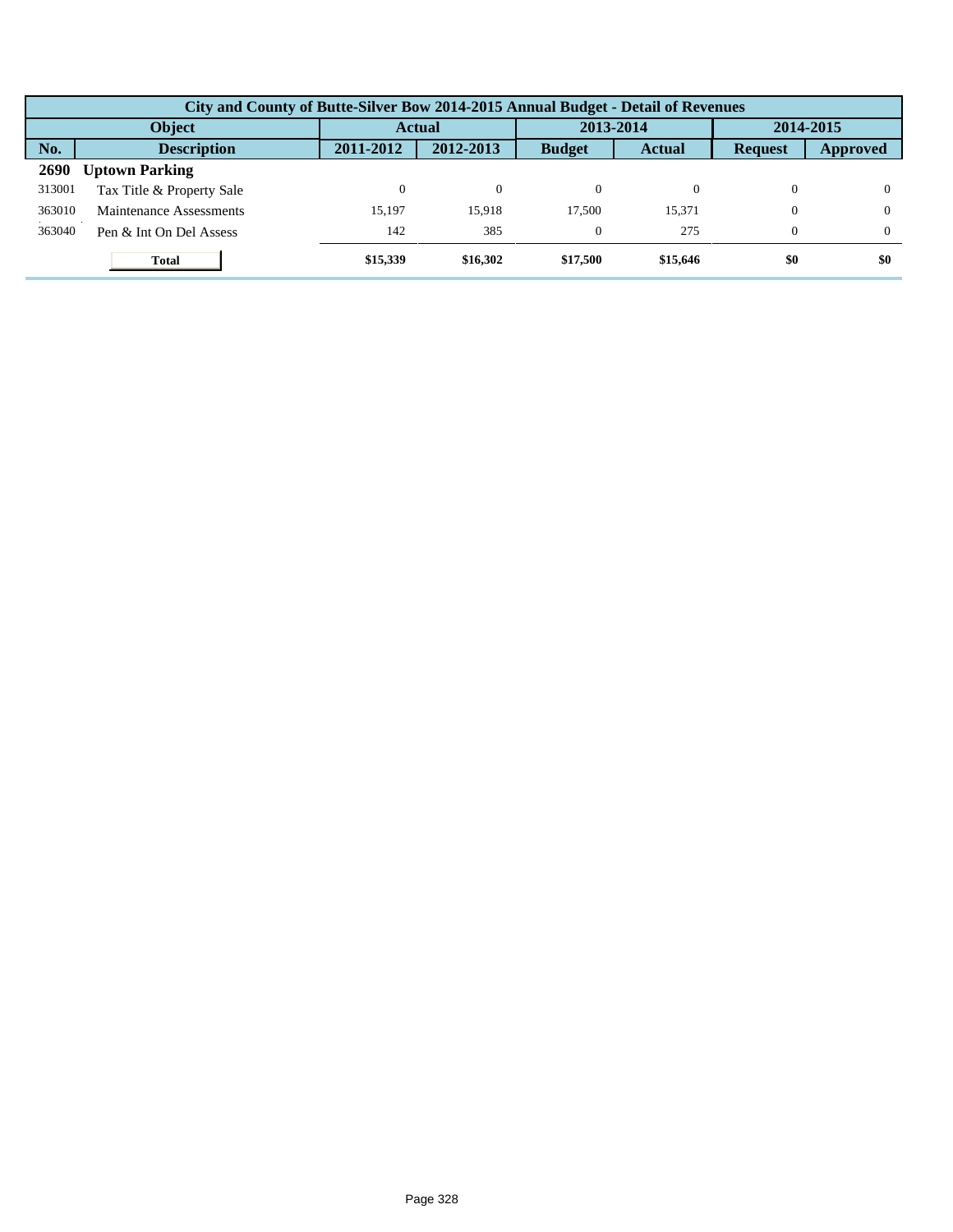|        | City and County of Butte-Silver Bow 2014-2015 Annual Budget - Detail of Revenues |               |             |               |               |                |          |  |  |  |
|--------|----------------------------------------------------------------------------------|---------------|-------------|---------------|---------------|----------------|----------|--|--|--|
|        | <b>Object</b>                                                                    | <b>Actual</b> |             | 2013-2014     |               | 2014-2015      |          |  |  |  |
| No.    | <b>Description</b>                                                               | 2011-2012     | 2012-2013   | <b>Budget</b> | <b>Actual</b> | <b>Request</b> | Approved |  |  |  |
| 2701   | <b>Arco Redevelopment Trust</b>                                                  |               |             |               |               |                |          |  |  |  |
| 365026 | Arco Redevelopment Trust Fund                                                    | 0             | 9.375,000   |               |               |                |          |  |  |  |
| 371010 | <b>Interest Earnings</b>                                                         | 16.456        | 13.768      | 16.500        | 7.865         | 5.500          | 5,500    |  |  |  |
|        | <b>Total</b>                                                                     | \$16,456      | \$9,388,768 | \$16,500      | \$7,865       | \$5,500        | \$5,500  |  |  |  |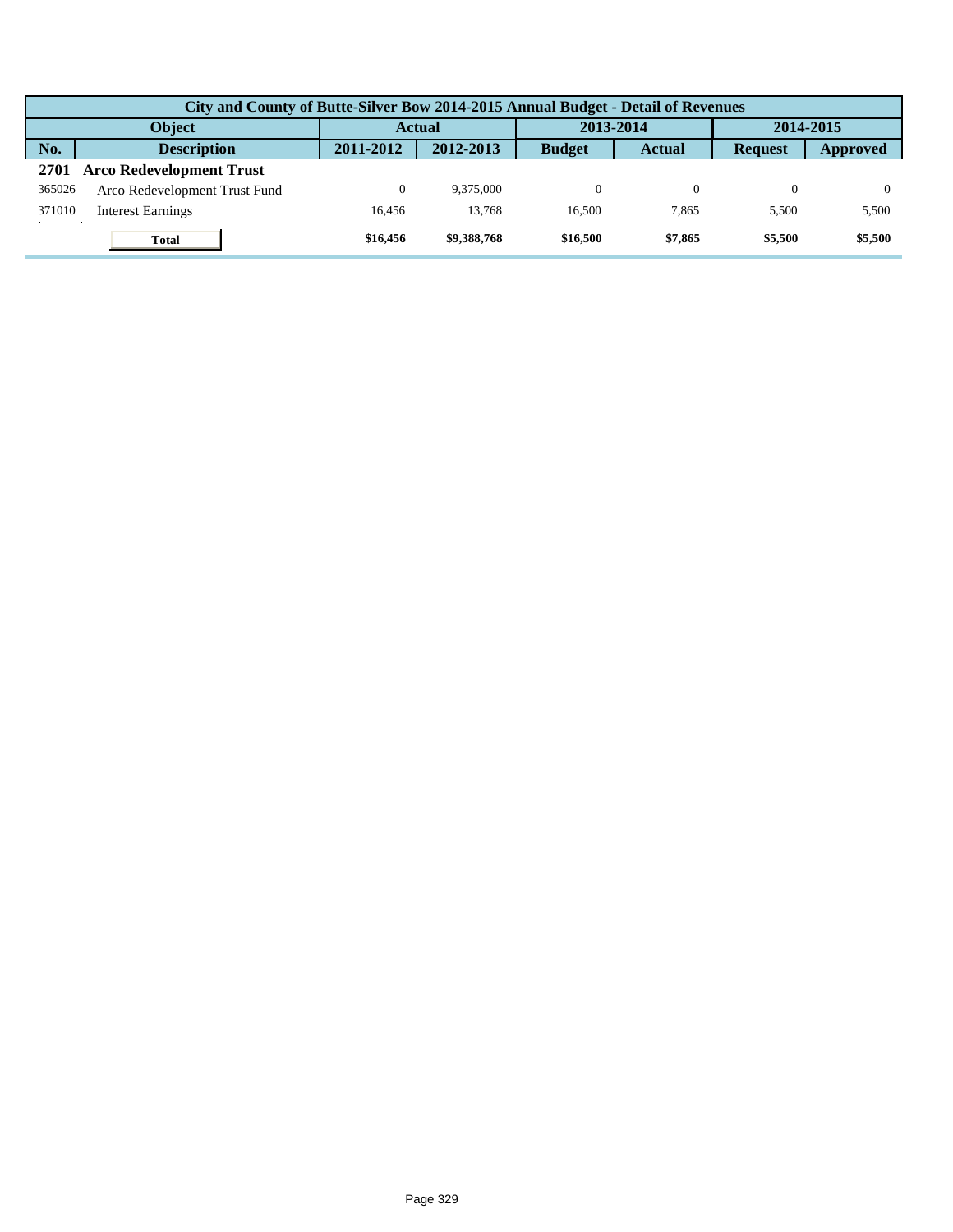|        | City and County of Butte-Silver Bow 2014-2015 Annual Budget - Detail of Revenues |           |           |               |               |                |          |  |  |  |
|--------|----------------------------------------------------------------------------------|-----------|-----------|---------------|---------------|----------------|----------|--|--|--|
|        | <b>Object</b>                                                                    | Actual    |           | 2013-2014     |               | 2014-2015      |          |  |  |  |
| No.    | <b>Description</b>                                                               | 2011-2012 | 2012-2013 | <b>Budget</b> | <b>Actual</b> | <b>Request</b> | Approved |  |  |  |
| 2830   | <b>Junk Vehicle</b>                                                              |           |           |               |               |                |          |  |  |  |
| 335070 | Junk Vehicle Assessment                                                          | 48.117    | 43.925    | 48.117        | 47,074        | 45,975         | 45,975   |  |  |  |
| 336020 | On Behalf Payments                                                               | 18        | 18        | 22            | 23            | 23             | 23       |  |  |  |
|        | <b>Total</b>                                                                     | \$48,135  | \$43,943  | \$48,139      | \$47,097      | \$45,998       | \$45,998 |  |  |  |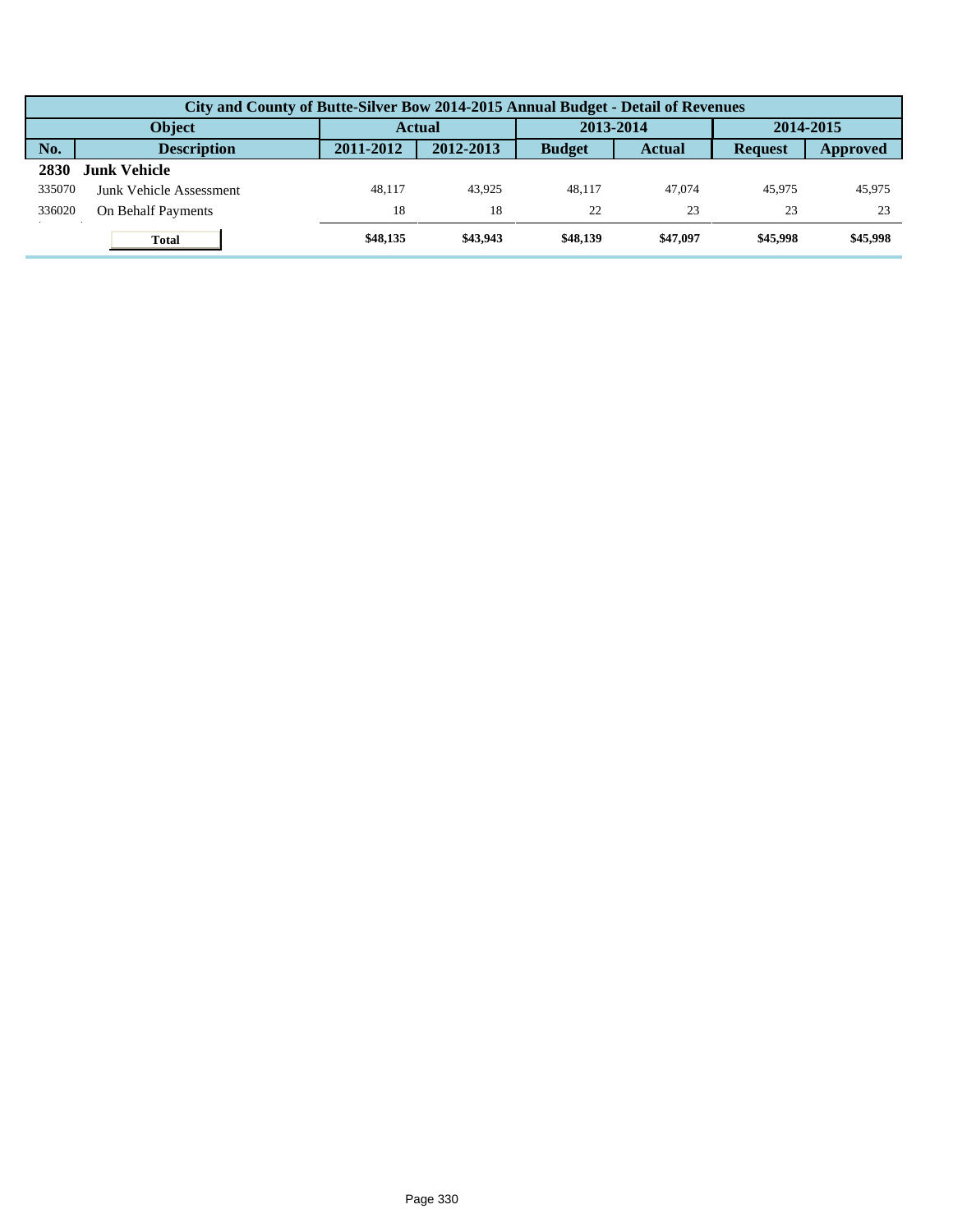|        | City and County of Butte-Silver Bow 2014-2015 Annual Budget - Detail of Revenues |                  |              |                |               |                |           |  |  |  |
|--------|----------------------------------------------------------------------------------|------------------|--------------|----------------|---------------|----------------|-----------|--|--|--|
|        | <b>Object</b>                                                                    |                  | Actual       | 2013-2014      |               | 2014-2015      |           |  |  |  |
| No.    | <b>Description</b>                                                               | 2011-2012        | 2012-2013    | <b>Budget</b>  | <b>Actual</b> | <b>Request</b> | Approved  |  |  |  |
| 2850   | <b>911 Emergency Services</b>                                                    |                  |              |                |               |                |           |  |  |  |
| 331022 | COPS-Methamphetamine Grant                                                       | $\boldsymbol{0}$ | 10,300       | $\Omega$       | $\theta$      | $\Omega$       | $\Omega$  |  |  |  |
| 335080 | 911 Distribution                                                                 | 245,119          | 234,278      | 250,000        | 241,571       | 240,000        | 240,000   |  |  |  |
| 335081 | 911 Enhancement Grant                                                            | $\boldsymbol{0}$ | 96,760       | 145,425        | $\theta$      | $\Omega$       | $\Omega$  |  |  |  |
| 336020 | On Behalf Payments                                                               | 103              | 86           | 121            | 100           | 33             | 33        |  |  |  |
| 369510 | Miscellaneous Revenue                                                            | 39               | 239          | 200,000        | 551           | $\Omega$       | $\Omega$  |  |  |  |
| 371010 | <b>Interest Earnings</b>                                                         | 555              | 462          | $\overline{0}$ | 15            | $\Omega$       | $\Omega$  |  |  |  |
| 382020 | Compens. 4 Loss Of Assets                                                        | $\boldsymbol{0}$ | $\mathbf{0}$ | $\overline{0}$ | 271,959       | $\Omega$       | $\Omega$  |  |  |  |
|        | <b>Total</b>                                                                     | \$245,816        | \$342,124    | \$595,546      | \$514,196     | \$240,033      | \$240,033 |  |  |  |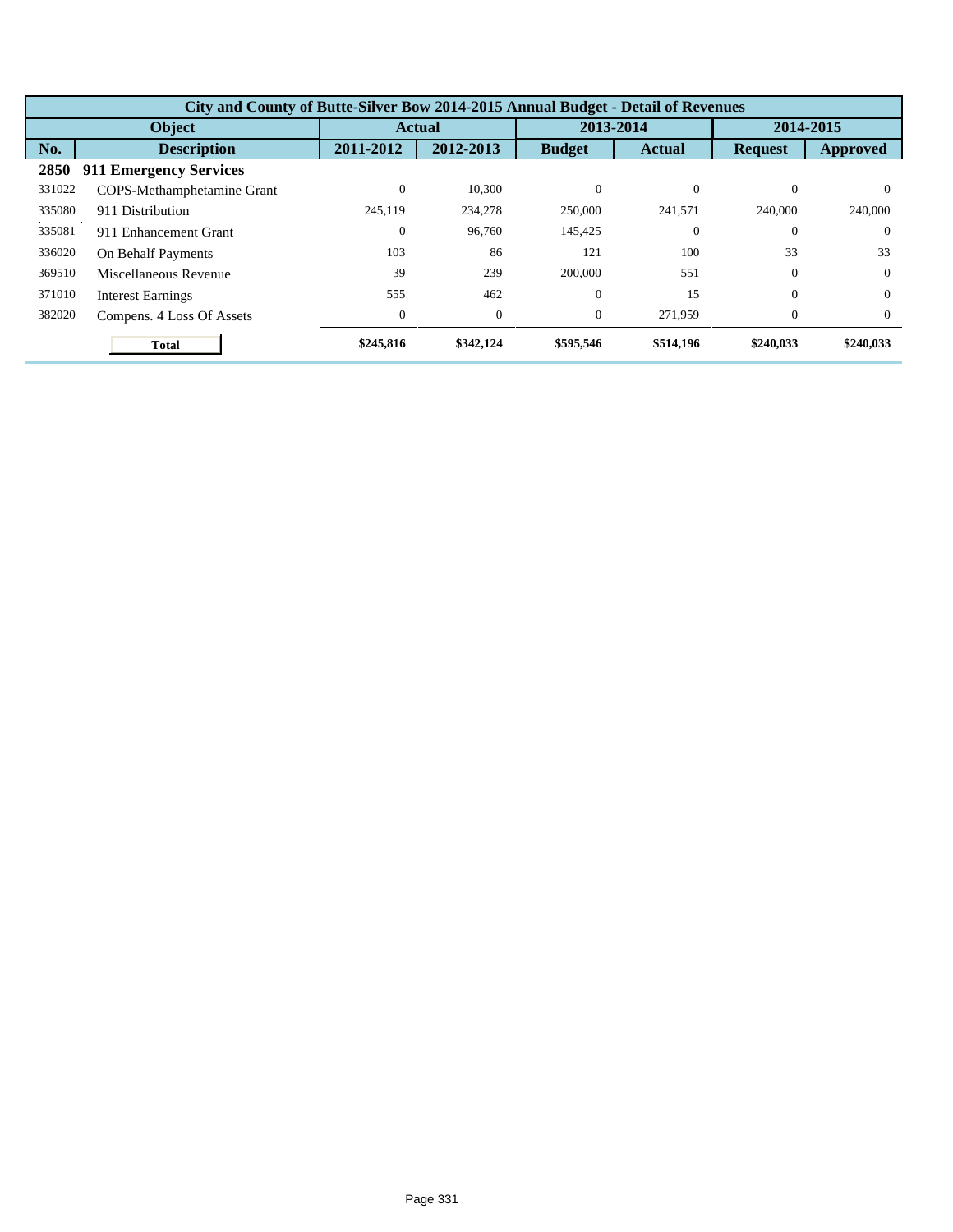|        | City and County of Butte-Silver Bow 2014-2015 Annual Budget - Detail of Revenues |               |                |               |               |                |          |  |  |  |
|--------|----------------------------------------------------------------------------------|---------------|----------------|---------------|---------------|----------------|----------|--|--|--|
|        | Object                                                                           | <b>Actual</b> |                | 2013-2014     |               | 2014-2015      |          |  |  |  |
| No.    | <b>Description</b>                                                               | 2011-2012     | 2012-2013      | <b>Budget</b> | <b>Actual</b> | <b>Request</b> | Approved |  |  |  |
|        | 2855 RTP Grants                                                                  |               |                |               |               |                |          |  |  |  |
| 334130 | Fish, Wildlife and Parks Grnts                                                   |               | $\Omega$       |               |               | 25,000         | 25,000   |  |  |  |
| 369510 | Miscellaneous Revenue                                                            | $\mathbf{0}$  | $\overline{0}$ | 36,764        |               |                |          |  |  |  |
|        | <b>Total</b>                                                                     | \$0           | \$0            | \$36,764      | \$0           | \$25,000       | \$25,000 |  |  |  |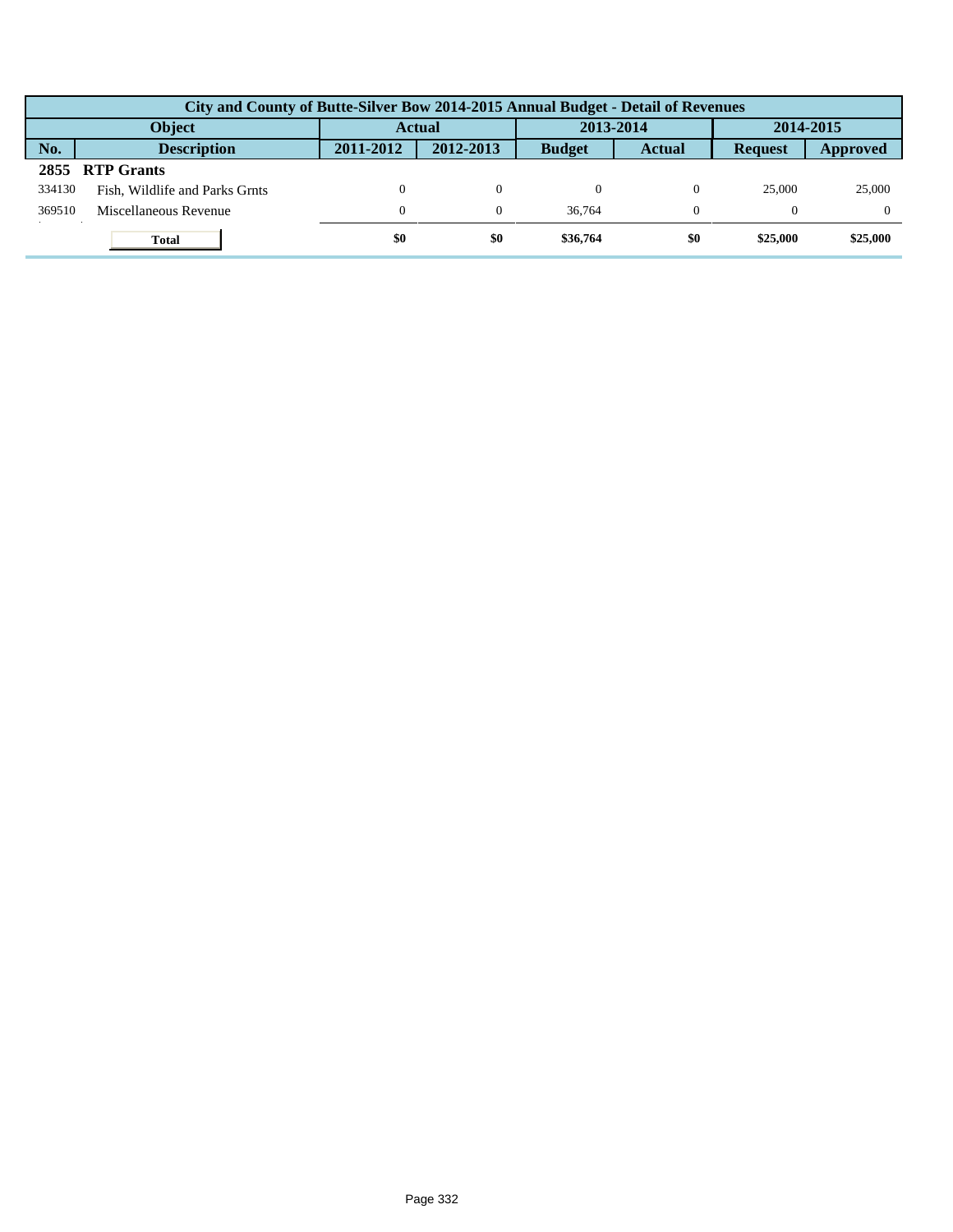|        | City and County of Butte-Silver Bow 2014-2015 Annual Budget - Detail of Revenues |                  |               |                |               |                |           |  |  |  |
|--------|----------------------------------------------------------------------------------|------------------|---------------|----------------|---------------|----------------|-----------|--|--|--|
|        | Object                                                                           |                  | <b>Actual</b> |                | 2013-2014     |                | 2014-2015 |  |  |  |
| No.    | <b>Description</b>                                                               | 2011-2012        | 2012-2013     | <b>Budget</b>  | <b>Actual</b> | <b>Request</b> | Approved  |  |  |  |
| 2856   | <b>DNRC Grants</b>                                                               |                  |               |                |               |                |           |  |  |  |
| 334121 | <b>DNRC</b> Grants                                                               | 155.372          | 45.443        | 978,410        | 272,320       | 700,730        | 700,730   |  |  |  |
| 334178 | <b>DNRC-RIT RRD Planning Gran</b>                                                | $\mathbf{0}$     | $\theta$      | $\theta$       | $\theta$      | 10.000         | 10,000    |  |  |  |
| 336020 | On Behalf Payments                                                               | $\boldsymbol{0}$ | 11            | $\overline{4}$ | 17            | $\theta$       | $\Omega$  |  |  |  |
| 365010 | Grants & Donations                                                               | $\overline{0}$   | $\theta$      | $\Omega$       | 0             | $\Omega$       | $\Omega$  |  |  |  |
|        | <b>Total</b>                                                                     | \$155,372        | \$45,454      | \$978,414      | \$272,337     | \$710,730      | \$710,730 |  |  |  |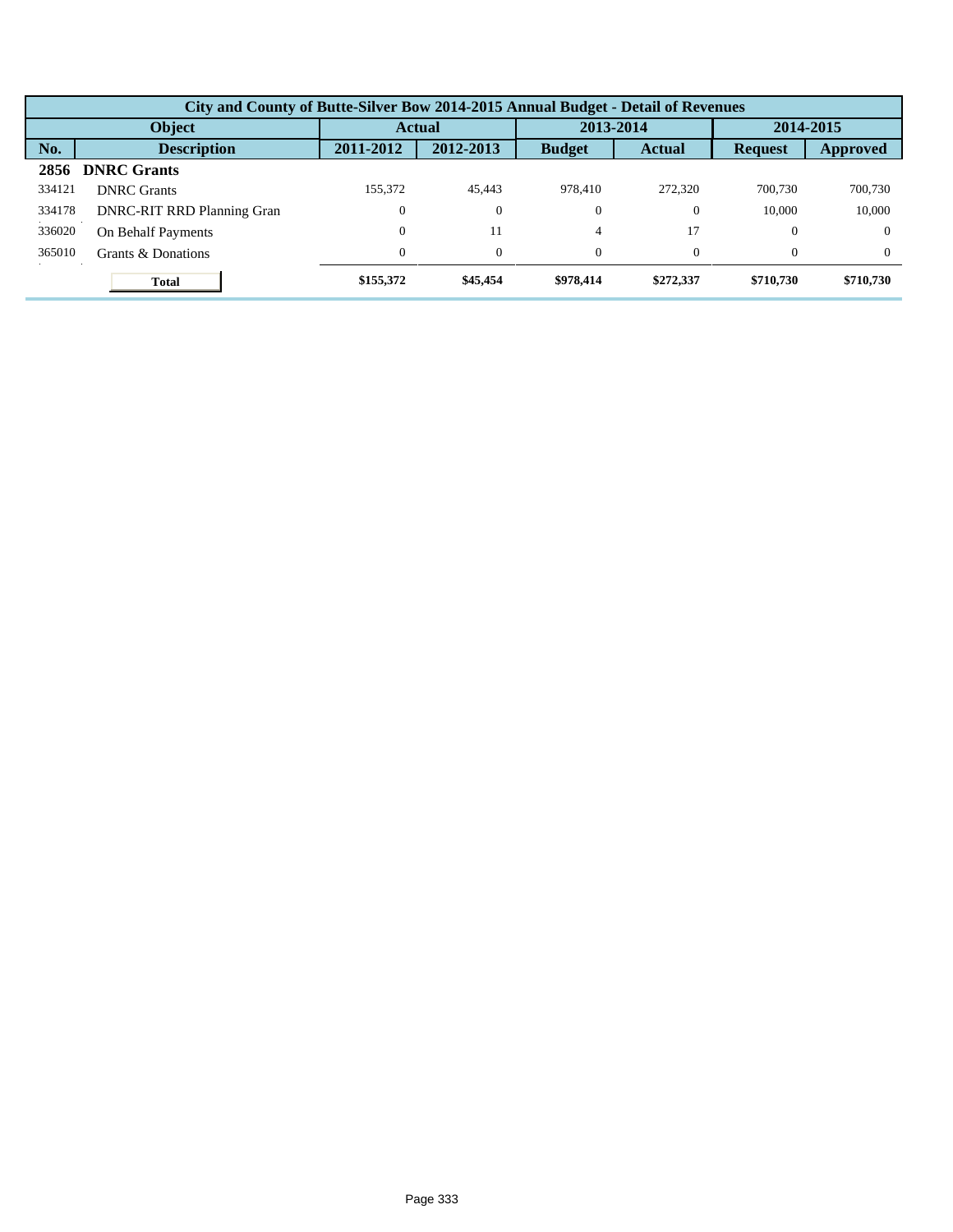|        | City and County of Butte-Silver Bow 2014-2015 Annual Budget - Detail of Revenues |           |               |               |               |                |           |  |  |  |  |
|--------|----------------------------------------------------------------------------------|-----------|---------------|---------------|---------------|----------------|-----------|--|--|--|--|
|        | Object                                                                           |           | <b>Actual</b> |               | 2013-2014     |                | 2014-2015 |  |  |  |  |
| No.    | <b>Description</b>                                                               | 2011-2012 | 2012-2013     | <b>Budget</b> | <b>Actual</b> | <b>Request</b> | Approved  |  |  |  |  |
| 2857   | <b>NRDP</b> Grants                                                               |           |               |               |               |                |           |  |  |  |  |
| 333055 | <b>NRDP</b> Grants                                                               | 391.915   | 334,216       | 1.469.682     | 423.363       | 530,161        | 530,161   |  |  |  |  |
| 336020 | <b>On Behalf Payments</b>                                                        | 0         |               | 128           |               | 0              | $\Omega$  |  |  |  |  |
| 365010 | Grants & Donations                                                               | 20,000    | 10,000        | $\theta$      | 10,000        | $\theta$       | $\Omega$  |  |  |  |  |
|        | <b>Total</b>                                                                     | \$411,915 | \$344,220     | \$1,469,810   | \$433,366     | \$530,161      | \$530,161 |  |  |  |  |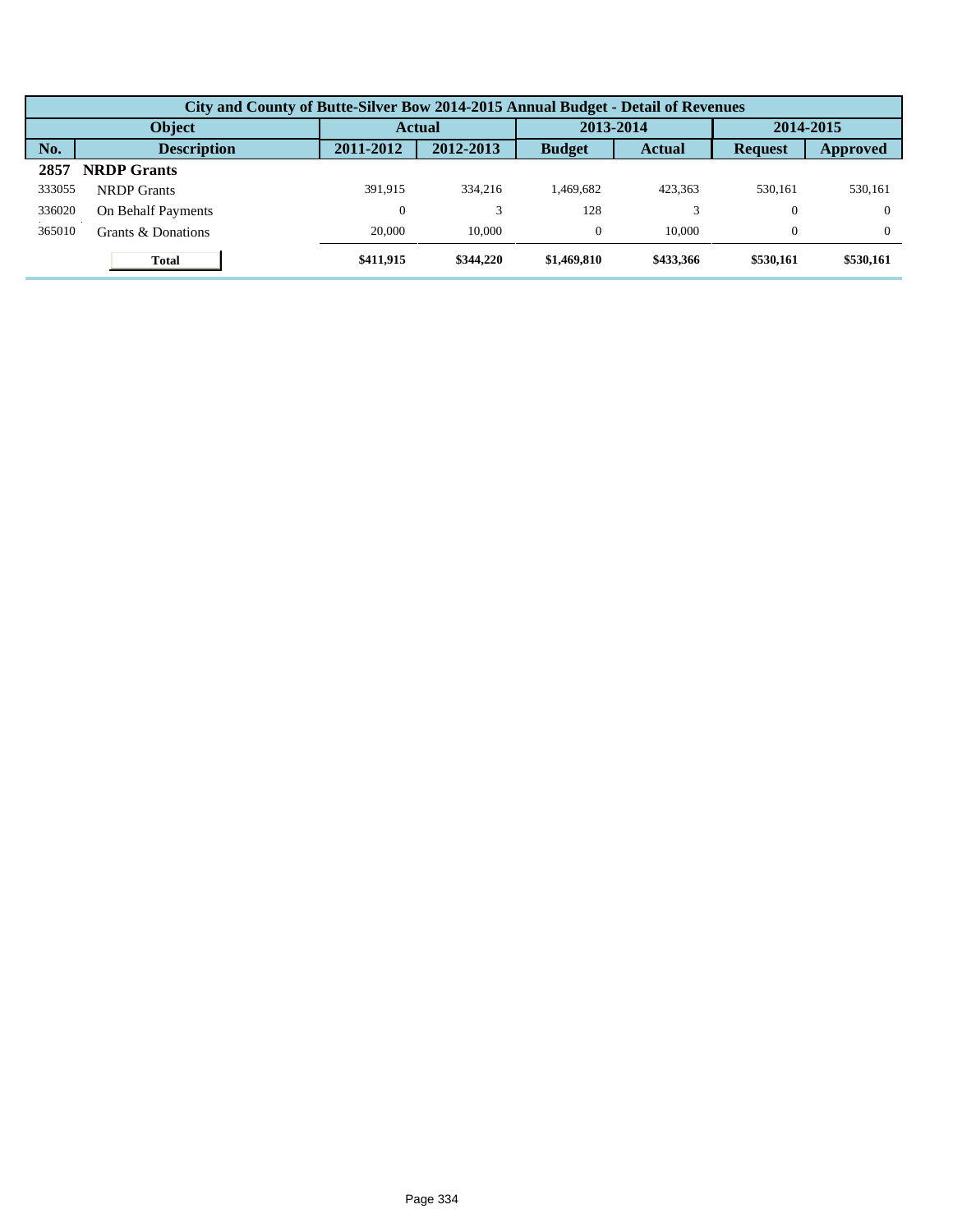|        | City and County of Butte-Silver Bow 2014-2015 Annual Budget - Detail of Revenues |               |             |               |               |                |                 |  |  |  |
|--------|----------------------------------------------------------------------------------|---------------|-------------|---------------|---------------|----------------|-----------------|--|--|--|
|        | <b>Object</b>                                                                    | <b>Actual</b> |             | 2013-2014     |               | 2014-2015      |                 |  |  |  |
| No.    | <b>Description</b>                                                               | 2011-2012     | 2012-2013   | <b>Budget</b> | <b>Actual</b> | <b>Request</b> | <b>Approved</b> |  |  |  |
| 2858   | <b>MT DOC-NSP3 Grant</b>                                                         |               |             |               |               |                |                 |  |  |  |
| 331011 | Housing & Urban Dev Grant                                                        | $\mathbf{0}$  | 1.372.432   | 1.041.894     | 1.276.568     |                |                 |  |  |  |
| 369530 | Misc Revenue                                                                     | $\mathbf{0}$  | $\Omega$    |               | 217.974       | 1.500.624      | .500,624        |  |  |  |
|        | <b>Total</b>                                                                     | \$0           | \$1,372,432 | \$1,041,894   | \$1,494,542   | \$1,500,624    | \$1,500,624     |  |  |  |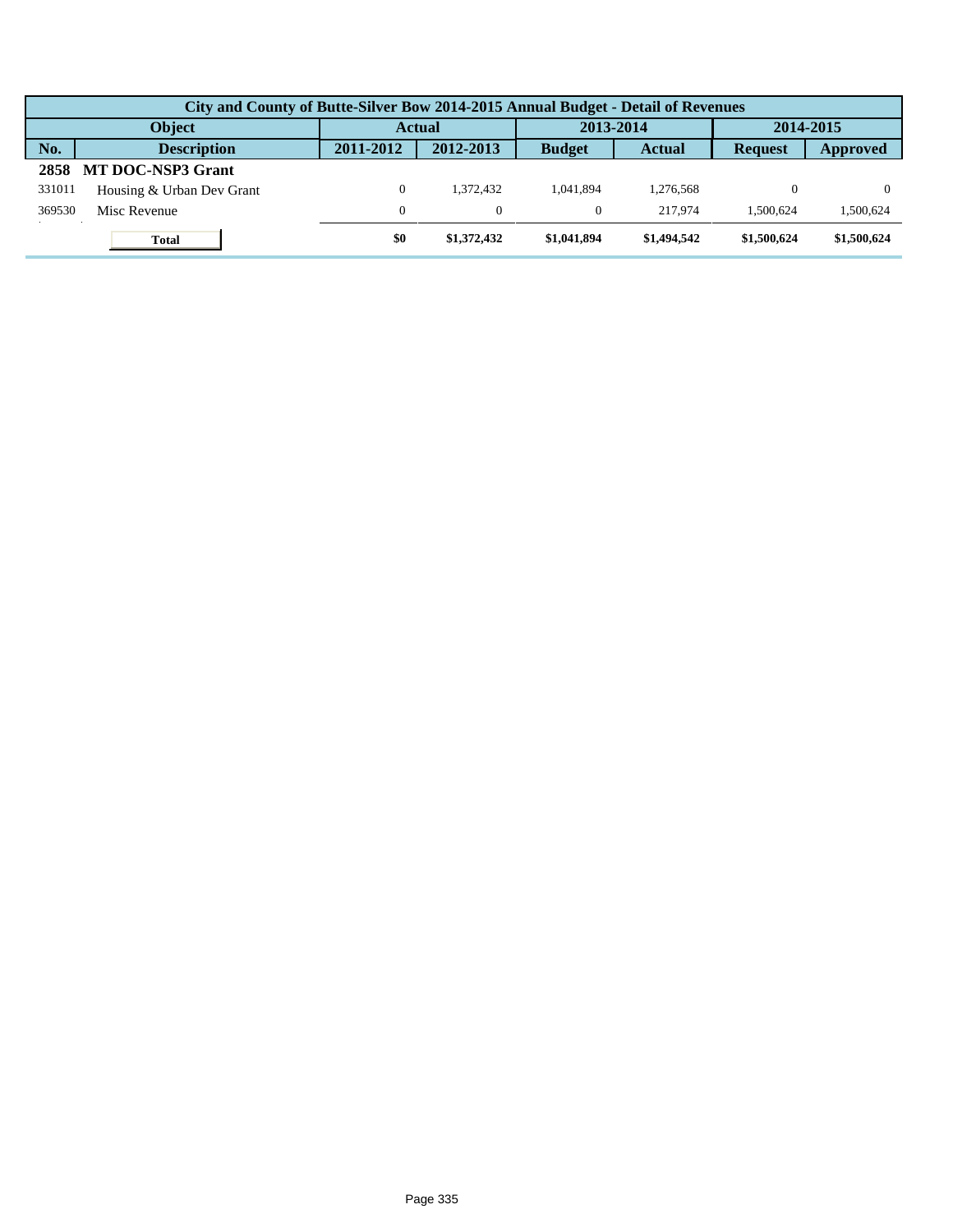|        | City and County of Butte-Silver Bow 2014-2015 Annual Budget - Detail of Revenues |               |           |               |               |                |          |  |  |  |  |
|--------|----------------------------------------------------------------------------------|---------------|-----------|---------------|---------------|----------------|----------|--|--|--|--|
|        | Object                                                                           | <b>Actual</b> |           | 2013-2014     |               | 2014-2015      |          |  |  |  |  |
| No.    | <b>Description</b>                                                               | 2011-2012     | 2012-2013 | <b>Budget</b> | <b>Actual</b> | <b>Request</b> | Approved |  |  |  |  |
| 2859   | <b>County Land Information</b>                                                   |               |           |               |               |                |          |  |  |  |  |
| 341040 | Clerk & Recorders Fees                                                           | 6.262         | 7.403     |               | 6.399         |                | 5,000    |  |  |  |  |
|        | <b>Total</b>                                                                     | \$6,262       | \$7,403   | \$0           | \$6,399       | \$0            | \$5,000  |  |  |  |  |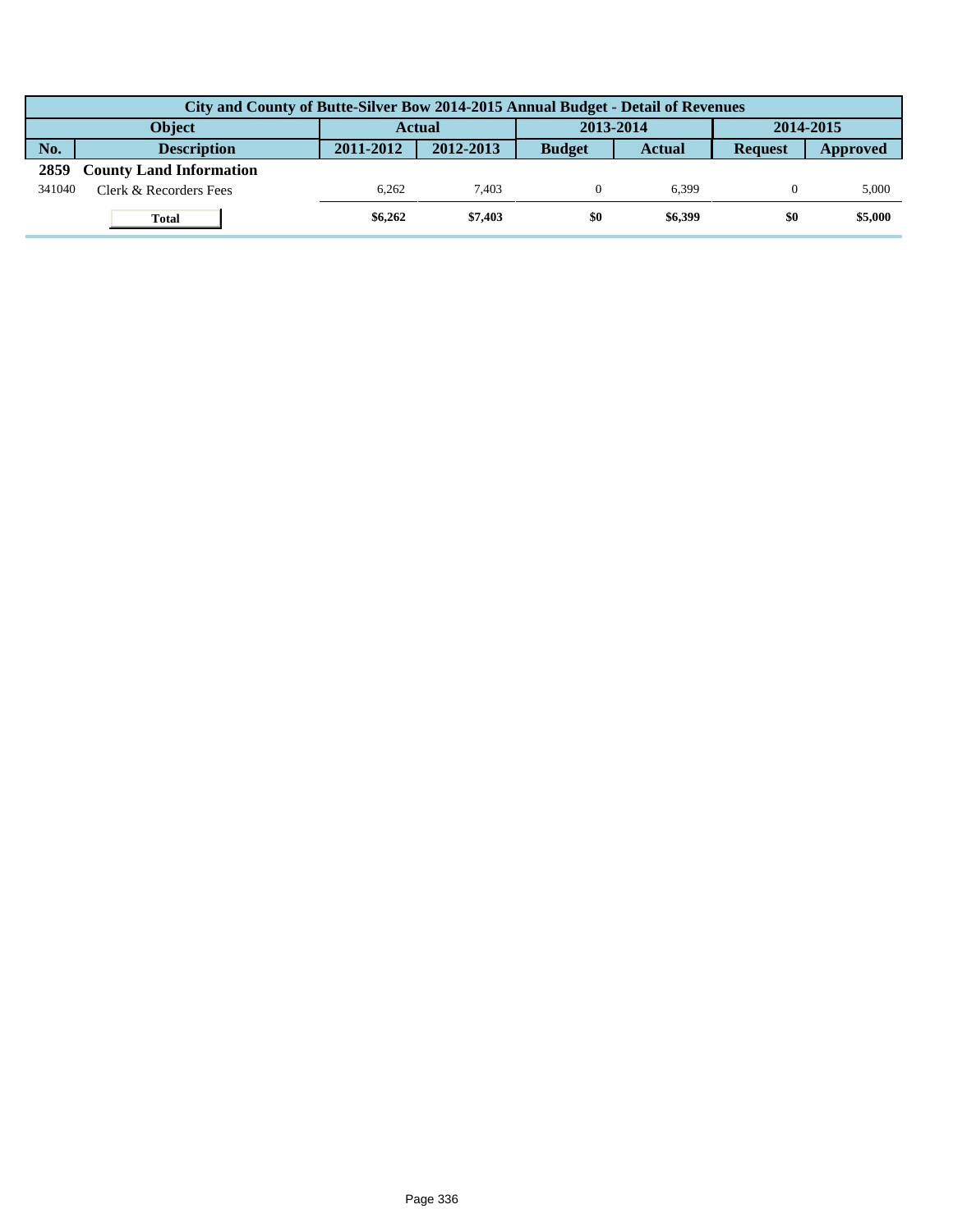|        | City and County of Butte-Silver Bow 2014-2015 Annual Budget - Detail of Revenues |               |           |               |               |                |          |  |  |  |  |
|--------|----------------------------------------------------------------------------------|---------------|-----------|---------------|---------------|----------------|----------|--|--|--|--|
|        | Object                                                                           | <b>Actual</b> |           | 2013-2014     |               | 2014-2015      |          |  |  |  |  |
| No.    | <b>Description</b>                                                               | 2011-2012     | 2012-2013 | <b>Budget</b> | <b>Actual</b> | <b>Request</b> | Approved |  |  |  |  |
| 2860   | <b>Land Planning</b>                                                             |               |           |               |               |                |          |  |  |  |  |
| 335230 | <b>State Entitlement Share</b>                                                   | 14.856        | 14.856    | 4.300         | 4.296         | 4.302          | 4,302    |  |  |  |  |
|        | <b>Total</b>                                                                     | \$14,856      | \$14,856  | \$4,300       | \$4,296       | \$4,302        | \$4,302  |  |  |  |  |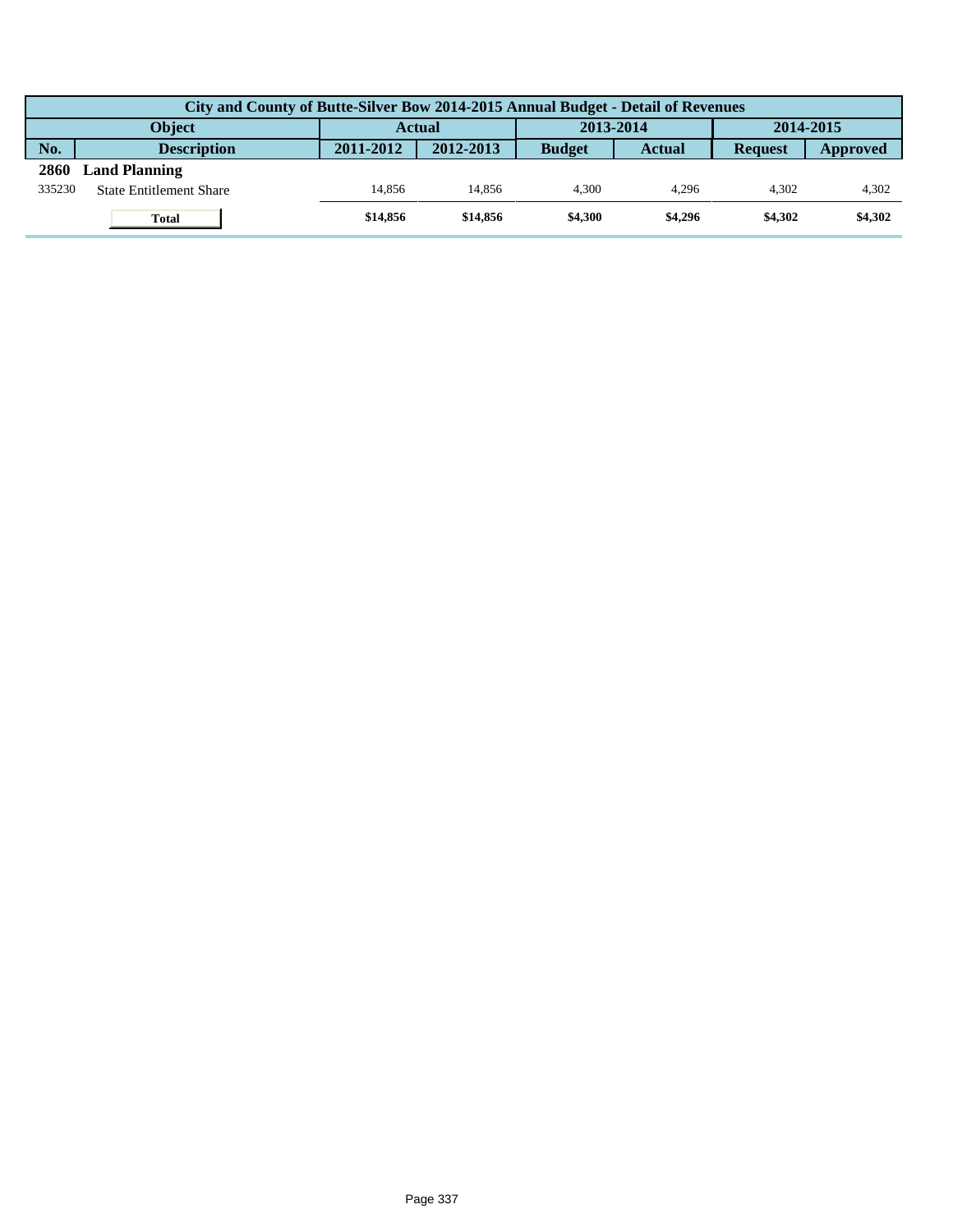|        | City and County of Butte-Silver Bow 2014-2015 Annual Budget - Detail of Revenues |                  |                |                |                |                |          |  |  |  |  |
|--------|----------------------------------------------------------------------------------|------------------|----------------|----------------|----------------|----------------|----------|--|--|--|--|
|        | <b>Object</b>                                                                    |                  | Actual         | 2013-2014      |                | 2014-2015      |          |  |  |  |  |
| No.    | <b>Description</b>                                                               | 2011-2012        | 2012-2013      | <b>Budget</b>  | <b>Actual</b>  | <b>Request</b> | Approved |  |  |  |  |
| 2880   | Library                                                                          |                  |                |                |                |                |          |  |  |  |  |
| 334100 | <b>Library Commission Grant</b>                                                  | 3,164            | $\mathbf{0}$   | $\theta$       | 800            | $\Omega$       | $\Omega$ |  |  |  |  |
| 334127 | <b>State Grants</b>                                                              | 1,516            | $\overline{0}$ | 10,000         | 15,785         | 22,536         | 22,536   |  |  |  |  |
| 336020 | On Behalf Payments                                                               |                  |                | $\overline{4}$ | $\Omega$       | $\Omega$       | $\Omega$ |  |  |  |  |
| 365010 | Grants & Donations                                                               | 12.113           | 9.454          | 5.000          | 6,391          | 5,300          | 5,300    |  |  |  |  |
| 369510 | Miscellaneous Revenue                                                            | $\boldsymbol{0}$ | $\theta$       | $\theta$       | 1,190          | $\theta$       | $\Omega$ |  |  |  |  |
| 383035 | Trans from Other Funds                                                           | 6,325            | $\mathbf{0}$   | $\overline{0}$ | $\overline{0}$ | $\theta$       | $\Omega$ |  |  |  |  |
|        | <b>Total</b>                                                                     | \$23,119         | \$9,455        | \$15,004       | \$24,167       | \$27,836       | \$27,836 |  |  |  |  |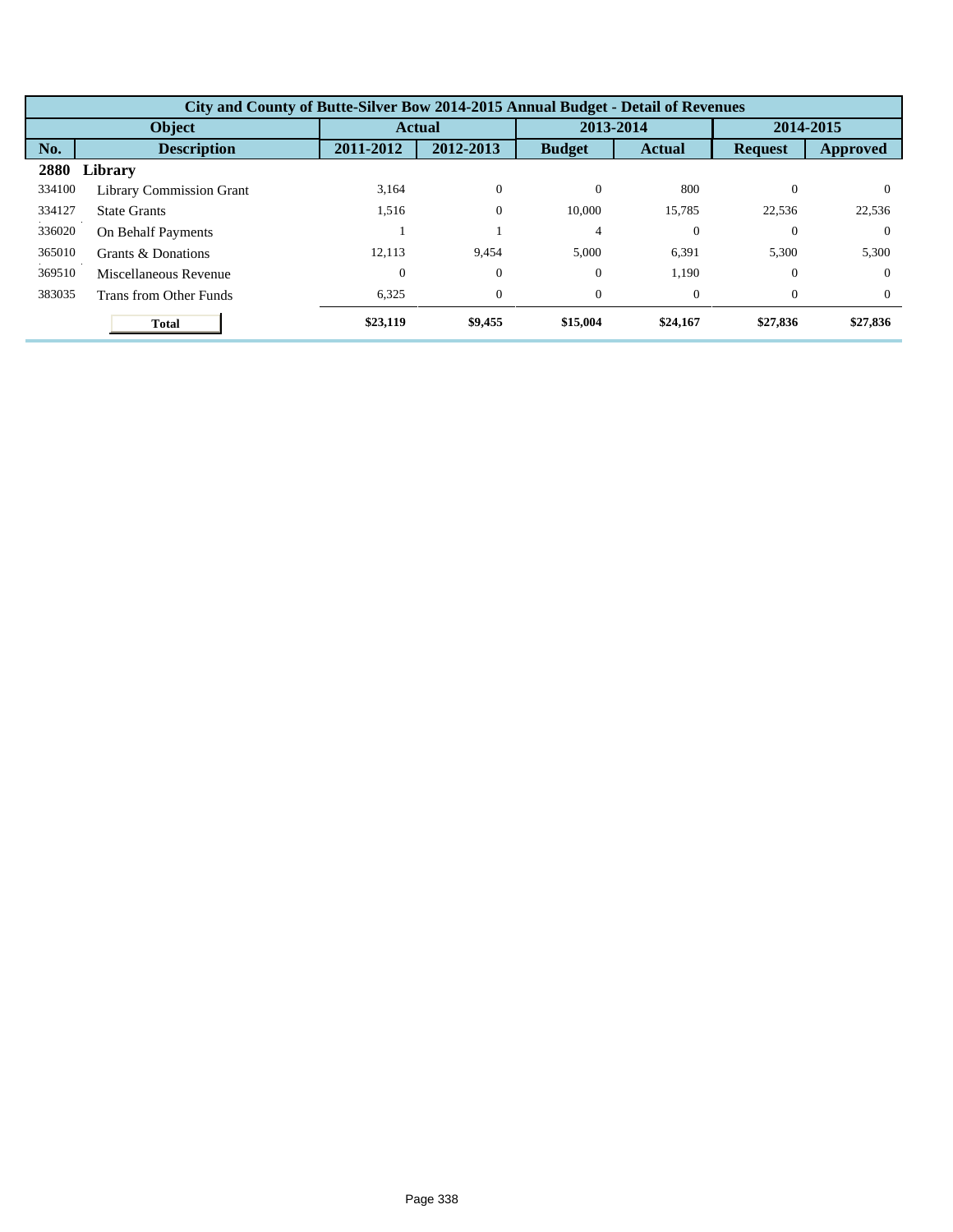|        | City and County of Butte-Silver Bow 2014-2015 Annual Budget - Detail of Revenues |               |           |               |        |                |          |  |  |  |
|--------|----------------------------------------------------------------------------------|---------------|-----------|---------------|--------|----------------|----------|--|--|--|
|        | <b>Object</b>                                                                    | <b>Actual</b> |           | 2013-2014     |        | 2014-2015      |          |  |  |  |
| No.    | <b>Description</b>                                                               | 2011-2012     | 2012-2013 | <b>Budget</b> | Actual | <b>Request</b> | Approved |  |  |  |
| 2891   | <b>Department Of Commerce</b>                                                    |               |           |               |        |                |          |  |  |  |
| 334121 | <b>DNRC</b> Grants                                                               |               |           |               |        |                |          |  |  |  |
|        | <b>Total</b>                                                                     | \$0           | \$0       | \$0           | \$0    | \$0            | \$0      |  |  |  |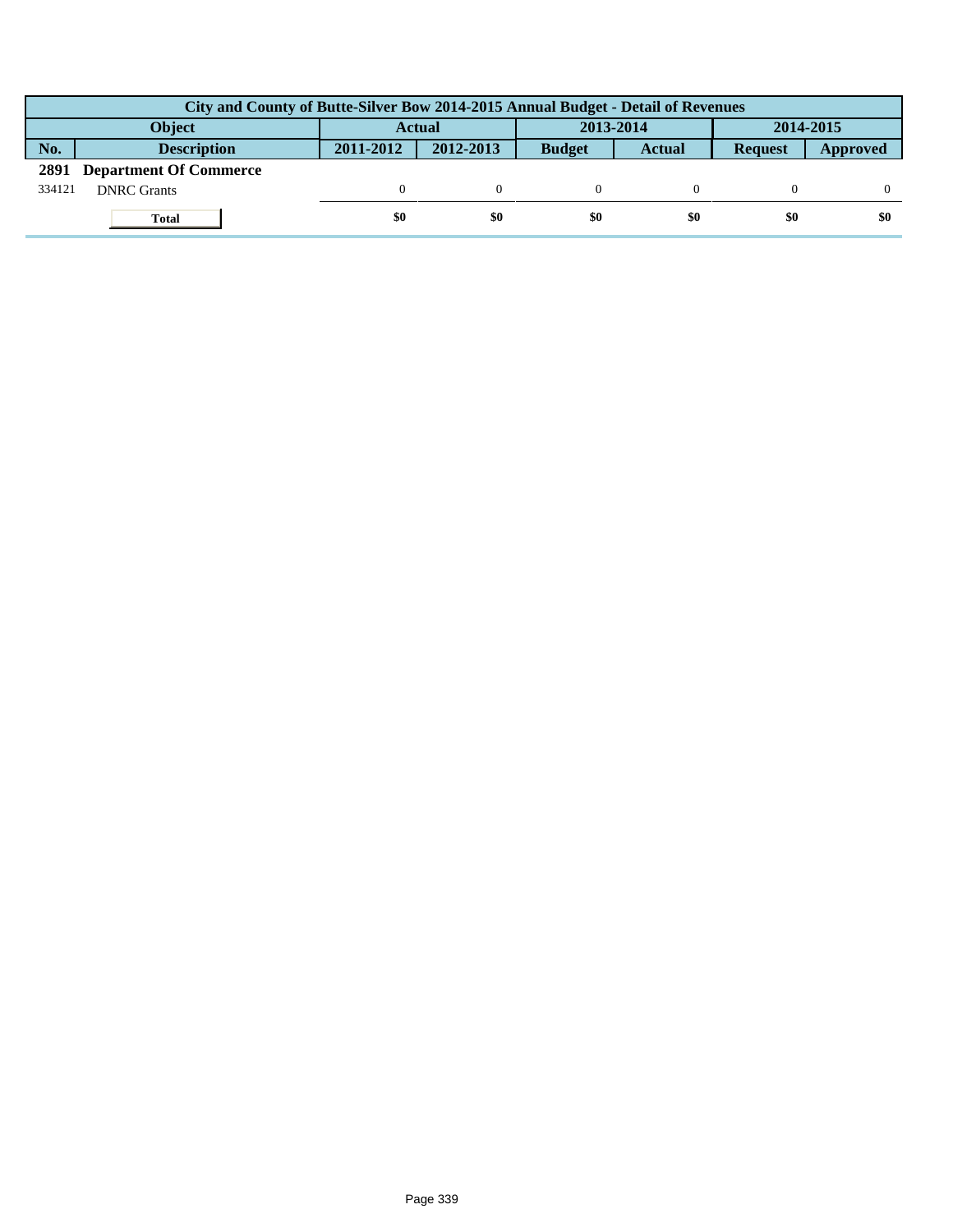|        | City and County of Butte-Silver Bow 2014-2015 Annual Budget - Detail of Revenues |                  |           |               |               |                |          |  |  |  |
|--------|----------------------------------------------------------------------------------|------------------|-----------|---------------|---------------|----------------|----------|--|--|--|
|        | Object                                                                           | <b>Actual</b>    |           | 2013-2014     |               | 2014-2015      |          |  |  |  |
| No.    | <b>Description</b>                                                               | 2011-2012        | 2012-2013 | <b>Budget</b> | <b>Actual</b> | <b>Request</b> | Approved |  |  |  |
| 2892   | <b>Mt Historic Preservation</b>                                                  |                  |           |               |               |                |          |  |  |  |
| 331170 | Federal Historical Prev Grnt                                                     | 20,000           | $\Omega$  | 183,000       | 148,641       | 0              | $\Omega$ |  |  |  |
| 383010 | <b>Trans From Metro Sewer</b>                                                    |                  | C         | $\Omega$      | 0             | $\Omega$       | $\Omega$ |  |  |  |
| 383012 | Trans From Gen. Fund                                                             | $\boldsymbol{0}$ | 200,000   | $\Omega$      | 0             | 0              | $\Omega$ |  |  |  |
| 383031 | Trans from ARCO Fund                                                             |                  | C         | $\Omega$      | 0             | 25,599         | 25,599   |  |  |  |
| 383095 | Trans from Mt Historic Preservat                                                 |                  | $\Omega$  | $\Omega$      | $\Omega$      | 12,000         | 12,000   |  |  |  |
|        | <b>Total</b>                                                                     | \$20,000         | \$200,000 | \$183,000     | \$148,641     | \$37,599       | \$37,599 |  |  |  |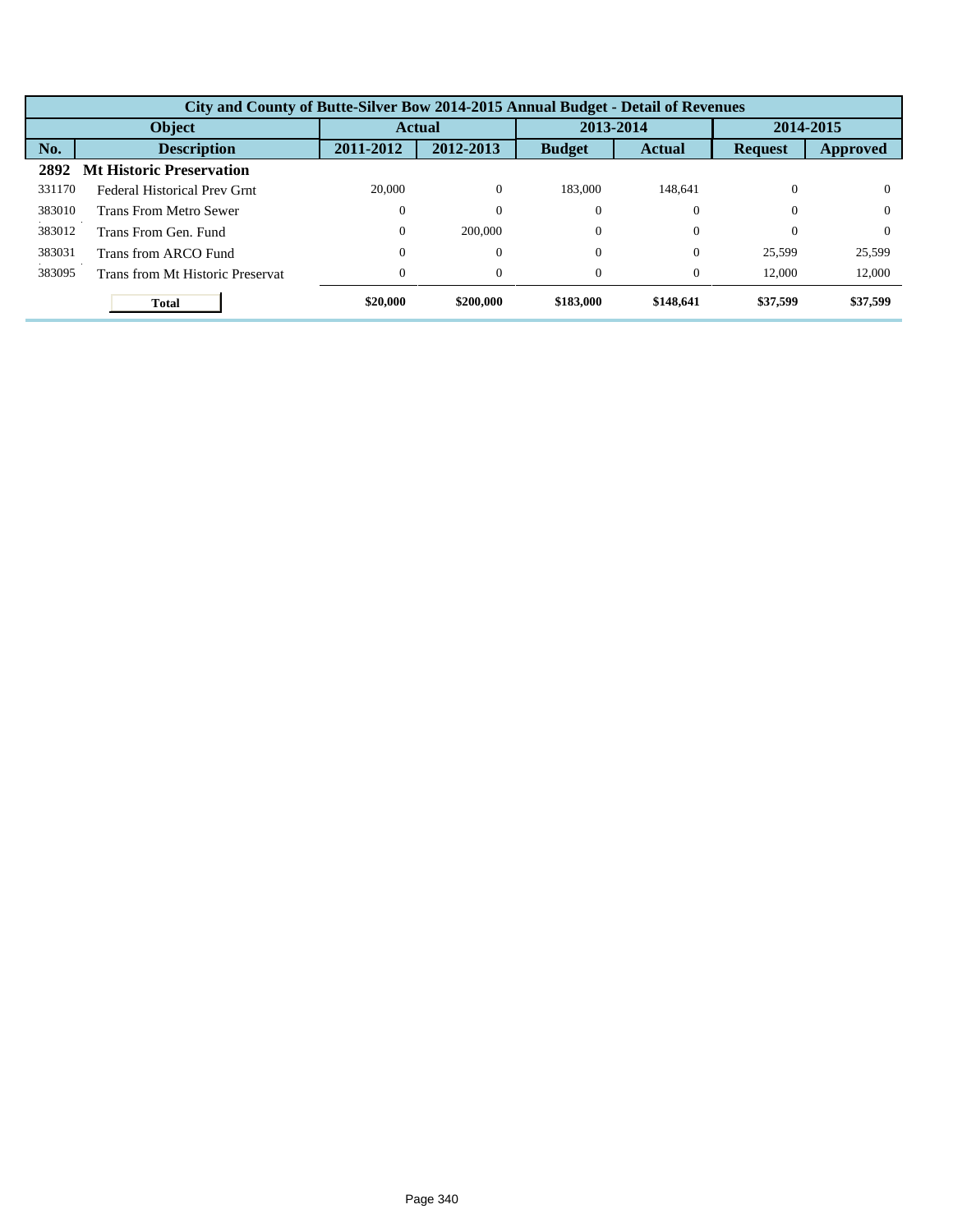|        | City and County of Butte-Silver Bow 2014-2015 Annual Budget - Detail of Revenues |               |           |               |           |                |           |  |  |  |  |
|--------|----------------------------------------------------------------------------------|---------------|-----------|---------------|-----------|----------------|-----------|--|--|--|--|
|        | Object                                                                           | <b>Actual</b> |           |               | 2013-2014 |                | 2014-2015 |  |  |  |  |
| No.    | <b>Description</b>                                                               | 2011-2012     | 2012-2013 | <b>Budget</b> | Actual    | <b>Request</b> | Approved  |  |  |  |  |
| 2895   | <b>Economic Development</b>                                                      |               |           |               |           |                |           |  |  |  |  |
| 371010 | <b>Interest Earnings</b>                                                         | 7.796         | 3.284     |               | 1.166     | 1.000          | 1,000     |  |  |  |  |
|        | <b>Total</b>                                                                     | \$7,796       | \$3,284   | \$0           | \$1,166   | \$1.000        | \$1,000   |  |  |  |  |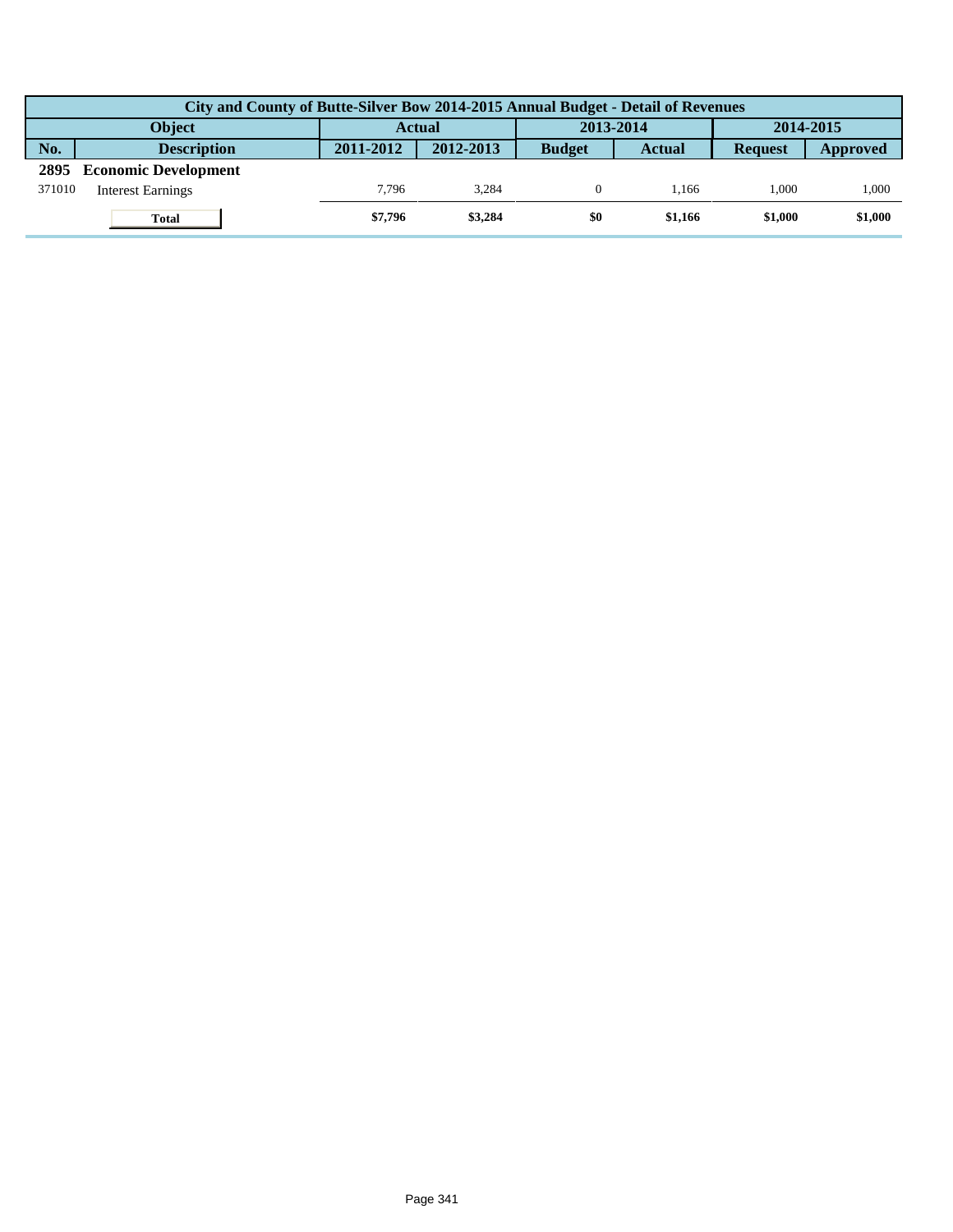|        | City and County of Butte-Silver Bow 2014-2015 Annual Budget - Detail of Revenues |               |           |               |               |                |          |  |  |  |
|--------|----------------------------------------------------------------------------------|---------------|-----------|---------------|---------------|----------------|----------|--|--|--|
|        | <b>Object</b>                                                                    | <b>Actual</b> |           | 2013-2014     |               | 2014-2015      |          |  |  |  |
| No.    | <b>Description</b>                                                               | 2011-2012     | 2012-2013 | <b>Budget</b> | <b>Actual</b> | <b>Request</b> | Approved |  |  |  |
| 2897   | <b>Reclamation Fund</b>                                                          |               |           |               |               |                |          |  |  |  |
| 369510 | Miscellaneous Revenue                                                            |               |           |               |               |                |          |  |  |  |
|        | Total                                                                            | \$0           | \$0       | \$0           | \$0           | \$0            | \$0      |  |  |  |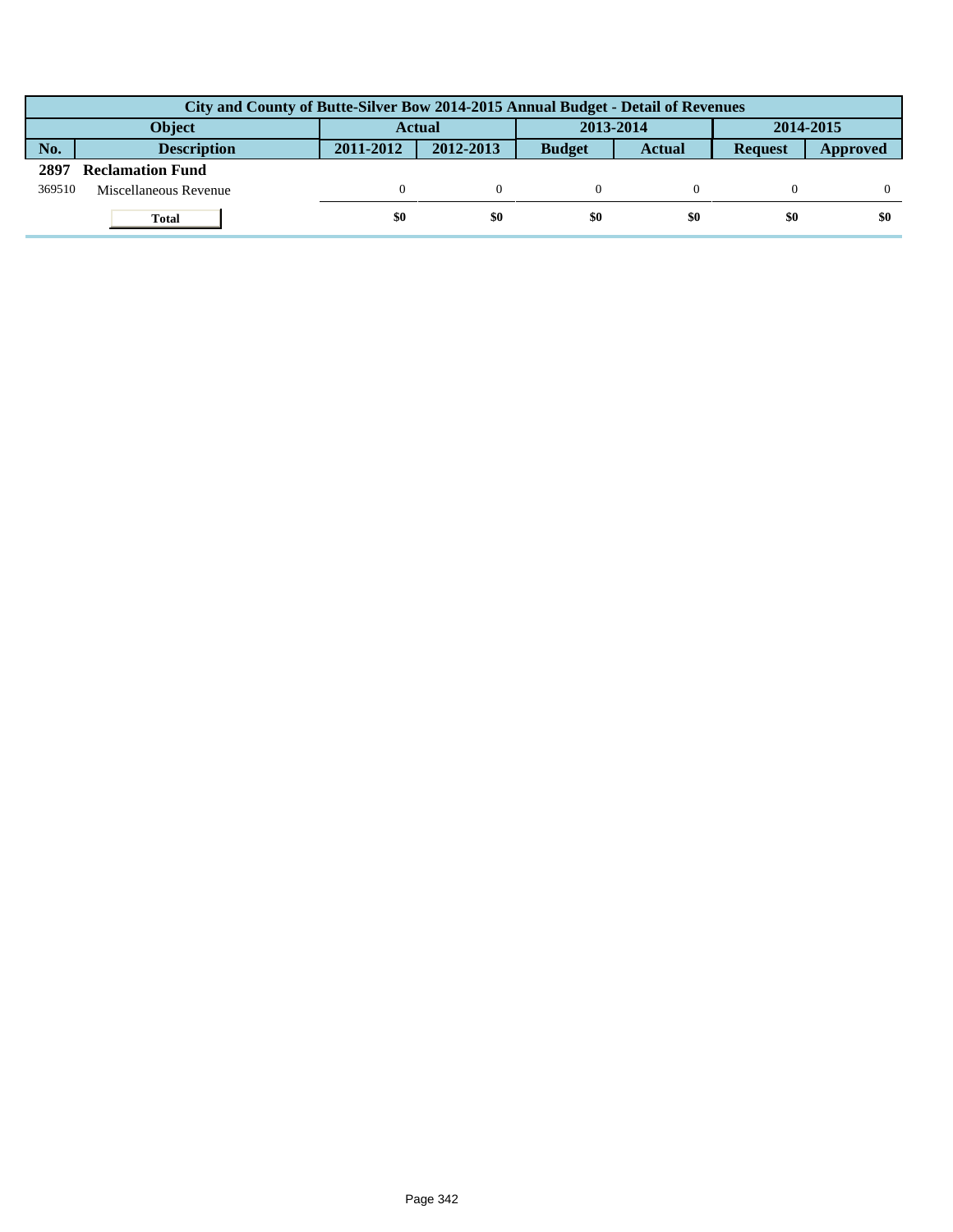|        | City and County of Butte-Silver Bow 2014-2015 Annual Budget - Detail of Revenues |                  |                |               |                |                |          |  |  |  |
|--------|----------------------------------------------------------------------------------|------------------|----------------|---------------|----------------|----------------|----------|--|--|--|
|        | Object                                                                           | <b>Actual</b>    |                | 2013-2014     |                | 2014-2015      |          |  |  |  |
| No.    | <b>Description</b>                                                               | 2011-2012        | 2012-2013      | <b>Budget</b> | <b>Actual</b>  | <b>Request</b> | Approved |  |  |  |
| 2915   | <b>Crime Control</b>                                                             |                  |                |               |                |                |          |  |  |  |
| 331176 | Victim Assist Grant                                                              | 36.462           | 65,367         | 36,462        | 51,192         | 36.500         | 36,500   |  |  |  |
| 331190 | <b>Family Violence Grant</b>                                                     | $\boldsymbol{0}$ | $\overline{0}$ | $\theta$      | $\overline{0}$ | $\theta$       | $\Omega$ |  |  |  |
| 336020 | On Behalf Payments                                                               | 48               | 41             | 51            | 51             | 52             | 52       |  |  |  |
| 343019 | Crime Vict & Wit Advoc Prog.                                                     | 24,300           | 26,834         | 24,300        | 28,499         | 24,000         | 24,000   |  |  |  |
| 383012 | Trans From Gen. Fund                                                             | 8,750            | 8,750          | 8.750         | 8,750          | 8,750          | 8,750    |  |  |  |
|        | <b>Total</b>                                                                     | \$69,560         | \$100,992      | \$69,563      | \$88,492       | \$69,302       | \$69,302 |  |  |  |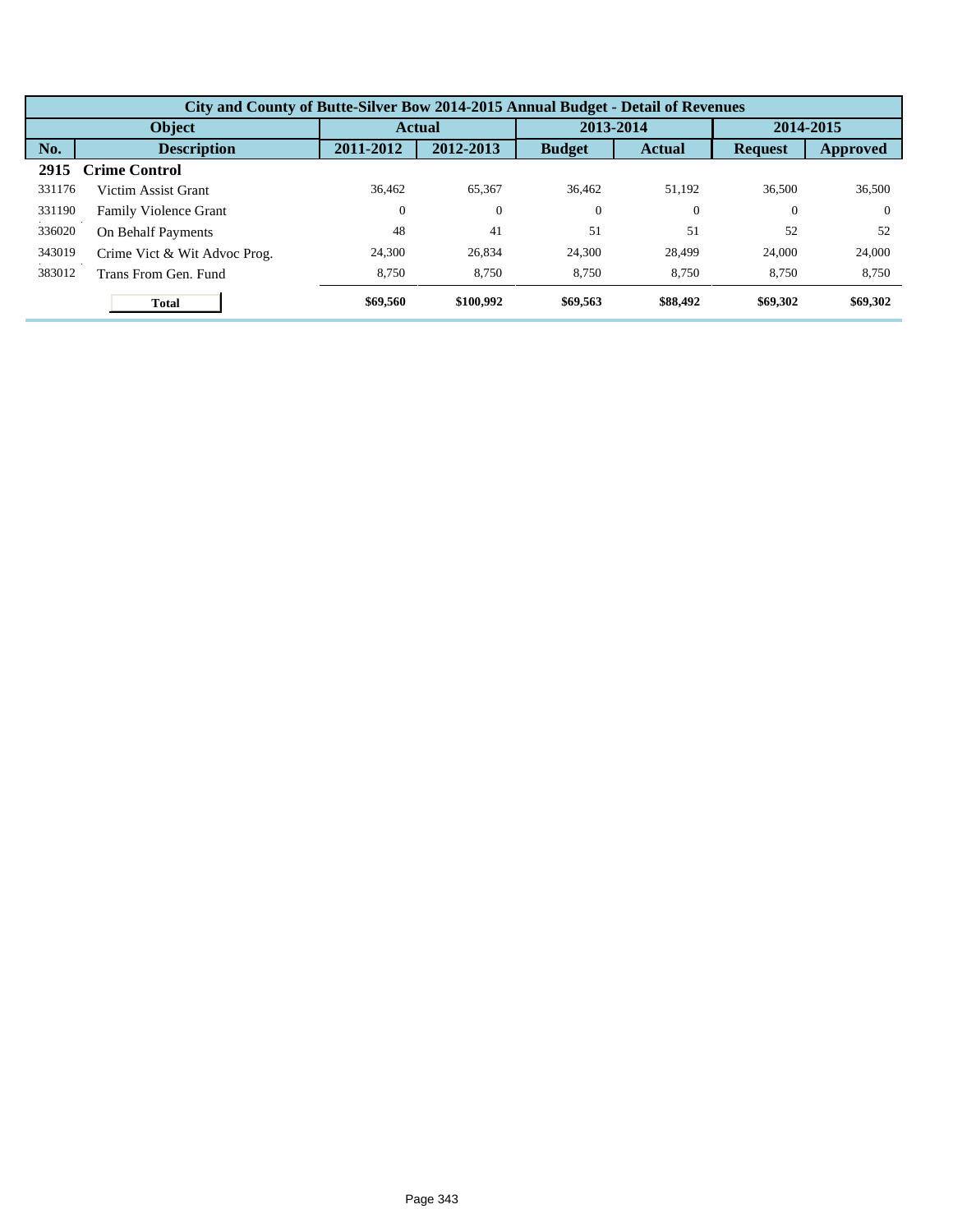|        | City and County of Butte-Silver Bow 2014-2015 Annual Budget - Detail of Revenues |                            |           |               |               |                |          |  |  |  |  |
|--------|----------------------------------------------------------------------------------|----------------------------|-----------|---------------|---------------|----------------|----------|--|--|--|--|
|        | <b>Object</b>                                                                    | 2013-2014<br><b>Actual</b> |           | 2014-2015     |               |                |          |  |  |  |  |
| No.    | <b>Description</b>                                                               | 2011-2012                  | 2012-2013 | <b>Budget</b> | <b>Actual</b> | <b>Request</b> | Approved |  |  |  |  |
|        | 2918 Dept Of Justice Grants                                                      |                            |           |               |               |                |          |  |  |  |  |
| 331192 | Local Law Enforce Blck Grnt                                                      |                            |           |               |               |                |          |  |  |  |  |
|        | <b>Total</b>                                                                     | \$0                        | \$0       | \$0           | \$0           | \$0            | \$0      |  |  |  |  |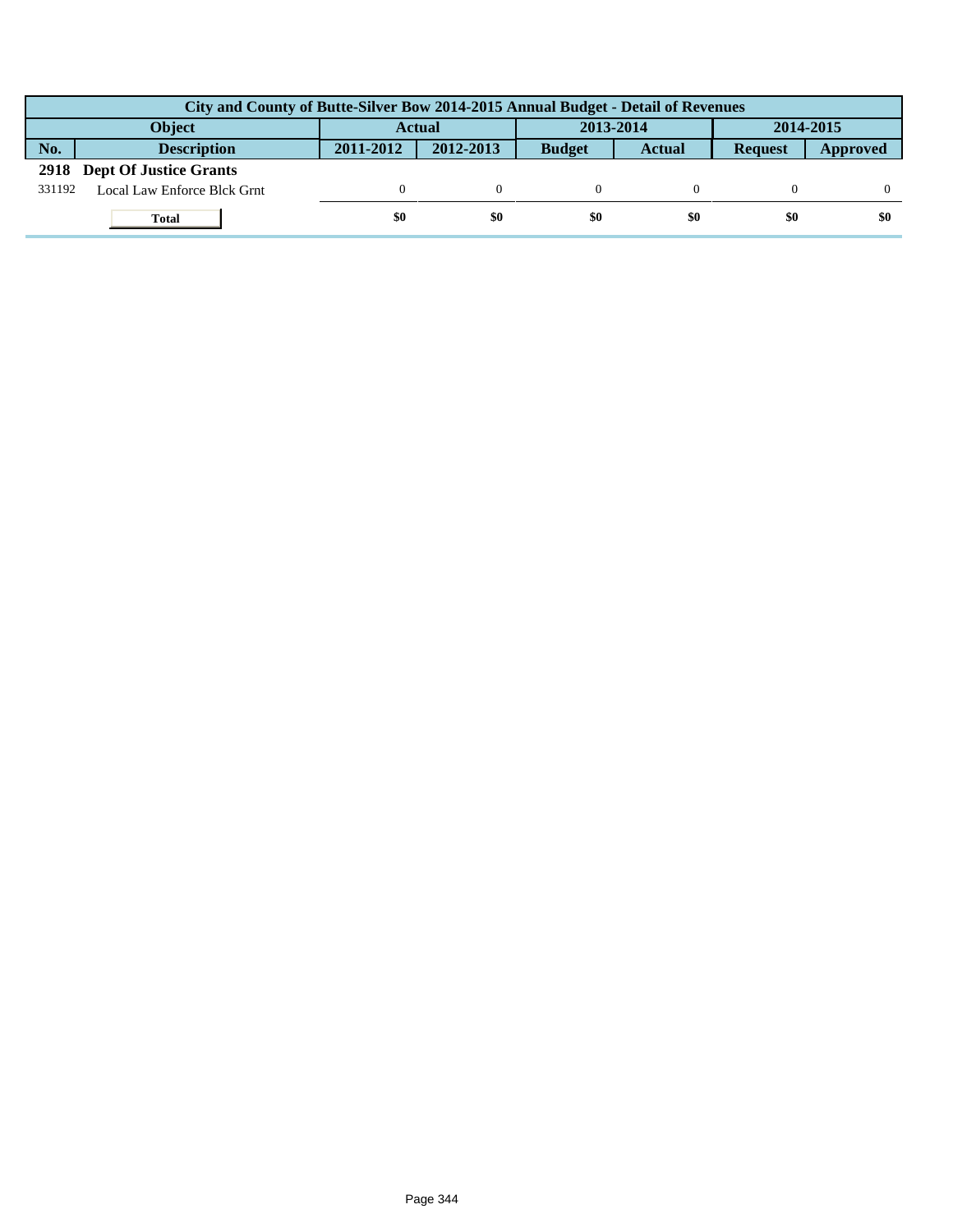|        | City and County of Butte-Silver Bow 2014-2015 Annual Budget - Detail of Revenues |                  |               |               |               |                |           |  |  |  |
|--------|----------------------------------------------------------------------------------|------------------|---------------|---------------|---------------|----------------|-----------|--|--|--|
|        | Object                                                                           |                  | <b>Actual</b> |               | 2013-2014     |                | 2014-2015 |  |  |  |
| No.    | <b>Description</b>                                                               | 2011-2012        | 2012-2013     | <b>Budget</b> | <b>Actual</b> | <b>Request</b> | Approved  |  |  |  |
| 2921   | <b>Dept Of Justice Grants</b>                                                    |                  |               |               |               |                |           |  |  |  |
| 331024 | Dept of Justice Grants                                                           | 135.397          | 101.934       | 217,171       | 109.122       | 19.315         | 19,315    |  |  |  |
| 336020 | On Behalf Payments                                                               | $\boldsymbol{0}$ | $\theta$      | 6.012         | $\theta$      | $\theta$       | $\Omega$  |  |  |  |
| 342023 | Service Lines                                                                    | 2.747            | 4,045         | $\theta$      | 2.267         | $\Omega$       | $\Omega$  |  |  |  |
| 365001 | <b>Private Sources</b>                                                           | 1,300            | $\theta$      | $\theta$      | $\theta$      | $\theta$       | $\Omega$  |  |  |  |
| 383000 | Trans from                                                                       | 10,000           | 10,000        | 10,000        | 10,000        | $\Omega$       | $\Omega$  |  |  |  |
|        | <b>Total</b>                                                                     | \$149,444        | \$115,979     | \$233,183     | \$121,389     | \$19,315       | \$19,315  |  |  |  |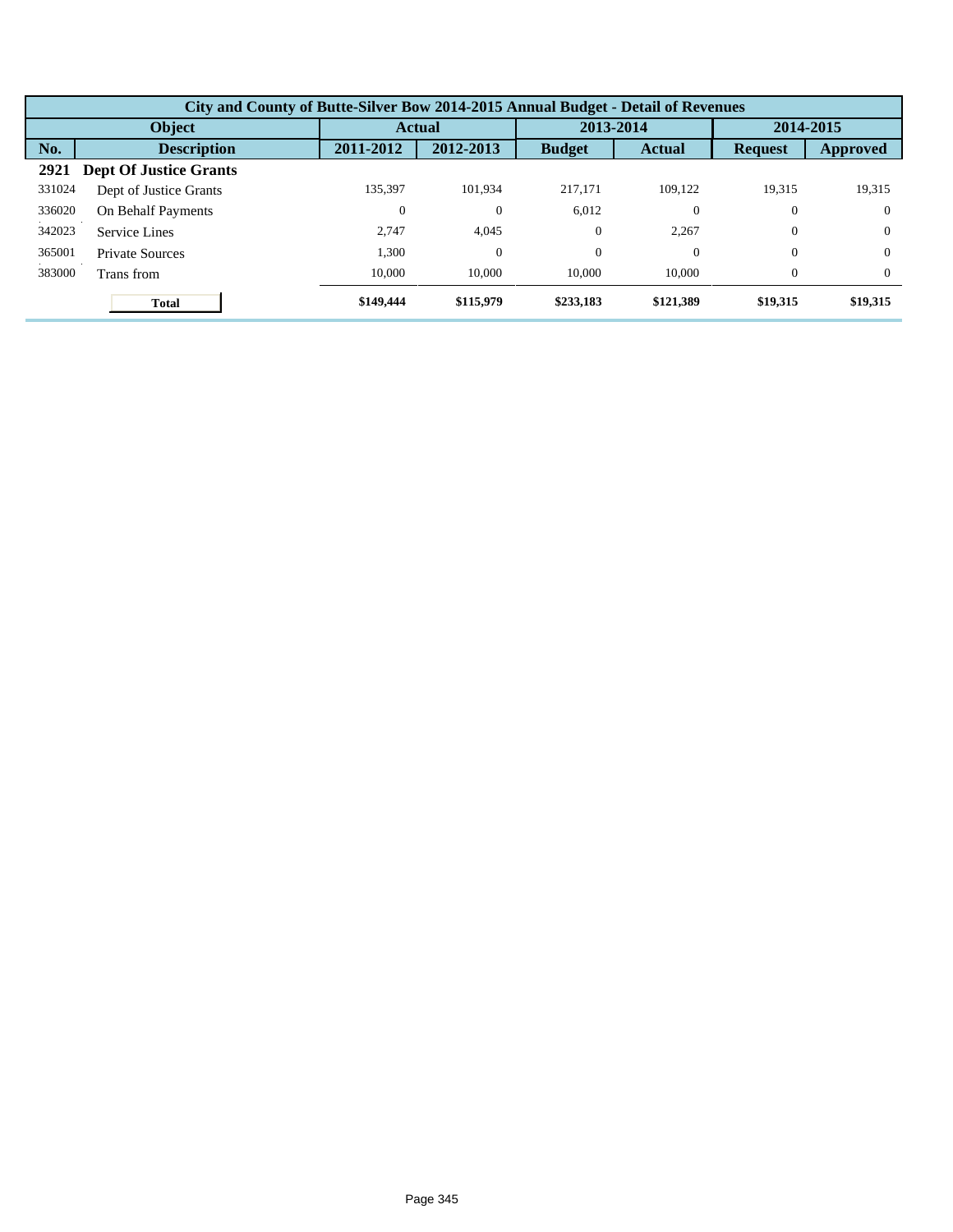|               | City and County of Butte-Silver Bow 2014-2015 Annual Budget - Detail of Revenues |               |           |               |               |                |          |  |  |  |
|---------------|----------------------------------------------------------------------------------|---------------|-----------|---------------|---------------|----------------|----------|--|--|--|
| <b>Object</b> |                                                                                  | <b>Actual</b> |           | 2013-2014     |               | 2014-2015      |          |  |  |  |
| No.           | <b>Description</b>                                                               | 2011-2012     | 2012-2013 | <b>Budget</b> | <b>Actual</b> | <b>Request</b> | Approved |  |  |  |
| <b>2940</b>   | <b>CDBG</b> Sure Way                                                             |               |           |               |               |                |          |  |  |  |
| 371010        | <b>Interest Earnings</b>                                                         |               | $\Omega$  |               |               |                |          |  |  |  |
| 383002        | Trans From URA Projects Fund                                                     | 57.188        | $\Omega$  |               |               |                |          |  |  |  |
|               | <b>Total</b>                                                                     | \$57,188      | \$0       | \$0           | \$0           | \$0            | \$0      |  |  |  |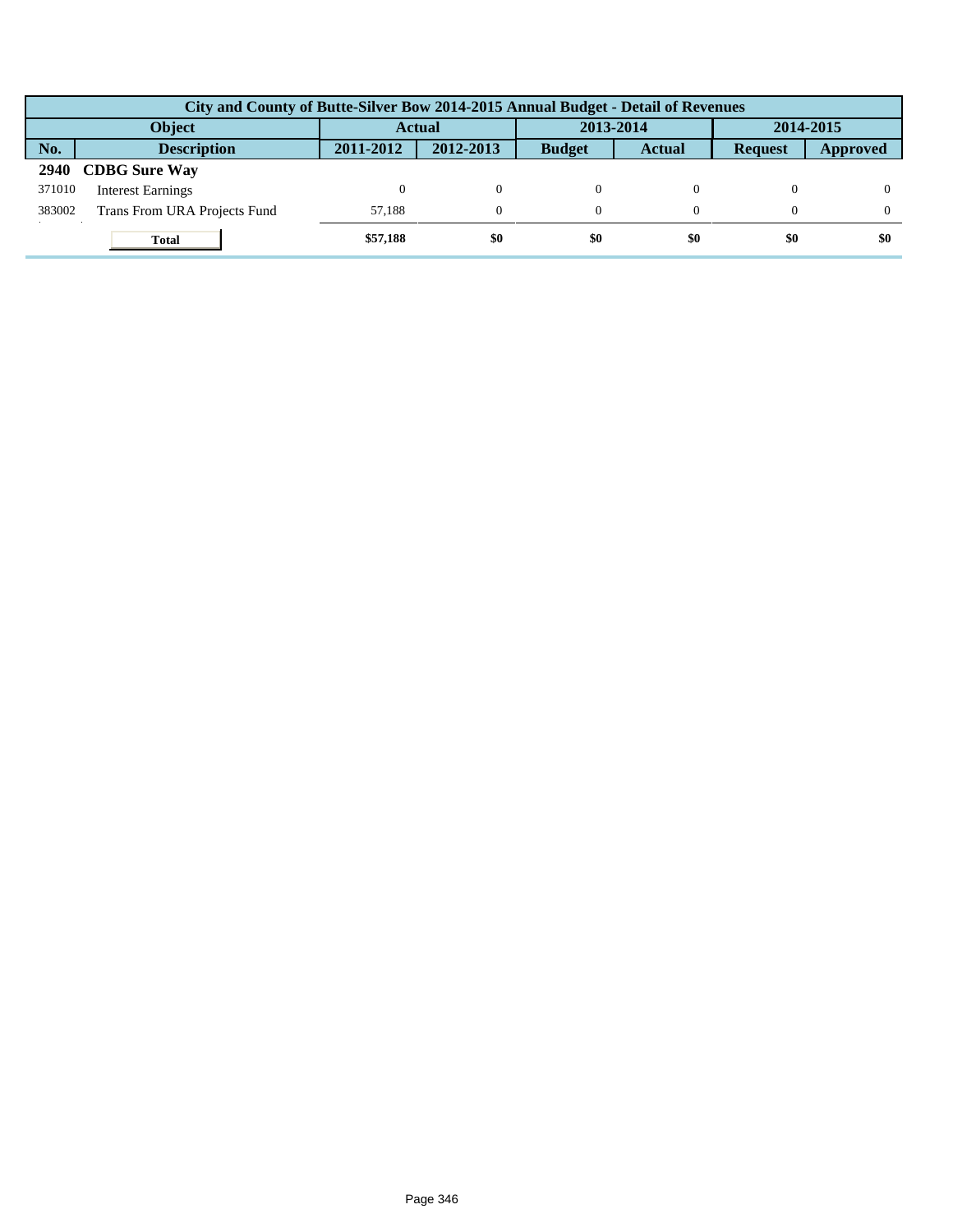|        | City and County of Butte-Silver Bow 2014-2015 Annual Budget - Detail of Revenues |               |           |               |               |                |          |  |  |  |
|--------|----------------------------------------------------------------------------------|---------------|-----------|---------------|---------------|----------------|----------|--|--|--|
|        | Object                                                                           | <b>Actual</b> |           | 2013-2014     |               | 2014-2015      |          |  |  |  |
| No.    | <b>Description</b>                                                               | 2011-2012     | 2012-2013 | <b>Budget</b> | <b>Actual</b> | <b>Request</b> | Approved |  |  |  |
| 2946   | <b>Belmont Sr. Citizens Cntr</b>                                                 |               |           |               |               |                |          |  |  |  |
| 383012 | Trans From Gen. Fund                                                             |               |           |               |               | 40.600         | 40,600   |  |  |  |
|        | Total                                                                            | \$0           | \$0       | \$0           | \$0           | \$40,600       | \$40,600 |  |  |  |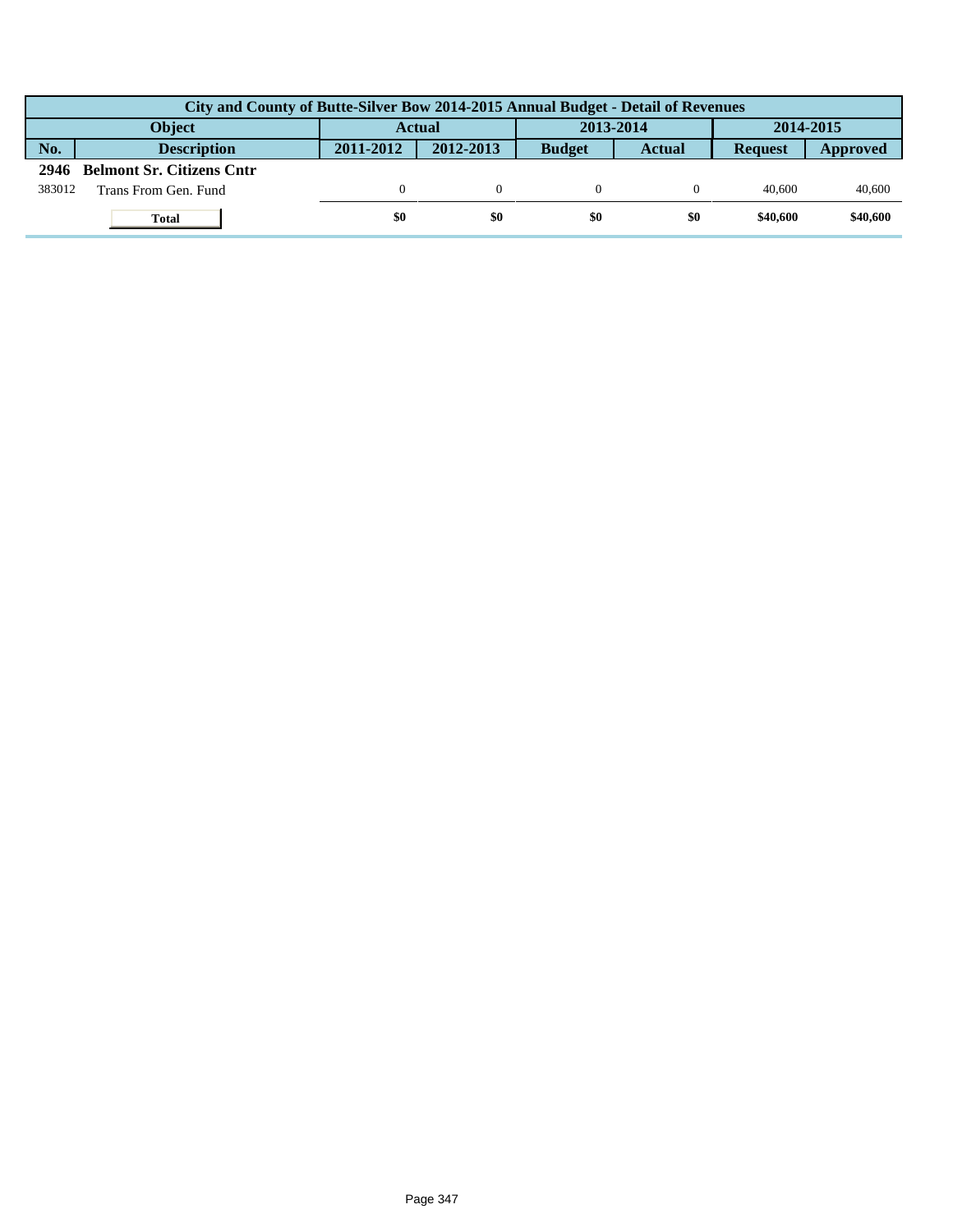|               | City and County of Butte-Silver Bow 2014-2015 Annual Budget - Detail of Revenues |               |           |               |               |                |          |  |  |  |  |
|---------------|----------------------------------------------------------------------------------|---------------|-----------|---------------|---------------|----------------|----------|--|--|--|--|
| <b>Object</b> |                                                                                  | <b>Actual</b> |           | 2013-2014     |               | 2014-2015      |          |  |  |  |  |
| No.           | <b>Description</b>                                                               | 2011-2012     | 2012-2013 | <b>Budget</b> | <b>Actual</b> | <b>Request</b> | Approved |  |  |  |  |
| <b>2950</b>   | <b>Habitat Project Prgrm Inc</b>                                                 |               |           |               |               |                |          |  |  |  |  |
| 371010        | <b>Interest Earnings</b>                                                         |               |           |               |               |                |          |  |  |  |  |
|               | <b>Total</b>                                                                     | \$0           | \$0       | \$0           | \$0           | \$0            | \$0      |  |  |  |  |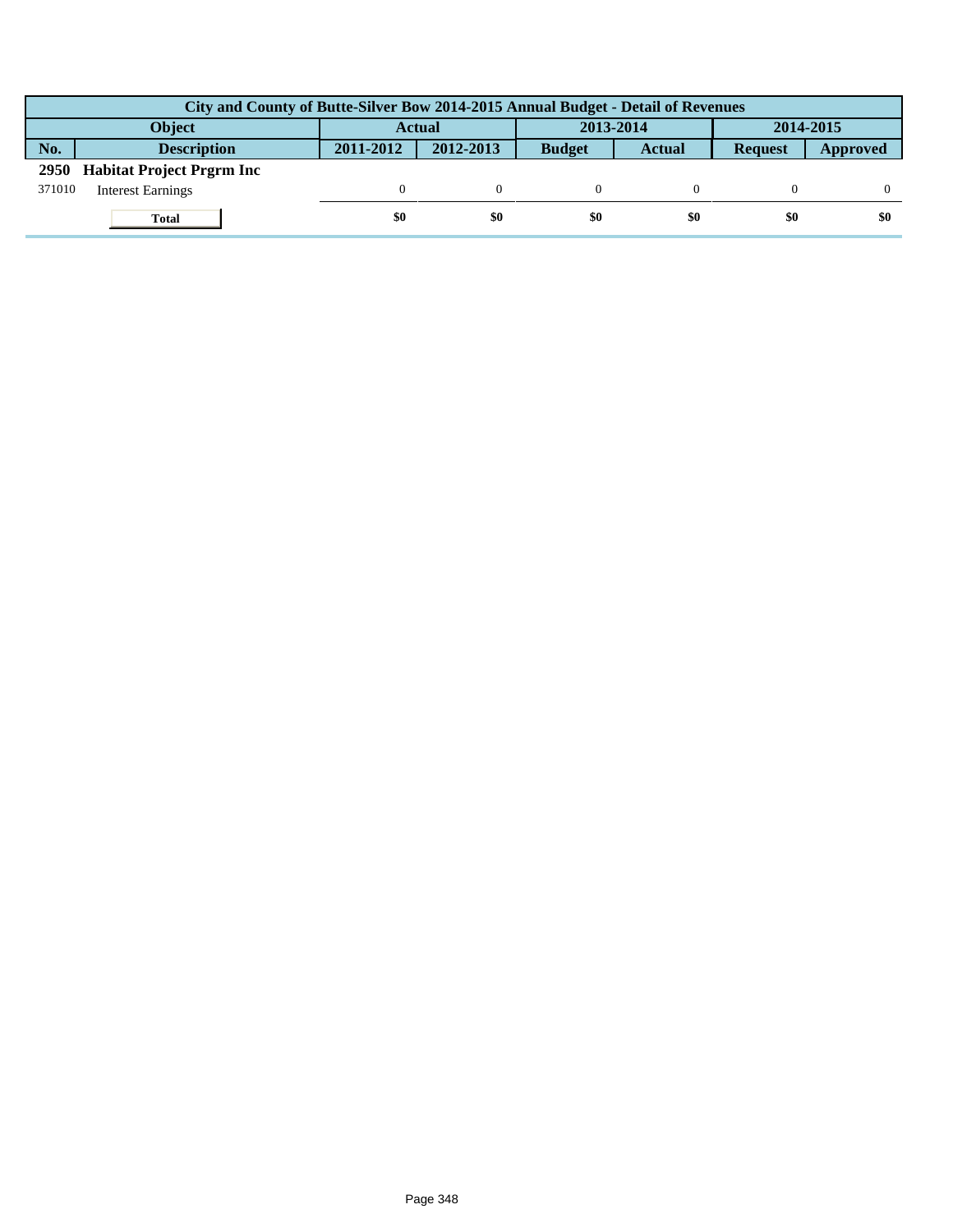|        | City and County of Butte-Silver Bow 2014-2015 Annual Budget - Detail of Revenues |                  |                  |               |                |                |                 |  |  |  |
|--------|----------------------------------------------------------------------------------|------------------|------------------|---------------|----------------|----------------|-----------------|--|--|--|
|        | <b>Object</b>                                                                    |                  | <b>Actual</b>    |               | 2013-2014      |                | 2014-2015       |  |  |  |
| No.    | <b>Description</b>                                                               | 2011-2012        | 2012-2013        | <b>Budget</b> | <b>Actual</b>  | <b>Request</b> | <b>Approved</b> |  |  |  |
| 2956   | <b>CTEP</b>                                                                      |                  |                  |               |                |                |                 |  |  |  |
| 331056 | <b>CTEP Grant-Street Landscape</b>                                               | $\Omega$         | $\theta$         | $\Omega$      | 2,359          |                |                 |  |  |  |
| 331058 | <b>CTEP Grants</b>                                                               | 0                | $\theta$         | 956,127       | $\Omega$       | 97,513         | 97,513          |  |  |  |
| 331061 | <b>CTEP-MDT Civic Cntr Trl</b>                                                   | 0                | $\theta$         | $\Omega$      | $\Omega$       | 120,953        | 120,953         |  |  |  |
| 331062 | CTEP-Welcome Signage                                                             | 0                | $\theta$         | $\Omega$      | $\Omega$       | $\Omega$       | $\Omega$        |  |  |  |
| 331063 | <b>CTEP-Cntrl Butte Sidewalk</b>                                                 | 308,174          | 279,808          | 191,825       | 5,567          | 7,910          | 7,910           |  |  |  |
| 331064 | <b>CTEP Revenue</b>                                                              | $\theta$         | $\theta$         | $\Omega$      | $\Omega$       | 522,944        | 522,944         |  |  |  |
| 331065 | CTEP-MDT Landscaping & Sce                                                       | $\Omega$         | $\theta$         | $\Omega$      | $\Omega$       | 123,377        | 123,377         |  |  |  |
| 331066 | <b>CTEP-MDT Bicycle Facilities</b>                                               | 0                | $\theta$         | $\Omega$      | $\Omega$       | $\Omega$       | $\Omega$        |  |  |  |
| 369510 | Miscellaneous Revenue                                                            | 4,112            | $\theta$         | $\Omega$      | $\Omega$       | $\Omega$       | $\Omega$        |  |  |  |
| 383031 | Trans from ARCO Fund                                                             | $\boldsymbol{0}$ | $\boldsymbol{0}$ | 134,200       | $\overline{0}$ | 127,470        | 127,470         |  |  |  |
|        | <b>Total</b>                                                                     | \$312,287        | \$279,808        | \$1,282,152   | \$7,926        | \$1,000,167    | \$1,000,167     |  |  |  |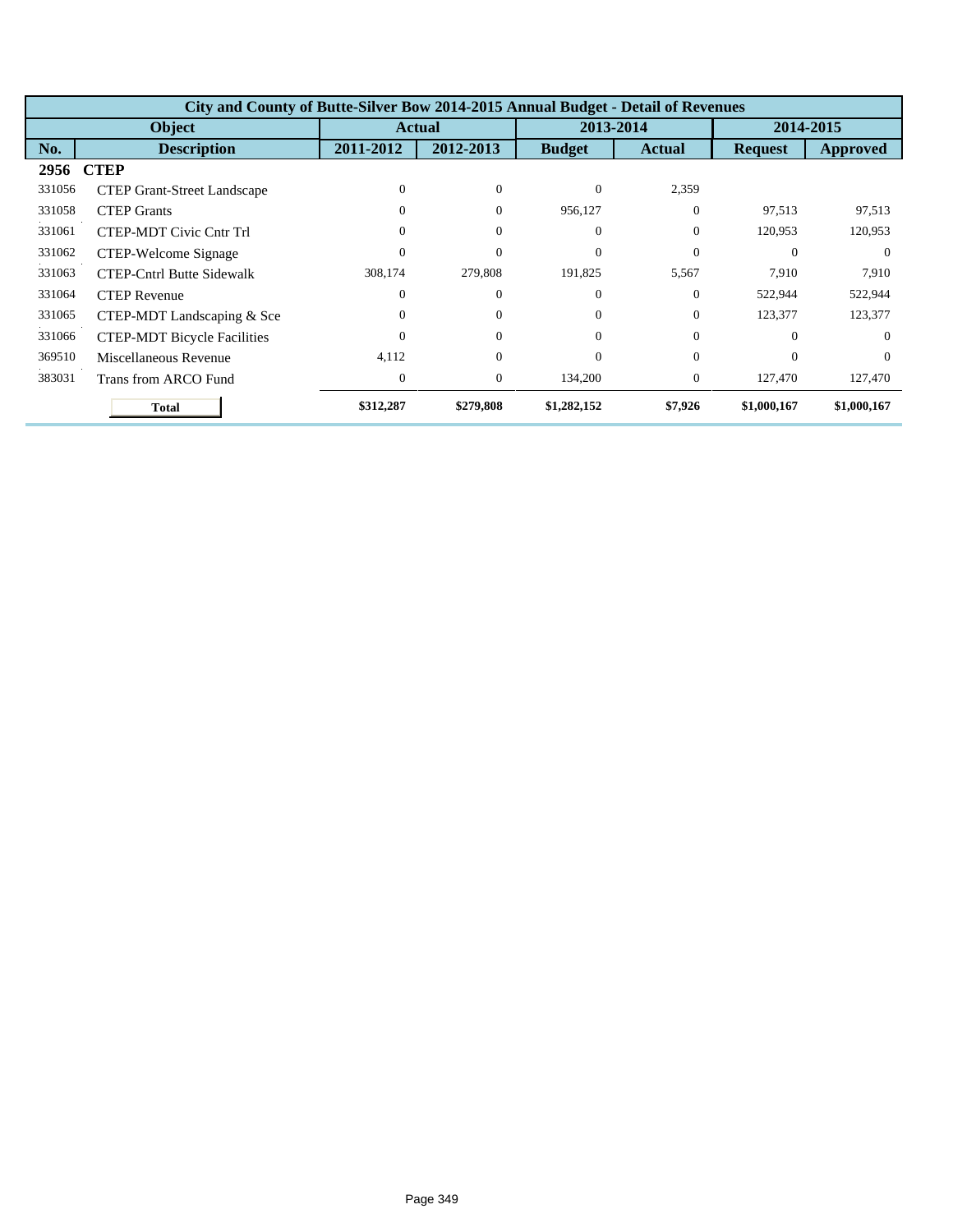|        | City and County of Butte-Silver Bow 2014-2015 Annual Budget - Detail of Revenues |           |                |               |               |                |           |  |  |  |  |
|--------|----------------------------------------------------------------------------------|-----------|----------------|---------------|---------------|----------------|-----------|--|--|--|--|
| Object |                                                                                  |           | <b>Actual</b>  |               | 2013-2014     |                | 2014-2015 |  |  |  |  |
| No.    | <b>Description</b>                                                               | 2011-2012 | 2012-2013      | <b>Budget</b> | <b>Actual</b> | <b>Request</b> | Approved  |  |  |  |  |
| 2957   | <b>Butte SD#1 SRTS</b>                                                           |           |                |               |               |                |           |  |  |  |  |
| 334013 | <b>MDT</b> Safe Routes to School                                                 |           | $\Omega$       | $\Omega$      | 38,376        |                |           |  |  |  |  |
| 336020 | On Behalf Payments                                                               |           | $\overline{0}$ | $\Omega$      | 43            | 0              |           |  |  |  |  |
| 369510 | Miscellaneous Revenue                                                            |           | $\theta$       | $\theta$      | 4.000         |                |           |  |  |  |  |
|        | <b>Total</b>                                                                     | \$0       | \$0            | \$0           | \$42,418      | \$0            | \$0       |  |  |  |  |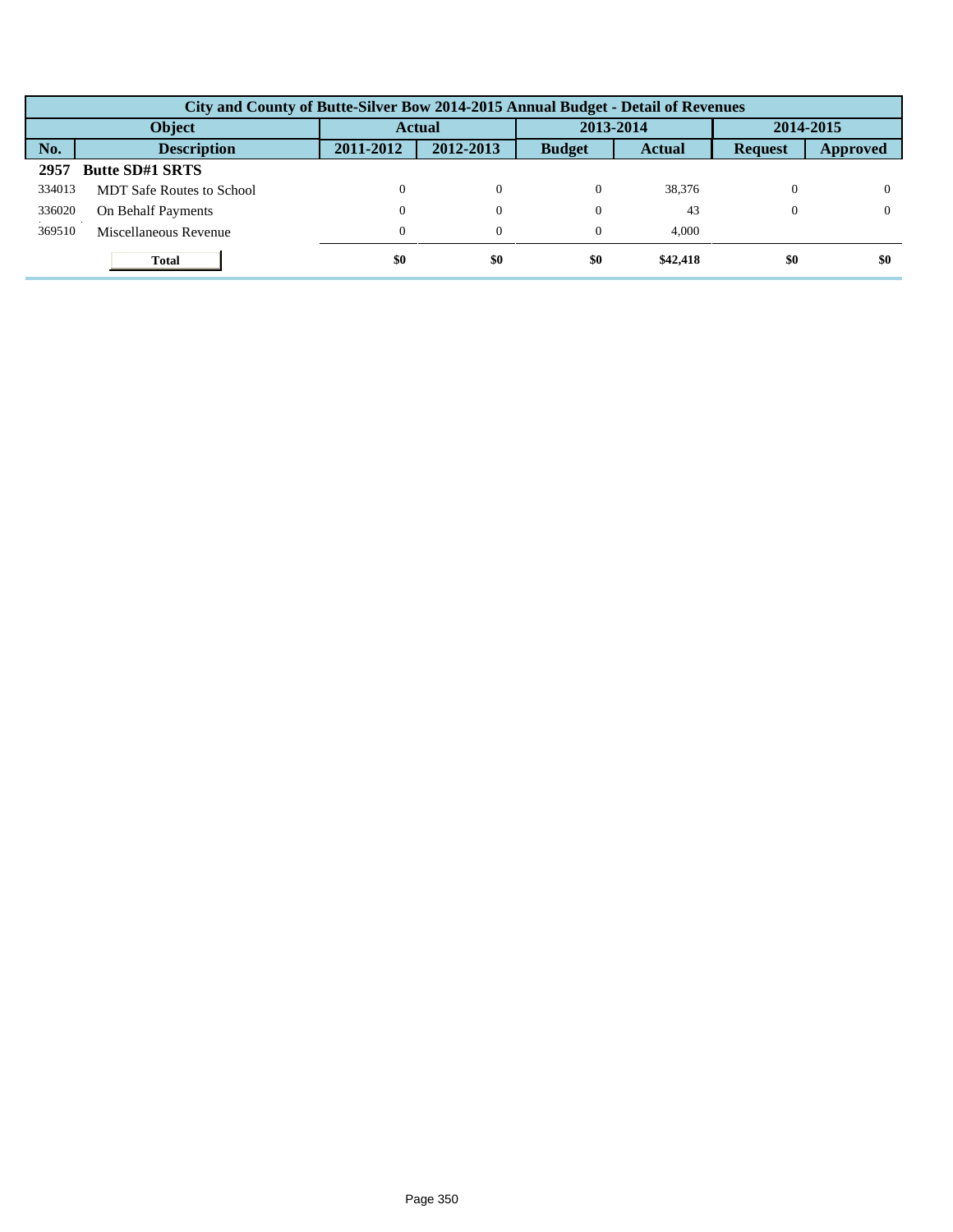|        | City and County of Butte-Silver Bow 2014-2015 Annual Budget - Detail of Revenues |                  |                  |                  |                  |                  |                  |
|--------|----------------------------------------------------------------------------------|------------------|------------------|------------------|------------------|------------------|------------------|
|        | Object                                                                           |                  | <b>Actual</b>    |                  | 2013-2014        |                  | 2014-2015        |
| No.    | <b>Description</b>                                                               | 2011-2012        | 2012-2013        | <b>Budget</b>    | <b>Actual</b>    | <b>Request</b>   | <b>Approved</b>  |
| 2984   | <b>Developmentally Disabled</b>                                                  |                  |                  |                  |                  |                  |                  |
| 311000 | Real Property 2000                                                               | $\boldsymbol{0}$ | $\boldsymbol{0}$ | $\boldsymbol{0}$ | $\boldsymbol{0}$ | $\boldsymbol{0}$ | $\mathbf{0}$     |
| 311001 | Real Property 2001                                                               | $\boldsymbol{0}$ | $\boldsymbol{0}$ | $\overline{0}$   | $\overline{0}$   | $\theta$         | $\overline{0}$   |
| 311002 | Real Proterty 2002                                                               | $\mathbf{0}$     | $\overline{0}$   | $\overline{0}$   | $\overline{0}$   | $\overline{0}$   | $\overline{0}$   |
| 311003 | Real Property 2003                                                               | $\boldsymbol{0}$ | $\overline{0}$   | $\overline{0}$   | $\overline{0}$   | $\mathbf{0}$     | $\mathbf{0}$     |
| 311004 | Real Property 2004                                                               | $\boldsymbol{0}$ | $\boldsymbol{0}$ | $\overline{0}$   | $\boldsymbol{0}$ | $\overline{0}$   | $\mathbf{0}$     |
| 311005 | Real Property 2005                                                               | $\mathbf{0}$     | 0                | $\overline{0}$   | $\overline{0}$   | $\overline{0}$   | $\overline{0}$   |
| 311006 | Real Property 2006                                                               | $\mathbf{0}$     | $\overline{0}$   | $\overline{0}$   | $\overline{0}$   | $\overline{0}$   | $\mathbf{0}$     |
| 311007 | Real Property 2007                                                               | 8                | $\boldsymbol{0}$ | $\Omega$         | $\overline{0}$   | $\theta$         | $\mathbf{0}$     |
| 311008 | Real Property 2008                                                               | 373              | 27               | $\overline{0}$   | 152              | $\mathbf{0}$     | $\mathbf{0}$     |
| 311009 | Real Property 2009                                                               | 332              | 379              | 0                | 116              | $\theta$         | $\mathbf{0}$     |
| 311010 | Real Property 2010                                                               | 1,030            | 433              | $\Omega$         | 441              | $\theta$         | $\mathbf{0}$     |
| 311011 | Real Property 2011                                                               | 45,128           | 1,110            | $\Omega$         | 347              | $\theta$         | $\mathbf{0}$     |
| 311012 | Real Property 2012                                                               | $\mathbf{0}$     | 50,313           | $\overline{0}$   | 1,086            | $\theta$         | $\mathbf{0}$     |
| 311013 | Real Property Tax 2013                                                           | $\boldsymbol{0}$ | $\boldsymbol{0}$ | 61,716           | 57,223           | $\theta$         | $\mathbf{0}$     |
| 311097 | Real Property 1997                                                               | $\mathbf{0}$     | $\overline{0}$   | $\theta$         | $\boldsymbol{0}$ | $\overline{0}$   | $\mathbf{0}$     |
| 311099 | Real Property 1999                                                               | $\boldsymbol{0}$ | $\overline{0}$   | $\overline{0}$   | $\boldsymbol{0}$ | $\theta$         | $\mathbf{0}$     |
| 311100 | Personal Property 2000                                                           | $\boldsymbol{0}$ | $\boldsymbol{0}$ | $\overline{0}$   | $\boldsymbol{0}$ | $\boldsymbol{0}$ | $\mathbf{0}$     |
| 311101 | Personal Property 2001                                                           | $\boldsymbol{0}$ | 0                | 0                | $\overline{0}$   | $\theta$         | $\mathbf{0}$     |
| 311102 | Personal Property 2002                                                           | $\mathbf{0}$     | 0                | $\Omega$         | $\overline{0}$   | $\theta$         | $\mathbf{0}$     |
| 311103 | Personal Property 2003                                                           | $\boldsymbol{0}$ | $\overline{0}$   | $\overline{0}$   | $\overline{0}$   | $\theta$         | $\mathbf{0}$     |
| 311104 | Personal Property 2004                                                           | $\boldsymbol{0}$ | $\theta$         | 0                | $\boldsymbol{0}$ | $\theta$         | $\mathbf{0}$     |
| 311105 | Personal Property 2005                                                           | 1                | $\theta$         | $\overline{0}$   | $\boldsymbol{0}$ | $\overline{0}$   | $\mathbf{0}$     |
| 311106 | Personal Property 2006                                                           | 2                | $\overline{0}$   | $\overline{0}$   | 1                | $\overline{0}$   | $\mathbf{0}$     |
| 311107 | Personal Property 2007                                                           | $\overline{2}$   | $\mathfrak{2}$   | $\overline{0}$   | $\mathbf{1}$     | $\theta$         | $\mathbf{0}$     |
| 311108 | Personal Property 2008                                                           | 140              | 3                | $\overline{0}$   | $\overline{c}$   | $\theta$         | $\mathbf{0}$     |
| 311109 | 2009 PERSONAL PROPERTY                                                           | 8                | 8                | 0                | $\mathbf{1}$     | $\theta$         | $\mathbf{0}$     |
| 311110 | 2010 PERSONAL PEOPERTY                                                           | $-57$            | 14               | $\Omega$         | 5                | $\theta$         | $\overline{0}$   |
| 311195 | Personal Property 1995                                                           | $\boldsymbol{0}$ | $\boldsymbol{0}$ | $\Omega$         | $\boldsymbol{0}$ | $\boldsymbol{0}$ | $\boldsymbol{0}$ |
| 311196 | Personal Property 1996                                                           | $\mathbf{0}$     | $\boldsymbol{0}$ | $\overline{0}$   | $\overline{0}$   | $\boldsymbol{0}$ | $\mathbf{0}$     |
| 311197 | Personal Property 1997                                                           | $\boldsymbol{0}$ | $\boldsymbol{0}$ | $\bf{0}$         | 0                | $\bf{0}$         | $\boldsymbol{0}$ |
| 311198 | Personal Property 1998                                                           | $\mathbf{0}$     | $\boldsymbol{0}$ | $\Omega$         | $\overline{0}$   | $\Omega$         | $\mathbf{0}$     |
| 311199 | Personal Property 1999                                                           | $\boldsymbol{0}$ | $\mathbf{0}$     | $\Omega$         | $\overline{0}$   | $\mathbf{0}$     | $\mathbf{0}$     |
| 312001 | Penalties And Interest                                                           | 295              | 333              | $\mathbf{0}$     | 453              | 200              | 200              |
| 313001 | Tax Title & Property Sale                                                        | 63               | 152              | $\Omega$         | 107              | $\mathbf{0}$     | 50               |
| 316000 | Entitlement Levy Tax Transfer                                                    | 1,837            | 1,813            | 1,907            | 1,688            | 1,704            | 1,704            |
| 334096 | Devel. Disabled Revenues                                                         | 20,000           | 20,000           | 20,000           | 20,000           | 20,800           | 20,800           |
| 335210 | State Reimb HB#417 & #20                                                         | $\boldsymbol{0}$ | $\boldsymbol{0}$ | $\mathbf{0}$     | $\boldsymbol{0}$ | $\boldsymbol{0}$ | $\boldsymbol{0}$ |
| 335230 | <b>State Entitlement Share</b>                                                   | 4,217            | 4,403            | 4,432            | 7,049            | 4,578            | 4,578            |
| 336020 | On Behalf Payments                                                               | 56               | 48               | 59               | 59               | 60               | 60               |
| 369510 | Miscellaneous Revenue                                                            | $\boldsymbol{0}$ | 2,964            | $\boldsymbol{0}$ | $\boldsymbol{0}$ | $\mathbf{0}$     | $\overline{0}$   |
|        | <b>Total</b>                                                                     | \$73,433         | \$82,003         | \$88,114         | \$88,730         | \$27,342         | \$27,392         |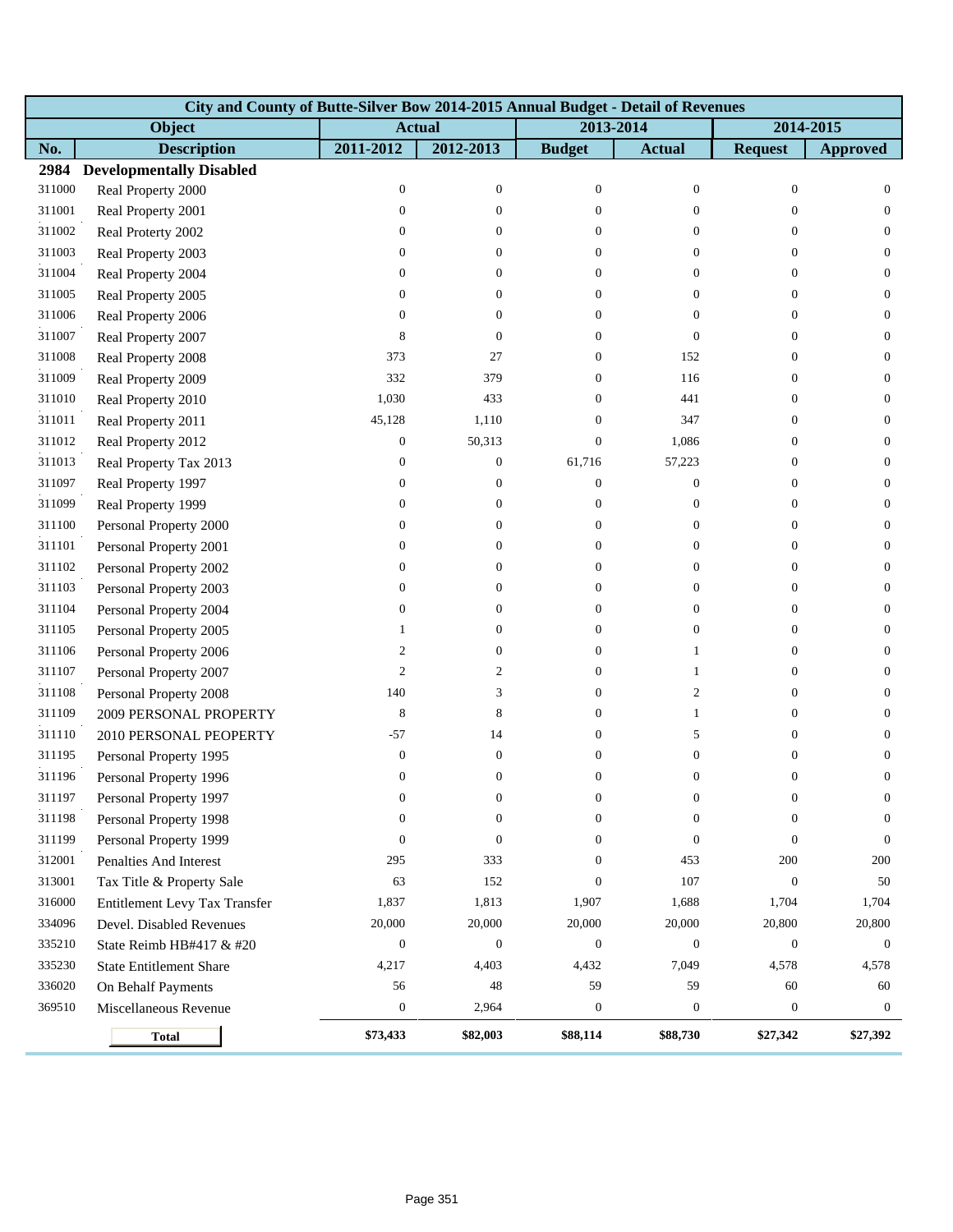|        | City and County of Butte-Silver Bow 2014-2015 Annual Budget - Detail of Revenues |                            |           |               |           |                |          |  |  |  |
|--------|----------------------------------------------------------------------------------|----------------------------|-----------|---------------|-----------|----------------|----------|--|--|--|
|        | Object                                                                           | 2013-2014<br><b>Actual</b> |           |               | 2014-2015 |                |          |  |  |  |
| No.    | <b>Description</b>                                                               | 2011-2012                  | 2012-2013 | <b>Budget</b> | Actual    | <b>Request</b> | Approved |  |  |  |
| 2994   | <b>Clrk Tailings O&amp;M Trust</b>                                               |                            |           |               |           |                |          |  |  |  |
| 371010 | <b>Interest Earnings</b>                                                         | 373                        | 312       |               | 143       | 125            | 125      |  |  |  |
|        | <b>Total</b>                                                                     | \$373                      | \$312     | \$0           | \$143     | \$125          | \$125    |  |  |  |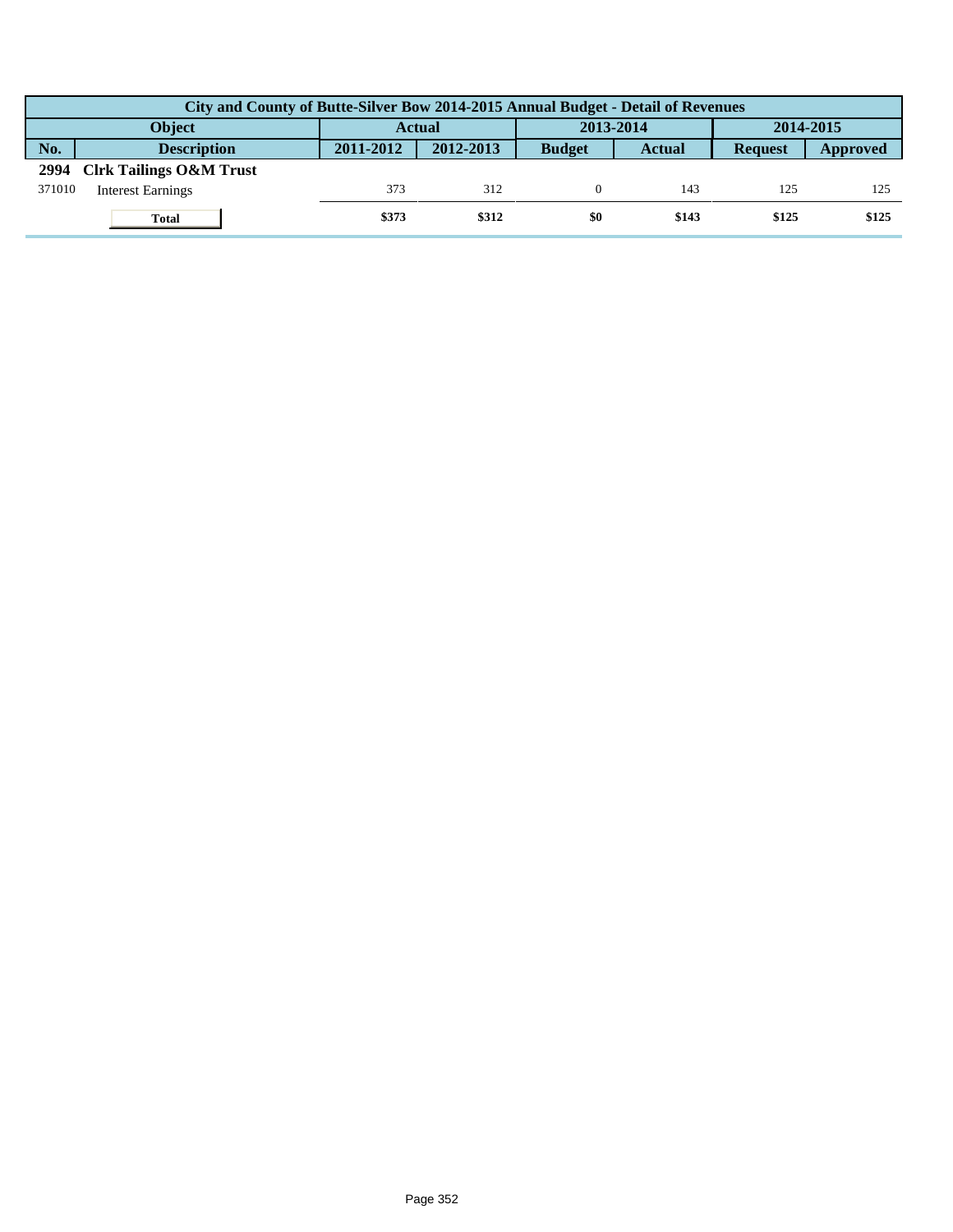|               | City and County of Butte-Silver Bow 2014-2015 Annual Budget - Detail of Revenues |               |           |               |               |                |                 |  |  |  |
|---------------|----------------------------------------------------------------------------------|---------------|-----------|---------------|---------------|----------------|-----------------|--|--|--|
| <b>Object</b> |                                                                                  | <b>Actual</b> |           | 2013-2014     |               | 2014-2015      |                 |  |  |  |
| No.           | <b>Description</b>                                                               | 2011-2012     | 2012-2013 | <b>Budget</b> | <b>Actual</b> | <b>Request</b> | <b>Approved</b> |  |  |  |
|               | 2995 Clrk Tail Alumni Col Imprv                                                  |               |           |               |               |                |                 |  |  |  |
| 371010        | <b>Interest Earnings</b>                                                         |               | $\theta$  |               |               |                |                 |  |  |  |
| 383082        | Trans From Clark Tailings O&M                                                    | $\Omega$      | 0         |               |               |                |                 |  |  |  |
|               | <b>Total</b>                                                                     | \$0           | \$0       | \$0           | \$0           | \$0            | \$0             |  |  |  |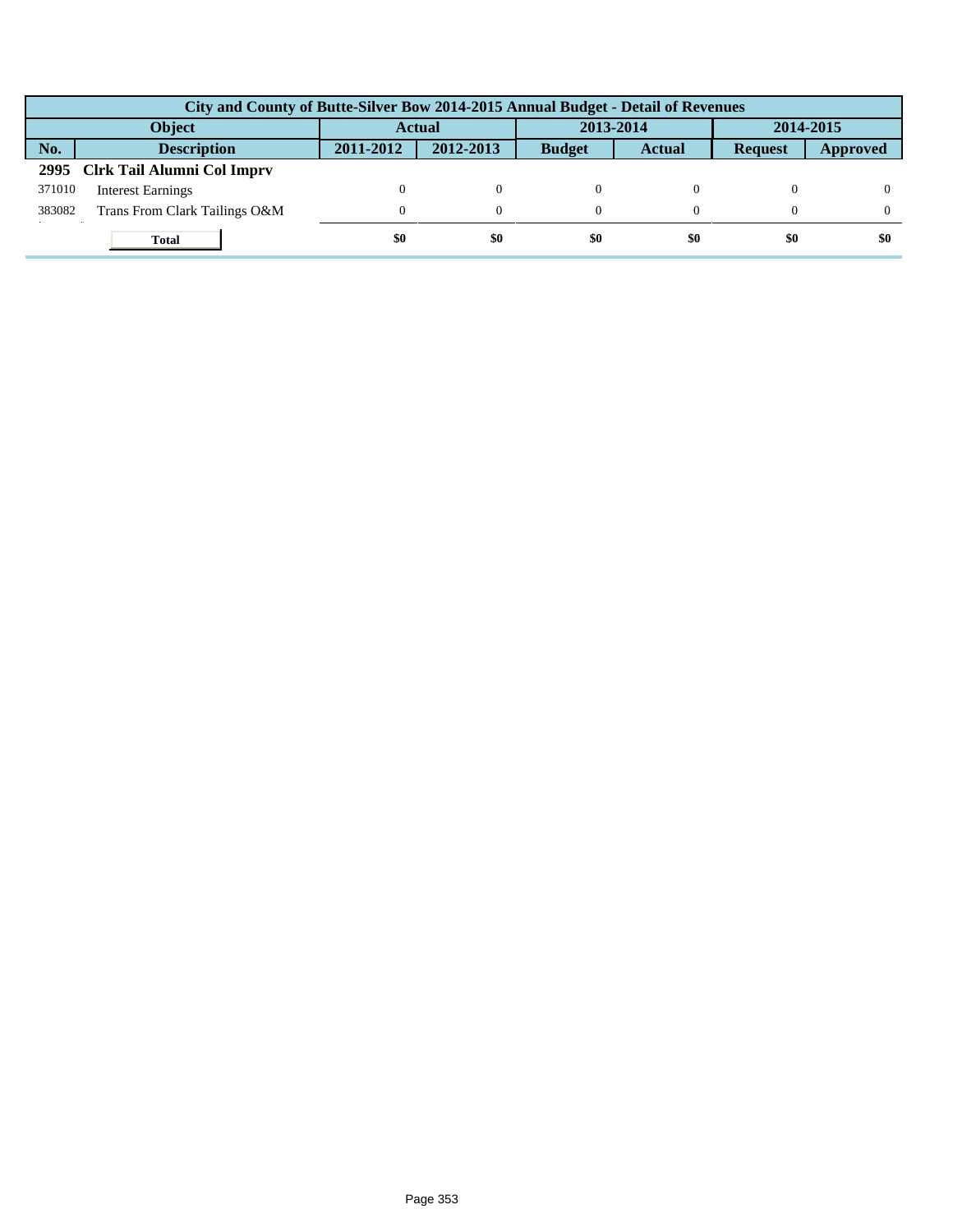|        | City and County of Butte-Silver Bow 2014-2015 Annual Budget - Detail of Revenues |                  |                  |                  |                  |                  |                  |
|--------|----------------------------------------------------------------------------------|------------------|------------------|------------------|------------------|------------------|------------------|
|        | Object                                                                           |                  | <b>Actual</b>    | 2013-2014        |                  | 2014-2015        |                  |
| No.    | <b>Description</b>                                                               | 2011-2012        | 2012-2013        | <b>Budget</b>    | <b>Actual</b>    | <b>Request</b>   | <b>Approved</b>  |
| 3100   | <b>Tax Increment Bond Fund</b>                                                   |                  |                  |                  |                  |                  |                  |
| 311003 | Real Property 2003                                                               | $\mathbf{0}$     | $\mathbf{0}$     | $\theta$         | $\overline{0}$   | $\mathbf{0}$     | $\mathbf{0}$     |
| 311004 | Real Property 2004                                                               | $\boldsymbol{0}$ | $\boldsymbol{0}$ | $\mathbf{0}$     | $\boldsymbol{0}$ | $\boldsymbol{0}$ | $\mathbf{0}$     |
| 311005 | Real Property 2005                                                               | $\boldsymbol{0}$ | $\boldsymbol{0}$ | $\overline{0}$   | $\boldsymbol{0}$ | $\boldsymbol{0}$ | $\mathbf{0}$     |
| 311006 | Real Property 2006                                                               | $\mathbf{0}$     | $\theta$         | $\Omega$         | $\overline{0}$   | $\mathbf{0}$     | $\mathbf{0}$     |
| 311007 | Real Property 2007                                                               | $\mathbf{0}$     | 0                | $\Omega$         | $\overline{0}$   | $\mathbf{0}$     | $\mathbf{0}$     |
| 311008 | Real Property 2008                                                               | $\Omega$         | $\theta$         | $\Omega$         | $\Omega$         | $\Omega$         | $\mathbf{0}$     |
| 311009 | Real Property 2009                                                               | $\Omega$         | $\boldsymbol{0}$ | $\Omega$         | $\theta$         | $\Omega$         | $\boldsymbol{0}$ |
| 311010 | Real Property 2010                                                               | $\mathbf{0}$     | $\boldsymbol{0}$ | $\overline{0}$   | $\overline{0}$   | $\mathbf{0}$     | $\boldsymbol{0}$ |
| 311011 | Real Property 2011                                                               | 479,154          | $\boldsymbol{0}$ | $\overline{0}$   | $\overline{0}$   | $\mathbf{0}$     | $\boldsymbol{0}$ |
| 311012 | Real Property 2012                                                               | $\boldsymbol{0}$ | 568,026          | 1,250,000        | $\overline{0}$   | $\mathbf{0}$     | $\boldsymbol{0}$ |
| 311013 | Real Property Tax 2013                                                           | $\boldsymbol{0}$ | $\mathbf{0}$     | $\boldsymbol{0}$ | 581,977          | $\mathbf{0}$     | $\mathbf{0}$     |
| 311020 | <b>Personal Property Taxes</b>                                                   | $\mathbf{0}$     | $\mathbf{0}$     | $\mathbf{0}$     | $\overline{0}$   | $\mathbf{0}$     | $\boldsymbol{0}$ |
| 311099 | Real Property 1999                                                               | $\mathbf{0}$     | $\mathbf{0}$     | $\Omega$         | $\overline{0}$   | $\mathbf{0}$     | $\mathbf{0}$     |
| 311101 | Personal Property 2001                                                           | $\boldsymbol{0}$ | $\boldsymbol{0}$ | $\overline{0}$   | $\boldsymbol{0}$ | $\boldsymbol{0}$ | $\mathbf{0}$     |
| 311102 | Personal Property 2002                                                           | $\boldsymbol{0}$ | $\boldsymbol{0}$ | $\overline{0}$   | $\boldsymbol{0}$ | $\mathbf{0}$     | $\boldsymbol{0}$ |
| 311103 | Personal Property 2003                                                           | $\mathbf{0}$     | $\overline{0}$   | $\overline{0}$   | $\overline{0}$   | $\overline{0}$   | $\boldsymbol{0}$ |
| 311106 | Personal Property 2006                                                           | $\mathbf{0}$     | $\mathbf{0}$     | $\overline{0}$   | $\overline{0}$   | $\overline{0}$   | $\boldsymbol{0}$ |
| 311107 | Personal Property 2007                                                           | $\mathbf{0}$     | $\mathbf{0}$     | $\overline{0}$   | $\overline{0}$   | $\mathbf{0}$     | $\boldsymbol{0}$ |
| 311109 | 2009 PERSONAL PROPERTY                                                           | $\boldsymbol{0}$ | $\boldsymbol{0}$ | $\theta$         | $\boldsymbol{0}$ | $\boldsymbol{0}$ | $\mathbf{0}$     |
| 311110 | 2010 PERSONAL PEOPERTY                                                           | 52,792           | $\boldsymbol{0}$ | $\overline{0}$   | $\boldsymbol{0}$ | $\boldsymbol{0}$ | $\boldsymbol{0}$ |
| 311195 | Personal Property 1995                                                           | $\boldsymbol{0}$ | $\mathbf{0}$     | $\overline{0}$   | $\boldsymbol{0}$ | $\overline{0}$   | $\boldsymbol{0}$ |
| 311196 | Personal Property 1996                                                           | $\mathbf{0}$     | $\mathbf{0}$     | $\theta$         | $\overline{0}$   | $\mathbf{0}$     | $\mathbf{0}$     |
| 311197 | Personal Property 1997                                                           | $\mathbf{0}$     | $\theta$         | $\Omega$         | $\overline{0}$   | $\mathbf{0}$     | $\theta$         |
| 311198 | Personal Property 1998                                                           | $\mathbf{0}$     | $\mathbf{0}$     | $\theta$         | $\overline{0}$   | $\mathbf{0}$     | $\mathbf{0}$     |
| 311199 | Personal Property 1999                                                           | $\boldsymbol{0}$ | $\boldsymbol{0}$ | $\Omega$         | $\boldsymbol{0}$ | $\Omega$         | $\Omega$         |
| 312001 | Penalties And Interest                                                           | 8,367            | 12,930           | 12,500           | 10,349           | 10,000           | 10,000           |
| 313001 | Tax Title & Property Sale                                                        | $\boldsymbol{0}$ | $\boldsymbol{0}$ | 500              | $\boldsymbol{0}$ | $\boldsymbol{0}$ | $\boldsymbol{0}$ |
| 335230 | <b>State Entitlement Share</b>                                                   | 255,421          | 132,528          | 265,056          | 285,398          | 23,982           | 23,982           |
| 343360 | <b>Weed Control</b>                                                              | 565,007          | 624,335          | $\mathbf{0}$     | 639,022          | 223,000          | 223,000          |
| 369510 | Miscellaneous Revenue                                                            | $\mathbf{0}$     | 87,293           | $\mathbf{0}$     | $\boldsymbol{0}$ | $\boldsymbol{0}$ | $\theta$         |
| 371010 | <b>Interest Earnings</b>                                                         | 1,243            | 551              | 1,250            | 299              | 250              | 250              |
|        | <b>Total</b>                                                                     | \$1,361,984      | \$1,425,664      | \$1,529,306      | \$1,517,044      | \$257,232        | \$257,232        |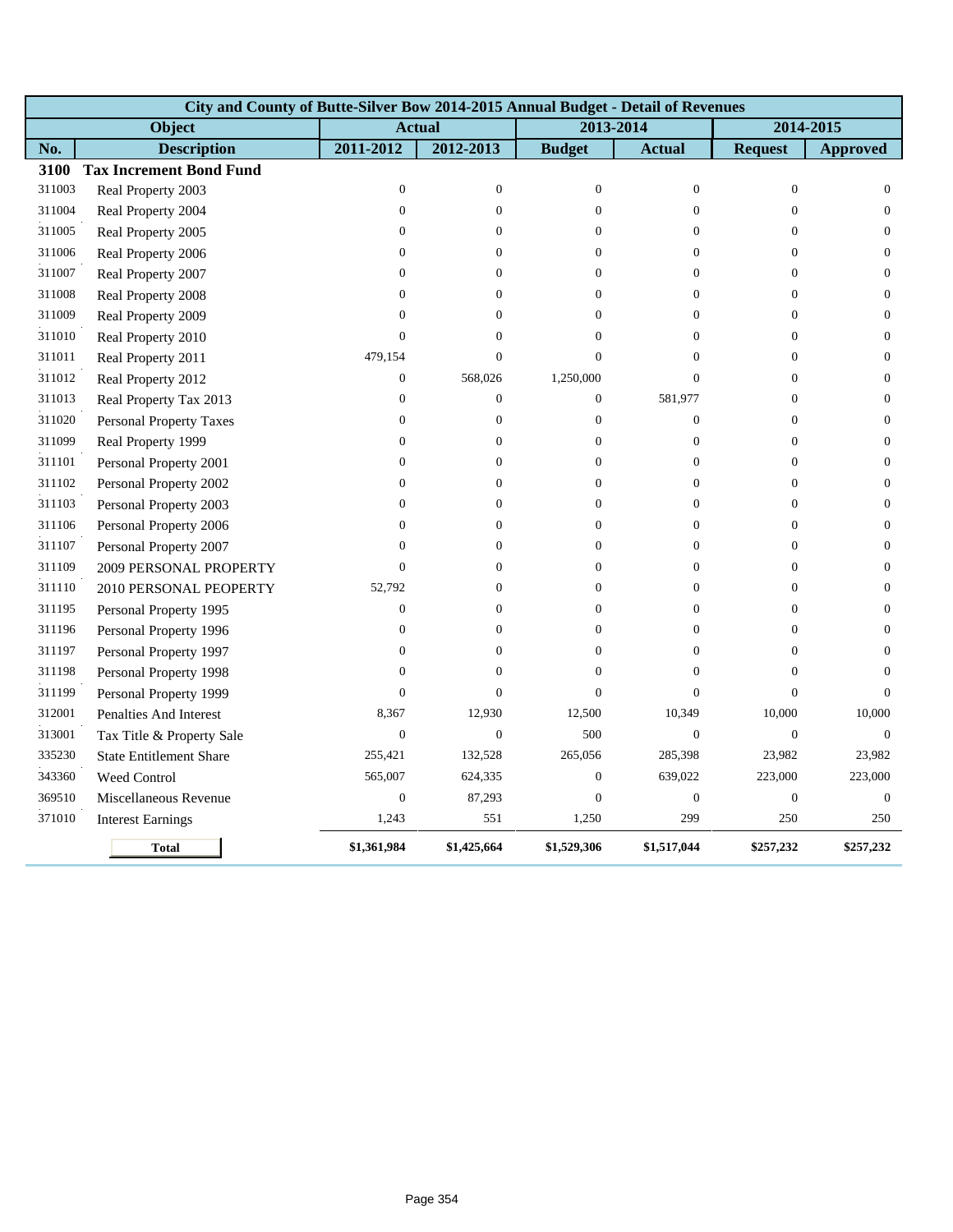|        | City and County of Butte-Silver Bow 2014-2015 Annual Budget - Detail of Revenues |                  |                  |                |                |                |                 |
|--------|----------------------------------------------------------------------------------|------------------|------------------|----------------|----------------|----------------|-----------------|
|        | Object                                                                           |                  | <b>Actual</b>    | 2013-2014      |                | 2014-2015      |                 |
| No.    | <b>Description</b>                                                               | 2011-2012        | 2012-2013        | <b>Budget</b>  | <b>Actual</b>  | <b>Request</b> | <b>Approved</b> |
| 3110   | GO Bond Det & Admin Proj                                                         |                  |                  |                |                |                |                 |
| 311002 | Real Proterty 2002                                                               | $\overline{0}$   | $\boldsymbol{0}$ | $\mathbf{0}$   | $\overline{0}$ | $\mathbf{0}$   | $\theta$        |
| 311003 | Real Property 2003                                                               | $\Omega$         | $\Omega$         | $\Omega$       | $\Omega$       | $\Omega$       | $\Omega$        |
| 311004 | Real Property 2004                                                               | $\Omega$         | $\Omega$         | $\Omega$       | $\Omega$       | $\Omega$       | $\Omega$        |
| 311005 | Real Property 2005                                                               | $\Omega$         | $\Omega$         | $\Omega$       | $\Omega$       | $\Omega$       | $\Omega$        |
| 311006 | Real Property 2006                                                               | $\Omega$         | $\theta$         | 0              | $\Omega$       | $\Omega$       | $\theta$        |
| 311007 | Real Property 2007                                                               | 240              | $\Omega$         | 0              | $\Omega$       | $\Omega$       | $\overline{0}$  |
| 311008 | Real Property 2008                                                               | 5,714            | 411              | 0              | 2,322          | $\Omega$       | $\theta$        |
| 311009 | Real Property 2009                                                               | 6,344            | 7,251            | $\overline{0}$ | 2,215          | $\Omega$       | $\theta$        |
| 311010 | Real Property 2010                                                               | 19,084           | 8,031            | 0              | 8,176          | $\Omega$       | $\Omega$        |
| 311011 | Real Property 2011                                                               | 767,995          | 18,895           | $\Omega$       | 5,907          | $\Omega$       | $\Omega$        |
| 311103 | Personal Property 2003                                                           | $\Omega$         | $\overline{0}$   | $\Omega$       | $\Omega$       | $\Omega$       | $\Omega$        |
| 311104 | Personal Property 2004                                                           | $\mathbf{0}$     | 1                | 0              | $\Omega$       | $\Omega$       | $\theta$        |
| 311105 | Personal Property 2005                                                           | 37               | 6                | $\Omega$       | $\mathbf{0}$   | $\Omega$       | $\overline{0}$  |
| 311106 | Personal Property 2006                                                           | 55               | $\mathbf{1}$     | 0              | 20             | $\Omega$       | $\theta$        |
| 311107 | Personal Property 2007                                                           | 53               | 72               | 0              | 19             | $\Omega$       | $\theta$        |
| 311108 | Personal Property 2008                                                           | 2,445            | 98               | 0              | 62             | $\Omega$       | $\overline{0}$  |
| 311109 | 2009 PERSONAL PROPERTY                                                           | 120              | 128              | 0              | 21             | $\Omega$       | $\theta$        |
| 311110 | 2010 PERSONAL PEOPERTY                                                           | $-1,051$         | 265              | 0              | 86             | $\Omega$       | $\Omega$        |
| 312001 | Penalties And Interest                                                           | 5,334            | 5,759            | 0              | 6,078          | $\Omega$       | $\Omega$        |
| 313001 | Tax Title & Property Sale                                                        | 1,076            | $\overline{0}$   | $\Omega$       | $\mathbf{0}$   | $\Omega$       | $\overline{0}$  |
| 316000 | Entitlement Levy Tax Transfer                                                    | 31,265           | $\overline{0}$   | 0              | $\mathbf{0}$   | $\Omega$       | $\theta$        |
| 369510 | Miscellaneous Revenue                                                            | $\mathbf{0}$     | $\overline{0}$   | $\theta$       | $\overline{0}$ | $\theta$       | $\mathbf{0}$    |
| 371010 | <b>Interest Earnings</b>                                                         | 141              | 117              | 0              | $\Omega$       | $\Omega$       | $\overline{0}$  |
| 381010 | Proceeds from G.O. Bonds                                                         | 8,464,318        | $\boldsymbol{0}$ | $\theta$       | $\mathbf{0}$   | $\mathbf{0}$   | $\mathbf{0}$    |
| 383077 | Trans from TIFID Revolving Lo                                                    | $\boldsymbol{0}$ | $\boldsymbol{0}$ | $\overline{0}$ | $\mathbf{0}$   | $\mathbf{0}$   | $\mathbf{0}$    |
|        | <b>Total</b>                                                                     | \$9,303,167      | \$41,035         | \$0            | \$24,905       | \$0            | \$0             |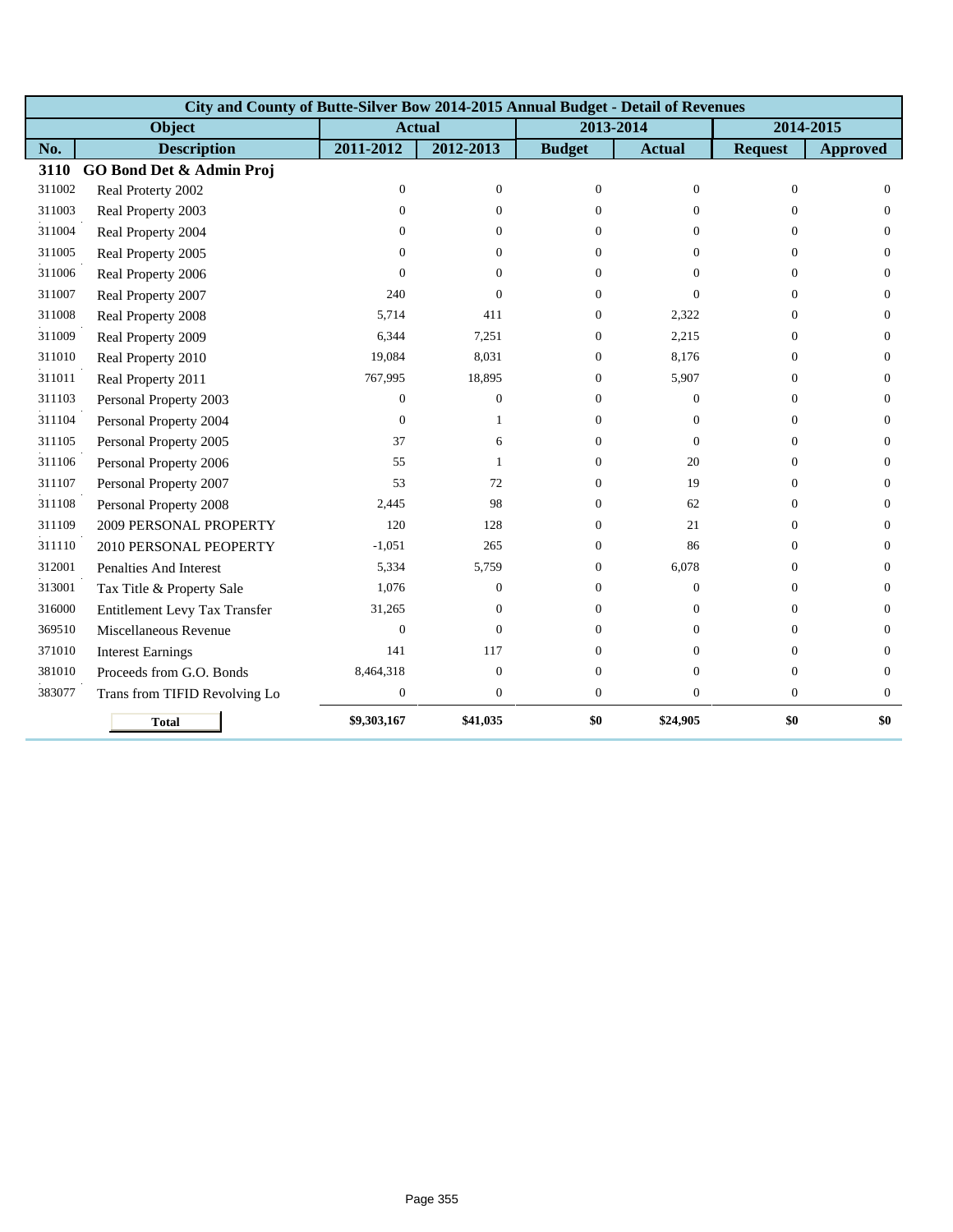|        | City and County of Butte-Silver Bow 2014-2015 Annual Budget - Detail of Revenues |             |               |               |               |                |             |  |  |  |  |
|--------|----------------------------------------------------------------------------------|-------------|---------------|---------------|---------------|----------------|-------------|--|--|--|--|
| Object |                                                                                  |             | <b>Actual</b> |               | 2013-2014     |                | 2014-2015   |  |  |  |  |
| No.    | <b>Description</b>                                                               | 2011-2012   | 2012-2013     | <b>Budget</b> | <b>Actual</b> | <b>Request</b> | Approved    |  |  |  |  |
| 3113   | <b>ASIMI Bond Fund</b>                                                           |             |               |               |               |                |             |  |  |  |  |
| 371010 | <b>Interest Earnings</b>                                                         | 0           | $\Omega$      | $\Omega$      | 0             | $\Omega$       |             |  |  |  |  |
| 381060 | Othr Financing Src-Ltr Credit                                                    | 0           | $\Omega$      | $\Omega$      | $\Omega$      | $\theta$       | $\Omega$    |  |  |  |  |
| 383036 | Trans from Ramsay TIFID#2                                                        | 1.450.213   | .452,875      | 1.437.975     | 1.940.769     | 1.937.220      | 1,937,220   |  |  |  |  |
| 383037 | Trans From Silver Lake Cap Int.                                                  | 469,037     | 539,203       | 502.794       | $\Omega$      |                | $\Omega$    |  |  |  |  |
|        | <b>Total</b>                                                                     | \$1,919,250 | \$1,992,078   | \$1,940,769   | \$1,940,769   | \$1,937,220    | \$1,937,220 |  |  |  |  |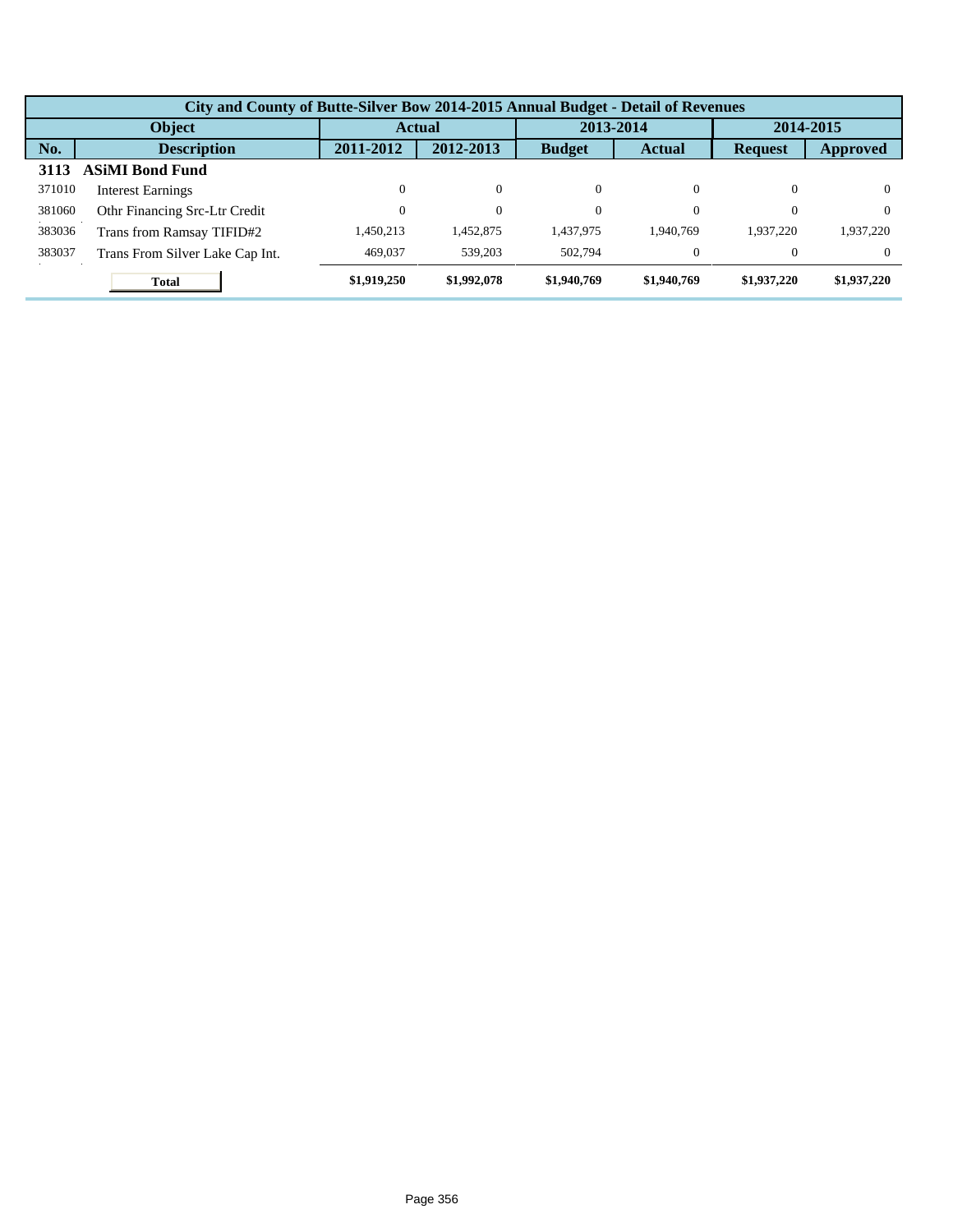|        | City and County of Butte-Silver Bow 2014-2015 Annual Budget - Detail of Revenues |                  |                  |                  |                  |                  |                  |
|--------|----------------------------------------------------------------------------------|------------------|------------------|------------------|------------------|------------------|------------------|
|        | Object                                                                           |                  | <b>Actual</b>    | 2013-2014        |                  | 2014-2015        |                  |
| No.    | <b>Description</b>                                                               | 2011-2012        | 2012-2013        | <b>Budget</b>    | <b>Actual</b>    | <b>Request</b>   | <b>Approved</b>  |
| 3210   | <b>Civic Center Debt Service</b>                                                 |                  |                  |                  |                  |                  |                  |
| 311000 | Real Property 2000                                                               | $\mathbf{0}$     | $\mathbf{0}$     | $\theta$         | $\overline{0}$   | $\mathbf{0}$     | $\overline{0}$   |
| 311001 | Real Property 2001                                                               | $\mathbf{0}$     | $\mathbf{0}$     | $\Omega$         | $\overline{0}$   | $\theta$         | $\mathbf{0}$     |
| 311002 | Real Proterty 2002                                                               | $\mathbf{0}$     | $\Omega$         | $\Omega$         | $\Omega$         | $\mathbf{0}$     | $\overline{0}$   |
| 311003 | Real Property 2003                                                               | $\boldsymbol{0}$ | $\theta$         | $\overline{0}$   | $\overline{0}$   | $\boldsymbol{0}$ | $\boldsymbol{0}$ |
| 311004 | Real Property 2004                                                               | $\mathbf{0}$     | $\mathbf{0}$     | $\overline{0}$   | $\overline{0}$   | $\mathbf{0}$     | $\mathbf{0}$     |
| 311005 | Real Property 2005                                                               | $\mathbf{0}$     | $\mathbf{0}$     | $\Omega$         | $\theta$         | $\overline{0}$   | $\overline{0}$   |
| 311006 | Real Property 2006                                                               | $\mathbf{0}$     | $\mathbf{0}$     | $\overline{0}$   | $\boldsymbol{0}$ | $\boldsymbol{0}$ | $\boldsymbol{0}$ |
| 311007 | Real Property 2007                                                               | 69               | $\mathbf{0}$     | $\overline{0}$   | $\mathbf{0}$     | $\mathbf{0}$     | $\overline{0}$   |
| 311008 | Real Property 2008                                                               | 60               | 4                | $\Omega$         | 24               | $\mathbf{0}$     | $\overline{0}$   |
| 311009 | Real Property 2009                                                               | 1,264            | 1,445            | $\overline{0}$   | 441              | $\mathbf{0}$     | $\boldsymbol{0}$ |
| 311010 | Real Property 2010                                                               | 3,330            | 1,401            | $\overline{0}$   | 1,427            | $\overline{0}$   | $\overline{0}$   |
| 311011 | Real Property 2011                                                               | 148,638          | 3,656            | $\Omega$         | 1,143            | $\Omega$         | $\boldsymbol{0}$ |
| 311099 | Real Property 1999                                                               | $\mathbf{0}$     | $\boldsymbol{0}$ | $\overline{0}$   | $\overline{0}$   | $\mathbf{0}$     | $\overline{0}$   |
| 311100 | Personal Property 2000                                                           | $\mathbf{0}$     | $\mathbf{0}$     | $\Omega$         | $\overline{0}$   | $\mathbf{0}$     | $\mathbf{0}$     |
| 311101 | Personal Property 2001                                                           | $\boldsymbol{0}$ | $\boldsymbol{0}$ | $\overline{0}$   | $\boldsymbol{0}$ | $\boldsymbol{0}$ | $\boldsymbol{0}$ |
| 311102 | Personal Property 2002                                                           | $\mathbf{0}$     | $\mathbf{0}$     | $\overline{0}$   | $\overline{0}$   | $\overline{0}$   | $\boldsymbol{0}$ |
| 311103 | Personal Property 2003                                                           | $\mathbf{0}$     | $\mathbf{0}$     | $\Omega$         | $\overline{0}$   | $\mathbf{0}$     | $\overline{0}$   |
| 311104 | Personal Property 2004                                                           | $\boldsymbol{0}$ | $\boldsymbol{0}$ | $\overline{0}$   | $\overline{0}$   | $\mathbf{0}$     | $\boldsymbol{0}$ |
| 311105 | Personal Property 2005                                                           | 7                | 1                | $\Omega$         | $\overline{0}$   | $\mathbf{0}$     | $\mathbf{0}$     |
| 311106 | Personal Property 2006                                                           | 10               | $\mathbf{0}$     | $\Omega$         | $\overline{4}$   | $\mathbf{0}$     | $\overline{0}$   |
| 311107 | Personal Property 2007                                                           | 10               | 13               | $\Omega$         | 3                | $\mathbf{0}$     | $\overline{0}$   |
| 311108 | Personal Property 2008                                                           | 487              | 28               | $\Omega$         | 18               | $\theta$         | $\mathbf{0}$     |
| 311109 | 2009 PERSONAL PROPERTY                                                           | $\mathbf{1}$     | $\mathbf{1}$     | $\Omega$         | $\overline{0}$   | $\Omega$         | $\Omega$         |
| 311110 | 2010 PERSONAL PEOPERTY                                                           | $-177$           | 53               | $\overline{0}$   | 17               | $\boldsymbol{0}$ | $\mathbf{0}$     |
| 312001 | Penalties And Interest                                                           | 696              | 1,062            | $\overline{0}$   | 903              | $\mathbf{0}$     | 500              |
| 313001 | Tax Title & Property Sale                                                        | 208              | $\boldsymbol{0}$ | $\boldsymbol{0}$ | $\boldsymbol{0}$ | $\boldsymbol{0}$ | $\boldsymbol{0}$ |
| 316000 | Entitlement Levy Tax Transfer                                                    | 6,049            | $\boldsymbol{0}$ | $\overline{0}$   | $\boldsymbol{0}$ | $\boldsymbol{0}$ | $\mathbf{0}$     |
| 335230 | <b>State Entitlement Share</b>                                                   | 22,633           | $\mathbf{0}$     | $\overline{0}$   | $\overline{0}$   | $\theta$         | $\mathbf{0}$     |
| 369510 | Miscellaneous Revenue                                                            | $\boldsymbol{0}$ | $\boldsymbol{0}$ | $\boldsymbol{0}$ | $\boldsymbol{0}$ | $\boldsymbol{0}$ | $\mathbf{0}$     |
| 381010 | Proceeds from G.O. Bonds                                                         | 1,261,280        | $\mathbf{0}$     | $\theta$         | $\overline{0}$   | $\boldsymbol{0}$ | $\boldsymbol{0}$ |
|        | <b>Total</b>                                                                     | \$1,444,566      | \$7,666          | \$0              | \$3,981          | \$0              | \$500            |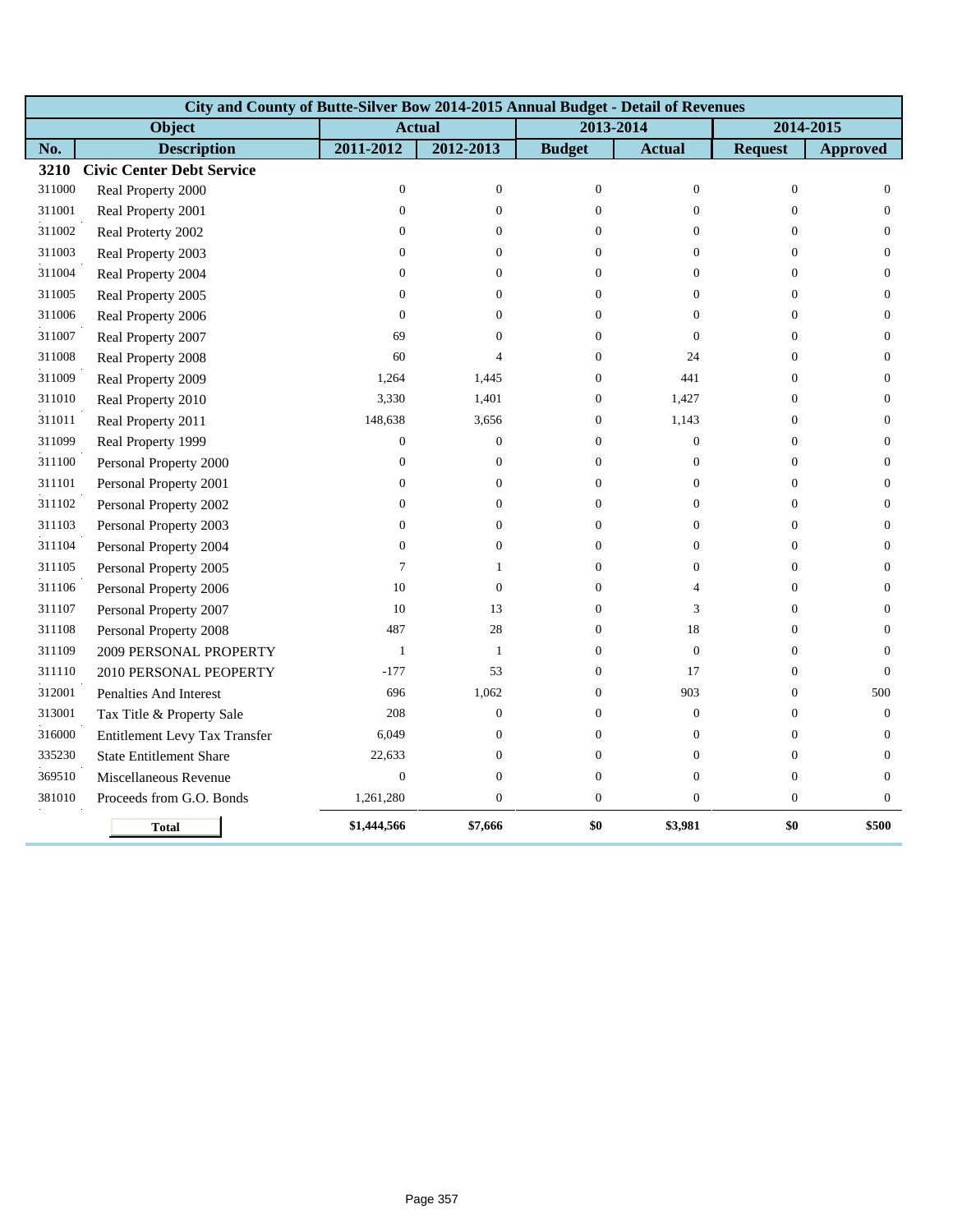|        | City and County of Butte-Silver Bow 2014-2015 Annual Budget - Detail of Revenues |                  |                |                  |                  |                |                 |  |  |  |  |
|--------|----------------------------------------------------------------------------------|------------------|----------------|------------------|------------------|----------------|-----------------|--|--|--|--|
|        | <b>Object</b>                                                                    |                  | <b>Actual</b>  |                  | 2013-2014        |                | 2014-2015       |  |  |  |  |
| No.    | <b>Description</b>                                                               | 2011-2012        | 2012-2013      | <b>Budget</b>    | <b>Actual</b>    | <b>Request</b> | <b>Approved</b> |  |  |  |  |
| 3250   | <b>Ladder Truck Debt Service</b>                                                 |                  |                |                  |                  |                |                 |  |  |  |  |
| 311006 | Real Property 2006                                                               | $\mathbf{0}$     | $\theta$       | $\mathbf{0}$     | $\overline{0}$   | $\theta$       | $\Omega$        |  |  |  |  |
| 311007 | Real Property 2007                                                               | 21               | $\Omega$       | $\Omega$         | $\Omega$         | $\Omega$       | $\Omega$        |  |  |  |  |
| 311008 | Real Property 2008                                                               | 870              | 62             | $\Omega$         | 354              | $\Omega$       | $\Omega$        |  |  |  |  |
| 311009 | Real Property 2009                                                               | 999              | 1,142          | $\Omega$         | 349              | $\Omega$       | $\Omega$        |  |  |  |  |
| 311010 | Real Property 2010                                                               | 2,414            | 1,016          | $\Omega$         | 1,034            | $\Omega$       | $\Omega$        |  |  |  |  |
| 311011 | Real Property 2011                                                               | 103,996          | 2,558          | $\Omega$         | 799              | $\Omega$       | $\Omega$        |  |  |  |  |
| 311012 | Real Property 2012                                                               | $\Omega$         | 95,956         | $\Omega$         | 2.071            | $\Omega$       | $\Omega$        |  |  |  |  |
| 311013 | Real Property Tax 2013                                                           | $\Omega$         | $\overline{0}$ | 96,507           | 89,075           | $\Omega$       | $\Omega$        |  |  |  |  |
| 311108 | Personal Property 2008                                                           | 325              | 9              | $\Omega$         | 6                | $\Omega$       | $\Omega$        |  |  |  |  |
| 311109 | 2009 PERSONAL PROPERTY                                                           | 18               | 20             | $\Omega$         | 3                | $\Omega$       | $\Omega$        |  |  |  |  |
| 311110 | 2010 PERSONAL PEOPERTY                                                           | $-125$           | 42             | $\Omega$         | 14               | $\Omega$       | $\Omega$        |  |  |  |  |
| 312001 | <b>Penalties And Interest</b>                                                    | 24               | 51             | $\Omega$         | 351              | $\Omega$       | 300             |  |  |  |  |
| 313001 | Tax Title & Property Sale                                                        | 146              | 289            | $\Omega$         | 167              | $\Omega$       | 116             |  |  |  |  |
| 316000 | Entitlement Levy Tax Transfer                                                    | 4,232            | 3,457          | 3,637            | 2,952            | 2,653          | 2,653           |  |  |  |  |
| 335230 | <b>State Entitlement Share</b>                                                   | $\Omega$         | $\Omega$       | $\Omega$         | 771              | $\Omega$       | $\Omega$        |  |  |  |  |
| 363040 | Pen & Int On Del Assess                                                          | 723              | 811            | $\Omega$         | 700              | $\Omega$       | $\Omega$        |  |  |  |  |
| 369510 | Miscellaneous Revenue                                                            | $\boldsymbol{0}$ | 5,654          | $\boldsymbol{0}$ | $\boldsymbol{0}$ | $\mathbf{0}$   | $\overline{0}$  |  |  |  |  |
|        | <b>Total</b>                                                                     | \$113,643        | \$111,066      | \$100,144        | \$98,644         | \$2,653        | \$3,069         |  |  |  |  |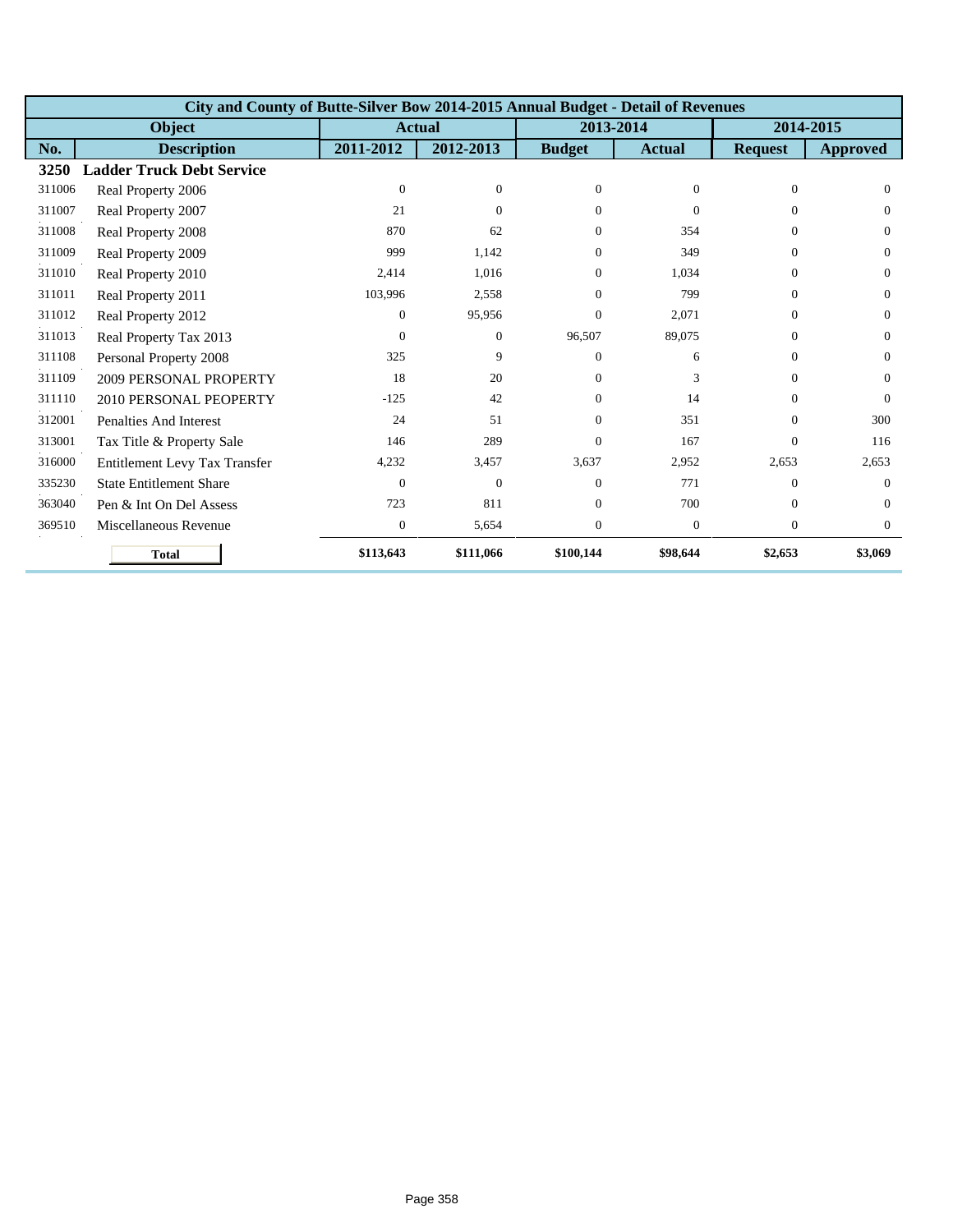|        | City and County of Butte-Silver Bow 2014-2015 Annual Budget - Detail of Revenues |           |                |               |                |                |                 |  |  |  |  |
|--------|----------------------------------------------------------------------------------|-----------|----------------|---------------|----------------|----------------|-----------------|--|--|--|--|
|        | <b>Object</b>                                                                    |           | <b>Actual</b>  | 2013-2014     |                |                | 2014-2015       |  |  |  |  |
| No.    | <b>Description</b>                                                               | 2011-2012 | 2012-2013      | <b>Budget</b> | <b>Actual</b>  | <b>Request</b> | <b>Approved</b> |  |  |  |  |
| 3270   | <b>Archives Debt Service</b>                                                     |           |                |               |                |                |                 |  |  |  |  |
| 311008 | Real Property 2008                                                               | 742       | 53             | $\Omega$      | 301            | $\Omega$       | $\Omega$        |  |  |  |  |
| 311009 | Real Property 2009                                                               | 2,774     | 3,171          | $\Omega$      | 969            | $\Omega$       | $\Omega$        |  |  |  |  |
| 311010 | Real Property 2010                                                               | 12,528    | 5,272          | $\Omega$      | 5,367          | $\Omega$       | $\Omega$        |  |  |  |  |
| 311011 | Real Property 2011                                                               | 382,630   | 9,411          | $\Omega$      | 2,942          | $\Omega$       | $\Omega$        |  |  |  |  |
| 311012 | Real Property 2012                                                               | $\Omega$  | 486,533        | $\Omega$      | 10,503         | $\Omega$       | $\Omega$        |  |  |  |  |
| 311013 | Real Property Tax 2013                                                           | $\Omega$  | $\overline{0}$ | 512,221       | 472,905        | $\Omega$       | $\Omega$        |  |  |  |  |
| 311108 | Personal Property 2008                                                           | 1,147     | $\overline{0}$ | $\Omega$      | $\Omega$       | $\Omega$       | $\Omega$        |  |  |  |  |
| 311109 | 2009 PERSONAL PROPERTY                                                           | 15        | 17             | $\Omega$      | 3              | $\Omega$       | $\Omega$        |  |  |  |  |
| 311110 | 2010 PERSONAL PEOPERTY                                                           | $-745$    | 116            | $\Omega$      | 38             | $\Omega$       | $\Omega$        |  |  |  |  |
| 312001 | Penalties And Interest                                                           | 2,097     | 3.168          | $\Omega$      | 3.948          | $\Omega$       | 3.000           |  |  |  |  |
| 313001 | Tax Title & Property Sale                                                        | 536       | 1,467          | $\Omega$      | 885            | $\Omega$       | 425             |  |  |  |  |
| 316000 | Entitlement Levy Tax Transfer                                                    | 15,572    | 17,530         | 18,438        | 15,251         | 14,082         | 14,082          |  |  |  |  |
| 335230 | <b>State Entitlement Share</b>                                                   | $\Omega$  | $\mathbf{0}$   | $\Omega$      | 4,094          | $\Omega$       | $\Omega$        |  |  |  |  |
| 369510 | Miscellaneous Revenue                                                            | $\Omega$  | 28,666         | $\Omega$      | $\Omega$       | $\Omega$       | $\Omega$        |  |  |  |  |
| 383069 | Trans from 4120                                                                  | 156,292   | $\mathbf{0}$   | $\theta$      | $\overline{0}$ | $\theta$       | $\Omega$        |  |  |  |  |
|        | <b>Total</b>                                                                     | \$573,590 | \$555,403      | \$530,659     | \$517,205      | \$14,082       | \$17,507        |  |  |  |  |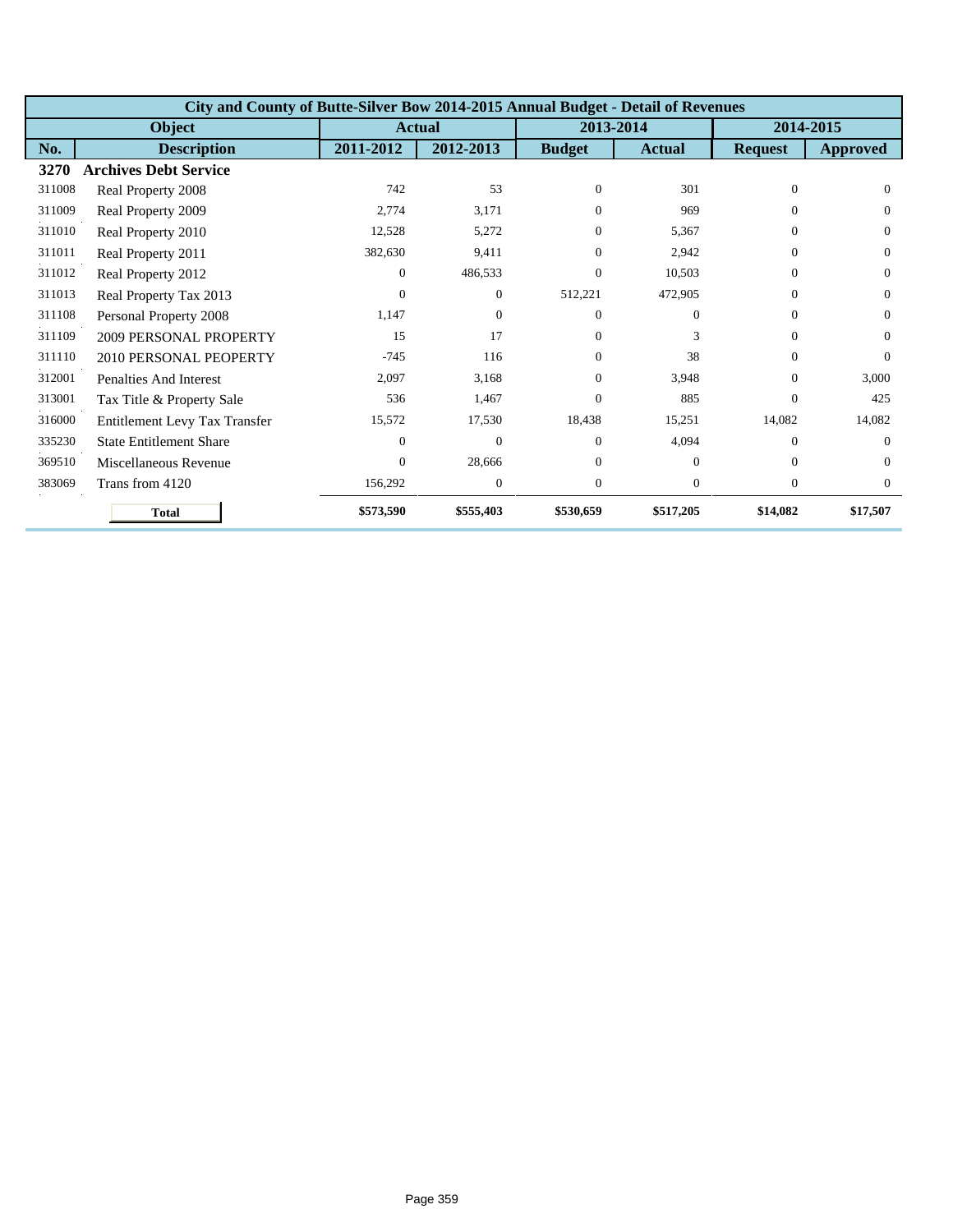|        | City and County of Butte-Silver Bow 2014-2015 Annual Budget - Detail of Revenues |               |           |               |               |                |          |  |  |  |
|--------|----------------------------------------------------------------------------------|---------------|-----------|---------------|---------------|----------------|----------|--|--|--|
|        | Object                                                                           | <b>Actual</b> |           | 2013-2014     |               | 2014-2015      |          |  |  |  |
| No.    | <b>Description</b>                                                               | 2011-2012     | 2012-2013 | <b>Budget</b> | <b>Actual</b> | <b>Request</b> | Approved |  |  |  |
| 3401   | <b>SID Revolving</b>                                                             |               |           |               |               |                |          |  |  |  |
| 381030 | SID Bond Proceeds                                                                |               |           |               |               |                |          |  |  |  |
|        | <b>Total</b>                                                                     | \$0           | \$0       | \$0           | \$0           | \$0            | \$0      |  |  |  |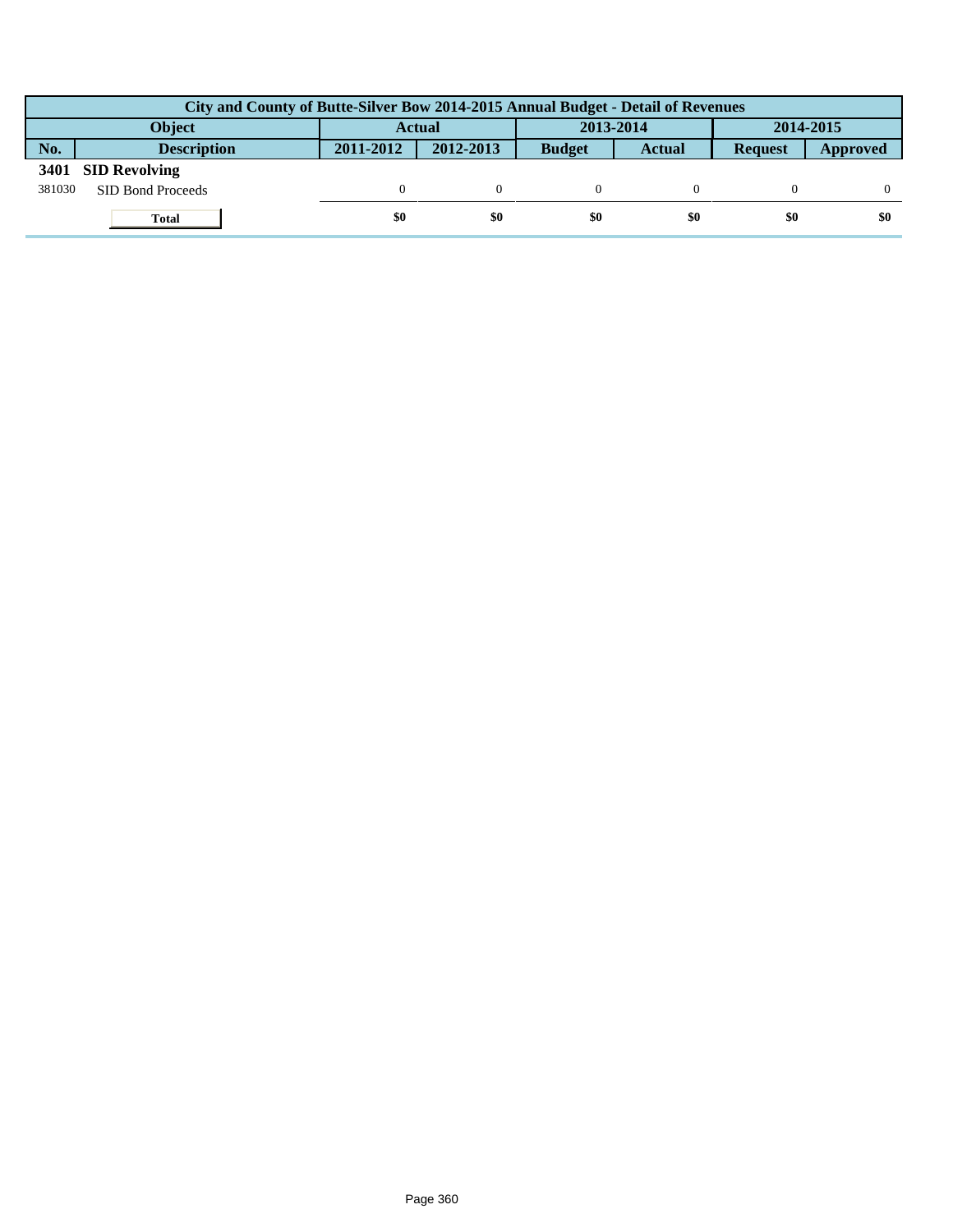|        | City and County of Butte-Silver Bow 2014-2015 Annual Budget - Detail of Revenues |           |           |               |               |                |          |  |  |  |
|--------|----------------------------------------------------------------------------------|-----------|-----------|---------------|---------------|----------------|----------|--|--|--|
|        | <b>Object</b>                                                                    | Actual    |           | 2013-2014     |               | 2014-2015      |          |  |  |  |
| No.    | <b>Description</b>                                                               | 2011-2012 | 2012-2013 | <b>Budget</b> | <b>Actual</b> | <b>Request</b> | Approved |  |  |  |
| 3503   | SID 1025-Blcktail Loop DS                                                        |           |           |               |               |                |          |  |  |  |
| 371010 | <b>Interest Earnings</b>                                                         | $\Omega$  | $\Omega$  |               |               |                |          |  |  |  |
| 383001 | Trans From SID Funds                                                             | 49.715    | 49.715    | 49.715        | 41.595        | $\Omega$       |          |  |  |  |
|        | <b>Total</b>                                                                     | \$49,715  | \$49,715  | \$49,715      | \$41,595      | \$0            | \$0      |  |  |  |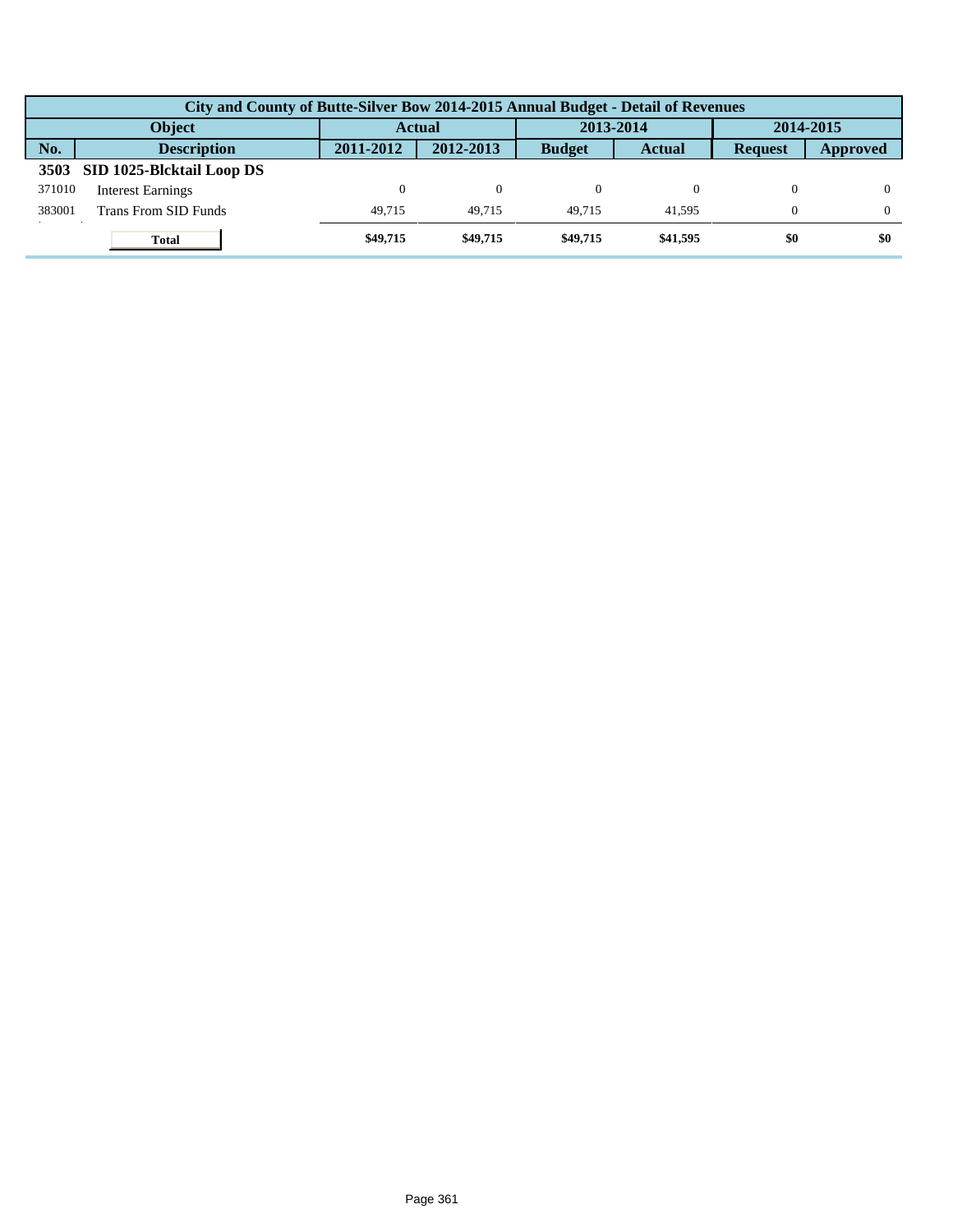|        | City and County of Butte-Silver Bow 2014-2015 Annual Budget - Detail of Revenues |               |                |               |               |                |          |  |  |  |  |
|--------|----------------------------------------------------------------------------------|---------------|----------------|---------------|---------------|----------------|----------|--|--|--|--|
|        | <b>Object</b>                                                                    | <b>Actual</b> |                | 2013-2014     |               | 2014-2015      |          |  |  |  |  |
| No.    | <b>Description</b>                                                               | 2011-2012     | 2012-2013      | <b>Budget</b> | <b>Actual</b> | <b>Request</b> | Approved |  |  |  |  |
| 3610   | <b>GO Bond Refunding</b>                                                         |               |                |               |               |                |          |  |  |  |  |
| 311012 | Real Property 2012                                                               | $\Omega$      | $\mathbf{0}$   | $\Omega$      | $\Omega$      | $\Omega$       | $\Omega$ |  |  |  |  |
| 311013 | Real Property Tax 2013                                                           | 0             | $\overline{0}$ | 1,041,943     | $-1,104$      | $\Omega$       | $\Omega$ |  |  |  |  |
| 312001 | <b>Penalties And Interest</b>                                                    | 0             | $\theta$       | $\Omega$      | 57            | $\Omega$       | 50       |  |  |  |  |
| 313001 | Tax Title & Property Sale                                                        | $\Omega$      | 2,091          | $\Omega$      | 1,801         | $\Omega$       | 500      |  |  |  |  |
| 316000 | Entitlement Levy Tax Transfer                                                    | $\Omega$      | 24,987         | 26,281        | 25,570        | 28,662         | 28,663   |  |  |  |  |
| 335230 | <b>State Entitlement Share</b>                                                   | 0             | 23,631         | 23,788        | 32,122        | 26,273         | 26,273   |  |  |  |  |
| 363010 | Maintenance Assessments                                                          | $\Omega$      | 406,727        | $\Omega$      | 576,439       | $\Omega$       | $\Omega$ |  |  |  |  |
| 363020 | Int/Prin Assessment                                                              | $\Omega$      | 286,862        | $\Omega$      | 406,877       | $\Omega$       | $\Omega$ |  |  |  |  |
| 363040 | Pen & Int On Del Assess                                                          | $\Omega$      | 399            | $\Omega$      | 1,634         | $\theta$       | $\Omega$ |  |  |  |  |
| 369510 | Miscellaneous Revenue                                                            | $\mathbf{0}$  | 40,208         | $\Omega$      | 1,241         | $\Omega$       | $\Omega$ |  |  |  |  |
| 381010 | Proceeds from G.O. Bonds                                                         | 43,900        | $\overline{0}$ | $\Omega$      | $\Omega$      | $\Omega$       | $\Omega$ |  |  |  |  |
| 383000 | Trans from                                                                       | 133,382       | 157,650        | 57,000        | 28,200        | $\overline{0}$ | $\Omega$ |  |  |  |  |
|        | <b>Total</b>                                                                     | \$177,282     | \$942,554      | \$1,149,012   | \$1,072,838   | \$54,935       | \$55,486 |  |  |  |  |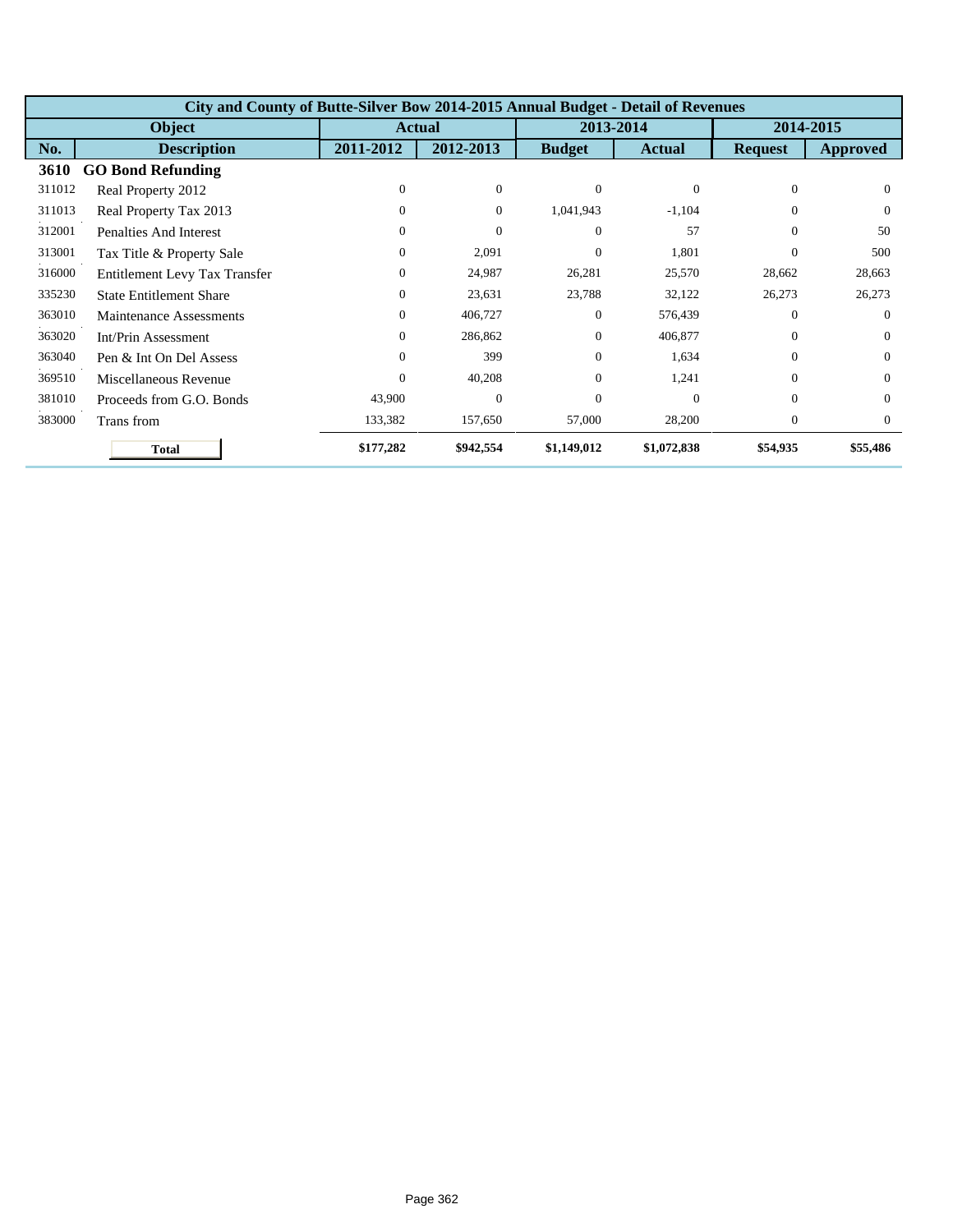|        | City and County of Butte-Silver Bow 2014-2015 Annual Budget - Detail of Revenues |              |               |               |               |                |                 |  |  |  |
|--------|----------------------------------------------------------------------------------|--------------|---------------|---------------|---------------|----------------|-----------------|--|--|--|
|        | <b>Object</b>                                                                    |              | <b>Actual</b> |               | 2013-2014     |                | 2014-2015       |  |  |  |
| No.    | <b>Description</b>                                                               | 2011-2012    | 2012-2013     | <b>Budget</b> | <b>Actual</b> | <b>Request</b> | <b>Approved</b> |  |  |  |
| 4040   | <b>Capital Improvements</b>                                                      |              |               |               |               |                |                 |  |  |  |
| 331990 | <b>ARRA GRANTS</b>                                                               | 326,246      | $\theta$      | $\theta$      | $\Omega$      | $\Omega$       | $\Omega$        |  |  |  |
| 334202 | <b>Highway Department Funds</b>                                                  | $\Omega$     | $\theta$      | $\Omega$      | $\Omega$      | $\Omega$       | $\Omega$        |  |  |  |
| 351030 | <b>Traffic Fines</b>                                                             | 31,199       | 32,982        | $\theta$      | 30,865        | 75,000         | 75,000          |  |  |  |
| 351033 | Law Enforce Equip Fee                                                            | 1,692        | 1,304         | $\theta$      | 1,520         | 1,400          | 1,400           |  |  |  |
| 369510 | Miscellaneous Revenue                                                            | 3,750        | $\theta$      | $\theta$      | 1,595         | $\Omega$       | $\Omega$        |  |  |  |
| 371010 | <b>Interest Earnings</b>                                                         | 4,538        | 5,599         | $\Omega$      | 4,085         | 3,000          | 3,000           |  |  |  |
| 371099 | Net Incr/Decr in FMV of invest                                                   | $\Omega$     | $-4,838$      | $\Omega$      | 4,114         | $\Omega$       | 2,500           |  |  |  |
| 382010 | Sale Of Fixed Assets                                                             | $\mathbf{0}$ | $\theta$      | $\theta$      | 17,000        | $\theta$       | $\Omega$        |  |  |  |
|        | <b>Total</b>                                                                     | \$367,424    | \$35,048      | \$0           | \$59,179      | \$79,400       | \$81,900        |  |  |  |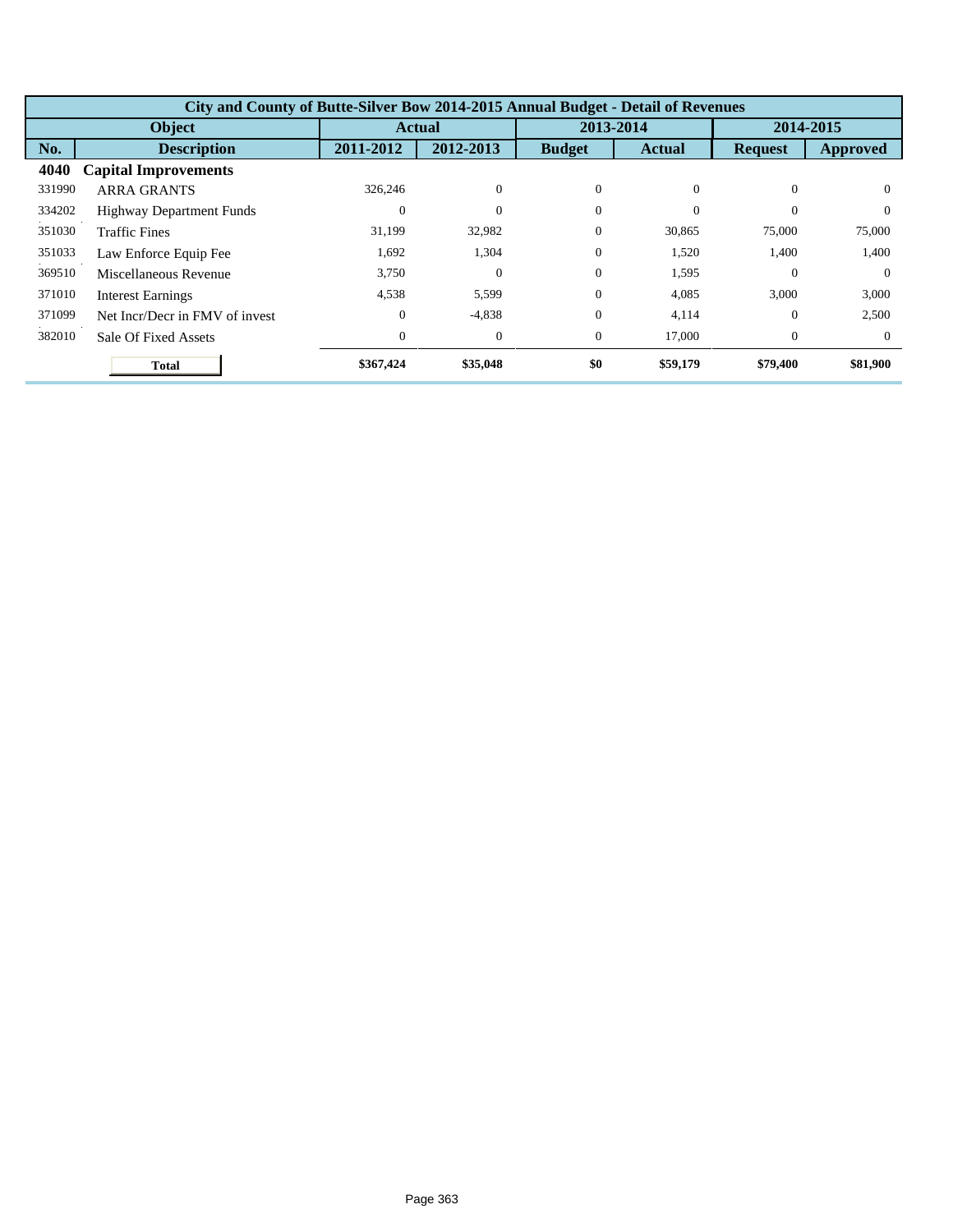|        | City and County of Butte-Silver Bow 2014-2015 Annual Budget - Detail of Revenues |               |           |               |               |                |          |  |  |  |  |
|--------|----------------------------------------------------------------------------------|---------------|-----------|---------------|---------------|----------------|----------|--|--|--|--|
|        | Object                                                                           | <b>Actual</b> |           | 2013-2014     |               | 2014-2015      |          |  |  |  |  |
| No.    | <b>Description</b>                                                               | 2011-2012     | 2012-2013 | <b>Budget</b> | <b>Actual</b> | <b>Request</b> | Approved |  |  |  |  |
| 4041   | <b>Hard Rock Mine Cap Trust</b>                                                  |               |           |               |               |                |          |  |  |  |  |
| 371010 | <b>Interest Earnings</b>                                                         | 383           | 320       |               | 183           | 150            | 150      |  |  |  |  |
|        | <b>Total</b>                                                                     | \$383         | \$320     | \$0           | \$183         | \$150          | \$150    |  |  |  |  |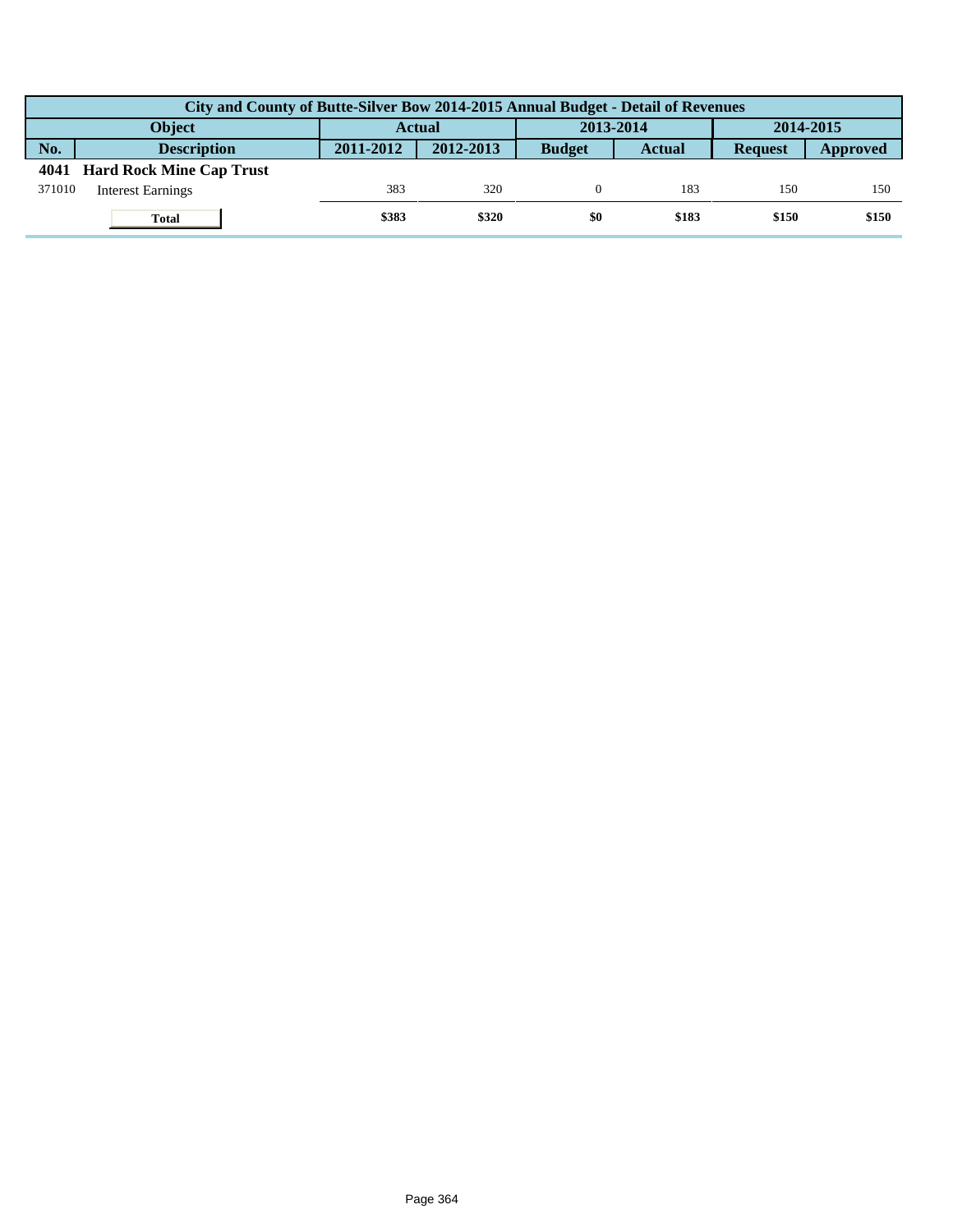|        | City and County of Butte-Silver Bow 2014-2015 Annual Budget - Detail of Revenues |               |           |               |               |                |          |  |  |  |  |
|--------|----------------------------------------------------------------------------------|---------------|-----------|---------------|---------------|----------------|----------|--|--|--|--|
|        | Object                                                                           | <b>Actual</b> |           | 2013-2014     |               | 2014-2015      |          |  |  |  |  |
| No.    | <b>Description</b>                                                               | 2011-2012     | 2012-2013 | <b>Budget</b> | <b>Actual</b> | <b>Request</b> | Approved |  |  |  |  |
| 4050   | <b>Highway Abandonment</b>                                                       |               |           |               |               |                |          |  |  |  |  |
| 371010 | <b>Interest Earnings</b>                                                         | 439           | 367       |               | 210           | 150            | 150      |  |  |  |  |
|        | <b>Total</b>                                                                     | \$439         | \$367     | \$0           | \$210         | \$150          | \$150    |  |  |  |  |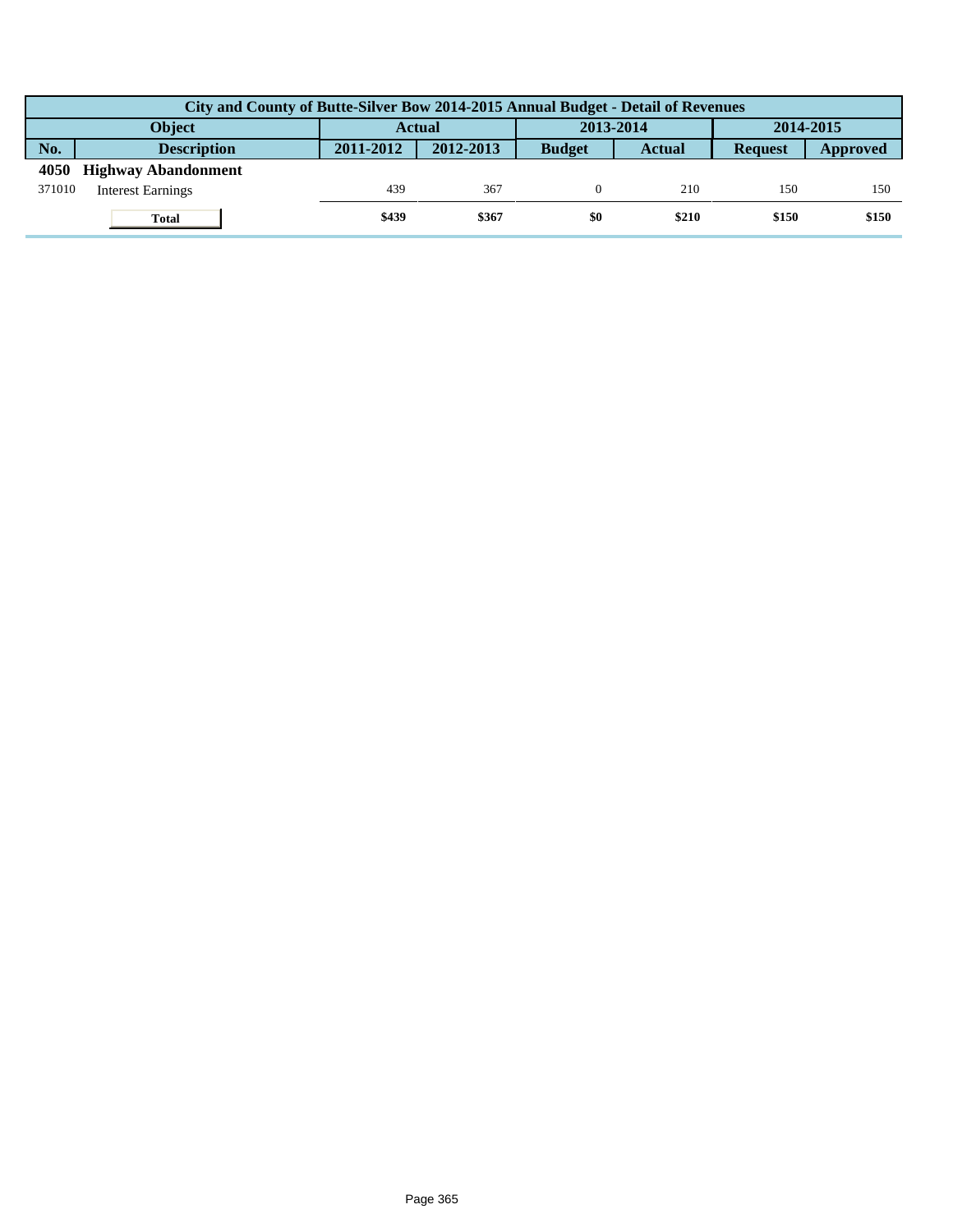|                                      | City and County of Butte-Silver Bow 2014-2015 Annual Budget - Detail of Revenues |           |           |               |               |                |          |  |  |  |
|--------------------------------------|----------------------------------------------------------------------------------|-----------|-----------|---------------|---------------|----------------|----------|--|--|--|
| 2013-2014<br><b>Object</b><br>Actual |                                                                                  |           |           |               |               | 2014-2015      |          |  |  |  |
| No.                                  | <b>Description</b>                                                               | 2011-2012 | 2012-2013 | <b>Budget</b> | <b>Actual</b> | <b>Request</b> | Approved |  |  |  |
|                                      | 4110 LEA Det Cntr & Admn Cnst                                                    |           |           |               |               |                |          |  |  |  |
| 369510                               | Miscellaneous Revenue                                                            |           | $\Omega$  |               |               |                |          |  |  |  |
| 371010                               | <b>Interest Earnings</b>                                                         | $\Omega$  | $\Omega$  |               |               |                |          |  |  |  |
|                                      | <b>Total</b>                                                                     | \$0       | \$0       | \$0           | \$0           | \$0            | \$0      |  |  |  |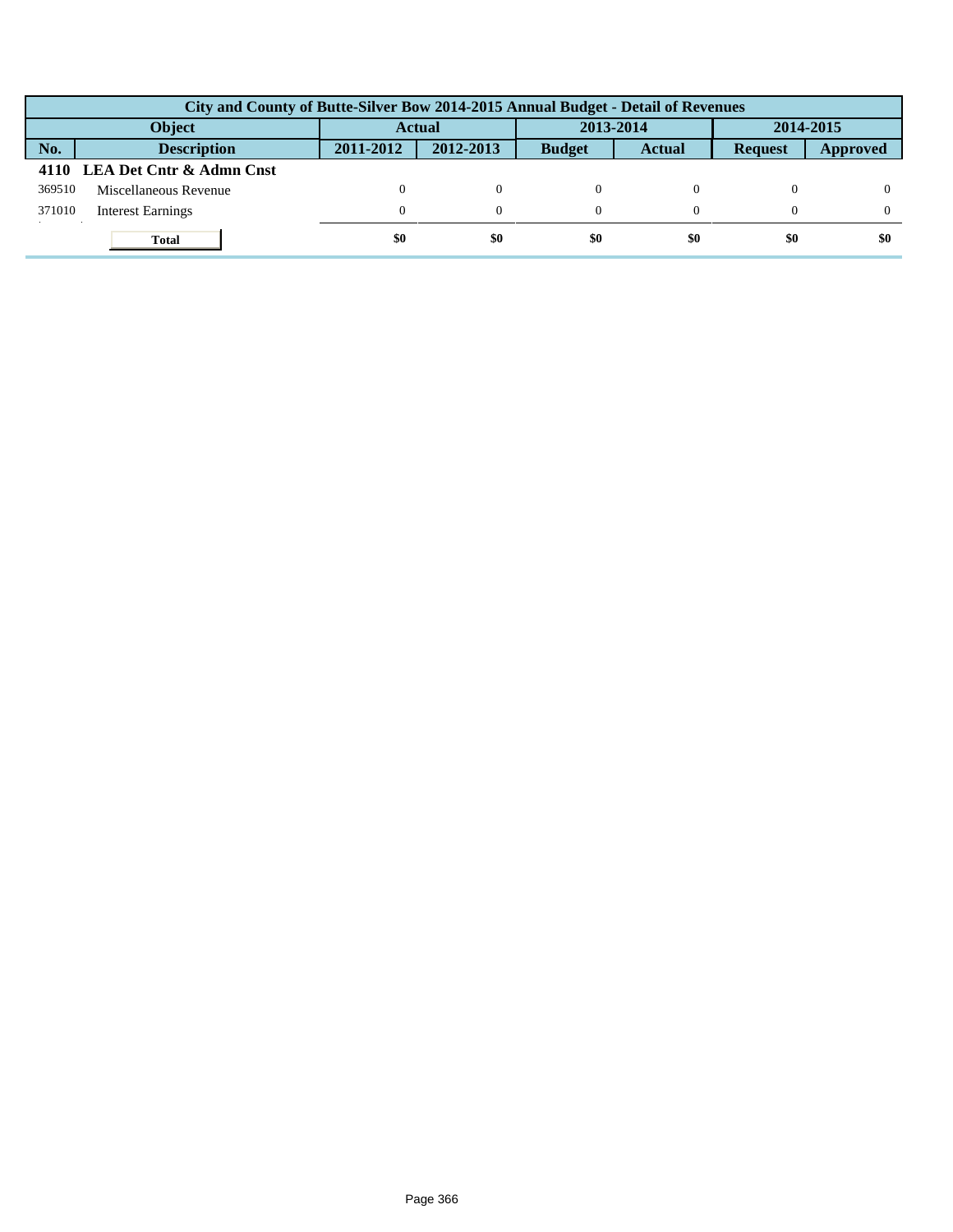|        | City and County of Butte-Silver Bow 2014-2015 Annual Budget - Detail of Revenues |               |                |               |               |                |             |  |  |  |  |
|--------|----------------------------------------------------------------------------------|---------------|----------------|---------------|---------------|----------------|-------------|--|--|--|--|
|        | Object                                                                           | <b>Actual</b> |                | 2013-2014     |               | 2014-2015      |             |  |  |  |  |
| No.    | <b>Description</b>                                                               | 2011-2012     | 2012-2013      | <b>Budget</b> | <b>Actual</b> | <b>Request</b> | Approved    |  |  |  |  |
| 4115   | <b>DES Building Fund</b>                                                         |               |                |               |               |                |             |  |  |  |  |
| 331019 | <b>Federal Grants</b>                                                            |               | 20,490         | $\Omega$      | 0             | 1.491.374      | 1,491,374   |  |  |  |  |
| 331182 | <b>FEMA</b> Grants                                                               |               | $\theta$       | $\Omega$      | 204,000       |                | $\Omega$    |  |  |  |  |
| 383000 | Trans from                                                                       | 200,000       | $\overline{0}$ | $\theta$      | 0             |                | $\Omega$    |  |  |  |  |
|        | <b>Total</b>                                                                     | \$200,000     | \$20,490       | \$0           | \$204,000     | \$1,491,374    | \$1,491,374 |  |  |  |  |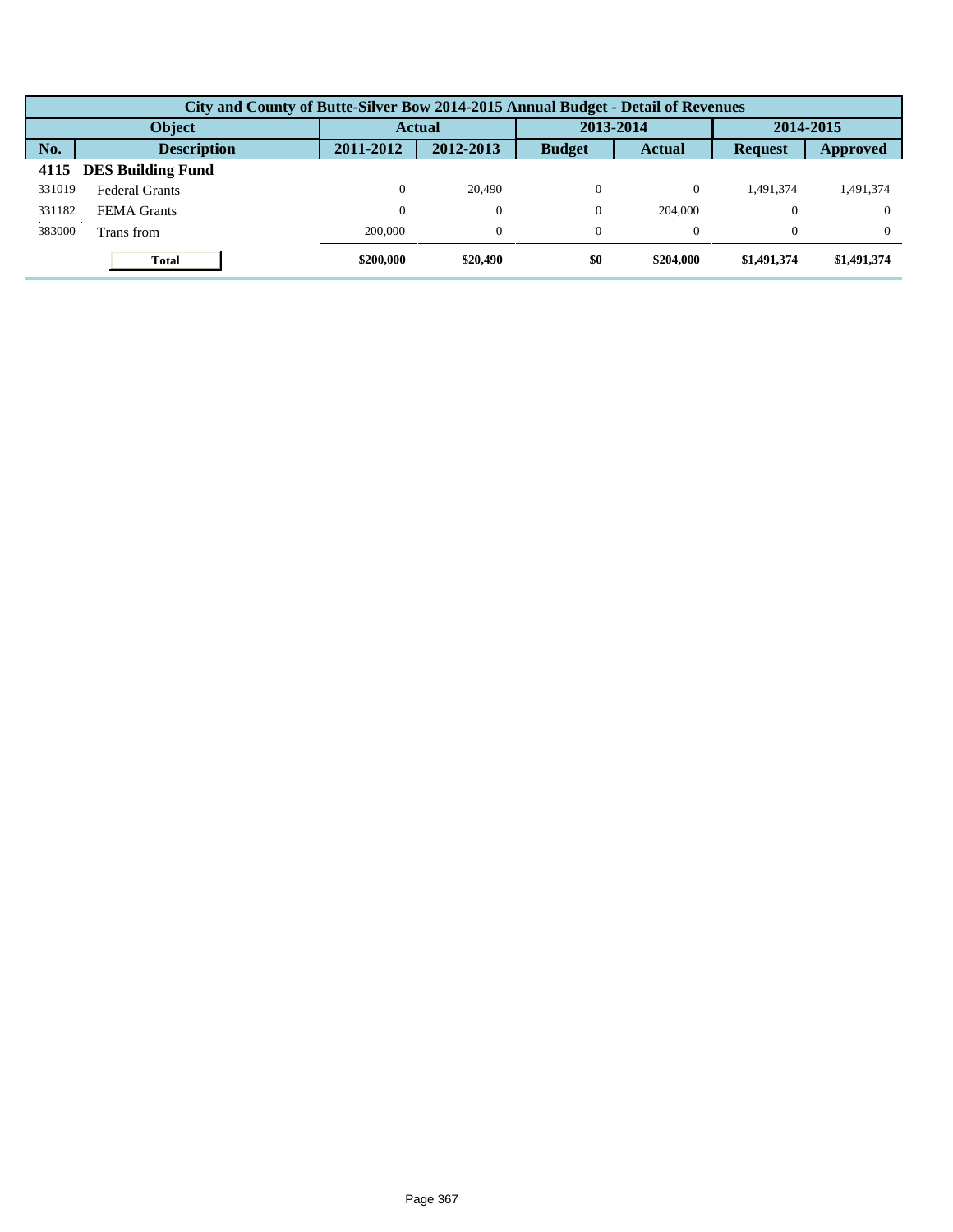|        | City and County of Butte-Silver Bow 2014-2015 Annual Budget - Detail of Revenues |           |           |               |               |                |           |  |  |  |
|--------|----------------------------------------------------------------------------------|-----------|-----------|---------------|---------------|----------------|-----------|--|--|--|
| Object |                                                                                  |           | Actual    |               | 2013-2014     |                | 2014-2015 |  |  |  |
| No.    | <b>Description</b>                                                               | 2011-2012 | 2012-2013 | <b>Budget</b> | <b>Actual</b> | <b>Request</b> | Approved  |  |  |  |
| 4120   | <b>Archives Building Project</b>                                                 |           |           |               |               |                |           |  |  |  |
| 365010 | Grants & Donations                                                               |           | $\Omega$  | $\Omega$      |               | 0              |           |  |  |  |
| 371010 | <b>Interest Earnings</b>                                                         | 209       | 174       | $\Omega$      |               | $\Omega$       | v         |  |  |  |
| 381010 | Proceeds from G.O. Bonds                                                         |           | $\theta$  | $\Omega$      |               | $\Omega$       | v         |  |  |  |
| 381040 | Premium on Bond Proceeds                                                         | 0         | $\theta$  | $\Omega$      |               | $\Omega$       |           |  |  |  |
|        | <b>Total</b>                                                                     | \$209     | \$174     | \$0           | \$7           | \$0            | \$0       |  |  |  |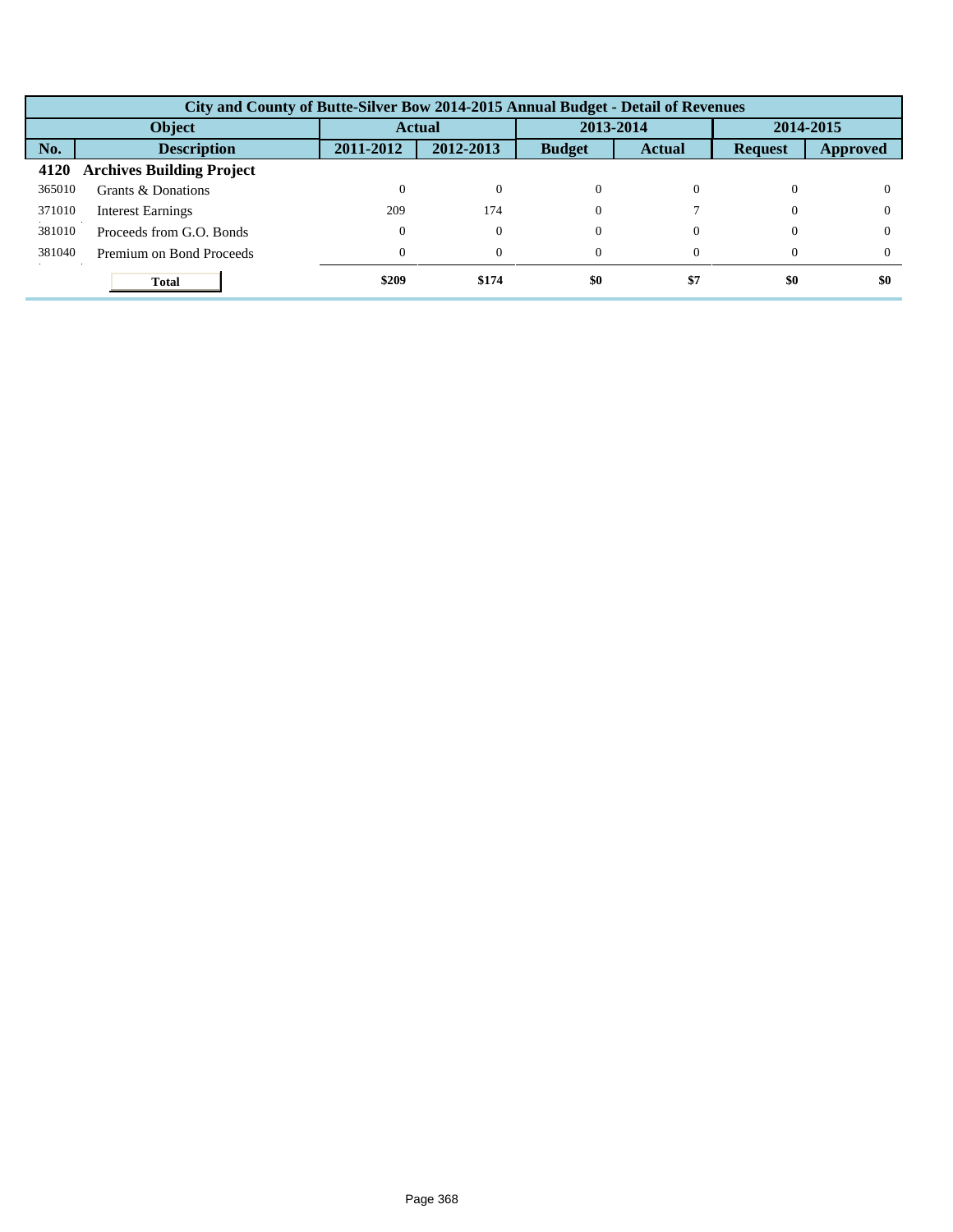|        | City and County of Butte-Silver Bow 2014-2015 Annual Budget - Detail of Revenues |               |           |               |               |                |          |  |  |  |
|--------|----------------------------------------------------------------------------------|---------------|-----------|---------------|---------------|----------------|----------|--|--|--|
|        | <b>Object</b>                                                                    | <b>Actual</b> |           | 2013-2014     |               | 2014-2015      |          |  |  |  |
| No.    | <b>Description</b>                                                               | 2011-2012     | 2012-2013 | <b>Budget</b> | <b>Actual</b> | <b>Request</b> | Approved |  |  |  |
|        | 4206 SID 1025-Blacktail Loop                                                     |               |           |               |               |                |          |  |  |  |
| 381030 | SID Bond Proceeds                                                                |               |           |               |               |                |          |  |  |  |
|        | <b>Total</b>                                                                     | \$0           | \$0       | \$0           | \$0           | \$0            | \$0      |  |  |  |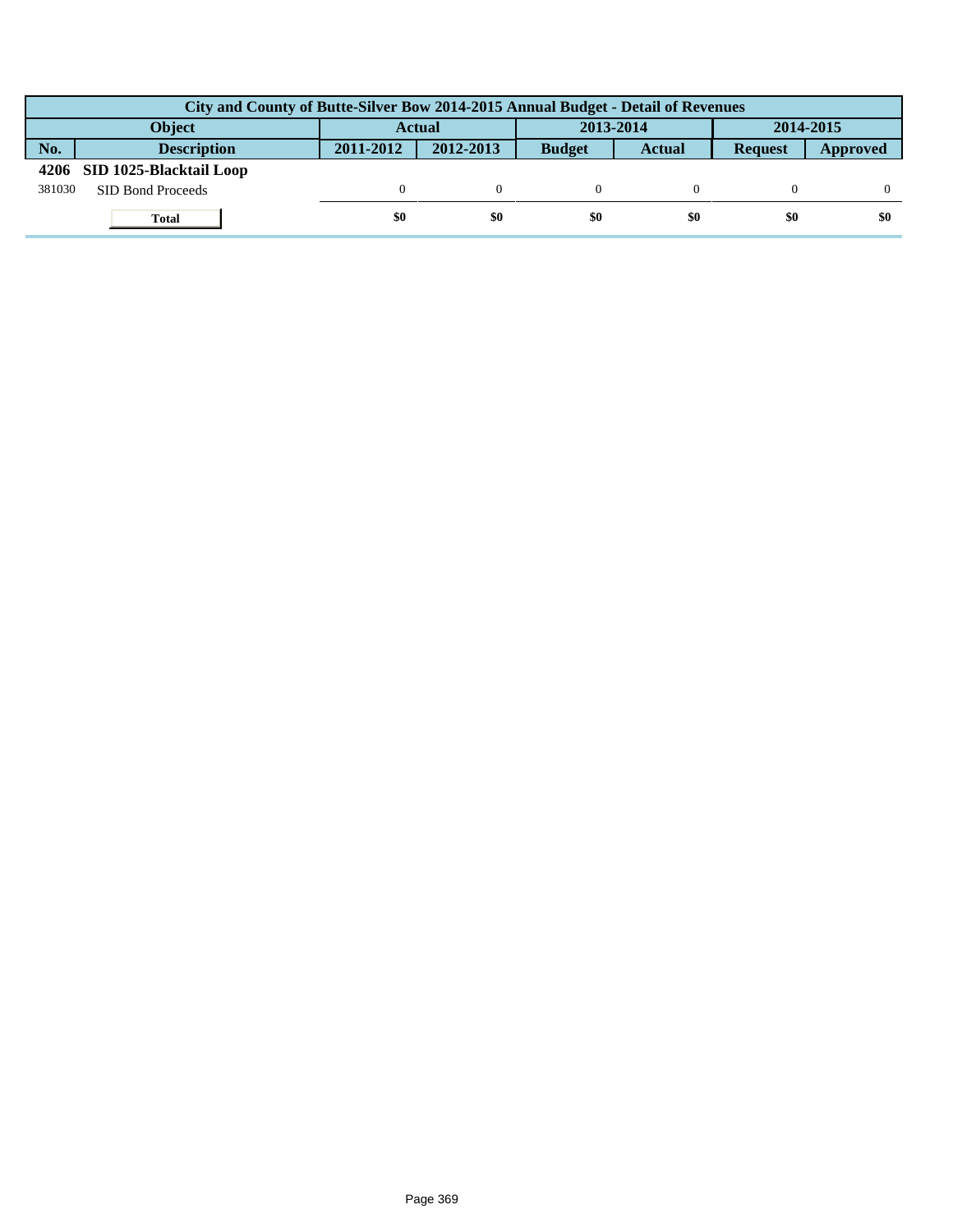|               | City and County of Butte-Silver Bow 2014-2015 Annual Budget - Detail of Revenues |           |           |               |               |                |          |  |  |  |
|---------------|----------------------------------------------------------------------------------|-----------|-----------|---------------|---------------|----------------|----------|--|--|--|
| <b>Object</b> |                                                                                  | Actual    |           | 2013-2014     |               | 2014-2015      |          |  |  |  |
| No.           | <b>Description</b>                                                               | 2011-2012 | 2012-2013 | <b>Budget</b> | <b>Actual</b> | <b>Request</b> | Approved |  |  |  |
|               | 4210 Civic Center Renovation                                                     |           |           |               |               |                |          |  |  |  |
| 369510        | Miscellaneous Revenue                                                            |           |           |               |               |                |          |  |  |  |
| 381010        | Proceeds from G.O. Bonds                                                         | 0         | $\Omega$  |               |               |                |          |  |  |  |
|               | <b>Total</b>                                                                     | \$0       | \$0       | \$0           | \$0           | \$0            | \$0      |  |  |  |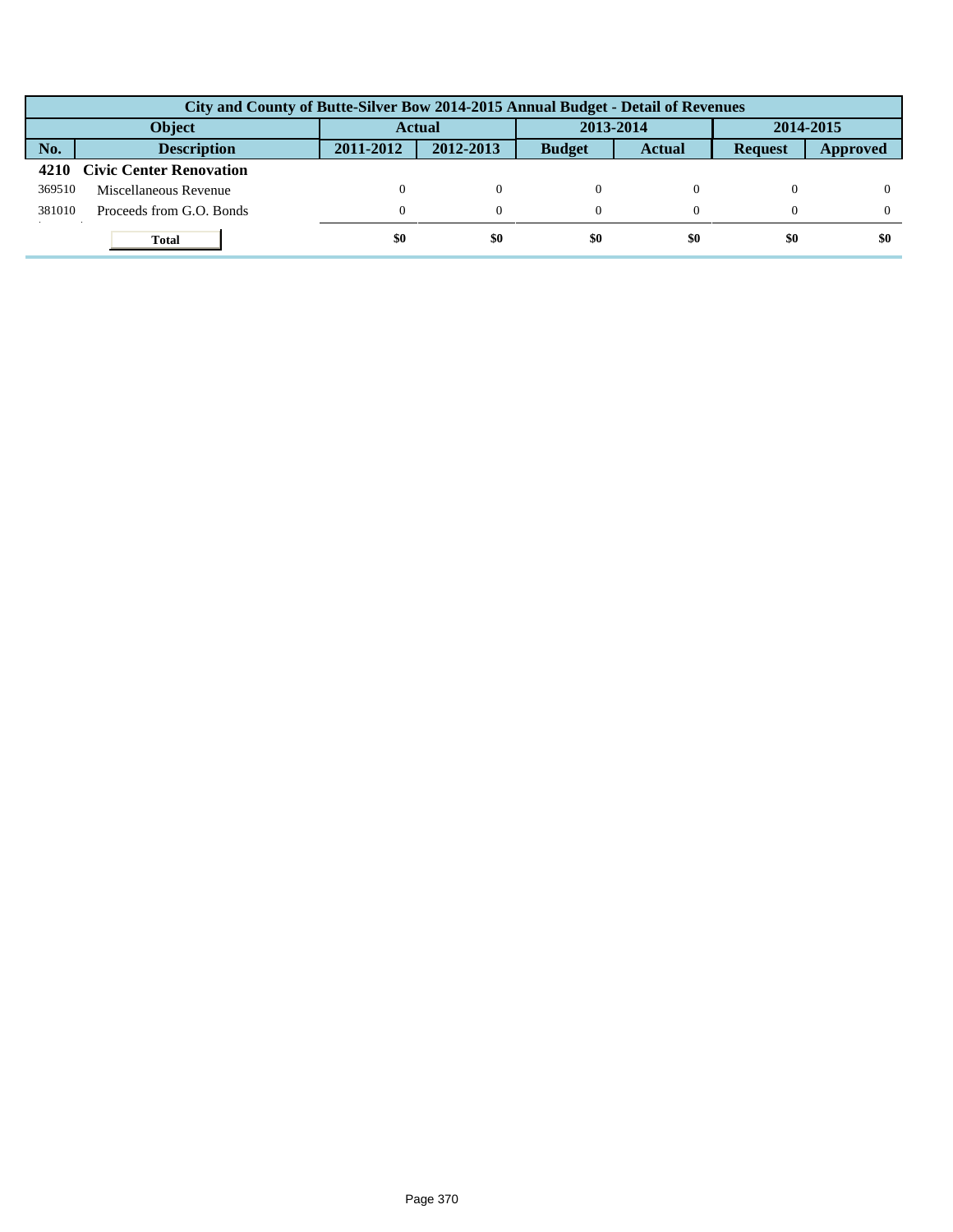|        | City and County of Butte-Silver Bow 2014-2015 Annual Budget - Detail of Revenues |               |           |               |               |                |          |  |  |  |  |
|--------|----------------------------------------------------------------------------------|---------------|-----------|---------------|---------------|----------------|----------|--|--|--|--|
|        | <b>Object</b>                                                                    | <b>Actual</b> |           | 2013-2014     |               | 2014-2015      |          |  |  |  |  |
| No.    | <b>Description</b>                                                               | 2011-2012     | 2012-2013 | <b>Budget</b> | <b>Actual</b> | <b>Request</b> | Approved |  |  |  |  |
| 4300   | <b>Junk Veh Cap Impry Fnd</b>                                                    |               |           |               |               |                |          |  |  |  |  |
| 371010 | <b>Interest Earnings</b>                                                         |               |           |               |               |                |          |  |  |  |  |
|        | <b>Total</b>                                                                     | \$9           | \$8       | \$0           | \$4           | \$0            | \$0      |  |  |  |  |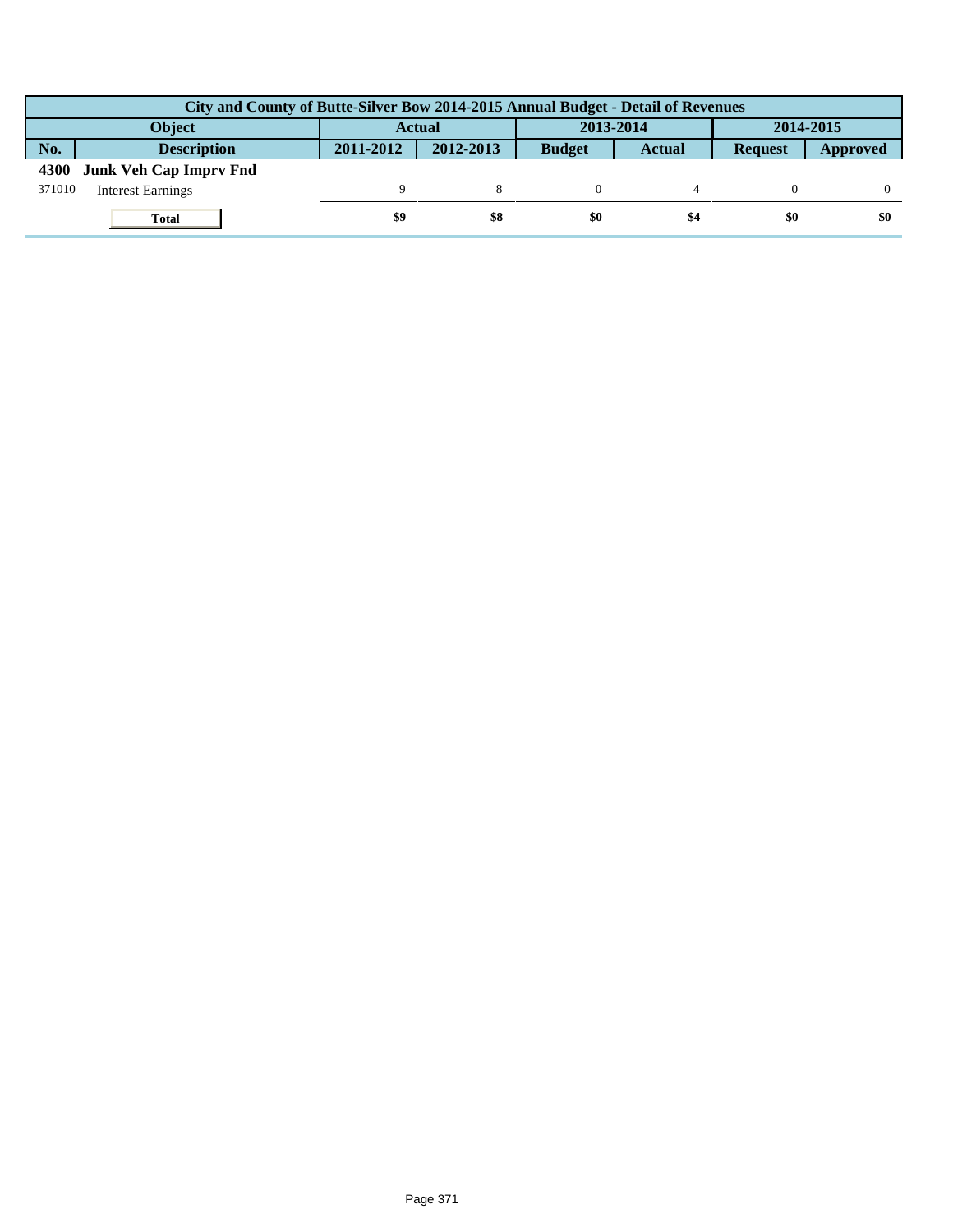|        | City and County of Butte-Silver Bow 2014-2015 Annual Budget - Detail of Revenues |             |           |               |        |                |          |  |  |  |  |
|--------|----------------------------------------------------------------------------------|-------------|-----------|---------------|--------|----------------|----------|--|--|--|--|
|        | <b>Object</b>                                                                    | Actual      |           | 2013-2014     |        | 2014-2015      |          |  |  |  |  |
| No.    | <b>Description</b>                                                               | 2011-2012   | 2012-2013 | <b>Budget</b> | Actual | <b>Request</b> | Approved |  |  |  |  |
| 4313   | <b>Waste Water Line Constr</b>                                                   |             |           |               |        |                |          |  |  |  |  |
| 381010 | Proceeds from G.O. Bonds                                                         | 3.568.410   |           |               |        |                |          |  |  |  |  |
|        | <b>Total</b>                                                                     | \$3,568,410 | \$0       | \$0           | \$0    | \$0            | \$0      |  |  |  |  |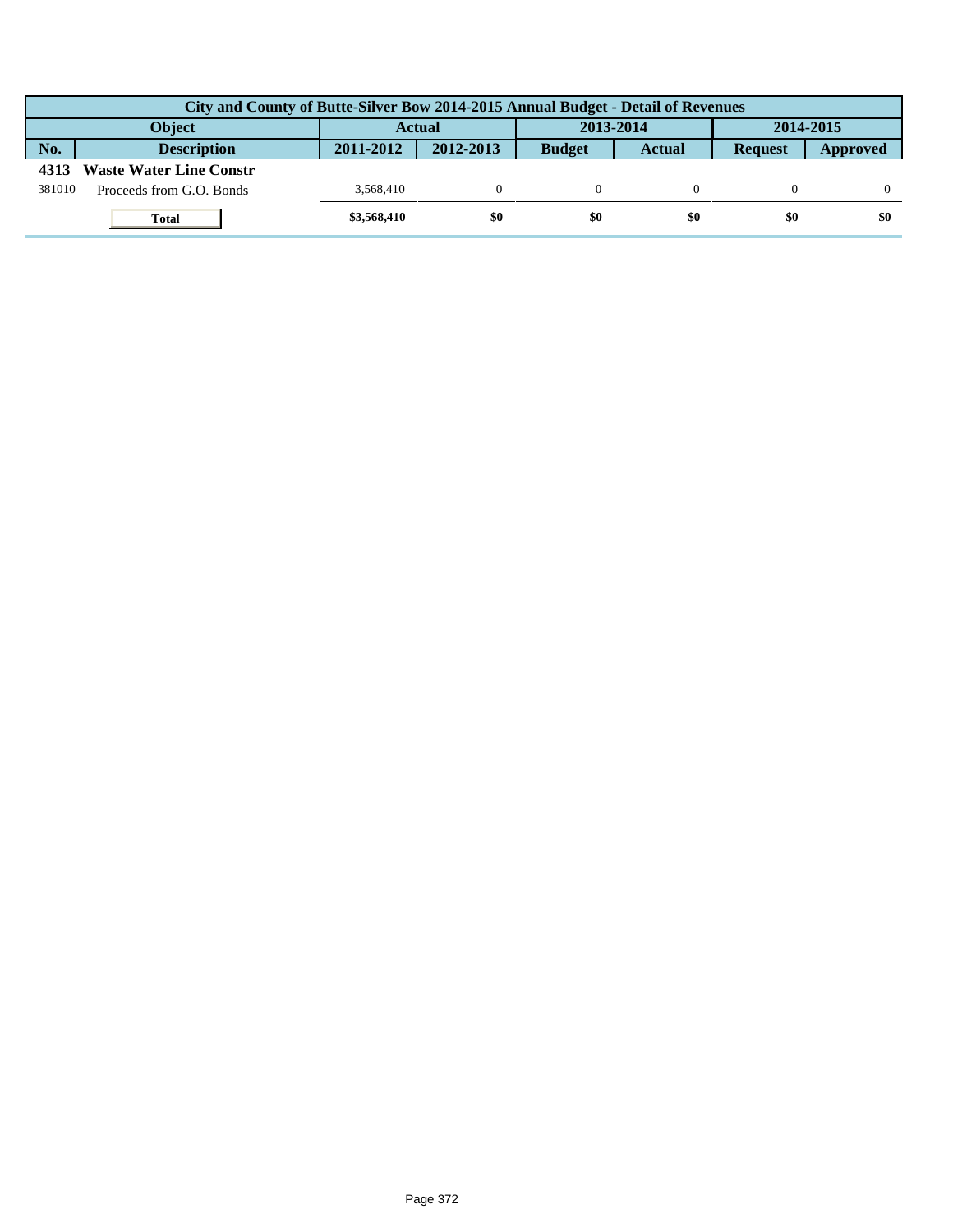|        | City and County of Butte-Silver Bow 2014-2015 Annual Budget - Detail of Revenues |               |                  |                |                  |                  |                  |
|--------|----------------------------------------------------------------------------------|---------------|------------------|----------------|------------------|------------------|------------------|
|        | Object                                                                           | <b>Actual</b> |                  | 2013-2014      |                  | 2014-2015        |                  |
| No.    | <b>Description</b>                                                               | 2011-2012     | 2012-2013        | <b>Budget</b>  | <b>Actual</b>    | <b>Request</b>   | <b>Approved</b>  |
| 5210   | <b>Water Utility Division</b>                                                    |               |                  |                |                  |                  |                  |
| 331090 | <b>Env Protection Agency</b>                                                     | $\mathbf{0}$  | $\overline{0}$   | $\mathbf{0}$   | $\boldsymbol{0}$ | $\mathbf{0}$     | $\mathbf{0}$     |
| 331095 | Water Resource Dev Act WRDA                                                      | $\Omega$      | $\mathbf{0}$     | $\Omega$       | $\Omega$         | $\Omega$         | $\Omega$         |
| 333055 | <b>NRDP</b> Grants                                                               | 8,066,860     | $\mathbf{0}$     | 40,000,000     | 1,814,640        | 36,000,000       | 36,000,000       |
| 334012 | MT Drug Task Force                                                               | $\mathbf{0}$  | $\mathbf{0}$     | $\Omega$       | $\overline{0}$   | $\theta$         | $\mathbf{0}$     |
| 336020 | On Behalf Payments                                                               | 2,018         | 1,682            | 2,326          | 2,199            | 2,203            | 2,203            |
| 343021 | <b>Metered Water Sales</b>                                                       | 3,417,889     | 3,807,899        | 3,354,160      | 4,228,363        | 3,750,000        | 3,750,000        |
| 343022 | <b>Flat Rate</b>                                                                 | 2,684,757     | 2,821,790        | 3,229,970      | 2,995,046        | 2,850,000        | 2,850,000        |
| 343023 | Service Line Installments                                                        | 16,765        | 13,940           | $\mathbf{0}$   | 7,908            | $\mathbf{0}$     | $\theta$         |
| 343026 | <b>Installation Charges</b>                                                      | 20,291        | 24,826           | 18,600         | 12,234           | 12,000           | 12,000           |
| 343027 | Miscellaneous                                                                    | 36,396        | 37,260           | 43,000         | 55,491           | 43,000           | 43,000           |
| 343028 | Sprinkling                                                                       | 709,775       | 750,637          | 757,000        | 802,927          | 800,000          | 800,000          |
| 343029 | <b>Hydrant Rental</b>                                                            | 345,226       | 375,027          | 322,500        | 420,829          | 350,000          | 350,000          |
| 343030 | Fire Lines                                                                       | 53,532        | 59,000           | 50,525         | 75,565           | 60,000           | 60,000           |
| 343032 | Penalty And Interest                                                             | 30            | $\mathbf{0}$     | $\Omega$       | 3                | $\Omega$         | $\Omega$         |
| 365050 | Superfund Allocation                                                             | $\Omega$      | $\Omega$         | $\theta$       | 500,000          | $\Omega$         | $\Omega$         |
| 369510 | Miscellaneous Revenue                                                            | 121,629       | 3,406            | $\Omega$       | 9,522            | $\Omega$         | $\Omega$         |
| 369952 | Water Division-Over & Short                                                      | 86            | 56               | $\Omega$       | $-52$            | $\Omega$         | $\Omega$         |
| 371010 | <b>Interest Earnings</b>                                                         | 8,849         | 8,893            | 8,500          | 9,303            | 8,500            | 8,500            |
| 371011 | <b>Interest Rev from Operations</b>                                              | 9,362         | 10,375           | 8,500          | 11,762           | 8,500            | 8,500            |
| 371014 | <b>Bond Int Earnings-98 Series</b>                                               | $\Omega$      | $\mathbf{0}$     | $\Omega$       | $\overline{0}$   | $\Omega$         | $\theta$         |
| 371015 | <b>Interest Revenue-Series 2003</b>                                              | 134           | 85               | 100            | 55               | $\Omega$         | $\Omega$         |
| 371016 | <b>INTEREST REVENUE SERIES</b>                                                   | 173           | 111              | 100            | 110              | 50               | 50               |
| 381020 | Revenue Bonds                                                                    | 263,530       | $\boldsymbol{0}$ | $\mathbf{0}$   | $\overline{0}$   | $\mathbf{0}$     | $\theta$         |
| 382020 | Compens. 4 Loss Of Assets                                                        | 3,631         | $\boldsymbol{0}$ | $\mathbf{0}$   | $\overline{0}$   | $\mathbf{0}$     | $\theta$         |
| 383063 | Trans from Econ Dev (Hrd Rock                                                    | 1,200,000     | $\boldsymbol{0}$ | $\overline{0}$ | $\boldsymbol{0}$ | $\boldsymbol{0}$ | $\boldsymbol{0}$ |
|        | <b>Total</b>                                                                     | \$16,960,931  | \$7,914,988      | \$47,795,281   | \$10,945,904     | \$43,884,253     | \$43,884,253     |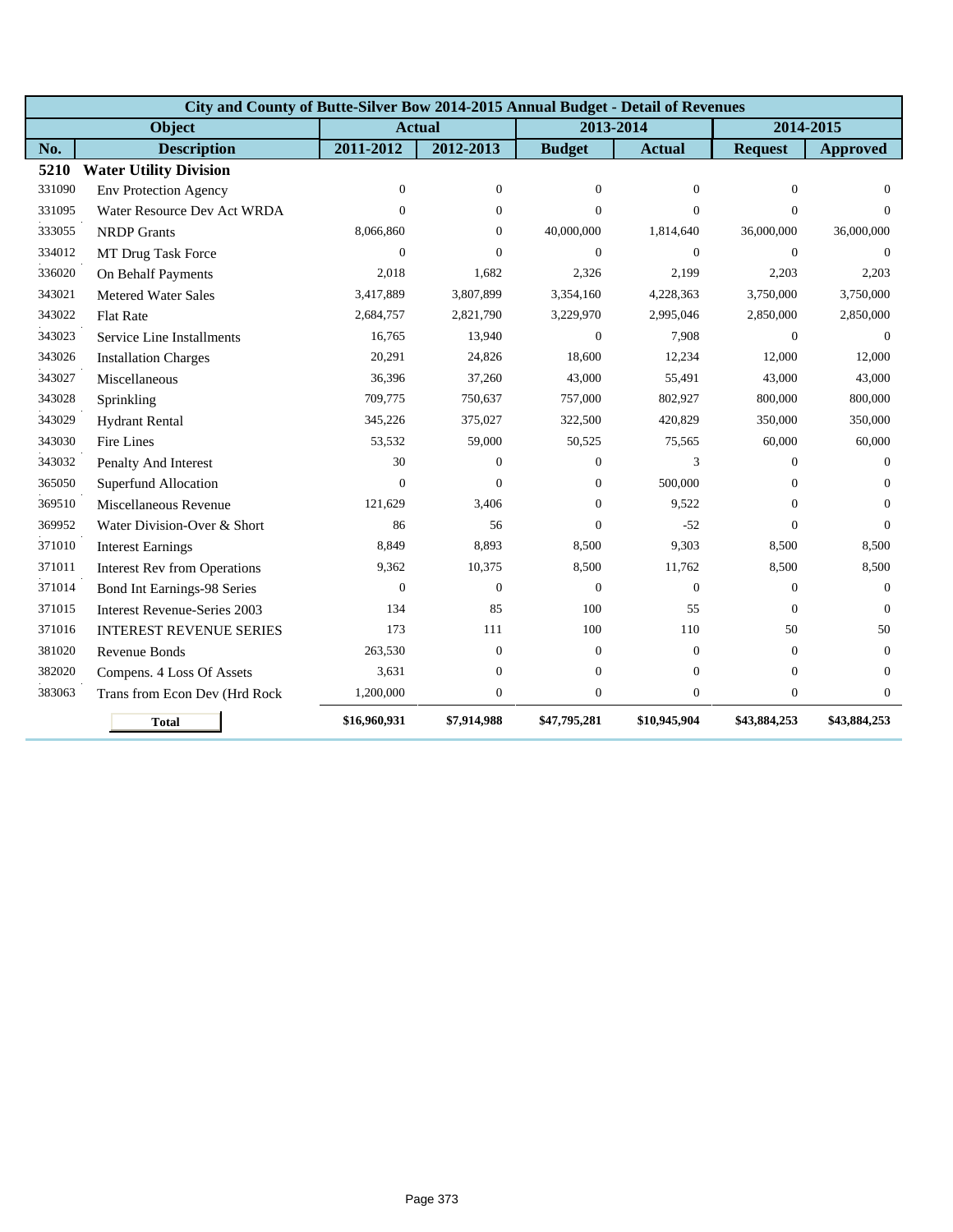|        | City and County of Butte-Silver Bow 2014-2015 Annual Budget - Detail of Revenues |           |           |               |               |                |                 |  |  |  |  |
|--------|----------------------------------------------------------------------------------|-----------|-----------|---------------|---------------|----------------|-----------------|--|--|--|--|
|        | <b>Object</b>                                                                    | Actual    |           | 2013-2014     |               | 2014-2015      |                 |  |  |  |  |
| No.    | <b>Description</b>                                                               | 2011-2012 | 2012-2013 | <b>Budget</b> | <b>Actual</b> | <b>Request</b> | <b>Approved</b> |  |  |  |  |
| 5211   | <b>Dist Sys Improvements</b>                                                     |           |           |               |               |                |                 |  |  |  |  |
| 365010 | Grants & Donations                                                               | 238,000   | 178,500   | 238,000       | 238,000       | $\Omega$       |                 |  |  |  |  |
| 371010 | <b>Interest Earnings</b>                                                         | $\Omega$  | $\Omega$  |               |               |                |                 |  |  |  |  |
|        | <b>Total</b>                                                                     | \$238,000 | \$178,500 | \$238,000     | \$238,000     | \$0            | \$0             |  |  |  |  |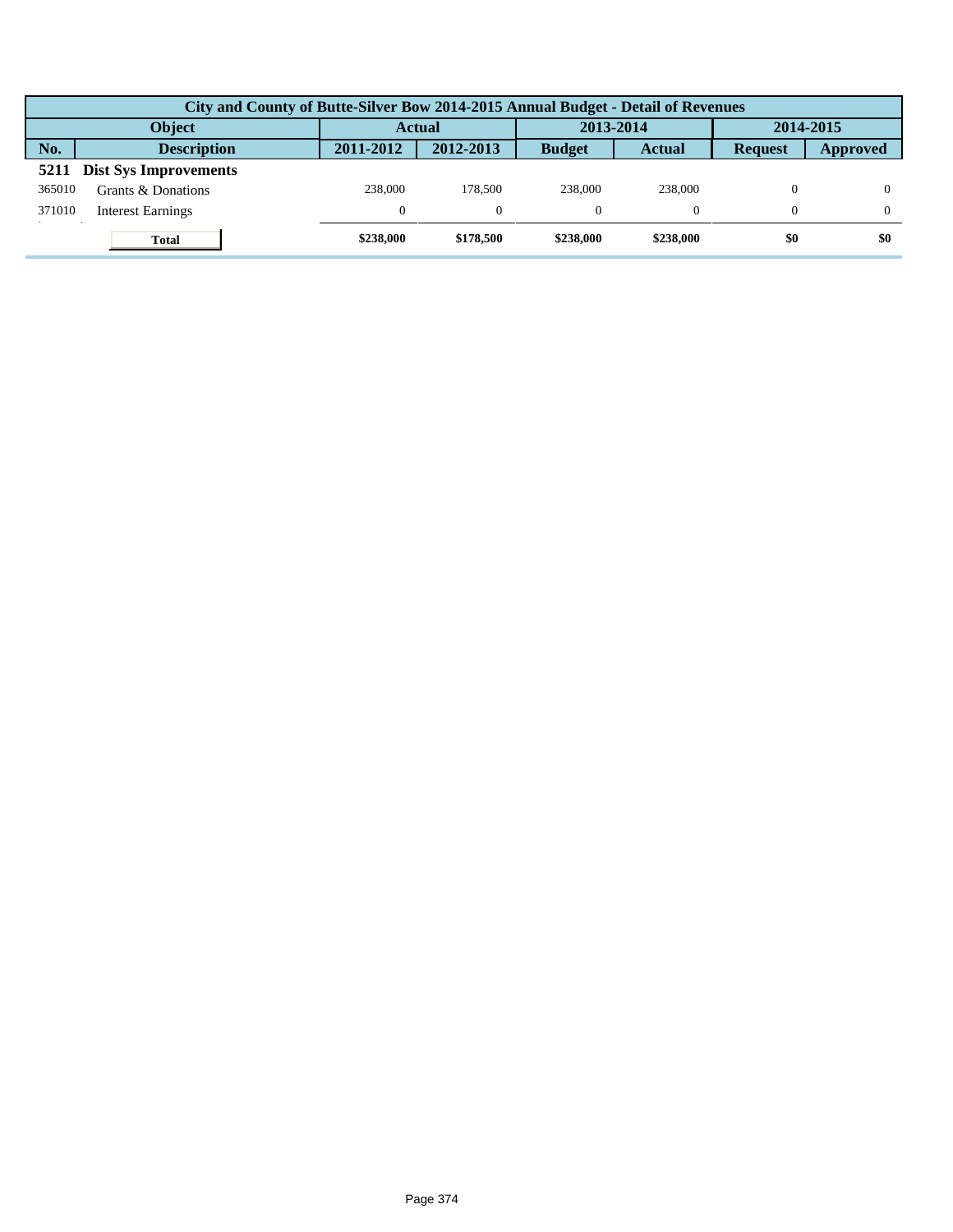|        | City and County of Butte-Silver Bow 2014-2015 Annual Budget - Detail of Revenues |             |                |               |               |                |                 |  |  |  |
|--------|----------------------------------------------------------------------------------|-------------|----------------|---------------|---------------|----------------|-----------------|--|--|--|
|        | Object                                                                           |             | <b>Actual</b>  |               | 2013-2014     |                | 2014-2015       |  |  |  |
| No.    | <b>Description</b>                                                               | 2011-2012   | 2012-2013      | <b>Budget</b> | <b>Actual</b> | <b>Request</b> | <b>Approved</b> |  |  |  |
| 5212   | <b>Silver Lake Wtr Sys Oper</b>                                                  |             |                |               |               |                |                 |  |  |  |
| 336020 | On Behalf Payments                                                               | 0           | 58             | 68            | 73            |                | $\Omega$        |  |  |  |
| 343024 | <b>Industrial Water Use Charges</b>                                              | 1.447.490   | 75.226         | 657,278       | 142,912       | 665,000        | 665,000         |  |  |  |
| 371010 | <b>Interest Earnings</b>                                                         | 1,205       | 1,008          | 1,000         | 576           |                |                 |  |  |  |
| 383055 | Trans from Slvr Lake Wtr Sys                                                     | 0           | $\overline{0}$ | $\theta$      | $\Omega$      | $\Omega$       | $\Omega$        |  |  |  |
|        | <b>Total</b>                                                                     | \$1,448,696 | \$76,293       | \$658,346     | \$143.561     | \$665,000      | \$665,000       |  |  |  |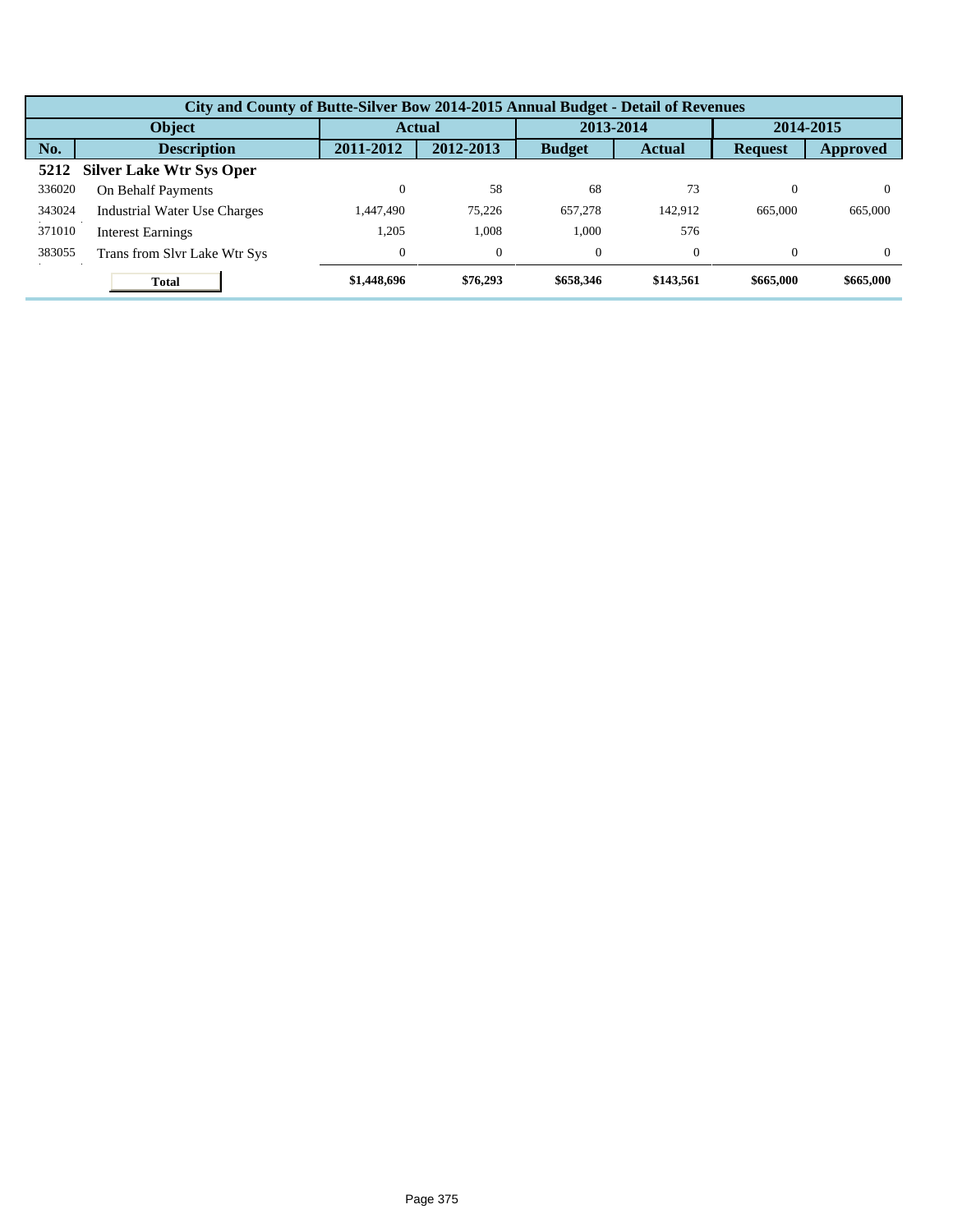|        | City and County of Butte-Silver Bow 2014-2015 Annual Budget - Detail of Revenues |               |           |               |               |                |                 |  |  |  |
|--------|----------------------------------------------------------------------------------|---------------|-----------|---------------|---------------|----------------|-----------------|--|--|--|
|        | <b>Object</b>                                                                    | <b>Actual</b> |           | 2013-2014     |               | 2014-2015      |                 |  |  |  |
| No.    | <b>Description</b>                                                               | 2011-2012     | 2012-2013 | <b>Budget</b> | <b>Actual</b> | <b>Request</b> | <b>Approved</b> |  |  |  |
|        | 5213 Slvr Lke Wtr Sys-Cap R&R                                                    |               |           |               |               |                |                 |  |  |  |
| 371010 | <b>Interest Earnings</b>                                                         |               | $^{0}$    |               |               |                |                 |  |  |  |
| 383055 | Trans from Slvr Lake Wtr Sys                                                     | $\Omega$      | 0         |               |               |                |                 |  |  |  |
|        | <b>Total</b>                                                                     | \$0           | \$0       | \$0           | \$0           | \$0            | \$0             |  |  |  |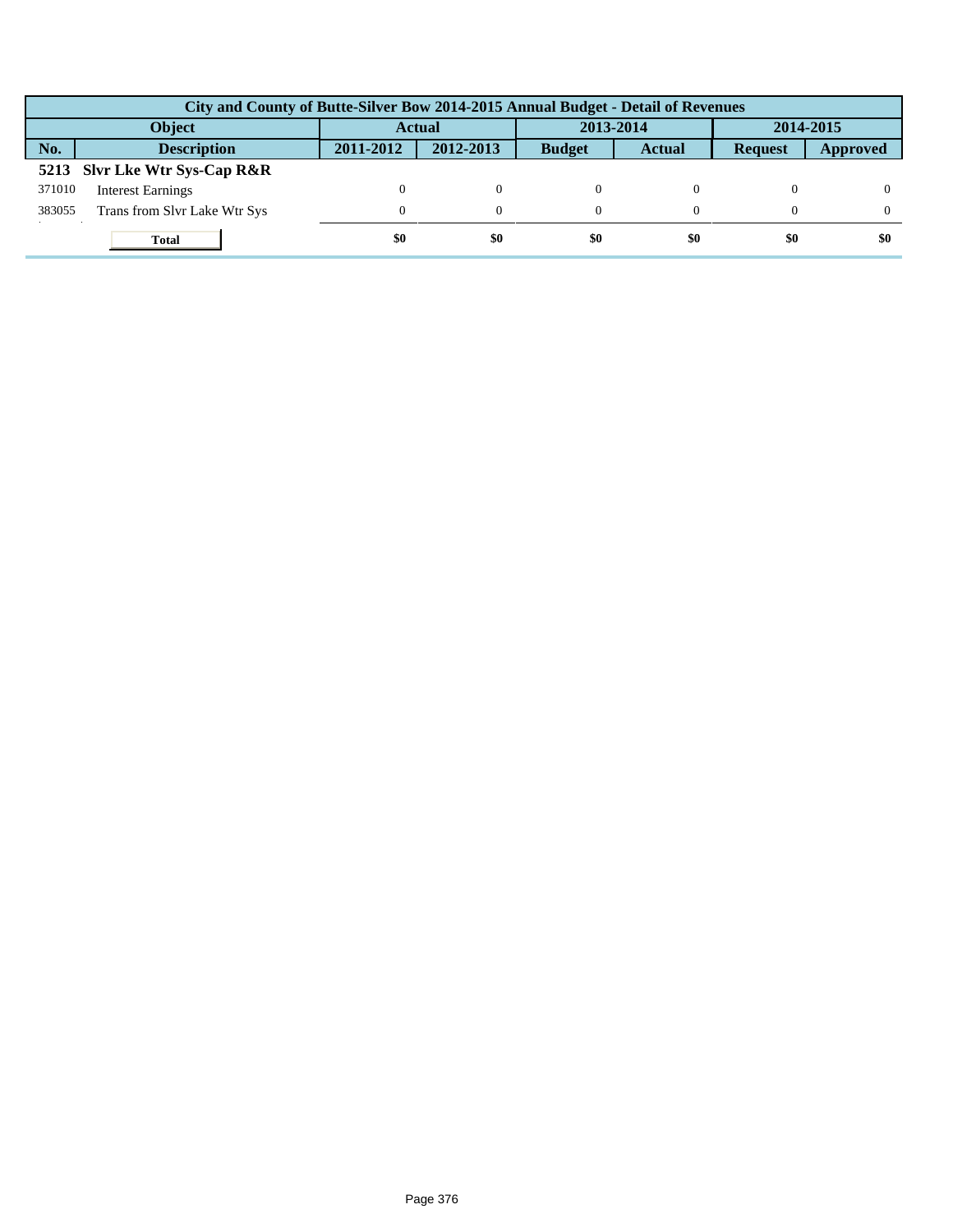|        | City and County of Butte-Silver Bow 2014-2015 Annual Budget - Detail of Revenues |                |                  |                |                  |                |                 |  |  |  |
|--------|----------------------------------------------------------------------------------|----------------|------------------|----------------|------------------|----------------|-----------------|--|--|--|
|        | Object                                                                           |                | <b>Actual</b>    | 2013-2014      |                  | 2014-2015      |                 |  |  |  |
| No.    | <b>Description</b>                                                               | 2011-2012      | 2012-2013        | <b>Budget</b>  | <b>Actual</b>    | <b>Request</b> | <b>Approved</b> |  |  |  |
| 5310   | <b>Metro Sewer Operation</b>                                                     |                |                  |                |                  |                |                 |  |  |  |
| 313001 | Tax Title & Property Sale                                                        | $\Omega$       | $\overline{0}$   | $\Omega$       | $\mathbf{0}$     | $\Omega$       | $\Omega$        |  |  |  |
| 331095 | Water Resource Dev Act WRDA                                                      | 0              | 26,378           | $\Omega$       | 93,570           | $\Omega$       | $\Omega$        |  |  |  |
| 331162 | DEQ MT Pole Plant Grant                                                          | 0              | $\Omega$         | 0              | $\Omega$         | 4,360,000      | 4,360,000       |  |  |  |
| 336020 | On Behalf Payments                                                               | 1,331          | 1,024            | 1,516          | 1,514            | 1,434          | 1,434           |  |  |  |
| 343031 | Sewer Service Charges                                                            | 28,397         | 28,317           | $\Omega$       | 22,710           | $\Omega$       | $\Omega$        |  |  |  |
| 343034 | Treatment Fac Fee & Cap Imps                                                     | 4,585,874      | 4,614,503        | 5,193,000      | 5,136,750        | 5,730,000      | 5,730,000       |  |  |  |
| 343036 | Misc. Sewer Revenue                                                              | 7,375          | 6,560            | 7,500          | 8,935            | 7,500          | 7,500           |  |  |  |
| 343037 | Capital Improvements                                                             | $-5,688$       | $-2,808$         | $\overline{0}$ | $-2,556$         | $\mathbf{0}$   | $\theta$        |  |  |  |
| 363040 | Pen & Int On Del Assess                                                          | 53,568         | 58,483           | 30,000         | 67,065           | 20,000         | 20,000          |  |  |  |
| 365050 | Superfund Allocation                                                             | $\Omega$       | $\Omega$         | $\Omega$       | $\mathbf{0}$     | $\Omega$       | $\Omega$        |  |  |  |
| 369510 | Miscellaneous Revenue                                                            | 181,029        | $-4,042$         | $\Omega$       | 20,414           | $\Omega$       | $\Omega$        |  |  |  |
| 369517 | Msc Rev-MDT Strm Wtr Applc                                                       | $\Omega$       | 6,000            | 2,000          | 12,000           | 2,000          | 2,000           |  |  |  |
| 371010 | <b>Interest Earnings</b>                                                         | 7,412          | 6,067            | 7,500          | 675              | 600            | 600             |  |  |  |
| 381020 | Revenue Bonds                                                                    | 240,000        | 300,000          | 16,615,000     | $\overline{0}$   | 30,000,000     | 30,000,000      |  |  |  |
| 382030 | Gain/Loss Acq/Disp Assets                                                        | $\Omega$       | $\theta$         | $\Omega$       | $\Omega$         | $\Omega$       | $\Omega$        |  |  |  |
| 383031 | <b>Trans from ARCO Fund</b>                                                      | 0              | $\mathbf{0}$     | $\Omega$       | $\Omega$         | $\Omega$       | $\Omega$        |  |  |  |
| 383093 | Trans From Redevelopment Trus                                                    | $\overline{0}$ | $\boldsymbol{0}$ | 75,000         | $\boldsymbol{0}$ | $\mathbf{0}$   | $\theta$        |  |  |  |
|        | <b>Total</b>                                                                     | \$5,099,297    | \$5,040,481      | \$21,931,516   | \$5,361,076      | \$40,121,534   | \$40,121,534    |  |  |  |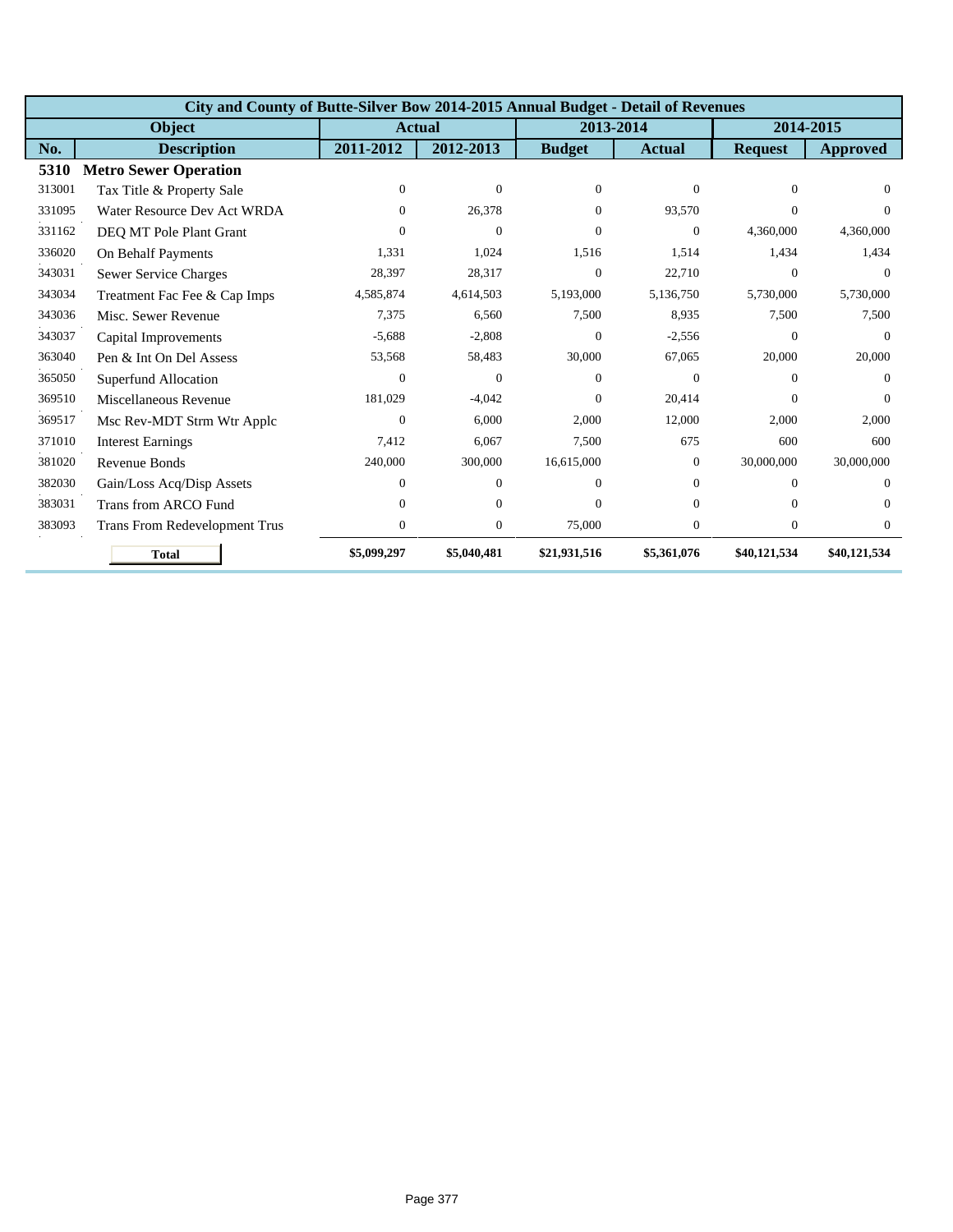|        | City and County of Butte-Silver Bow 2014-2015 Annual Budget - Detail of Revenues |               |           |               |         |                |          |  |  |  |  |
|--------|----------------------------------------------------------------------------------|---------------|-----------|---------------|---------|----------------|----------|--|--|--|--|
|        | <b>Obiect</b>                                                                    | <b>Actual</b> |           | 2013-2014     |         | 2014-2015      |          |  |  |  |  |
| No.    | <b>Description</b>                                                               | 2011-2012     | 2012-2013 | <b>Budget</b> | Actual  | <b>Request</b> | Approved |  |  |  |  |
| 5320   | Metro Repl. & Depr.                                                              |               |           |               |         |                |          |  |  |  |  |
| 371010 | <b>Interest Earnings</b>                                                         | 2.653         | 2.220     | 20,000        | 1.113   | 1.000          | 1,000    |  |  |  |  |
|        | <b>Total</b>                                                                     | \$2,653       | \$2,220   | \$20,000      | \$1,113 | \$1.000        | \$1,000  |  |  |  |  |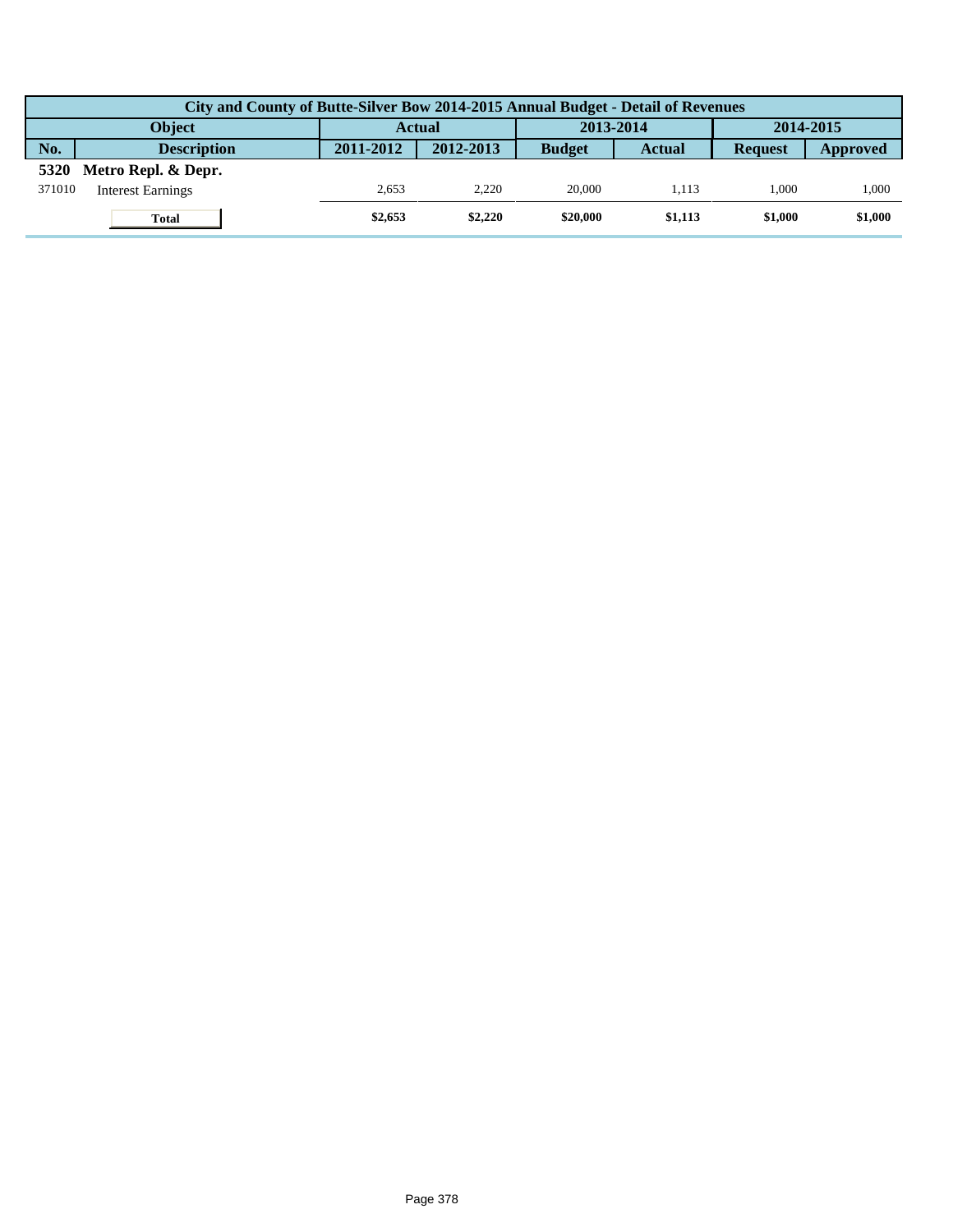|        | City and County of Butte-Silver Bow 2014-2015 Annual Budget - Detail of Revenues |              |                |               |               |                |                 |  |  |  |  |
|--------|----------------------------------------------------------------------------------|--------------|----------------|---------------|---------------|----------------|-----------------|--|--|--|--|
| Object |                                                                                  |              | <b>Actual</b>  |               | 2013-2014     |                | 2014-2015       |  |  |  |  |
| No.    | <b>Description</b>                                                               | 2011-2012    | 2012-2013      | <b>Budget</b> | <b>Actual</b> | <b>Request</b> | <b>Approved</b> |  |  |  |  |
| 5330   | <b>Storm Water</b>                                                               |              |                |               |               |                |                 |  |  |  |  |
| 336020 | On Behalf Payments                                                               | 0            | 29             | 77            |               | 76             | 76              |  |  |  |  |
| 363010 | Maintenance Assessments                                                          | 273.450      | 662,675        | 197,000       | 331.242       | 343.524        | 343,524         |  |  |  |  |
| 363040 | Pen & Int On Del Assess                                                          | 502          | 1,939          | $\theta$      | 3,135         | 1,200          | 1,200           |  |  |  |  |
| 369510 | Miscellaneous Revenue                                                            | $\mathbf{0}$ | $\overline{0}$ | $\theta$      | 2.891         | $\Omega$       | $\Omega$        |  |  |  |  |
|        | <b>Total</b>                                                                     | \$273,952    | \$664,644      | \$197,077     | \$337,271     | \$344,800      | \$344,800       |  |  |  |  |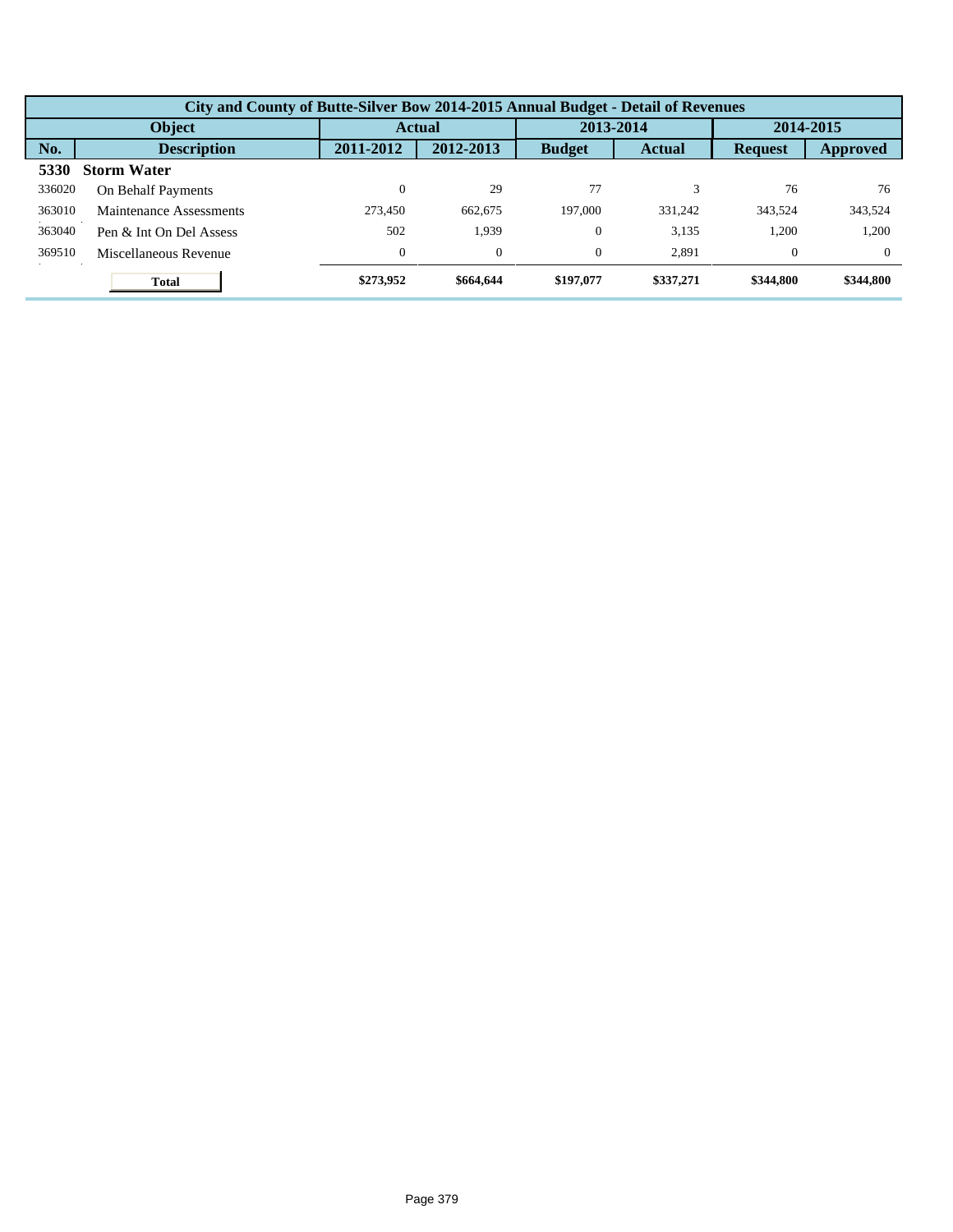|        | City and County of Butte-Silver Bow 2014-2015 Annual Budget - Detail of Revenues |                  |                |               |               |                |             |  |  |  |
|--------|----------------------------------------------------------------------------------|------------------|----------------|---------------|---------------|----------------|-------------|--|--|--|
|        | Object                                                                           |                  | <b>Actual</b>  |               | 2013-2014     | 2014-2015      |             |  |  |  |
| No.    | <b>Description</b>                                                               | 2011-2012        | 2012-2013      | <b>Budget</b> | <b>Actual</b> | <b>Request</b> | Approved    |  |  |  |
| 5410   | <b>Solid Waste</b>                                                               |                  |                |               |               |                |             |  |  |  |
| 313001 | Tax Title & Property Sale                                                        | $\overline{0}$   | $\theta$       | $\Omega$      | $\Omega$      | $\Omega$       | $\Omega$    |  |  |  |
| 336020 | On Behalf Payments                                                               | 393              | 324            | 432           | 392           | 401            | 401         |  |  |  |
| 343041 | <b>Collection Charges</b>                                                        | 16,062           | 19,387         | 15,000        | 22,617        | 15,000         | 15,000      |  |  |  |
| 343042 | Disposal Charges                                                                 | 496,812          | 409,700        | 195,000       | 318,502       | 235,000        | 235,000     |  |  |  |
| 343044 | Ana-Deer Lodge County Fees                                                       | 261,178          | 260,969        | 260,000       | 260,953       | 260,000        | 260,000     |  |  |  |
| 343045 | Landfill fees                                                                    | $\Omega$         | $\overline{0}$ | $\Omega$      | $\mathbf{0}$  | $\Omega$       | $\Omega$    |  |  |  |
| 346023 | Driving Range Fees                                                               | 7,633            | 6,491          | 7,500         | 4,477         | 3,380          | 3,380       |  |  |  |
| 363010 | Maintenance Assessments                                                          | 1,439,821        | 1,455,883      | 1,450,000     | 3,476         | 1,479,328      | 1,479,328   |  |  |  |
| 363040 | Pen & Int On Del Assess                                                          | 37,884           | 37,210         | $\Omega$      | 35,726        | $\overline{0}$ | 20,000      |  |  |  |
| 369510 | Miscellaneous Revenue                                                            | 38,665           | 26,699         | $\Omega$      | 25,468        | 15,000         | 15,000      |  |  |  |
| 371010 | <b>Interest Earnings</b>                                                         | 8,238            | 6,893          | 7,800         | 3,937         | 3,500          | 3,500       |  |  |  |
| 382010 | Sale Of Fixed Assets                                                             | $\boldsymbol{0}$ | 7,062          | $\theta$      | $\mathbf{0}$  | $\theta$       | $\theta$    |  |  |  |
|        | <b>Total</b>                                                                     | \$2,306,686      | \$2,230,619    | \$1,935,732   | \$675,548     | \$2,011,609    | \$2,031,609 |  |  |  |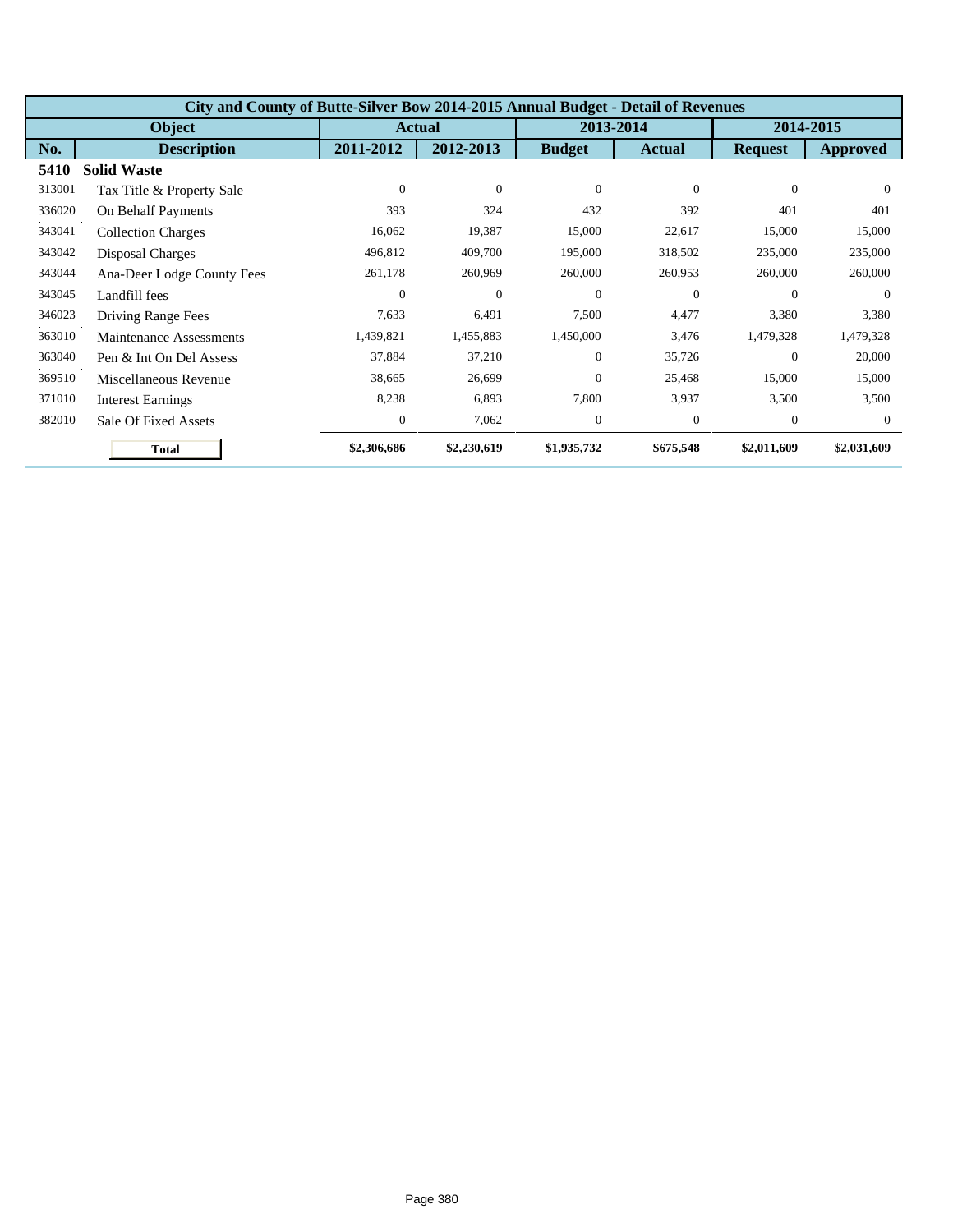|        | City and County of Butte-Silver Bow 2014-2015 Annual Budget - Detail of Revenues |           |           |               |               |                |                 |  |  |  |  |
|--------|----------------------------------------------------------------------------------|-----------|-----------|---------------|---------------|----------------|-----------------|--|--|--|--|
| Object |                                                                                  |           | Actual    |               | 2013-2014     |                | 2014-2015       |  |  |  |  |
| No.    | <b>Description</b>                                                               | 2011-2012 | 2012-2013 | <b>Budget</b> | <b>Actual</b> | <b>Request</b> | <b>Approved</b> |  |  |  |  |
| 5711   | <b>Community Facilities Opr</b>                                                  |           |           |               |               |                |                 |  |  |  |  |
| 336020 | On Behalf Payments                                                               | 0         | $\Omega$  | 8             |               | 0              | $\Omega$        |  |  |  |  |
| 361010 | <b>Building Lease/Rental</b>                                                     | 75.646    | 75.646    | $\Omega$      | 67.308        | 67,307         | 67,307          |  |  |  |  |
| 383012 | Trans From Gen. Fund                                                             | $\Omega$  | $\theta$  | $\Omega$      | $\Omega$      | $\Omega$       | $\Omega$        |  |  |  |  |
| 383080 | Trans From Health                                                                | 0         | $\theta$  | $\Omega$      | $\Omega$      | $\Omega$       | $\Omega$        |  |  |  |  |
| 383081 | Trans From Home Health                                                           | 0         | $\theta$  | $\Omega$      | $\Omega$      | $\Omega$       | $\Omega$        |  |  |  |  |
|        | <b>Total</b>                                                                     | \$75,646  | \$75,646  | \$8           | \$67,308      | \$67,307       | \$67,307        |  |  |  |  |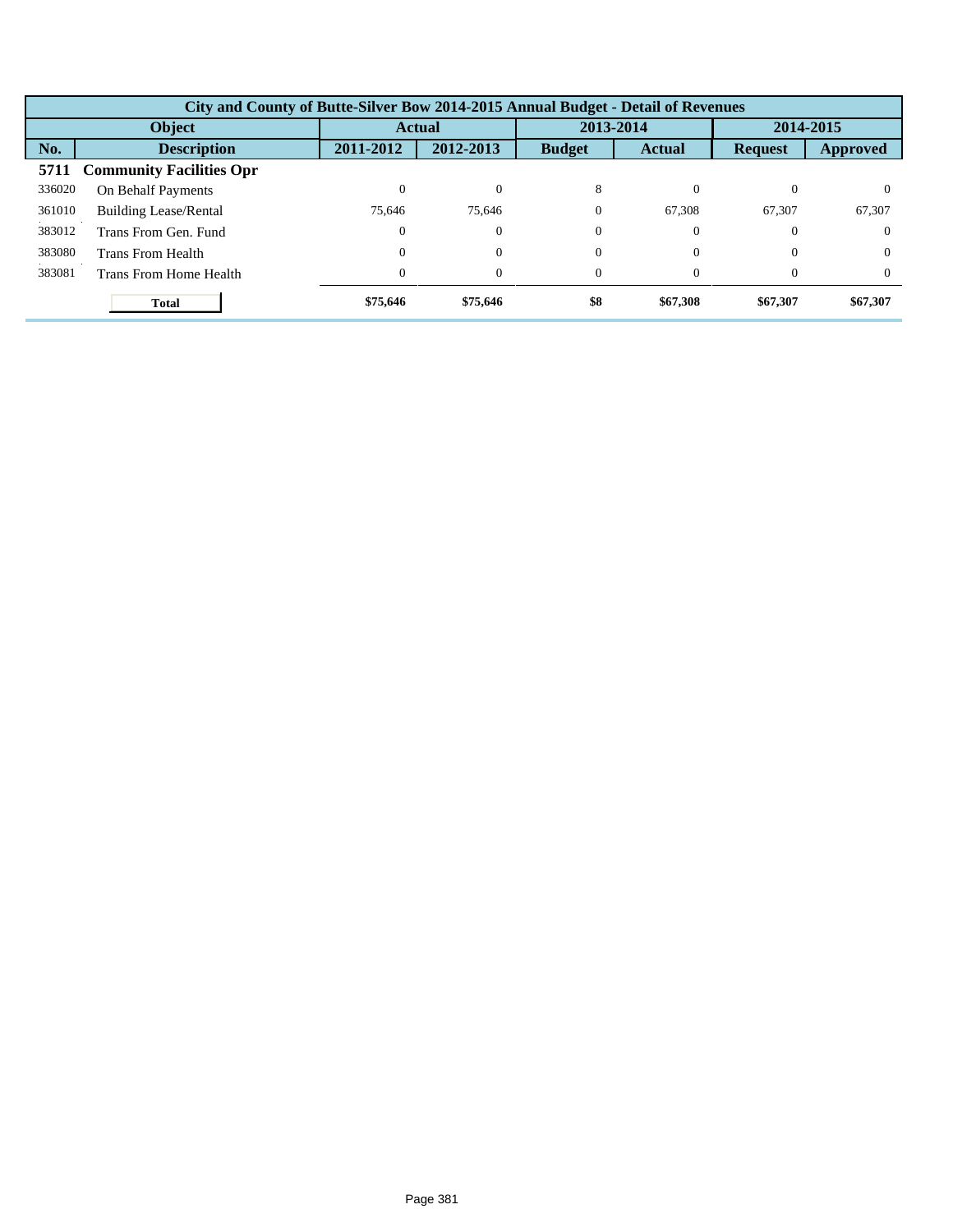| City and County of Butte-Silver Bow 2014-2015 Annual Budget - Detail of Revenues |                       |              |           |                |               |                |                 |  |  |
|----------------------------------------------------------------------------------|-----------------------|--------------|-----------|----------------|---------------|----------------|-----------------|--|--|
| <b>Object</b>                                                                    |                       | Actual       |           | 2013-2014      |               | 2014-2015      |                 |  |  |
| No.                                                                              | <b>Description</b>    | 2011-2012    | 2012-2013 | <b>Budget</b>  | <b>Actual</b> | <b>Request</b> | <b>Approved</b> |  |  |
| 5712                                                                             | <b>Home Health</b>    |              |           |                |               |                |                 |  |  |
| 336020                                                                           | On Behalf Payments    | 183          | 188       | 241            | 187           | $\Omega$       | $\Omega$        |  |  |
| 344060                                                                           | Medicare Revenue      | 381.120      | 336.183   | 390,000        | 198,844       | $\overline{0}$ | $\theta$        |  |  |
| 344061                                                                           | Medicaid Revenue      | 14.391       | 24,364    | 30,000         | 15.812        | $\Omega$       | $\Omega$        |  |  |
| 344062                                                                           | Private Revenue       | 16.723       | 4,532     | 50,000         | 34,401        | $\Omega$       | $\Omega$        |  |  |
| 369510                                                                           | Miscellaneous Revenue | 34,025       | 28,160    | 42,620         | $\Omega$      | $\Omega$       | $\Omega$        |  |  |
| 382010                                                                           | Sale Of Fixed Assets  | $\mathbf{0}$ | $\theta$  | $\overline{0}$ | 9,850         | $\overline{0}$ | $\theta$        |  |  |
|                                                                                  | <b>Total</b>          | \$446,442    | \$393,426 | \$512,861      | \$259,094     | \$0            | \$0             |  |  |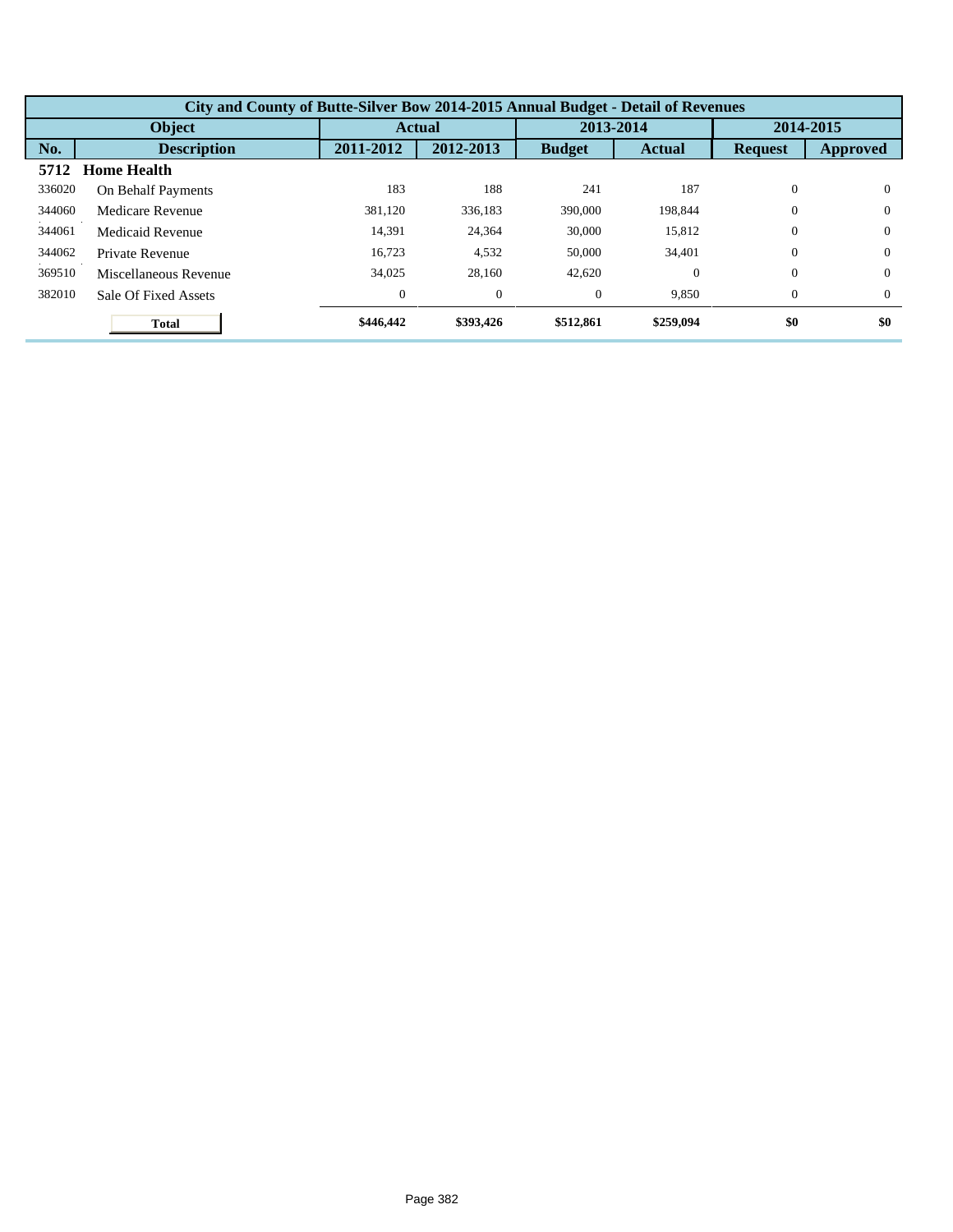| City and County of Butte-Silver Bow 2014-2015 Annual Budget - Detail of Revenues |                                 |           |               |               |               |                |                 |  |
|----------------------------------------------------------------------------------|---------------------------------|-----------|---------------|---------------|---------------|----------------|-----------------|--|
| Object                                                                           |                                 |           | <b>Actual</b> |               | 2013-2014     |                | 2014-2015       |  |
| No.                                                                              | <b>Description</b>              | 2011-2012 | 2012-2013     | <b>Budget</b> | <b>Actual</b> | <b>Request</b> | <b>Approved</b> |  |
| 5713                                                                             | <b>Small Business Incubator</b> |           |               |               |               |                |                 |  |
| 336020                                                                           | On Behalf Payments              | 42        | 37            | 47            | 46            | 49             | 49              |  |
| 361010                                                                           | <b>Building Lease/Rental</b>    | 58,585    | 89,848        | $\theta$      | 87.673        | 80,000         | 80,000          |  |
| 361011                                                                           | <b>Phone Rent</b>               | 100       | 132           | $\Omega$      | 89            | $\Omega$       | $\Omega$        |  |
| 369510                                                                           | Miscellaneous Revenue           | 1,496     | 871           | $\theta$      | 2.119         | $\theta$       | $\Omega$        |  |
| 371010                                                                           | <b>Interest Earnings</b>        | 256       | 214           | $\theta$      | 122           | $\Omega$       | $\Omega$        |  |
| 383012                                                                           | Trans From Gen. Fund            | 38.735    | 38.735        | 38.735        | 38.735        | $\Omega$       | $\Omega$        |  |
| 383036                                                                           | Trans from Ramsay TIFID#2       | 15,000    | 15,000        | 15,000        | 15,000        | 15,000         | 15,000          |  |
|                                                                                  | <b>Total</b>                    | \$114,214 | \$144,836     | \$53,782      | \$143,784     | \$95,049       | \$95,049        |  |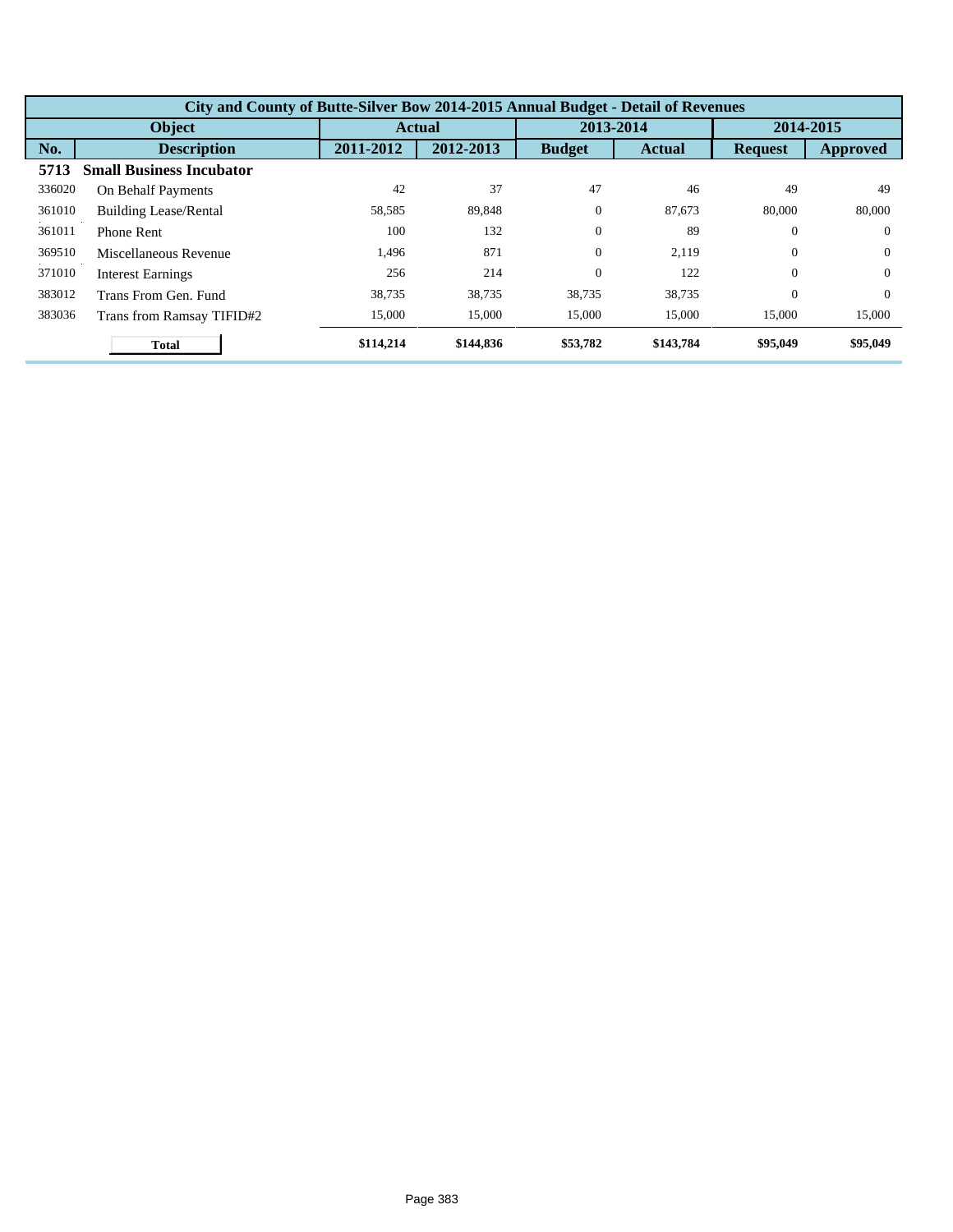| City and County of Butte-Silver Bow 2014-2015 Annual Budget - Detail of Revenues |                              |           |               |               |               |                |          |  |
|----------------------------------------------------------------------------------|------------------------------|-----------|---------------|---------------|---------------|----------------|----------|--|
| <b>Object</b>                                                                    |                              |           | <b>Actual</b> | 2013-2014     |               | 2014-2015      |          |  |
| No.                                                                              | <b>Description</b>           | 2011-2012 | 2012-2013     | <b>Budget</b> | <b>Actual</b> | <b>Request</b> | Approved |  |
|                                                                                  | 5714 MSE-TA Mariah Project   |           |               |               |               |                |          |  |
| 361010                                                                           | <b>Building Lease/Rental</b> |           |               |               |               |                |          |  |
|                                                                                  | <b>Total</b>                 | \$0       | \$0           | \$0           | \$0           | \$0            | \$0      |  |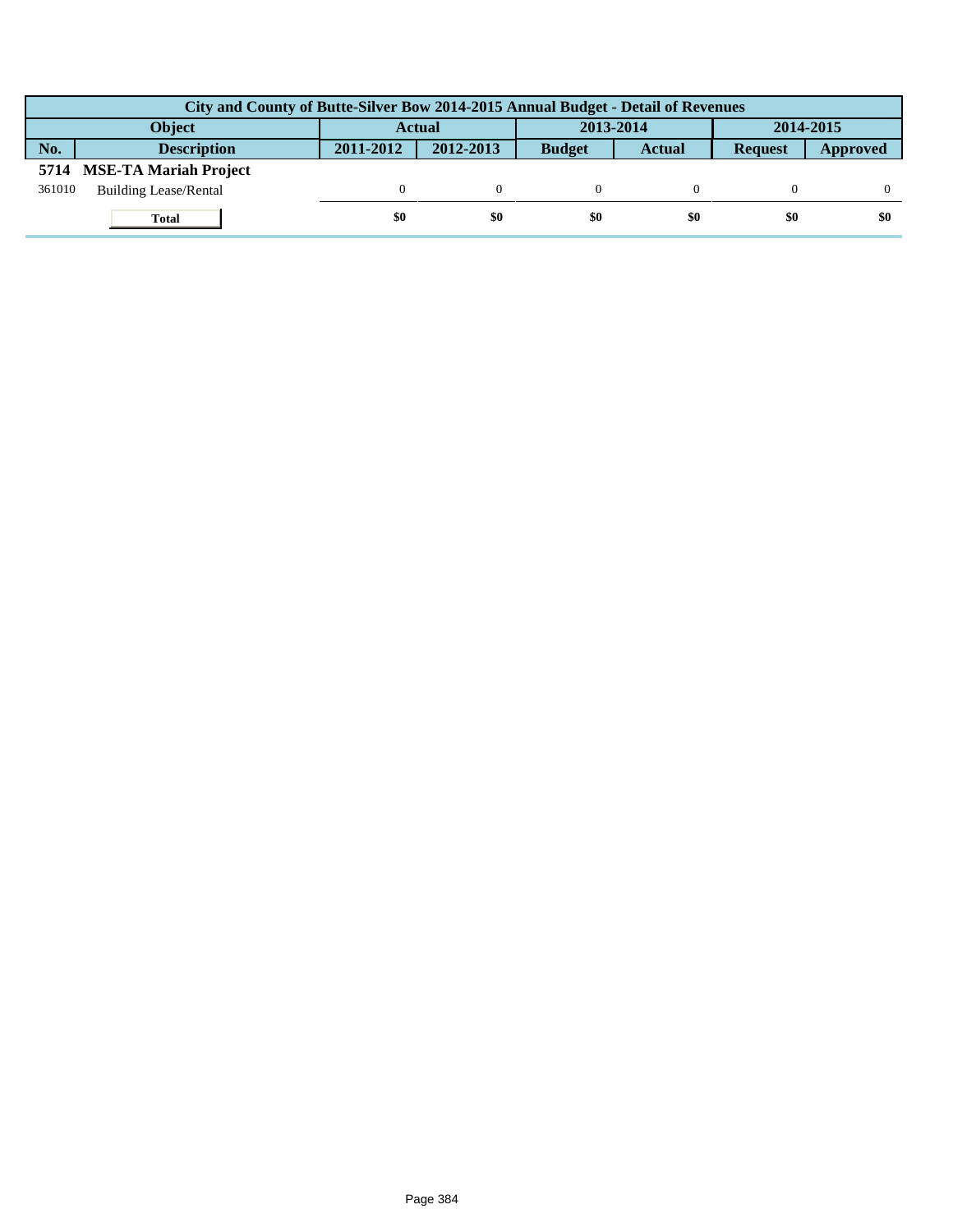| City and County of Butte-Silver Bow 2014-2015 Annual Budget - Detail of Revenues |                             |             |               |               |               |                |             |  |  |
|----------------------------------------------------------------------------------|-----------------------------|-------------|---------------|---------------|---------------|----------------|-------------|--|--|
| Object                                                                           |                             |             | <b>Actual</b> |               | 2013-2014     |                | 2014-2015   |  |  |
| No.                                                                              | <b>Description</b>          | 2011-2012   | 2012-2013     | <b>Budget</b> | <b>Actual</b> | <b>Request</b> | Approved    |  |  |
| 6010                                                                             | <b>Central Equipment</b>    |             |               |               |               |                |             |  |  |
| 336020                                                                           | On Behalf Payments          | 464         | 419           | 533           | 503           | 498            | 498         |  |  |
| 369510                                                                           | Miscellaneous Revenue       | 119         | $-950$        | $\theta$      | 49            | $\overline{0}$ | $\theta$    |  |  |
| 391000                                                                           | Interdepartmental Charges   | 650.833     | 650.833       | 900,999       | 978,999       | 1.208.314      | 1,208,314   |  |  |
| 396000                                                                           | Interdepartmental Charges   | 781.236     | 786.391       | 800,000       | 874.645       | 805,000        | 805,000     |  |  |
| 396003                                                                           | Post Mach Rental/Maint Fees | 26,432      | 54.412        | 50,000        | 44,463        | 42,000         | 42,000      |  |  |
|                                                                                  | <b>Total</b>                | \$1,459,084 | \$1,491,105   | \$1,751,532   | \$1,898,659   | \$2,055,812    | \$2,055,812 |  |  |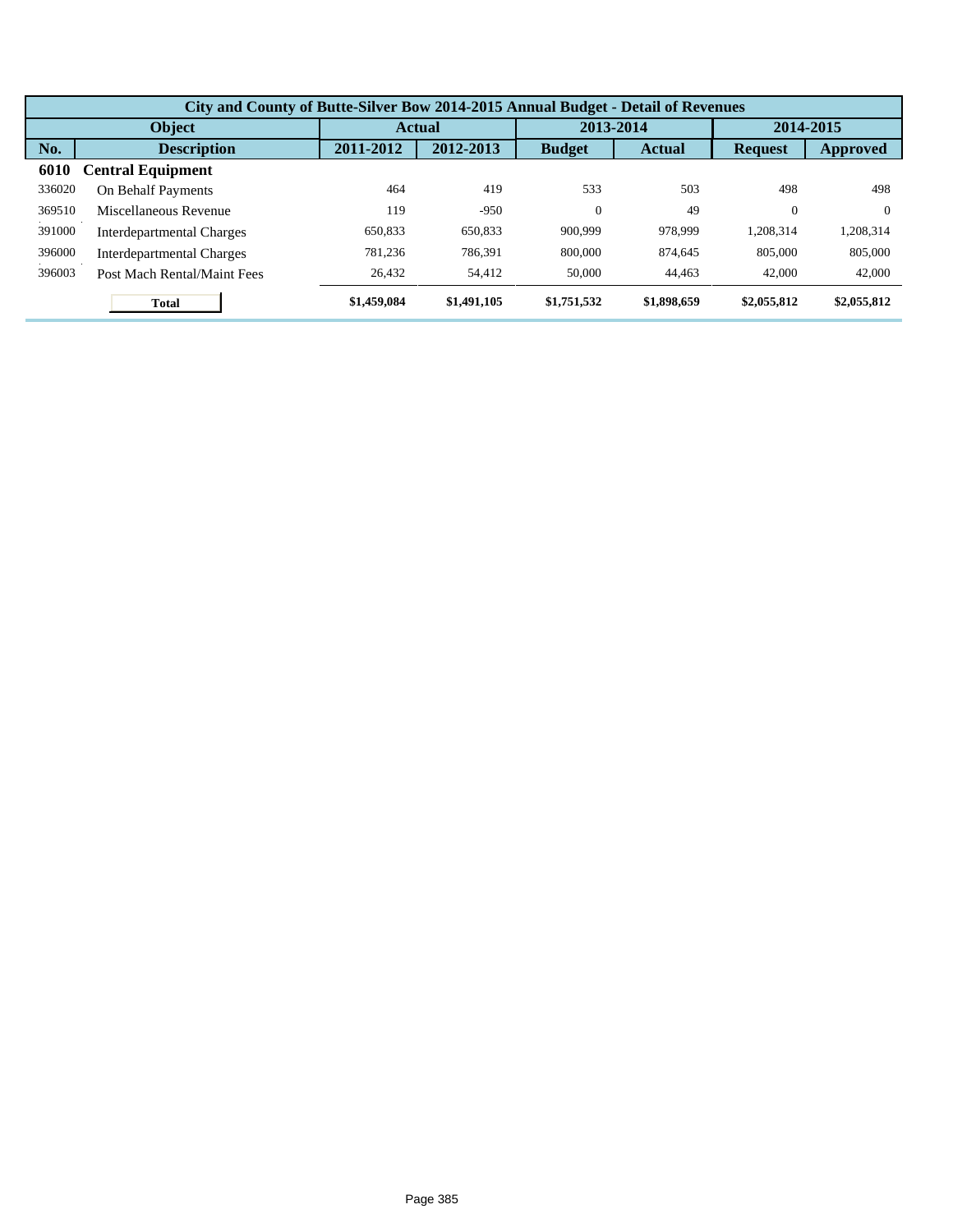| City and County of Butte-Silver Bow 2014-2015 Annual Budget - Detail of Revenues |                       |           |           |               |               |                |           |  |  |
|----------------------------------------------------------------------------------|-----------------------|-----------|-----------|---------------|---------------|----------------|-----------|--|--|
| Object                                                                           |                       |           | Actual    |               | 2013-2014     |                | 2014-2015 |  |  |
| No.                                                                              | <b>Description</b>    | 2011-2012 | 2012-2013 | <b>Budget</b> | <b>Actual</b> | <b>Request</b> | Approved  |  |  |
| 6030                                                                             | Central Edp & Comm    |           |           |               |               |                |           |  |  |
| 336020                                                                           | On Behalf Payments    | 210       | 193       | 370           | 315           | 351            | 351       |  |  |
| 369510                                                                           | Miscellaneous Revenue | $-265$    | $-1.100$  | $\theta$      | 950           | $\Omega$       | $\Omega$  |  |  |
| 393001                                                                           | Computer User Fees    | 244.514   | 245.123   | 463.104       | 463.104       | 658,778        | 658,778   |  |  |
| 393002                                                                           | <b>PBX</b> Charges    | 159.938   | 159,884   | 151.472       | 174,610       | 240,352        | 240,352   |  |  |
|                                                                                  | <b>Total</b>          | \$404,397 | \$404,100 | \$614,946     | \$638,979     | \$899,481      | \$899,481 |  |  |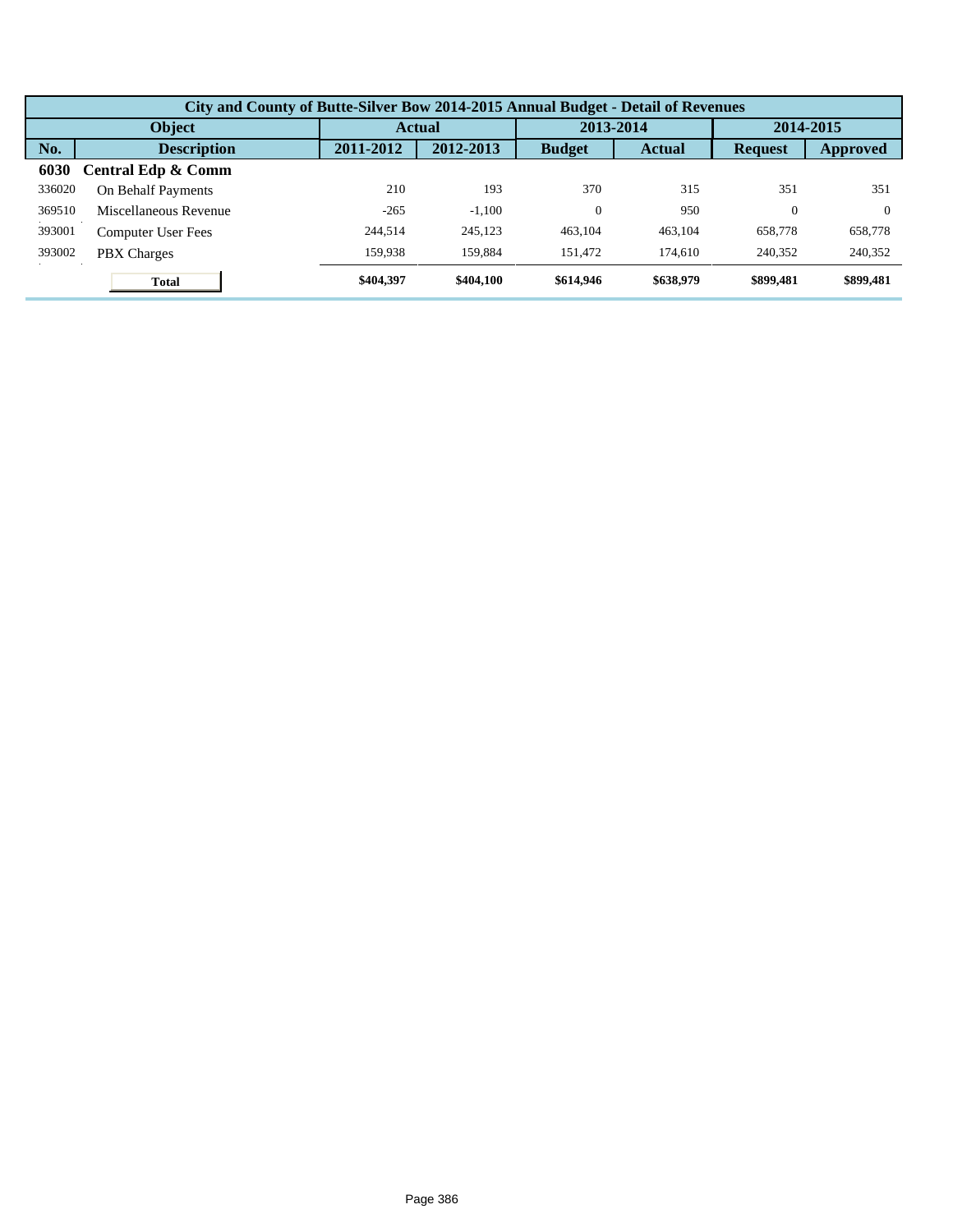| City and County of Butte-Silver Bow 2014-2015 Annual Budget - Detail of Revenues |                                |               |           |               |               |                |           |  |  |
|----------------------------------------------------------------------------------|--------------------------------|---------------|-----------|---------------|---------------|----------------|-----------|--|--|
| <b>Object</b>                                                                    |                                | <b>Actual</b> |           | 2013-2014     |               | 2014-2015      |           |  |  |
| No.                                                                              | <b>Description</b>             | 2011-2012     | 2012-2013 | <b>Budget</b> | <b>Actual</b> | <b>Request</b> | Approved  |  |  |
| 6031                                                                             | <b>Central Admin, Services</b> |               |           |               |               |                |           |  |  |
| 336020                                                                           | On Behalf Payments             | 233           | 185       | 248           | 231           | 252            | 252       |  |  |
| 369510                                                                           | Miscellaneous Revenue          | 6,625         | 4,866     | 6,500         | 7.234         | 6,500          | 6,500     |  |  |
| 383094                                                                           | Trans from MIS                 | 200,000       | $\theta$  | $\theta$      | $\Omega$      | $\Omega$       | $\Omega$  |  |  |
| 394001                                                                           | <b>Equipment Maint Charges</b> | 8,385         | 8,634     | 8,500         | 8.948         | 8.400          | 8,600     |  |  |
| 395000                                                                           | Payroll User Charges           | 113.129       | 111,800   | 169,891       | 151,588       | 177,105        | 177,105   |  |  |
| 396001                                                                           | Personnel User Charges         | 232,727       | 229,691   | 339,751       | 312,714       | 365,291        | 365,291   |  |  |
|                                                                                  | <b>Total</b>                   | \$561,099     | \$355,175 | \$524,890     | \$480,716     | \$557,548      | \$557,748 |  |  |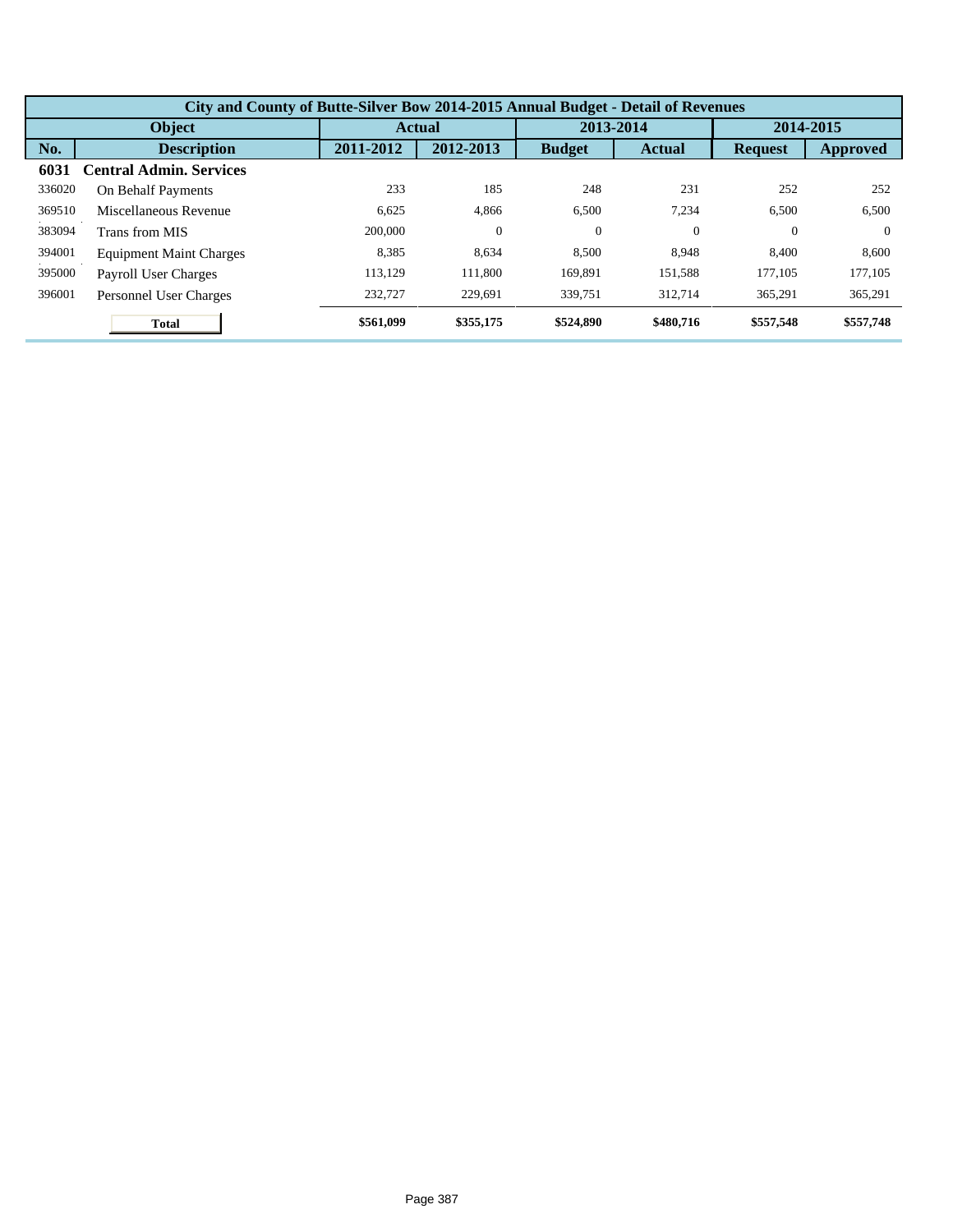| City and County of Butte-Silver Bow 2014-2015 Annual Budget - Detail of Revenues |                       |               |                |               |               |                |          |  |  |
|----------------------------------------------------------------------------------|-----------------------|---------------|----------------|---------------|---------------|----------------|----------|--|--|
| Object                                                                           |                       | <b>Actual</b> |                | 2013-2014     |               | 2014-2015      |          |  |  |
| No.                                                                              | <b>Description</b>    | 2011-2012     | 2012-2013      | <b>Budget</b> | <b>Actual</b> | <b>Request</b> | Approved |  |  |
| 6035                                                                             | <b>GIS Operations</b> |               |                |               |               |                |          |  |  |
| 334065                                                                           | Land Information Grnt | $\Omega$      | $\overline{0}$ | $\Omega$      | $\Omega$      | $\Omega$       | $\Omega$ |  |  |
| 336020                                                                           | On Behalf Payments    | 24            | 14             | 67            | 48            | 49             | 49       |  |  |
| 341010                                                                           | GIS Sale of Maps      | $\Omega$      | $\theta$       | $\Omega$      | $\Omega$      | $\Omega$       | $\Omega$ |  |  |
| 369510                                                                           | Miscellaneous Revenue | 400           | 495            | $\theta$      | 285           | $\Omega$       | $\Omega$ |  |  |
| 396035                                                                           | <b>GIS</b> Services   | 42,830        | 58,662         | 38,885        | 38,885        | 38,885         | 38,885   |  |  |
|                                                                                  | Total                 | \$43,254      | \$59,171       | \$38,952      | \$39,218      | \$38,934       | \$38,934 |  |  |